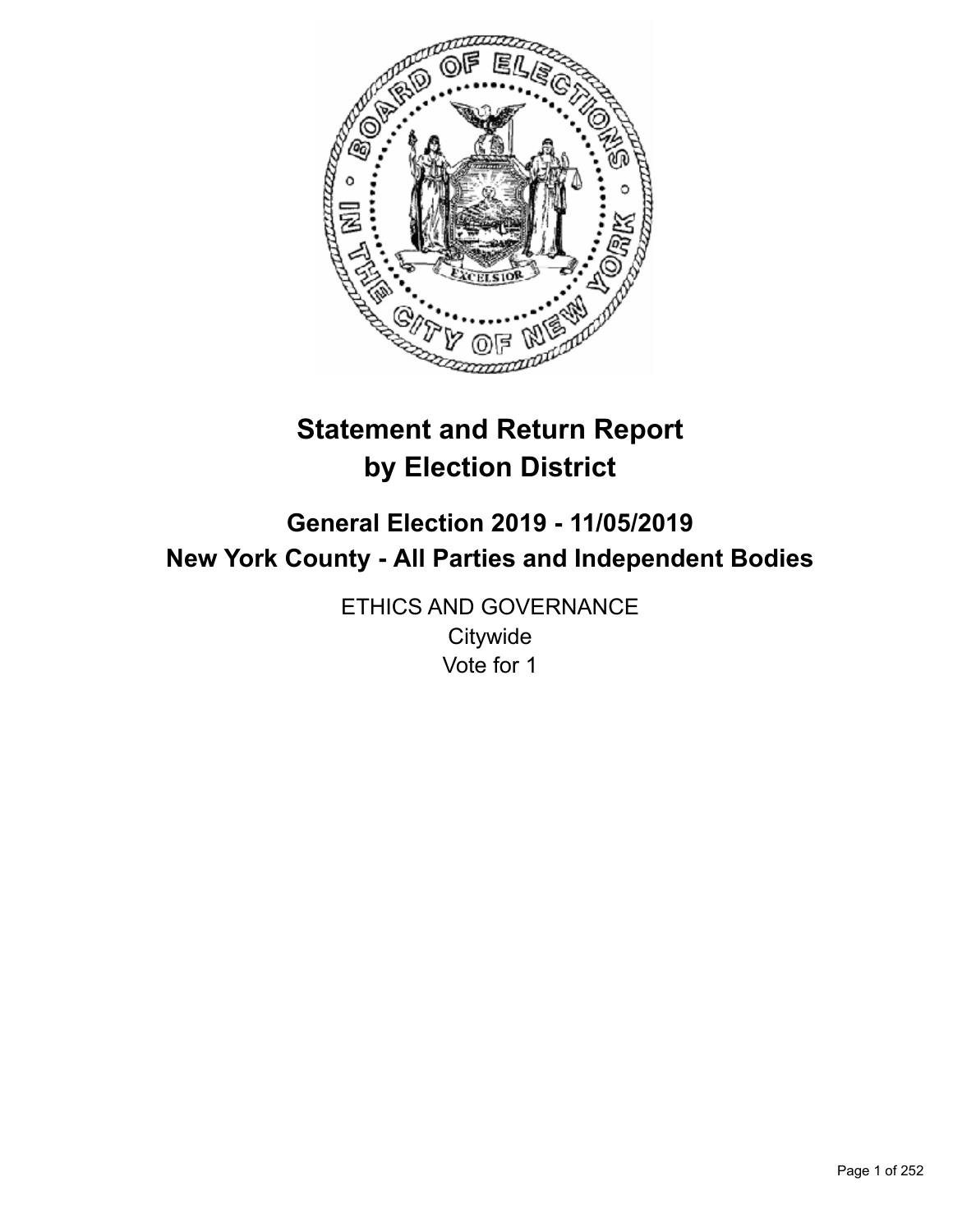

| PUBLIC COUNTER                                           | 175 |
|----------------------------------------------------------|-----|
| MANUALLY COUNTED EMERGENCY                               | 0   |
| ABSENTEE / MILITARY                                      | 2   |
| AFFIDAVIT                                                | 3   |
| Total Ballots                                            | 180 |
| Less - Inapplicable Federal/Special Presidential Ballots | 0   |
| <b>Total Applicable Ballots</b>                          | 180 |
| YES                                                      | 133 |
| NO.                                                      | 39  |
| <b>Total Votes</b>                                       | 172 |
| Unrecorded                                               | 8   |

## **002/65**

| <b>PUBLIC COUNTER</b>                                    | 172      |
|----------------------------------------------------------|----------|
| <b>MANUALLY COUNTED EMERGENCY</b>                        | 0        |
| ABSENTEE / MILITARY                                      | 0        |
| AFFIDAVIT                                                |          |
| <b>Total Ballots</b>                                     | 173      |
| Less - Inapplicable Federal/Special Presidential Ballots | $\Omega$ |
| <b>Total Applicable Ballots</b>                          | 173      |
| <b>YES</b>                                               | 125      |
| <b>NO</b>                                                | 30       |
| <b>Total Votes</b>                                       | 155      |
| Unrecorded                                               | 18       |

| <b>PUBLIC COUNTER</b>                                    | 260      |
|----------------------------------------------------------|----------|
| <b>MANUALLY COUNTED EMERGENCY</b>                        | $\Omega$ |
| ABSENTEE / MILITARY                                      | 6        |
| AFFIDAVIT                                                |          |
| <b>Total Ballots</b>                                     | 267      |
| Less - Inapplicable Federal/Special Presidential Ballots | 0        |
| <b>Total Applicable Ballots</b>                          | 267      |
| <b>YES</b>                                               | 192      |
| <b>NO</b>                                                | 38       |
| <b>Total Votes</b>                                       | 230      |
| Unrecorded                                               | 37       |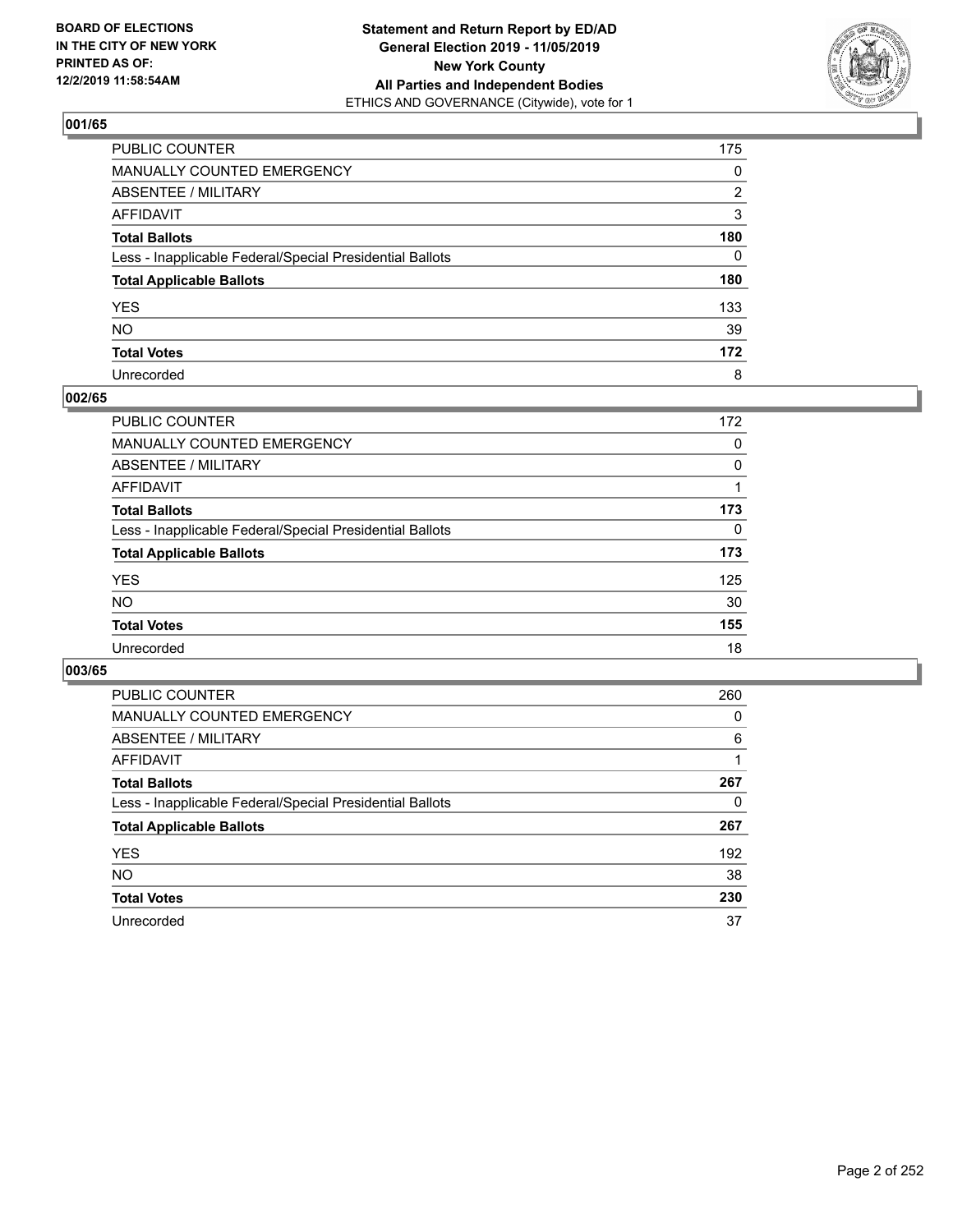

| PUBLIC COUNTER                                           | 99       |
|----------------------------------------------------------|----------|
| MANUALLY COUNTED EMERGENCY                               | $\Omega$ |
| ABSENTEE / MILITARY                                      |          |
| AFFIDAVIT                                                |          |
| <b>Total Ballots</b>                                     | 101      |
| Less - Inapplicable Federal/Special Presidential Ballots | 0        |
| <b>Total Applicable Ballots</b>                          | 101      |
| <b>YES</b>                                               | 83       |
| <b>NO</b>                                                | 17       |
| <b>Total Votes</b>                                       | 100      |
| Unrecorded                                               |          |

## **005/65 COMBINED into: 003/65**

### **006/65**

| <b>PUBLIC COUNTER</b>                                    | 402 |
|----------------------------------------------------------|-----|
| <b>MANUALLY COUNTED EMERGENCY</b>                        | 0   |
| ABSENTEE / MILITARY                                      |     |
| <b>AFFIDAVIT</b>                                         | 3   |
| <b>Total Ballots</b>                                     | 412 |
| Less - Inapplicable Federal/Special Presidential Ballots | 0   |
| <b>Total Applicable Ballots</b>                          | 412 |
| <b>YES</b>                                               | 287 |
| <b>NO</b>                                                | 88  |
| <b>Total Votes</b>                                       | 375 |
| Unrecorded                                               | 37  |
|                                                          |     |

# **007/65 COMBINED into: 006/65**

| <b>PUBLIC COUNTER</b>                                    | 265 |
|----------------------------------------------------------|-----|
| <b>MANUALLY COUNTED EMERGENCY</b>                        | 0   |
| ABSENTEE / MILITARY                                      | 3   |
| <b>AFFIDAVIT</b>                                         | 2   |
| <b>Total Ballots</b>                                     | 270 |
| Less - Inapplicable Federal/Special Presidential Ballots | 0   |
| <b>Total Applicable Ballots</b>                          | 270 |
| <b>YES</b>                                               | 196 |
| <b>NO</b>                                                | 52  |
| <b>Total Votes</b>                                       | 248 |
| Unrecorded                                               | 22  |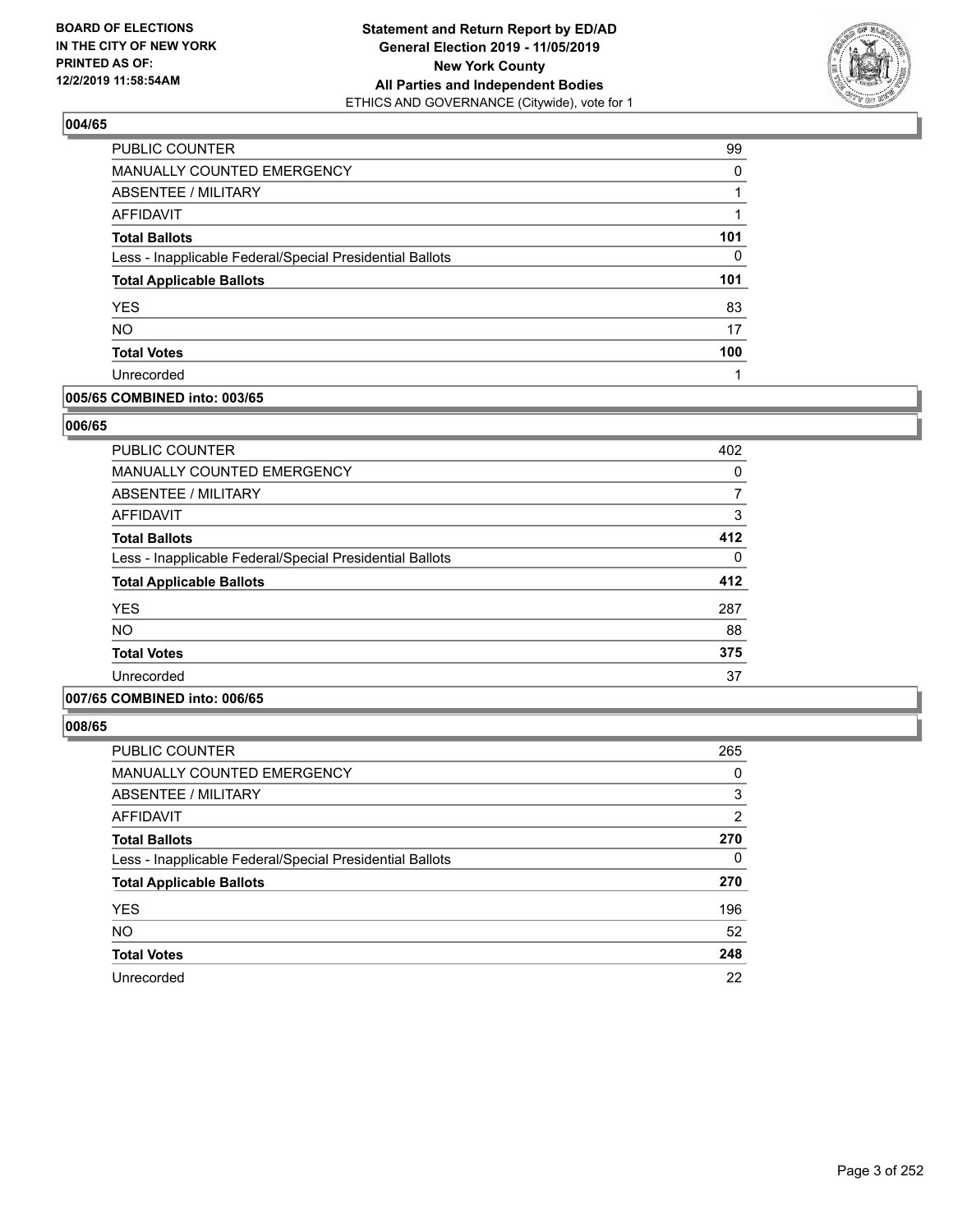

| PUBLIC COUNTER                                           | 175          |
|----------------------------------------------------------|--------------|
| MANUALLY COUNTED EMERGENCY                               | 0            |
| ABSENTEE / MILITARY                                      | 3            |
| AFFIDAVIT                                                | 3            |
| Total Ballots                                            | 181          |
| Less - Inapplicable Federal/Special Presidential Ballots | $\mathbf{0}$ |
| <b>Total Applicable Ballots</b>                          | 181          |
| YES                                                      | 140          |
| NO.                                                      | 30           |
| <b>Total Votes</b>                                       | 170          |
| Unrecorded                                               | 11           |

### **010/65**

| <b>PUBLIC COUNTER</b>                                    | 177      |
|----------------------------------------------------------|----------|
| <b>MANUALLY COUNTED EMERGENCY</b>                        | 0        |
| ABSENTEE / MILITARY                                      | 2        |
| <b>AFFIDAVIT</b>                                         | 6        |
| <b>Total Ballots</b>                                     | 185      |
| Less - Inapplicable Federal/Special Presidential Ballots | $\Omega$ |
| <b>Total Applicable Ballots</b>                          | 185      |
| <b>YES</b>                                               | 147      |
| NO.                                                      | 22       |
| <b>Total Votes</b>                                       | 169      |
| Unrecorded                                               | 16       |

### **011/65 COMBINED into: 009/65**

| PUBLIC COUNTER                                           | 130 |
|----------------------------------------------------------|-----|
| <b>MANUALLY COUNTED EMERGENCY</b>                        | 0   |
| ABSENTEE / MILITARY                                      | 4   |
| AFFIDAVIT                                                |     |
| <b>Total Ballots</b>                                     | 135 |
| Less - Inapplicable Federal/Special Presidential Ballots | 0   |
| <b>Total Applicable Ballots</b>                          | 135 |
| <b>YES</b>                                               | 103 |
| NO.                                                      | 28  |
| <b>Total Votes</b>                                       | 131 |
| Unrecorded                                               | 4   |
| 013/65 COMBINED into: 014/65                             |     |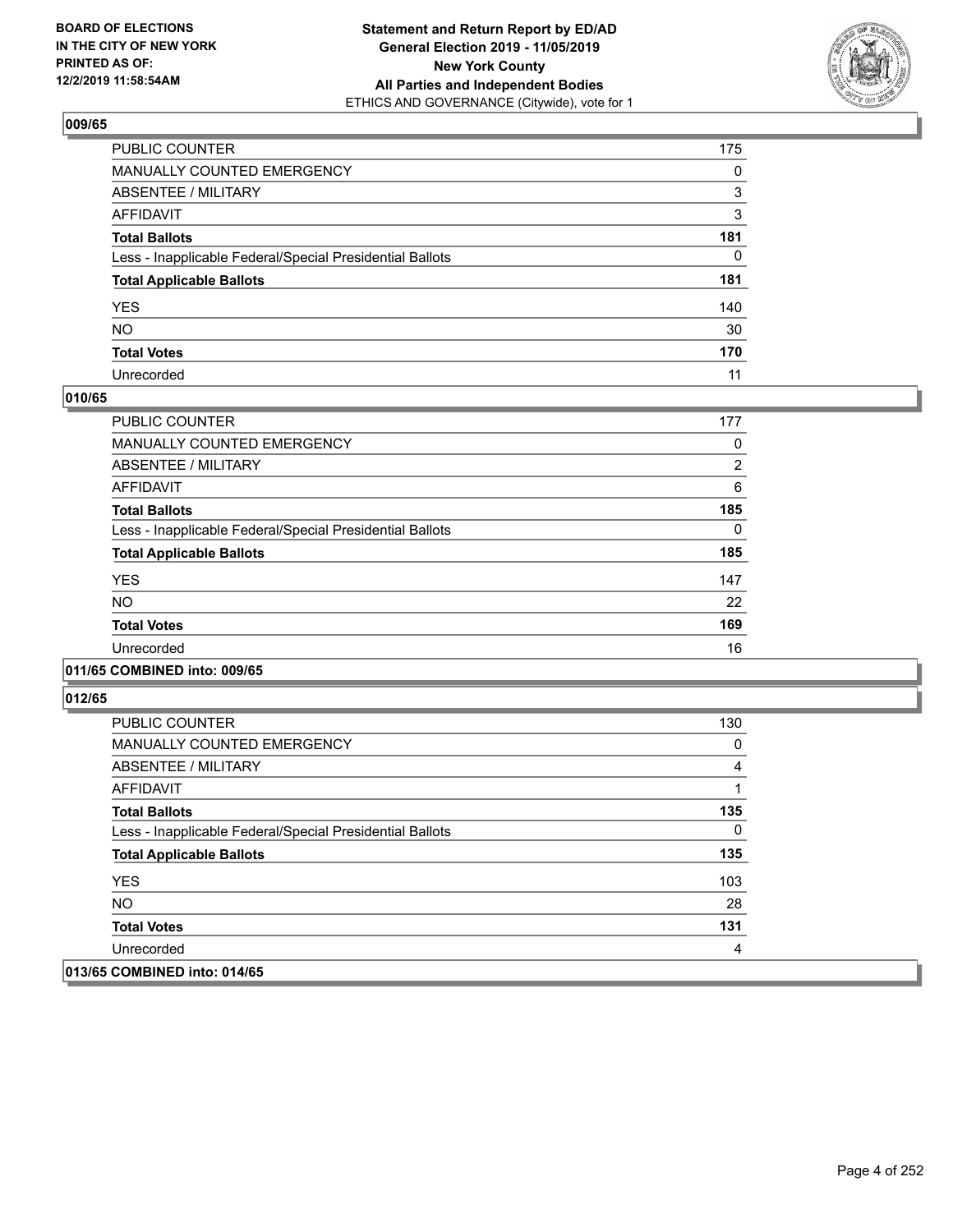

| PUBLIC COUNTER                                           | 348          |
|----------------------------------------------------------|--------------|
| MANUALLY COUNTED EMERGENCY                               | 0            |
| ABSENTEE / MILITARY                                      | 4            |
| AFFIDAVIT                                                | 7            |
| Total Ballots                                            | 359          |
| Less - Inapplicable Federal/Special Presidential Ballots | $\mathbf{0}$ |
| <b>Total Applicable Ballots</b>                          | 359          |
| YES                                                      | 270          |
| NO.                                                      | 66           |
| <b>Total Votes</b>                                       | 336          |
| Unrecorded                                               | 23           |

### **015/65**

| <b>PUBLIC COUNTER</b>                                    | 277            |
|----------------------------------------------------------|----------------|
| <b>MANUALLY COUNTED EMERGENCY</b>                        | 0              |
| ABSENTEE / MILITARY                                      | 9              |
| AFFIDAVIT                                                | $\overline{2}$ |
| <b>Total Ballots</b>                                     | 288            |
| Less - Inapplicable Federal/Special Presidential Ballots | $\Omega$       |
| <b>Total Applicable Ballots</b>                          | 288            |
| <b>YES</b>                                               | 229            |
| <b>NO</b>                                                | 49             |
| <b>Total Votes</b>                                       | 278            |
| Unrecorded                                               | 10             |

| <b>PUBLIC COUNTER</b>                                    | 185      |
|----------------------------------------------------------|----------|
| <b>MANUALLY COUNTED EMERGENCY</b>                        | 0        |
| ABSENTEE / MILITARY                                      | 9        |
| AFFIDAVIT                                                | 0        |
| <b>Total Ballots</b>                                     | 194      |
| Less - Inapplicable Federal/Special Presidential Ballots | $\Omega$ |
| <b>Total Applicable Ballots</b>                          | 194      |
| <b>YES</b>                                               | 146      |
| <b>NO</b>                                                | 38       |
| <b>Total Votes</b>                                       | 184      |
| Unrecorded                                               | 10       |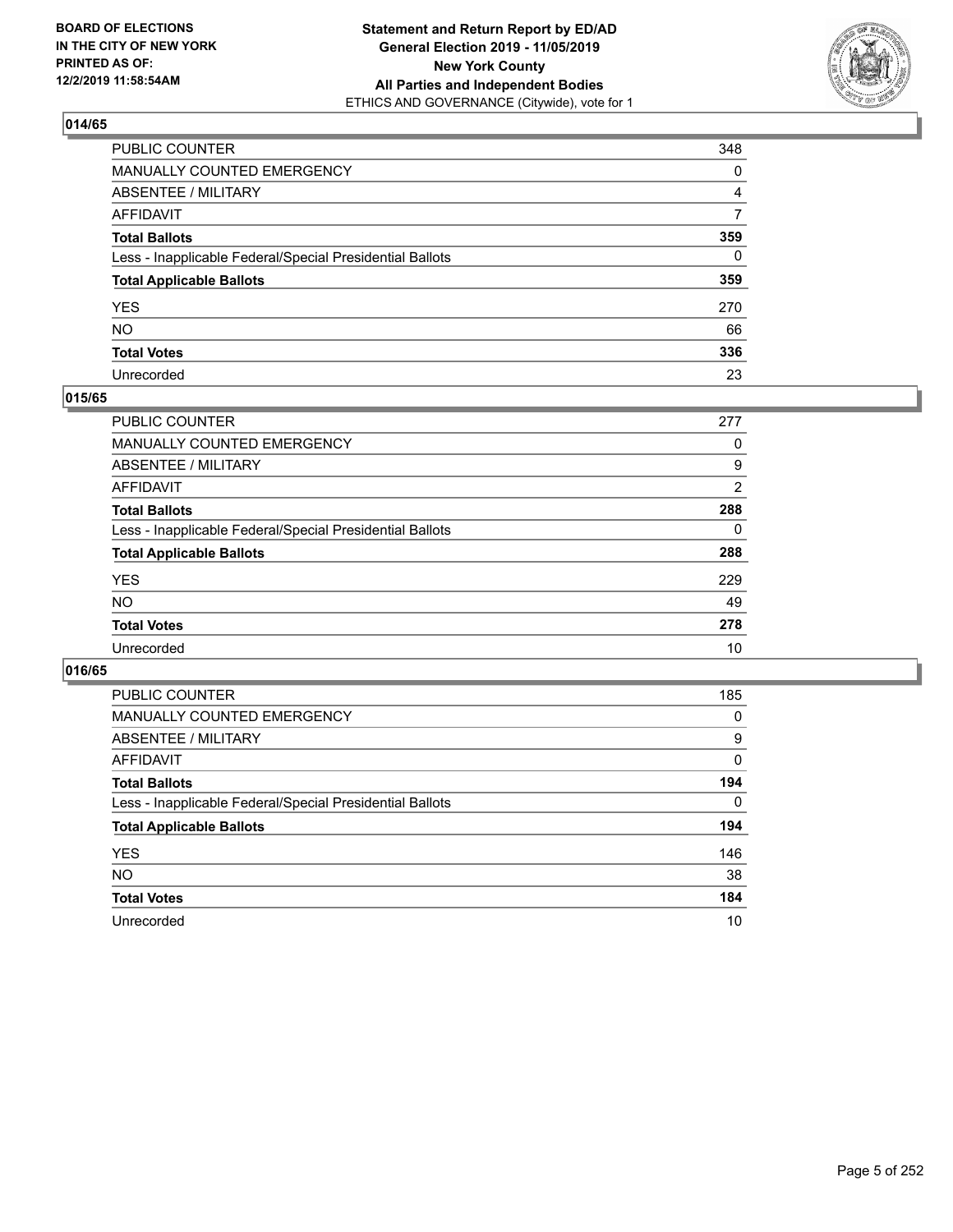

| PUBLIC COUNTER                                           | 12 <sup>2</sup> |
|----------------------------------------------------------|-----------------|
| MANUALLY COUNTED EMERGENCY                               | $\mathbf{0}$    |
| ABSENTEE / MILITARY                                      | 0               |
| AFFIDAVIT                                                | 0               |
| Total Ballots                                            | $12 \,$         |
| Less - Inapplicable Federal/Special Presidential Ballots | $\mathbf{0}$    |
| <b>Total Applicable Ballots</b>                          | 12              |
| YES                                                      | 10 <sup>°</sup> |
| NO.                                                      | 0               |
| <b>Total Votes</b>                                       | 10              |
| Unrecorded                                               | $\overline{2}$  |

### **018/65**

| <b>PUBLIC COUNTER</b>                                    | 169            |
|----------------------------------------------------------|----------------|
| <b>MANUALLY COUNTED EMERGENCY</b>                        | $\Omega$       |
| ABSENTEE / MILITARY                                      | 6              |
| AFFIDAVIT                                                | $\overline{2}$ |
| <b>Total Ballots</b>                                     | 177            |
| Less - Inapplicable Federal/Special Presidential Ballots | 0              |
| <b>Total Applicable Ballots</b>                          | 177            |
| <b>YES</b>                                               | 103            |
| <b>NO</b>                                                | 38             |
| <b>Total Votes</b>                                       | 141            |
| Unrecorded                                               | 36             |

| <b>PUBLIC COUNTER</b>                                    | 164 |
|----------------------------------------------------------|-----|
| <b>MANUALLY COUNTED EMERGENCY</b>                        | 0   |
| ABSENTEE / MILITARY                                      | 6   |
| AFFIDAVIT                                                |     |
| <b>Total Ballots</b>                                     | 171 |
| Less - Inapplicable Federal/Special Presidential Ballots | 0   |
| <b>Total Applicable Ballots</b>                          | 171 |
| <b>YES</b>                                               | 90  |
| <b>NO</b>                                                | 27  |
| <b>Total Votes</b>                                       | 117 |
| Unrecorded                                               | 54  |
| 020/65 COMBINED into: 018/65                             |     |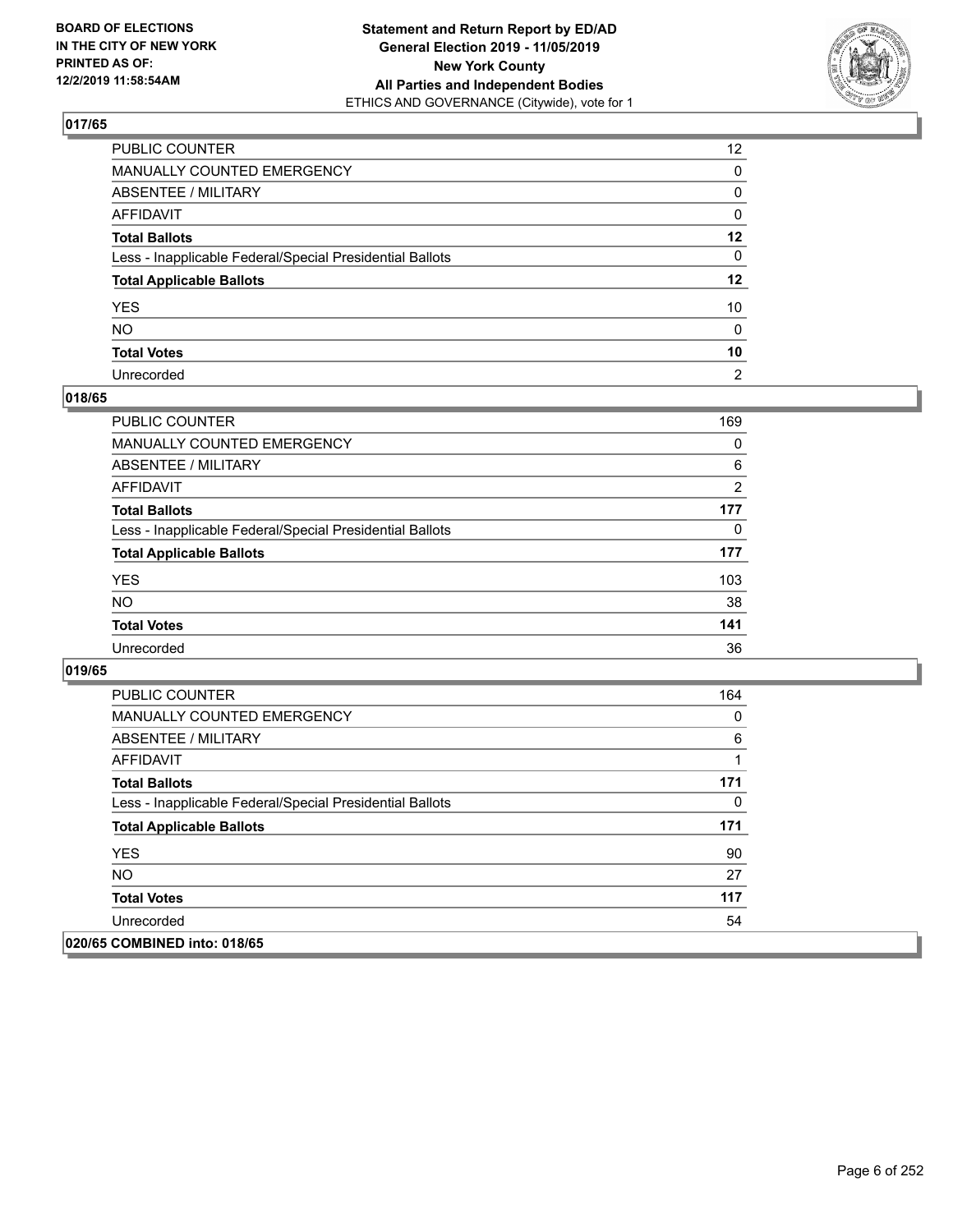

| PUBLIC COUNTER                                           | 198          |
|----------------------------------------------------------|--------------|
| MANUALLY COUNTED EMERGENCY                               | $\mathbf{0}$ |
| ABSENTEE / MILITARY                                      |              |
| AFFIDAVIT                                                |              |
| Total Ballots                                            | 200          |
| Less - Inapplicable Federal/Special Presidential Ballots | $\mathbf{0}$ |
| <b>Total Applicable Ballots</b>                          | 200          |
| YES                                                      | 136          |
| NO.                                                      | 24           |
| <b>Total Votes</b>                                       | 160          |
| Unrecorded                                               | 40           |

### **022/65**

| <b>PUBLIC COUNTER</b>                                    | 196      |
|----------------------------------------------------------|----------|
| <b>MANUALLY COUNTED EMERGENCY</b>                        | $\Omega$ |
| ABSENTEE / MILITARY                                      |          |
| AFFIDAVIT                                                |          |
| <b>Total Ballots</b>                                     | 204      |
| Less - Inapplicable Federal/Special Presidential Ballots | $\Omega$ |
| <b>Total Applicable Ballots</b>                          | 204      |
| <b>YES</b>                                               | 147      |
| <b>NO</b>                                                | 37       |
| <b>Total Votes</b>                                       | 184      |
| Unrecorded                                               | 20       |

| <b>PUBLIC COUNTER</b>                                    | 191 |
|----------------------------------------------------------|-----|
| MANUALLY COUNTED EMERGENCY                               | 0   |
| ABSENTEE / MILITARY                                      | 2   |
| AFFIDAVIT                                                | 0   |
| <b>Total Ballots</b>                                     | 193 |
| Less - Inapplicable Federal/Special Presidential Ballots | 0   |
| <b>Total Applicable Ballots</b>                          | 193 |
| <b>YES</b>                                               | 140 |
| NO.                                                      | 20  |
| <b>Total Votes</b>                                       | 160 |
| Unrecorded                                               | 33  |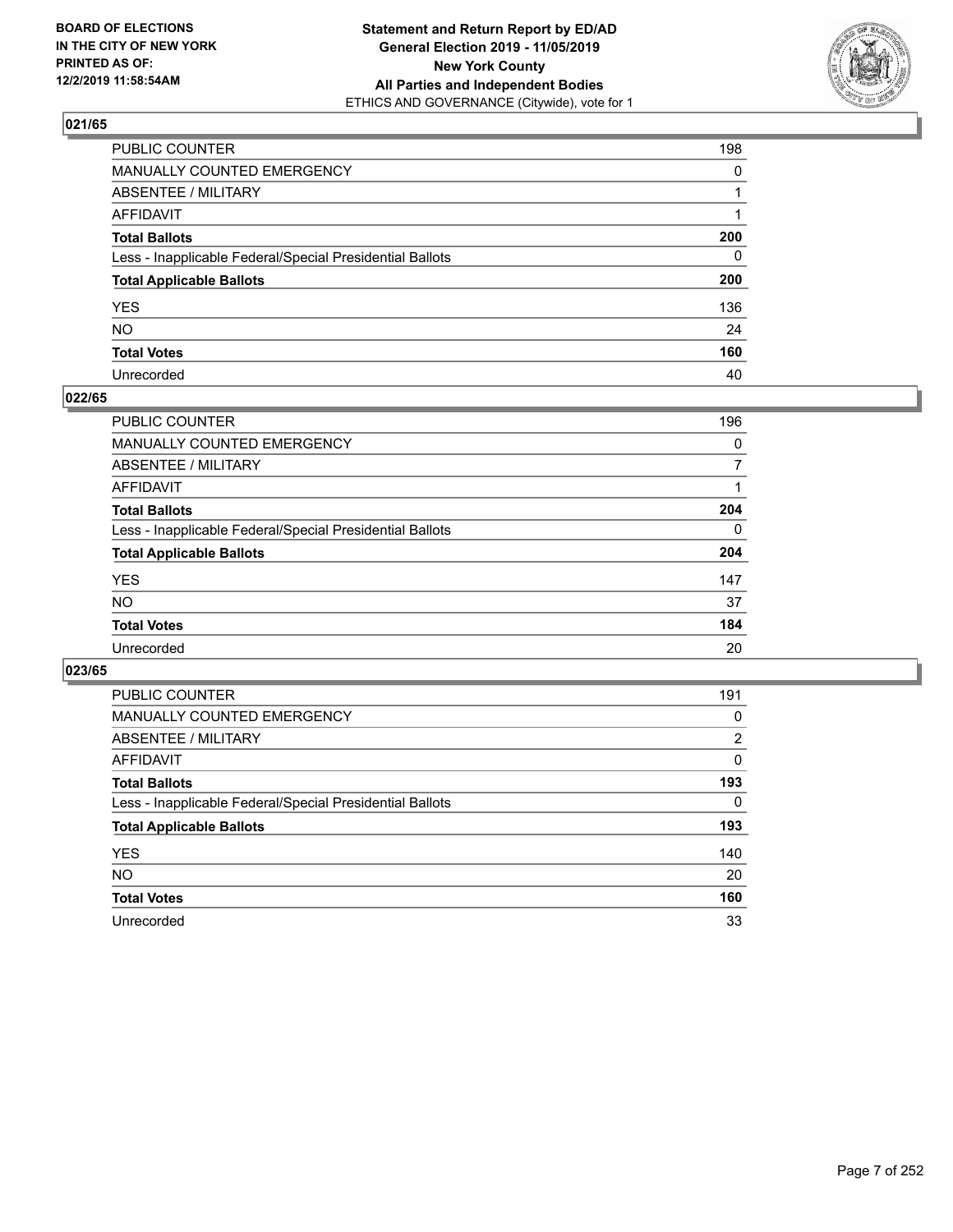

| <b>PUBLIC COUNTER</b>                                    | 127      |
|----------------------------------------------------------|----------|
| <b>MANUALLY COUNTED EMERGENCY</b>                        | 0        |
| <b>ABSENTEE / MILITARY</b>                               | 4        |
| <b>AFFIDAVIT</b>                                         |          |
| <b>Total Ballots</b>                                     | 132      |
| Less - Inapplicable Federal/Special Presidential Ballots | $\Omega$ |
| <b>Total Applicable Ballots</b>                          | 132      |
| <b>YES</b>                                               | 93       |
| <b>NO</b>                                                | 16       |
| <b>Total Votes</b>                                       | 109      |
| Unrecorded                                               | 23       |

# **025/65 COMBINED into: 019/65**

### **026/65 COMBINED into: 021/65**

# **027/65**

| PUBLIC COUNTER                                           | 243            |
|----------------------------------------------------------|----------------|
| <b>MANUALLY COUNTED EMERGENCY</b>                        | 0              |
| ABSENTEE / MILITARY                                      | $\overline{2}$ |
| AFFIDAVIT                                                | 0              |
| <b>Total Ballots</b>                                     | 245            |
| Less - Inapplicable Federal/Special Presidential Ballots | $\Omega$       |
| <b>Total Applicable Ballots</b>                          | 245            |
| <b>YES</b>                                               | 156            |
| <b>NO</b>                                                | 48             |
| <b>Total Votes</b>                                       | 204            |
| Unrecorded                                               | 41             |

# **028/65 COMBINED into: 027/65**

### **029/65 COMBINED into: 023/65**

| <b>PUBLIC COUNTER</b>                                    | 378 |
|----------------------------------------------------------|-----|
| <b>MANUALLY COUNTED EMERGENCY</b>                        | 0   |
| ABSENTEE / MILITARY                                      | 4   |
| AFFIDAVIT                                                | 2   |
| <b>Total Ballots</b>                                     | 384 |
| Less - Inapplicable Federal/Special Presidential Ballots | 0   |
| <b>Total Applicable Ballots</b>                          | 384 |
| <b>YES</b>                                               | 260 |
| NO.                                                      | 43  |
| <b>Total Votes</b>                                       | 303 |
| Unrecorded                                               | 81  |
| 031/65 COMBINED into: 030/65                             |     |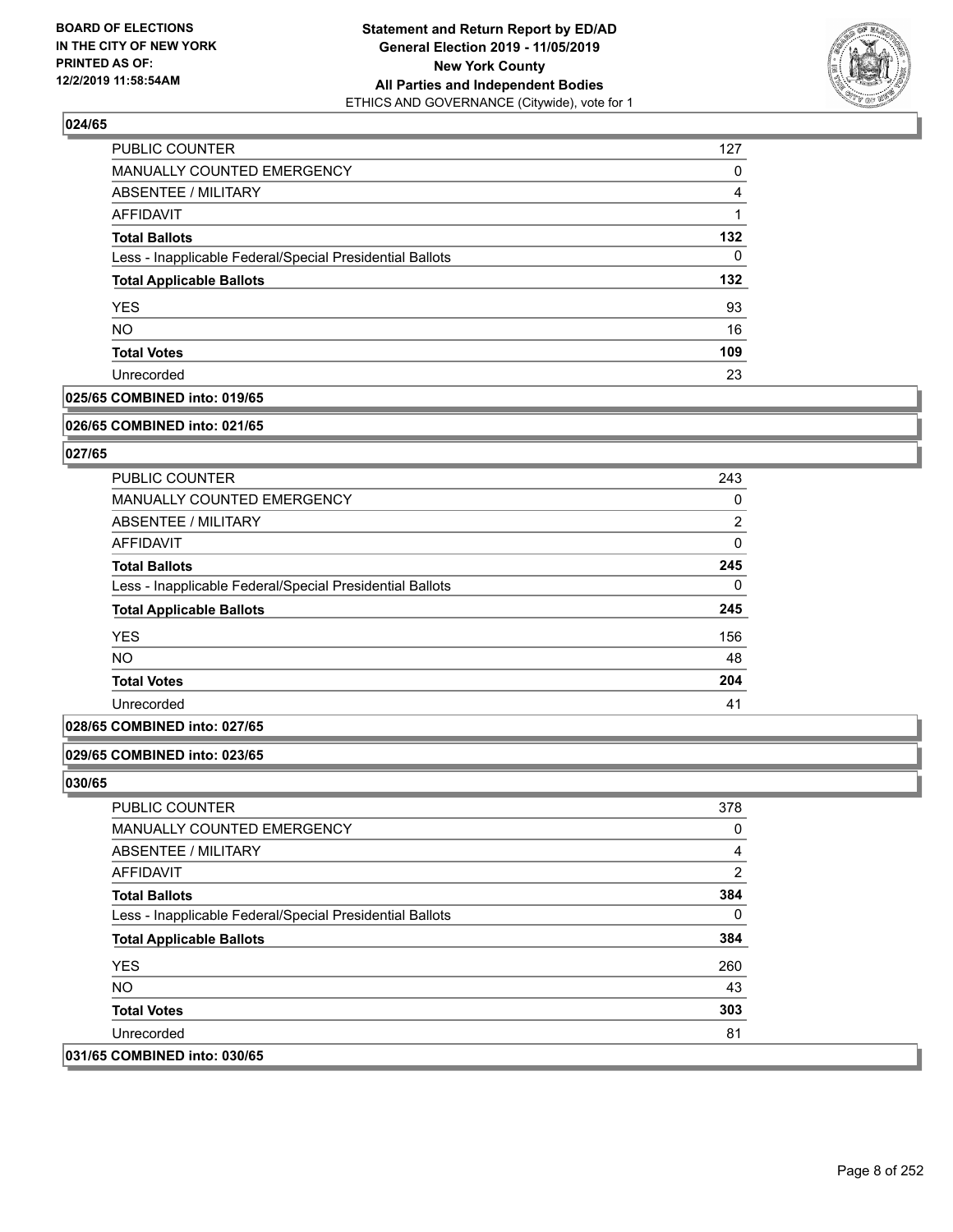

| PUBLIC COUNTER                                           | 130          |
|----------------------------------------------------------|--------------|
| MANUALLY COUNTED EMERGENCY                               | $\mathbf{0}$ |
| ABSENTEE / MILITARY                                      |              |
| AFFIDAVIT                                                | 2            |
| Total Ballots                                            | 133          |
| Less - Inapplicable Federal/Special Presidential Ballots | 0            |
| <b>Total Applicable Ballots</b>                          | 133          |
| YES                                                      | 88           |
| NO.                                                      | 15           |
| <b>Total Votes</b>                                       | 103          |
| Unrecorded                                               | 30           |

### **033/65**

| <b>PUBLIC COUNTER</b>                                    | 142      |
|----------------------------------------------------------|----------|
| <b>MANUALLY COUNTED EMERGENCY</b>                        | 0        |
| ABSENTEE / MILITARY                                      | 2        |
| <b>AFFIDAVIT</b>                                         |          |
| <b>Total Ballots</b>                                     | 145      |
| Less - Inapplicable Federal/Special Presidential Ballots | $\Omega$ |
| <b>Total Applicable Ballots</b>                          | 145      |
| <b>YES</b>                                               | 92       |
| <b>NO</b>                                                | 18       |
| <b>Total Votes</b>                                       | 110      |
| Unrecorded                                               | 35       |
|                                                          |          |

### **034/65 COMBINED into: 059/65**

| <b>PUBLIC COUNTER</b>                                    | 93  |
|----------------------------------------------------------|-----|
| <b>MANUALLY COUNTED EMERGENCY</b>                        | 0   |
| <b>ABSENTEE / MILITARY</b>                               | 9   |
| AFFIDAVIT                                                | 0   |
| <b>Total Ballots</b>                                     | 102 |
| Less - Inapplicable Federal/Special Presidential Ballots | 0   |
| <b>Total Applicable Ballots</b>                          | 102 |
| <b>YES</b>                                               | 49  |
| <b>NO</b>                                                | 17  |
|                                                          |     |
| <b>Total Votes</b>                                       | 66  |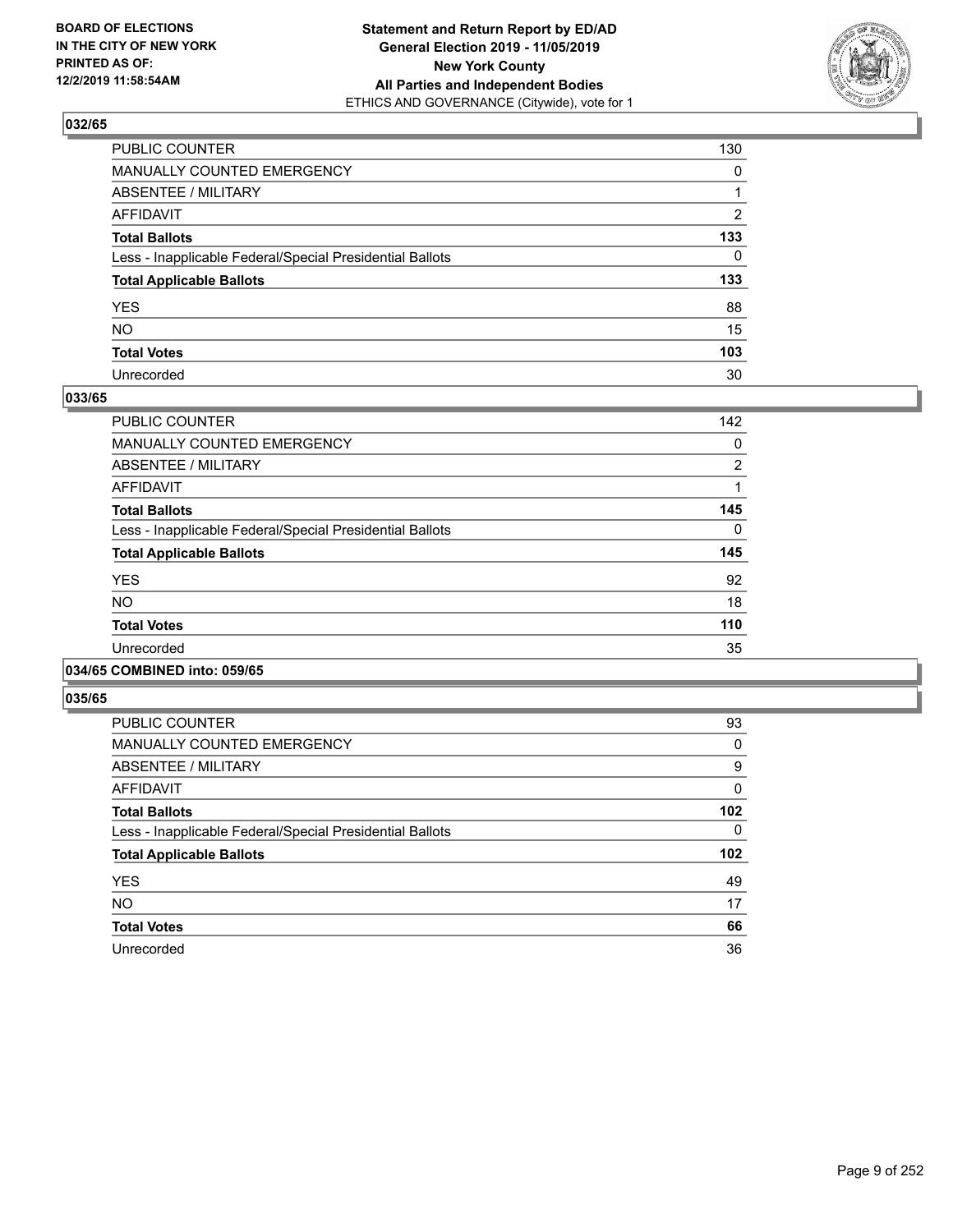

| PUBLIC COUNTER                                           | 215          |
|----------------------------------------------------------|--------------|
| MANUALLY COUNTED EMERGENCY                               | $\mathbf{0}$ |
| ABSENTEE / MILITARY                                      | 5            |
| AFFIDAVIT                                                | 0            |
| Total Ballots                                            | 220          |
| Less - Inapplicable Federal/Special Presidential Ballots | $\mathbf{0}$ |
| <b>Total Applicable Ballots</b>                          | 220          |
| YES                                                      | 117          |
| NΟ                                                       | 33           |
| <b>Total Votes</b>                                       | 150          |
| Unrecorded                                               | 70           |

### **037/65**

| <b>PUBLIC COUNTER</b>                                    | 87       |
|----------------------------------------------------------|----------|
| <b>MANUALLY COUNTED EMERGENCY</b>                        | 0        |
| ABSENTEE / MILITARY                                      | 5        |
| AFFIDAVIT                                                | 0        |
| <b>Total Ballots</b>                                     | 92       |
| Less - Inapplicable Federal/Special Presidential Ballots | $\Omega$ |
| <b>Total Applicable Ballots</b>                          | 92       |
| <b>YES</b>                                               | 45       |
| <b>NO</b>                                                | 8        |
| <b>Total Votes</b>                                       | 53       |
| Unrecorded                                               | 39       |
|                                                          |          |

### **038/65 COMBINED into: 036/65**

| <b>PUBLIC COUNTER</b>                                    | 249 |
|----------------------------------------------------------|-----|
| MANUALLY COUNTED EMERGENCY                               | 0   |
| ABSENTEE / MILITARY                                      | 13  |
| AFFIDAVIT                                                |     |
| <b>Total Ballots</b>                                     | 263 |
| Less - Inapplicable Federal/Special Presidential Ballots | 0   |
| <b>Total Applicable Ballots</b>                          | 263 |
| <b>YES</b>                                               | 182 |
| <b>NO</b>                                                | 40  |
| <b>Total Votes</b>                                       | 222 |
| Unrecorded                                               | 41  |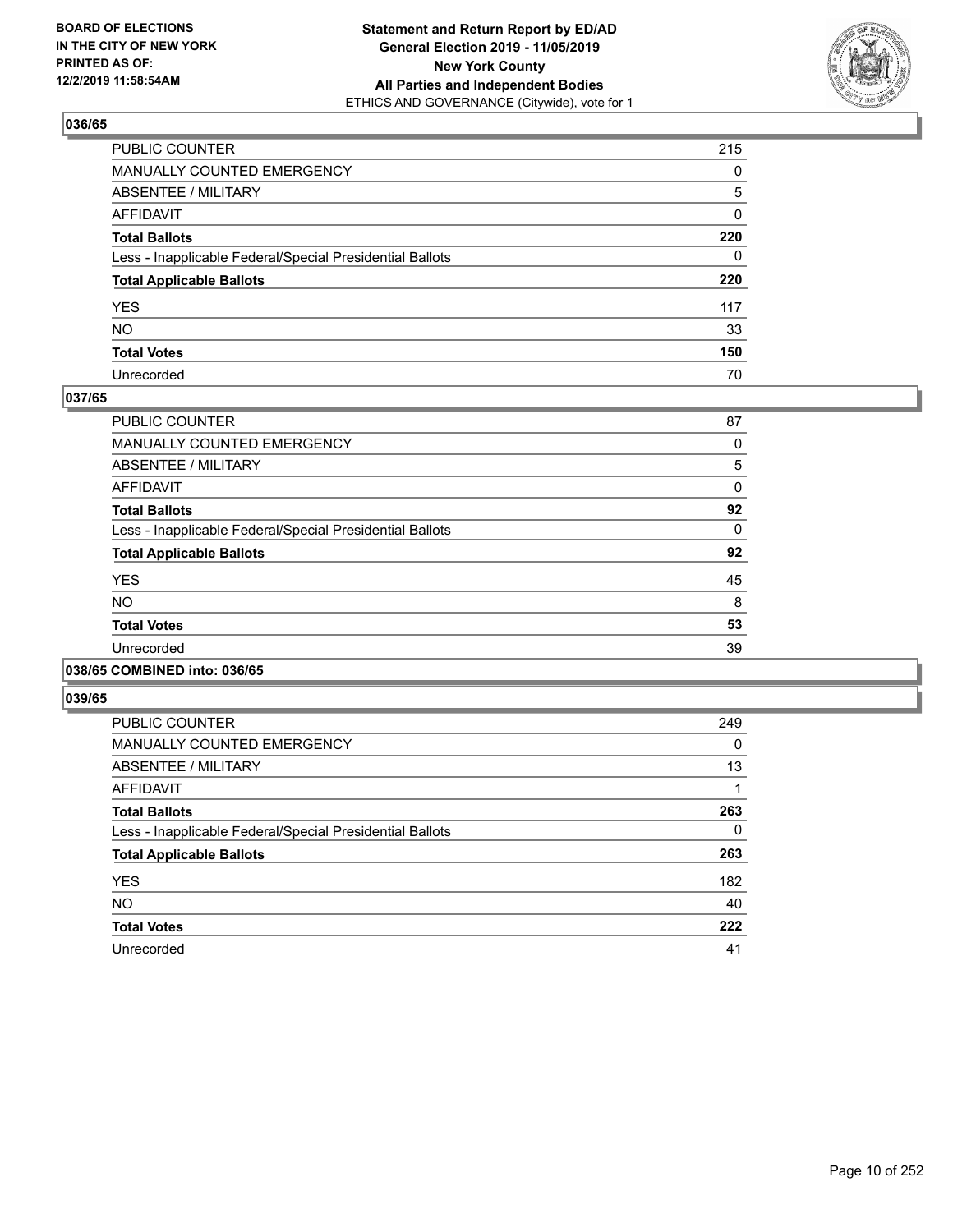

| PUBLIC COUNTER                                           | 222 |
|----------------------------------------------------------|-----|
| MANUALLY COUNTED EMERGENCY                               | 0   |
| ABSENTEE / MILITARY                                      | 6   |
| AFFIDAVIT                                                | 3   |
| <b>Total Ballots</b>                                     | 231 |
| Less - Inapplicable Federal/Special Presidential Ballots | 0   |
| <b>Total Applicable Ballots</b>                          | 231 |
| <b>YES</b>                                               | 142 |
| <b>NO</b>                                                | 27  |
| <b>Total Votes</b>                                       | 169 |
| Unrecorded                                               | 62  |

# **041/65 COMBINED into: 040/65**

### **042/65 COMBINED into: 039/65**

# **043/65**

| <b>PUBLIC COUNTER</b>                                    | 194      |
|----------------------------------------------------------|----------|
| MANUALLY COUNTED EMERGENCY                               | 0        |
| ABSENTEE / MILITARY                                      |          |
| AFFIDAVIT                                                | 4        |
| <b>Total Ballots</b>                                     | 199      |
| Less - Inapplicable Federal/Special Presidential Ballots | $\Omega$ |
| <b>Total Applicable Ballots</b>                          | 199      |
| <b>YES</b>                                               | 111      |
| NO.                                                      | 27       |
| <b>Total Votes</b>                                       | 138      |
| Unrecorded                                               | 61       |

| PUBLIC COUNTER                                           | 281      |
|----------------------------------------------------------|----------|
| <b>MANUALLY COUNTED EMERGENCY</b>                        | 0        |
| ABSENTEE / MILITARY                                      | 5        |
| AFFIDAVIT                                                | 4        |
| <b>Total Ballots</b>                                     | 290      |
| Less - Inapplicable Federal/Special Presidential Ballots | $\Omega$ |
| <b>Total Applicable Ballots</b>                          | 290      |
| <b>YES</b>                                               | 178      |
| <b>NO</b>                                                | 58       |
| <b>Total Votes</b>                                       | 236      |
| Unrecorded                                               | 54       |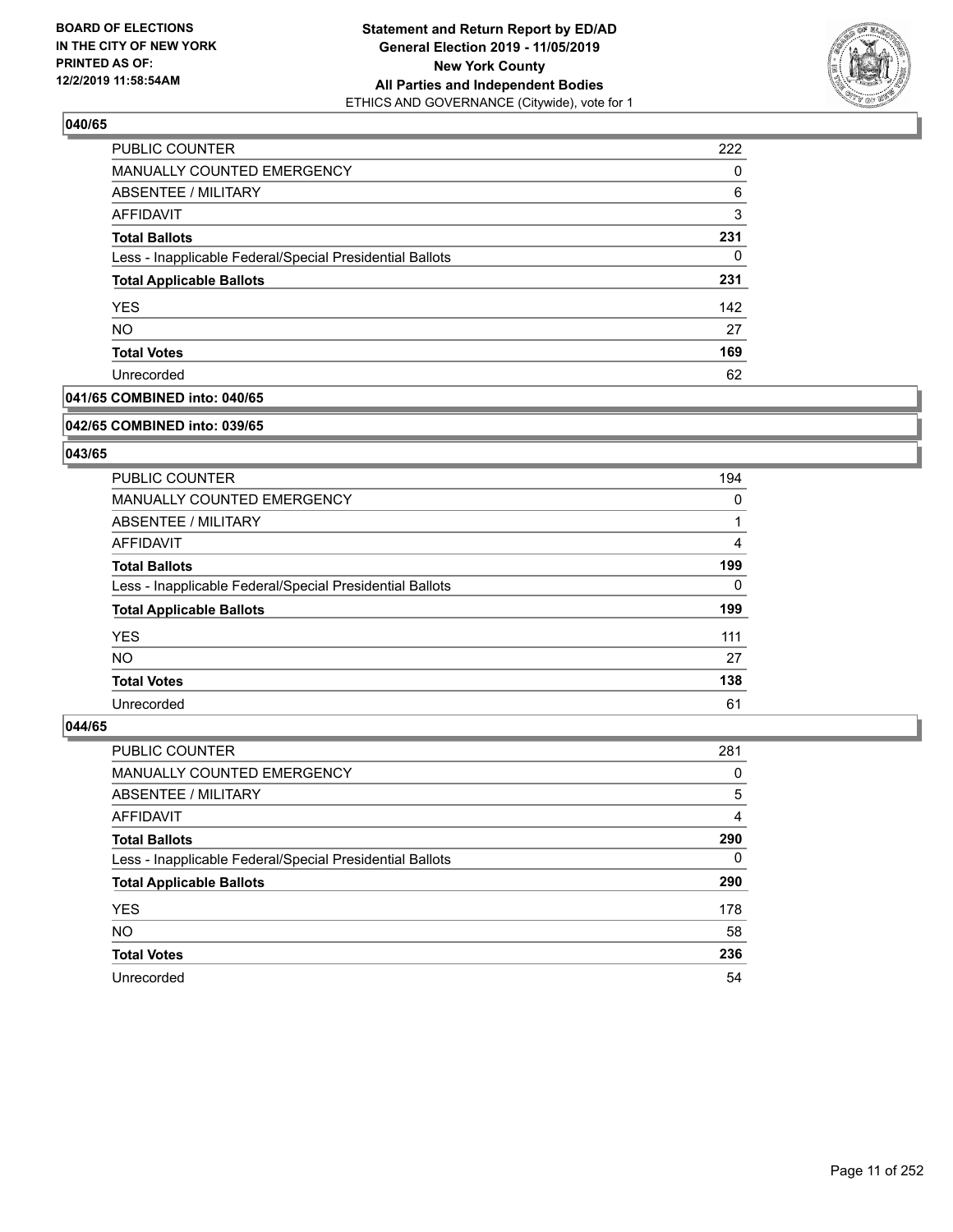

| PUBLIC COUNTER                                           | 296          |
|----------------------------------------------------------|--------------|
| MANUALLY COUNTED EMERGENCY                               | $\mathbf{0}$ |
| ABSENTEE / MILITARY                                      | 3            |
| AFFIDAVIT                                                | 0            |
| Total Ballots                                            | 299          |
| Less - Inapplicable Federal/Special Presidential Ballots | 0            |
| <b>Total Applicable Ballots</b>                          | 299          |
| YES                                                      | 179          |
| NO.                                                      | 68           |
| <b>Total Votes</b>                                       | 247          |
| Unrecorded                                               | 52           |

### **046/65**

| <b>PUBLIC COUNTER</b>                                    | 248      |
|----------------------------------------------------------|----------|
| <b>MANUALLY COUNTED EMERGENCY</b>                        | $\Omega$ |
| ABSENTEE / MILITARY                                      | 0        |
| AFFIDAVIT                                                |          |
| <b>Total Ballots</b>                                     | 249      |
| Less - Inapplicable Federal/Special Presidential Ballots | $\Omega$ |
| <b>Total Applicable Ballots</b>                          | 249      |
| <b>YES</b>                                               | 164      |
| <b>NO</b>                                                | 53       |
| <b>Total Votes</b>                                       | 217      |
| Unrecorded                                               | 32       |

| <b>PUBLIC COUNTER</b>                                    | 214 |
|----------------------------------------------------------|-----|
| <b>MANUALLY COUNTED EMERGENCY</b>                        | 0   |
| ABSENTEE / MILITARY                                      | 6   |
| AFFIDAVIT                                                | 2   |
| <b>Total Ballots</b>                                     | 222 |
| Less - Inapplicable Federal/Special Presidential Ballots | 0   |
| <b>Total Applicable Ballots</b>                          | 222 |
| <b>YES</b>                                               | 152 |
| <b>NO</b>                                                | 49  |
| <b>Total Votes</b>                                       | 201 |
| Unrecorded                                               | 21  |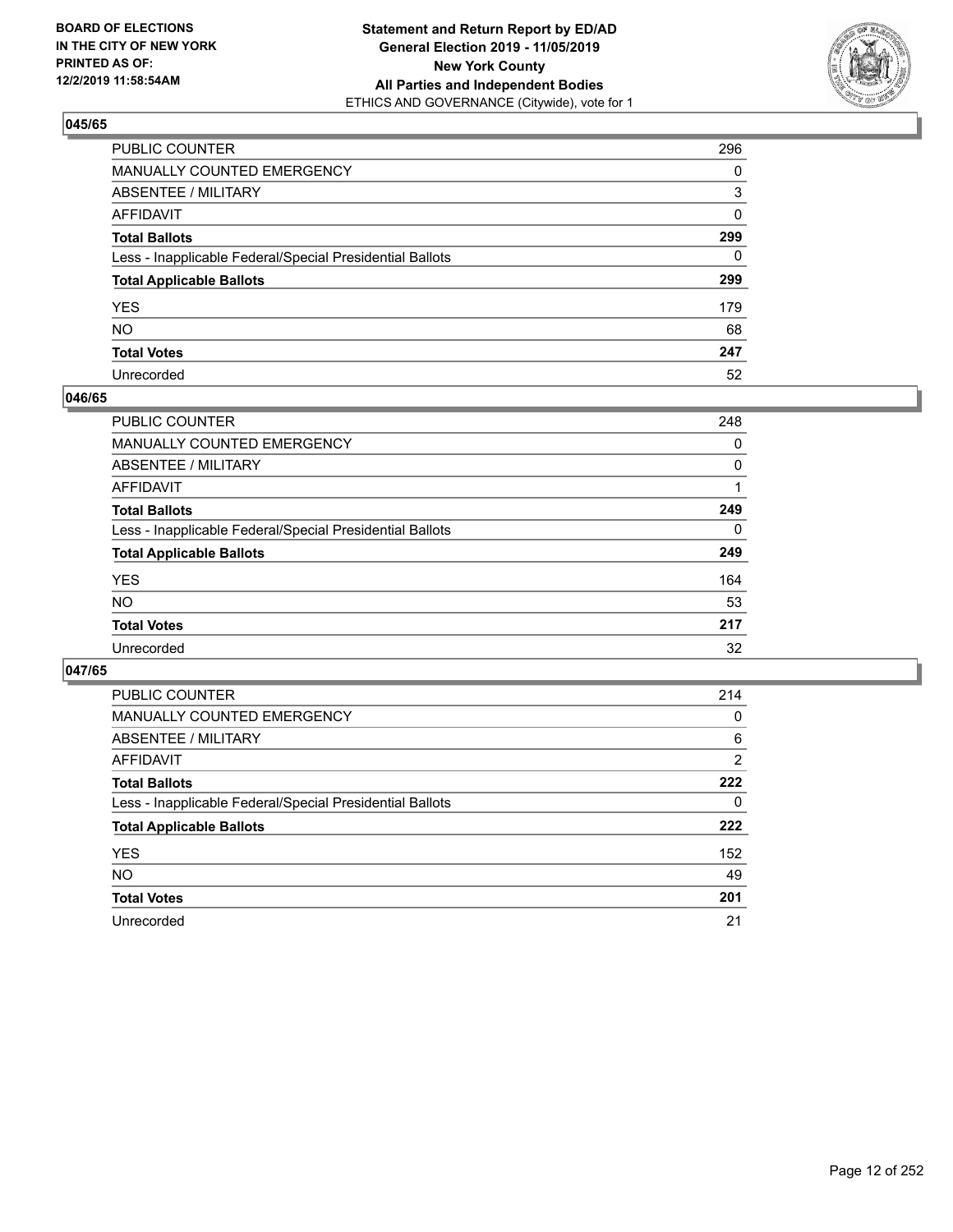

| PUBLIC COUNTER                                           | 468      |
|----------------------------------------------------------|----------|
| MANUALLY COUNTED EMERGENCY                               | $\Omega$ |
| ABSENTEE / MILITARY                                      | 13       |
| AFFIDAVIT                                                | 7        |
| Total Ballots                                            | 488      |
| Less - Inapplicable Federal/Special Presidential Ballots | 0        |
| <b>Total Applicable Ballots</b>                          | 488      |
| YES                                                      | 330      |
| NO.                                                      | 112      |
| <b>Total Votes</b>                                       | 442      |
| Unrecorded                                               | 46       |

### **049/65**

| <b>PUBLIC COUNTER</b>                                    | 350      |
|----------------------------------------------------------|----------|
| <b>MANUALLY COUNTED EMERGENCY</b>                        | 0        |
| ABSENTEE / MILITARY                                      | 4        |
| <b>AFFIDAVIT</b>                                         | 4        |
| <b>Total Ballots</b>                                     | 358      |
| Less - Inapplicable Federal/Special Presidential Ballots | $\Omega$ |
| <b>Total Applicable Ballots</b>                          | 358      |
| <b>YES</b>                                               | 245      |
| <b>NO</b>                                                | 46       |
| <b>Total Votes</b>                                       | 291      |
| Unrecorded                                               | 67       |
|                                                          |          |

### **050/65 COMBINED into: 049/65**

### **051/65 COMBINED into: 048/65**

| <b>PUBLIC COUNTER</b>                                    | 228 |
|----------------------------------------------------------|-----|
| <b>MANUALLY COUNTED EMERGENCY</b>                        | 0   |
| ABSENTEE / MILITARY                                      | 2   |
| <b>AFFIDAVIT</b>                                         | 0   |
| <b>Total Ballots</b>                                     | 230 |
| Less - Inapplicable Federal/Special Presidential Ballots | 0   |
|                                                          |     |
| <b>Total Applicable Ballots</b>                          | 230 |
| <b>YES</b>                                               | 156 |
| <b>NO</b>                                                | 38  |
| <b>Total Votes</b>                                       | 194 |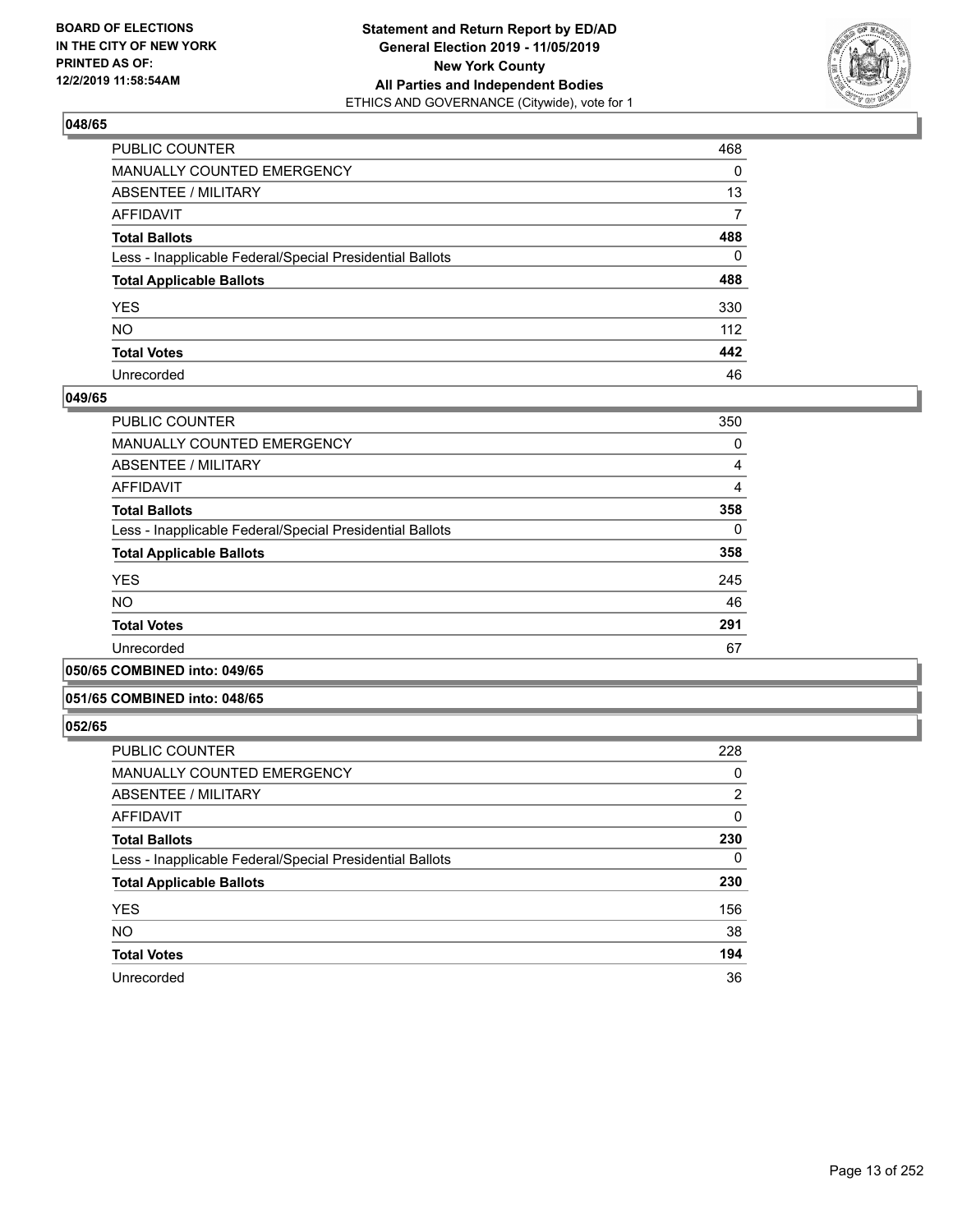

| PUBLIC COUNTER                                           | 245          |
|----------------------------------------------------------|--------------|
| MANUALLY COUNTED EMERGENCY                               | $\mathbf{0}$ |
| ABSENTEE / MILITARY                                      | 5            |
| AFFIDAVIT                                                |              |
| Total Ballots                                            | 251          |
| Less - Inapplicable Federal/Special Presidential Ballots | 0            |
| <b>Total Applicable Ballots</b>                          | 251          |
| YES                                                      | 187          |
| NO.                                                      | 42           |
| <b>Total Votes</b>                                       | 229          |
| Unrecorded                                               | 22           |

### **054/65**

| PUBLIC COUNTER                                           | 209      |
|----------------------------------------------------------|----------|
| <b>MANUALLY COUNTED EMERGENCY</b>                        | 0        |
| ABSENTEE / MILITARY                                      | 3        |
| <b>AFFIDAVIT</b>                                         | 0        |
| <b>Total Ballots</b>                                     | 212      |
| Less - Inapplicable Federal/Special Presidential Ballots | $\Omega$ |
| <b>Total Applicable Ballots</b>                          | 212      |
| <b>YES</b>                                               | 139      |
| NO.                                                      | 47       |
| <b>Total Votes</b>                                       | 186      |
| Unrecorded                                               | 26       |
|                                                          |          |

### **055/65 COMBINED into: 057/65**

| <b>PUBLIC COUNTER</b>                                    | 131 |
|----------------------------------------------------------|-----|
| <b>MANUALLY COUNTED EMERGENCY</b>                        | 0   |
| ABSENTEE / MILITARY                                      | 3   |
| <b>AFFIDAVIT</b>                                         | 0   |
| <b>Total Ballots</b>                                     | 134 |
| Less - Inapplicable Federal/Special Presidential Ballots | 0   |
| <b>Total Applicable Ballots</b>                          | 134 |
| <b>YES</b>                                               | 71  |
| <b>NO</b>                                                | 22  |
| <b>Total Votes</b>                                       | 93  |
| Unrecorded                                               | 41  |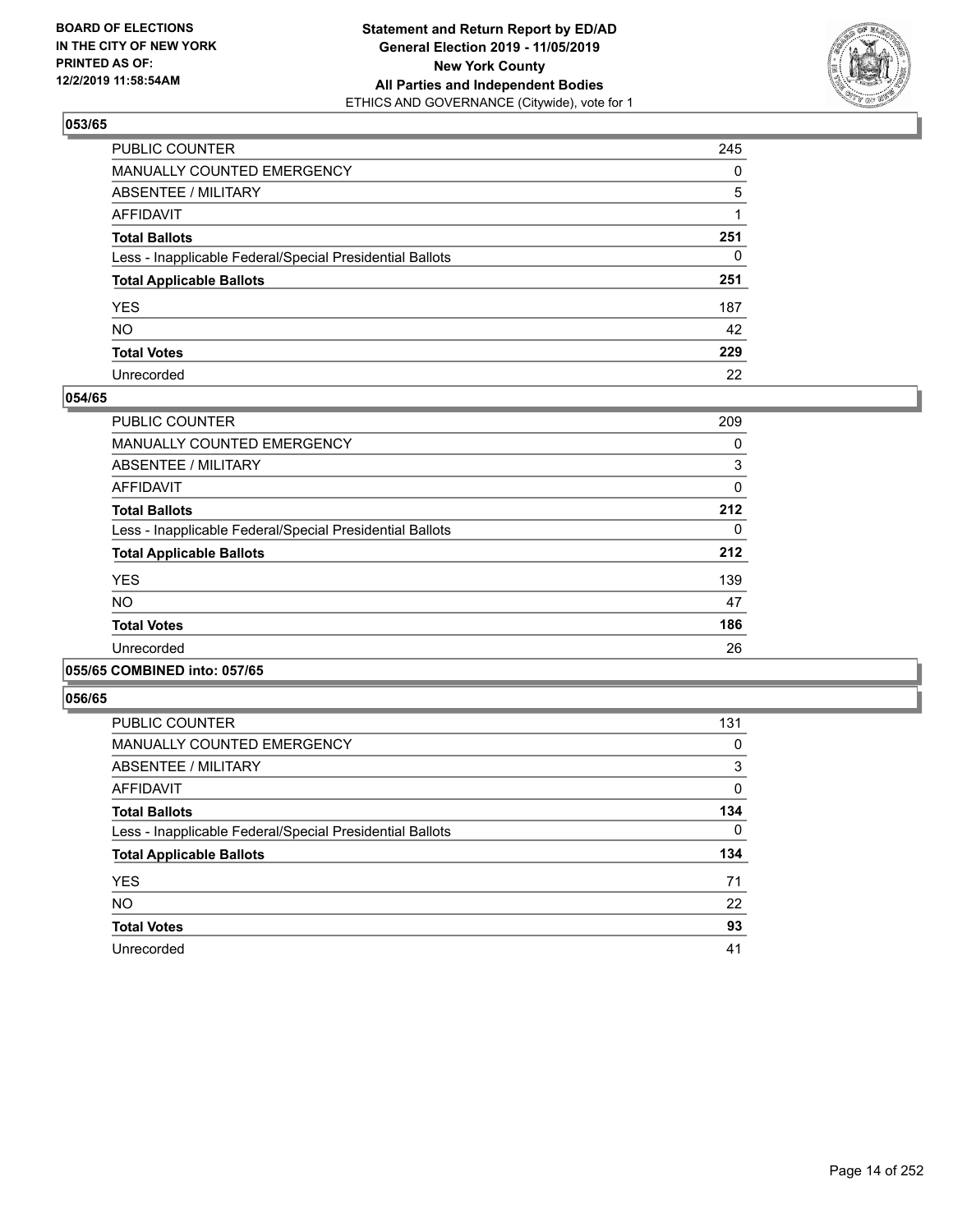

| PUBLIC COUNTER                                           | 326          |
|----------------------------------------------------------|--------------|
| MANUALLY COUNTED EMERGENCY                               | $\mathbf{0}$ |
| ABSENTEE / MILITARY                                      | 5            |
| AFFIDAVIT                                                | 6            |
| Total Ballots                                            | 337          |
| Less - Inapplicable Federal/Special Presidential Ballots | $\mathbf{0}$ |
| <b>Total Applicable Ballots</b>                          | 337          |
| YES                                                      | 229          |
| NO.                                                      | 59           |
| <b>Total Votes</b>                                       | 288          |
| Unrecorded                                               | 49           |

### **058/65**

| PUBLIC COUNTER                                           | 247            |
|----------------------------------------------------------|----------------|
| <b>MANUALLY COUNTED EMERGENCY</b>                        | $\Omega$       |
| ABSENTEE / MILITARY                                      | $\overline{2}$ |
| <b>AFFIDAVIT</b>                                         |                |
| <b>Total Ballots</b>                                     | 250            |
| Less - Inapplicable Federal/Special Presidential Ballots | 0              |
| <b>Total Applicable Ballots</b>                          | 250            |
| <b>YES</b>                                               | 191            |
| <b>NO</b>                                                | 36             |
| <b>Total Votes</b>                                       | 227            |
| Unrecorded                                               | 23             |

| <b>PUBLIC COUNTER</b>                                    | 262      |
|----------------------------------------------------------|----------|
| <b>MANUALLY COUNTED EMERGENCY</b>                        | $\Omega$ |
| ABSENTEE / MILITARY                                      | 3        |
| AFFIDAVIT                                                | 5        |
| <b>Total Ballots</b>                                     | 270      |
| Less - Inapplicable Federal/Special Presidential Ballots | 0        |
| <b>Total Applicable Ballots</b>                          | 270      |
| <b>YES</b>                                               | 186      |
| NO.                                                      | 40       |
| <b>Total Votes</b>                                       | 226      |
| Unrecorded                                               | 44       |
| 060/65 COMBINED into: 058/65                             |          |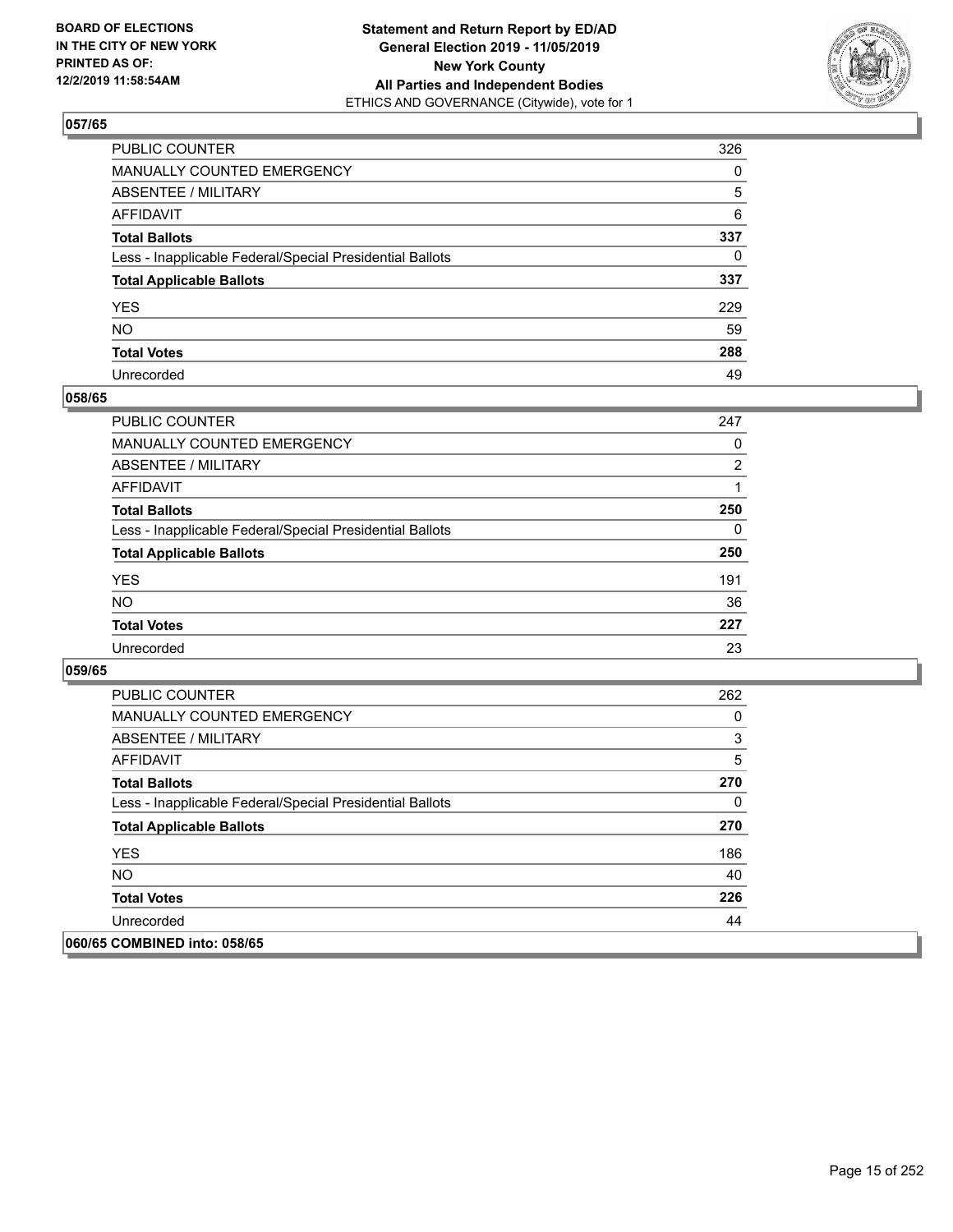

| <b>PUBLIC COUNTER</b>                                    | 236 |
|----------------------------------------------------------|-----|
| <b>MANUALLY COUNTED EMERGENCY</b>                        | 0   |
| <b>ABSENTEE / MILITARY</b>                               | 5   |
| <b>AFFIDAVIT</b>                                         | 0   |
| <b>Total Ballots</b>                                     | 241 |
| Less - Inapplicable Federal/Special Presidential Ballots | 0   |
| <b>Total Applicable Ballots</b>                          | 241 |
| <b>YES</b>                                               | 171 |
| <b>NO</b>                                                | 32  |
| <b>Total Votes</b>                                       | 203 |
| Unrecorded                                               | 38  |

## **062/65 COMBINED into: 061/65**

### **063/65**

| PUBLIC COUNTER                                           | 216      |
|----------------------------------------------------------|----------|
| MANUALLY COUNTED EMERGENCY                               | 0        |
| ABSENTEE / MILITARY                                      |          |
| AFFIDAVIT                                                | 3        |
| <b>Total Ballots</b>                                     | 220      |
| Less - Inapplicable Federal/Special Presidential Ballots | $\Omega$ |
| <b>Total Applicable Ballots</b>                          | 220      |
| <b>YES</b>                                               | 151      |
| <b>NO</b>                                                | 24       |
| <b>Total Votes</b>                                       | 175      |
| Unrecorded                                               | 45       |
|                                                          |          |

### **064/65**

| <b>PUBLIC COUNTER</b>                                    | 195      |
|----------------------------------------------------------|----------|
| <b>MANUALLY COUNTED EMERGENCY</b>                        | 0        |
| ABSENTEE / MILITARY                                      | 3        |
| <b>AFFIDAVIT</b>                                         | 1        |
| <b>Total Ballots</b>                                     | 199      |
| Less - Inapplicable Federal/Special Presidential Ballots | $\Omega$ |
| <b>Total Applicable Ballots</b>                          | 199      |
| <b>YES</b>                                               | 139      |
| <b>NO</b>                                                | 29       |
| <b>Total Votes</b>                                       | 168      |
| Unrecorded                                               | 31       |
| 065/65 COMBINED into: 064/65                             |          |

## **066/65 COMBINED into: 063/65**

**067/65 COMBINED into: 063/65**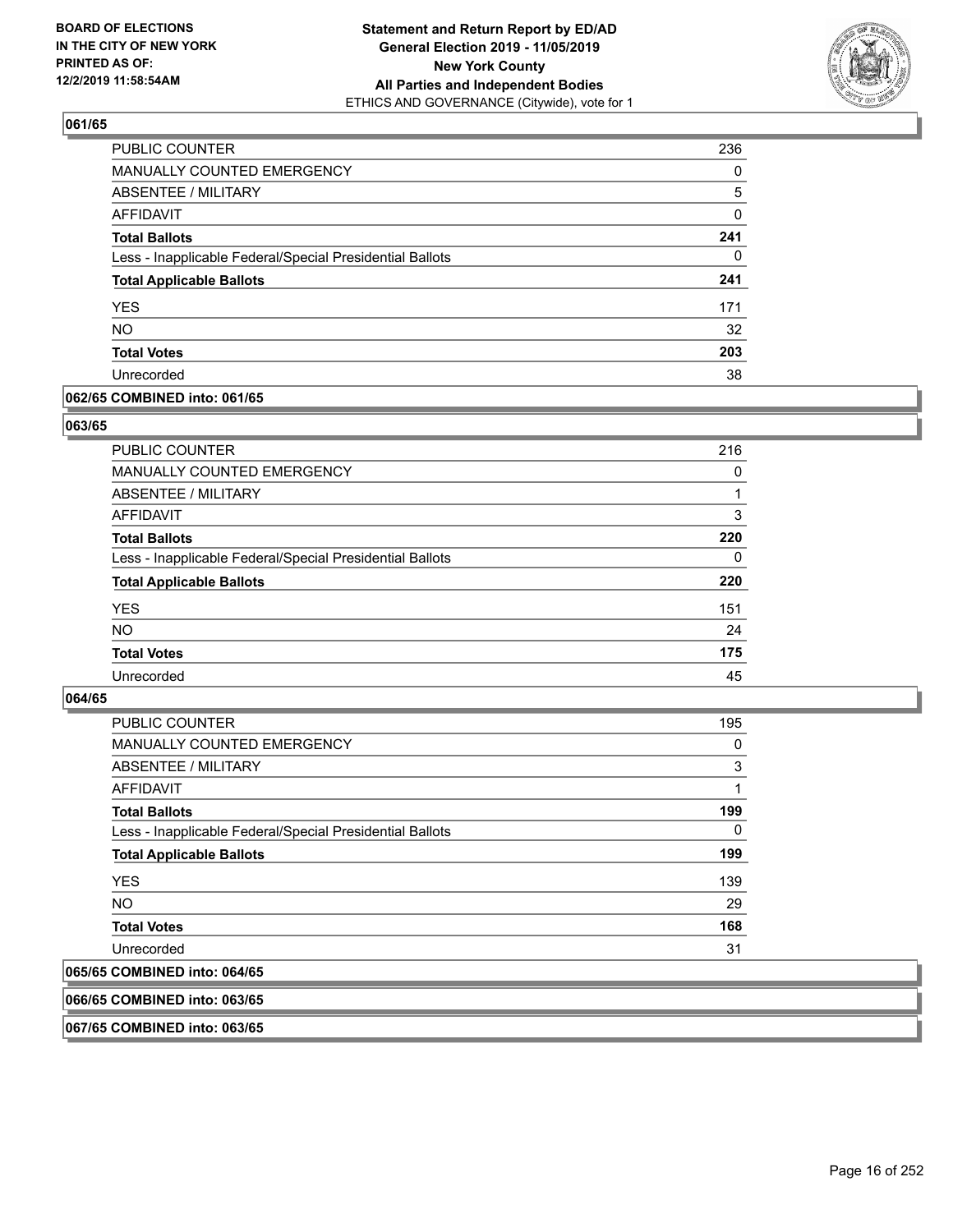

| PUBLIC COUNTER                                           | 343      |
|----------------------------------------------------------|----------|
| MANUALLY COUNTED EMERGENCY                               | 0        |
| ABSENTEE / MILITARY                                      | 3        |
| AFFIDAVIT                                                | 2        |
| <b>Total Ballots</b>                                     | 348      |
| Less - Inapplicable Federal/Special Presidential Ballots | $\Omega$ |
| <b>Total Applicable Ballots</b>                          | 348      |
| <b>YES</b>                                               | 271      |
| <b>NO</b>                                                | 48       |
| <b>Total Votes</b>                                       | 319      |
| Unrecorded                                               | 29       |

# **069/65 COMBINED into: 071/65**

### **070/65 COMBINED into: 077/65**

# **071/65**

| <b>PUBLIC COUNTER</b>                                    | 221 |
|----------------------------------------------------------|-----|
| MANUALLY COUNTED EMERGENCY                               | 0   |
| ABSENTEE / MILITARY                                      |     |
| AFFIDAVIT                                                | 0   |
| <b>Total Ballots</b>                                     | 222 |
| Less - Inapplicable Federal/Special Presidential Ballots | 0   |
| <b>Total Applicable Ballots</b>                          | 222 |
| <b>YES</b>                                               | 181 |
| NO.                                                      | 20  |
| <b>Total Votes</b>                                       | 201 |
| Unrecorded                                               | 21  |

| <b>PUBLIC COUNTER</b>                                    | 244      |
|----------------------------------------------------------|----------|
| MANUALLY COUNTED EMERGENCY                               | $\Omega$ |
| ABSENTEE / MILITARY                                      | 7        |
| AFFIDAVIT                                                | 5        |
| <b>Total Ballots</b>                                     | 256      |
| Less - Inapplicable Federal/Special Presidential Ballots | $\Omega$ |
| <b>Total Applicable Ballots</b>                          | 256      |
| <b>YES</b>                                               | 170      |
| <b>NO</b>                                                | 32       |
| <b>Total Votes</b>                                       | 202      |
| Unrecorded                                               | 54       |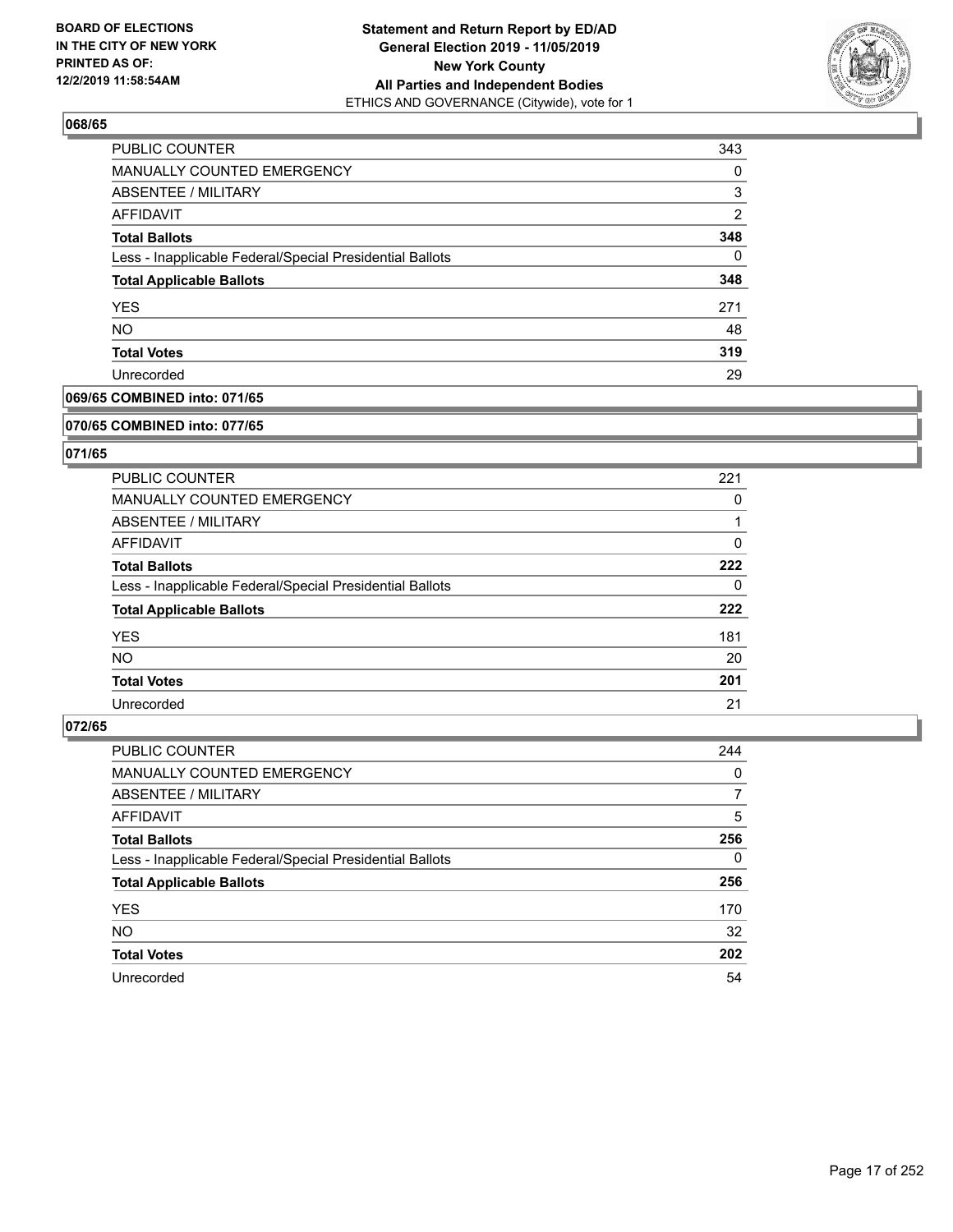

| <b>PUBLIC COUNTER</b>                                    | 182           |
|----------------------------------------------------------|---------------|
| MANUALLY COUNTED EMERGENCY                               | $\Omega$      |
| <b>ABSENTEE / MILITARY</b>                               | 3             |
| AFFIDAVIT                                                | $\mathcal{P}$ |
| <b>Total Ballots</b>                                     | 187           |
| Less - Inapplicable Federal/Special Presidential Ballots | 0             |
| <b>Total Applicable Ballots</b>                          | 187           |
| <b>YES</b>                                               | 142           |
| <b>NO</b>                                                | 13            |
| <b>Total Votes</b>                                       | 155           |
| Unrecorded                                               | 32            |

# **074/65 COMBINED into: 072/65**

### **075/65 COMBINED into: 007/74**

# **076/65**

| <b>PUBLIC COUNTER</b>                                    | 153      |
|----------------------------------------------------------|----------|
| MANUALLY COUNTED EMERGENCY                               | 0        |
| ABSENTEE / MILITARY                                      | 3        |
| AFFIDAVIT                                                | 4        |
| <b>Total Ballots</b>                                     | 160      |
| Less - Inapplicable Federal/Special Presidential Ballots | $\Omega$ |
| <b>Total Applicable Ballots</b>                          | 160      |
| <b>YES</b>                                               | 124      |
| NO.                                                      | 15       |
| <b>Total Votes</b>                                       | 139      |
| Unrecorded                                               | 21       |

| PUBLIC COUNTER                                           | 223      |
|----------------------------------------------------------|----------|
| <b>MANUALLY COUNTED EMERGENCY</b>                        | 0        |
| ABSENTEE / MILITARY                                      |          |
| AFFIDAVIT                                                | 5        |
| <b>Total Ballots</b>                                     | 229      |
| Less - Inapplicable Federal/Special Presidential Ballots | $\Omega$ |
| <b>Total Applicable Ballots</b>                          | 229      |
| <b>YES</b>                                               | 171      |
| <b>NO</b>                                                | 33       |
| <b>Total Votes</b>                                       | 204      |
| Unrecorded                                               | 25       |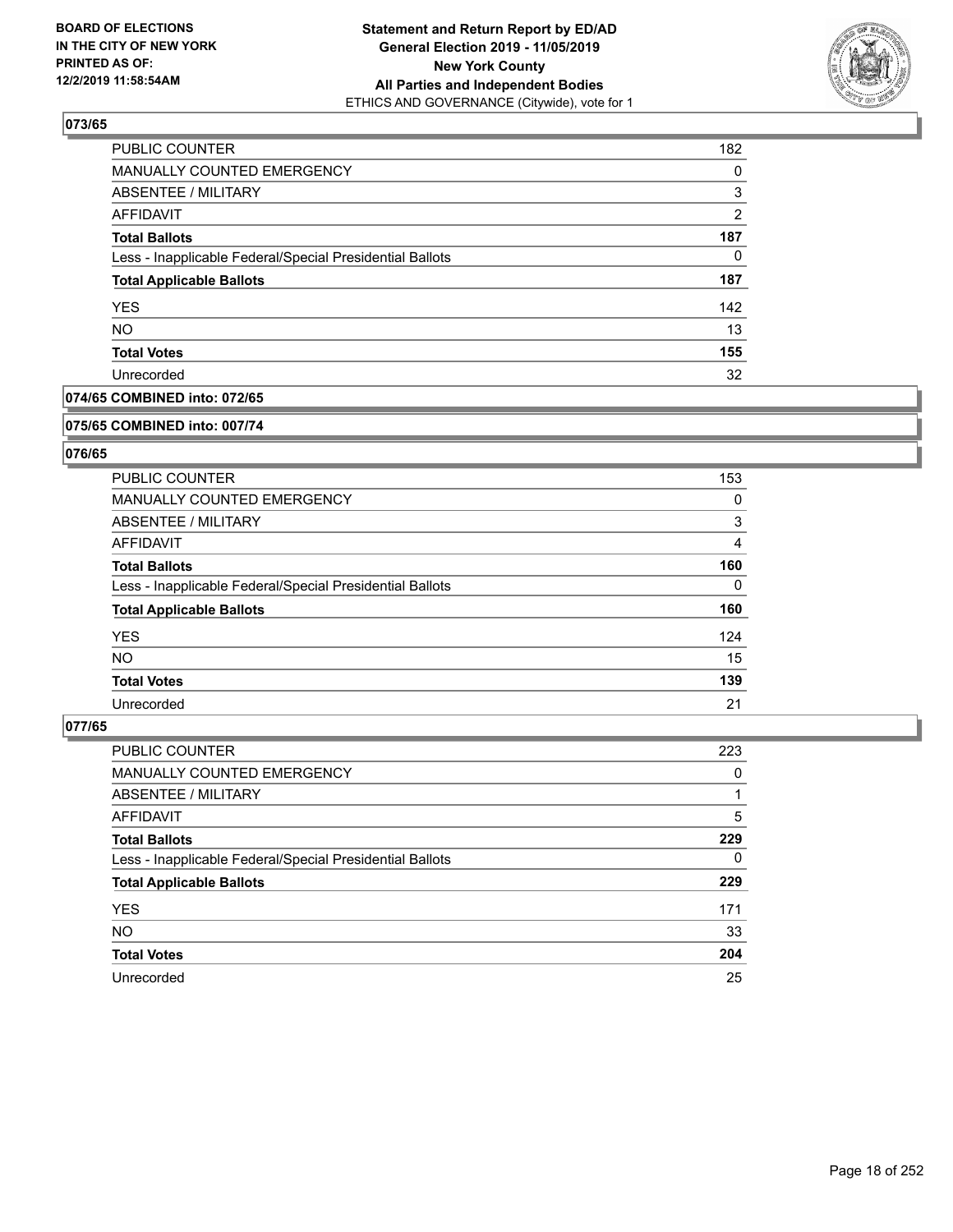

| PUBLIC COUNTER                                           | 233          |
|----------------------------------------------------------|--------------|
| MANUALLY COUNTED EMERGENCY                               | $\mathbf{0}$ |
| ABSENTEE / MILITARY                                      |              |
| AFFIDAVIT                                                | 2            |
| Total Ballots                                            | 236          |
| Less - Inapplicable Federal/Special Presidential Ballots | $\Omega$     |
| <b>Total Applicable Ballots</b>                          | 236          |
| YES                                                      | 195          |
| NO.                                                      | 20           |
| <b>Total Votes</b>                                       | 215          |
| Unrecorded                                               | 21           |

## **079/65**

| <b>PUBLIC COUNTER</b>                                    | 393      |
|----------------------------------------------------------|----------|
| MANUALLY COUNTED EMERGENCY                               | 0        |
| ABSENTEE / MILITARY                                      | 4        |
| AFFIDAVIT                                                | 3        |
| <b>Total Ballots</b>                                     | 400      |
| Less - Inapplicable Federal/Special Presidential Ballots | $\Omega$ |
| <b>Total Applicable Ballots</b>                          | 400      |
| <b>YES</b>                                               | 323      |
| <b>NO</b>                                                | 48       |
| <b>Total Votes</b>                                       | 371      |
| Unrecorded                                               | 29       |

| <b>PUBLIC COUNTER</b>                                    | 244 |
|----------------------------------------------------------|-----|
| <b>MANUALLY COUNTED EMERGENCY</b>                        | 0   |
| ABSENTEE / MILITARY                                      | 6   |
| AFFIDAVIT                                                | 6   |
| <b>Total Ballots</b>                                     | 256 |
| Less - Inapplicable Federal/Special Presidential Ballots | 0   |
| <b>Total Applicable Ballots</b>                          | 256 |
| <b>YES</b>                                               | 166 |
| NO.                                                      | 35  |
| <b>Total Votes</b>                                       | 201 |
| Unrecorded                                               | 55  |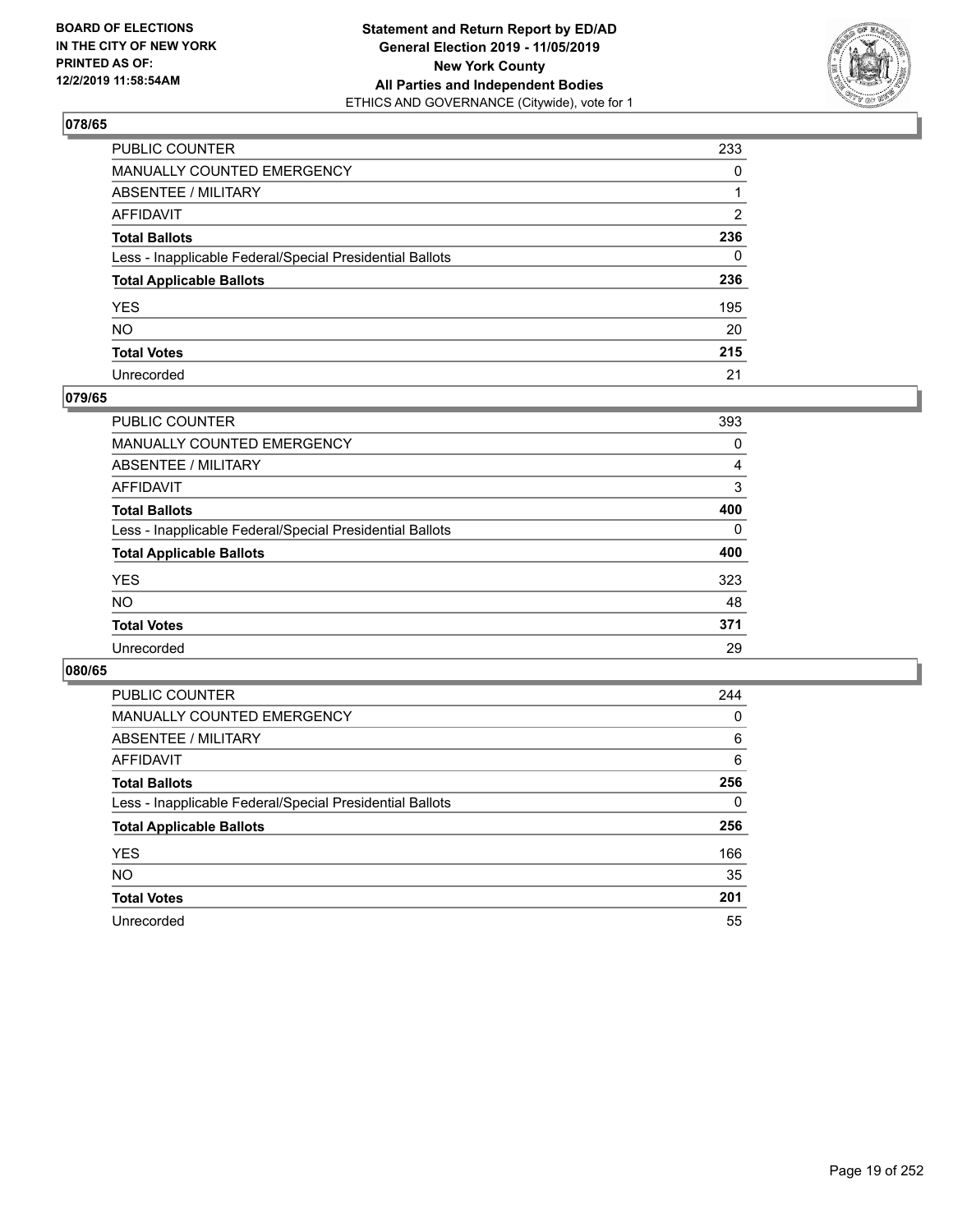

| PUBLIC COUNTER                                           | 175 |
|----------------------------------------------------------|-----|
| MANUALLY COUNTED EMERGENCY                               | 0   |
| ABSENTEE / MILITARY                                      | 3   |
| AFFIDAVIT                                                |     |
| <b>Total Ballots</b>                                     | 179 |
| Less - Inapplicable Federal/Special Presidential Ballots | 0   |
| <b>Total Applicable Ballots</b>                          | 179 |
| <b>YES</b>                                               | 127 |
| <b>NO</b>                                                | 25  |
| <b>Total Votes</b>                                       | 152 |
| Unrecorded                                               | 27  |

# **082/65 COMBINED into: 017/65**

### **083/65 COMBINED into: 043/65**

### **084/65 COMBINED into: 017/65**

### **085/65**

| <b>PUBLIC COUNTER</b>                                    | 222 |
|----------------------------------------------------------|-----|
| <b>MANUALLY COUNTED EMERGENCY</b>                        | 0   |
| ABSENTEE / MILITARY                                      | 5   |
| AFFIDAVIT                                                | 2   |
| <b>Total Ballots</b>                                     | 229 |
| Less - Inapplicable Federal/Special Presidential Ballots | 0   |
| <b>Total Applicable Ballots</b>                          | 229 |
| <b>YES</b>                                               | 190 |
| NO.                                                      | 36  |
| <b>Total Votes</b>                                       | 226 |
| Unrecorded                                               | 3   |

## **086/65 COMBINED into: 085/65**

| <b>PUBLIC COUNTER</b>                                    | 125            |
|----------------------------------------------------------|----------------|
| <b>MANUALLY COUNTED EMERGENCY</b>                        | 0              |
| ABSENTEE / MILITARY                                      | 2              |
| AFFIDAVIT                                                | $\overline{2}$ |
| <b>Total Ballots</b>                                     | 129            |
| Less - Inapplicable Federal/Special Presidential Ballots | 0              |
| <b>Total Applicable Ballots</b>                          | 129            |
| <b>YES</b>                                               | 104            |
| <b>NO</b>                                                | 19             |
| <b>Total Votes</b>                                       | 123            |
| Unrecorded                                               | 6              |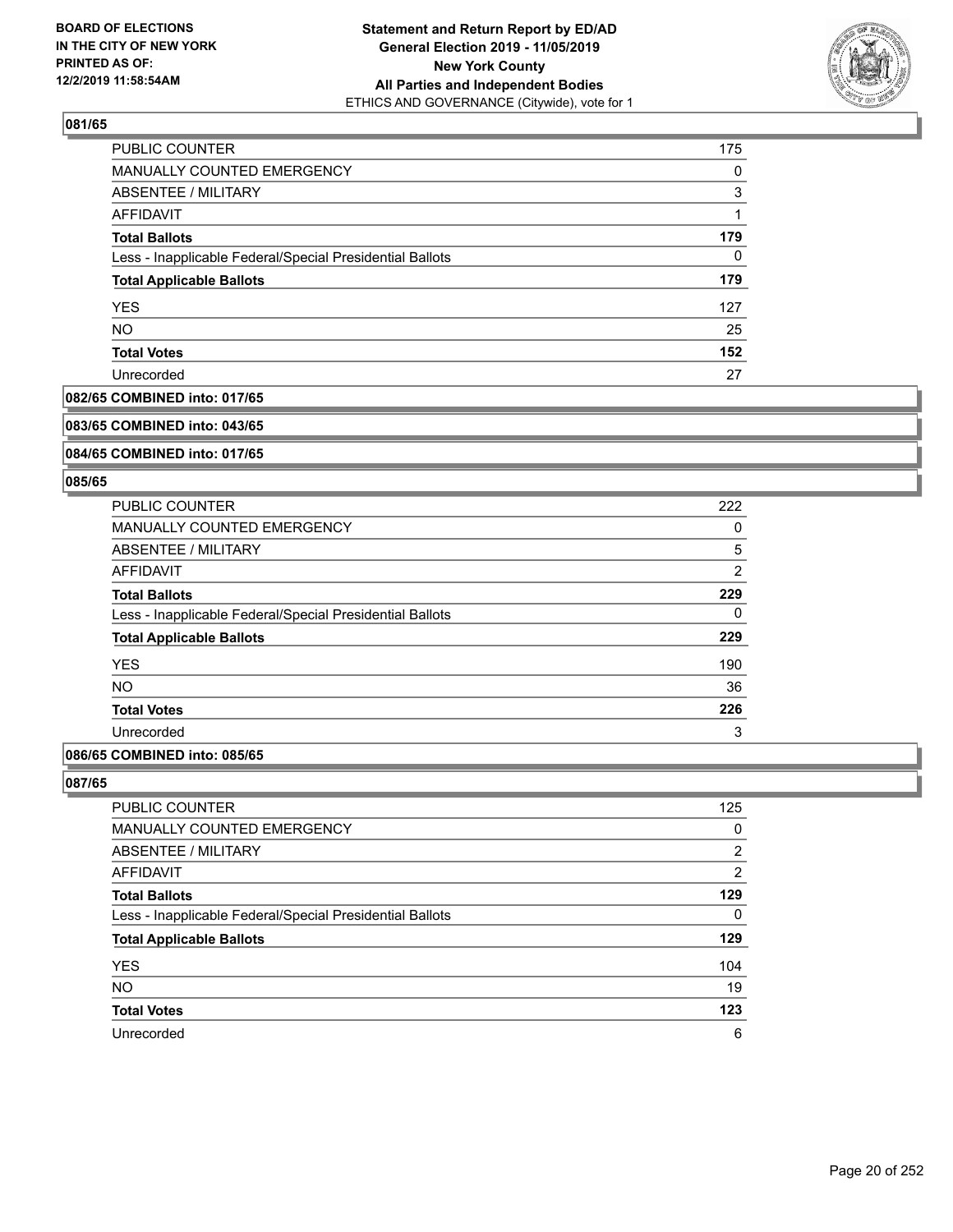

| PUBLIC COUNTER                                           | 159      |
|----------------------------------------------------------|----------|
| MANUALLY COUNTED EMERGENCY                               | $\Omega$ |
| ABSENTEE / MILITARY                                      | 5        |
| AFFIDAVIT                                                | 2        |
| <b>Total Ballots</b>                                     | 166      |
| Less - Inapplicable Federal/Special Presidential Ballots | 0        |
| <b>Total Applicable Ballots</b>                          | 166      |
| <b>YES</b>                                               | 136      |
| <b>NO</b>                                                | 26       |
| <b>Total Votes</b>                                       | 162      |
| Unrecorded                                               | 4        |

# **089/65 COMBINED into: 001/65**

### **090/65 COMBINED into: 015/65**

# **091/65**

| <b>PUBLIC COUNTER</b>                                    | 187      |
|----------------------------------------------------------|----------|
| <b>MANUALLY COUNTED EMERGENCY</b>                        | 0        |
| ABSENTEE / MILITARY                                      | 5        |
| AFFIDAVIT                                                |          |
| <b>Total Ballots</b>                                     | 193      |
| Less - Inapplicable Federal/Special Presidential Ballots | $\Omega$ |
| <b>Total Applicable Ballots</b>                          | 193      |
| <b>YES</b>                                               | 162      |
| <b>NO</b>                                                | 23       |
| <b>Total Votes</b>                                       | 185      |
| Unrecorded                                               | 8        |

### **092/65 COMBINED into: 010/65**

| 093/65 COMBINED into: 091/65<br><u> 1989 - Andrea Stein, amerikansk politiker (d. 1989)</u><br><u> 1989 - Johann Stein, marwolaethau a bhann an t-Amhair an t-Amhair an t-Amhair an t-Amhair an t-Amhair an t-A</u> |  |
|---------------------------------------------------------------------------------------------------------------------------------------------------------------------------------------------------------------------|--|
|                                                                                                                                                                                                                     |  |
| 094/65 COMBINED into: 017/65                                                                                                                                                                                        |  |
| a sa mga bagayan ng mga bagayan ng mga bagayan ng mga bagayan ng mga bagayang mga bagong mga bagong mga bagong                                                                                                      |  |
| 095/65 COMBINED into: 017/65                                                                                                                                                                                        |  |
|                                                                                                                                                                                                                     |  |
| 096/65 COMBINED into: 017/65                                                                                                                                                                                        |  |
| and the control of the control of the control of the control of                                                                                                                                                     |  |
| 097/65 COMBINED into: 017/65                                                                                                                                                                                        |  |
|                                                                                                                                                                                                                     |  |
| 098/65 COMBINED into: 077/65                                                                                                                                                                                        |  |
|                                                                                                                                                                                                                     |  |
| 099/65 COMBINED into: 073/65                                                                                                                                                                                        |  |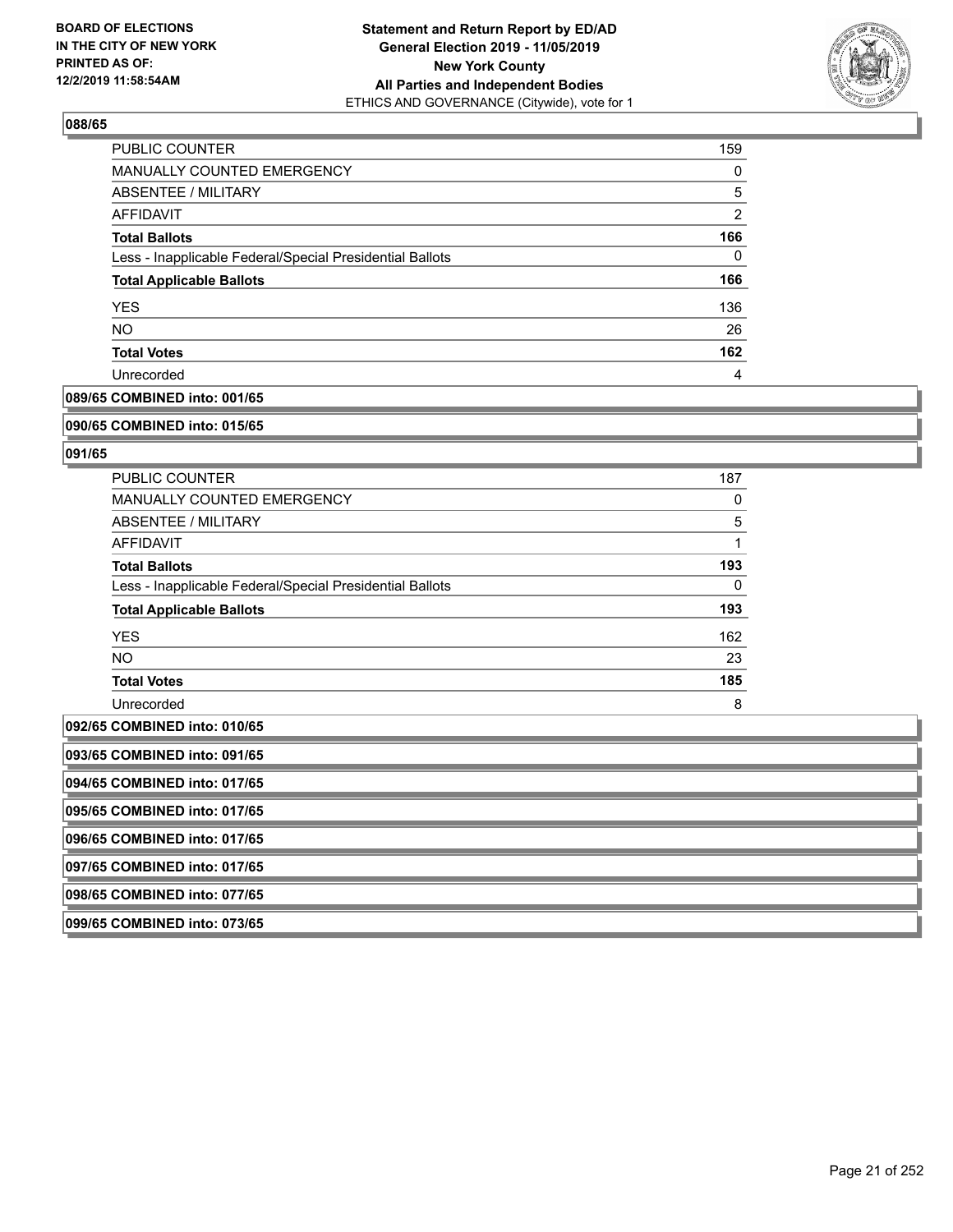

| PUBLIC COUNTER                                           | 184 |
|----------------------------------------------------------|-----|
| MANUALLY COUNTED EMERGENCY                               | 0   |
| ABSENTEE / MILITARY                                      | 3   |
| AFFIDAVIT                                                | 0   |
| <b>Total Ballots</b>                                     | 187 |
| Less - Inapplicable Federal/Special Presidential Ballots | 0   |
| <b>Total Applicable Ballots</b>                          | 187 |
| <b>YES</b>                                               | 153 |
| <b>NO</b>                                                | 23  |
| <b>Total Votes</b>                                       | 176 |
| Unrecorded                                               | 11  |

## **002/66 COMBINED into: 091/66**

## **003/66**

| PUBLIC COUNTER                                           | 269      |
|----------------------------------------------------------|----------|
| MANUALLY COUNTED EMERGENCY                               | 0        |
| <b>ABSENTEE / MILITARY</b>                               | 8        |
| AFFIDAVIT                                                | 2        |
| <b>Total Ballots</b>                                     | 279      |
| Less - Inapplicable Federal/Special Presidential Ballots | $\Omega$ |
| <b>Total Applicable Ballots</b>                          | 279      |
| <b>YES</b>                                               | 222      |
| <b>NO</b>                                                | 45       |
| <b>Total Votes</b>                                       | 267      |
| Unrecorded                                               | 12       |
|                                                          |          |

| <b>PUBLIC COUNTER</b>                                    | 98             |
|----------------------------------------------------------|----------------|
| MANUALLY COUNTED EMERGENCY                               | 0              |
| ABSENTEE / MILITARY                                      | $\overline{2}$ |
| AFFIDAVIT                                                |                |
| <b>Total Ballots</b>                                     | 101            |
| Less - Inapplicable Federal/Special Presidential Ballots | $\Omega$       |
| <b>Total Applicable Ballots</b>                          | 101            |
| <b>YES</b>                                               | 85             |
| <b>NO</b>                                                | 11             |
| <b>Total Votes</b>                                       | 96             |
| Unrecorded                                               | 5              |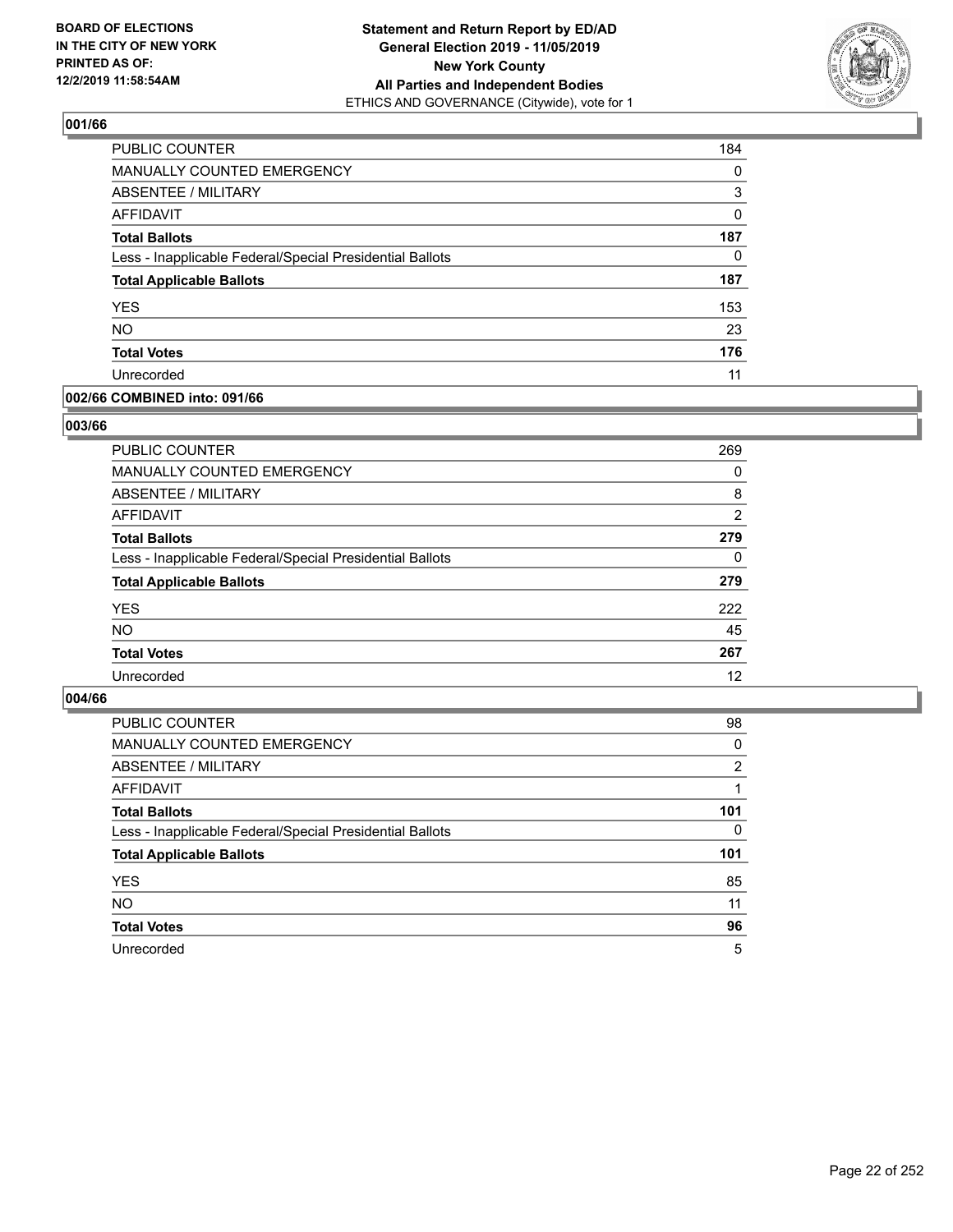

| PUBLIC COUNTER                                           | 283 |
|----------------------------------------------------------|-----|
| MANUALLY COUNTED EMERGENCY                               | 0   |
| ABSENTEE / MILITARY                                      | 6   |
| AFFIDAVIT                                                | 3   |
| <b>Total Ballots</b>                                     | 292 |
| Less - Inapplicable Federal/Special Presidential Ballots | 0   |
| <b>Total Applicable Ballots</b>                          | 292 |
| <b>YES</b>                                               | 238 |
| <b>NO</b>                                                | 44  |
| <b>Total Votes</b>                                       | 282 |
| Unrecorded                                               | 10  |

# **006/66 COMBINED into: 003/66**

### **007/66 COMBINED into: 005/66**

# **008/66**

| <b>PUBLIC COUNTER</b>                                    | 237      |
|----------------------------------------------------------|----------|
| MANUALLY COUNTED EMERGENCY                               | 0        |
| ABSENTEE / MILITARY                                      | 4        |
| AFFIDAVIT                                                | $\Omega$ |
| <b>Total Ballots</b>                                     | 241      |
| Less - Inapplicable Federal/Special Presidential Ballots | 0        |
| <b>Total Applicable Ballots</b>                          | 241      |
| <b>YES</b>                                               | 189      |
| NO.                                                      | 37       |
| <b>Total Votes</b>                                       | 226      |
| Unrecorded                                               | 15       |

| <b>PUBLIC COUNTER</b>                                    | 192      |
|----------------------------------------------------------|----------|
| MANUALLY COUNTED EMERGENCY                               | 0        |
| ABSENTEE / MILITARY                                      | 4        |
| AFFIDAVIT                                                |          |
| <b>Total Ballots</b>                                     | 197      |
| Less - Inapplicable Federal/Special Presidential Ballots | $\Omega$ |
| <b>Total Applicable Ballots</b>                          | 197      |
| <b>YES</b>                                               | 172      |
| <b>NO</b>                                                | 21       |
| <b>Total Votes</b>                                       | 193      |
| Unrecorded                                               | 4        |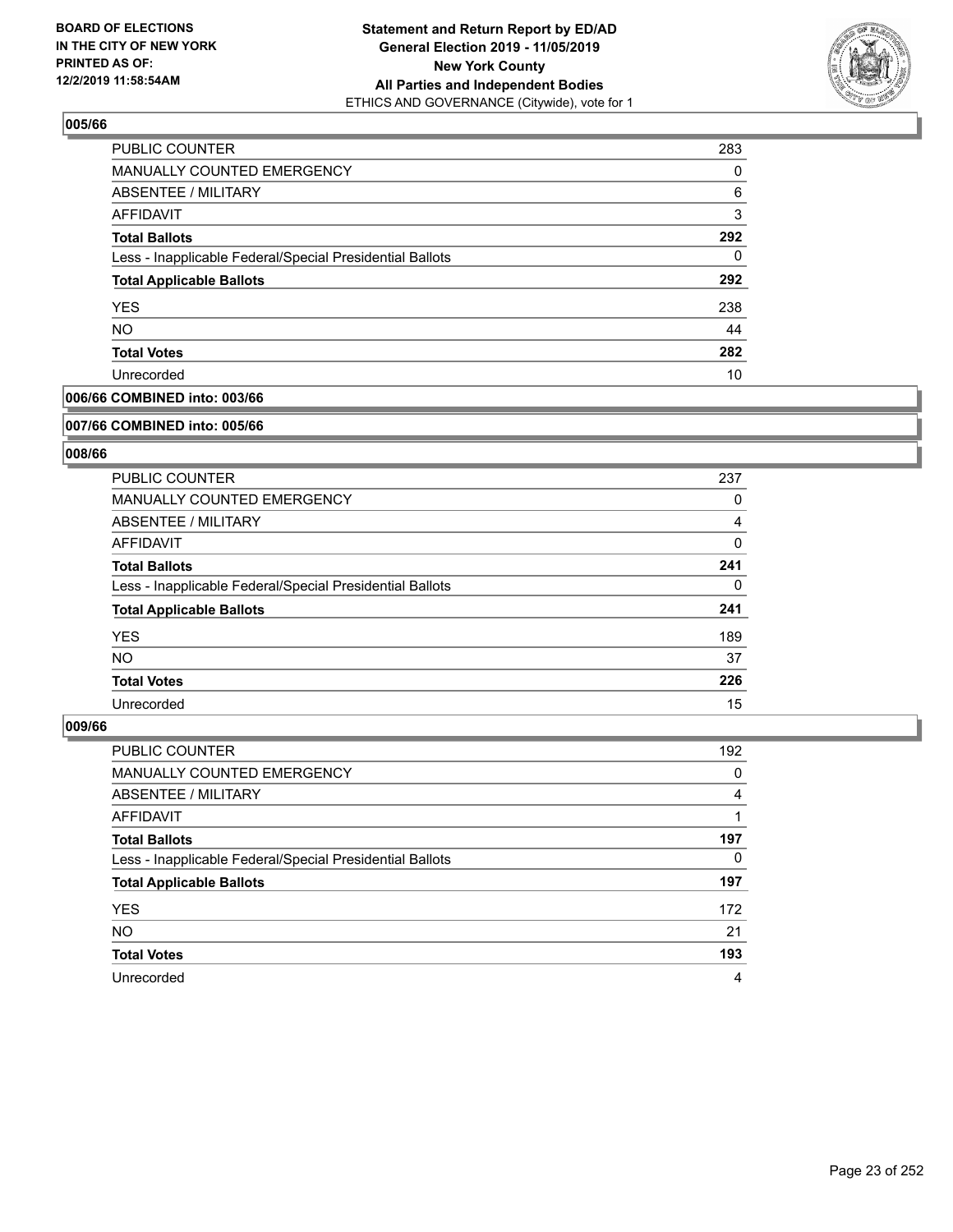

| PUBLIC COUNTER                                           | 159          |
|----------------------------------------------------------|--------------|
| MANUALLY COUNTED EMERGENCY                               | $\mathbf{0}$ |
| ABSENTEE / MILITARY                                      | 3            |
| AFFIDAVIT                                                | 0            |
| Total Ballots                                            | 162          |
| Less - Inapplicable Federal/Special Presidential Ballots | 0            |
| <b>Total Applicable Ballots</b>                          | 162          |
| YES                                                      | 140          |
| NO.                                                      | 13           |
| <b>Total Votes</b>                                       | 153          |
| Unrecorded                                               | 9            |

## **011/66**

| <b>PUBLIC COUNTER</b>                                    | 222      |
|----------------------------------------------------------|----------|
| MANUALLY COUNTED EMERGENCY                               | 0        |
| ABSENTEE / MILITARY                                      | 8        |
| AFFIDAVIT                                                | $\Omega$ |
| <b>Total Ballots</b>                                     | 230      |
| Less - Inapplicable Federal/Special Presidential Ballots | $\Omega$ |
| <b>Total Applicable Ballots</b>                          | 230      |
| <b>YES</b>                                               | 180      |
| <b>NO</b>                                                | 27       |
| <b>Total Votes</b>                                       | 207      |
| Unrecorded                                               | 23       |

| <b>PUBLIC COUNTER</b>                                    | 144      |
|----------------------------------------------------------|----------|
| <b>MANUALLY COUNTED EMERGENCY</b>                        | $\Omega$ |
| ABSENTEE / MILITARY                                      |          |
| AFFIDAVIT                                                |          |
| <b>Total Ballots</b>                                     | 146      |
| Less - Inapplicable Federal/Special Presidential Ballots | $\Omega$ |
| <b>Total Applicable Ballots</b>                          | 146      |
| <b>YES</b>                                               | 113      |
| <b>NO</b>                                                | 25       |
| <b>Total Votes</b>                                       | 138      |
| Unrecorded                                               | 8        |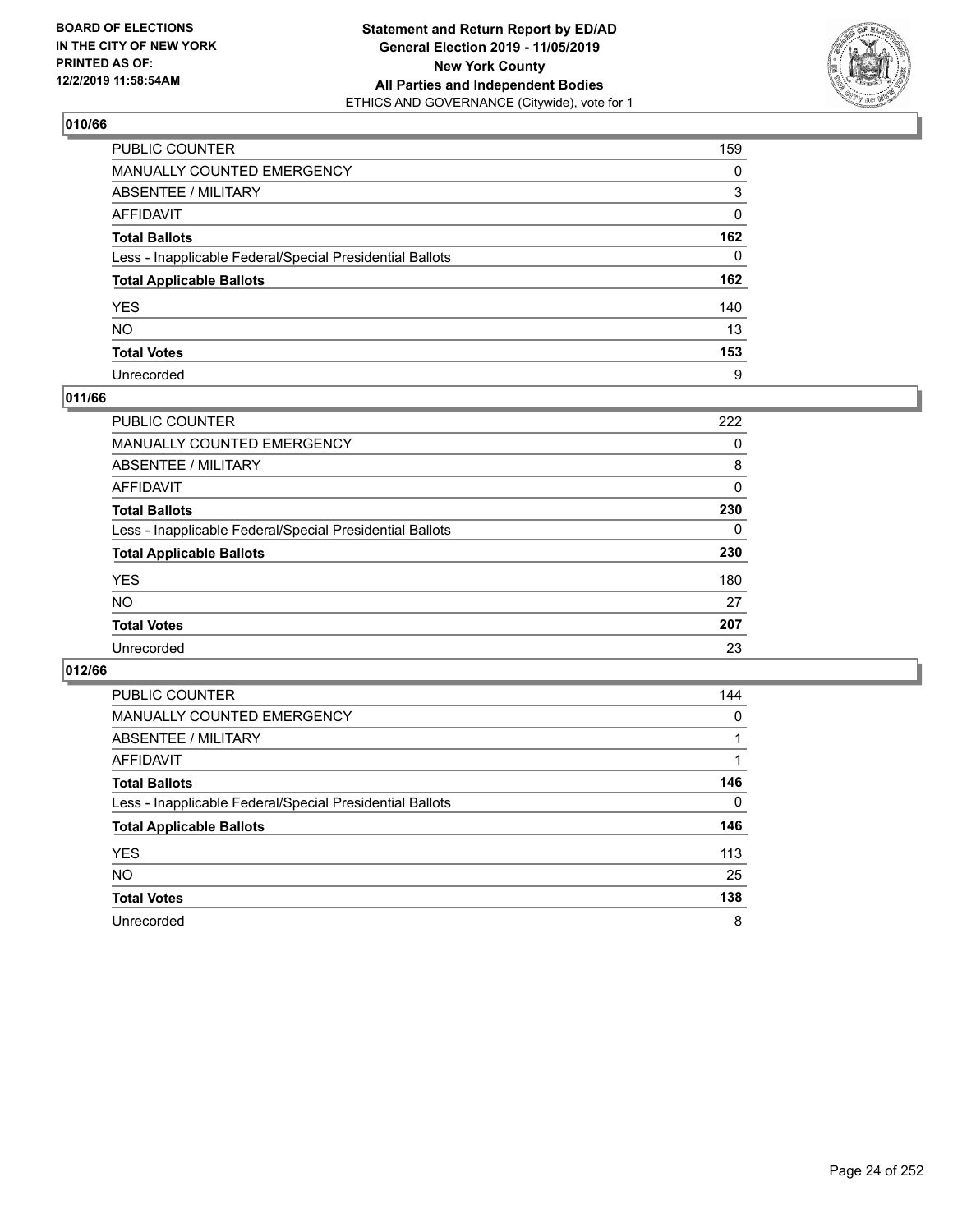

| PUBLIC COUNTER                                           | 258      |
|----------------------------------------------------------|----------|
| MANUALLY COUNTED EMERGENCY                               | 0        |
| ABSENTEE / MILITARY                                      | 10       |
| AFFIDAVIT                                                | $\Omega$ |
| Total Ballots                                            | 268      |
| Less - Inapplicable Federal/Special Presidential Ballots | 0        |
| <b>Total Applicable Ballots</b>                          | 268      |
| YES                                                      | 229      |
| NO.                                                      | 25       |
| <b>Total Votes</b>                                       | 254      |
| Unrecorded                                               | 14       |

## **014/66**

| <b>PUBLIC COUNTER</b>                                    | 185 |
|----------------------------------------------------------|-----|
| <b>MANUALLY COUNTED EMERGENCY</b>                        | 0   |
| ABSENTEE / MILITARY                                      | 3   |
| <b>AFFIDAVIT</b>                                         | 0   |
| <b>Total Ballots</b>                                     | 188 |
| Less - Inapplicable Federal/Special Presidential Ballots | 0   |
| <b>Total Applicable Ballots</b>                          | 188 |
| <b>YES</b>                                               | 167 |
| NO.                                                      | 12  |
| <b>Total Votes</b>                                       | 179 |
| Unrecorded                                               | 9   |

### **015/66 COMBINED into: 014/66**

**016/66** 

| 017/66 COMBINED into: 016/66                             |               |
|----------------------------------------------------------|---------------|
| <b>Total Votes</b>                                       | 3             |
| NO.                                                      | $\Omega$      |
| <b>YES</b>                                               | 3             |
| <b>Total Applicable Ballots</b>                          | 3             |
| Less - Inapplicable Federal/Special Presidential Ballots | $\Omega$      |
| <b>Total Ballots</b>                                     | 3             |
| AFFIDAVIT                                                |               |
| ABSENTEE / MILITARY                                      | $\Omega$      |
| <b>MANUALLY COUNTED EMERGENCY</b>                        | $\Omega$      |
| <b>PUBLIC COUNTER</b>                                    | $\mathcal{P}$ |

**018/66 COMBINED into: 021/66**

**019/66 COMBINED into: 068/65**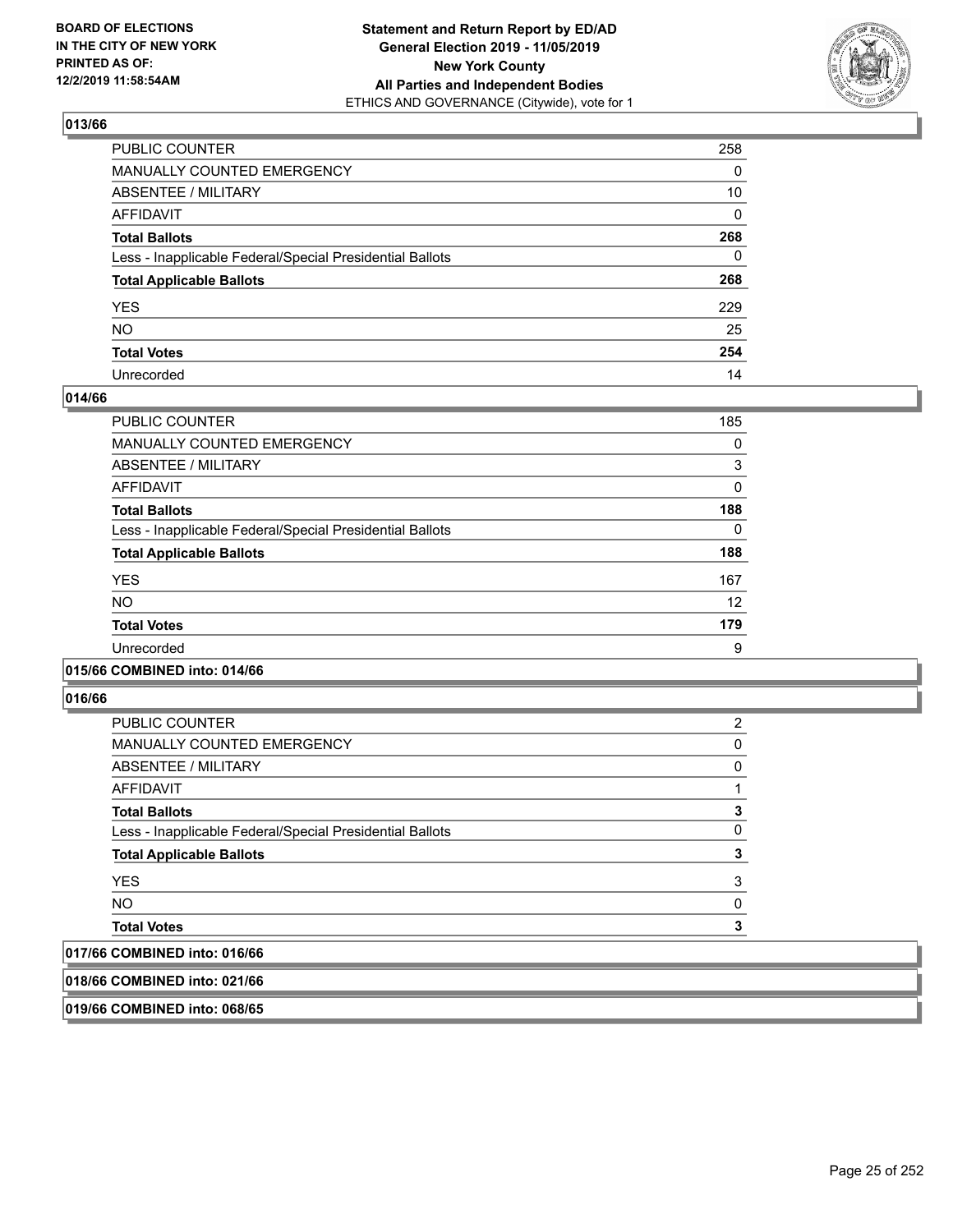

| PUBLIC COUNTER                                           | 185            |
|----------------------------------------------------------|----------------|
| MANUALLY COUNTED EMERGENCY                               | $\mathbf{0}$   |
| ABSENTEE / MILITARY                                      | $\overline{7}$ |
| AFFIDAVIT                                                | 4              |
| Total Ballots                                            | 196            |
| Less - Inapplicable Federal/Special Presidential Ballots | $\Omega$       |
| <b>Total Applicable Ballots</b>                          | 196            |
| YES                                                      | 173            |
| NO.                                                      | 19             |
| <b>Total Votes</b>                                       | 192            |
| Unrecorded                                               | 4              |

### **021/66**

| <b>PUBLIC COUNTER</b>                                    | 347      |
|----------------------------------------------------------|----------|
| MANUALLY COUNTED EMERGENCY                               | 0        |
| ABSENTEE / MILITARY                                      | 8        |
| AFFIDAVIT                                                |          |
| <b>Total Ballots</b>                                     | 356      |
| Less - Inapplicable Federal/Special Presidential Ballots | $\Omega$ |
| <b>Total Applicable Ballots</b>                          | 356      |
| <b>YES</b>                                               | 290      |
| <b>NO</b>                                                | 37       |
| <b>Total Votes</b>                                       | 327      |
| Unrecorded                                               | 29       |

| <b>PUBLIC COUNTER</b>                                    | 317          |
|----------------------------------------------------------|--------------|
| MANUALLY COUNTED EMERGENCY                               | 0            |
| ABSENTEE / MILITARY                                      | 15           |
| AFFIDAVIT                                                | 3            |
| <b>Total Ballots</b>                                     | 335          |
| Less - Inapplicable Federal/Special Presidential Ballots | $\mathbf{0}$ |
| <b>Total Applicable Ballots</b>                          | 335          |
| <b>YES</b>                                               | 262          |
| NO.                                                      | 53           |
| <b>Total Votes</b>                                       | 315          |
| Unrecorded                                               | 20           |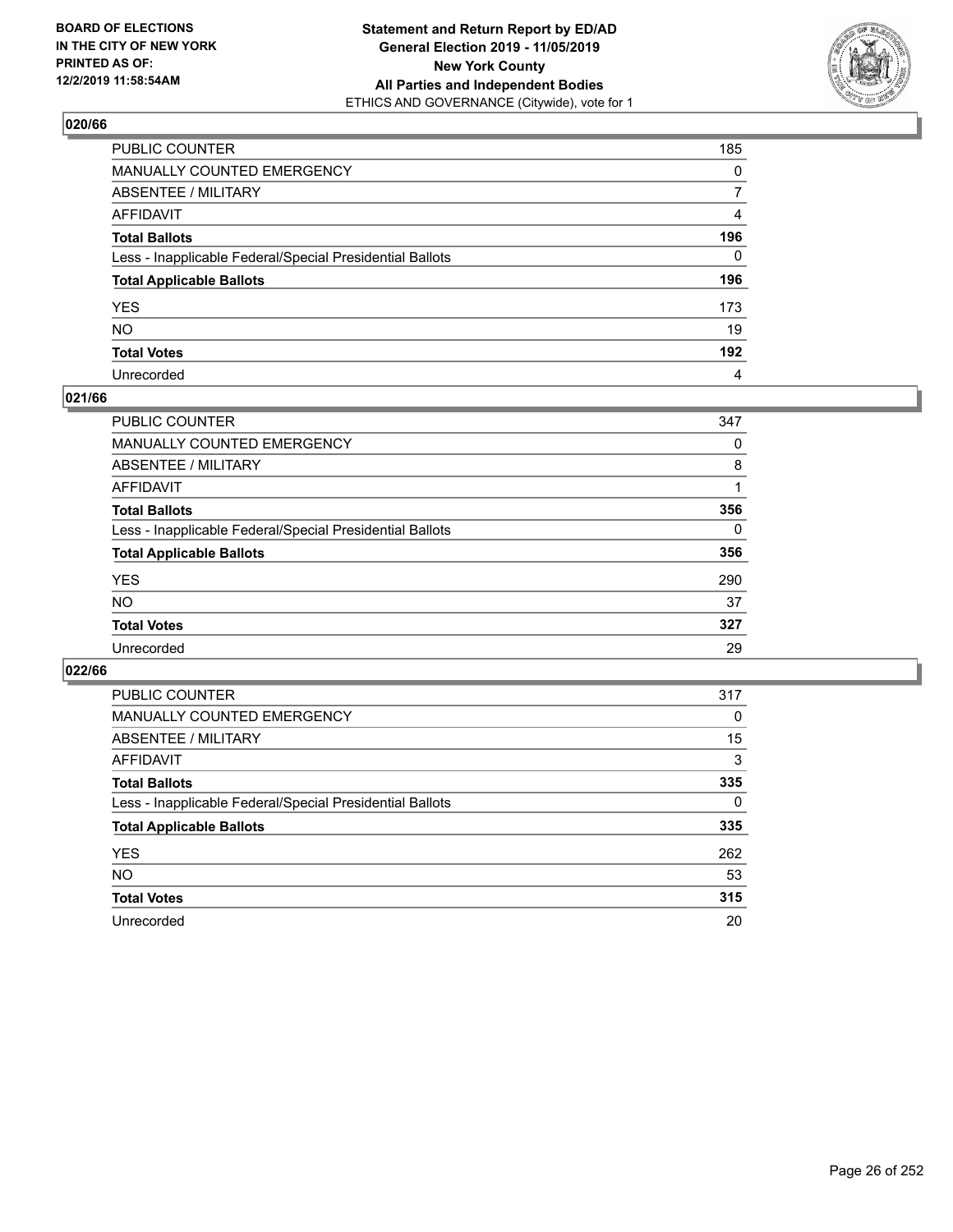

| PUBLIC COUNTER                                           | 365            |
|----------------------------------------------------------|----------------|
| MANUALLY COUNTED EMERGENCY                               | $\Omega$       |
| ABSENTEE / MILITARY                                      | $\overline{2}$ |
| AFFIDAVIT                                                |                |
| <b>Total Ballots</b>                                     | 368            |
| Less - Inapplicable Federal/Special Presidential Ballots | $\Omega$       |
| <b>Total Applicable Ballots</b>                          | 368            |
| <b>YES</b>                                               | 322            |
| <b>NO</b>                                                | 30             |
| <b>Total Votes</b>                                       | 352            |
| Unrecorded                                               | 16             |

# **024/66 COMBINED into: 022/66**

### **025/66 COMBINED into: 020/66**

# **026/66**

| <b>PUBLIC COUNTER</b>                                    | 249      |
|----------------------------------------------------------|----------|
| <b>MANUALLY COUNTED EMERGENCY</b>                        | 0        |
| ABSENTEE / MILITARY                                      | 5        |
| <b>AFFIDAVIT</b>                                         |          |
| <b>Total Ballots</b>                                     | 255      |
| Less - Inapplicable Federal/Special Presidential Ballots | $\Omega$ |
| <b>Total Applicable Ballots</b>                          | 255      |
| <b>YES</b>                                               | 224      |
| <b>NO</b>                                                | 23       |
| <b>Total Votes</b>                                       | 247      |
| Unrecorded                                               | 8        |

### **027/66 COMBINED into: 026/66**

| <b>PUBLIC COUNTER</b>                                    | 198 |
|----------------------------------------------------------|-----|
| <b>MANUALLY COUNTED EMERGENCY</b>                        | 0   |
| ABSENTEE / MILITARY                                      |     |
| AFFIDAVIT                                                | 2   |
| <b>Total Ballots</b>                                     | 201 |
| Less - Inapplicable Federal/Special Presidential Ballots | 0   |
| <b>Total Applicable Ballots</b>                          | 201 |
| <b>YES</b>                                               | 147 |
| <b>NO</b>                                                | 15  |
| <b>Total Votes</b>                                       | 162 |
| Unrecorded                                               | 39  |
| 029/66 COMBINED into: 078/65                             |     |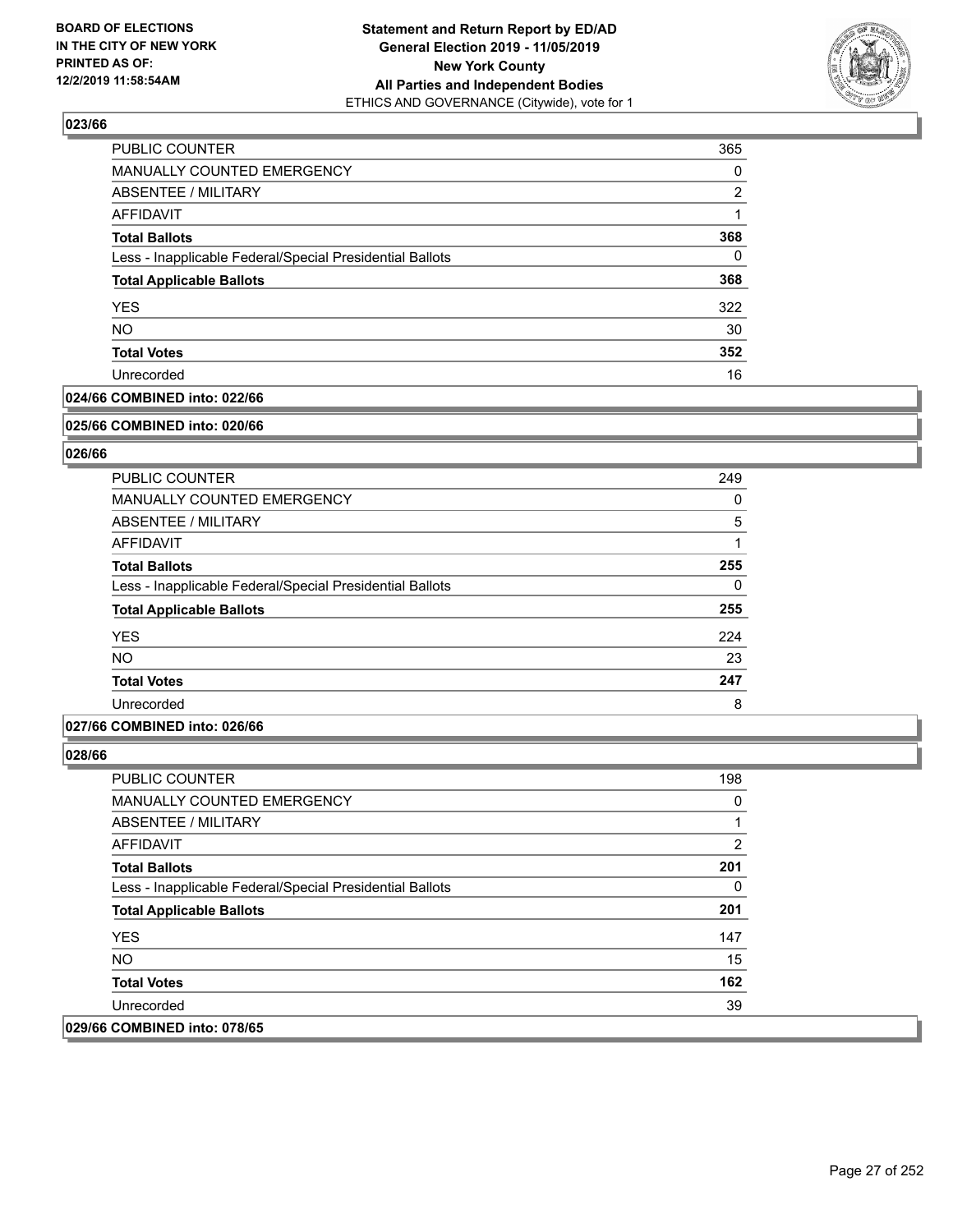

| <b>PUBLIC COUNTER</b>                                    | 195      |
|----------------------------------------------------------|----------|
| MANUALLY COUNTED EMERGENCY                               | $\Omega$ |
| <b>ABSENTEE / MILITARY</b>                               |          |
| AFFIDAVIT                                                | 5        |
| <b>Total Ballots</b>                                     | 207      |
| Less - Inapplicable Federal/Special Presidential Ballots | 0        |
| <b>Total Applicable Ballots</b>                          | 207      |
| <b>YES</b>                                               | 171      |
| <b>NO</b>                                                | 24       |
| <b>Total Votes</b>                                       | 195      |
| Unrecorded                                               | 12       |

### **031/66 COMBINED into: 106/66**

### **032/66**

| PUBLIC COUNTER                                           | 298 |
|----------------------------------------------------------|-----|
| <b>MANUALLY COUNTED EMERGENCY</b>                        | 0   |
| ABSENTEE / MILITARY                                      | 7   |
| <b>AFFIDAVIT</b>                                         | 5   |
| <b>Total Ballots</b>                                     | 310 |
| Less - Inapplicable Federal/Special Presidential Ballots | 0   |
| <b>Total Applicable Ballots</b>                          | 310 |
| <b>YES</b>                                               | 262 |
| <b>NO</b>                                                | 31  |
| <b>Total Votes</b>                                       | 293 |
| Unrecorded                                               | 17  |

# **033/66 COMBINED into: 032/66**

### **034/66 COMBINED into: 035/66**

| <b>PUBLIC COUNTER</b>                                    | 359 |
|----------------------------------------------------------|-----|
| MANUALLY COUNTED EMERGENCY                               | 0   |
| ABSENTEE / MILITARY                                      | 4   |
| AFFIDAVIT                                                | 4   |
| <b>Total Ballots</b>                                     | 367 |
| Less - Inapplicable Federal/Special Presidential Ballots | 0   |
| <b>Total Applicable Ballots</b>                          | 367 |
| <b>YES</b>                                               | 310 |
| <b>NO</b>                                                | 31  |
| <b>Total Votes</b>                                       | 341 |
| Unrecorded                                               | 26  |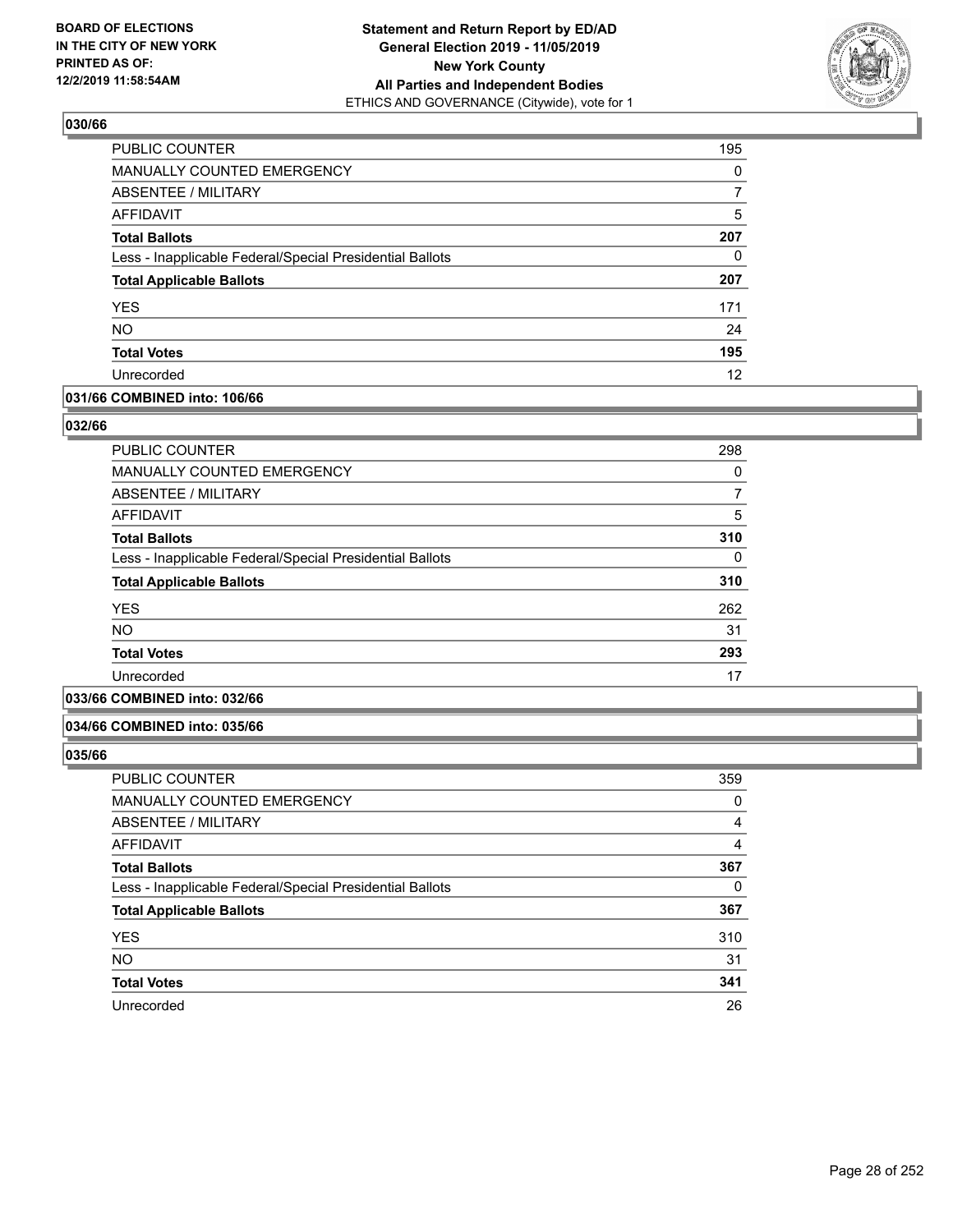

| PUBLIC COUNTER                                           | 239          |
|----------------------------------------------------------|--------------|
| MANUALLY COUNTED EMERGENCY                               | $\mathbf{0}$ |
| ABSENTEE / MILITARY                                      | 5            |
| AFFIDAVIT                                                | 2            |
| Total Ballots                                            | 246          |
| Less - Inapplicable Federal/Special Presidential Ballots | 0            |
| <b>Total Applicable Ballots</b>                          | 246          |
| YES                                                      | 216          |
| NO.                                                      | 18           |
| <b>Total Votes</b>                                       | 234          |
| Unrecorded                                               | 12           |

### **037/66**

| <b>PUBLIC COUNTER</b>                                    | 169            |
|----------------------------------------------------------|----------------|
| MANUALLY COUNTED EMERGENCY                               | $\Omega$       |
| ABSENTEE / MILITARY                                      | $\overline{2}$ |
| AFFIDAVIT                                                |                |
| <b>Total Ballots</b>                                     | 172            |
| Less - Inapplicable Federal/Special Presidential Ballots | $\Omega$       |
| <b>Total Applicable Ballots</b>                          | 172            |
| <b>YES</b>                                               | 145            |
| <b>NO</b>                                                | 24             |
| <b>Total Votes</b>                                       | 169            |
| Unrecorded                                               | 3              |

| <b>PUBLIC COUNTER</b>                                    | 335      |
|----------------------------------------------------------|----------|
| <b>MANUALLY COUNTED EMERGENCY</b>                        | 0        |
| ABSENTEE / MILITARY                                      | 12       |
| AFFIDAVIT                                                |          |
| <b>Total Ballots</b>                                     | 348      |
| Less - Inapplicable Federal/Special Presidential Ballots | $\Omega$ |
| <b>Total Applicable Ballots</b>                          | 348      |
| <b>YES</b>                                               | 297      |
| <b>NO</b>                                                | 32       |
| <b>Total Votes</b>                                       | 329      |
| Unrecorded                                               | 19       |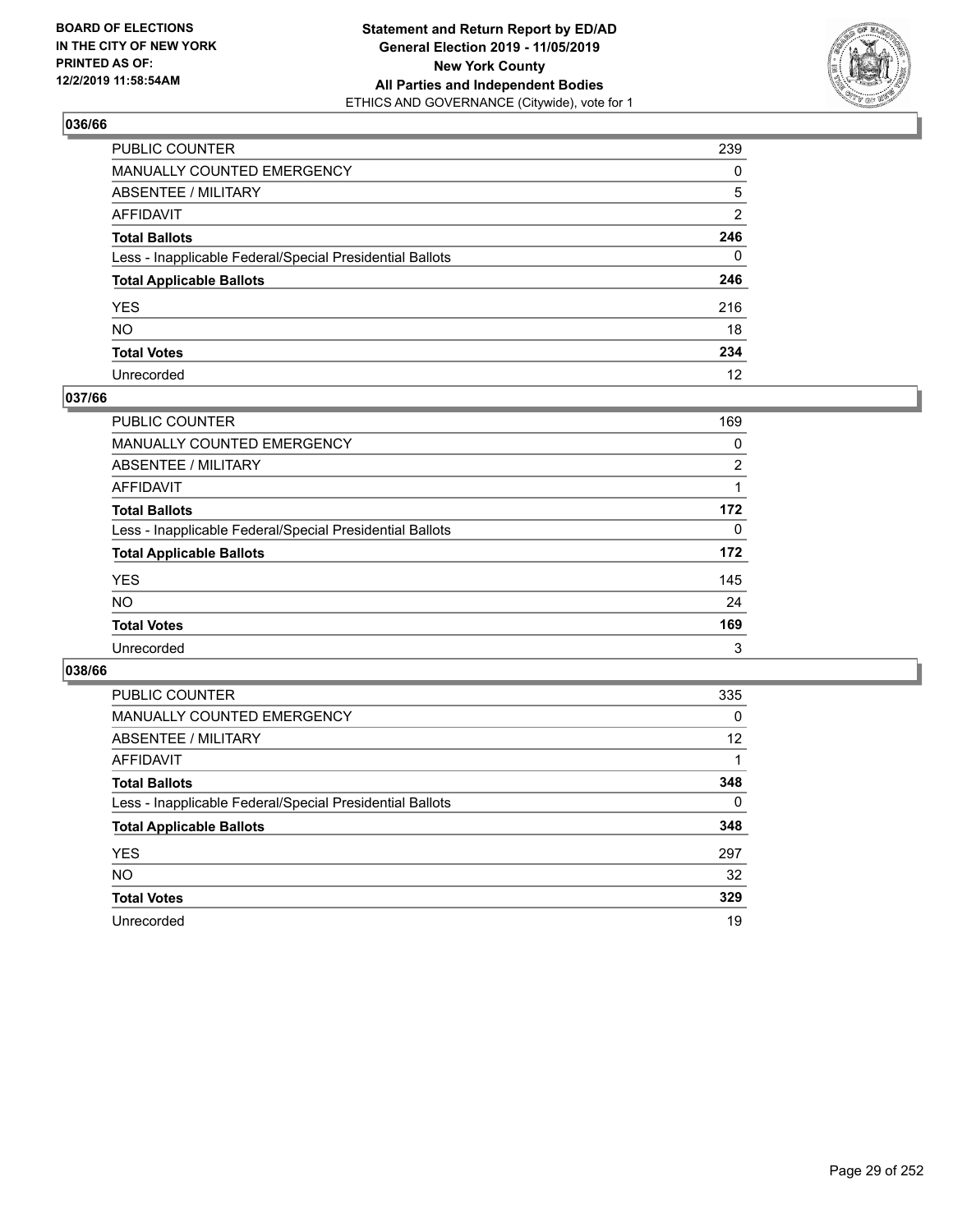

| 74       |
|----------|
| $\Omega$ |
|          |
| 0        |
| 75       |
| $\Omega$ |
| 75       |
| 64       |
| 6        |
| 70       |
| 5        |
|          |

# **040/66 COMBINED into: 022/66**

### **041/66 COMBINED into: 044/66**

# **042/66 COMBINED into: 044/66**

### **043/66**

| <b>PUBLIC COUNTER</b>                                    | 106   |
|----------------------------------------------------------|-------|
| MANUALLY COUNTED EMERGENCY                               | 0     |
| ABSENTEE / MILITARY                                      | 3     |
| AFFIDAVIT                                                | 3     |
| <b>Total Ballots</b>                                     | $112$ |
| Less - Inapplicable Federal/Special Presidential Ballots | 0     |
| <b>Total Applicable Ballots</b>                          | $112$ |
| <b>YES</b>                                               | 93    |
| <b>NO</b>                                                | 13    |
| <b>Total Votes</b>                                       | 106   |
| Unrecorded                                               | 6     |

| <b>PUBLIC COUNTER</b>                                    | 302      |
|----------------------------------------------------------|----------|
| <b>MANUALLY COUNTED EMERGENCY</b>                        | 0        |
| ABSENTEE / MILITARY                                      | 4        |
| AFFIDAVIT                                                | 3        |
| <b>Total Ballots</b>                                     | 309      |
| Less - Inapplicable Federal/Special Presidential Ballots | $\Omega$ |
| <b>Total Applicable Ballots</b>                          | 309      |
| <b>YES</b>                                               | 263      |
| <b>NO</b>                                                | 34       |
| <b>Total Votes</b>                                       | 297      |
| Unrecorded                                               | 12       |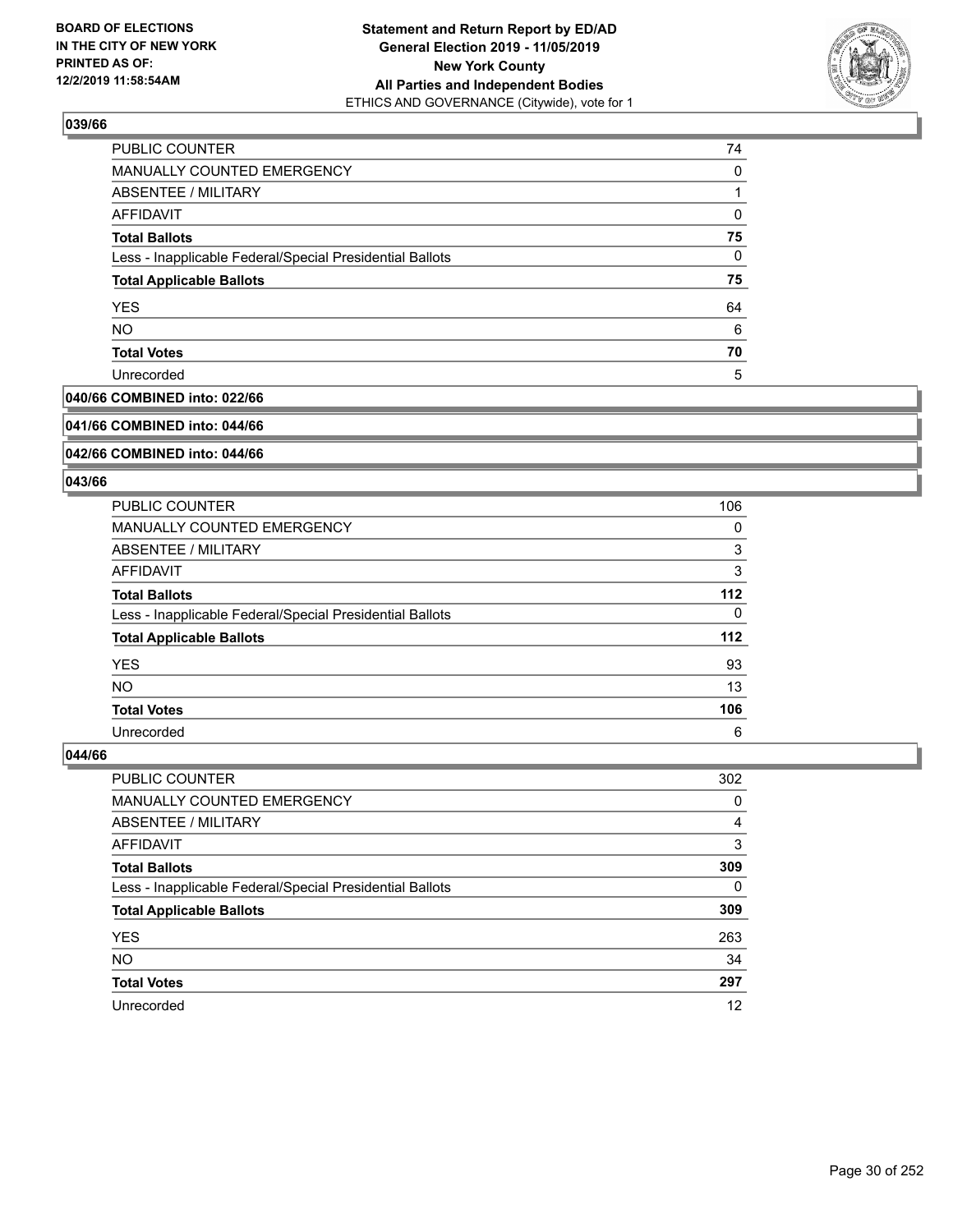

| PUBLIC COUNTER                                           | 340      |
|----------------------------------------------------------|----------|
| MANUALLY COUNTED EMERGENCY                               | 0        |
| ABSENTEE / MILITARY                                      | 6        |
| AFFIDAVIT                                                | 5        |
| <b>Total Ballots</b>                                     | 351      |
| Less - Inapplicable Federal/Special Presidential Ballots | $\Omega$ |
| <b>Total Applicable Ballots</b>                          | 351      |
| <b>YES</b>                                               | 294      |
| <b>NO</b>                                                | 39       |
| <b>Total Votes</b>                                       | 333      |
| Unrecorded                                               | 18       |

## **046/66 COMBINED into: 098/66**

### **047/66**

| PUBLIC COUNTER                                           | 381      |
|----------------------------------------------------------|----------|
| MANUALLY COUNTED EMERGENCY                               | 0        |
| ABSENTEE / MILITARY                                      | 12       |
| AFFIDAVIT                                                | $\Omega$ |
| <b>Total Ballots</b>                                     | 393      |
| Less - Inapplicable Federal/Special Presidential Ballots | $\Omega$ |
| <b>Total Applicable Ballots</b>                          | 393      |
| <b>YES</b>                                               | 342      |
| <b>NO</b>                                                | 35       |
| <b>Total Votes</b>                                       | 377      |
| Unrecorded                                               | 16       |
|                                                          |          |

| PUBLIC COUNTER                                           | 237      |
|----------------------------------------------------------|----------|
| MANUALLY COUNTED EMERGENCY                               | $\Omega$ |
| ABSENTEE / MILITARY                                      | 0        |
| AFFIDAVIT                                                | 8        |
| <b>Total Ballots</b>                                     | 245      |
| Less - Inapplicable Federal/Special Presidential Ballots | $\Omega$ |
| <b>Total Applicable Ballots</b>                          | 245      |
| <b>YES</b>                                               | 194      |
| <b>NO</b>                                                | 32       |
| <b>Total Votes</b>                                       | 226      |
| Unrecorded                                               | 19       |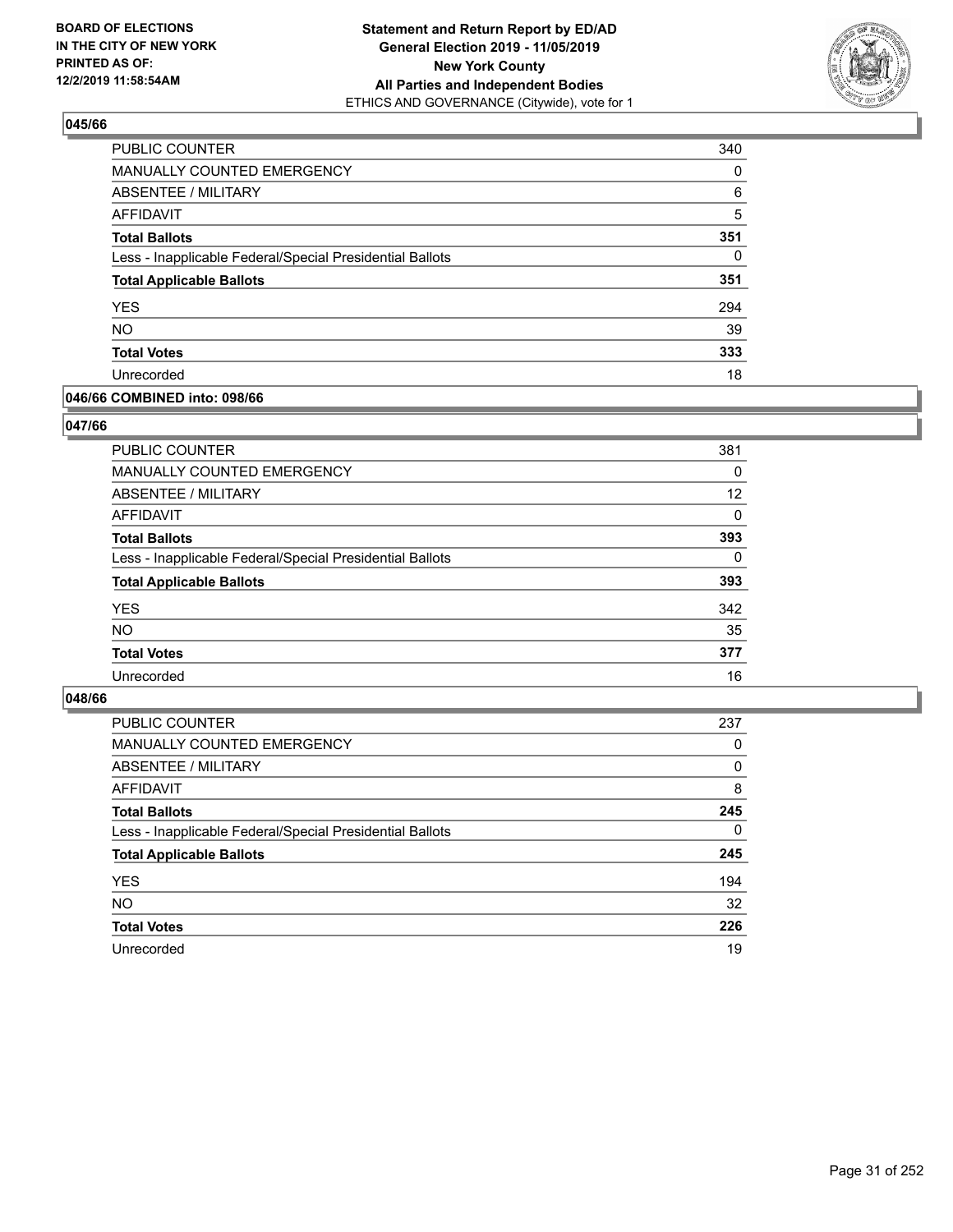

| PUBLIC COUNTER                                           | 177          |
|----------------------------------------------------------|--------------|
| MANUALLY COUNTED EMERGENCY                               | $\mathbf{0}$ |
| ABSENTEE / MILITARY                                      | 5            |
| AFFIDAVIT                                                |              |
| Total Ballots                                            | 183          |
| Less - Inapplicable Federal/Special Presidential Ballots | $\mathbf{0}$ |
| <b>Total Applicable Ballots</b>                          | 183          |
| YES                                                      | 148          |
| NO.                                                      | 17           |
| <b>Total Votes</b>                                       | 165          |
| Unrecorded                                               | 18           |

### **050/66**

| <b>PUBLIC COUNTER</b>                                    | 499      |
|----------------------------------------------------------|----------|
| MANUALLY COUNTED EMERGENCY                               | $\Omega$ |
| ABSENTEE / MILITARY                                      | 12       |
| AFFIDAVIT                                                | 8        |
| <b>Total Ballots</b>                                     | 519      |
| Less - Inapplicable Federal/Special Presidential Ballots | $\Omega$ |
| <b>Total Applicable Ballots</b>                          | 519      |
| <b>YES</b>                                               | 440      |
| <b>NO</b>                                                | 56       |
| <b>Total Votes</b>                                       | 496      |
| Unrecorded                                               | 23       |
|                                                          |          |

### **051/66 COMBINED into: 038/66**

### **052/66 COMBINED into: 050/66**

## **053/66 COMBINED into: 054/66**

| <b>PUBLIC COUNTER</b>                                    | 420 |
|----------------------------------------------------------|-----|
| <b>MANUALLY COUNTED EMERGENCY</b>                        | 0   |
| ABSENTEE / MILITARY                                      | 7   |
| AFFIDAVIT                                                | 3   |
| <b>Total Ballots</b>                                     | 430 |
| Less - Inapplicable Federal/Special Presidential Ballots | 0   |
| <b>Total Applicable Ballots</b>                          | 430 |
| <b>YES</b>                                               | 364 |
| <b>NO</b>                                                | 54  |
| <b>Total Votes</b>                                       | 418 |
| Unrecorded                                               | 12  |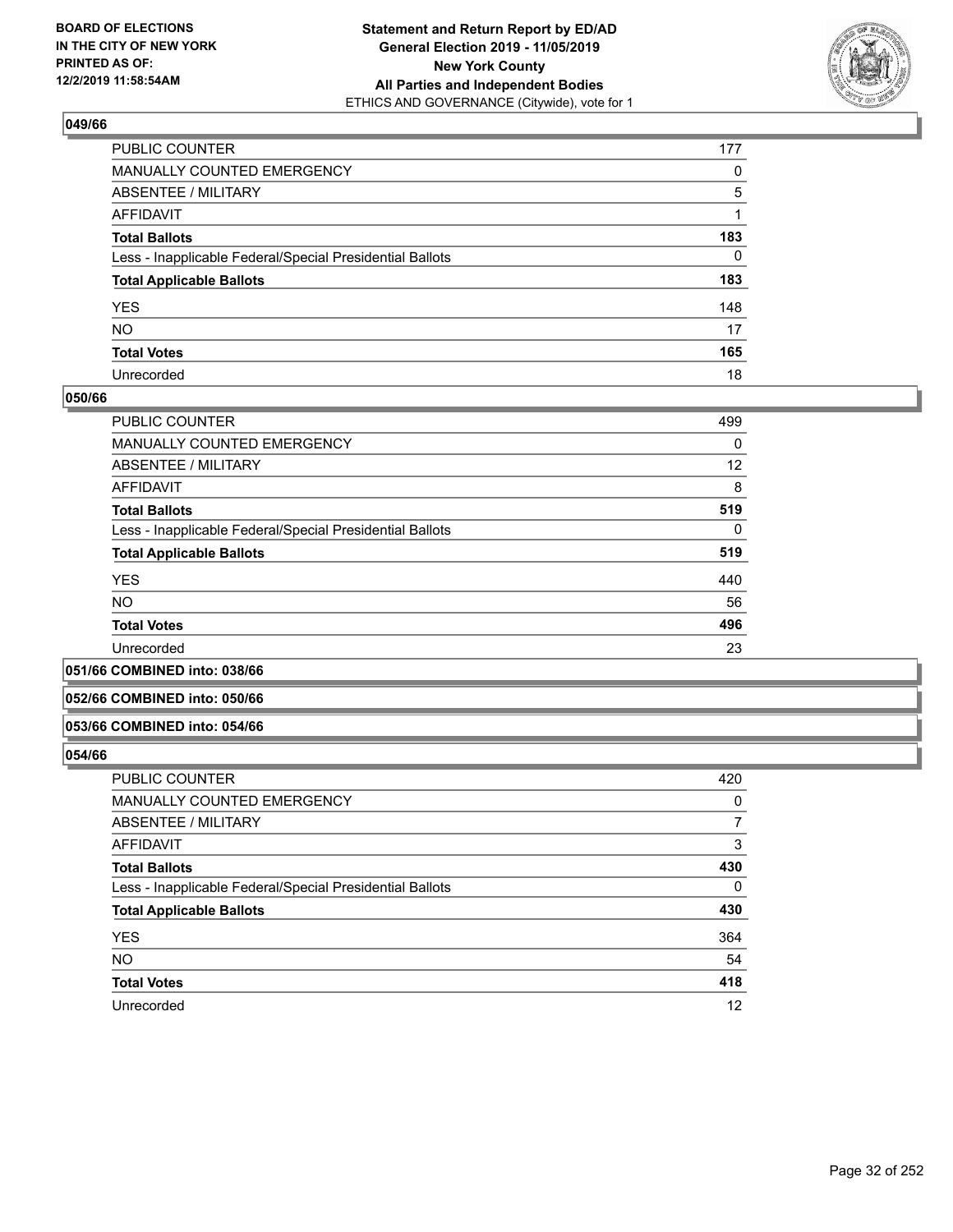

| PUBLIC COUNTER                                           | 315            |
|----------------------------------------------------------|----------------|
| MANUALLY COUNTED EMERGENCY                               | 0              |
| ABSENTEE / MILITARY                                      | 11             |
| AFFIDAVIT                                                | $\overline{2}$ |
| <b>Total Ballots</b>                                     | 328            |
| Less - Inapplicable Federal/Special Presidential Ballots | 0              |
| <b>Total Applicable Ballots</b>                          | 328            |
| <b>YES</b>                                               | 284            |
| <b>NO</b>                                                | 34             |
| <b>Total Votes</b>                                       | 318            |
| Unrecorded                                               | 10             |

# **056/66 COMBINED into: 055/66**

### **057/66**

| <b>PUBLIC COUNTER</b>                                    | 207            |
|----------------------------------------------------------|----------------|
| <b>MANUALLY COUNTED EMERGENCY</b>                        | 0              |
| ABSENTEE / MILITARY                                      | 3              |
| <b>AFFIDAVIT</b>                                         | $\overline{2}$ |
| <b>Total Ballots</b>                                     | 212            |
| Less - Inapplicable Federal/Special Presidential Ballots | 0              |
| <b>Total Applicable Ballots</b>                          | 212            |
| <b>YES</b>                                               | 176            |
| <b>NO</b>                                                | 26             |
| <b>Total Votes</b>                                       | 202            |
| Unrecorded                                               | 10             |

### **058/66 COMBINED into: 076/66**

### **059/66 COMBINED into: 047/66**

### **060/66 COMBINED into: 061/66**

| <b>PUBLIC COUNTER</b>                                    | 423 |
|----------------------------------------------------------|-----|
| MANUALLY COUNTED EMERGENCY                               | 0   |
| ABSENTEE / MILITARY                                      | 10  |
| AFFIDAVIT                                                | 2   |
| <b>Total Ballots</b>                                     | 435 |
| Less - Inapplicable Federal/Special Presidential Ballots | 0   |
| <b>Total Applicable Ballots</b>                          | 435 |
| <b>YES</b>                                               | 368 |
| NO.                                                      | 38  |
| <b>Total Votes</b>                                       | 406 |
| Unrecorded                                               | 29  |
| 062/66 COMBINED into: 063/66                             |     |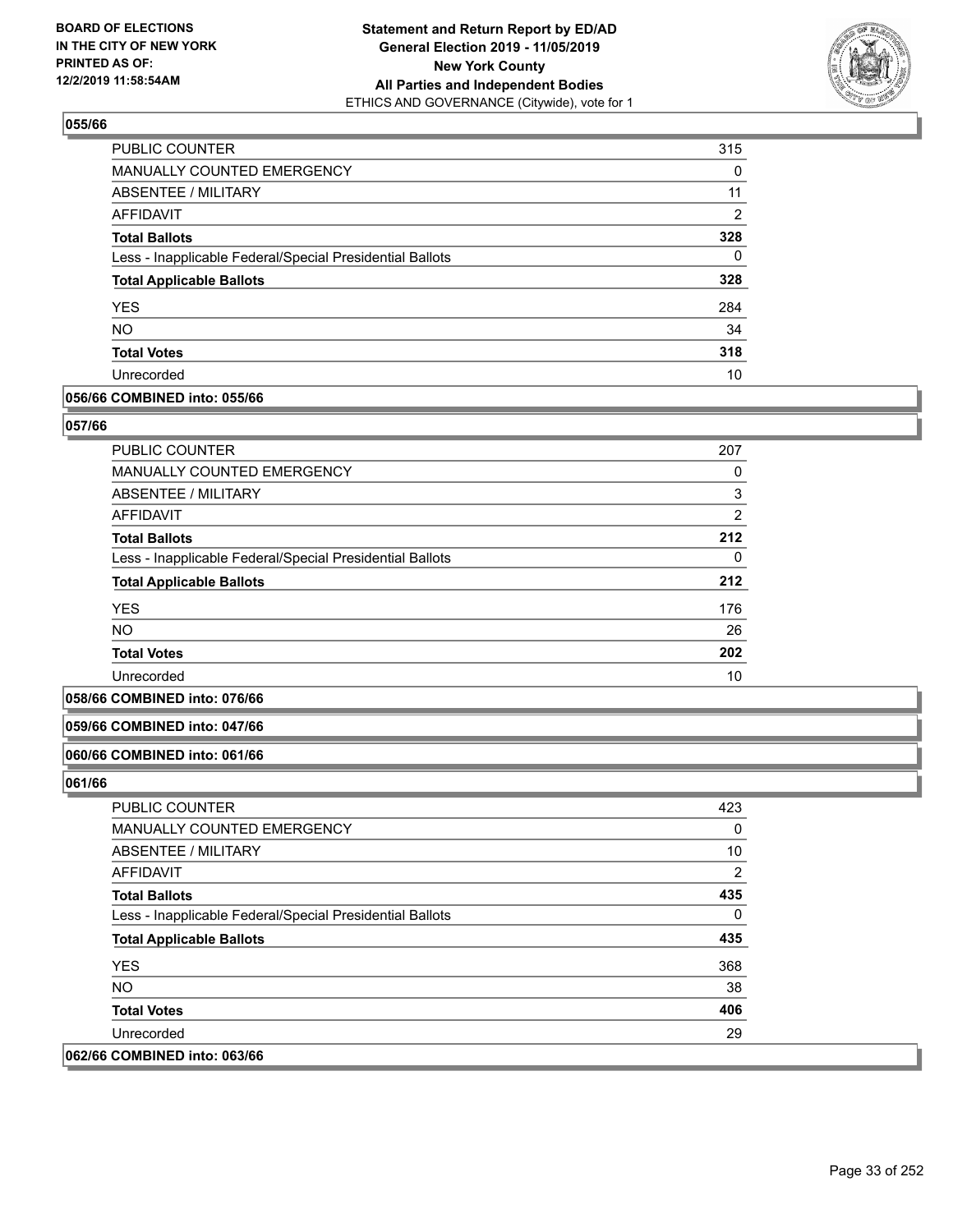

| PUBLIC COUNTER                                           | 331      |
|----------------------------------------------------------|----------|
| MANUALLY COUNTED EMERGENCY                               | 0        |
| ABSENTEE / MILITARY                                      | 6        |
| AFFIDAVIT                                                | 3        |
| <b>Total Ballots</b>                                     | 340      |
| Less - Inapplicable Federal/Special Presidential Ballots | $\Omega$ |
| <b>Total Applicable Ballots</b>                          | 340      |
| <b>YES</b>                                               | 278      |
| <b>NO</b>                                                | 41       |
| <b>Total Votes</b>                                       | 319      |
| Unrecorded                                               | 21       |

# **064/66 COMBINED into: 085/66**

### **065/66**

| <b>PUBLIC COUNTER</b>                                    | 145           |
|----------------------------------------------------------|---------------|
| <b>MANUALLY COUNTED EMERGENCY</b>                        | 0             |
| ABSENTEE / MILITARY                                      | 6             |
| AFFIDAVIT                                                | $\mathcal{P}$ |
| <b>Total Ballots</b>                                     | 153           |
| Less - Inapplicable Federal/Special Presidential Ballots | 0             |
| <b>Total Applicable Ballots</b>                          | 153           |
| <b>YES</b>                                               | 137           |
| <b>NO</b>                                                | 14            |
| <b>Total Votes</b>                                       | 151           |
| Unrecorded                                               | 2             |
|                                                          |               |

# **066/66 COMBINED into: 075/66**

| <b>PUBLIC COUNTER</b>                                    | 317      |
|----------------------------------------------------------|----------|
| <b>MANUALLY COUNTED EMERGENCY</b>                        | 0        |
| <b>ABSENTEE / MILITARY</b>                               | 10       |
| <b>AFFIDAVIT</b>                                         | 1        |
| <b>Total Ballots</b>                                     | 328      |
| Less - Inapplicable Federal/Special Presidential Ballots | $\Omega$ |
| <b>Total Applicable Ballots</b>                          | 328      |
| <b>YES</b>                                               | 262      |
| <b>NO</b>                                                | 46       |
| <b>Total Votes</b>                                       | 308      |
| Unrecorded                                               | 20       |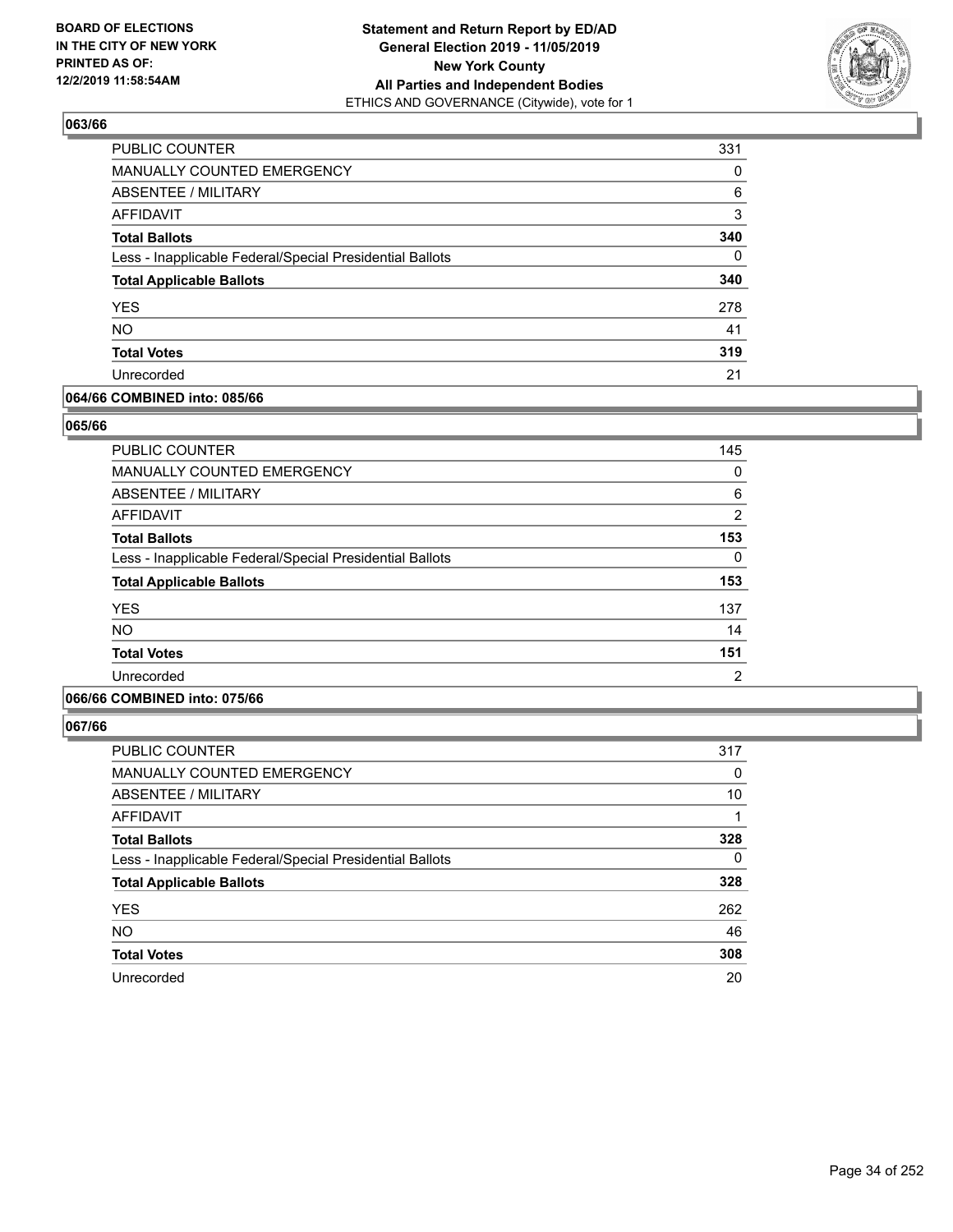

| <b>PUBLIC COUNTER</b>                                    | 177 |
|----------------------------------------------------------|-----|
| MANUALLY COUNTED EMERGENCY                               | 0   |
| <b>ABSENTEE / MILITARY</b>                               |     |
| AFFIDAVIT                                                |     |
| <b>Total Ballots</b>                                     | 185 |
| Less - Inapplicable Federal/Special Presidential Ballots | 0   |
| <b>Total Applicable Ballots</b>                          | 185 |
| <b>YES</b>                                               | 147 |
| <b>NO</b>                                                | 29  |
| <b>Total Votes</b>                                       | 176 |
| Unrecorded                                               | 9   |

# **069/66 COMBINED into: 067/66**

### **070/66 COMBINED into: 071/66**

# **071/66**

| <b>PUBLIC COUNTER</b>                                    | 361      |
|----------------------------------------------------------|----------|
| <b>MANUALLY COUNTED EMERGENCY</b>                        | 0        |
| ABSENTEE / MILITARY                                      | 7        |
| AFFIDAVIT                                                | 5        |
| <b>Total Ballots</b>                                     | 373      |
| Less - Inapplicable Federal/Special Presidential Ballots | $\Omega$ |
| <b>Total Applicable Ballots</b>                          | 373      |
| <b>YES</b>                                               | 327      |
| <b>NO</b>                                                | 31       |
| <b>Total Votes</b>                                       | 358      |
| Unrecorded                                               | 15       |

### **072/66 COMBINED into: 073/66**

| <b>PUBLIC COUNTER</b>                                    | 230 |
|----------------------------------------------------------|-----|
| <b>MANUALLY COUNTED EMERGENCY</b>                        | 0   |
| ABSENTEE / MILITARY                                      | 5   |
| AFFIDAVIT                                                | 3   |
| <b>Total Ballots</b>                                     | 238 |
| Less - Inapplicable Federal/Special Presidential Ballots | 0   |
| <b>Total Applicable Ballots</b>                          | 238 |
| <b>YES</b>                                               | 200 |
| NO.                                                      | 24  |
| <b>Total Votes</b>                                       | 224 |
| Unrecorded                                               | 14  |
| 074/66 COMBINED into: 077/66                             |     |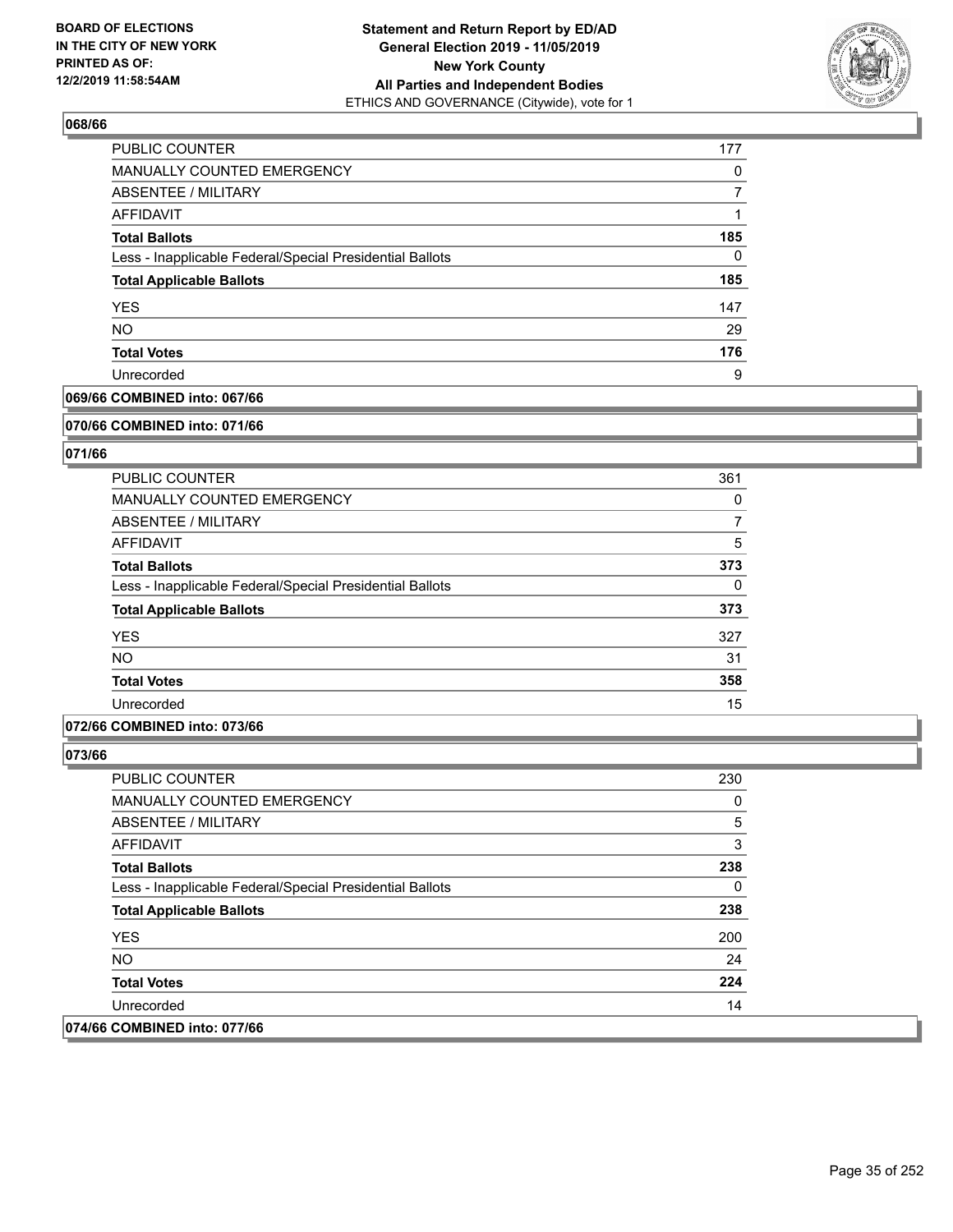

| PUBLIC COUNTER                                           | 317          |
|----------------------------------------------------------|--------------|
| MANUALLY COUNTED EMERGENCY                               | $\mathbf{0}$ |
| ABSENTEE / MILITARY                                      | 9            |
| AFFIDAVIT                                                | 6            |
| Total Ballots                                            | 332          |
| Less - Inapplicable Federal/Special Presidential Ballots | $\mathbf{0}$ |
| <b>Total Applicable Ballots</b>                          | 332          |
| YES                                                      | 289          |
| NO.                                                      | 34           |
| <b>Total Votes</b>                                       | 323          |
| Unrecorded                                               | 9            |

### **076/66**

| <b>PUBLIC COUNTER</b>                                    | 291 |
|----------------------------------------------------------|-----|
| <b>MANUALLY COUNTED EMERGENCY</b>                        | 0   |
| ABSENTEE / MILITARY                                      | 5   |
| AFFIDAVIT                                                | 3   |
| <b>Total Ballots</b>                                     | 299 |
| Less - Inapplicable Federal/Special Presidential Ballots | 0   |
| <b>Total Applicable Ballots</b>                          | 299 |
| <b>YES</b>                                               | 254 |
| <b>NO</b>                                                | 34  |
| <b>Total Votes</b>                                       | 288 |
| Unrecorded                                               | 11  |

| <b>PUBLIC COUNTER</b>                                    | 411      |
|----------------------------------------------------------|----------|
| <b>MANUALLY COUNTED EMERGENCY</b>                        | 0        |
| ABSENTEE / MILITARY                                      | 5        |
| AFFIDAVIT                                                | 3        |
| <b>Total Ballots</b>                                     | 419      |
| Less - Inapplicable Federal/Special Presidential Ballots | $\Omega$ |
| <b>Total Applicable Ballots</b>                          | 419      |
| <b>YES</b>                                               | 355      |
| NO.                                                      | 40       |
| <b>Total Votes</b>                                       | 395      |
| Unrecorded                                               | 24       |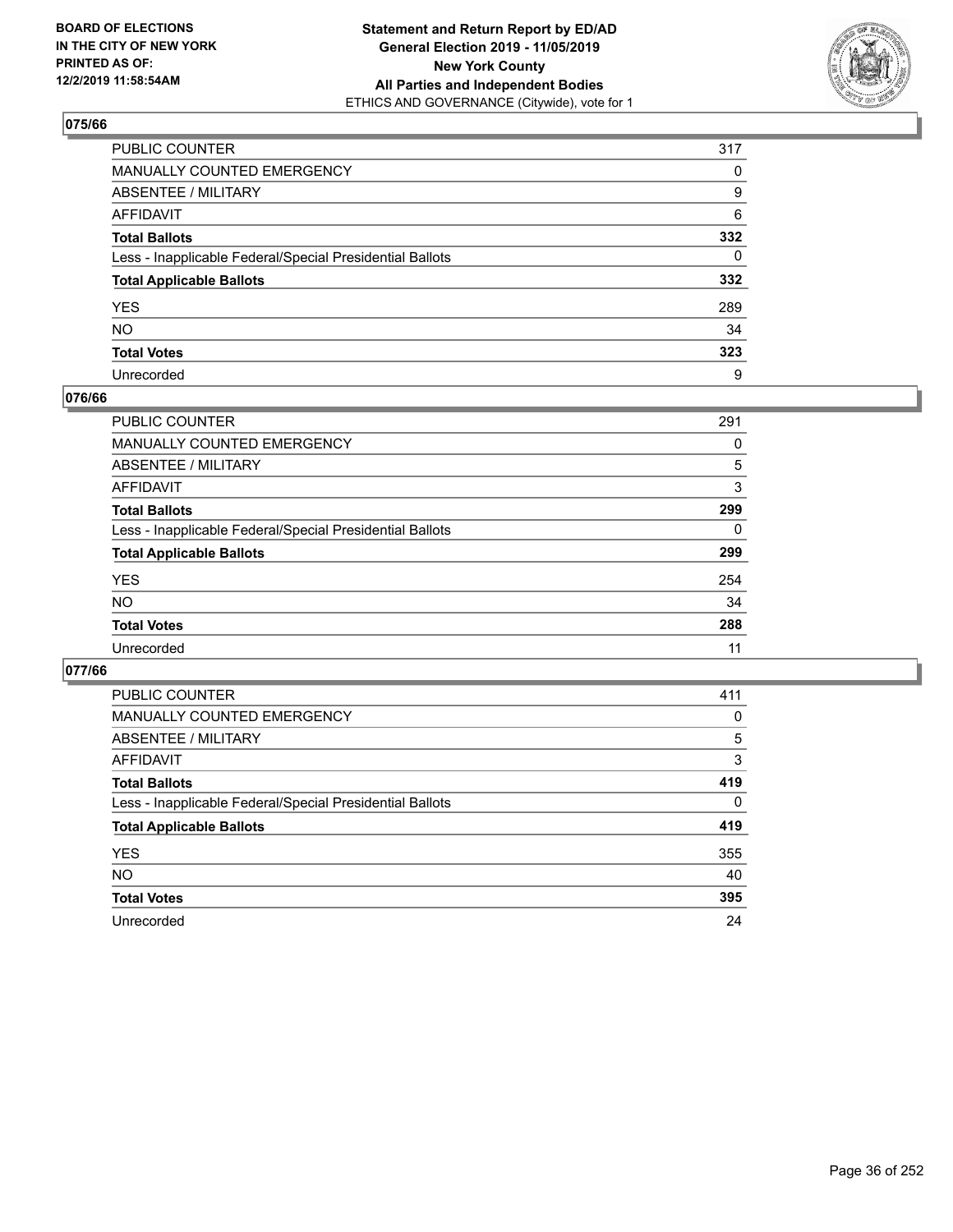

| PUBLIC COUNTER                                           | 424          |
|----------------------------------------------------------|--------------|
| MANUALLY COUNTED EMERGENCY                               | $\mathbf{0}$ |
| ABSENTEE / MILITARY                                      | 15           |
| AFFIDAVIT                                                | 3            |
| Total Ballots                                            | 442          |
| Less - Inapplicable Federal/Special Presidential Ballots | 0            |
| <b>Total Applicable Ballots</b>                          | 442          |
| YES                                                      | 373          |
| NO.                                                      | 56           |
| <b>Total Votes</b>                                       | 429          |
| Unrecorded                                               | 13           |

## **079/66**

| <b>PUBLIC COUNTER</b>                                    | 400      |
|----------------------------------------------------------|----------|
| MANUALLY COUNTED EMERGENCY                               | 0        |
| ABSENTEE / MILITARY                                      | 2        |
| <b>AFFIDAVIT</b>                                         | 4        |
| <b>Total Ballots</b>                                     | 406      |
| Less - Inapplicable Federal/Special Presidential Ballots | $\Omega$ |
| <b>Total Applicable Ballots</b>                          | 406      |
| <b>YES</b>                                               | 360      |
| NO.                                                      | 31       |
| <b>Total Votes</b>                                       | 391      |
| Unrecorded                                               | 15       |
|                                                          |          |

## **080/66 COMBINED into: 081/66**

**081/66** 

| <b>PUBLIC COUNTER</b>                                    | 473            |
|----------------------------------------------------------|----------------|
| <b>MANUALLY COUNTED EMERGENCY</b>                        | 0              |
| ABSENTEE / MILITARY                                      |                |
| AFFIDAVIT                                                | $\overline{2}$ |
| <b>Total Ballots</b>                                     | 482            |
| Less - Inapplicable Federal/Special Presidential Ballots | 0              |
| <b>Total Applicable Ballots</b>                          | 482            |
| <b>YES</b>                                               | 427            |
| <b>NO</b>                                                | 37             |
| <b>Total Votes</b>                                       | 464            |
| Unrecorded                                               | 18             |
| 082/66 COMBINED into: 079/66                             |                |

**083/66 COMBINED into: 088/66**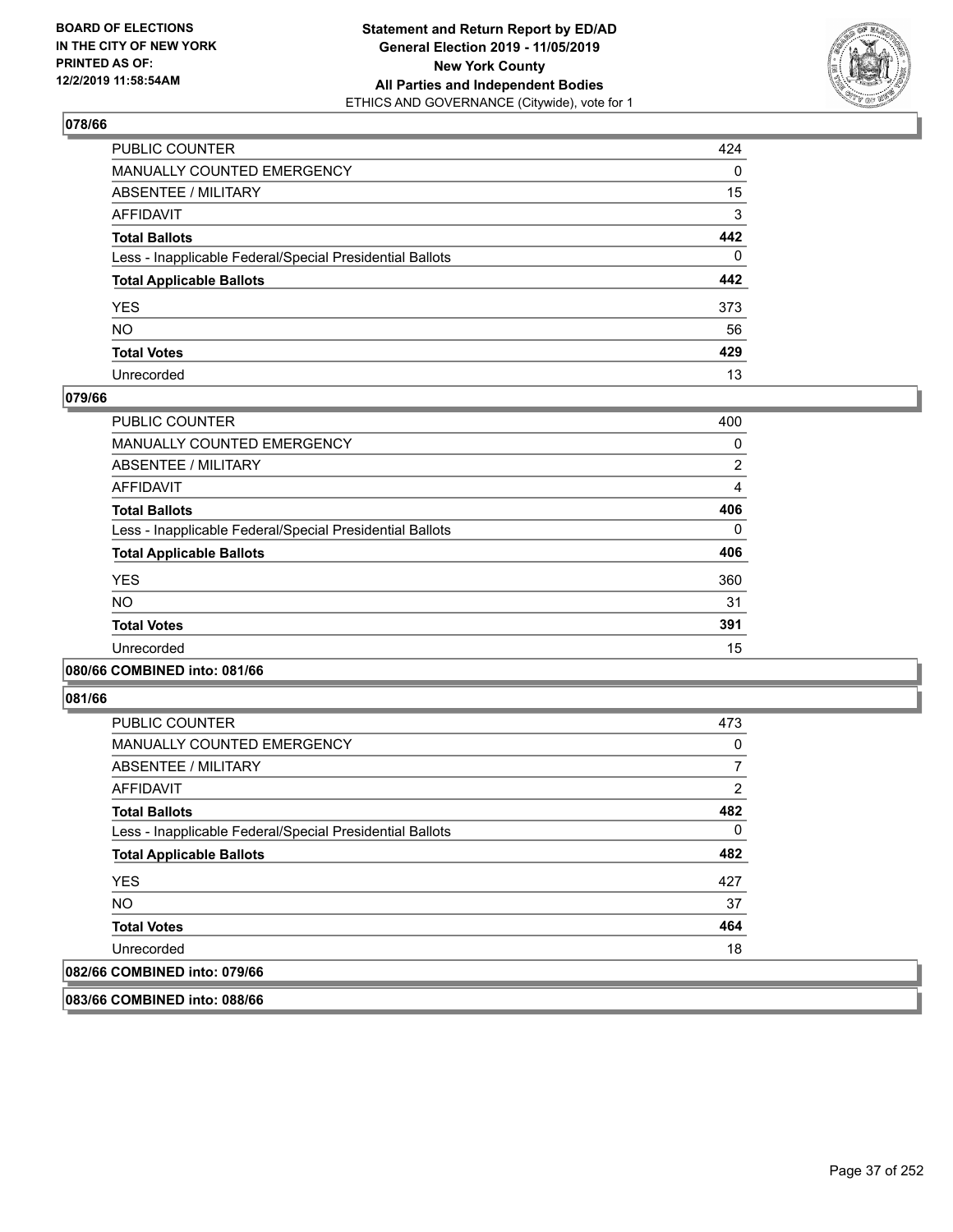

| PUBLIC COUNTER                                           | 439            |
|----------------------------------------------------------|----------------|
| MANUALLY COUNTED EMERGENCY                               | $\mathbf{0}$   |
| ABSENTEE / MILITARY                                      | 14             |
| AFFIDAVIT                                                | $\overline{2}$ |
| Total Ballots                                            | 455            |
| Less - Inapplicable Federal/Special Presidential Ballots | $\Omega$       |
| <b>Total Applicable Ballots</b>                          | 455            |
| YES                                                      | 393            |
| NO.                                                      | 45             |
| <b>Total Votes</b>                                       | 438            |
| Unrecorded                                               | 17             |

## **085/66**

| PUBLIC COUNTER                                           | 381      |
|----------------------------------------------------------|----------|
| <b>MANUALLY COUNTED EMERGENCY</b>                        | 0        |
| ABSENTEE / MILITARY                                      | 10       |
| AFFIDAVIT                                                |          |
| <b>Total Ballots</b>                                     | 392      |
| Less - Inapplicable Federal/Special Presidential Ballots | $\Omega$ |
| <b>Total Applicable Ballots</b>                          | 392      |
| <b>YES</b>                                               | 333      |
| <b>NO</b>                                                | 39       |
| <b>Total Votes</b>                                       | 372      |
| Unrecorded                                               | 20       |

| <b>PUBLIC COUNTER</b>                                    | 210      |
|----------------------------------------------------------|----------|
| <b>MANUALLY COUNTED EMERGENCY</b>                        | 0        |
| ABSENTEE / MILITARY                                      | 4        |
| AFFIDAVIT                                                | 2        |
| <b>Total Ballots</b>                                     | 216      |
| Less - Inapplicable Federal/Special Presidential Ballots | $\Omega$ |
| <b>Total Applicable Ballots</b>                          | 216      |
| <b>YES</b>                                               | 188      |
| <b>NO</b>                                                | 19       |
| <b>Total Votes</b>                                       | 207      |
| Unrecorded                                               | 9        |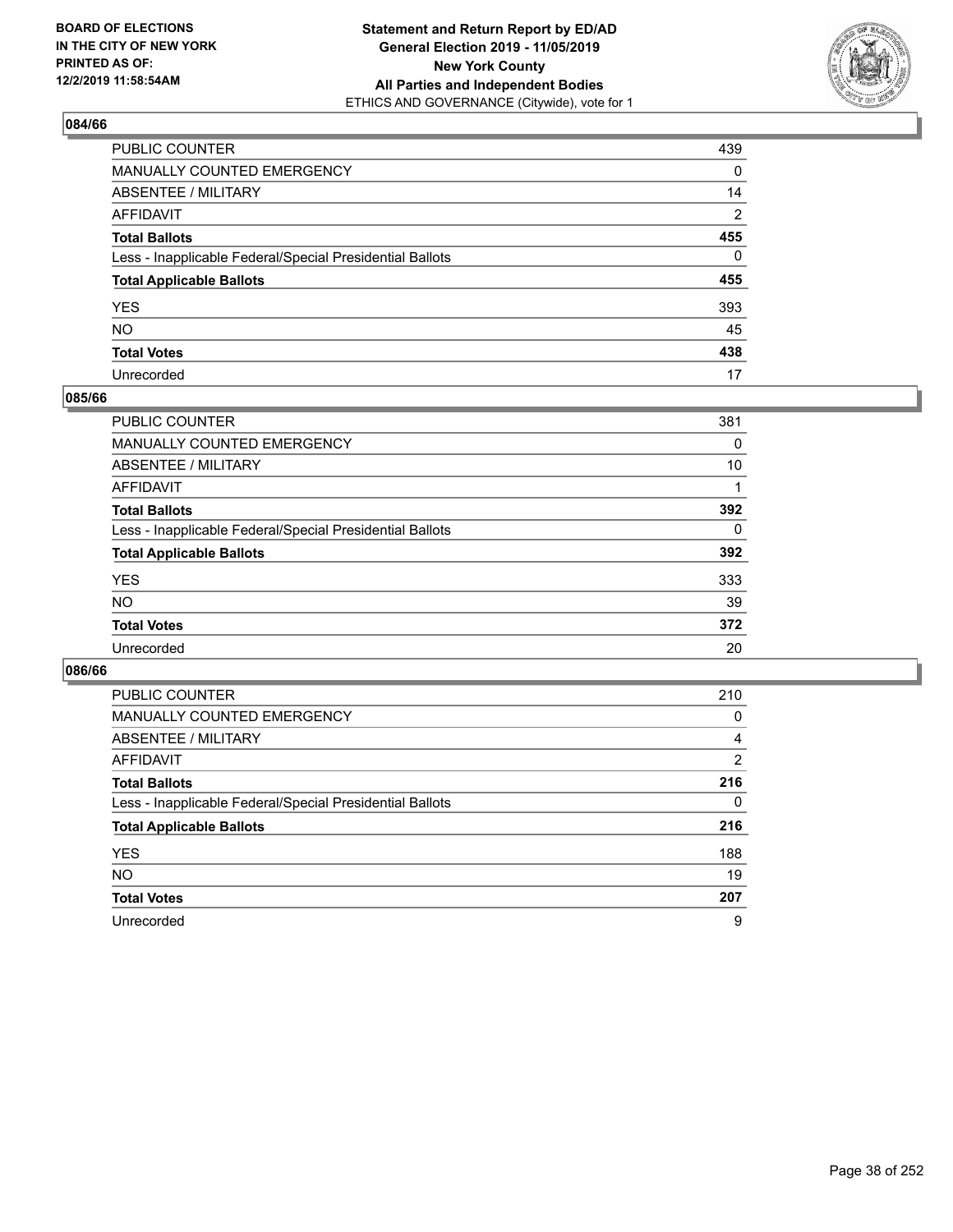

| PUBLIC COUNTER                                           | 251 |
|----------------------------------------------------------|-----|
| MANUALLY COUNTED EMERGENCY                               | 0   |
| ABSENTEE / MILITARY                                      | 15  |
| AFFIDAVIT                                                |     |
| Total Ballots                                            | 267 |
| Less - Inapplicable Federal/Special Presidential Ballots | 0   |
| <b>Total Applicable Ballots</b>                          | 267 |
| YES                                                      | 226 |
| NO.                                                      | 23  |
| <b>Total Votes</b>                                       | 249 |
| Unrecorded                                               | 18  |

## **088/66**

| PUBLIC COUNTER                                           | 391 |
|----------------------------------------------------------|-----|
| <b>MANUALLY COUNTED EMERGENCY</b>                        | 0   |
| ABSENTEE / MILITARY                                      | 6   |
| <b>AFFIDAVIT</b>                                         | 2   |
| <b>Total Ballots</b>                                     | 399 |
| Less - Inapplicable Federal/Special Presidential Ballots | 0   |
| <b>Total Applicable Ballots</b>                          | 399 |
| <b>YES</b>                                               | 345 |
| NO.                                                      | 38  |
| <b>Total Votes</b>                                       | 383 |
| Unrecorded                                               | 16  |
|                                                          |     |

## **089/66 COMBINED into: 084/66**

| <b>PUBLIC COUNTER</b>                                    | 315 |
|----------------------------------------------------------|-----|
| <b>MANUALLY COUNTED EMERGENCY</b>                        | 0   |
| ABSENTEE / MILITARY                                      | 8   |
| <b>AFFIDAVIT</b>                                         |     |
| <b>Total Ballots</b>                                     | 324 |
| Less - Inapplicable Federal/Special Presidential Ballots | 0   |
| <b>Total Applicable Ballots</b>                          | 324 |
| <b>YES</b>                                               | 259 |
| <b>NO</b>                                                | 40  |
| <b>Total Votes</b>                                       | 299 |
| Unrecorded                                               | 25  |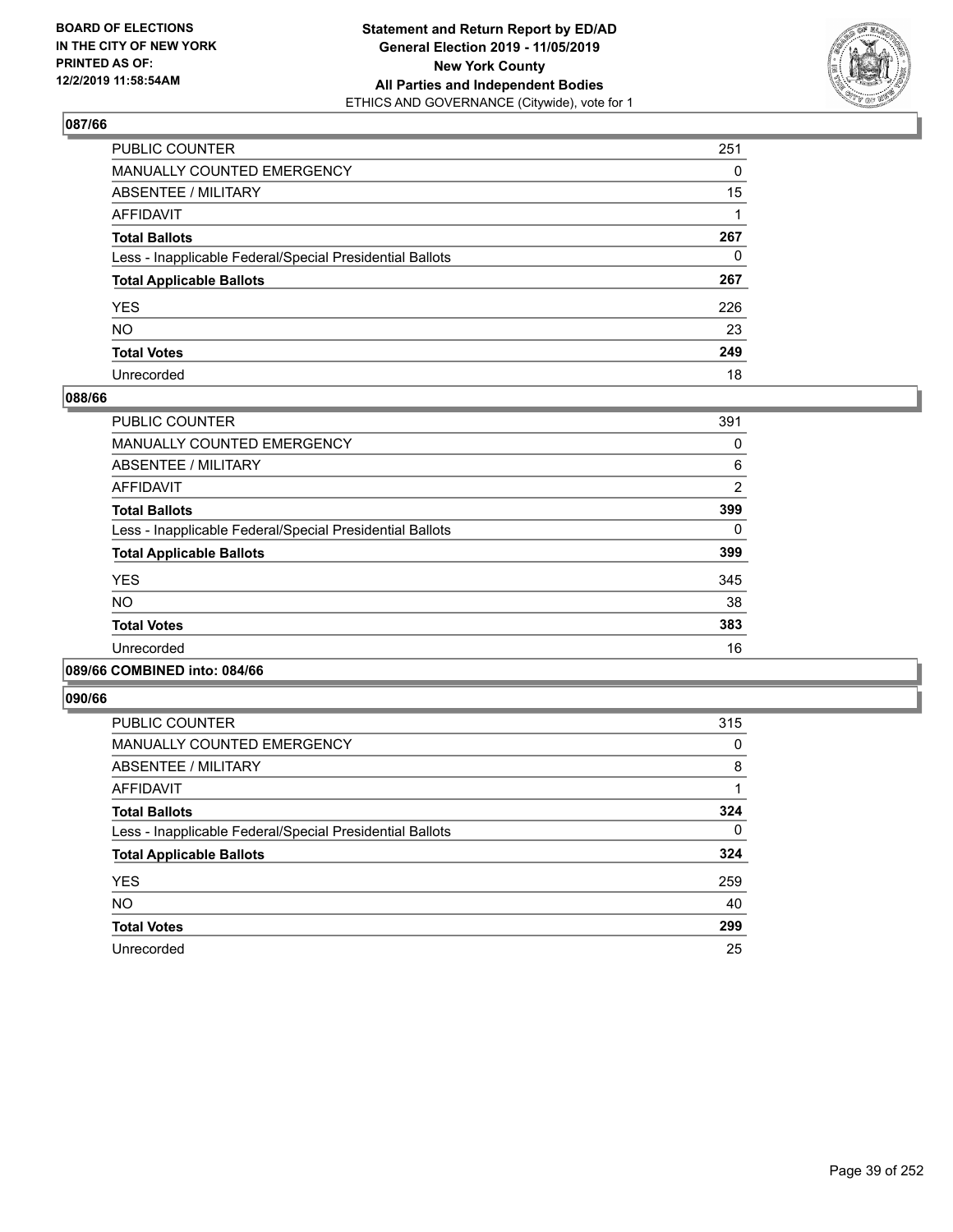

| PUBLIC COUNTER                                           | 225            |
|----------------------------------------------------------|----------------|
| <b>MANUALLY COUNTED EMERGENCY</b>                        | 0              |
| ABSENTEE / MILITARY                                      | 37             |
| AFFIDAVIT                                                | $\overline{2}$ |
| <b>Total Ballots</b>                                     | 264            |
| Less - Inapplicable Federal/Special Presidential Ballots | 0              |
| <b>Total Applicable Ballots</b>                          | 264            |
| <b>YES</b>                                               | 194            |
| <b>NO</b>                                                | 41             |
| <b>Total Votes</b>                                       | 235            |
| Unrecorded                                               | 29             |

## **092/66 COMBINED into: 073/66**

**093/66 COMBINED into: 085/66**

**094/66 COMBINED into: 023/66**

**095/66 COMBINED into: 085/66**

**096/66 COMBINED into: 078/66**

**097/66 COMBINED into: 045/66**

## **098/66**

| <b>PUBLIC COUNTER</b>                                    | 336 |
|----------------------------------------------------------|-----|
| <b>MANUALLY COUNTED EMERGENCY</b>                        | 0   |
| ABSENTEE / MILITARY                                      | 13  |
| AFFIDAVIT                                                | 3   |
| <b>Total Ballots</b>                                     | 352 |
| Less - Inapplicable Federal/Special Presidential Ballots | 0   |
| <b>Total Applicable Ballots</b>                          | 352 |
| <b>YES</b>                                               | 274 |
| <b>NO</b>                                                | 46  |
| <b>Total Votes</b>                                       | 320 |
| Unrecorded                                               | 32  |

## **099/66**

| <b>PUBLIC COUNTER</b>                                    | 142      |
|----------------------------------------------------------|----------|
| <b>MANUALLY COUNTED EMERGENCY</b>                        | 0        |
| ABSENTEE / MILITARY                                      | 3        |
| <b>AFFIDAVIT</b>                                         | $\Omega$ |
| <b>Total Ballots</b>                                     | 145      |
| Less - Inapplicable Federal/Special Presidential Ballots | $\Omega$ |
| <b>Total Applicable Ballots</b>                          | 145      |
| <b>YES</b>                                               | 115      |
| <b>NO</b>                                                | 23       |
| <b>Total Votes</b>                                       | 138      |
| Unrecorded                                               |          |
| 100/66 COMBINED into: 065/66                             |          |

**101/66 COMBINED into: 050/66**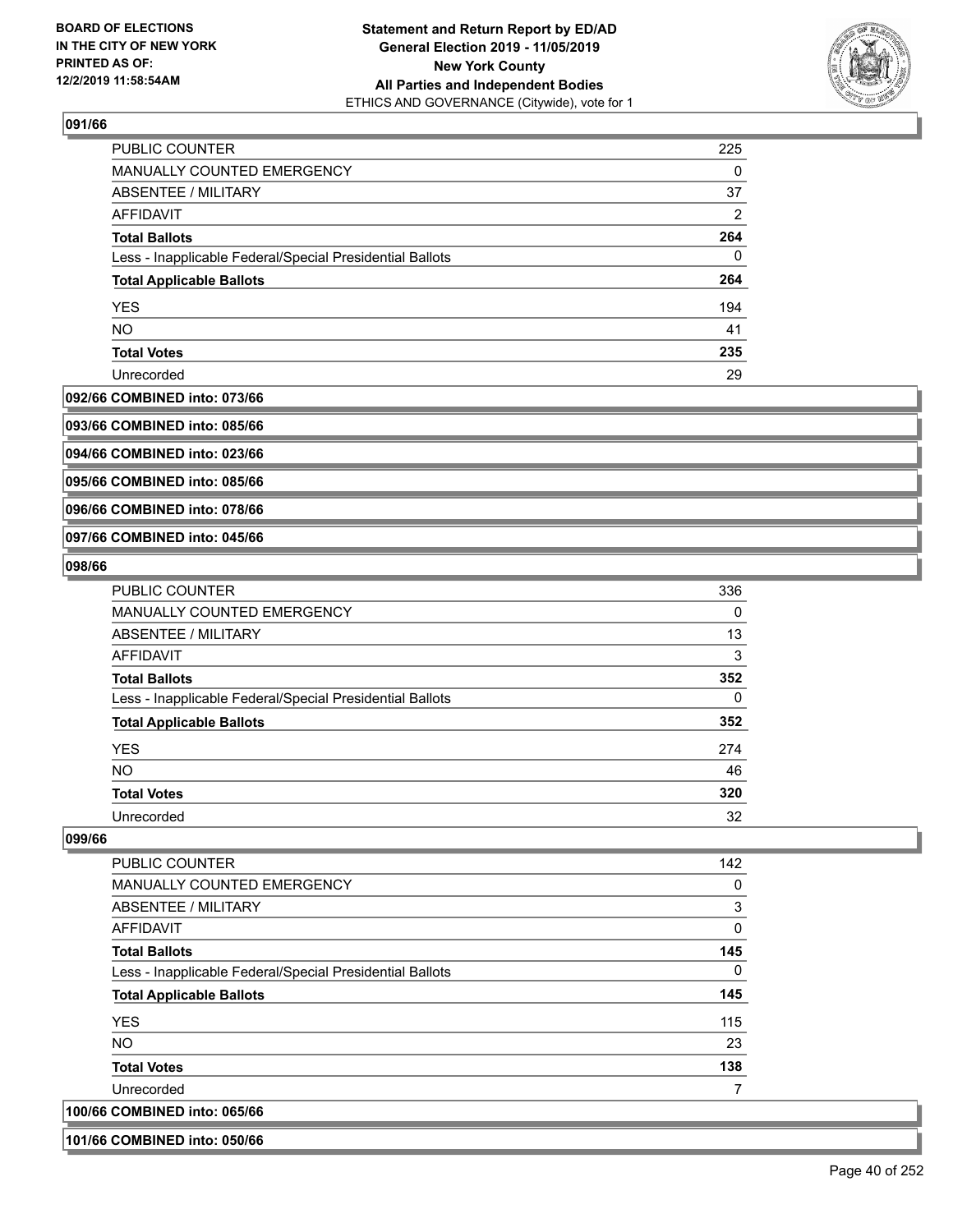

## **102/66 COMBINED into: 048/66**

**103/66 COMBINED into: 036/66**

# **104/66 COMBINED into: 023/66**

#### **105/66 COMBINED into: 013/66**

| <b>PUBLIC COUNTER</b>                                    | 206 |
|----------------------------------------------------------|-----|
| <b>MANUALLY COUNTED EMERGENCY</b>                        | 0   |
| ABSENTEE / MILITARY                                      | 4   |
| <b>AFFIDAVIT</b>                                         |     |
| <b>Total Ballots</b>                                     | 211 |
| Less - Inapplicable Federal/Special Presidential Ballots | 0   |
| <b>Total Applicable Ballots</b>                          | 211 |
| <b>YES</b>                                               | 176 |
| <b>NO</b>                                                | 28  |
| <b>Total Votes</b>                                       | 204 |
| Unrecorded                                               |     |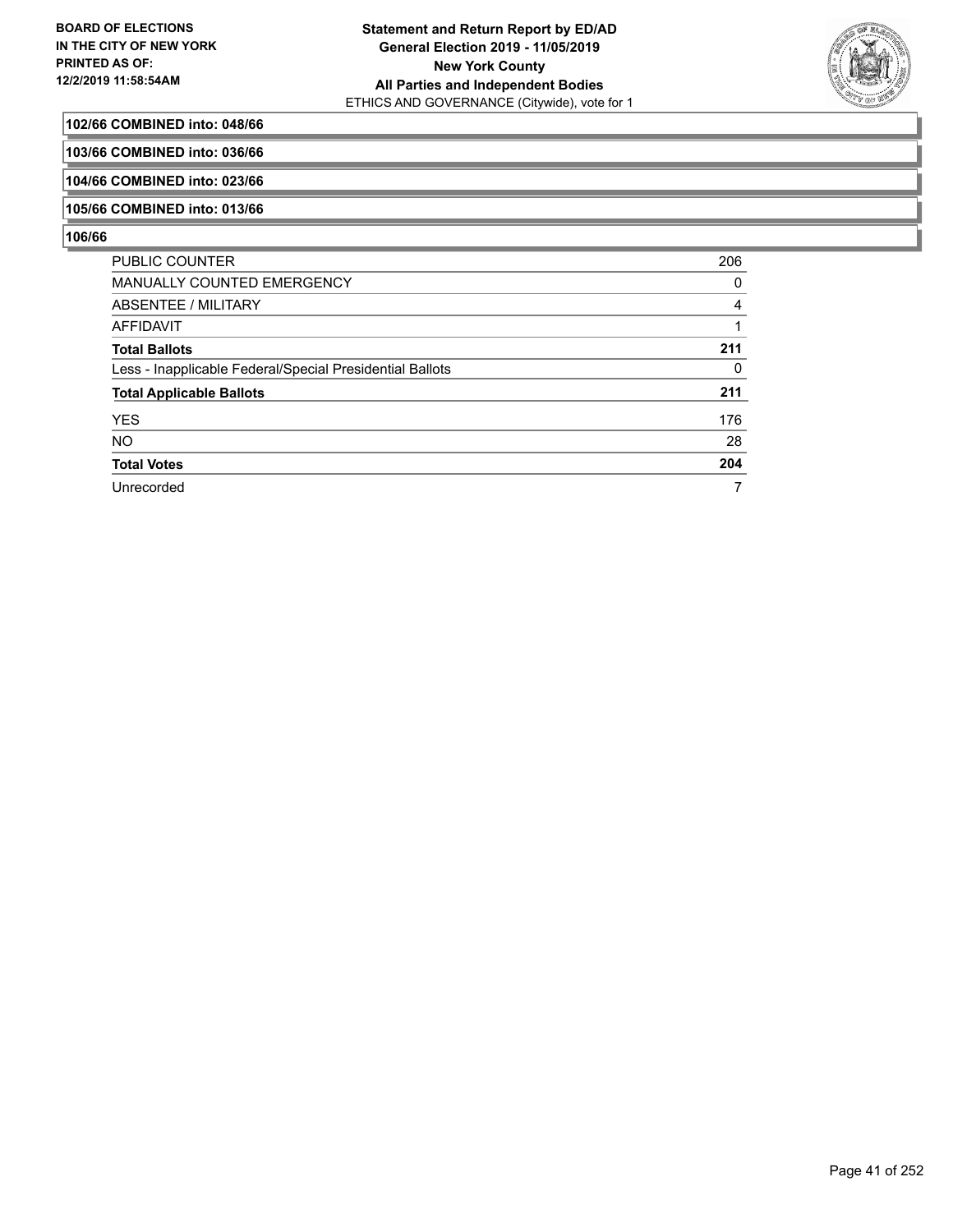

| PUBLIC COUNTER                                           | 288          |
|----------------------------------------------------------|--------------|
| MANUALLY COUNTED EMERGENCY                               | $\Omega$     |
| ABSENTEE / MILITARY                                      | 3            |
| AFFIDAVIT                                                | 5            |
| Total Ballots                                            | 296          |
| Less - Inapplicable Federal/Special Presidential Ballots | $\mathbf{0}$ |
| <b>Total Applicable Ballots</b>                          | 296          |
| YES                                                      | 216          |
| NO.                                                      | 51           |
| <b>Total Votes</b>                                       | 267          |
| Unrecorded                                               | 29           |

## **002/67**

| <b>PUBLIC COUNTER</b>                                    | 303            |
|----------------------------------------------------------|----------------|
| <b>MANUALLY COUNTED EMERGENCY</b>                        | 0              |
| ABSENTEE / MILITARY                                      | 5              |
| AFFIDAVIT                                                | $\overline{2}$ |
| <b>Total Ballots</b>                                     | 310            |
| Less - Inapplicable Federal/Special Presidential Ballots | 0              |
| <b>Total Applicable Ballots</b>                          | 310            |
| <b>YES</b>                                               | 247            |
| <b>NO</b>                                                | 39             |
| <b>Total Votes</b>                                       | 286            |
| Unrecorded                                               | 24             |
|                                                          |                |

**003/67 COMBINED into: 001/67**

## **004/67 COMBINED into: 005/67**

| <b>PUBLIC COUNTER</b>                                    | 374 |
|----------------------------------------------------------|-----|
| <b>MANUALLY COUNTED EMERGENCY</b>                        | 0   |
| ABSENTEE / MILITARY                                      | 3   |
| AFFIDAVIT                                                |     |
| <b>Total Ballots</b>                                     | 378 |
| Less - Inapplicable Federal/Special Presidential Ballots | 0   |
| <b>Total Applicable Ballots</b>                          | 378 |
| <b>YES</b>                                               | 311 |
| NO.                                                      | 30  |
| <b>Total Votes</b>                                       | 341 |
| Unrecorded                                               | 37  |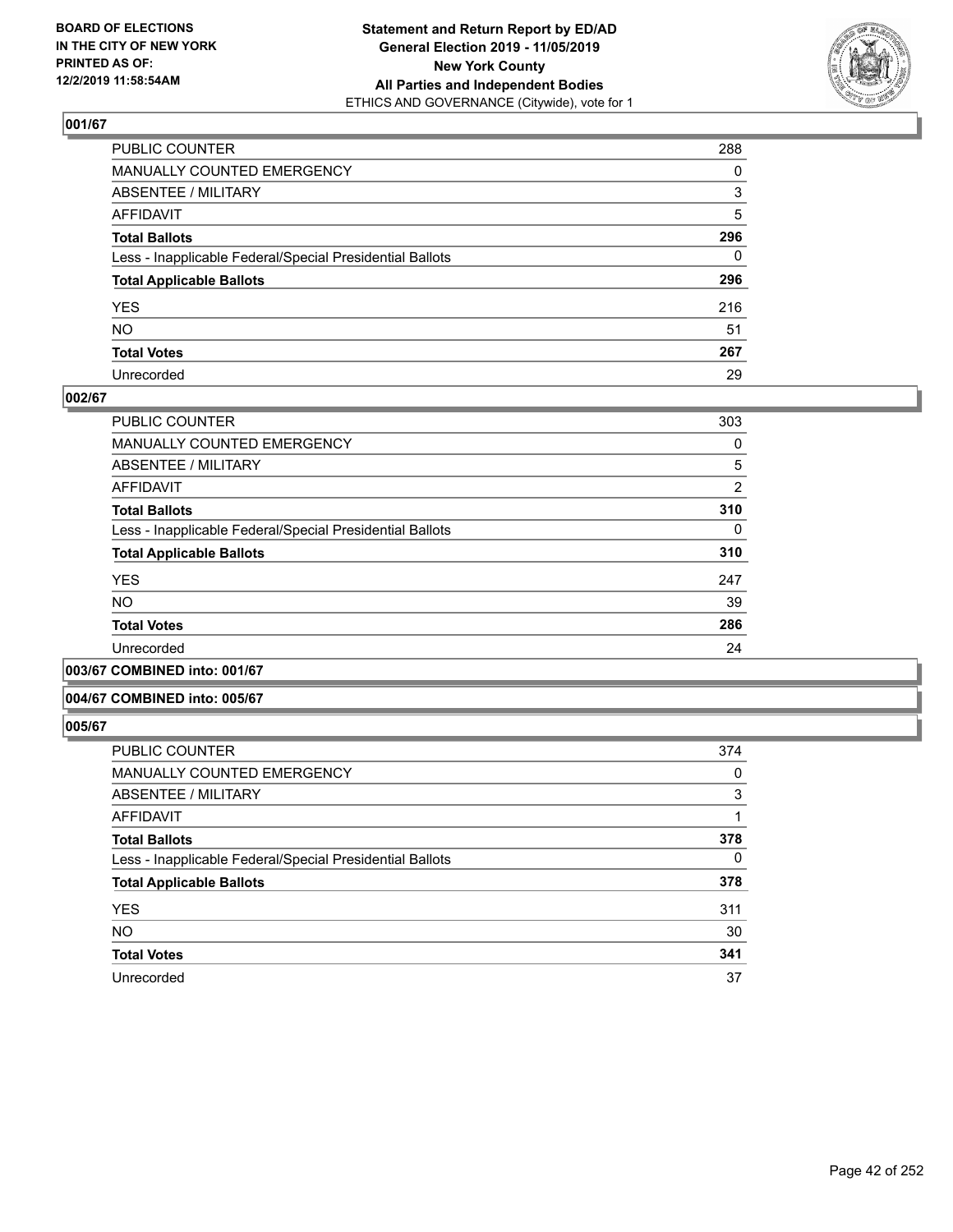

| PUBLIC COUNTER                                           | 295          |
|----------------------------------------------------------|--------------|
| MANUALLY COUNTED EMERGENCY                               | 0            |
| ABSENTEE / MILITARY                                      | 9            |
| <b>AFFIDAVIT</b>                                         | 4            |
| <b>Total Ballots</b>                                     | 308          |
| Less - Inapplicable Federal/Special Presidential Ballots | $\mathbf{0}$ |
| <b>Total Applicable Ballots</b>                          | 308          |
| <b>YES</b>                                               | 243          |
| <b>NO</b>                                                | 44           |
| <b>Total Votes</b>                                       | 287          |
| Unrecorded                                               | 21           |

## **007/67 COMBINED into: 008/67**

## **008/67**

| <b>PUBLIC COUNTER</b>                                    | 320 |
|----------------------------------------------------------|-----|
| <b>MANUALLY COUNTED EMERGENCY</b>                        | 0   |
| <b>ABSENTEE / MILITARY</b>                               | 12  |
| <b>AFFIDAVIT</b>                                         |     |
| <b>Total Ballots</b>                                     | 333 |
| Less - Inapplicable Federal/Special Presidential Ballots | 0   |
| <b>Total Applicable Ballots</b>                          | 333 |
| <b>YES</b>                                               | 283 |
| <b>NO</b>                                                | 32  |
| <b>Total Votes</b>                                       | 315 |
| Unrecorded                                               | 18  |
|                                                          |     |

# **009/67 COMBINED into: 006/67**

| <b>PUBLIC COUNTER</b>                                    | 294      |
|----------------------------------------------------------|----------|
| <b>MANUALLY COUNTED EMERGENCY</b>                        | 0        |
| ABSENTEE / MILITARY                                      | 12       |
| <b>AFFIDAVIT</b>                                         | 6        |
| <b>Total Ballots</b>                                     | 312      |
| Less - Inapplicable Federal/Special Presidential Ballots | $\Omega$ |
| <b>Total Applicable Ballots</b>                          | 312      |
| <b>YES</b>                                               | 258      |
| <b>NO</b>                                                | 38       |
| <b>Total Votes</b>                                       | 296      |
| Unrecorded                                               | 16       |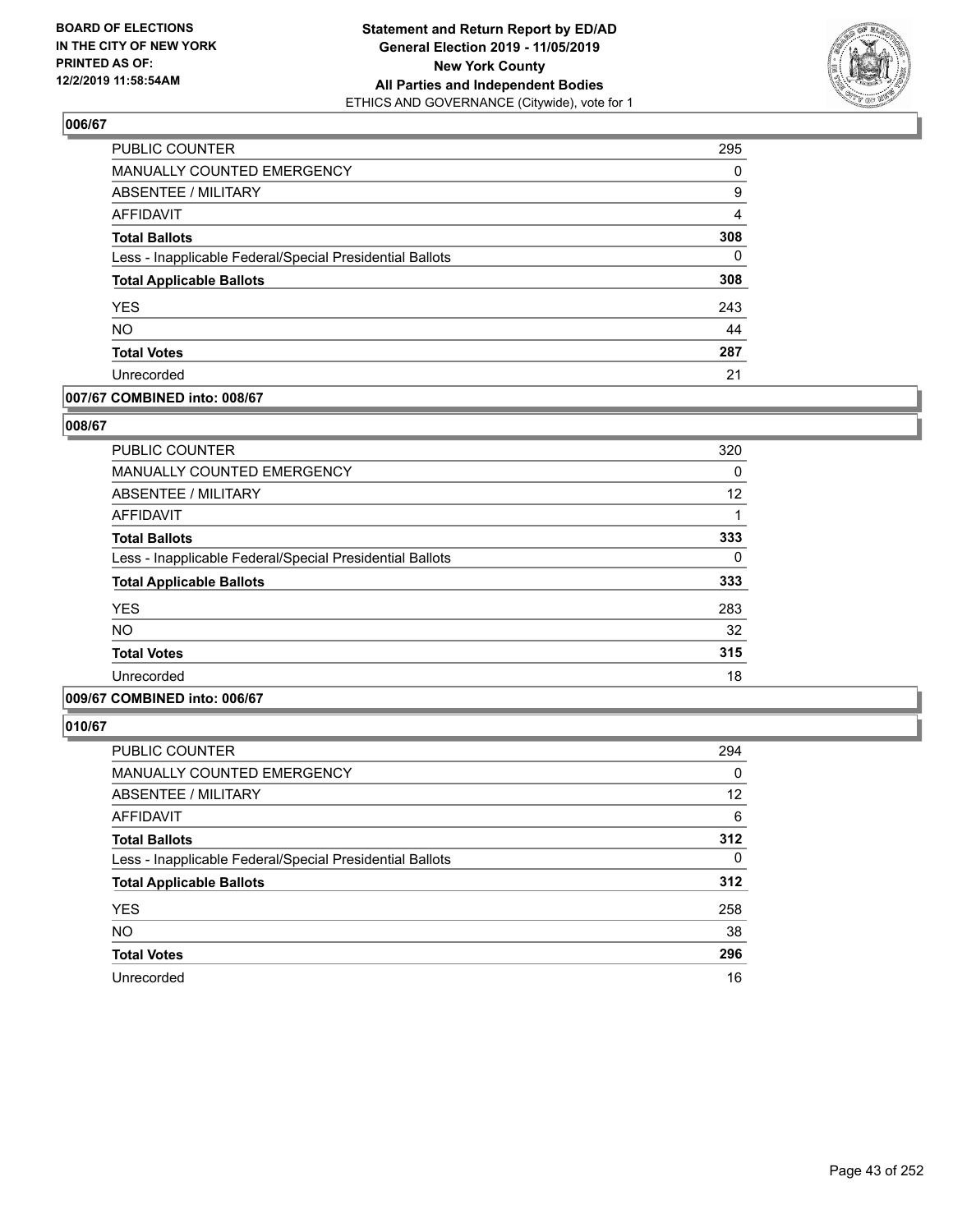

| PUBLIC COUNTER                                           | 264            |
|----------------------------------------------------------|----------------|
| <b>MANUALLY COUNTED EMERGENCY</b>                        | 0              |
| ABSENTEE / MILITARY                                      | 8              |
| <b>AFFIDAVIT</b>                                         | $\overline{2}$ |
| <b>Total Ballots</b>                                     | 274            |
| Less - Inapplicable Federal/Special Presidential Ballots | $\Omega$       |
| <b>Total Applicable Ballots</b>                          | 274            |
| <b>YES</b>                                               | 215            |
| <b>NO</b>                                                | 37             |
| <b>Total Votes</b>                                       | 252            |
| Unrecorded                                               | 22             |

## **012/67 COMBINED into: 010/67**

## **013/67**

| PUBLIC COUNTER                                           | 375      |
|----------------------------------------------------------|----------|
| <b>MANUALLY COUNTED EMERGENCY</b>                        | 0        |
| ABSENTEE / MILITARY                                      | 11       |
| AFFIDAVIT                                                | 3        |
| <b>Total Ballots</b>                                     | 389      |
| Less - Inapplicable Federal/Special Presidential Ballots | $\Omega$ |
| <b>Total Applicable Ballots</b>                          | 389      |
| <b>YES</b>                                               | 316      |
| <b>NO</b>                                                | 45       |
| <b>Total Votes</b>                                       | 361      |
| Unrecorded                                               | 28       |

# **014/67**

| <b>PUBLIC COUNTER</b>                                    | 335            |
|----------------------------------------------------------|----------------|
| <b>MANUALLY COUNTED EMERGENCY</b>                        | $\Omega$       |
| ABSENTEE / MILITARY                                      | 12             |
| AFFIDAVIT                                                | $\overline{2}$ |
| <b>Total Ballots</b>                                     | 349            |
| Less - Inapplicable Federal/Special Presidential Ballots | $\Omega$       |
| <b>Total Applicable Ballots</b>                          | 349            |
| <b>YES</b>                                               | 287            |
| NO.                                                      | 42             |
| <b>Total Votes</b>                                       | 329            |
| Unrecorded                                               | 20             |
| 015/67 COMBINED into: 013/67                             |                |

## **016/67 COMBINED into: 014/67**

**017/67 COMBINED into: 011/67**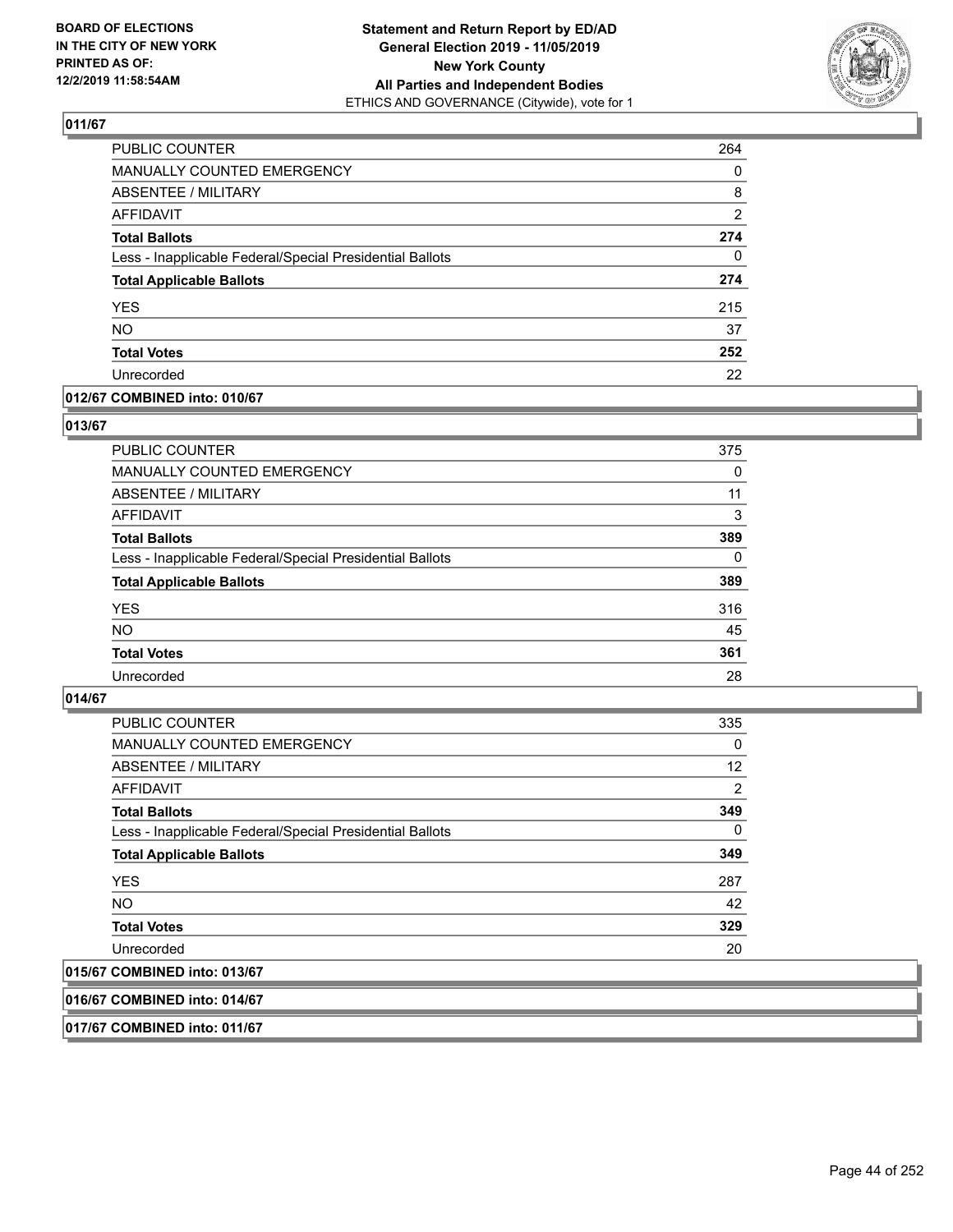

| PUBLIC COUNTER                                           | 277          |
|----------------------------------------------------------|--------------|
| MANUALLY COUNTED EMERGENCY                               | $\mathbf{0}$ |
| ABSENTEE / MILITARY                                      | 2            |
| AFFIDAVIT                                                |              |
| Total Ballots                                            | 280          |
| Less - Inapplicable Federal/Special Presidential Ballots | $\mathbf{0}$ |
| <b>Total Applicable Ballots</b>                          | 280          |
| YES                                                      | 229          |
| NO.                                                      | 35           |
| <b>Total Votes</b>                                       | 264          |
| Unrecorded                                               | 16           |

## **019/67**

| <b>PUBLIC COUNTER</b>                                    | 188      |
|----------------------------------------------------------|----------|
| MANUALLY COUNTED EMERGENCY                               | 0        |
| ABSENTEE / MILITARY                                      | 5        |
| AFFIDAVIT                                                |          |
| <b>Total Ballots</b>                                     | 194      |
| Less - Inapplicable Federal/Special Presidential Ballots | $\Omega$ |
| <b>Total Applicable Ballots</b>                          | 194      |
| <b>YES</b>                                               | 122      |
| <b>NO</b>                                                | 21       |
| <b>Total Votes</b>                                       | 143      |
| Unrecorded                                               | 51       |

**020/67** 

| <b>PUBLIC COUNTER</b>                                    | 201 |
|----------------------------------------------------------|-----|
| <b>MANUALLY COUNTED EMERGENCY</b>                        | 0   |
| ABSENTEE / MILITARY                                      | 5   |
| AFFIDAVIT                                                | 6   |
| <b>Total Ballots</b>                                     | 212 |
| Less - Inapplicable Federal/Special Presidential Ballots | 0   |
| <b>Total Applicable Ballots</b>                          | 212 |
| <b>YES</b>                                               | 168 |
| NO.                                                      | 24  |
| <b>Total Votes</b>                                       | 192 |
| Unrecorded                                               | 20  |
| 021/67 COMBINED into: 018/67                             |     |

**022/67 COMBINED into: 023/67**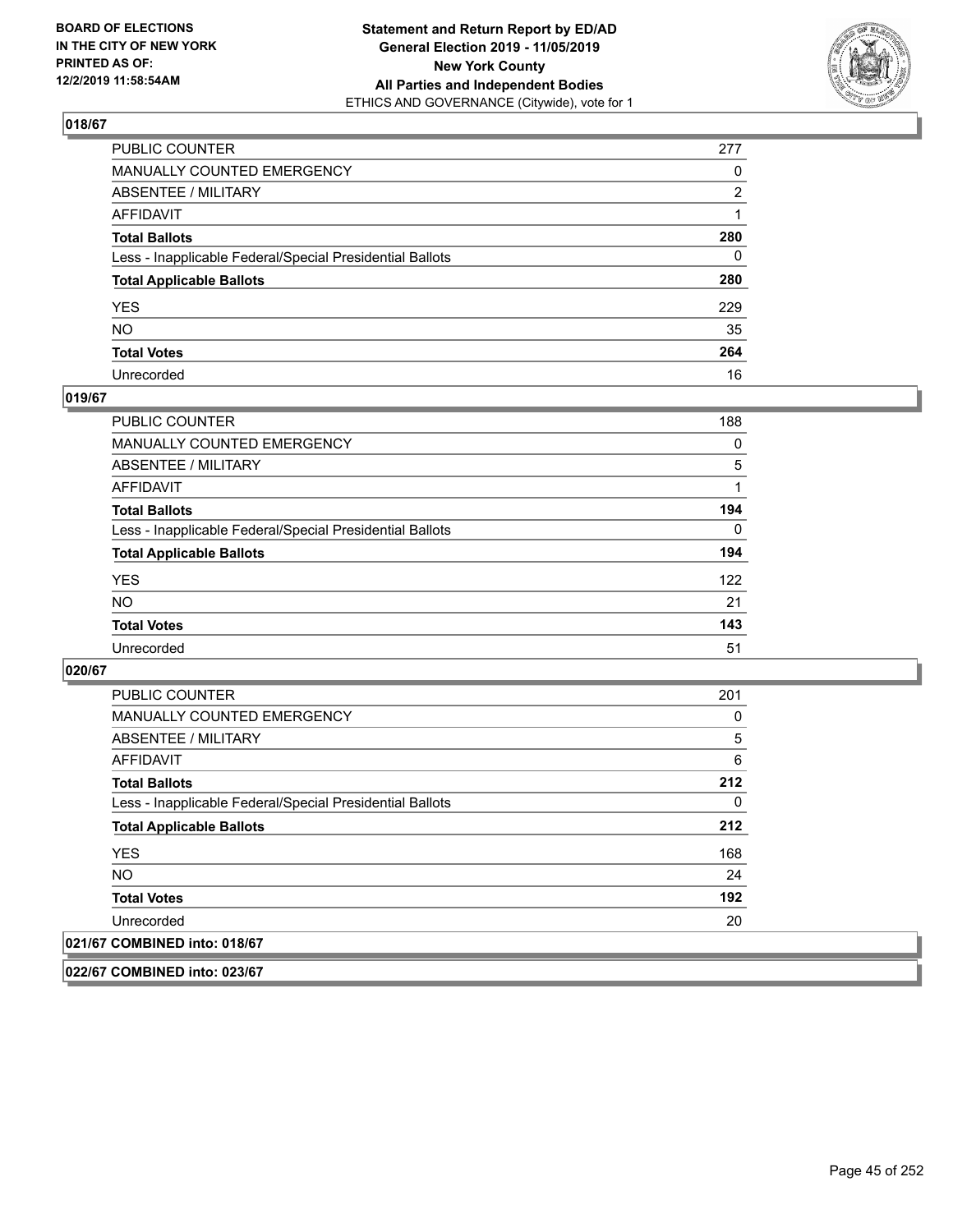

| PUBLIC COUNTER                                           | 274          |
|----------------------------------------------------------|--------------|
| MANUALLY COUNTED EMERGENCY                               | $\mathbf{0}$ |
| ABSENTEE / MILITARY                                      | 11           |
| AFFIDAVIT                                                |              |
| Total Ballots                                            | 286          |
| Less - Inapplicable Federal/Special Presidential Ballots | 0            |
| <b>Total Applicable Ballots</b>                          | 286          |
| YES                                                      | 225          |
| NO.                                                      | 43           |
| <b>Total Votes</b>                                       | 268          |
| Unrecorded                                               | 18           |

## **024/67**

| <b>PUBLIC COUNTER</b>                                    | 147      |
|----------------------------------------------------------|----------|
| <b>MANUALLY COUNTED EMERGENCY</b>                        | $\Omega$ |
| ABSENTEE / MILITARY                                      | 4        |
| AFFIDAVIT                                                | $\Omega$ |
| <b>Total Ballots</b>                                     | 151      |
| Less - Inapplicable Federal/Special Presidential Ballots | 0        |
| <b>Total Applicable Ballots</b>                          | 151      |
| <b>YES</b>                                               | 119      |
| <b>NO</b>                                                | 21       |
| <b>Total Votes</b>                                       | 140      |
| Unrecorded                                               | 11       |

| <b>PUBLIC COUNTER</b>                                    | 209 |
|----------------------------------------------------------|-----|
| <b>MANUALLY COUNTED EMERGENCY</b>                        | 0   |
| ABSENTEE / MILITARY                                      | 2   |
| AFFIDAVIT                                                | 5   |
| <b>Total Ballots</b>                                     | 216 |
| Less - Inapplicable Federal/Special Presidential Ballots | 0   |
| <b>Total Applicable Ballots</b>                          | 216 |
| <b>YES</b>                                               | 130 |
| NO.                                                      | 43  |
| <b>Total Votes</b>                                       | 173 |
| Unrecorded                                               | 43  |
| 026/67 COMBINED into: 025/67                             |     |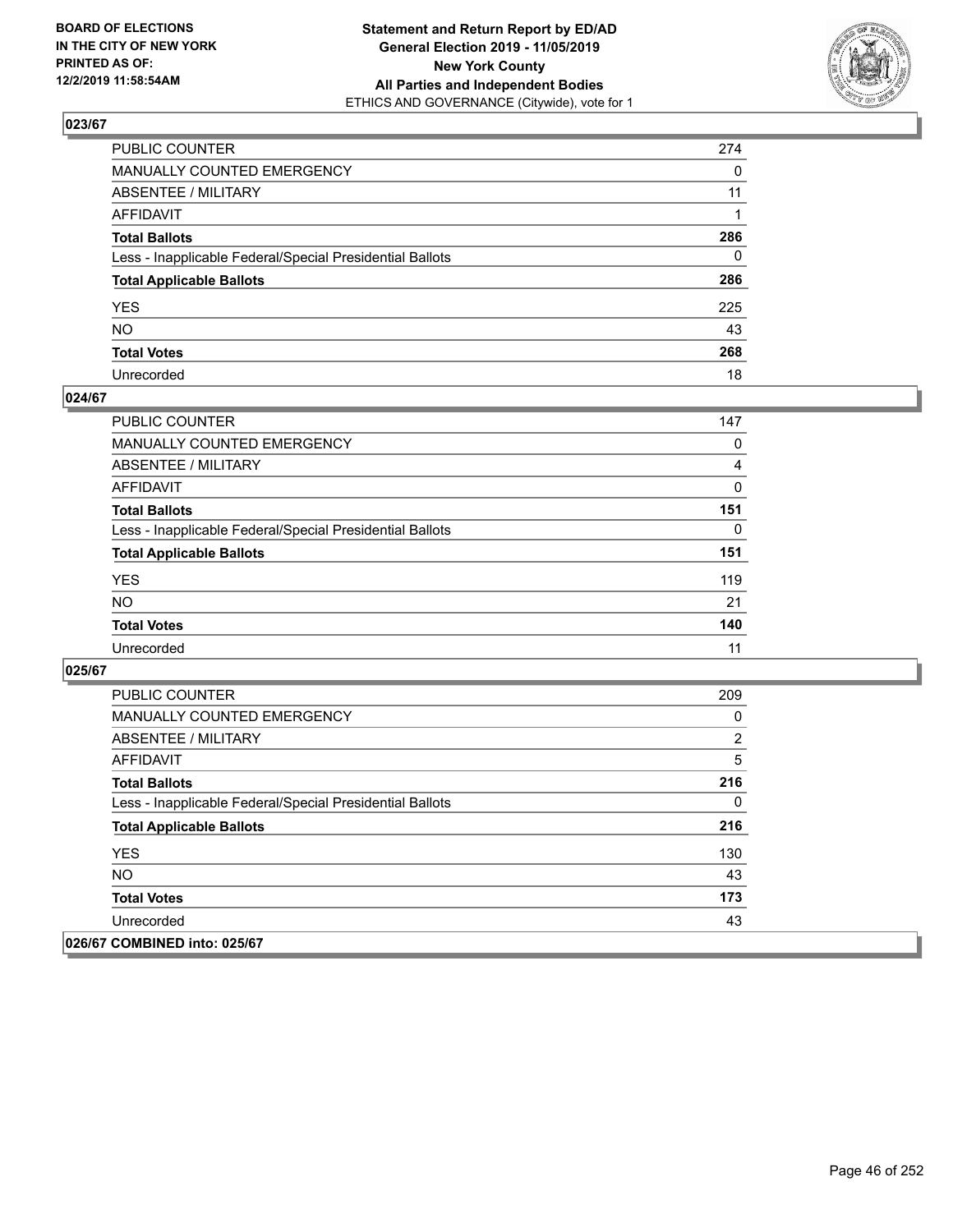

| PUBLIC COUNTER                                           | 323         |
|----------------------------------------------------------|-------------|
| MANUALLY COUNTED EMERGENCY                               | $\Omega$    |
| ABSENTEE / MILITARY                                      | 11          |
| AFFIDAVIT                                                | $\mathbf 0$ |
| Total Ballots                                            | 334         |
| Less - Inapplicable Federal/Special Presidential Ballots | $\Omega$    |
| <b>Total Applicable Ballots</b>                          | 334         |
| YES                                                      | 223         |
| NO.                                                      | 47          |
| <b>Total Votes</b>                                       | 270         |
| Unrecorded                                               | 64          |

## **028/67**

| <b>PUBLIC COUNTER</b>                                    | 173      |
|----------------------------------------------------------|----------|
| <b>MANUALLY COUNTED EMERGENCY</b>                        | 0        |
| ABSENTEE / MILITARY                                      | 6        |
| AFFIDAVIT                                                | 5        |
| <b>Total Ballots</b>                                     | 184      |
| Less - Inapplicable Federal/Special Presidential Ballots | $\Omega$ |
| <b>Total Applicable Ballots</b>                          | 184      |
| <b>YES</b>                                               | 137      |
| <b>NO</b>                                                | 27       |
| <b>Total Votes</b>                                       | 164      |
| Unrecorded                                               | 20       |

| <b>PUBLIC COUNTER</b>                                    | 126      |
|----------------------------------------------------------|----------|
| <b>MANUALLY COUNTED EMERGENCY</b>                        | $\Omega$ |
| ABSENTEE / MILITARY                                      |          |
| AFFIDAVIT                                                |          |
| <b>Total Ballots</b>                                     | 128      |
| Less - Inapplicable Federal/Special Presidential Ballots | 0        |
| <b>Total Applicable Ballots</b>                          | 128      |
| <b>YES</b>                                               | 95       |
| NO.                                                      | 21       |
| <b>Total Votes</b>                                       | 116      |
| Unrecorded                                               | 12       |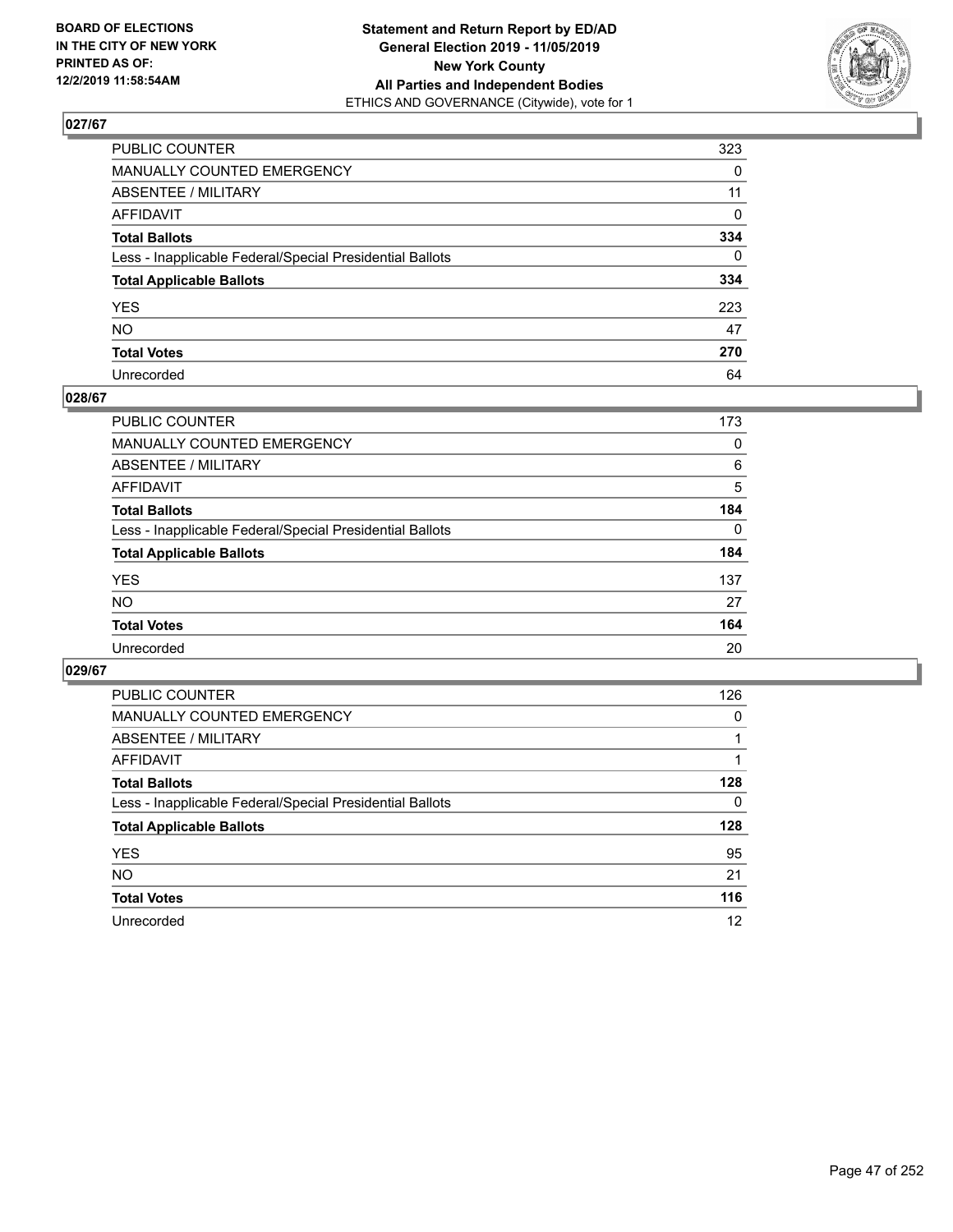

| PUBLIC COUNTER                                           | 134 |
|----------------------------------------------------------|-----|
| MANUALLY COUNTED EMERGENCY                               | 0   |
| ABSENTEE / MILITARY                                      | 2   |
| AFFIDAVIT                                                |     |
| Total Ballots                                            | 137 |
| Less - Inapplicable Federal/Special Presidential Ballots | 0   |
| <b>Total Applicable Ballots</b>                          | 137 |
| YES                                                      | 103 |
| NO.                                                      | 24  |
| <b>Total Votes</b>                                       | 127 |
| Unrecorded                                               | 10  |

# **031/67**

| <b>PUBLIC COUNTER</b>                                    | 356      |
|----------------------------------------------------------|----------|
| MANUALLY COUNTED EMERGENCY                               | 0        |
| ABSENTEE / MILITARY                                      |          |
| AFFIDAVIT                                                | 5        |
| <b>Total Ballots</b>                                     | 362      |
| Less - Inapplicable Federal/Special Presidential Ballots | $\Omega$ |
| <b>Total Applicable Ballots</b>                          | 362      |
| <b>YES</b>                                               | 279      |
| <b>NO</b>                                                | 63       |
| <b>Total Votes</b>                                       | 342      |
| Unrecorded                                               | 20       |

| PUBLIC COUNTER                                           | 250      |
|----------------------------------------------------------|----------|
| <b>MANUALLY COUNTED EMERGENCY</b>                        | $\Omega$ |
| ABSENTEE / MILITARY                                      | 4        |
| AFFIDAVIT                                                | $\Omega$ |
| <b>Total Ballots</b>                                     | 254      |
| Less - Inapplicable Federal/Special Presidential Ballots | $\Omega$ |
| <b>Total Applicable Ballots</b>                          | 254      |
| <b>YES</b>                                               | 200      |
| <b>NO</b>                                                | 45       |
| <b>Total Votes</b>                                       | 245      |
| Unrecorded                                               | 9        |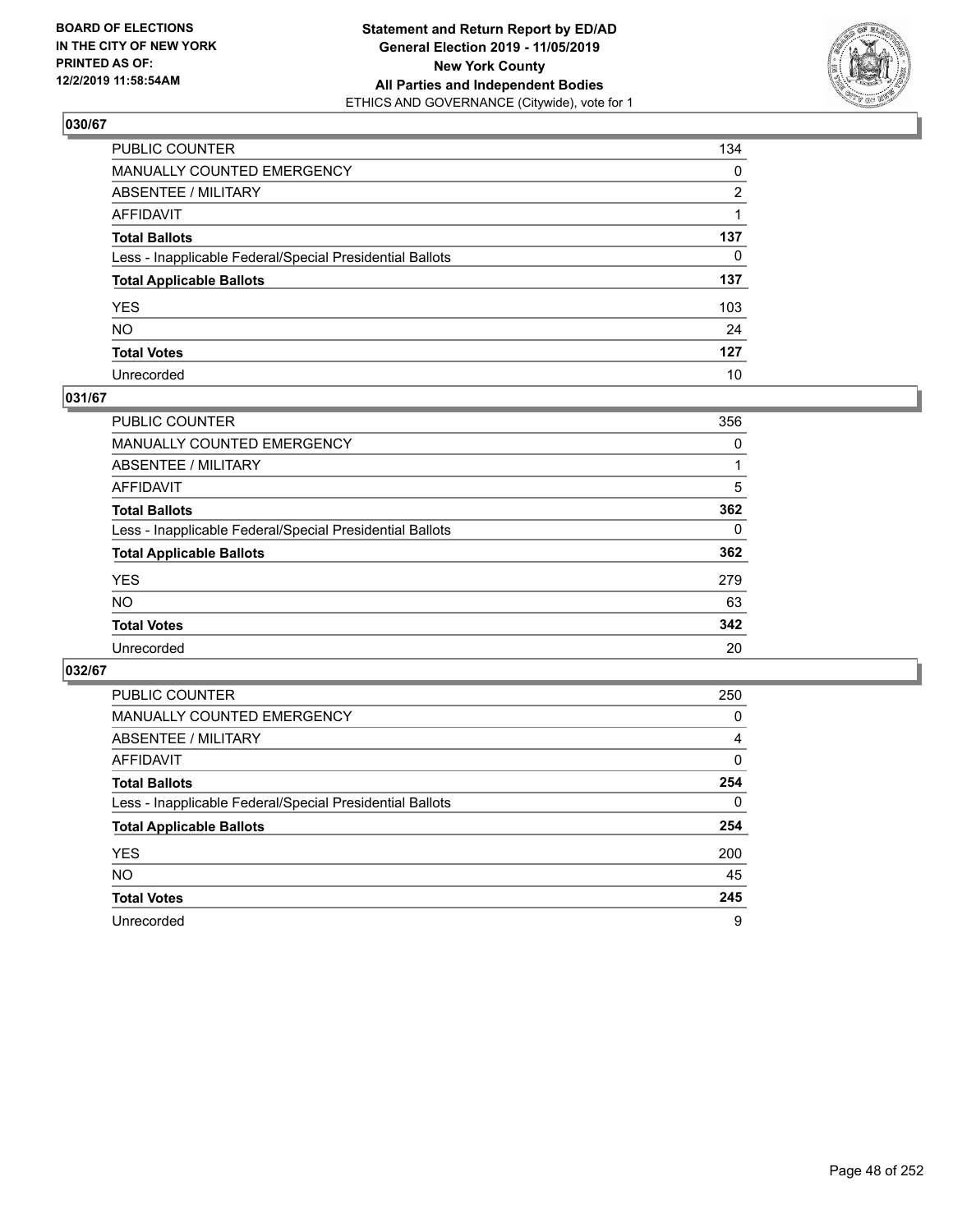

| PUBLIC COUNTER                                           | 265          |
|----------------------------------------------------------|--------------|
| MANUALLY COUNTED EMERGENCY                               | $\mathbf{0}$ |
| ABSENTEE / MILITARY                                      | 6            |
| AFFIDAVIT                                                | 2            |
| Total Ballots                                            | 273          |
| Less - Inapplicable Federal/Special Presidential Ballots | 0            |
| <b>Total Applicable Ballots</b>                          | 273          |
| YES                                                      | 230          |
| NO.                                                      | 29           |
| <b>Total Votes</b>                                       | 259          |
| Unrecorded                                               | 14           |

## **034/67**

| <b>PUBLIC COUNTER</b>                                    | 228 |
|----------------------------------------------------------|-----|
| MANUALLY COUNTED EMERGENCY                               | 0   |
| ABSENTEE / MILITARY                                      | 7   |
| AFFIDAVIT                                                | 4   |
| <b>Total Ballots</b>                                     | 239 |
| Less - Inapplicable Federal/Special Presidential Ballots | 0   |
| <b>Total Applicable Ballots</b>                          | 239 |
| <b>YES</b>                                               | 208 |
| <b>NO</b>                                                | 23  |
| <b>Total Votes</b>                                       | 231 |
| Unrecorded                                               | 8   |
|                                                          |     |

**035/67 COMBINED into: 034/67**

## **036/67 COMBINED into: 033/67**

| <b>PUBLIC COUNTER</b>                                    | 202            |
|----------------------------------------------------------|----------------|
| <b>MANUALLY COUNTED EMERGENCY</b>                        | 0              |
| ABSENTEE / MILITARY                                      | 3              |
| AFFIDAVIT                                                | $\overline{2}$ |
| <b>Total Ballots</b>                                     | 207            |
| Less - Inapplicable Federal/Special Presidential Ballots | 0              |
| <b>Total Applicable Ballots</b>                          | 207            |
| <b>YES</b>                                               | 166            |
| <b>NO</b>                                                | 24             |
| <b>Total Votes</b>                                       | 190            |
| Unrecorded                                               | 17             |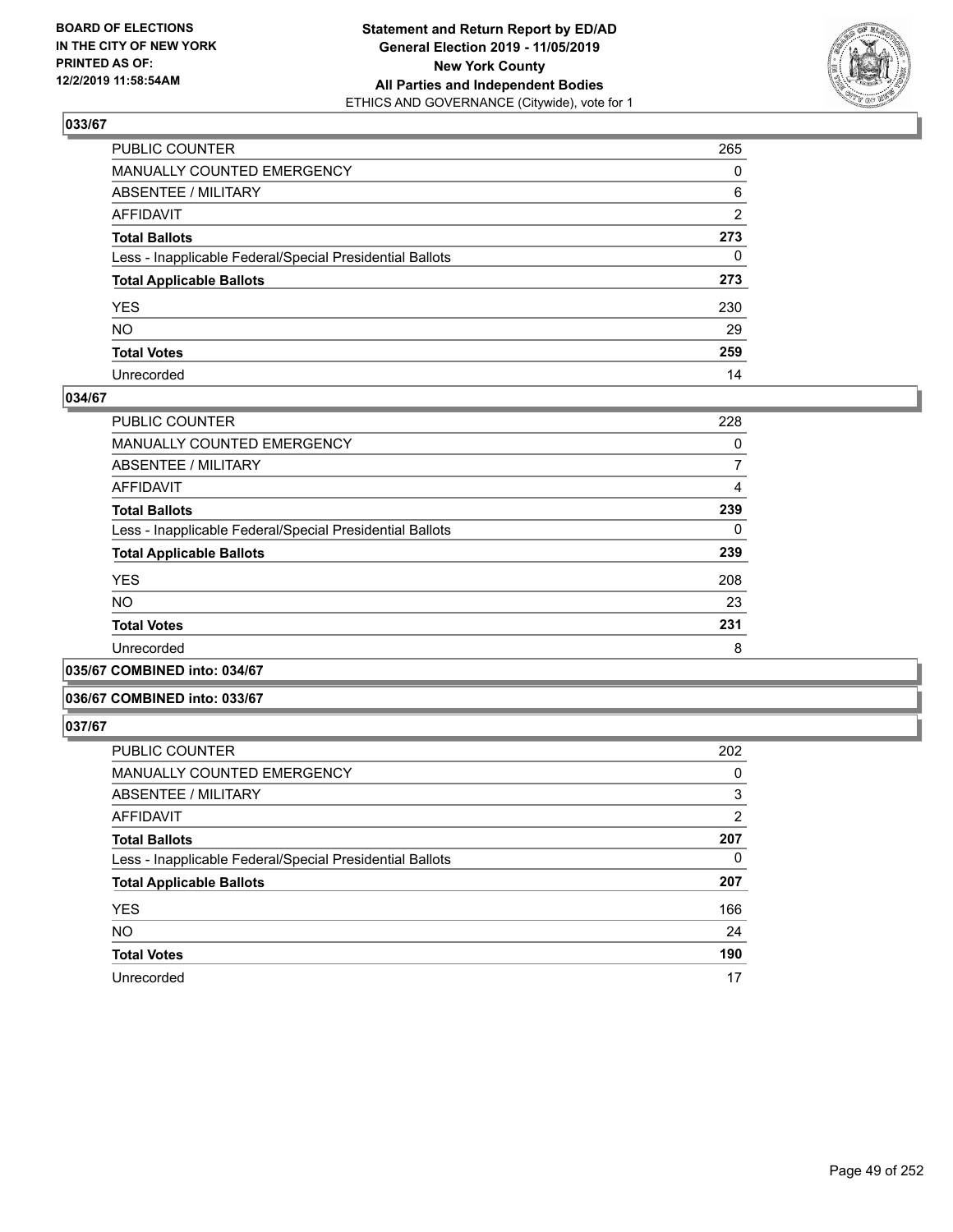

| PUBLIC COUNTER                                           | 272            |
|----------------------------------------------------------|----------------|
| MANUALLY COUNTED EMERGENCY                               | 0              |
| ABSENTEE / MILITARY                                      | 8              |
| AFFIDAVIT                                                | $\overline{2}$ |
| <b>Total Ballots</b>                                     | 282            |
| Less - Inapplicable Federal/Special Presidential Ballots | $\Omega$       |
| <b>Total Applicable Ballots</b>                          | 282            |
| <b>YES</b>                                               | 218            |
| <b>NO</b>                                                | 48             |
| <b>Total Votes</b>                                       | 266            |
| Unrecorded                                               | 16             |

# **039/67 COMBINED into: 038/67**

#### **040/67 COMBINED into: 041/67**

# **041/67**

| PUBLIC COUNTER                                           | 377      |
|----------------------------------------------------------|----------|
| <b>MANUALLY COUNTED EMERGENCY</b>                        | 0        |
| ABSENTEE / MILITARY                                      | 6        |
| AFFIDAVIT                                                | 6        |
| <b>Total Ballots</b>                                     | 389      |
| Less - Inapplicable Federal/Special Presidential Ballots | $\Omega$ |
| <b>Total Applicable Ballots</b>                          | 389      |
| <b>YES</b>                                               | 325      |
| NO.                                                      | 42       |
| <b>Total Votes</b>                                       | 367      |
| Unrecorded                                               | 22       |

| PUBLIC COUNTER                                           | 431 |
|----------------------------------------------------------|-----|
| <b>MANUALLY COUNTED EMERGENCY</b>                        | 0   |
| ABSENTEE / MILITARY                                      | 4   |
| AFFIDAVIT                                                | 2   |
| <b>Total Ballots</b>                                     | 437 |
| Less - Inapplicable Federal/Special Presidential Ballots | 0   |
| <b>Total Applicable Ballots</b>                          | 437 |
| <b>YES</b>                                               | 353 |
| <b>NO</b>                                                | 51  |
| <b>Total Votes</b>                                       | 404 |
| Unrecorded                                               | 33  |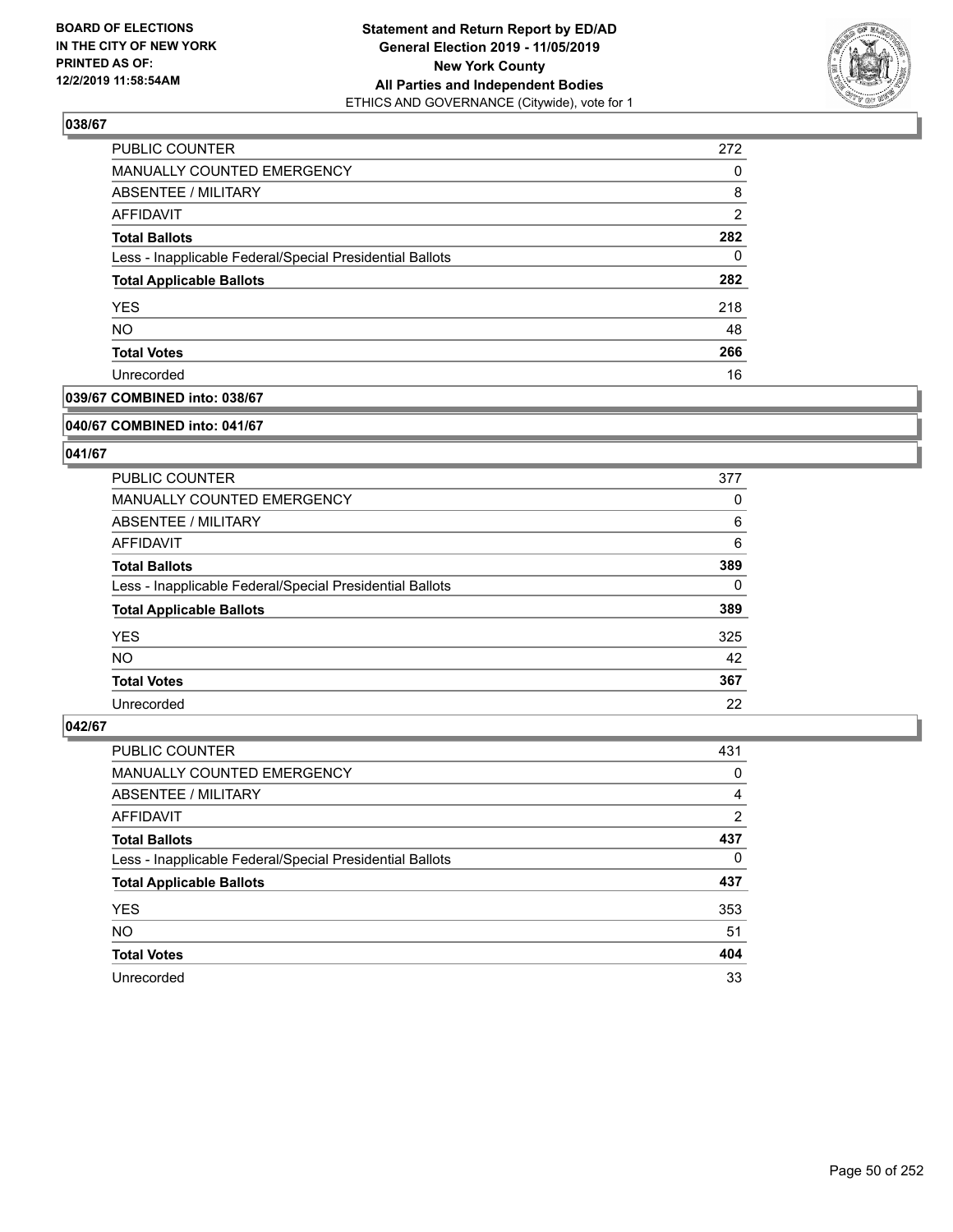

| PUBLIC COUNTER                                           | 779          |
|----------------------------------------------------------|--------------|
| MANUALLY COUNTED EMERGENCY                               | $\mathbf{0}$ |
| ABSENTEE / MILITARY                                      | 16           |
| AFFIDAVIT                                                | 2            |
| Total Ballots                                            | 797          |
| Less - Inapplicable Federal/Special Presidential Ballots | $\mathbf{0}$ |
| <b>Total Applicable Ballots</b>                          | 797          |
| YES                                                      | 644          |
| NO.                                                      | 115          |
| <b>Total Votes</b>                                       | 759          |
| Unrecorded                                               | 38           |

## **044/67**

| PUBLIC COUNTER                                           | 246            |
|----------------------------------------------------------|----------------|
| <b>MANUALLY COUNTED EMERGENCY</b>                        | 0              |
| ABSENTEE / MILITARY                                      | 3              |
| <b>AFFIDAVIT</b>                                         | $\overline{2}$ |
| <b>Total Ballots</b>                                     | 251            |
| Less - Inapplicable Federal/Special Presidential Ballots | 0              |
| <b>Total Applicable Ballots</b>                          | 251            |
| <b>YES</b>                                               | 184            |
| <b>NO</b>                                                | 47             |
| <b>Total Votes</b>                                       | 231            |
| Unrecorded                                               | 20             |
|                                                          |                |

**045/67 COMBINED into: 030/67**

## **046/67 COMBINED into: 043/67**

| <b>PUBLIC COUNTER</b>                                    | 256 |
|----------------------------------------------------------|-----|
| <b>MANUALLY COUNTED EMERGENCY</b>                        | 0   |
| ABSENTEE / MILITARY                                      | 5   |
| AFFIDAVIT                                                | 1   |
| <b>Total Ballots</b>                                     | 262 |
| Less - Inapplicable Federal/Special Presidential Ballots | 0   |
| <b>Total Applicable Ballots</b>                          | 262 |
| <b>YES</b>                                               | 205 |
| NO.                                                      | 37  |
| <b>Total Votes</b>                                       | 242 |
| Unrecorded                                               | 20  |
| 048/67 COMBINED into: 047/67                             |     |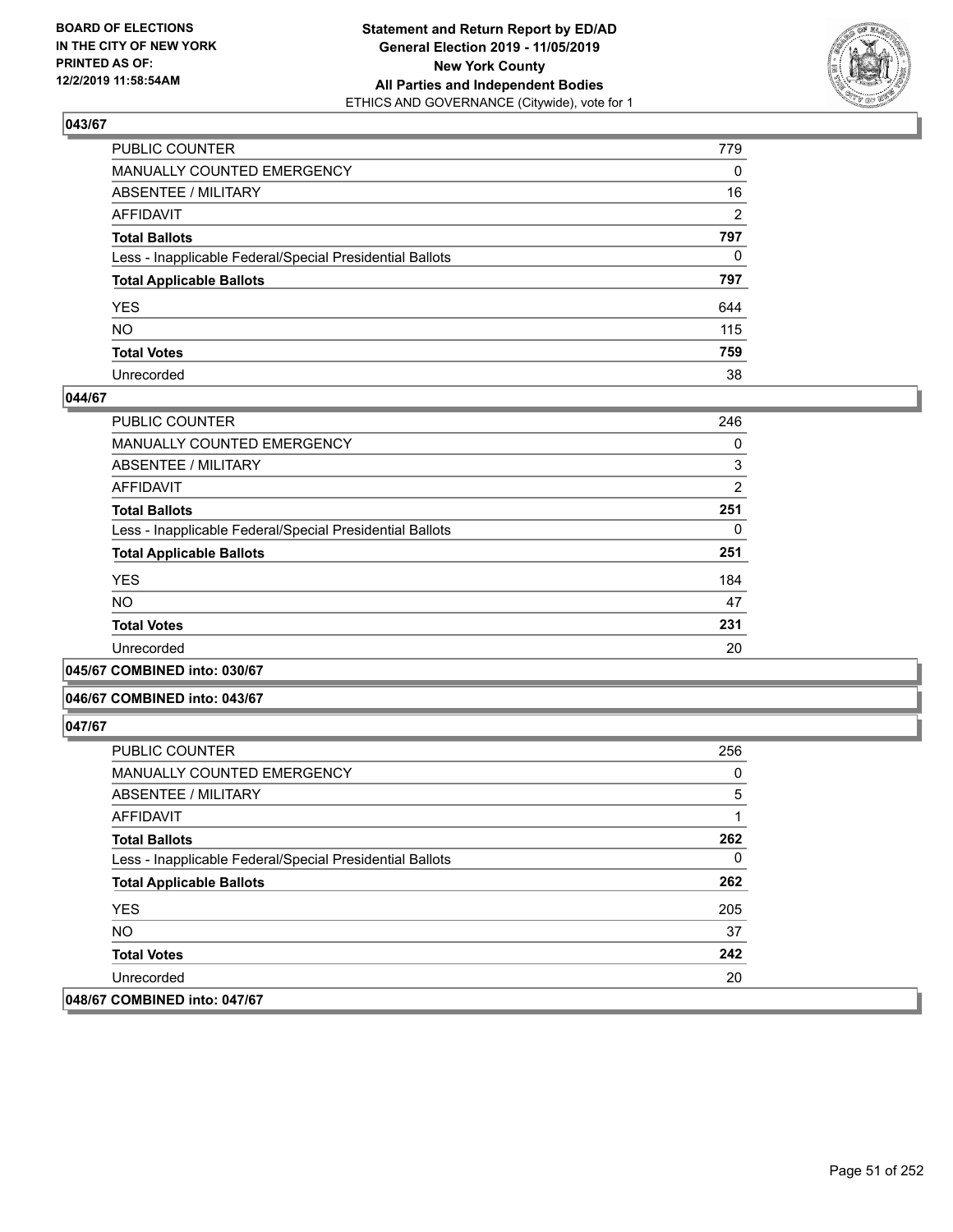

| PUBLIC COUNTER                                           | 430          |
|----------------------------------------------------------|--------------|
| MANUALLY COUNTED EMERGENCY                               | $\mathbf{0}$ |
| ABSENTEE / MILITARY                                      | 8            |
| AFFIDAVIT                                                | 3            |
| Total Ballots                                            | 441          |
| Less - Inapplicable Federal/Special Presidential Ballots | 0            |
| <b>Total Applicable Ballots</b>                          | 441          |
| YES                                                      | 365          |
| NO.                                                      | 46           |
| <b>Total Votes</b>                                       | 411          |
| Unrecorded                                               | 30           |

# **050/67**

| <b>PUBLIC COUNTER</b>                                    | 286      |
|----------------------------------------------------------|----------|
| <b>MANUALLY COUNTED EMERGENCY</b>                        | $\Omega$ |
| ABSENTEE / MILITARY                                      | 4        |
| AFFIDAVIT                                                | 3        |
| <b>Total Ballots</b>                                     | 293      |
| Less - Inapplicable Federal/Special Presidential Ballots | 0        |
| <b>Total Applicable Ballots</b>                          | 293      |
| <b>YES</b>                                               | 247      |
| <b>NO</b>                                                | 30       |
| <b>Total Votes</b>                                       | 277      |
| Unrecorded                                               | 16       |

| <b>PUBLIC COUNTER</b>                                    | 155 |
|----------------------------------------------------------|-----|
| <b>MANUALLY COUNTED EMERGENCY</b>                        | 0   |
| ABSENTEE / MILITARY                                      | 3   |
| AFFIDAVIT                                                | 7   |
| <b>Total Ballots</b>                                     | 165 |
| Less - Inapplicable Federal/Special Presidential Ballots | 0   |
| <b>Total Applicable Ballots</b>                          | 165 |
| <b>YES</b>                                               | 134 |
| NO.                                                      | 20  |
| <b>Total Votes</b>                                       | 154 |
| Unrecorded                                               | 11  |
| 052/67 COMBINED into: 049/67                             |     |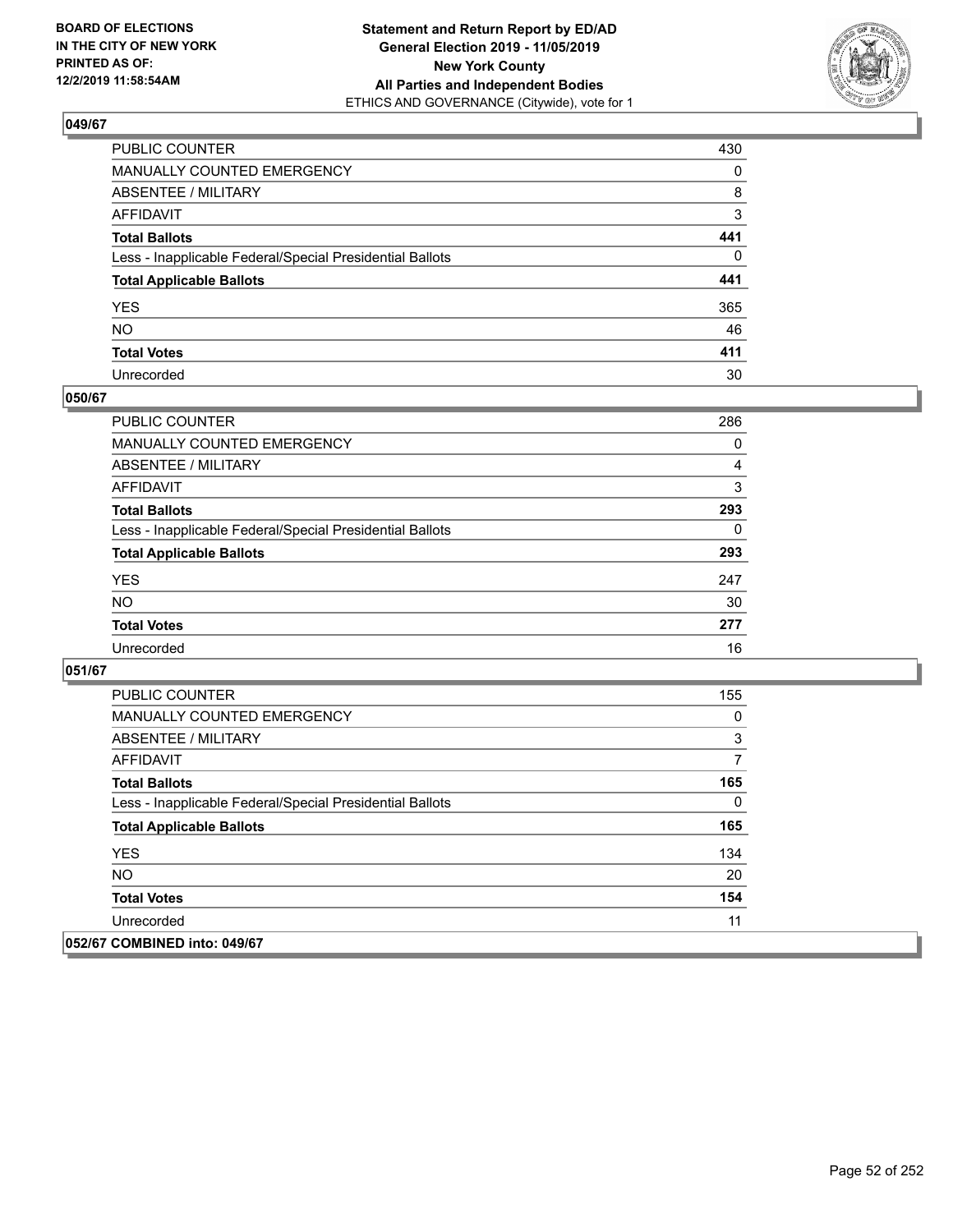

| PUBLIC COUNTER                                           | 291          |
|----------------------------------------------------------|--------------|
| MANUALLY COUNTED EMERGENCY                               | 0            |
| ABSENTEE / MILITARY                                      | 3            |
| AFFIDAVIT                                                | 2            |
| Total Ballots                                            | 296          |
| Less - Inapplicable Federal/Special Presidential Ballots | $\mathbf{0}$ |
| <b>Total Applicable Ballots</b>                          | 296          |
| YES                                                      | 244          |
| NO.                                                      | 36           |
| <b>Total Votes</b>                                       | 280          |
| Unrecorded                                               | 16           |

## **054/67**

| <b>PUBLIC COUNTER</b>                                    | 266            |
|----------------------------------------------------------|----------------|
| MANUALLY COUNTED EMERGENCY                               | 0              |
| ABSENTEE / MILITARY                                      | 5              |
| AFFIDAVIT                                                | $\overline{2}$ |
| <b>Total Ballots</b>                                     | 273            |
| Less - Inapplicable Federal/Special Presidential Ballots | 0              |
| <b>Total Applicable Ballots</b>                          | 273            |
| <b>YES</b>                                               | 224            |
| <b>NO</b>                                                | 39             |
| <b>Total Votes</b>                                       | 263            |
| Unrecorded                                               | 10             |
|                                                          |                |

## **055/67 COMBINED into: 054/67**

| <b>PUBLIC COUNTER</b>                                    | 206 |
|----------------------------------------------------------|-----|
| <b>MANUALLY COUNTED EMERGENCY</b>                        | 0   |
| ABSENTEE / MILITARY                                      | 3   |
| <b>AFFIDAVIT</b>                                         |     |
| <b>Total Ballots</b>                                     | 210 |
| Less - Inapplicable Federal/Special Presidential Ballots | 0   |
| <b>Total Applicable Ballots</b>                          | 210 |
| <b>YES</b>                                               | 174 |
| <b>NO</b>                                                | 23  |
| <b>Total Votes</b>                                       | 197 |
| Unrecorded                                               | 13  |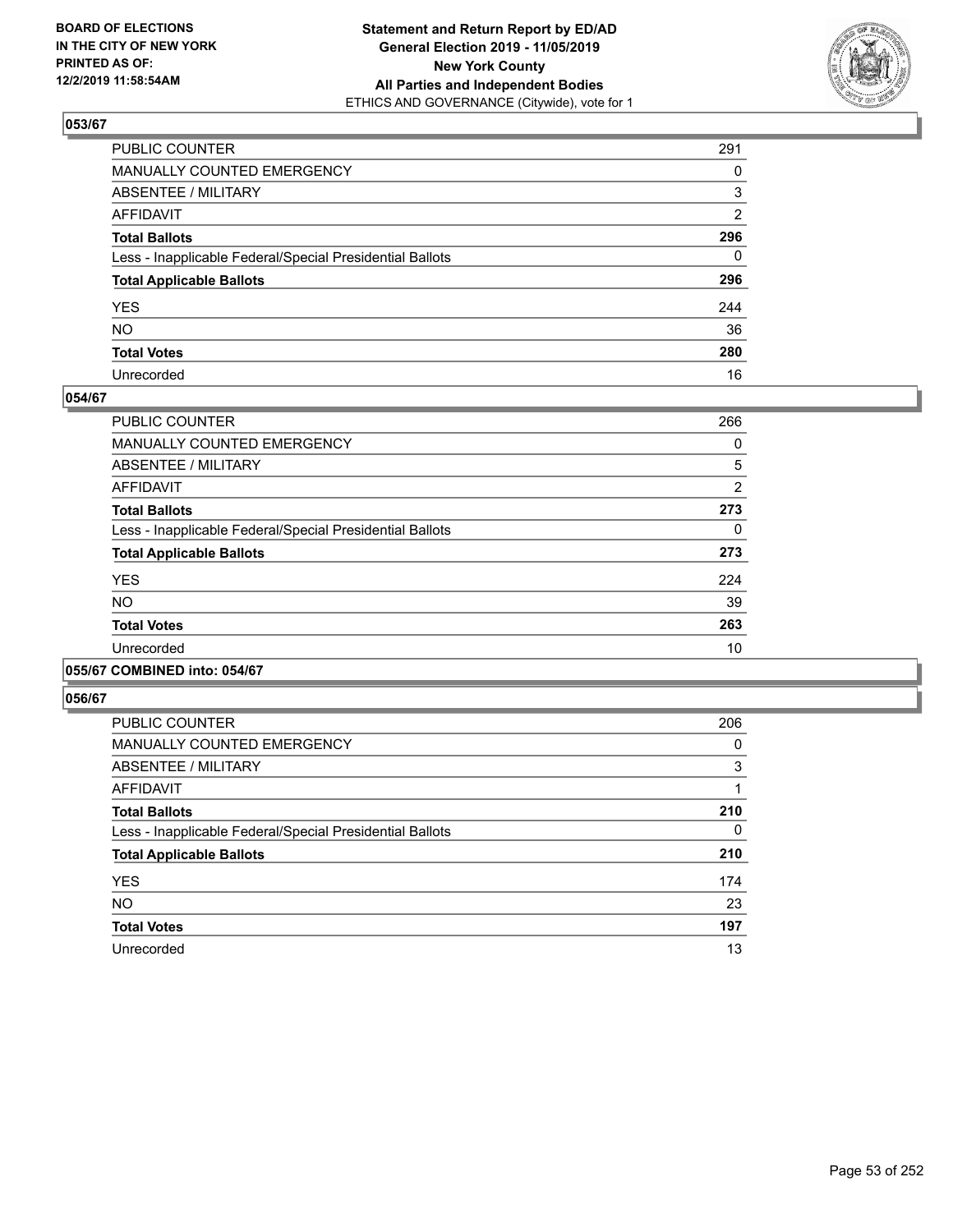

| <b>PUBLIC COUNTER</b>                                    | 211            |
|----------------------------------------------------------|----------------|
| MANUALLY COUNTED EMERGENCY                               | 0              |
| ABSENTEE / MILITARY                                      | 0              |
| <b>AFFIDAVIT</b>                                         | $\overline{4}$ |
| <b>Total Ballots</b>                                     | 215            |
| Less - Inapplicable Federal/Special Presidential Ballots | $\Omega$       |
| <b>Total Applicable Ballots</b>                          | 215            |
| <b>YES</b>                                               | 171            |
| <b>NO</b>                                                | 31             |
| <b>Total Votes</b>                                       | 202            |
| Unrecorded                                               | 13             |

## **058/67 COMBINED into: 053/67**

## **059/67**

| <b>PUBLIC COUNTER</b>                                    | 304      |
|----------------------------------------------------------|----------|
| <b>MANUALLY COUNTED EMERGENCY</b>                        | $\Omega$ |
| ABSENTEE / MILITARY                                      | 10       |
| AFFIDAVIT                                                |          |
| <b>Total Ballots</b>                                     | 315      |
| Less - Inapplicable Federal/Special Presidential Ballots | $\Omega$ |
| <b>Total Applicable Ballots</b>                          | 315      |
| <b>YES</b>                                               | 250      |
| <b>NO</b>                                                | 39       |
| <b>Total Votes</b>                                       | 289      |
| Unrecorded                                               | 26       |
|                                                          |          |

| <b>PUBLIC COUNTER</b>                                    | 393      |
|----------------------------------------------------------|----------|
| <b>MANUALLY COUNTED EMERGENCY</b>                        | 0        |
| ABSENTEE / MILITARY                                      | 8        |
| AFFIDAVIT                                                |          |
| <b>Total Ballots</b>                                     | 402      |
| Less - Inapplicable Federal/Special Presidential Ballots | $\Omega$ |
| <b>Total Applicable Ballots</b>                          | 402      |
| <b>YES</b>                                               | 316      |
| <b>NO</b>                                                | 56       |
| <b>Total Votes</b>                                       | 372      |
| Unrecorded                                               | 30       |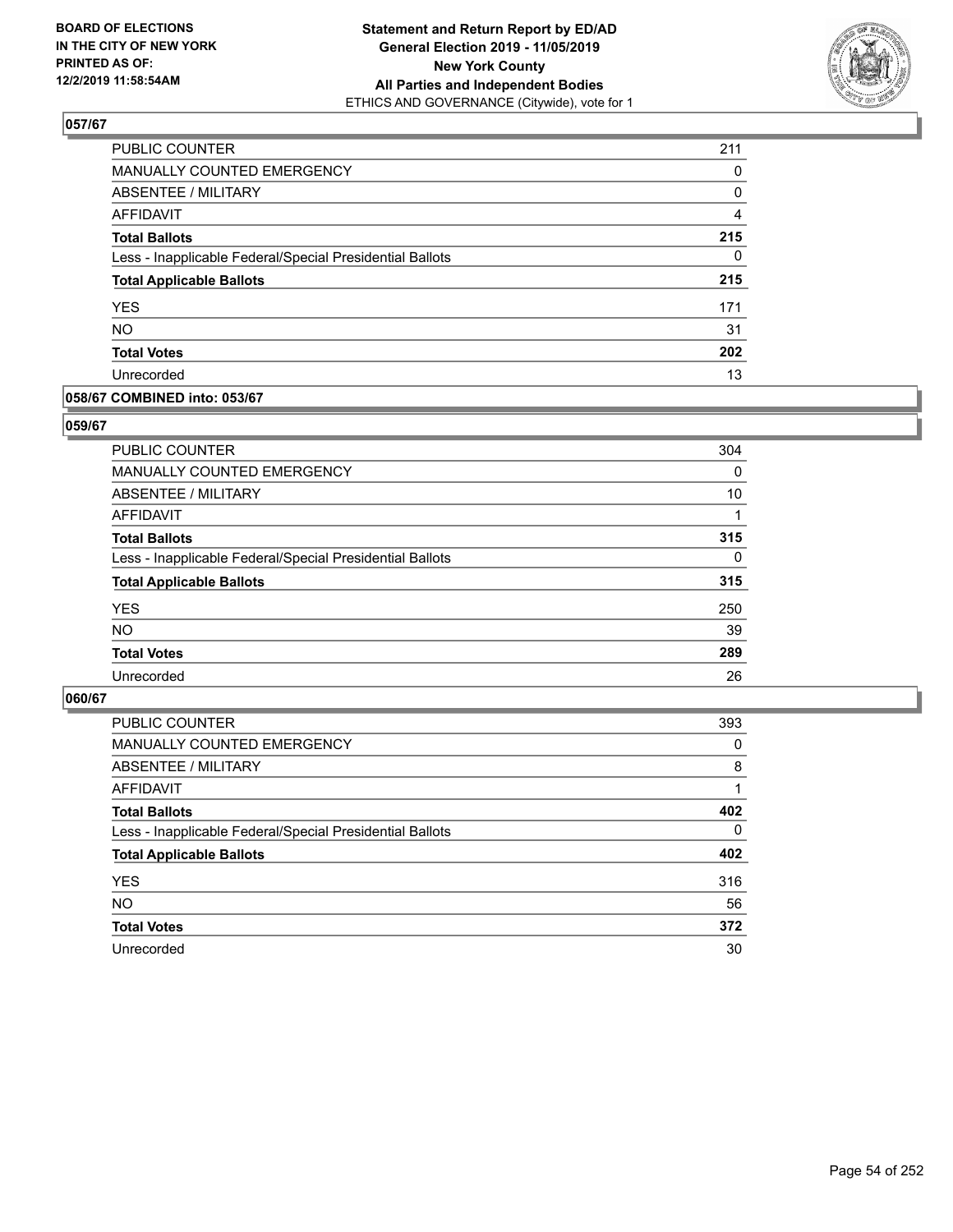

| <b>PUBLIC COUNTER</b>                                    | 406 |
|----------------------------------------------------------|-----|
| MANUALLY COUNTED EMERGENCY                               | 0   |
| <b>ABSENTEE / MILITARY</b>                               | 15  |
| AFFIDAVIT                                                | 6   |
| <b>Total Ballots</b>                                     | 427 |
| Less - Inapplicable Federal/Special Presidential Ballots | 0   |
| <b>Total Applicable Ballots</b>                          | 427 |
| <b>YES</b>                                               | 329 |
| <b>NO</b>                                                | 67  |
| <b>Total Votes</b>                                       | 396 |
| Unrecorded                                               | 31  |

# **062/67 COMBINED into: 061/67**

#### **063/67 COMBINED into: 067/67**

# **064/67**

| <b>PUBLIC COUNTER</b>                                    | 447      |
|----------------------------------------------------------|----------|
| <b>MANUALLY COUNTED EMERGENCY</b>                        | 0        |
| ABSENTEE / MILITARY                                      | 11       |
| AFFIDAVIT                                                | 6        |
| <b>Total Ballots</b>                                     | 464      |
| Less - Inapplicable Federal/Special Presidential Ballots | $\Omega$ |
| <b>Total Applicable Ballots</b>                          | 464      |
| <b>YES</b>                                               | 403      |
| <b>NO</b>                                                | 39       |
| <b>Total Votes</b>                                       | 442      |
| Unrecorded                                               | 22       |

## **065/67 COMBINED into: 060/67**

| <b>PUBLIC COUNTER</b>                                    | 394 |
|----------------------------------------------------------|-----|
| MANUALLY COUNTED EMERGENCY                               | 0   |
| ABSENTEE / MILITARY                                      | 26  |
| AFFIDAVIT                                                | 2   |
| <b>Total Ballots</b>                                     | 422 |
| Less - Inapplicable Federal/Special Presidential Ballots | 0   |
| <b>Total Applicable Ballots</b>                          | 422 |
| <b>YES</b>                                               | 344 |
| <b>NO</b>                                                | 56  |
| <b>Total Votes</b>                                       | 400 |
| Unrecorded                                               | 22  |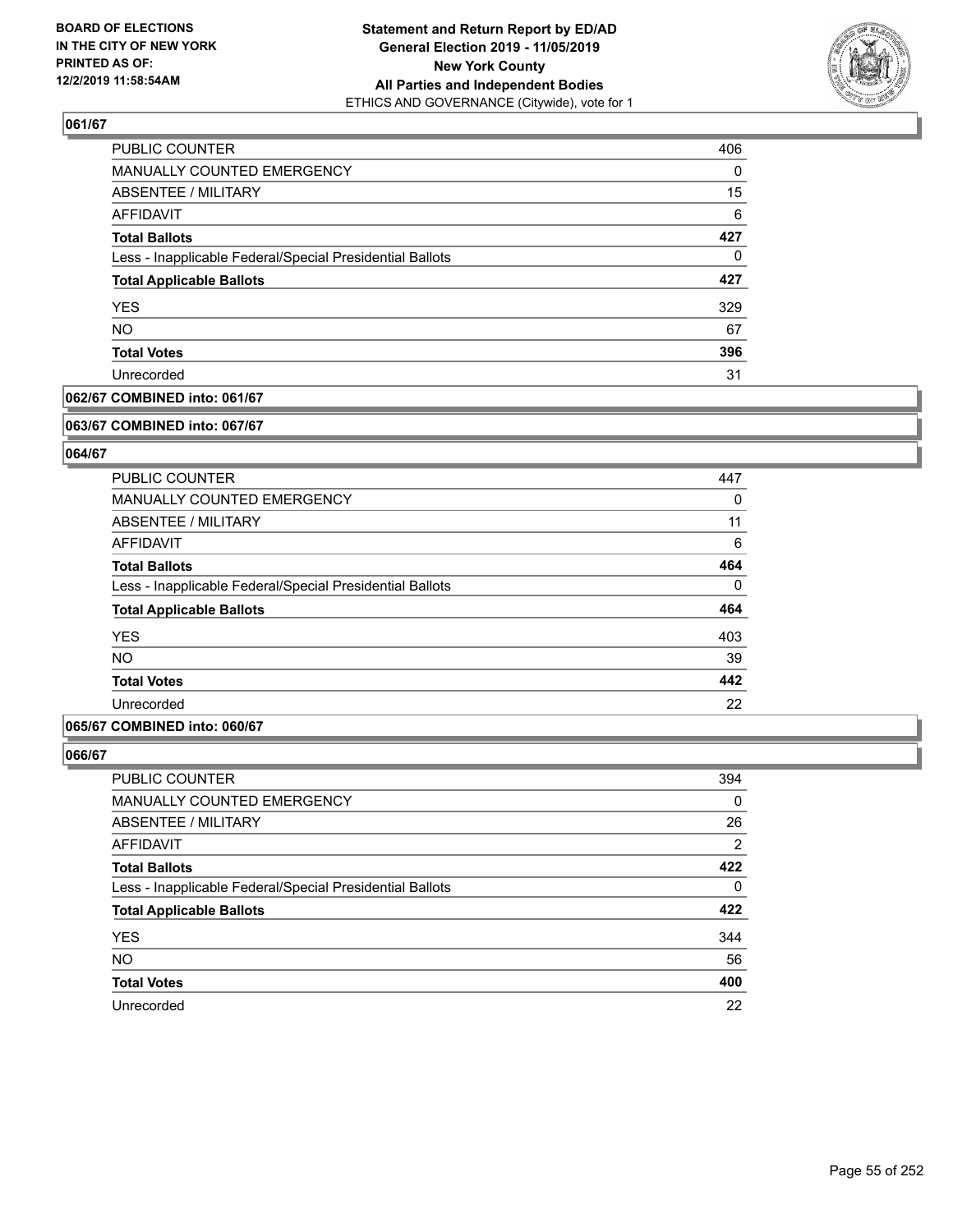

| PUBLIC COUNTER                                           | 380          |
|----------------------------------------------------------|--------------|
| MANUALLY COUNTED EMERGENCY                               | $\Omega$     |
| ABSENTEE / MILITARY                                      | 9            |
| AFFIDAVIT                                                | 3            |
| Total Ballots                                            | 392          |
| Less - Inapplicable Federal/Special Presidential Ballots | $\mathbf{0}$ |
| <b>Total Applicable Ballots</b>                          | 392          |
| YES                                                      | 334          |
| NO.                                                      | 47           |
| <b>Total Votes</b>                                       | 381          |
| Unrecorded                                               | 11           |

## **068/67**

| <b>PUBLIC COUNTER</b>                                    | 385 |
|----------------------------------------------------------|-----|
| <b>MANUALLY COUNTED EMERGENCY</b>                        | 0   |
| ABSENTEE / MILITARY                                      | 10  |
| <b>AFFIDAVIT</b>                                         | 5   |
| <b>Total Ballots</b>                                     | 400 |
| Less - Inapplicable Federal/Special Presidential Ballots | 0   |
| <b>Total Applicable Ballots</b>                          | 400 |
| <b>YES</b>                                               | 343 |
| <b>NO</b>                                                | 36  |
| <b>Total Votes</b>                                       | 379 |
| Unrecorded                                               | 21  |
| .                                                        |     |

## **069/67 COMBINED into: 064/67**

## **070/67 COMBINED into: 071/67**

| <b>PUBLIC COUNTER</b>                                    | 395 |
|----------------------------------------------------------|-----|
| MANUALLY COUNTED EMERGENCY                               | 0   |
| ABSENTEE / MILITARY                                      | 7   |
| AFFIDAVIT                                                | 4   |
| <b>Total Ballots</b>                                     | 406 |
| Less - Inapplicable Federal/Special Presidential Ballots | 0   |
| <b>Total Applicable Ballots</b>                          | 406 |
| <b>YES</b>                                               | 351 |
|                                                          |     |
| <b>NO</b>                                                | 34  |
| <b>Total Votes</b>                                       | 385 |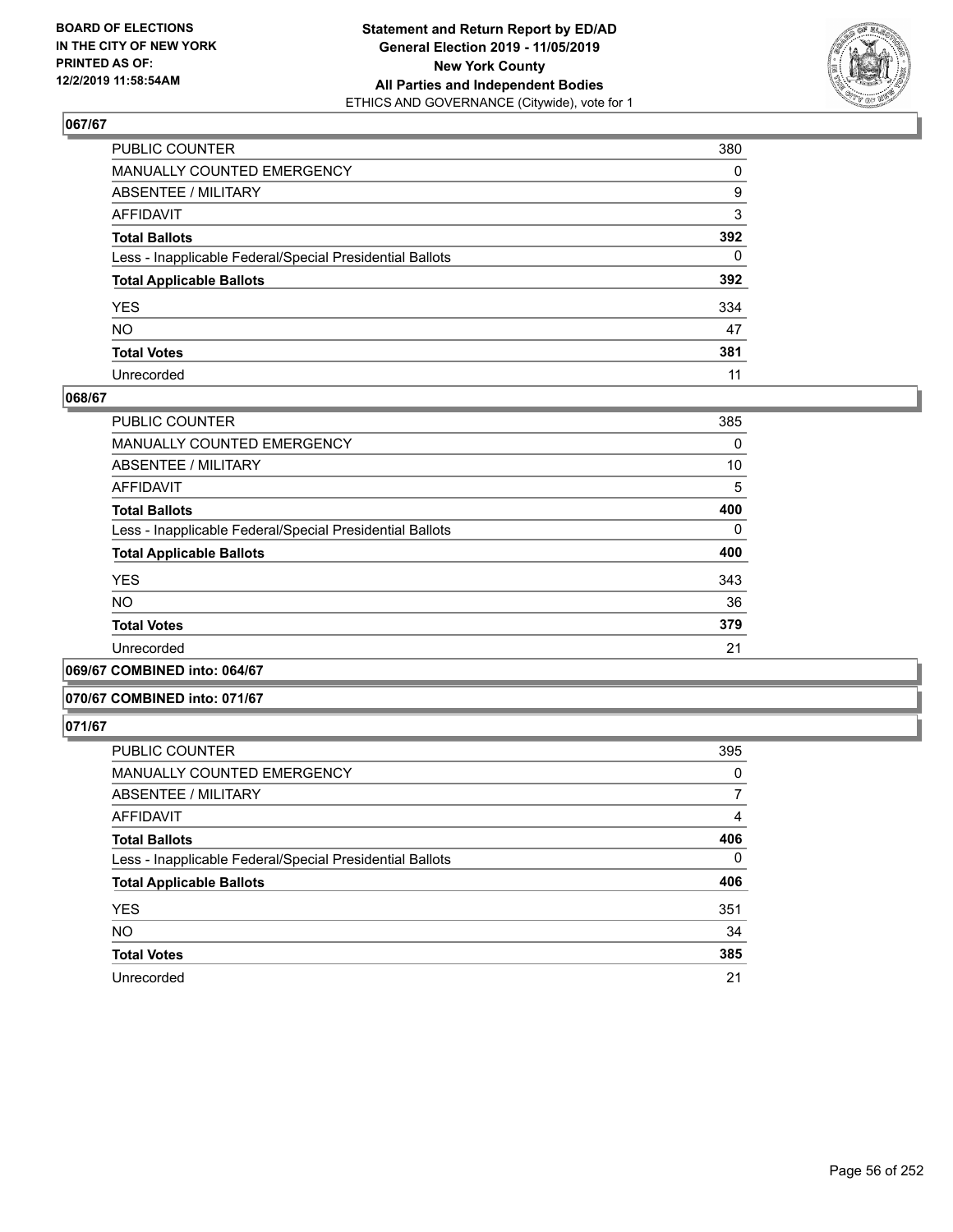

| PUBLIC COUNTER                                           | 379      |
|----------------------------------------------------------|----------|
| MANUALLY COUNTED EMERGENCY                               | 0        |
| <b>ABSENTEE / MILITARY</b>                               | 16       |
| <b>AFFIDAVIT</b>                                         |          |
| <b>Total Ballots</b>                                     | 396      |
| Less - Inapplicable Federal/Special Presidential Ballots | $\Omega$ |
| <b>Total Applicable Ballots</b>                          | 396      |
| <b>YES</b>                                               | 340      |
| <b>NO</b>                                                | 39       |
| <b>Total Votes</b>                                       | 379      |
| Unrecorded                                               | 17       |

## **073/67 COMBINED into: 075/67**

## **074/67**

| <b>PUBLIC COUNTER</b>                                    | 237            |
|----------------------------------------------------------|----------------|
| <b>MANUALLY COUNTED EMERGENCY</b>                        | 0              |
| ABSENTEE / MILITARY                                      | $\overline{2}$ |
| AFFIDAVIT                                                |                |
| <b>Total Ballots</b>                                     | 240            |
| Less - Inapplicable Federal/Special Presidential Ballots | $\Omega$       |
| <b>Total Applicable Ballots</b>                          | 240            |
| <b>YES</b>                                               | 185            |
| <b>NO</b>                                                | 44             |
| <b>Total Votes</b>                                       | 229            |
| Unrecorded                                               | 11             |

| <b>PUBLIC COUNTER</b>                                    | 397 |
|----------------------------------------------------------|-----|
| MANUALLY COUNTED EMERGENCY                               | 0   |
| ABSENTEE / MILITARY                                      | 14  |
| AFFIDAVIT                                                | 3   |
| <b>Total Ballots</b>                                     | 414 |
| Less - Inapplicable Federal/Special Presidential Ballots | 0   |
| <b>Total Applicable Ballots</b>                          | 414 |
| <b>YES</b>                                               | 346 |
| NO.                                                      | 45  |
| <b>Total Votes</b>                                       | 391 |
| Unrecorded                                               | 23  |
| 076/67 COMBINED into: 066/67                             |     |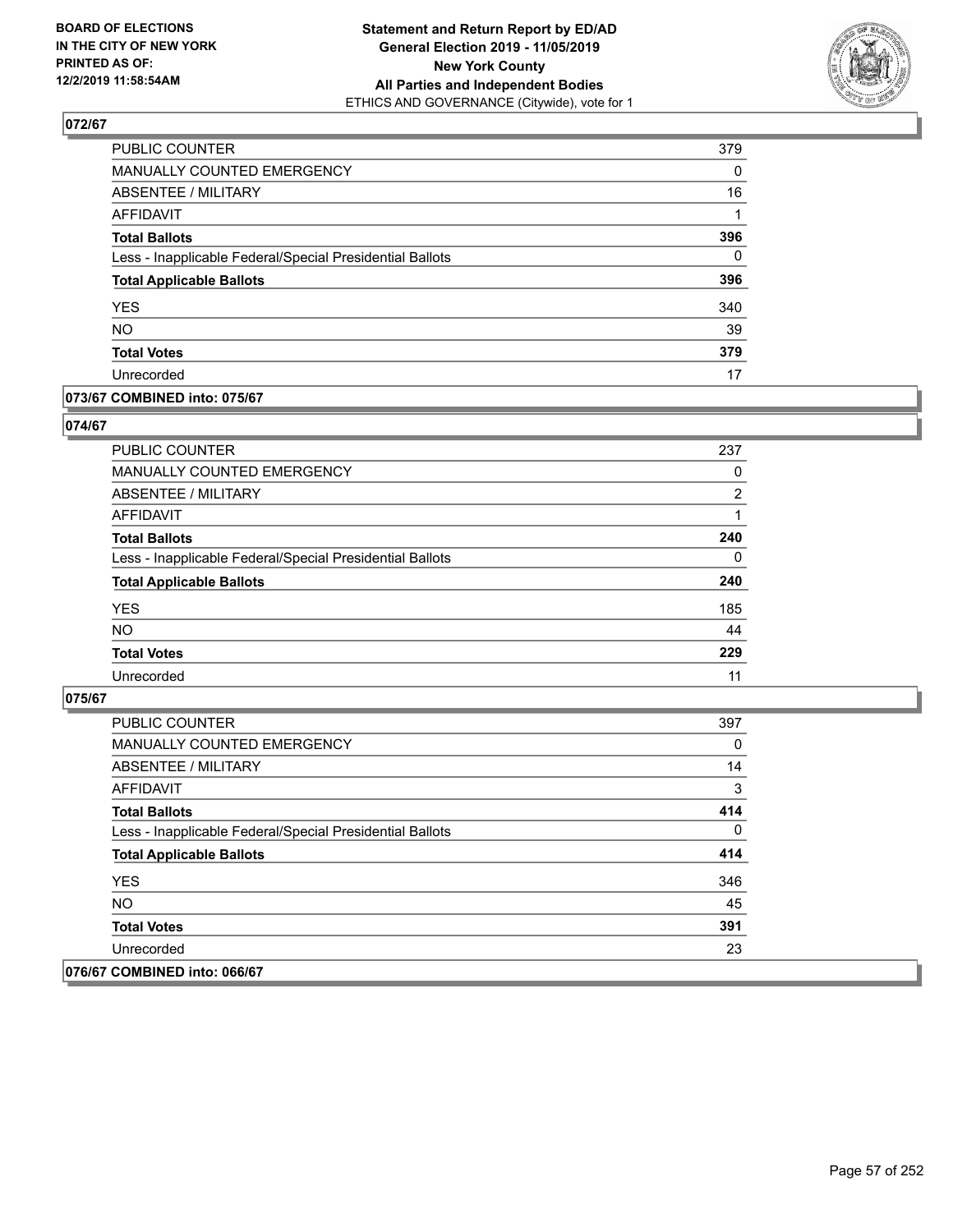

| PUBLIC COUNTER                                           | 424      |
|----------------------------------------------------------|----------|
| MANUALLY COUNTED EMERGENCY                               | 0        |
| ABSENTEE / MILITARY                                      | 10       |
| AFFIDAVIT                                                | 5        |
| <b>Total Ballots</b>                                     | 439      |
| Less - Inapplicable Federal/Special Presidential Ballots | $\Omega$ |
| <b>Total Applicable Ballots</b>                          | 439      |
| <b>YES</b>                                               | 365      |
| <b>NO</b>                                                | 46       |
| <b>Total Votes</b>                                       | 411      |
| Unrecorded                                               | 28       |

# **078/67 COMBINED into: 077/67**

#### **079/67 COMBINED into: 068/67**

# **080/67**

| <b>PUBLIC COUNTER</b>                                    | 242      |
|----------------------------------------------------------|----------|
| <b>MANUALLY COUNTED EMERGENCY</b>                        | 0        |
| ABSENTEE / MILITARY                                      | 4        |
| AFFIDAVIT                                                | 0        |
| <b>Total Ballots</b>                                     | 246      |
| Less - Inapplicable Federal/Special Presidential Ballots | $\Omega$ |
| <b>Total Applicable Ballots</b>                          | 246      |
| <b>YES</b>                                               | 202      |
| NO.                                                      | 36       |
| <b>Total Votes</b>                                       | 238      |
| Unrecorded                                               | 8        |

#### **081/67**

| <b>PUBLIC COUNTER</b>                                    | 408 |
|----------------------------------------------------------|-----|
| <b>MANUALLY COUNTED EMERGENCY</b>                        | 0   |
| ABSENTEE / MILITARY                                      | 7   |
| AFFIDAVIT                                                | 1   |
| <b>Total Ballots</b>                                     | 416 |
| Less - Inapplicable Federal/Special Presidential Ballots | 0   |
| <b>Total Applicable Ballots</b>                          | 416 |
| <b>YES</b>                                               | 333 |
| NO.                                                      | 61  |
| <b>Total Votes</b>                                       | 394 |
| Unrecorded                                               | 22  |
| 082/67 COMBINED into: 081/67                             |     |

**083/67 COMBINED into: 072/67**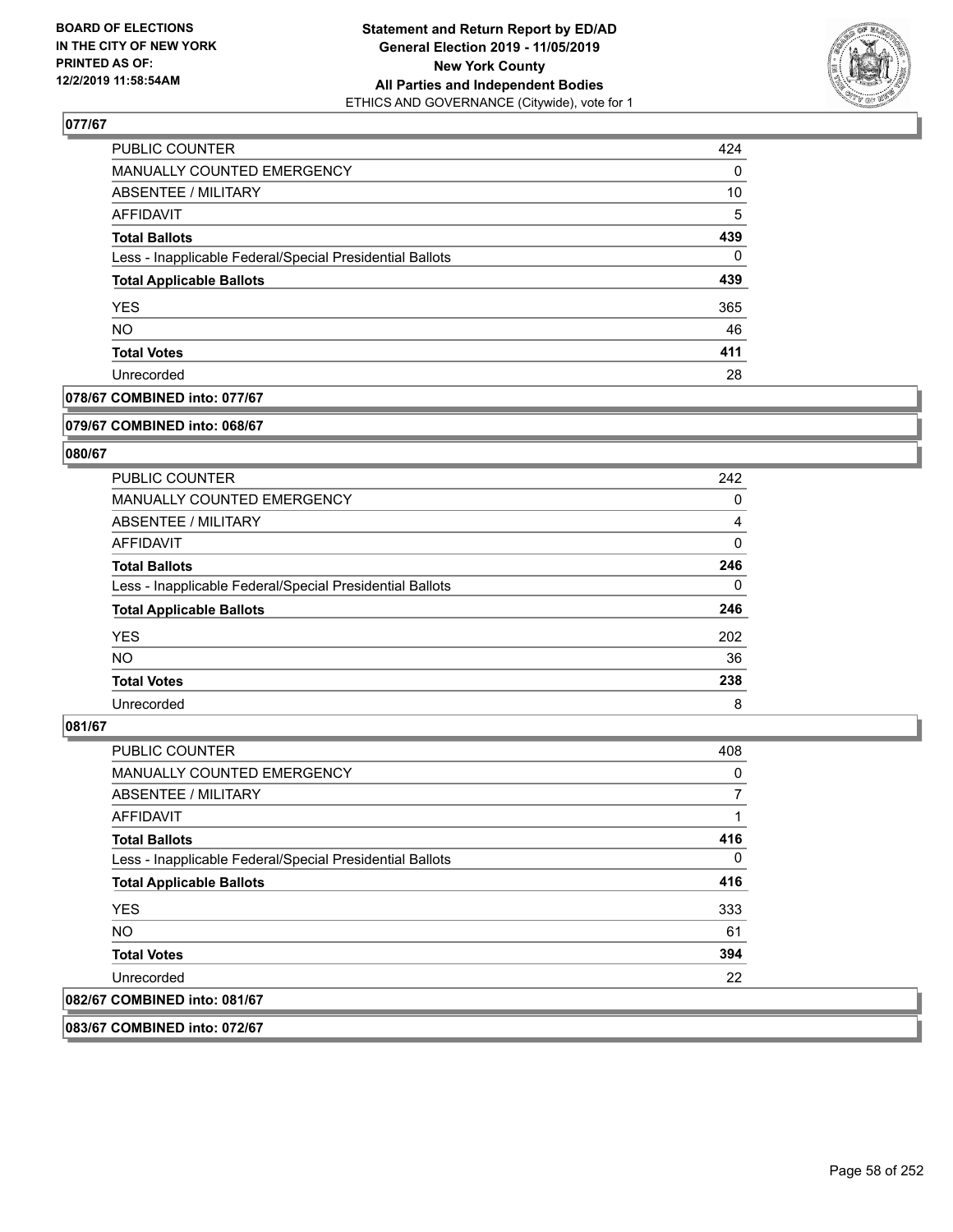

| PUBLIC COUNTER                                           | 302          |
|----------------------------------------------------------|--------------|
| MANUALLY COUNTED EMERGENCY                               | $\mathbf{0}$ |
| ABSENTEE / MILITARY                                      | 9            |
| AFFIDAVIT                                                | 3            |
| Total Ballots                                            | 314          |
| Less - Inapplicable Federal/Special Presidential Ballots | $\Omega$     |
| <b>Total Applicable Ballots</b>                          | 314          |
| YES                                                      | 252          |
| NO.                                                      | 43           |
| <b>Total Votes</b>                                       | 295          |
| Unrecorded                                               | 19           |

## **085/67**

| <b>PUBLIC COUNTER</b>                                    | 429      |
|----------------------------------------------------------|----------|
| <b>MANUALLY COUNTED EMERGENCY</b>                        | 0        |
| ABSENTEE / MILITARY                                      | 10       |
| <b>AFFIDAVIT</b>                                         | 4        |
| <b>Total Ballots</b>                                     | 443      |
| Less - Inapplicable Federal/Special Presidential Ballots | $\Omega$ |
| <b>Total Applicable Ballots</b>                          | 443      |
| <b>YES</b>                                               | 369      |
| N <sub>O</sub>                                           | 48       |
| <b>Total Votes</b>                                       | 417      |
| Unrecorded                                               | 26       |
|                                                          |          |

## **086/67 COMBINED into: 085/67**

| <b>PUBLIC COUNTER</b>                                    | 216 |
|----------------------------------------------------------|-----|
| <b>MANUALLY COUNTED EMERGENCY</b>                        | 0   |
| ABSENTEE / MILITARY                                      | 9   |
| <b>AFFIDAVIT</b>                                         | 0   |
| <b>Total Ballots</b>                                     | 225 |
| Less - Inapplicable Federal/Special Presidential Ballots | 0   |
| <b>Total Applicable Ballots</b>                          | 225 |
| <b>YES</b>                                               | 190 |
| <b>NO</b>                                                | 22  |
| <b>Total Votes</b>                                       | 212 |
| Unrecorded                                               | 13  |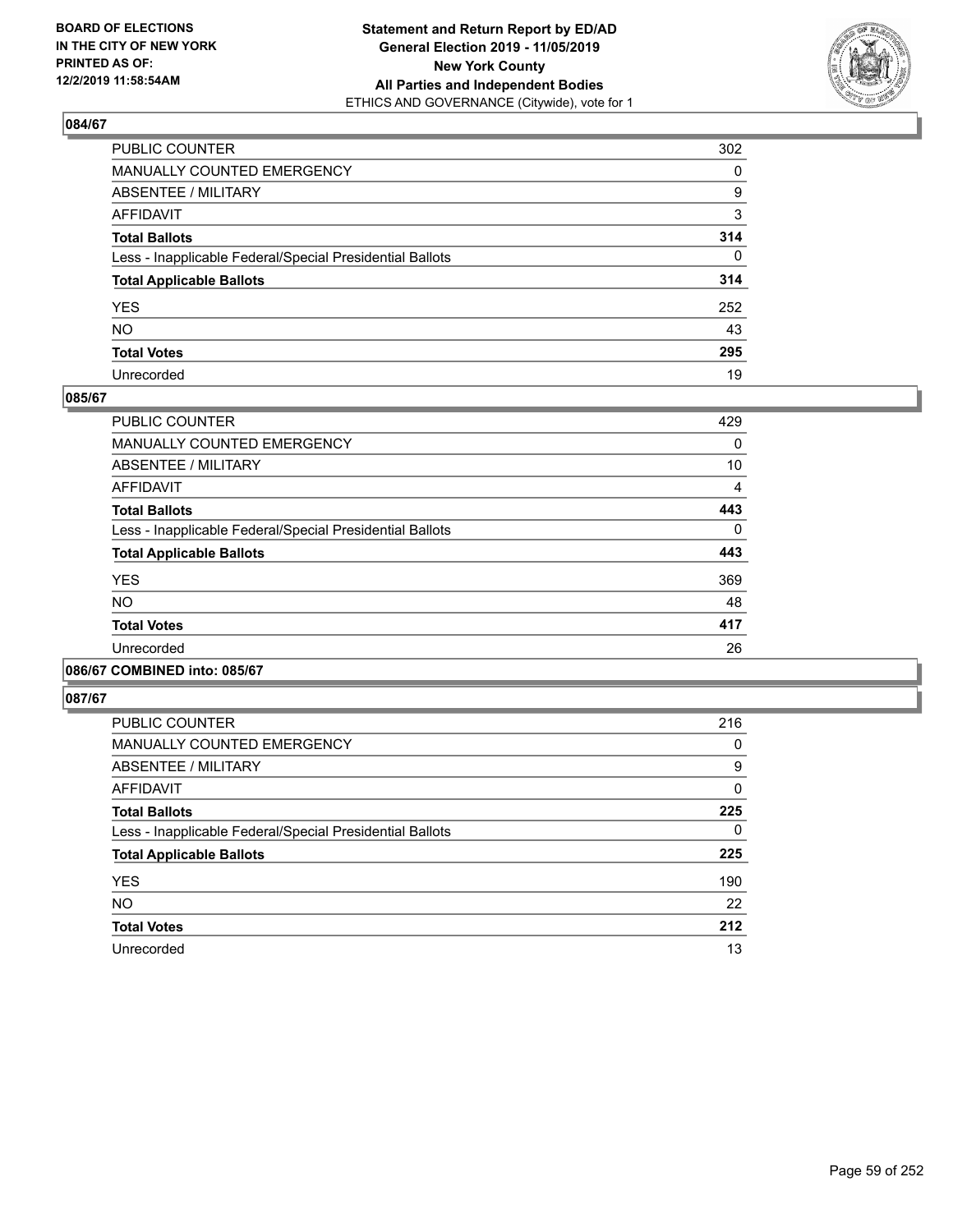

| <b>PUBLIC COUNTER</b>                                    | 379      |
|----------------------------------------------------------|----------|
| MANUALLY COUNTED EMERGENCY                               | $\Omega$ |
| <b>ABSENTEE / MILITARY</b>                               | 8        |
| <b>AFFIDAVIT</b>                                         | 2        |
| <b>Total Ballots</b>                                     | 389      |
| Less - Inapplicable Federal/Special Presidential Ballots | $\Omega$ |
| <b>Total Applicable Ballots</b>                          | 389      |
| <b>YES</b>                                               | 309      |
| <b>NO</b>                                                | 57       |
| <b>Total Votes</b>                                       | 366      |
| Unrecorded                                               | 23       |

## **089/67 COMBINED into: 088/67**

## **090/67**

| PUBLIC COUNTER                                           | 207      |
|----------------------------------------------------------|----------|
| <b>MANUALLY COUNTED EMERGENCY</b>                        | 0        |
| ABSENTEE / MILITARY                                      |          |
| AFFIDAVIT                                                | $\Omega$ |
| <b>Total Ballots</b>                                     | 208      |
| Less - Inapplicable Federal/Special Presidential Ballots | $\Omega$ |
| <b>Total Applicable Ballots</b>                          | 208      |
| <b>YES</b>                                               | 178      |
| <b>NO</b>                                                | 23       |
| <b>Total Votes</b>                                       | 201      |
| Unrecorded                                               | 7        |

| <b>PUBLIC COUNTER</b>                                    | 530 |
|----------------------------------------------------------|-----|
| <b>MANUALLY COUNTED EMERGENCY</b>                        | 0   |
| <b>ABSENTEE / MILITARY</b>                               | 5   |
| AFFIDAVIT                                                | 0   |
| <b>Total Ballots</b>                                     | 535 |
| Less - Inapplicable Federal/Special Presidential Ballots | 0   |
| <b>Total Applicable Ballots</b>                          | 535 |
| <b>YES</b>                                               | 446 |
| NO.                                                      | 54  |
| <b>Total Votes</b>                                       | 500 |
| Unrecorded                                               | 35  |
| 092/67 COMBINED into: 091/67                             |     |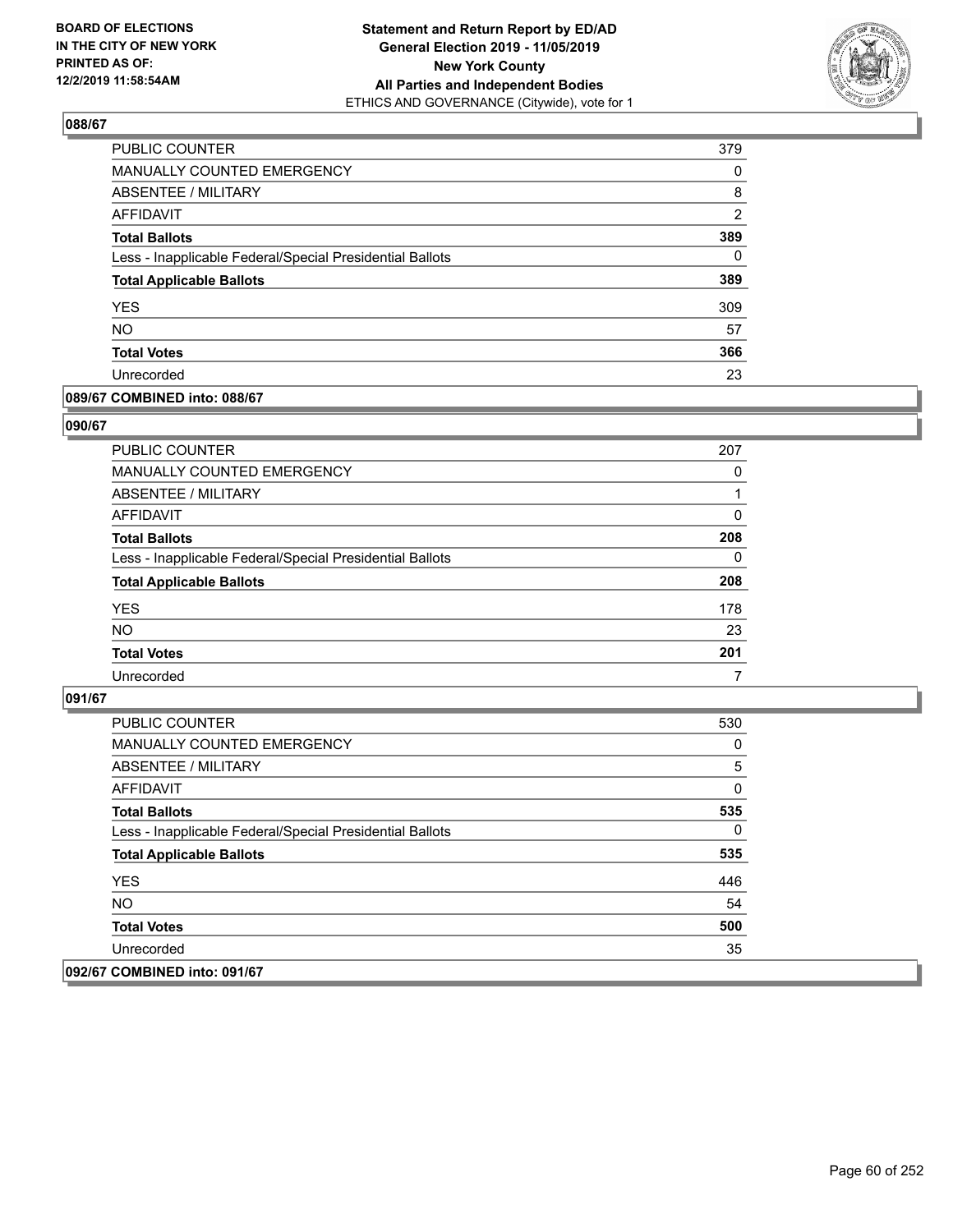

| PUBLIC COUNTER                                           | 448            |
|----------------------------------------------------------|----------------|
| MANUALLY COUNTED EMERGENCY                               | 0              |
| ABSENTEE / MILITARY                                      | 7              |
| AFFIDAVIT                                                | $\overline{2}$ |
| <b>Total Ballots</b>                                     | 457            |
| Less - Inapplicable Federal/Special Presidential Ballots | $\Omega$       |
| <b>Total Applicable Ballots</b>                          | 457            |
| <b>YES</b>                                               | 386            |
| <b>NO</b>                                                | 46             |
| <b>Total Votes</b>                                       | 432            |
| Unrecorded                                               | 25             |

# **094/67 COMBINED into: 093/67**

#### **095/67 COMBINED into: 084/67**

# **096/67**

| <b>PUBLIC COUNTER</b>                                    | 355      |
|----------------------------------------------------------|----------|
| <b>MANUALLY COUNTED EMERGENCY</b>                        | 0        |
| ABSENTEE / MILITARY                                      | 11       |
| AFFIDAVIT                                                | 11       |
| <b>Total Ballots</b>                                     | 377      |
| Less - Inapplicable Federal/Special Presidential Ballots | $\Omega$ |
| <b>Total Applicable Ballots</b>                          | 377      |
| <b>YES</b>                                               | 300      |
| <b>NO</b>                                                | 41       |
| <b>Total Votes</b>                                       | 341      |
| Unrecorded                                               | 36       |

## **097/67 COMBINED into: 096/67**

| <b>PUBLIC COUNTER</b>                                    | 394 |
|----------------------------------------------------------|-----|
| MANUALLY COUNTED EMERGENCY                               | 0   |
| ABSENTEE / MILITARY                                      | 6   |
| AFFIDAVIT                                                | 2   |
| <b>Total Ballots</b>                                     | 402 |
| Less - Inapplicable Federal/Special Presidential Ballots | 0   |
| <b>Total Applicable Ballots</b>                          | 402 |
| <b>YES</b>                                               | 340 |
| <b>NO</b>                                                | 48  |
| <b>Total Votes</b>                                       | 388 |
| Unrecorded                                               | 14  |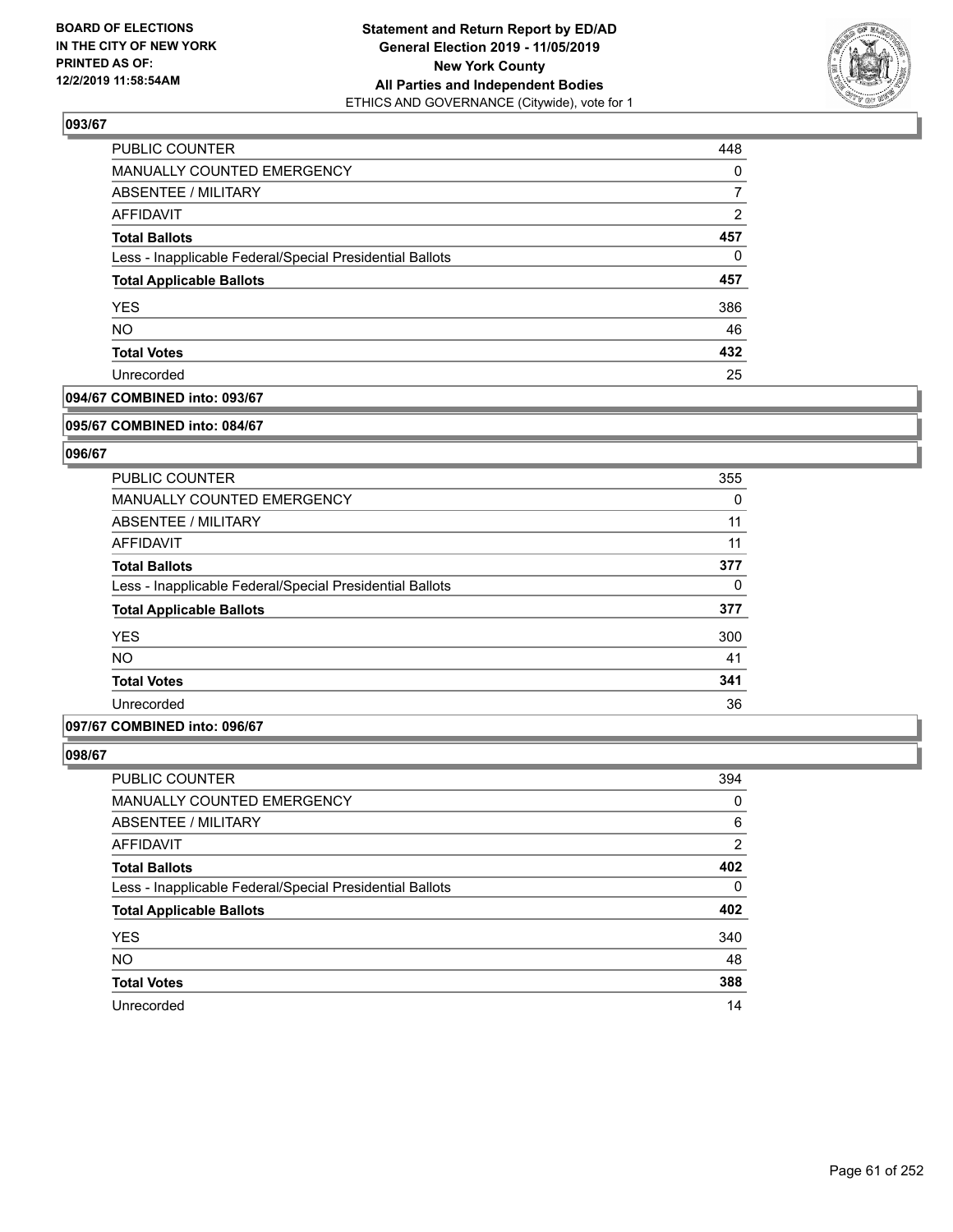

| <b>PUBLIC COUNTER</b>                                    | 502      |
|----------------------------------------------------------|----------|
| MANUALLY COUNTED EMERGENCY                               | $\Omega$ |
| <b>ABSENTEE / MILITARY</b>                               | 16       |
| <b>AFFIDAVIT</b>                                         |          |
| <b>Total Ballots</b>                                     | 519      |
| Less - Inapplicable Federal/Special Presidential Ballots | $\Omega$ |
| <b>Total Applicable Ballots</b>                          | 519      |
| <b>YES</b>                                               | 430      |
| <b>NO</b>                                                | 59       |
| <b>Total Votes</b>                                       | 489      |
| Unrecorded                                               | 30       |

## **100/67 COMBINED into: 024/67**

## **101/67**

| PUBLIC COUNTER                                           | 152      |
|----------------------------------------------------------|----------|
| <b>MANUALLY COUNTED EMERGENCY</b>                        | 0        |
| ABSENTEE / MILITARY                                      | 5        |
| <b>AFFIDAVIT</b>                                         | 2        |
| <b>Total Ballots</b>                                     | 159      |
| Less - Inapplicable Federal/Special Presidential Ballots | $\Omega$ |
| <b>Total Applicable Ballots</b>                          | 159      |
| <b>YES</b>                                               | 121      |
| <b>NO</b>                                                | 18       |
| <b>Total Votes</b>                                       | 139      |
| Unrecorded                                               | 20       |
|                                                          |          |

## **102/67**

| MANUALLY COUNTED EMERGENCY<br>ABSENTEE / MILITARY        | 0<br>$\Omega$ |
|----------------------------------------------------------|---------------|
| AFFIDAVIT                                                | 0             |
| <b>Total Ballots</b>                                     | 0             |
| Less - Inapplicable Federal/Special Presidential Ballots | $\Omega$      |
| <b>Total Applicable Ballots</b>                          | 0             |
| <b>YES</b>                                               | $\Omega$      |
| NO.                                                      | $\Omega$      |
| <b>Total Votes</b>                                       | 0             |

**104/67 COMBINED into: 030/67**

**105/67 COMBINED into: 098/67**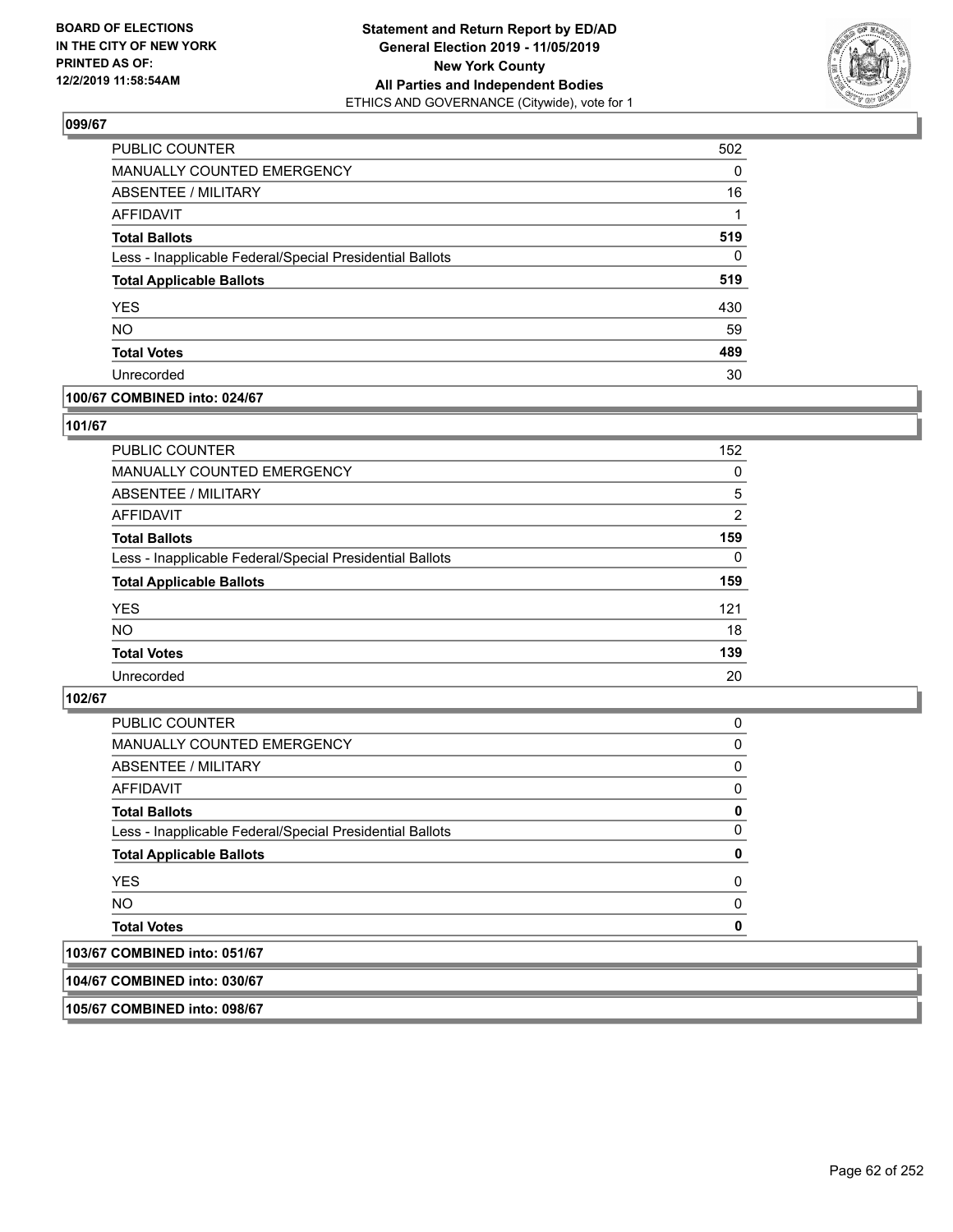

| PUBLIC COUNTER                                           | 296      |
|----------------------------------------------------------|----------|
| MANUALLY COUNTED EMERGENCY                               | 0        |
| <b>ABSENTEE / MILITARY</b>                               | 3        |
| <b>AFFIDAVIT</b>                                         | 0        |
| <b>Total Ballots</b>                                     | 299      |
| Less - Inapplicable Federal/Special Presidential Ballots | $\Omega$ |
| <b>Total Applicable Ballots</b>                          | 299      |
| <b>YES</b>                                               | 230      |
| <b>NO</b>                                                | 29       |
| <b>Total Votes</b>                                       | 259      |
| Unrecorded                                               | 40       |

# **107/67 COMBINED into: 059/67**

## **108/67**

| PUBLIC COUNTER                                           | 261      |
|----------------------------------------------------------|----------|
| <b>MANUALLY COUNTED EMERGENCY</b>                        | 0        |
| ABSENTEE / MILITARY                                      | 4        |
| AFFIDAVIT                                                |          |
| <b>Total Ballots</b>                                     | 266      |
| Less - Inapplicable Federal/Special Presidential Ballots | $\Omega$ |
| <b>Total Applicable Ballots</b>                          | 266      |
| <b>YES</b>                                               | 223      |
| <b>NO</b>                                                | 33       |
| <b>Total Votes</b>                                       | 256      |
| Unrecorded                                               | 10       |

| <b>PUBLIC COUNTER</b>                                    | 214 |
|----------------------------------------------------------|-----|
| <b>MANUALLY COUNTED EMERGENCY</b>                        | 0   |
| ABSENTEE / MILITARY                                      | 4   |
| AFFIDAVIT                                                | 4   |
| <b>Total Ballots</b>                                     | 222 |
| Less - Inapplicable Federal/Special Presidential Ballots | 0   |
| <b>Total Applicable Ballots</b>                          | 222 |
| <b>YES</b>                                               | 180 |
| <b>NO</b>                                                | 33  |
| <b>Total Votes</b>                                       | 213 |
| Unrecorded                                               | 9   |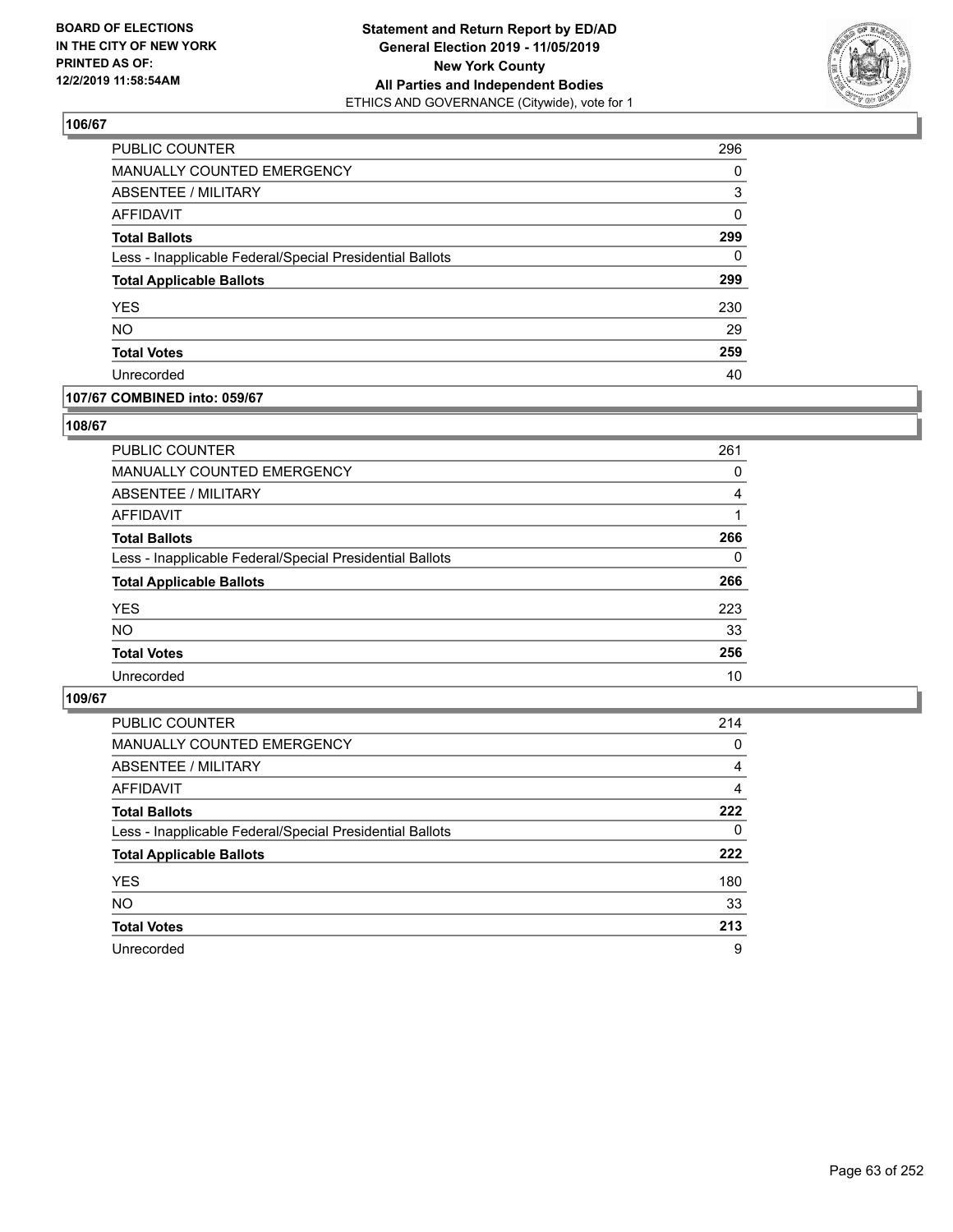

| PUBLIC COUNTER                                           | 118 |
|----------------------------------------------------------|-----|
| <b>MANUALLY COUNTED EMERGENCY</b>                        | 0   |
| ABSENTEE / MILITARY                                      | 15  |
| AFFIDAVIT                                                | 3   |
| <b>Total Ballots</b>                                     | 136 |
| Less - Inapplicable Federal/Special Presidential Ballots | 0   |
| <b>Total Applicable Ballots</b>                          | 136 |
| <b>YES</b>                                               | 107 |
| NO                                                       | 19  |
| <b>Total Votes</b>                                       | 126 |
| Unrecorded                                               | 10  |
| 111/67 COMBINED into: 051/67                             |     |
| 112/67 COMBINED into: 099/67                             |     |
| 113/67 COMBINED into: 108/67                             |     |
| 114/67 COMBINED into: 085/67                             |     |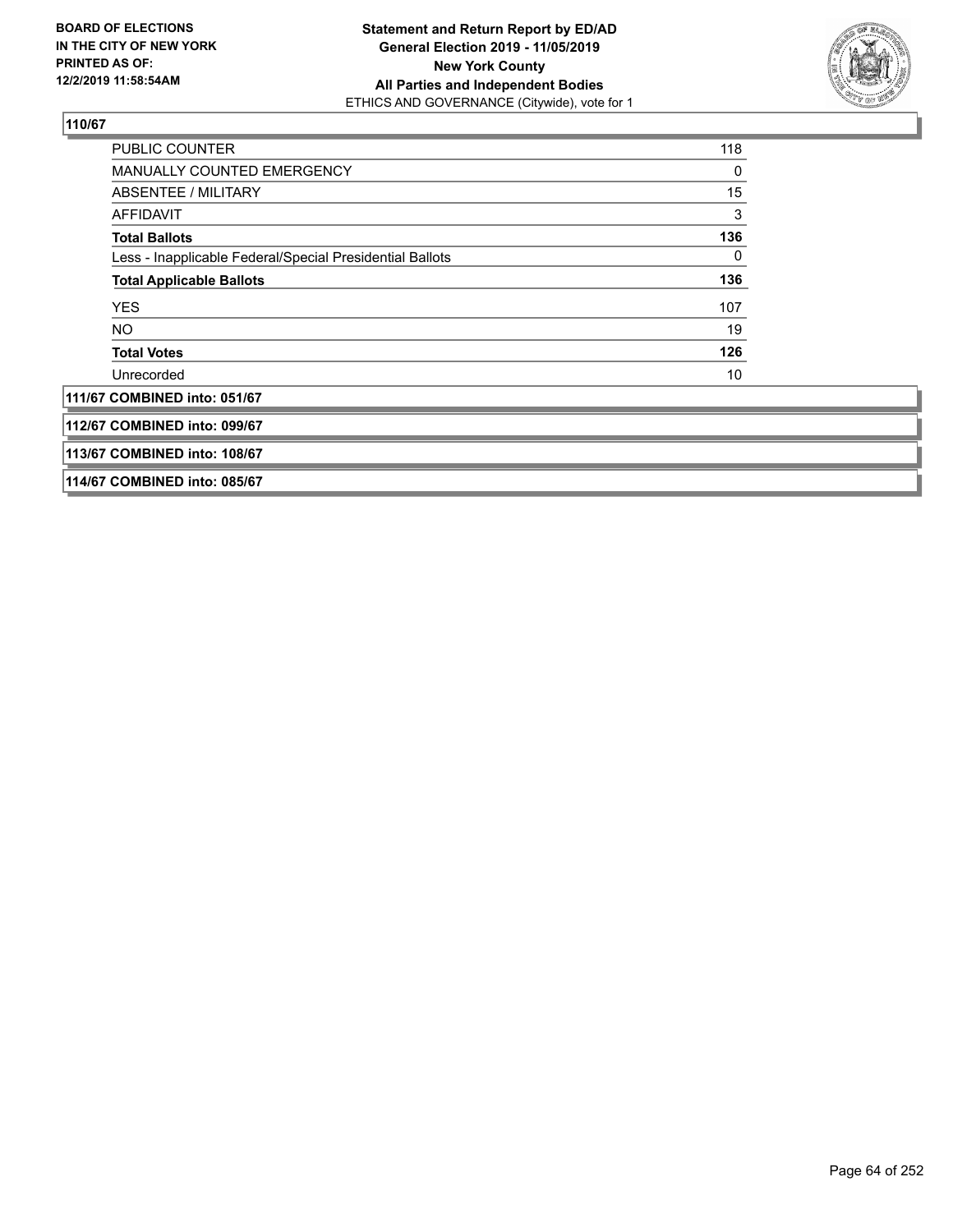

| PUBLIC COUNTER                                           | 294      |
|----------------------------------------------------------|----------|
| MANUALLY COUNTED EMERGENCY                               | 0        |
| ABSENTEE / MILITARY                                      | 11       |
| AFFIDAVIT                                                | 0        |
| <b>Total Ballots</b>                                     | 305      |
| Less - Inapplicable Federal/Special Presidential Ballots | $\Omega$ |
| <b>Total Applicable Ballots</b>                          | 305      |
| <b>YES</b>                                               | 164      |
| <b>NO</b>                                                | 48       |
| <b>Total Votes</b>                                       | 212      |
| Unrecorded                                               | 93       |

## **002/68 COMBINED into: 001/68**

## **003/68**

| <b>PUBLIC COUNTER</b>                                    | 266      |
|----------------------------------------------------------|----------|
| MANUALLY COUNTED EMERGENCY                               | $\Omega$ |
| <b>ABSENTEE / MILITARY</b>                               | 14       |
| AFFIDAVIT                                                | 2        |
| <b>Total Ballots</b>                                     | 282      |
| Less - Inapplicable Federal/Special Presidential Ballots | $\Omega$ |
| <b>Total Applicable Ballots</b>                          | 282      |
| <b>YES</b>                                               | 200      |
| <b>NO</b>                                                | 57       |
| <b>Total Votes</b>                                       | 257      |
| Unrecorded                                               | 25       |
|                                                          |          |

| <b>PUBLIC COUNTER</b>                                    | 193      |
|----------------------------------------------------------|----------|
| MANUALLY COUNTED EMERGENCY                               | 0        |
| ABSENTEE / MILITARY                                      | 2        |
| AFFIDAVIT                                                |          |
| <b>Total Ballots</b>                                     | 196      |
| Less - Inapplicable Federal/Special Presidential Ballots | $\Omega$ |
| <b>Total Applicable Ballots</b>                          | 196      |
| <b>YES</b>                                               | 151      |
| <b>NO</b>                                                | 35       |
| <b>Total Votes</b>                                       | 186      |
| Unrecorded                                               | 10       |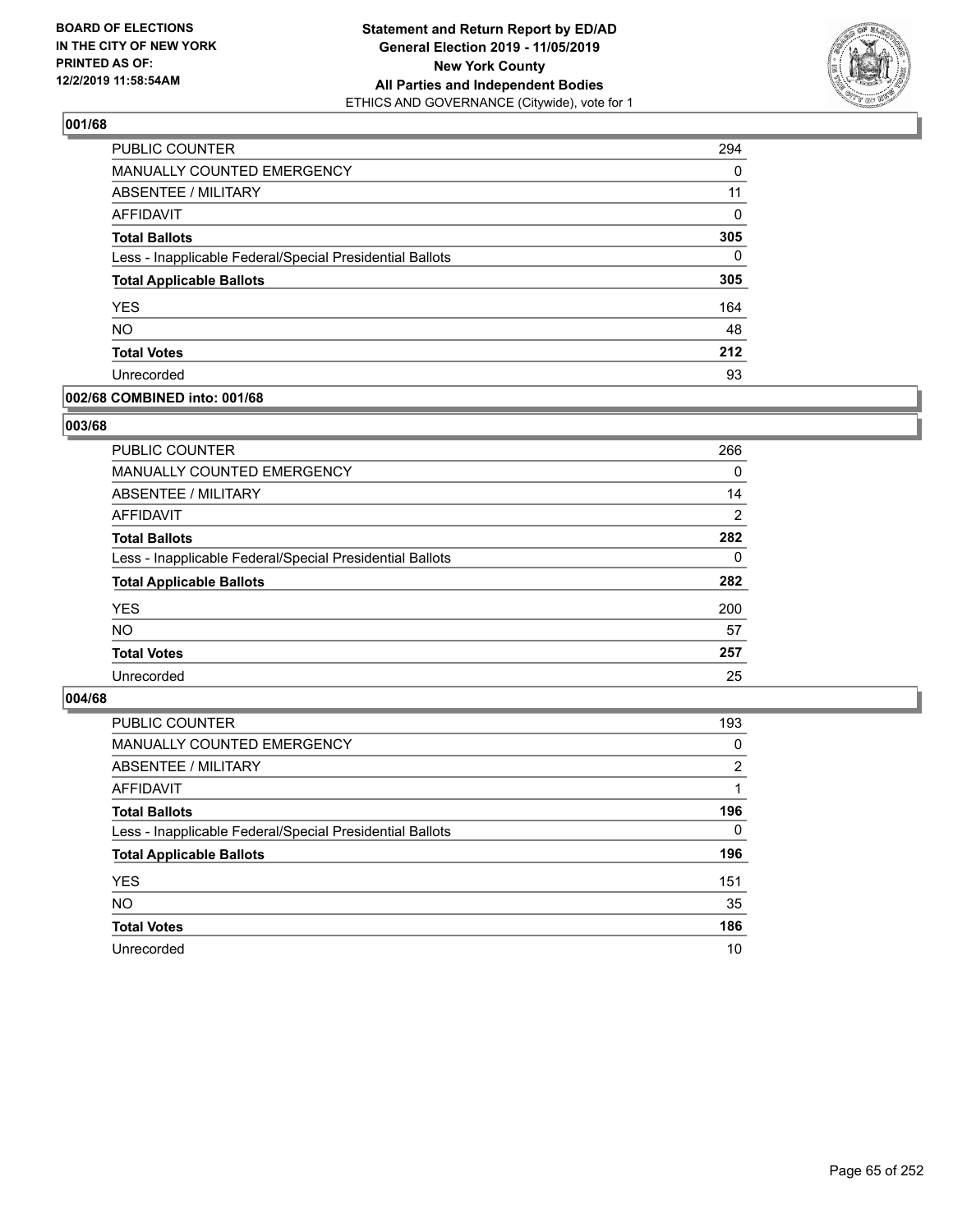

| PUBLIC COUNTER                                           | 208 |
|----------------------------------------------------------|-----|
| MANUALLY COUNTED EMERGENCY                               | 0   |
| ABSENTEE / MILITARY                                      | 4   |
| AFFIDAVIT                                                | 4   |
| <b>Total Ballots</b>                                     | 216 |
| Less - Inapplicable Federal/Special Presidential Ballots | 0   |
| <b>Total Applicable Ballots</b>                          | 216 |
| <b>YES</b>                                               | 168 |
| <b>NO</b>                                                | 35  |
| <b>Total Votes</b>                                       | 203 |
| Unrecorded                                               | 13  |

# **006/68 COMBINED into: 003/68**

## **007/68**

| <b>PUBLIC COUNTER</b>                                    | 389      |
|----------------------------------------------------------|----------|
| MANUALLY COUNTED EMERGENCY                               | $\Omega$ |
| <b>ABSENTEE / MILITARY</b>                               | 13       |
| AFFIDAVIT                                                | 0        |
| <b>Total Ballots</b>                                     | 402      |
| Less - Inapplicable Federal/Special Presidential Ballots | $\Omega$ |
| <b>Total Applicable Ballots</b>                          | 402      |
| <b>YES</b>                                               | 311      |
| <b>NO</b>                                                | 75       |
| <b>Total Votes</b>                                       | 386      |
| Unrecorded                                               | 16       |
|                                                          |          |

# **008/68**

| <b>PUBLIC COUNTER</b>                                    | 303 |
|----------------------------------------------------------|-----|
| MANUALLY COUNTED EMERGENCY                               | 0   |
| ABSENTEE / MILITARY                                      |     |
| AFFIDAVIT                                                |     |
| <b>Total Ballots</b>                                     | 311 |
| Less - Inapplicable Federal/Special Presidential Ballots | 0   |
| <b>Total Applicable Ballots</b>                          | 311 |
| <b>YES</b>                                               | 235 |
| <b>NO</b>                                                | 59  |
| <b>Total Votes</b>                                       | 294 |
| Unrecorded                                               | 17  |
| 009/68 COMBINED into: 008/68                             |     |

**010/68 COMBINED into: 007/68**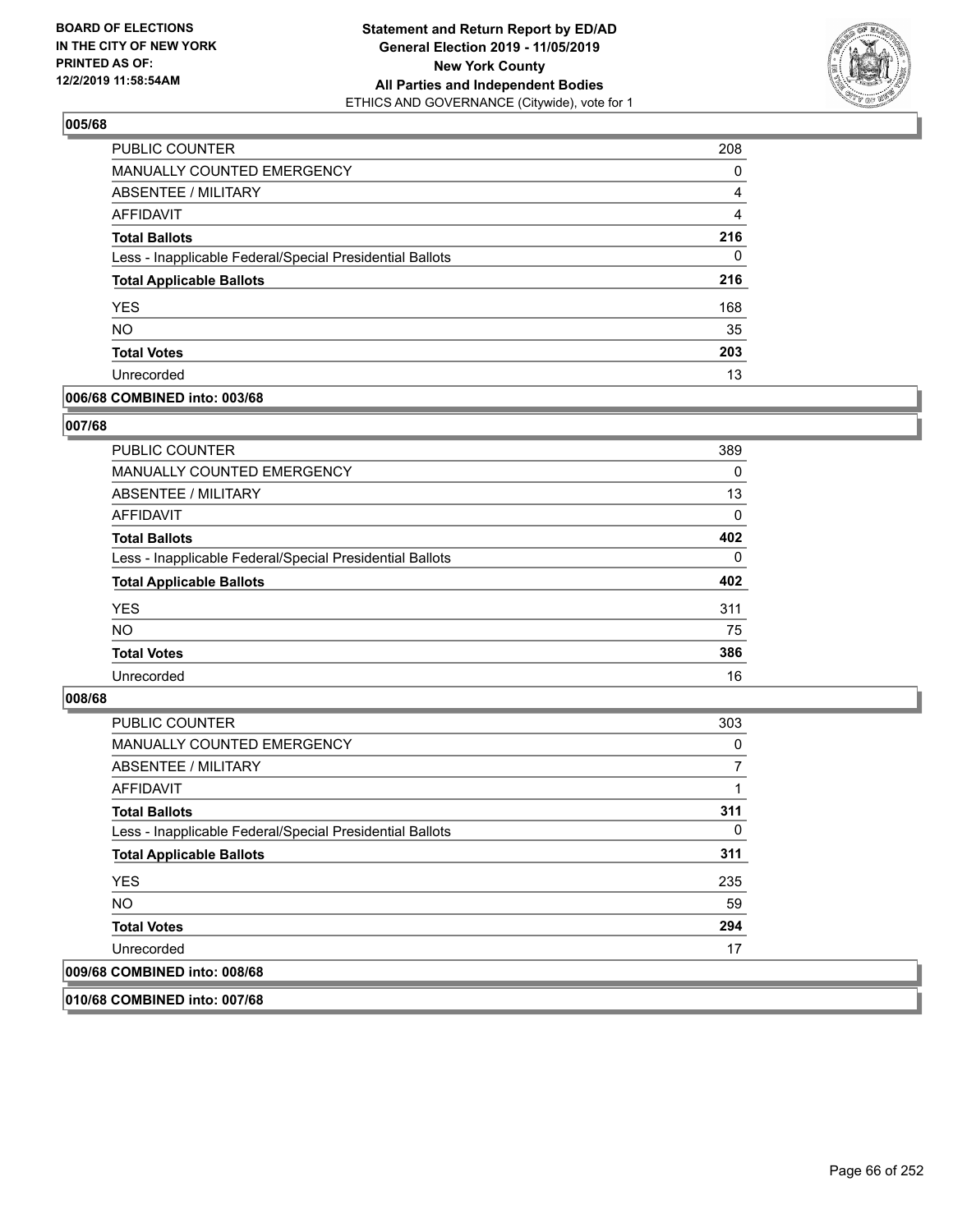

| <b>PUBLIC COUNTER</b>                                    | 183      |
|----------------------------------------------------------|----------|
| MANUALLY COUNTED EMERGENCY                               | $\Omega$ |
| <b>ABSENTEE / MILITARY</b>                               | 5        |
| AFFIDAVIT                                                | $\Omega$ |
| <b>Total Ballots</b>                                     | 188      |
| Less - Inapplicable Federal/Special Presidential Ballots | 0        |
| <b>Total Applicable Ballots</b>                          | 188      |
| <b>YES</b>                                               | 152      |
| <b>NO</b>                                                | 28       |
| <b>Total Votes</b>                                       | 180      |
| Unrecorded                                               | 8        |

## **012/68 COMBINED into: 005/68**

#### **013/68 COMBINED into: 025/68**

# **014/68 COMBINED into: 015/68**

## **015/68**

| <b>PUBLIC COUNTER</b>                                    | 235 |
|----------------------------------------------------------|-----|
| MANUALLY COUNTED EMERGENCY                               | 0   |
| ABSENTEE / MILITARY                                      | 3   |
| AFFIDAVIT                                                | 6   |
| <b>Total Ballots</b>                                     | 244 |
| Less - Inapplicable Federal/Special Presidential Ballots | 0   |
| <b>Total Applicable Ballots</b>                          | 244 |
| <b>YES</b>                                               | 202 |
| NO.                                                      | 24  |
| <b>Total Votes</b>                                       | 226 |
| Unrecorded                                               | 18  |

| <b>PUBLIC COUNTER</b>                                    | 187              |
|----------------------------------------------------------|------------------|
| MANUALLY COUNTED EMERGENCY                               | 0                |
| ABSENTEE / MILITARY                                      | 8                |
| AFFIDAVIT                                                |                  |
| <b>Total Ballots</b>                                     | 196              |
| Less - Inapplicable Federal/Special Presidential Ballots | $\Omega$         |
| <b>Total Applicable Ballots</b>                          | 196              |
| <b>YES</b>                                               | 102 <sub>2</sub> |
| <b>NO</b>                                                | 40               |
| <b>Total Votes</b>                                       | 142              |
| Unrecorded                                               | 54               |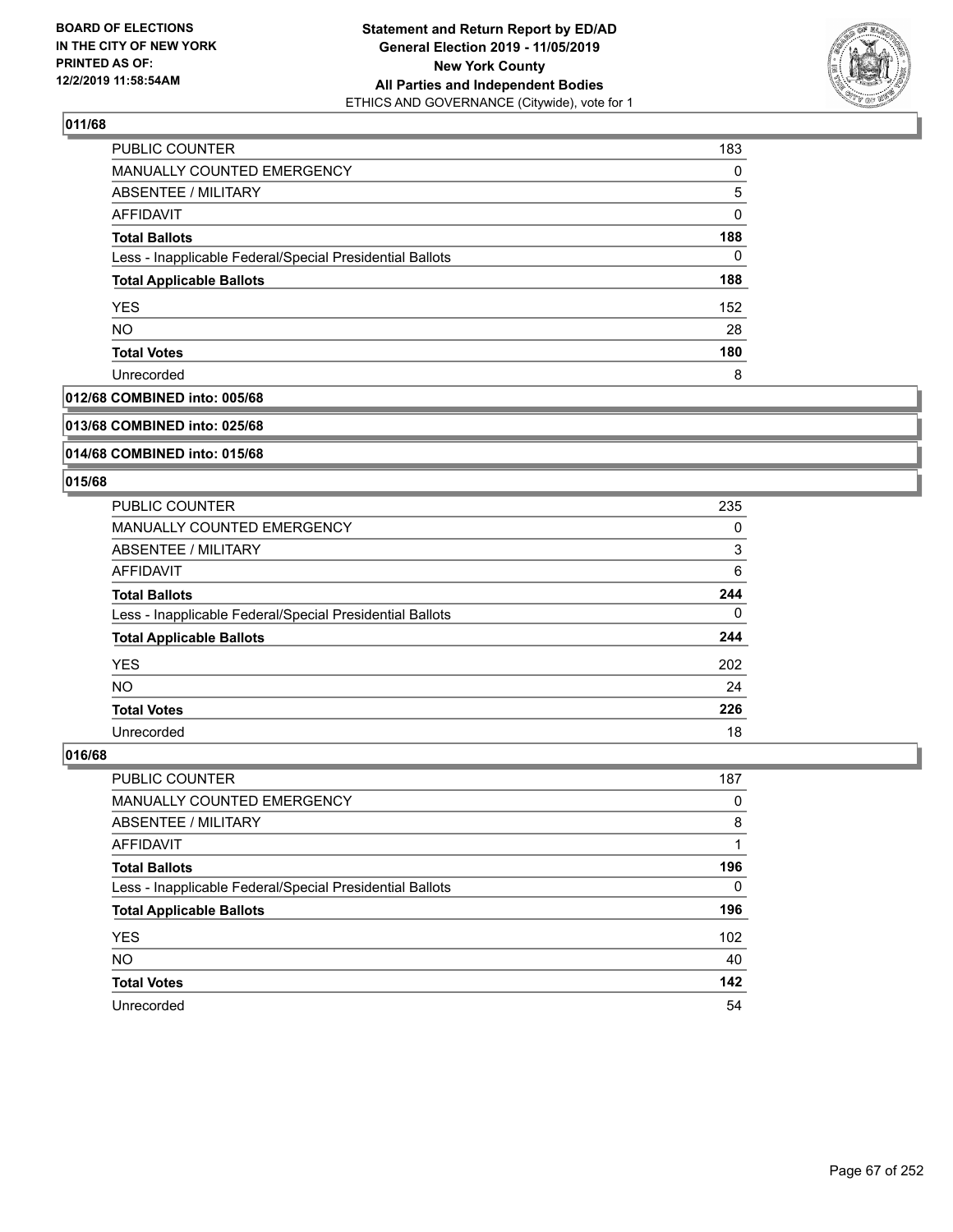

| <b>PUBLIC COUNTER</b>                                    | 130      |
|----------------------------------------------------------|----------|
| MANUALLY COUNTED EMERGENCY                               | $\Omega$ |
| ABSENTEE / MILITARY                                      | 3        |
| AFFIDAVIT                                                | 7        |
| <b>Total Ballots</b>                                     | 140      |
| Less - Inapplicable Federal/Special Presidential Ballots | 0        |
| <b>Total Applicable Ballots</b>                          | 140      |
| <b>YES</b>                                               | 85       |
| <b>NO</b>                                                | 22       |
| <b>Total Votes</b>                                       | 107      |
| Unrecorded                                               | 33       |

## **018/68 COMBINED into: 047/68**

#### **019/68 COMBINED into: 016/68**

# **020/68 COMBINED into: 112/68**

## **021/68**

| <b>PUBLIC COUNTER</b>                                    | 108 |
|----------------------------------------------------------|-----|
| <b>MANUALLY COUNTED EMERGENCY</b>                        | 0   |
| ABSENTEE / MILITARY                                      | 0   |
| AFFIDAVIT                                                | 0   |
| <b>Total Ballots</b>                                     | 108 |
| Less - Inapplicable Federal/Special Presidential Ballots | 0   |
| <b>Total Applicable Ballots</b>                          | 108 |
| <b>YES</b>                                               | 55  |
| NO.                                                      | 7   |
| <b>Total Votes</b>                                       | 62  |
| Unrecorded                                               | 46  |

| <b>PUBLIC COUNTER</b>                                    | 139      |
|----------------------------------------------------------|----------|
| MANUALLY COUNTED EMERGENCY                               | 0        |
| <b>ABSENTEE / MILITARY</b>                               |          |
| AFFIDAVIT                                                | 2        |
| <b>Total Ballots</b>                                     | 142      |
| Less - Inapplicable Federal/Special Presidential Ballots | $\Omega$ |
| <b>Total Applicable Ballots</b>                          | 142      |
| <b>YES</b>                                               | 110      |
| <b>NO</b>                                                | 16       |
| <b>Total Votes</b>                                       | 126      |
| Unrecorded                                               | 16       |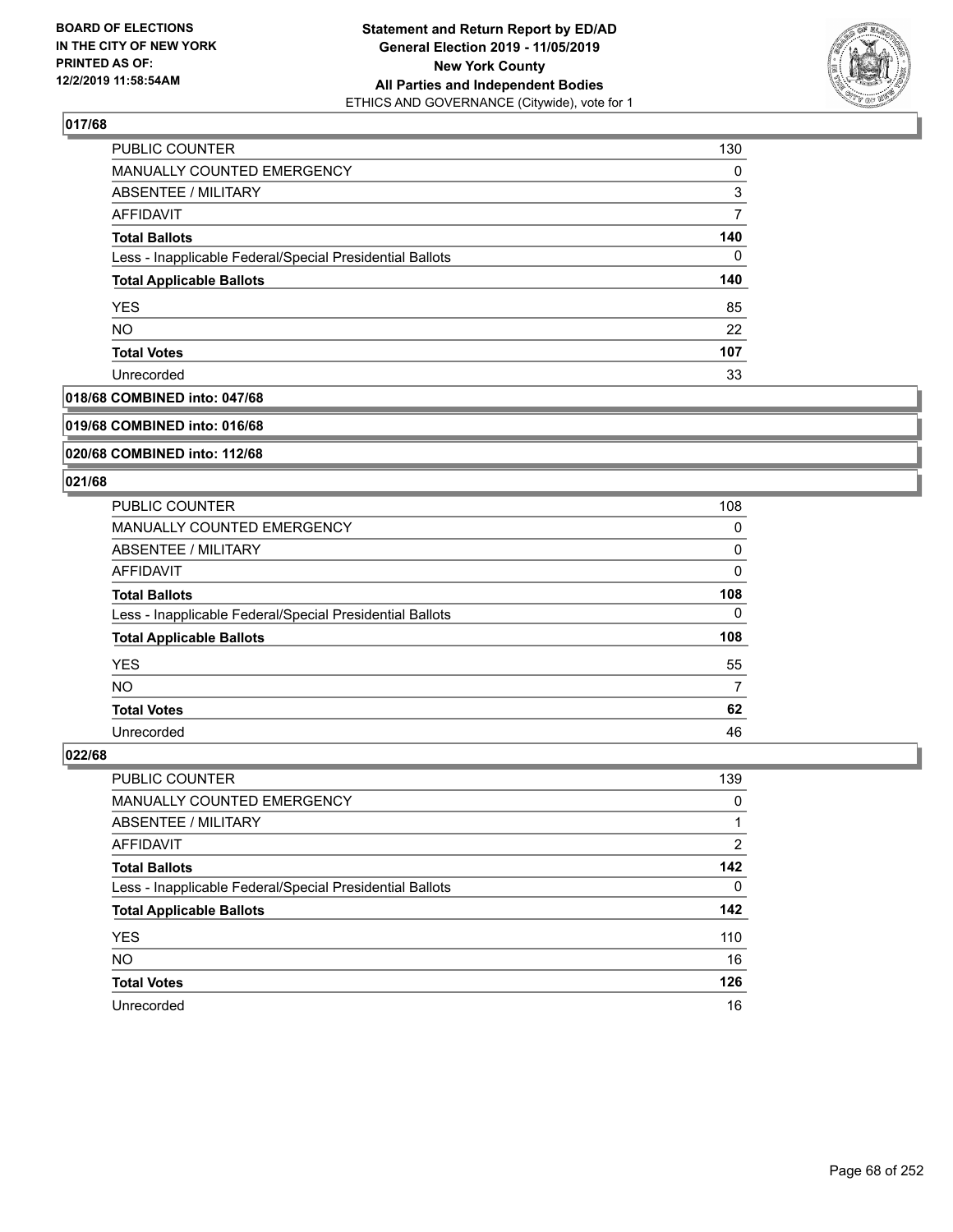

| PUBLIC COUNTER                                           | 202            |
|----------------------------------------------------------|----------------|
| MANUALLY COUNTED EMERGENCY                               | 0              |
| ABSENTEE / MILITARY                                      | 3              |
| AFFIDAVIT                                                | $\overline{2}$ |
| <b>Total Ballots</b>                                     | 207            |
| Less - Inapplicable Federal/Special Presidential Ballots | 0              |
| <b>Total Applicable Ballots</b>                          | 207            |
| <b>YES</b>                                               | 146            |
| <b>NO</b>                                                | 19             |
| <b>Total Votes</b>                                       | 165            |
| Unrecorded                                               | 42             |

## **024/68 COMBINED into: 023/68**

## **025/68**

| PUBLIC COUNTER                                           | 202      |
|----------------------------------------------------------|----------|
| MANUALLY COUNTED EMERGENCY                               | 0        |
| ABSENTEE / MILITARY                                      | 12       |
| AFFIDAVIT                                                |          |
| <b>Total Ballots</b>                                     | 215      |
| Less - Inapplicable Federal/Special Presidential Ballots | $\Omega$ |
| <b>Total Applicable Ballots</b>                          | 215      |
| <b>YES</b>                                               | 156      |
| <b>NO</b>                                                | 26       |
| <b>Total Votes</b>                                       | 182      |
| Unrecorded                                               | 33       |

| PUBLIC COUNTER                                           | 209 |
|----------------------------------------------------------|-----|
| MANUALLY COUNTED EMERGENCY                               | 0   |
| ABSENTEE / MILITARY                                      | 8   |
| AFFIDAVIT                                                |     |
| <b>Total Ballots</b>                                     | 218 |
| Less - Inapplicable Federal/Special Presidential Ballots | 0   |
| <b>Total Applicable Ballots</b>                          | 218 |
| <b>YES</b>                                               | 140 |
| NO.                                                      | 27  |
| <b>Total Votes</b>                                       | 167 |
| Unrecorded                                               | 51  |
| 027/68 COMBINED into: 026/68                             |     |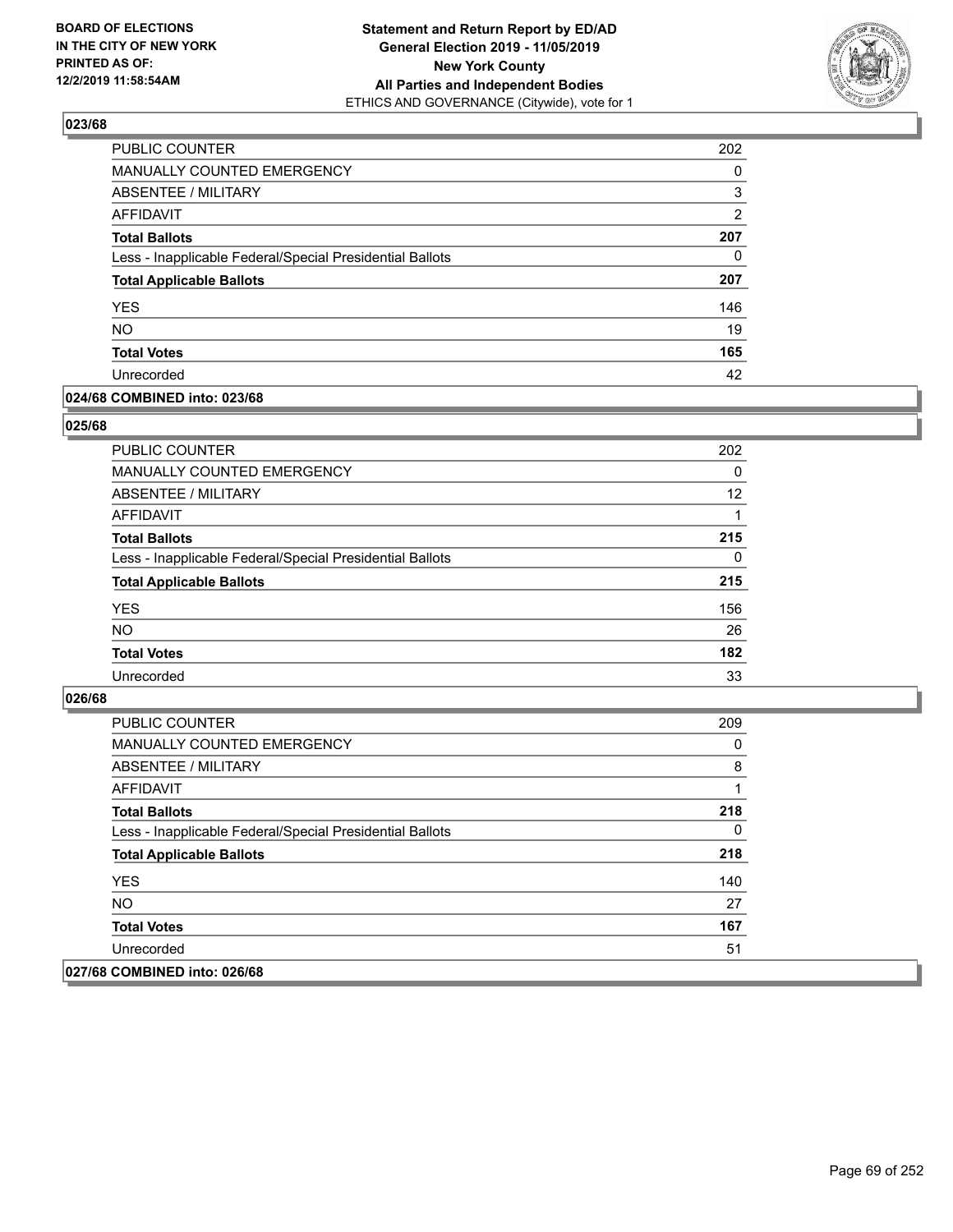

| PUBLIC COUNTER                                           | 192 |
|----------------------------------------------------------|-----|
| MANUALLY COUNTED EMERGENCY                               | 0   |
| ABSENTEE / MILITARY                                      | 24  |
| AFFIDAVIT                                                |     |
| <b>Total Ballots</b>                                     | 217 |
| Less - Inapplicable Federal/Special Presidential Ballots | 0   |
| <b>Total Applicable Ballots</b>                          | 217 |
| <b>YES</b>                                               | 129 |
| <b>NO</b>                                                | 18  |
| <b>Total Votes</b>                                       | 147 |
| Unrecorded                                               | 70  |

# **029/68 COMBINED into: 038/68**

#### **030/68 COMBINED into: 028/68**

# **031/68**

| <b>PUBLIC COUNTER</b>                                    | 251            |
|----------------------------------------------------------|----------------|
| <b>MANUALLY COUNTED EMERGENCY</b>                        | 0              |
| ABSENTEE / MILITARY                                      | $\overline{2}$ |
| AFFIDAVIT                                                | $\overline{2}$ |
| <b>Total Ballots</b>                                     | 255            |
| Less - Inapplicable Federal/Special Presidential Ballots | $\Omega$       |
| <b>Total Applicable Ballots</b>                          | 255            |
| <b>YES</b>                                               | 147            |
| <b>NO</b>                                                | 37             |
| <b>Total Votes</b>                                       | 184            |
| Unrecorded                                               | 71             |

## **032/68 COMBINED into: 031/68**

| PUBLIC COUNTER                                           | 196      |
|----------------------------------------------------------|----------|
| MANUALLY COUNTED EMERGENCY                               | 0        |
| ABSENTEE / MILITARY                                      | 4        |
| AFFIDAVIT                                                | 3        |
| <b>Total Ballots</b>                                     | 203      |
| Less - Inapplicable Federal/Special Presidential Ballots | $\Omega$ |
| <b>Total Applicable Ballots</b>                          | 203      |
| <b>YES</b>                                               | 160      |
| <b>NO</b>                                                | 19       |
| <b>Total Votes</b>                                       | 179      |
| Unrecorded                                               | 24       |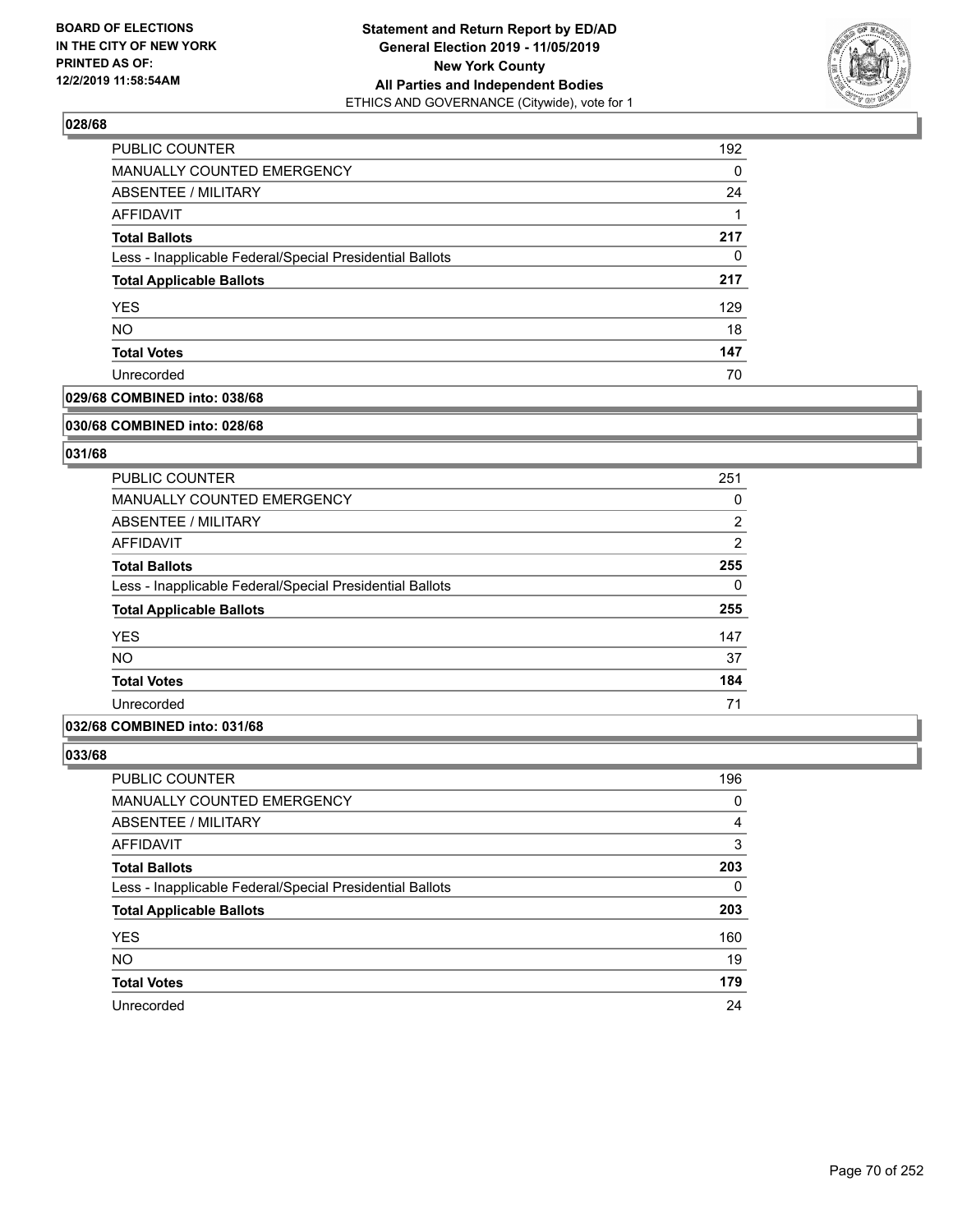

| PUBLIC COUNTER                                           | 269            |
|----------------------------------------------------------|----------------|
| MANUALLY COUNTED EMERGENCY                               | $\Omega$       |
| ABSENTEE / MILITARY                                      | 8              |
| AFFIDAVIT                                                | $\overline{2}$ |
| Total Ballots                                            | 279            |
| Less - Inapplicable Federal/Special Presidential Ballots | $\mathbf{0}$   |
| <b>Total Applicable Ballots</b>                          | 279            |
| YES                                                      | 195            |
| NO.                                                      | 48             |
| <b>Total Votes</b>                                       | 243            |
| Unrecorded                                               | 36             |

## **035/68**

| <b>PUBLIC COUNTER</b>                                    | 251      |
|----------------------------------------------------------|----------|
| MANUALLY COUNTED EMERGENCY                               | 0        |
| ABSENTEE / MILITARY                                      | 4        |
| AFFIDAVIT                                                | 6        |
| <b>Total Ballots</b>                                     | 261      |
| Less - Inapplicable Federal/Special Presidential Ballots | $\Omega$ |
| <b>Total Applicable Ballots</b>                          | 261      |
| <b>YES</b>                                               | 185      |
| <b>NO</b>                                                | 33       |
| <b>Total Votes</b>                                       | 218      |
| Unrecorded                                               | 43       |

| <b>PUBLIC COUNTER</b>                                    | 146 |
|----------------------------------------------------------|-----|
| MANUALLY COUNTED EMERGENCY                               | 0   |
| ABSENTEE / MILITARY                                      | 4   |
| AFFIDAVIT                                                | 0   |
| <b>Total Ballots</b>                                     | 150 |
| Less - Inapplicable Federal/Special Presidential Ballots | 0   |
| <b>Total Applicable Ballots</b>                          | 150 |
| <b>YES</b>                                               | 87  |
|                                                          |     |
| NO.                                                      | 25  |
| <b>Total Votes</b>                                       | 112 |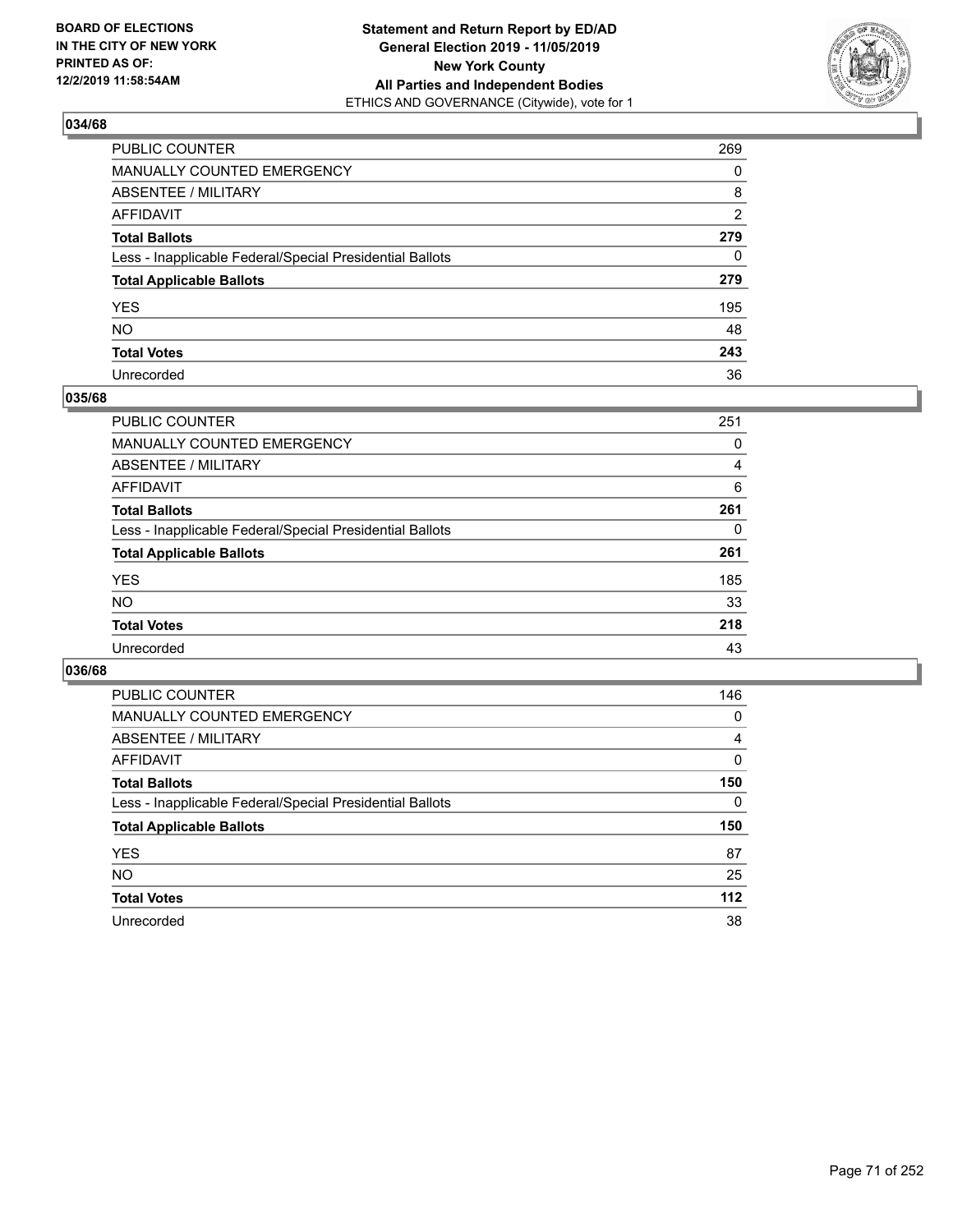

| PUBLIC COUNTER                                           | 238          |
|----------------------------------------------------------|--------------|
| MANUALLY COUNTED EMERGENCY                               | $\mathbf{0}$ |
| ABSENTEE / MILITARY                                      | 5            |
| AFFIDAVIT                                                |              |
| Total Ballots                                            | 244          |
| Less - Inapplicable Federal/Special Presidential Ballots | $\mathbf{0}$ |
| <b>Total Applicable Ballots</b>                          | 244          |
| YES                                                      | 140          |
| NO.                                                      | 38           |
| <b>Total Votes</b>                                       | 178          |
| Unrecorded                                               | 66           |

## **038/68**

| <b>PUBLIC COUNTER</b>                                    | 156      |
|----------------------------------------------------------|----------|
| <b>MANUALLY COUNTED EMERGENCY</b>                        | $\Omega$ |
| ABSENTEE / MILITARY                                      | 0        |
| AFFIDAVIT                                                | 5        |
| <b>Total Ballots</b>                                     | 161      |
| Less - Inapplicable Federal/Special Presidential Ballots | 0        |
| <b>Total Applicable Ballots</b>                          | 161      |
| <b>YES</b>                                               | 100      |
| <b>NO</b>                                                | 15       |
| <b>Total Votes</b>                                       | 115      |
| Unrecorded                                               | 46       |

| <b>PUBLIC COUNTER</b>                                    | 261            |
|----------------------------------------------------------|----------------|
| <b>MANUALLY COUNTED EMERGENCY</b>                        | 0              |
| ABSENTEE / MILITARY                                      | 3              |
| AFFIDAVIT                                                | $\overline{4}$ |
| <b>Total Ballots</b>                                     | 268            |
| Less - Inapplicable Federal/Special Presidential Ballots | $\Omega$       |
| <b>Total Applicable Ballots</b>                          | 268            |
| <b>YES</b>                                               | 162            |
| <b>NO</b>                                                | 29             |
| <b>Total Votes</b>                                       | 191            |
| Unrecorded                                               | 77             |
| 040/68 COMBINED into: 037/68                             |                |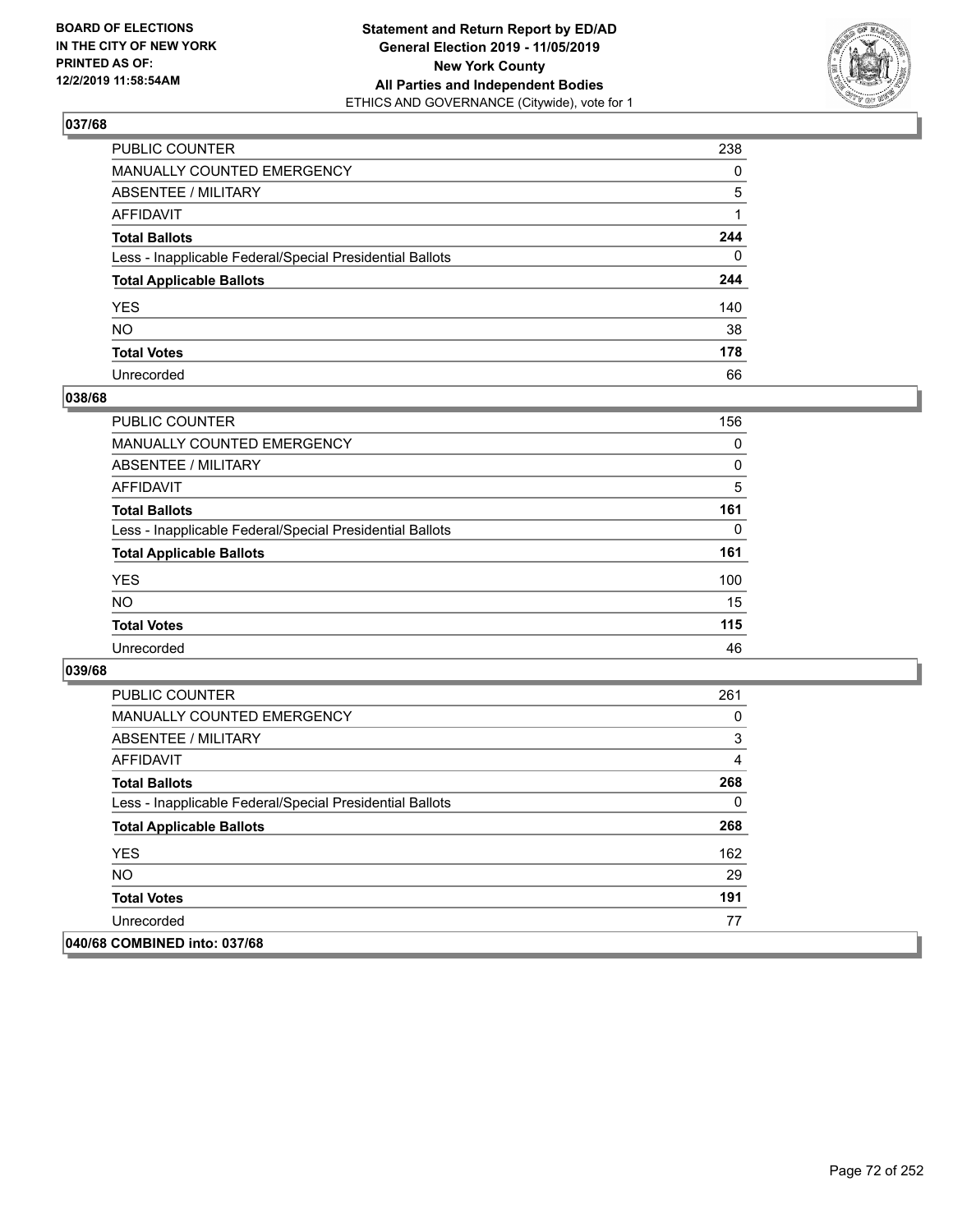

| PUBLIC COUNTER                                           | 243            |
|----------------------------------------------------------|----------------|
| MANUALLY COUNTED EMERGENCY                               | $\mathbf{0}$   |
| ABSENTEE / MILITARY                                      | 6              |
| AFFIDAVIT                                                | $\overline{2}$ |
| Total Ballots                                            | 251            |
| Less - Inapplicable Federal/Special Presidential Ballots | $\mathbf{0}$   |
| <b>Total Applicable Ballots</b>                          | 251            |
| YES                                                      | 149            |
| NO.                                                      | 37             |
| <b>Total Votes</b>                                       | 186            |
| Unrecorded                                               | 65             |

#### **042/68**

| <b>PUBLIC COUNTER</b>                                    | 328      |
|----------------------------------------------------------|----------|
| <b>MANUALLY COUNTED EMERGENCY</b>                        | 0        |
| ABSENTEE / MILITARY                                      | 5        |
| <b>AFFIDAVIT</b>                                         | 3        |
| <b>Total Ballots</b>                                     | 336      |
| Less - Inapplicable Federal/Special Presidential Ballots | $\Omega$ |
| <b>Total Applicable Ballots</b>                          | 336      |
| <b>YES</b>                                               | 235      |
| <b>NO</b>                                                | 39       |
| <b>Total Votes</b>                                       | 274      |
| Unrecorded                                               | 62       |
|                                                          |          |

**043/68 COMBINED into: 042/68**

#### **044/68 COMBINED into: 039/68**

#### **045/68 COMBINED into: 046/68**

| PUBLIC COUNTER                                           | 221 |
|----------------------------------------------------------|-----|
| MANUALLY COUNTED EMERGENCY                               | 0   |
| ABSENTEE / MILITARY                                      | 3   |
| AFFIDAVIT                                                | 3   |
| <b>Total Ballots</b>                                     | 227 |
| Less - Inapplicable Federal/Special Presidential Ballots | 0   |
| <b>Total Applicable Ballots</b>                          | 227 |
| <b>YES</b>                                               | 133 |
| <b>NO</b>                                                | 24  |
| <b>Total Votes</b>                                       | 157 |
| Unrecorded                                               | 70  |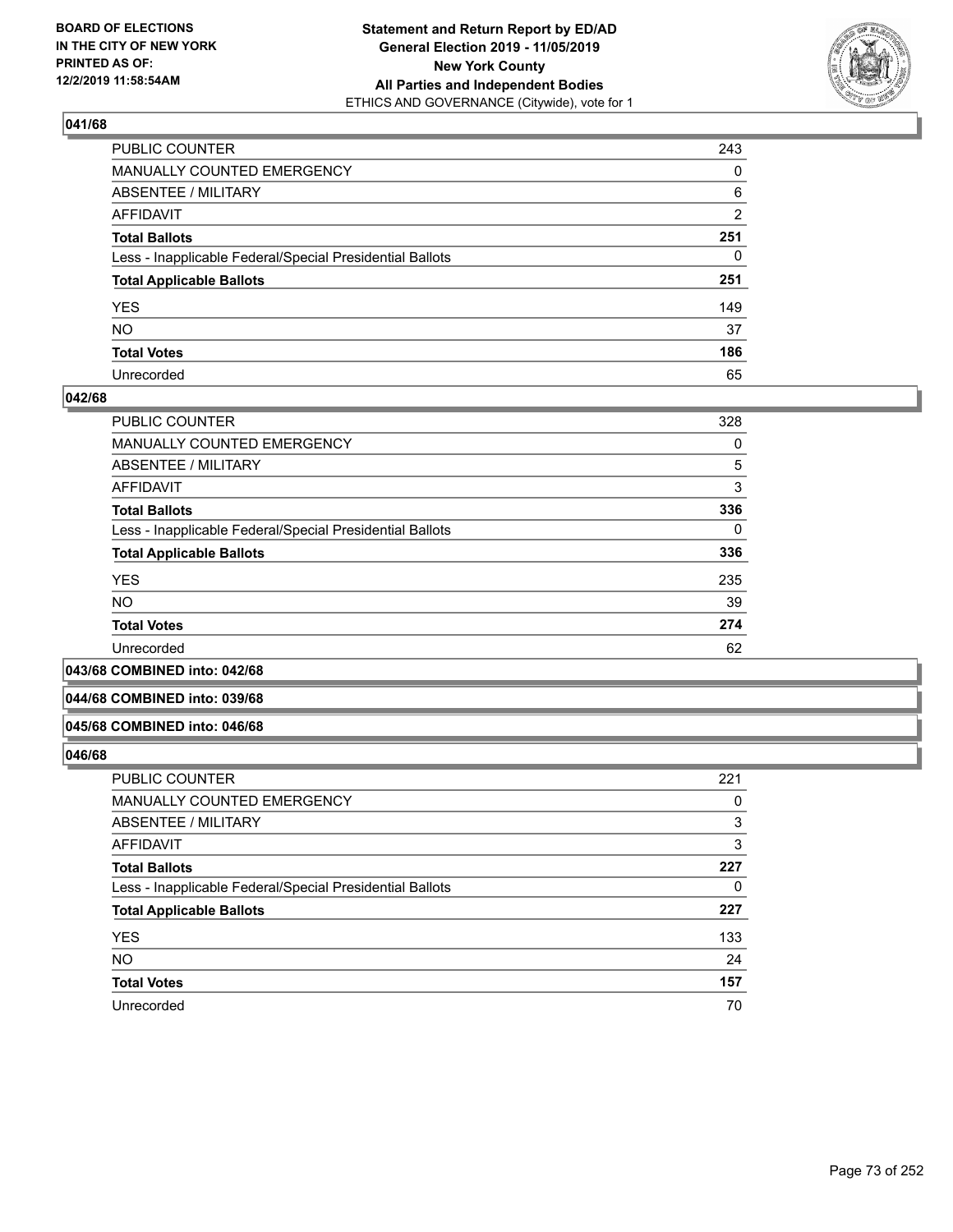

| PUBLIC COUNTER                                           | 193      |
|----------------------------------------------------------|----------|
| MANUALLY COUNTED EMERGENCY                               | 0        |
| ABSENTEE / MILITARY                                      | 8        |
| AFFIDAVIT                                                |          |
| <b>Total Ballots</b>                                     | 202      |
| Less - Inapplicable Federal/Special Presidential Ballots | $\Omega$ |
| <b>Total Applicable Ballots</b>                          | 202      |
| <b>YES</b>                                               | 92       |
| <b>NO</b>                                                | 24       |
| <b>Total Votes</b>                                       | 116      |
| Unrecorded                                               | 86       |

# **048/68 COMBINED into: 041/68**

#### **049/68**

| PUBLIC COUNTER                                           | 95             |
|----------------------------------------------------------|----------------|
| MANUALLY COUNTED EMERGENCY                               | $\Omega$       |
| ABSENTEE / MILITARY                                      | 0              |
| AFFIDAVIT                                                | $\overline{2}$ |
| <b>Total Ballots</b>                                     | 97             |
| Less - Inapplicable Federal/Special Presidential Ballots | $\Omega$       |
| <b>Total Applicable Ballots</b>                          | 97             |
| <b>YES</b>                                               | 40             |
| <b>NO</b>                                                | 17             |
| <b>Total Votes</b>                                       | 57             |
| Unrecorded                                               | 40             |
|                                                          |                |

| <b>PUBLIC COUNTER</b>                                    | 293 |
|----------------------------------------------------------|-----|
| <b>MANUALLY COUNTED EMERGENCY</b>                        | 0   |
| ABSENTEE / MILITARY                                      | 3   |
| AFFIDAVIT                                                |     |
| <b>Total Ballots</b>                                     | 297 |
| Less - Inapplicable Federal/Special Presidential Ballots | 0   |
| <b>Total Applicable Ballots</b>                          | 297 |
| <b>YES</b>                                               | 161 |
| NO.                                                      | 47  |
| <b>Total Votes</b>                                       | 208 |
| Unrecorded                                               | 89  |
| 051/68 COMBINED into: 050/68                             |     |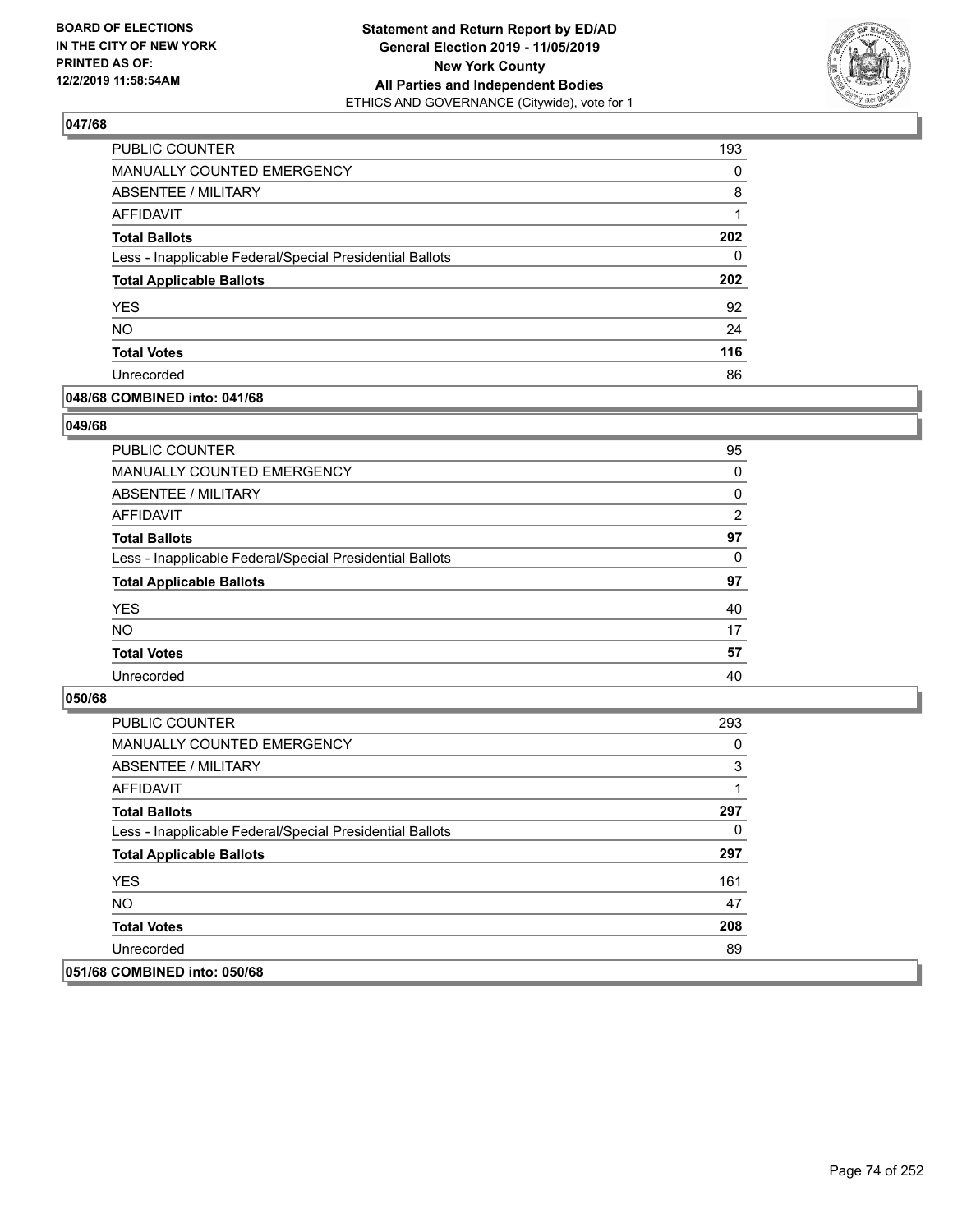

| <b>PUBLIC COUNTER</b>                                    | 297      |
|----------------------------------------------------------|----------|
| MANUALLY COUNTED EMERGENCY                               | $\Omega$ |
| <b>ABSENTEE / MILITARY</b>                               | 7        |
| AFFIDAVIT                                                | 0        |
| <b>Total Ballots</b>                                     | 304      |
| Less - Inapplicable Federal/Special Presidential Ballots | $\Omega$ |
| <b>Total Applicable Ballots</b>                          | 304      |
| <b>YES</b>                                               | 192      |
| <b>NO</b>                                                | 56       |
| <b>Total Votes</b>                                       | 248      |
| Unrecorded                                               | 56       |

### **053/68 COMBINED into: 052/68**

#### **054/68**

| <b>PUBLIC COUNTER</b>                                    | 170      |
|----------------------------------------------------------|----------|
| MANUALLY COUNTED EMERGENCY                               | 0        |
| <b>ABSENTEE / MILITARY</b>                               | 5        |
| AFFIDAVIT                                                | 5        |
| <b>Total Ballots</b>                                     | 180      |
| Less - Inapplicable Federal/Special Presidential Ballots | $\Omega$ |
| <b>Total Applicable Ballots</b>                          | 180      |
| <b>YES</b>                                               | 131      |
| <b>NO</b>                                                | 23       |
| <b>Total Votes</b>                                       | 154      |
| Unrecorded                                               | 26       |
|                                                          |          |

| <b>PUBLIC COUNTER</b>                                    | 184      |
|----------------------------------------------------------|----------|
| MANUALLY COUNTED EMERGENCY                               | 0        |
| ABSENTEE / MILITARY                                      | 3        |
| AFFIDAVIT                                                | $\Omega$ |
| <b>Total Ballots</b>                                     | 187      |
| Less - Inapplicable Federal/Special Presidential Ballots | $\Omega$ |
| <b>Total Applicable Ballots</b>                          | 187      |
| <b>YES</b>                                               | 146      |
| <b>NO</b>                                                | 16       |
| <b>Total Votes</b>                                       | 162      |
| Unrecorded                                               | 25       |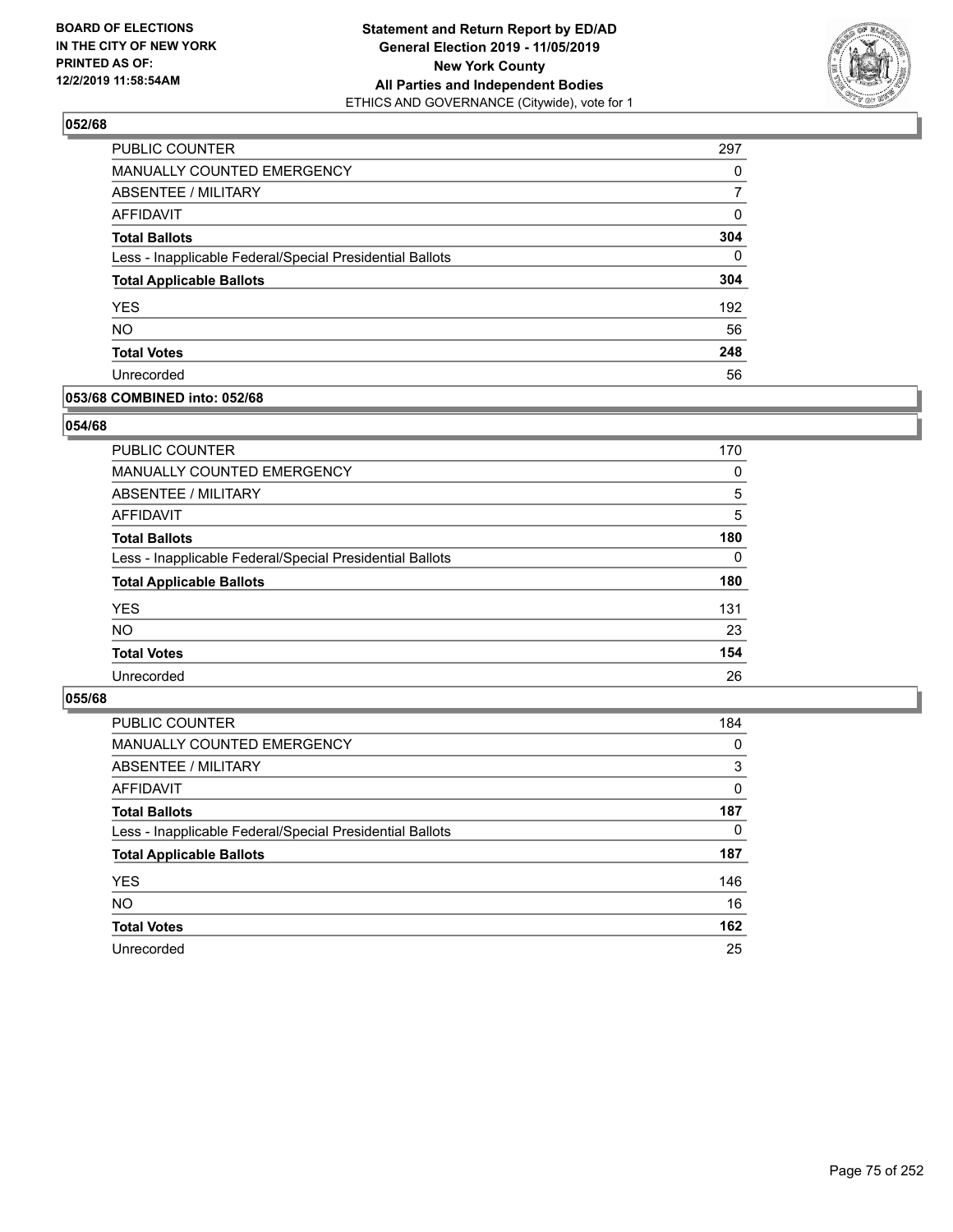

| PUBLIC COUNTER                                           | 164      |
|----------------------------------------------------------|----------|
| MANUALLY COUNTED EMERGENCY                               | $\Omega$ |
| <b>ABSENTEE / MILITARY</b>                               | 2        |
| AFFIDAVIT                                                | 5        |
| <b>Total Ballots</b>                                     | 171      |
| Less - Inapplicable Federal/Special Presidential Ballots | $\Omega$ |
| <b>Total Applicable Ballots</b>                          | 171      |
| <b>YES</b>                                               | 108      |
| <b>NO</b>                                                | 20       |
| <b>Total Votes</b>                                       | 128      |
| Unrecorded                                               | 43       |

# **057/68 COMBINED into: 034/68**

#### **058/68**

| <b>PUBLIC COUNTER</b>                                    | 212 |
|----------------------------------------------------------|-----|
| <b>MANUALLY COUNTED EMERGENCY</b>                        | 0   |
| ABSENTEE / MILITARY                                      | 8   |
| AFFIDAVIT                                                | 0   |
| <b>Total Ballots</b>                                     | 220 |
| Less - Inapplicable Federal/Special Presidential Ballots | 0   |
| <b>Total Applicable Ballots</b>                          | 220 |
| <b>YES</b>                                               | 124 |
| <b>NO</b>                                                | 38  |
| <b>Total Votes</b>                                       | 162 |
| Unrecorded                                               | 58  |
|                                                          |     |

# **059/68 COMBINED into: 061/68**

| <b>PUBLIC COUNTER</b>                                    | 121 |
|----------------------------------------------------------|-----|
| <b>MANUALLY COUNTED EMERGENCY</b>                        | 0   |
| ABSENTEE / MILITARY                                      | 5   |
| AFFIDAVIT                                                | 0   |
| <b>Total Ballots</b>                                     | 126 |
| Less - Inapplicable Federal/Special Presidential Ballots | 0   |
| <b>Total Applicable Ballots</b>                          | 126 |
| <b>YES</b>                                               | 76  |
| <b>NO</b>                                                | 27  |
| <b>Total Votes</b>                                       | 103 |
| Unrecorded                                               | 23  |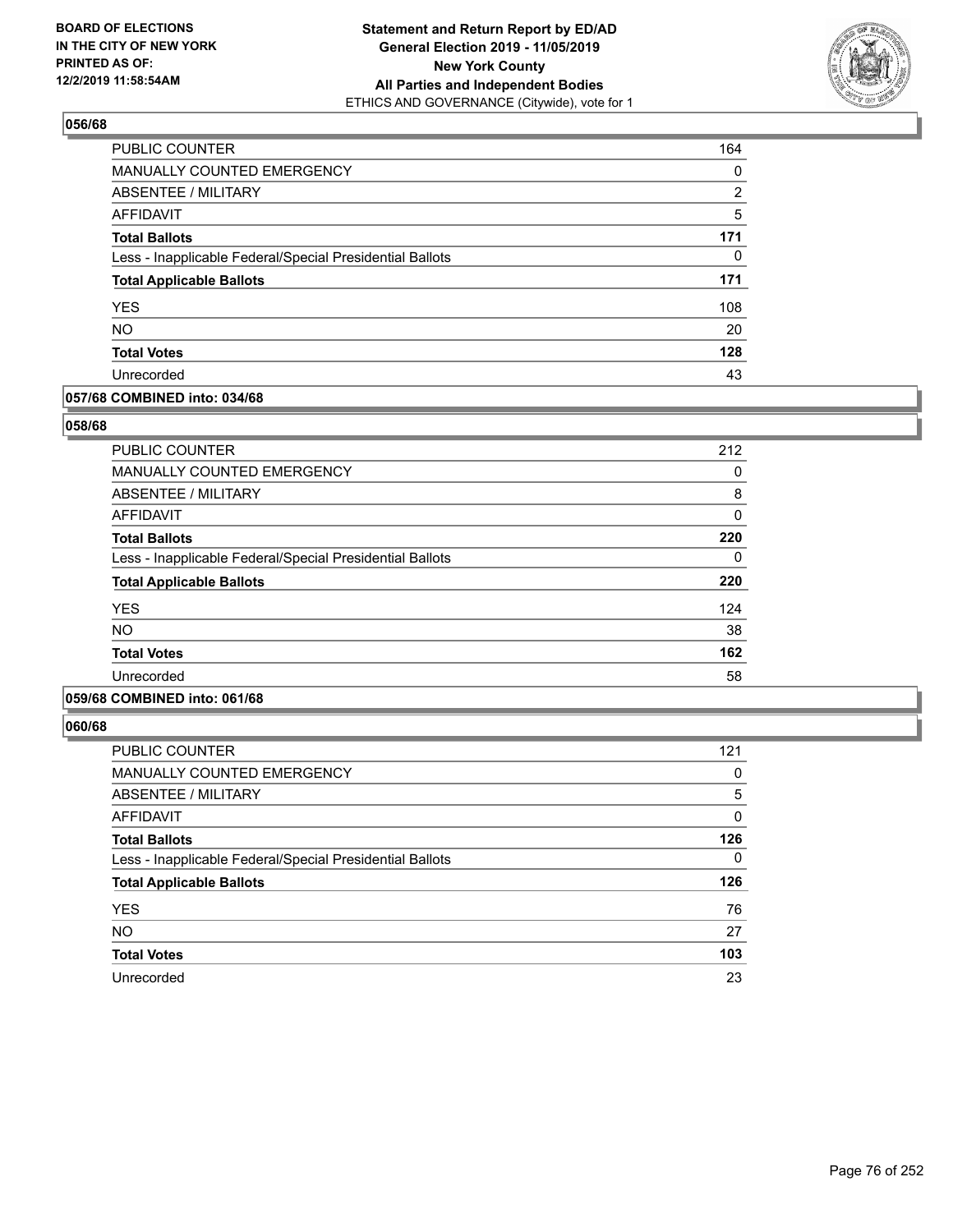

| PUBLIC COUNTER                                           | 208            |
|----------------------------------------------------------|----------------|
| MANUALLY COUNTED EMERGENCY                               | 0              |
| ABSENTEE / MILITARY                                      | 15             |
| AFFIDAVIT                                                | $\overline{2}$ |
| <b>Total Ballots</b>                                     | 225            |
| Less - Inapplicable Federal/Special Presidential Ballots | $\Omega$       |
| <b>Total Applicable Ballots</b>                          | 225            |
| <b>YES</b>                                               | 130            |
| <b>NO</b>                                                | 36             |
| <b>Total Votes</b>                                       | 166            |
| Unrecorded                                               | 59             |

# **062/68 COMBINED into: 058/68**

#### **063/68**

| <b>PUBLIC COUNTER</b>                                    | 273 |
|----------------------------------------------------------|-----|
| <b>MANUALLY COUNTED EMERGENCY</b>                        | 0   |
| ABSENTEE / MILITARY                                      | 8   |
| AFFIDAVIT                                                | 21  |
| <b>Total Ballots</b>                                     | 302 |
| Less - Inapplicable Federal/Special Presidential Ballots | 0   |
| <b>Total Applicable Ballots</b>                          | 302 |
| <b>YES</b>                                               | 189 |
| <b>NO</b>                                                | 37  |
| <b>Total Votes</b>                                       | 226 |
| Unrecorded                                               | 76  |
|                                                          |     |

# **064/68 COMBINED into: 056/68**

| PUBLIC COUNTER                                           | 153      |
|----------------------------------------------------------|----------|
| <b>MANUALLY COUNTED EMERGENCY</b>                        | 0        |
| ABSENTEE / MILITARY                                      | 2        |
| AFFIDAVIT                                                | 3        |
| <b>Total Ballots</b>                                     | 158      |
| Less - Inapplicable Federal/Special Presidential Ballots | $\Omega$ |
| <b>Total Applicable Ballots</b>                          | 158      |
| <b>YES</b>                                               | 84       |
| <b>NO</b>                                                | 30       |
| <b>Total Votes</b>                                       | 114      |
| Unrecorded                                               | 44       |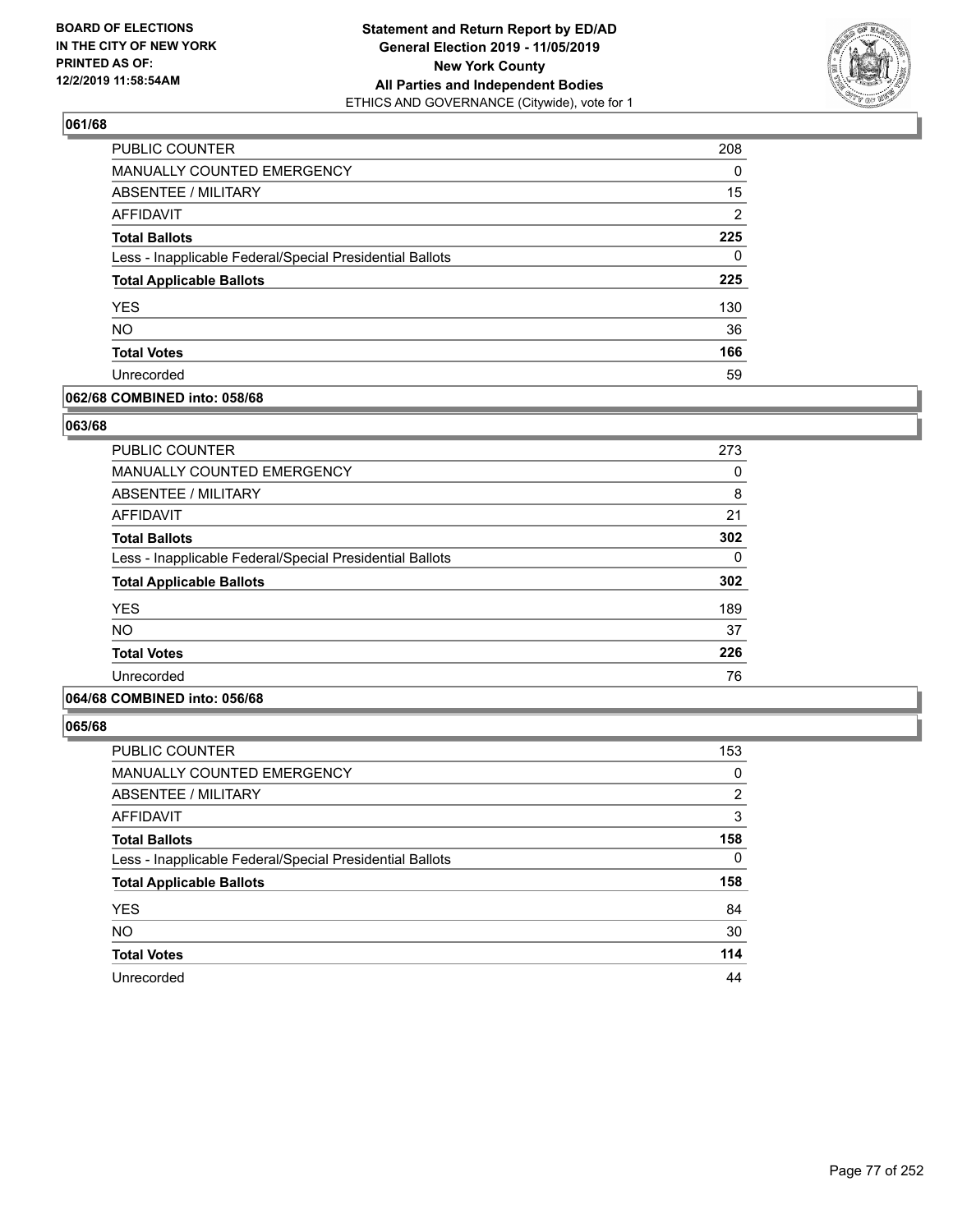

| PUBLIC COUNTER                                           | 111      |
|----------------------------------------------------------|----------|
| MANUALLY COUNTED EMERGENCY                               | 0        |
| ABSENTEE / MILITARY                                      | 3        |
| AFFIDAVIT                                                |          |
| <b>Total Ballots</b>                                     | 115      |
| Less - Inapplicable Federal/Special Presidential Ballots | $\Omega$ |
| <b>Total Applicable Ballots</b>                          | 115      |
| <b>YES</b>                                               | 60       |
| <b>NO</b>                                                | 21       |
| <b>Total Votes</b>                                       | 81       |
| Unrecorded                                               | 34       |

# **067/68 COMBINED into: 054/68**

#### **068/68**

| PUBLIC COUNTER                                           | 161 |
|----------------------------------------------------------|-----|
| <b>MANUALLY COUNTED EMERGENCY</b>                        | 0   |
| ABSENTEE / MILITARY                                      | 0   |
| <b>AFFIDAVIT</b>                                         | 0   |
| <b>Total Ballots</b>                                     | 161 |
| Less - Inapplicable Federal/Special Presidential Ballots | 0   |
| <b>Total Applicable Ballots</b>                          | 161 |
| <b>YES</b>                                               | 95  |
| NO.                                                      | 19  |
| <b>Total Votes</b>                                       | 114 |
| Unrecorded                                               | 47  |
|                                                          |     |

# **069/68 COMBINED into: 068/68**

#### **070/68 COMBINED into: 071/68**

| <b>PUBLIC COUNTER</b>                                    | 197 |
|----------------------------------------------------------|-----|
| MANUALLY COUNTED EMERGENCY                               | 0   |
| ABSENTEE / MILITARY                                      |     |
| AFFIDAVIT                                                | 4   |
| <b>Total Ballots</b>                                     | 208 |
| Less - Inapplicable Federal/Special Presidential Ballots | 0   |
| <b>Total Applicable Ballots</b>                          | 208 |
| <b>YES</b>                                               | 134 |
| <b>NO</b>                                                | 37  |
| <b>Total Votes</b>                                       | 171 |
| Unrecorded                                               | 37  |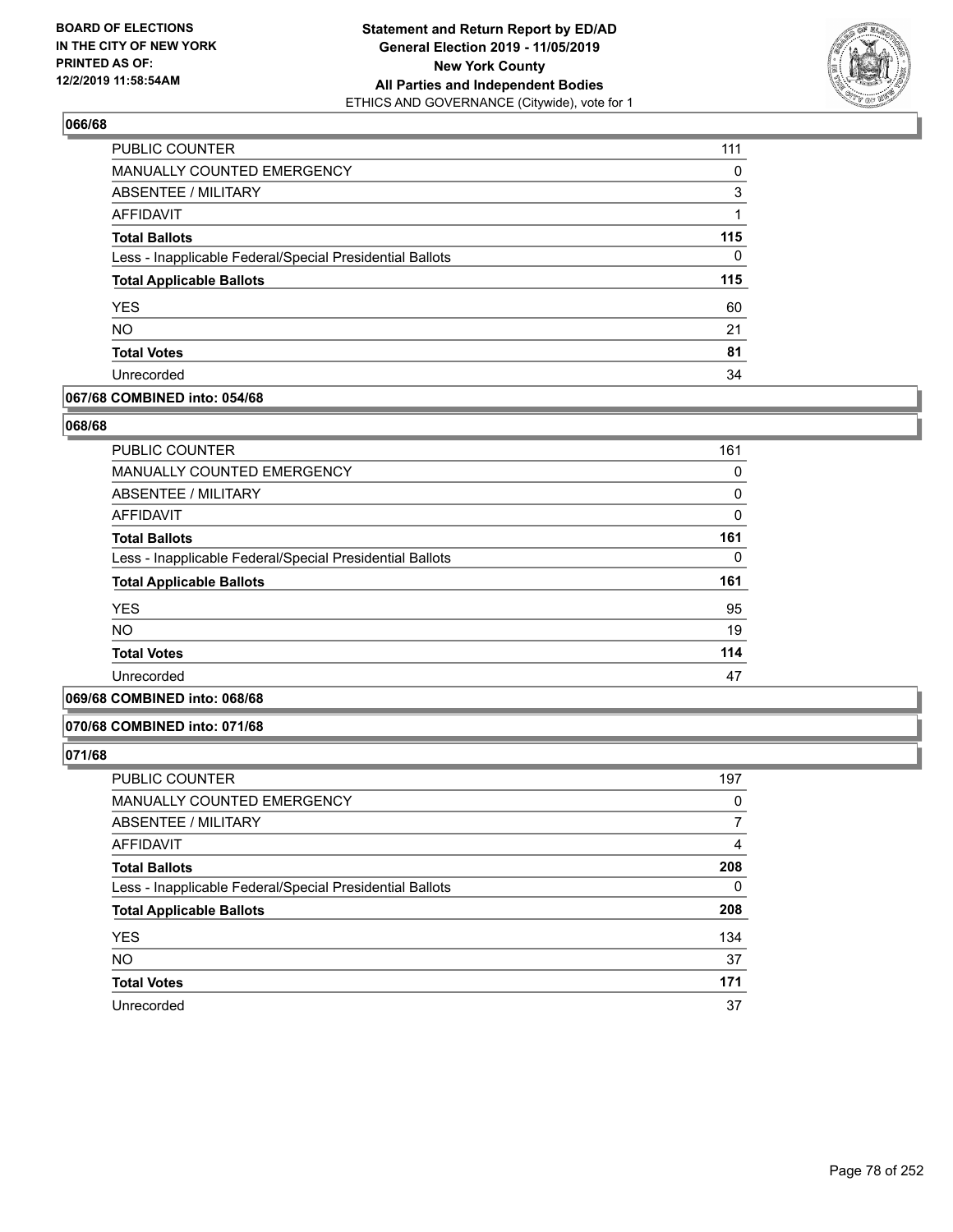

| PUBLIC COUNTER                                           | 247 |
|----------------------------------------------------------|-----|
| MANUALLY COUNTED EMERGENCY                               | 0   |
| ABSENTEE / MILITARY                                      | 3   |
| AFFIDAVIT                                                | 7   |
| <b>Total Ballots</b>                                     | 257 |
| Less - Inapplicable Federal/Special Presidential Ballots | 0   |
| <b>Total Applicable Ballots</b>                          | 257 |
| YES                                                      | 185 |
| <b>NO</b>                                                | 31  |
| <b>Total Votes</b>                                       | 216 |
| Unrecorded                                               | 41  |

# **073/68 COMBINED into: 072/68**

#### **074/68 COMBINED into: 063/68**

# **075/68**

| <b>PUBLIC COUNTER</b>                                    | 209 |
|----------------------------------------------------------|-----|
| <b>MANUALLY COUNTED EMERGENCY</b>                        | 0   |
| ABSENTEE / MILITARY                                      | 6   |
| AFFIDAVIT                                                | 8   |
| <b>Total Ballots</b>                                     | 223 |
| Less - Inapplicable Federal/Special Presidential Ballots | 0   |
| <b>Total Applicable Ballots</b>                          | 223 |
| <b>YES</b>                                               | 158 |
| <b>NO</b>                                                | 25  |
| <b>Total Votes</b>                                       | 183 |
| Unrecorded                                               | 40  |

# **076/68 COMBINED into: 075/68**

#### **077/68 COMBINED into: 092/68**

#### **078/68 COMBINED into: 093/68**

| <b>PUBLIC COUNTER</b>                                    | 161 |
|----------------------------------------------------------|-----|
| MANUALLY COUNTED EMERGENCY                               | 0   |
| <b>ABSENTEE / MILITARY</b>                               |     |
| AFFIDAVIT                                                |     |
| <b>Total Ballots</b>                                     | 169 |
| Less - Inapplicable Federal/Special Presidential Ballots | 0   |
| <b>Total Applicable Ballots</b>                          | 169 |
| <b>YES</b>                                               | 121 |
| <b>NO</b>                                                | 22  |
| <b>Total Votes</b>                                       | 143 |
| Unrecorded                                               | 26  |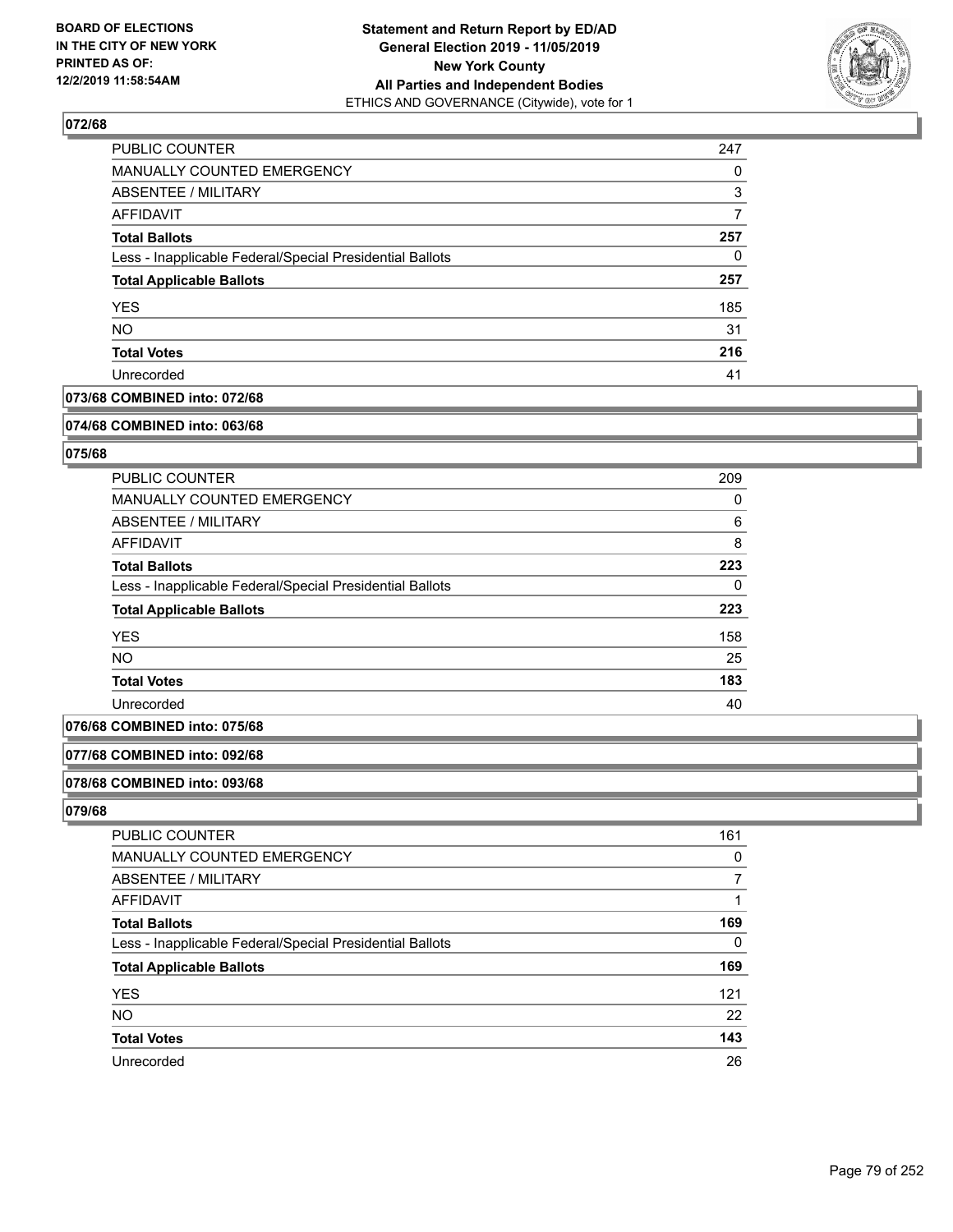

| PUBLIC COUNTER                                           | 266          |
|----------------------------------------------------------|--------------|
| MANUALLY COUNTED EMERGENCY                               | $\Omega$     |
| ABSENTEE / MILITARY                                      | 5            |
| AFFIDAVIT                                                |              |
| Total Ballots                                            | 272          |
| Less - Inapplicable Federal/Special Presidential Ballots | $\mathbf{0}$ |
| <b>Total Applicable Ballots</b>                          | 272          |
| YES                                                      | 223          |
| NO.                                                      | 31           |
| <b>Total Votes</b>                                       | 254          |
| Unrecorded                                               | 18           |

### **081/68**

| MANUALLY COUNTED EMERGENCY                               | 0        |
|----------------------------------------------------------|----------|
| ABSENTEE / MILITARY                                      | $\Omega$ |
| AFFIDAVIT                                                | 0        |
| <b>Total Ballots</b>                                     | 48       |
| Less - Inapplicable Federal/Special Presidential Ballots | $\Omega$ |
| <b>Total Applicable Ballots</b>                          | 48       |
| <b>YES</b>                                               | 45       |
| <b>NO</b>                                                | 3        |
| <b>Total Votes</b>                                       | 48       |
|                                                          |          |

| PUBLIC COUNTER                                           | 249            |
|----------------------------------------------------------|----------------|
| <b>MANUALLY COUNTED EMERGENCY</b>                        | $\Omega$       |
| <b>ABSENTEE / MILITARY</b>                               | 12             |
| AFFIDAVIT                                                | $\overline{2}$ |
| <b>Total Ballots</b>                                     | 263            |
| Less - Inapplicable Federal/Special Presidential Ballots | $\Omega$       |
| <b>Total Applicable Ballots</b>                          | 263            |
| <b>YES</b>                                               | 200            |
| <b>NO</b>                                                | 35             |
| <b>Total Votes</b>                                       | 235            |
| Unrecorded                                               | 28             |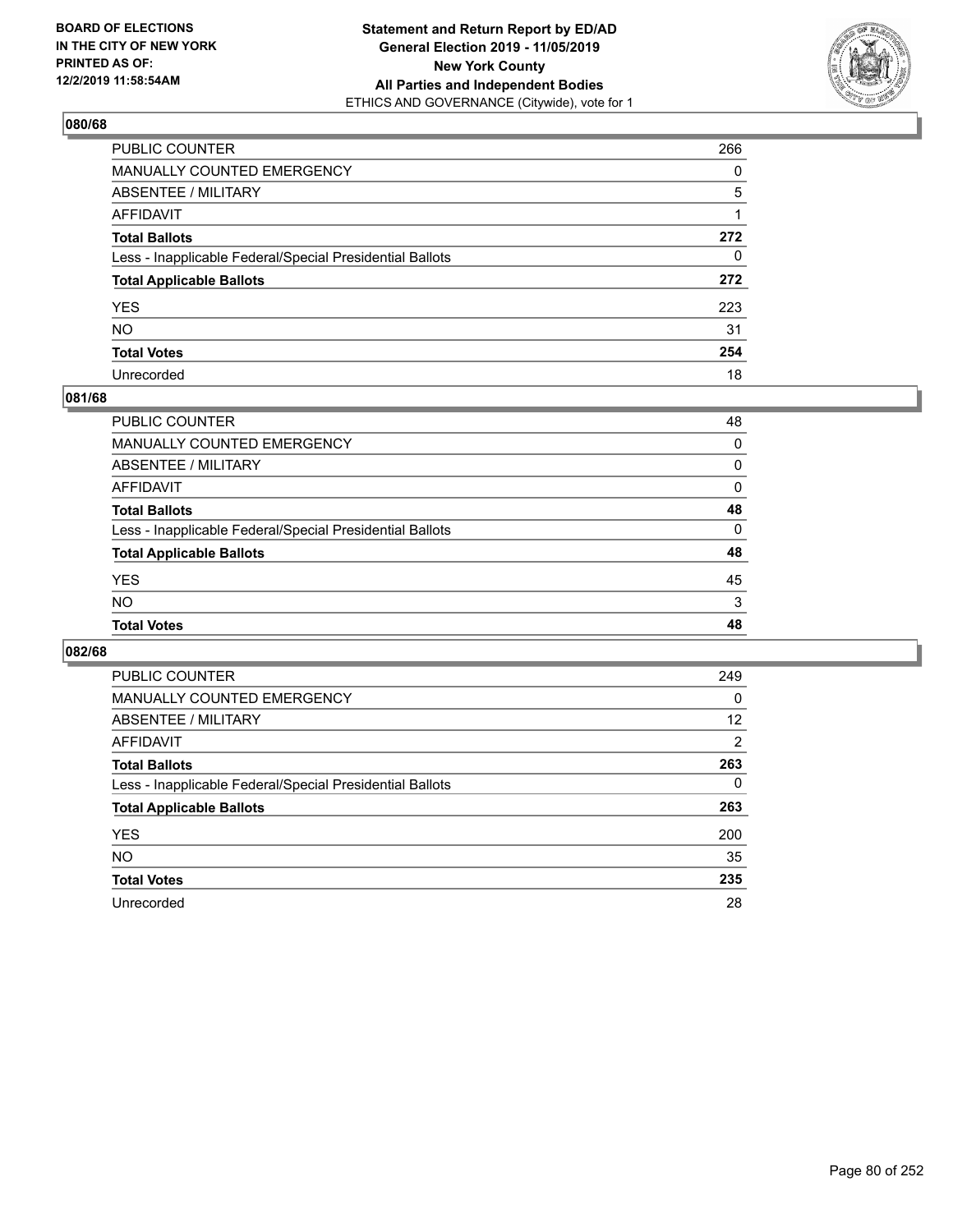

| PUBLIC COUNTER                                           | 180          |
|----------------------------------------------------------|--------------|
| MANUALLY COUNTED EMERGENCY                               | 6            |
| ABSENTEE / MILITARY                                      | 5            |
| AFFIDAVIT                                                | 0            |
| Total Ballots                                            | 191          |
| Less - Inapplicable Federal/Special Presidential Ballots | $\mathbf{0}$ |
| <b>Total Applicable Ballots</b>                          | 191          |
| YES                                                      | 121          |
| NO.                                                      | 30           |
| <b>Total Votes</b>                                       | 151          |
| Unrecorded                                               | 40           |

#### **084/68**

| <b>PUBLIC COUNTER</b>                                    | 186            |
|----------------------------------------------------------|----------------|
| MANUALLY COUNTED EMERGENCY                               | 0              |
| ABSENTEE / MILITARY                                      | 4              |
| AFFIDAVIT                                                | $\overline{4}$ |
| <b>Total Ballots</b>                                     | 194            |
| Less - Inapplicable Federal/Special Presidential Ballots | $\Omega$       |
| <b>Total Applicable Ballots</b>                          | 194            |
| <b>YES</b>                                               | 122            |
| <b>NO</b>                                                | 24             |
| <b>Total Votes</b>                                       | 146            |
| Unrecorded                                               | 48             |

| <b>PUBLIC COUNTER</b>                                    | 114 |
|----------------------------------------------------------|-----|
| <b>MANUALLY COUNTED EMERGENCY</b>                        | 0   |
| ABSENTEE / MILITARY                                      | 4   |
| AFFIDAVIT                                                | 0   |
| <b>Total Ballots</b>                                     | 118 |
| Less - Inapplicable Federal/Special Presidential Ballots | 0   |
| <b>Total Applicable Ballots</b>                          | 118 |
| <b>YES</b>                                               | 77  |
| <b>NO</b>                                                | 16  |
| <b>Total Votes</b>                                       | 93  |
| Unrecorded                                               | 25  |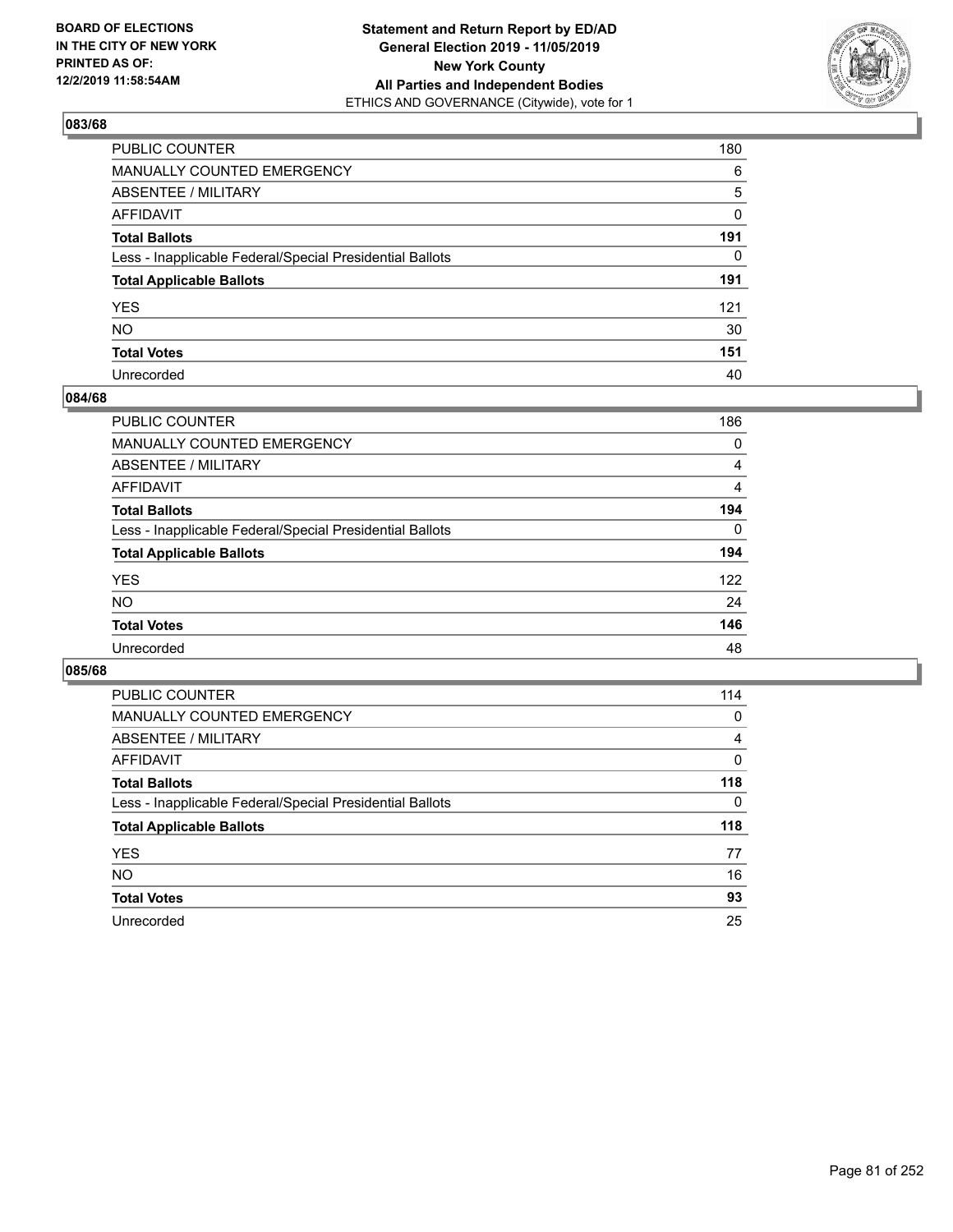

| PUBLIC COUNTER                                           | 85       |
|----------------------------------------------------------|----------|
| MANUALLY COUNTED EMERGENCY                               | 0        |
| ABSENTEE / MILITARY                                      | 5        |
| AFFIDAVIT                                                |          |
| <b>Total Ballots</b>                                     | 91       |
| Less - Inapplicable Federal/Special Presidential Ballots | $\Omega$ |
| <b>Total Applicable Ballots</b>                          | 91       |
| <b>YES</b>                                               | 69       |
| <b>NO</b>                                                | 10       |
| <b>Total Votes</b>                                       | 79       |
| Unrecorded                                               | 12       |

# **087/68 COMBINED into: 035/68**

#### **088/68 COMBINED into: 089/68**

# **089/68**

| <b>PUBLIC COUNTER</b>                                    | 190      |
|----------------------------------------------------------|----------|
| <b>MANUALLY COUNTED EMERGENCY</b>                        | 0        |
| ABSENTEE / MILITARY                                      | 4        |
| AFFIDAVIT                                                |          |
| <b>Total Ballots</b>                                     | 195      |
| Less - Inapplicable Federal/Special Presidential Ballots | $\Omega$ |
| <b>Total Applicable Ballots</b>                          | 195      |
| <b>YES</b>                                               | 101      |
| NO.                                                      | 33       |
| <b>Total Votes</b>                                       | 134      |
| Unrecorded                                               | 61       |

| <b>PUBLIC COUNTER</b>                                    | 157      |
|----------------------------------------------------------|----------|
| <b>MANUALLY COUNTED EMERGENCY</b>                        | 0        |
| ABSENTEE / MILITARY                                      | 10       |
| AFFIDAVIT                                                | 2        |
| <b>Total Ballots</b>                                     | 169      |
| Less - Inapplicable Federal/Special Presidential Ballots | $\Omega$ |
| <b>Total Applicable Ballots</b>                          | 169      |
| <b>YES</b>                                               | 90       |
| NO.                                                      | 29       |
| <b>Total Votes</b>                                       | 119      |
| Unrecorded                                               | 50       |
| 091/68 COMBINED into: 090/68                             |          |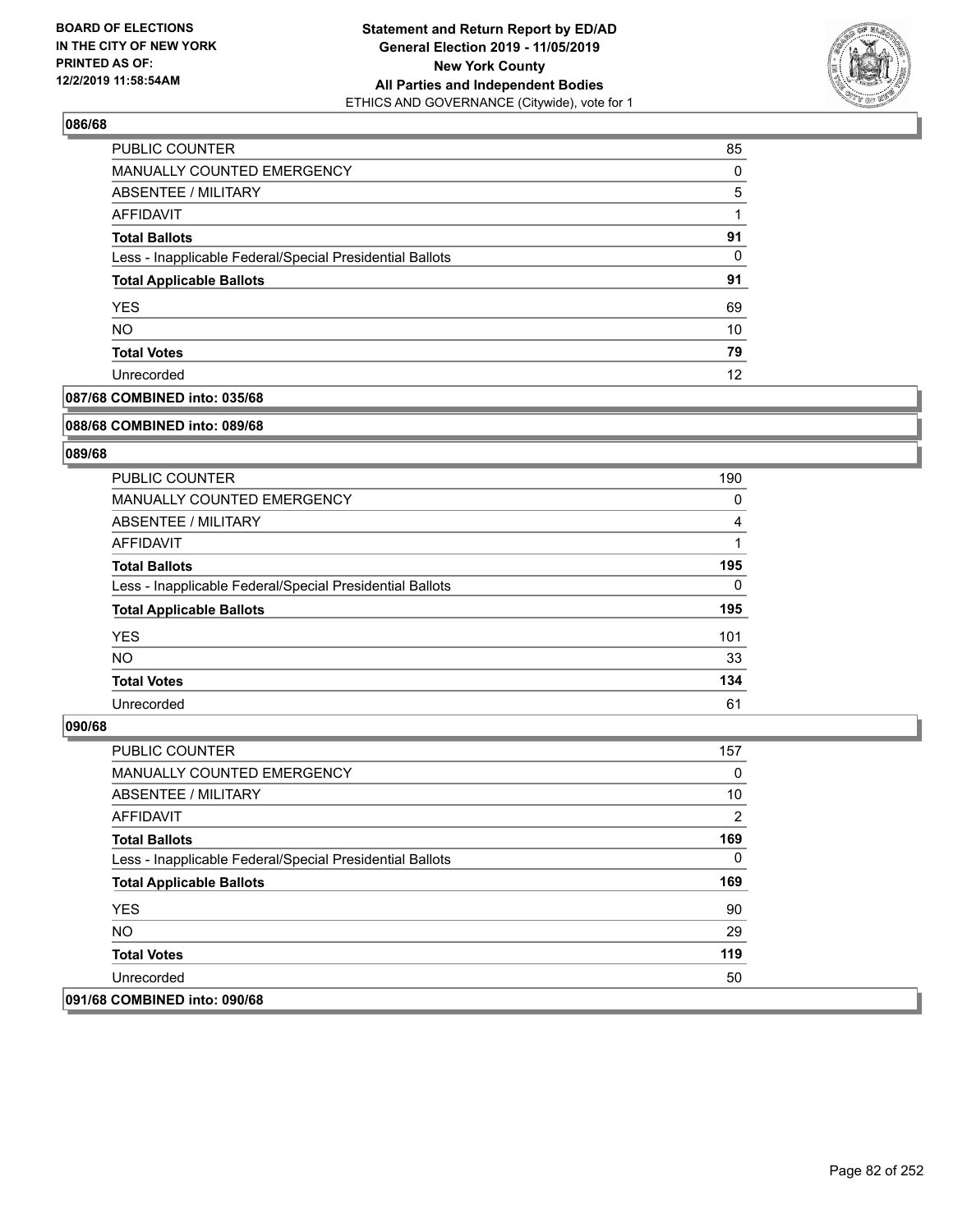

| PUBLIC COUNTER                                           | 187            |
|----------------------------------------------------------|----------------|
| MANUALLY COUNTED EMERGENCY                               | $\mathbf{0}$   |
| ABSENTEE / MILITARY                                      | 5              |
| AFFIDAVIT                                                | $\overline{2}$ |
| Total Ballots                                            | 194            |
| Less - Inapplicable Federal/Special Presidential Ballots | $\Omega$       |
| <b>Total Applicable Ballots</b>                          | 194            |
| YES                                                      | 107            |
| NO.                                                      | 31             |
| <b>Total Votes</b>                                       | 138            |
| Unrecorded                                               | 56             |

#### **093/68**

| <b>PUBLIC COUNTER</b>                                    | 256      |
|----------------------------------------------------------|----------|
| <b>MANUALLY COUNTED EMERGENCY</b>                        | $\Omega$ |
| ABSENTEE / MILITARY                                      | 8        |
| AFFIDAVIT                                                | 6        |
| <b>Total Ballots</b>                                     | 270      |
| Less - Inapplicable Federal/Special Presidential Ballots | $\Omega$ |
| <b>Total Applicable Ballots</b>                          | 270      |
| <b>YES</b>                                               | 185      |
| <b>NO</b>                                                | 45       |
| <b>Total Votes</b>                                       | 230      |
| Unrecorded                                               | 40       |

| <b>PUBLIC COUNTER</b>                                    | 19 |
|----------------------------------------------------------|----|
| <b>MANUALLY COUNTED EMERGENCY</b>                        | 0  |
| ABSENTEE / MILITARY                                      | 6  |
| AFFIDAVIT                                                |    |
| <b>Total Ballots</b>                                     | 26 |
| Less - Inapplicable Federal/Special Presidential Ballots | 0  |
| <b>Total Applicable Ballots</b>                          | 26 |
| <b>YES</b>                                               | 18 |
| <b>NO</b>                                                | 1  |
| <b>Total Votes</b>                                       | 19 |
| Unrecorded                                               |    |
| 095/68 COMBINED into: 098/68                             |    |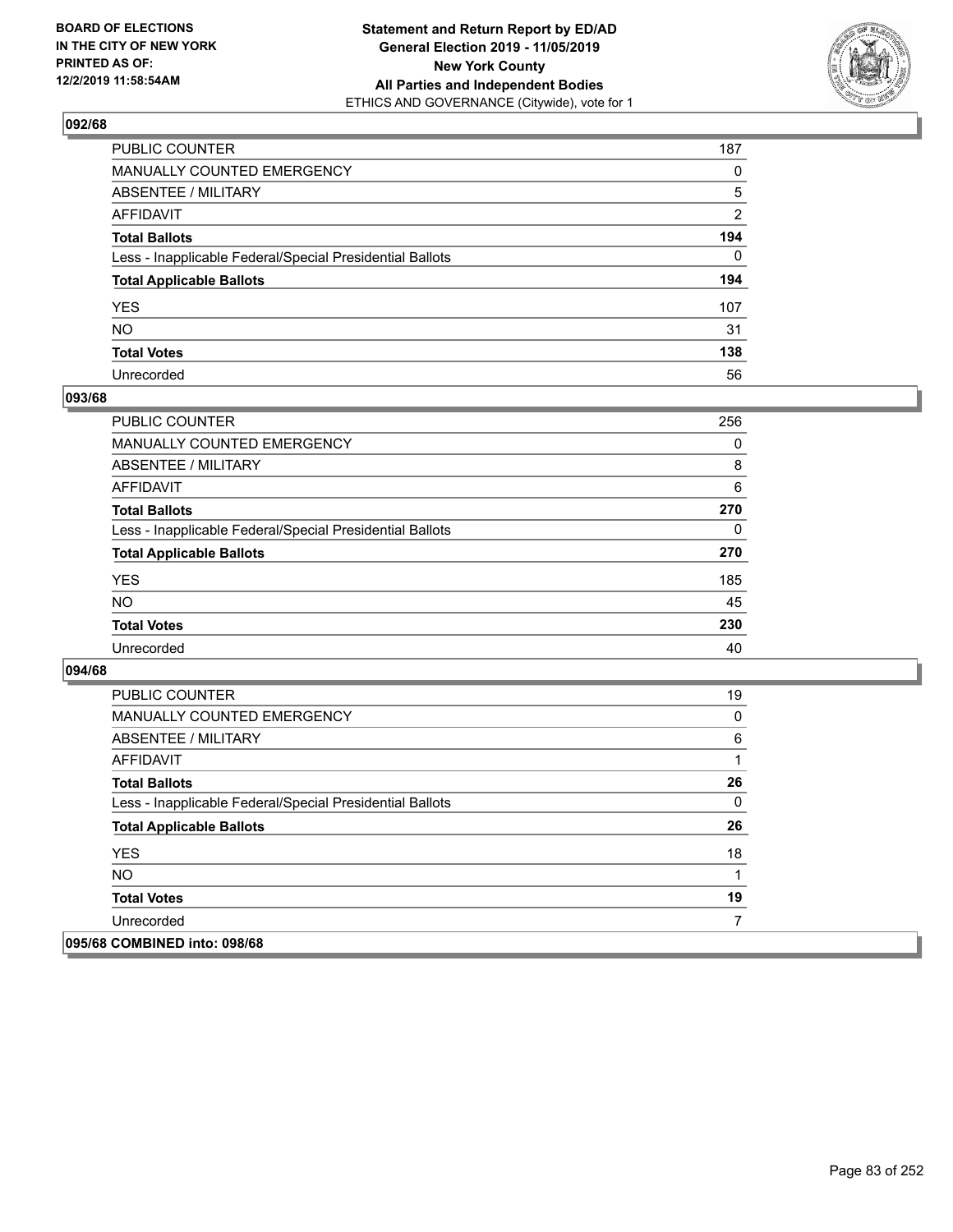

| PUBLIC COUNTER                                           | 256          |
|----------------------------------------------------------|--------------|
| MANUALLY COUNTED EMERGENCY                               | $\mathbf{0}$ |
| ABSENTEE / MILITARY                                      | 4            |
| AFFIDAVIT                                                | 3            |
| Total Ballots                                            | 263          |
| Less - Inapplicable Federal/Special Presidential Ballots | 0            |
| <b>Total Applicable Ballots</b>                          | 263          |
| YES                                                      | 185          |
| NO.                                                      | 37           |
| <b>Total Votes</b>                                       | 222          |
| Unrecorded                                               | 41           |

### **097/68**

| <b>PUBLIC COUNTER</b>                                    | 195      |
|----------------------------------------------------------|----------|
| <b>MANUALLY COUNTED EMERGENCY</b>                        | 0        |
| ABSENTEE / MILITARY                                      | 10       |
| AFFIDAVIT                                                |          |
| <b>Total Ballots</b>                                     | 206      |
| Less - Inapplicable Federal/Special Presidential Ballots | $\Omega$ |
| <b>Total Applicable Ballots</b>                          | 206      |
| <b>YES</b>                                               | 116      |
| <b>NO</b>                                                | 34       |
| <b>Total Votes</b>                                       | 150      |
| Unrecorded                                               | 56       |

| <b>PUBLIC COUNTER</b>                                    | 110 |
|----------------------------------------------------------|-----|
| <b>MANUALLY COUNTED EMERGENCY</b>                        | 0   |
| ABSENTEE / MILITARY                                      | 31  |
| AFFIDAVIT                                                | 2   |
| <b>Total Ballots</b>                                     | 143 |
| Less - Inapplicable Federal/Special Presidential Ballots | 0   |
| <b>Total Applicable Ballots</b>                          | 143 |
| <b>YES</b>                                               | 56  |
| NO.                                                      | 27  |
| <b>Total Votes</b>                                       | 83  |
| Unrecorded                                               | 60  |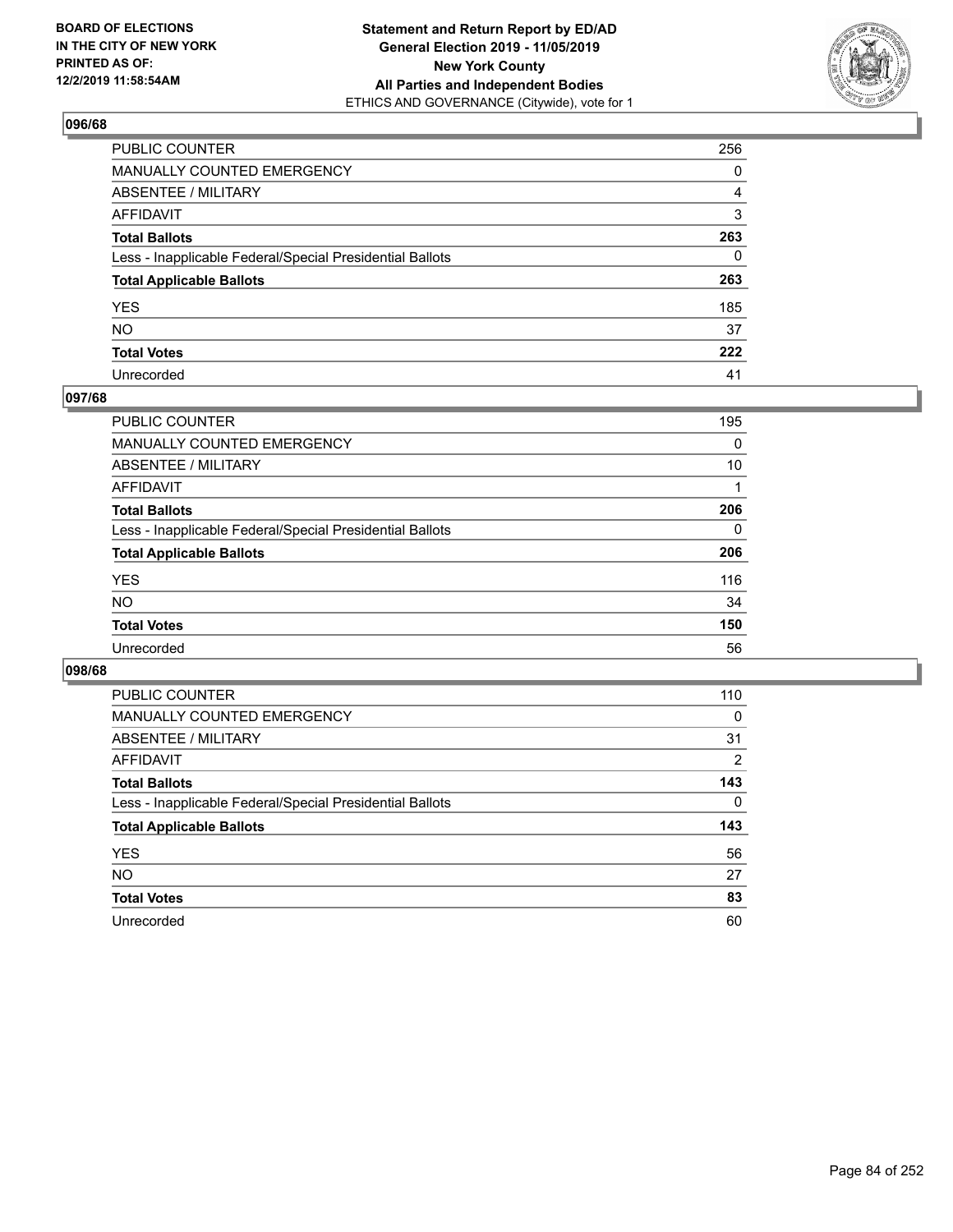

| <b>PUBLIC COUNTER</b>                                    |  |
|----------------------------------------------------------|--|
| MANUALLY COUNTED EMERGENCY                               |  |
| ABSENTEE / MILITARY                                      |  |
| AFFIDAVIT                                                |  |
| <b>Total Ballots</b>                                     |  |
| Less - Inapplicable Federal/Special Presidential Ballots |  |
| <b>Total Applicable Ballots</b>                          |  |
| <b>YES</b>                                               |  |
| <b>NO</b>                                                |  |
| <b>Total Votes</b>                                       |  |
|                                                          |  |

#### **100/68 COMBINED into: 081/68**

| 101/68 COMBINED into: 098/68 |  |
|------------------------------|--|
| 102/68 COMBINED into: 099/68 |  |
| 103/68 COMBINED into: 098/68 |  |
| 104/68 COMBINED into: 098/68 |  |
| 105/68 COMBINED into: 081/68 |  |
| 106/68 COMBINED into: 081/68 |  |
| 107/68 COMBINED into: 094/68 |  |
| 108/68 COMBINED into: 084/68 |  |
| 109/68 COMBINED into: 096/68 |  |
| 110/68 COMBINED into: 065/68 |  |
| 111/68 COMBINED into: 025/68 |  |
| 112/68                       |  |

# PUBLIC COUNTER 239 MANUALLY COUNTED EMERGENCY **0** ABSENTEE / MILITARY 4 AFFIDAVIT 5 **Total Ballots 248 248**  Less - Inapplicable Federal/Special Presidential Ballots 0 **Total Applicable Ballots 248**  ers and the second state of the second state of the second state of the second state  $\sim 196$  $N$ O $35$ **Total Votes 231 231**  Unrecorded 17 **113/68 COMBINED into: 097/68 114/68 COMBINED into: 098/68**

# **115/68 COMBINED into: 036/68**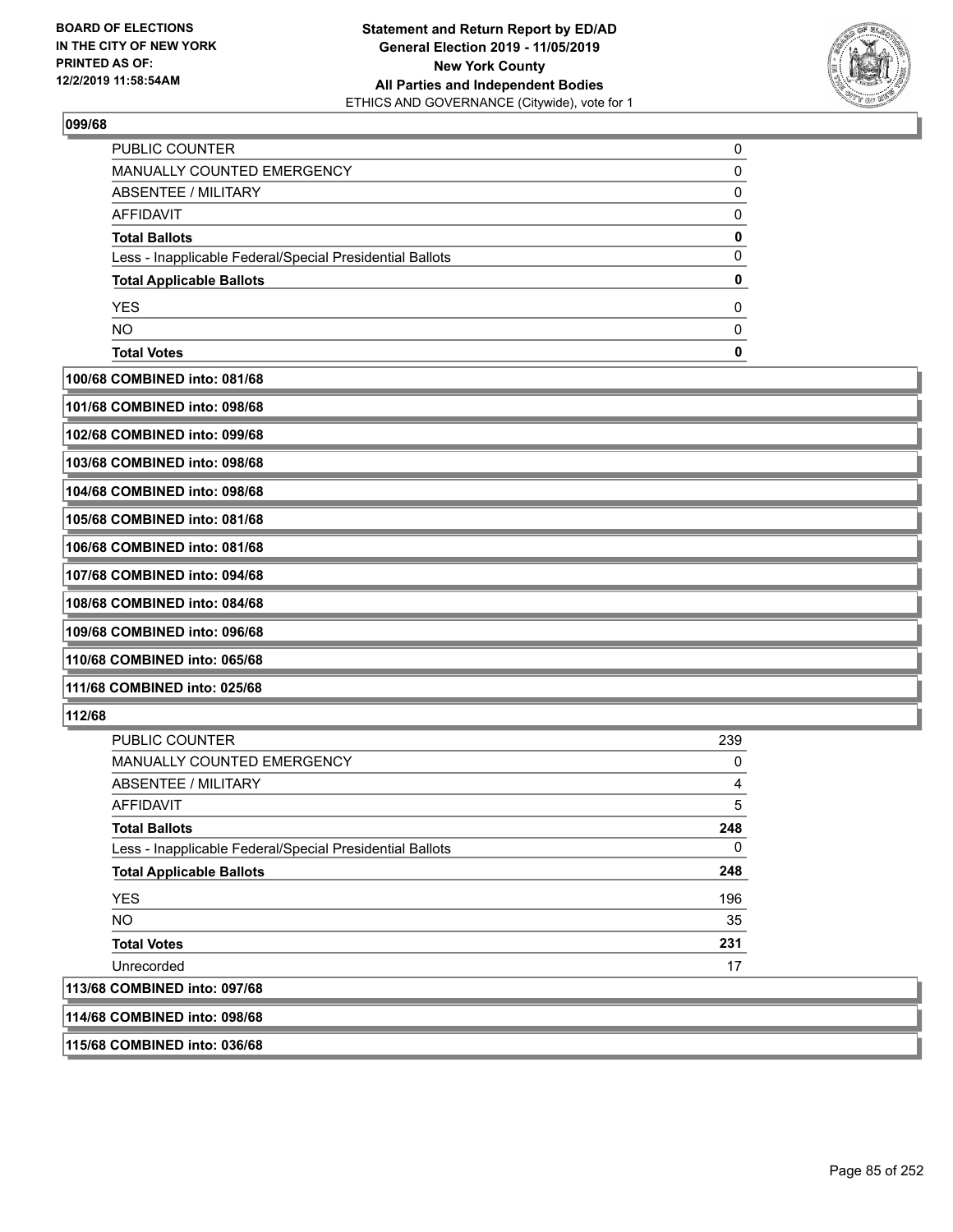

# **001/69 COMBINED into: 003/69**

#### **002/69 COMBINED into: 010/69**

**003/69** 

| PUBLIC COUNTER                                           | 347      |
|----------------------------------------------------------|----------|
| MANUALLY COUNTED EMERGENCY                               | 0        |
| <b>ABSENTEE / MILITARY</b>                               | 6        |
| AFFIDAVIT                                                | 2        |
| <b>Total Ballots</b>                                     | 355      |
| Less - Inapplicable Federal/Special Presidential Ballots | $\Omega$ |
| <b>Total Applicable Ballots</b>                          | 355      |
| <b>YES</b>                                               | 290      |
| <b>NO</b>                                                | 31       |
| <b>Total Votes</b>                                       | 321      |
| Unrecorded                                               | 34       |

#### **004/69 COMBINED into: 009/69**

**005/69 COMBINED into: 007/69**

#### **006/69**

| <b>PUBLIC COUNTER</b>                                    | 248 |
|----------------------------------------------------------|-----|
| MANUALLY COUNTED EMERGENCY                               | 0   |
| <b>ABSENTEE / MILITARY</b>                               |     |
| AFFIDAVIT                                                |     |
| <b>Total Ballots</b>                                     | 250 |
| Less - Inapplicable Federal/Special Presidential Ballots | 0   |
| <b>Total Applicable Ballots</b>                          | 250 |
| <b>YES</b>                                               | 202 |
| <b>NO</b>                                                | 26  |
| <b>Total Votes</b>                                       | 228 |
| Unrecorded                                               | 22  |

| <b>PUBLIC COUNTER</b>                                    | 331 |
|----------------------------------------------------------|-----|
| <b>MANUALLY COUNTED EMERGENCY</b>                        | 0   |
| ABSENTEE / MILITARY                                      | 10  |
| AFFIDAVIT                                                | 5   |
| <b>Total Ballots</b>                                     | 346 |
| Less - Inapplicable Federal/Special Presidential Ballots | 0   |
| <b>Total Applicable Ballots</b>                          | 346 |
| <b>YES</b>                                               | 288 |
| <b>NO</b>                                                | 43  |
| <b>Total Votes</b>                                       | 331 |
| Unrecorded                                               | 15  |
| 008/69 COMBINED into: 069/69                             |     |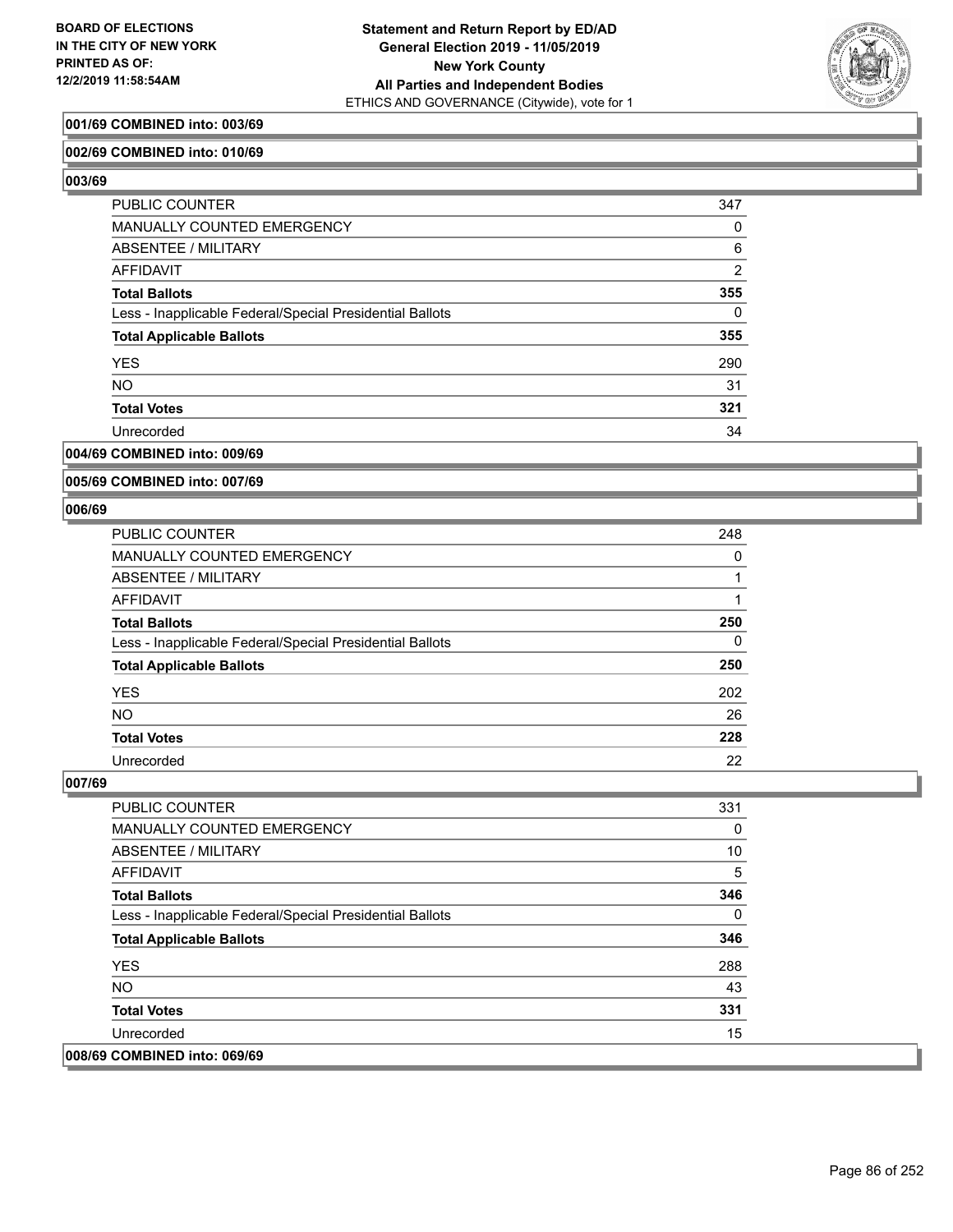

| PUBLIC COUNTER                                           | 365          |
|----------------------------------------------------------|--------------|
| MANUALLY COUNTED EMERGENCY                               | $\mathbf{0}$ |
| ABSENTEE / MILITARY                                      | 13           |
| AFFIDAVIT                                                | 3            |
| Total Ballots                                            | 381          |
| Less - Inapplicable Federal/Special Presidential Ballots | $\mathbf{0}$ |
| <b>Total Applicable Ballots</b>                          | 381          |
| YES                                                      | 318          |
| NO.                                                      | 37           |
| <b>Total Votes</b>                                       | 355          |
| Unrecorded                                               | 26           |

#### **010/69**

| PUBLIC COUNTER                                           | 356 |
|----------------------------------------------------------|-----|
| <b>MANUALLY COUNTED EMERGENCY</b>                        | 0   |
| ABSENTEE / MILITARY                                      | 7   |
| <b>AFFIDAVIT</b>                                         | 9   |
| <b>Total Ballots</b>                                     | 372 |
| Less - Inapplicable Federal/Special Presidential Ballots | 0   |
| <b>Total Applicable Ballots</b>                          | 372 |
| <b>YES</b>                                               | 305 |
| <b>NO</b>                                                | 38  |
| <b>Total Votes</b>                                       | 343 |
| Unrecorded                                               | 29  |
|                                                          |     |

# **011/69 COMBINED into: 115/69**

| PUBLIC COUNTER                                           | 100      |
|----------------------------------------------------------|----------|
| <b>MANUALLY COUNTED EMERGENCY</b>                        | 0        |
| ABSENTEE / MILITARY                                      | 4        |
| AFFIDAVIT                                                | 2        |
| <b>Total Ballots</b>                                     | 106      |
| Less - Inapplicable Federal/Special Presidential Ballots | $\Omega$ |
| <b>Total Applicable Ballots</b>                          | 106      |
| <b>YES</b>                                               | 90       |
| <b>NO</b>                                                | 6        |
| <b>Total Votes</b>                                       | 96       |
| Unrecorded                                               | 10       |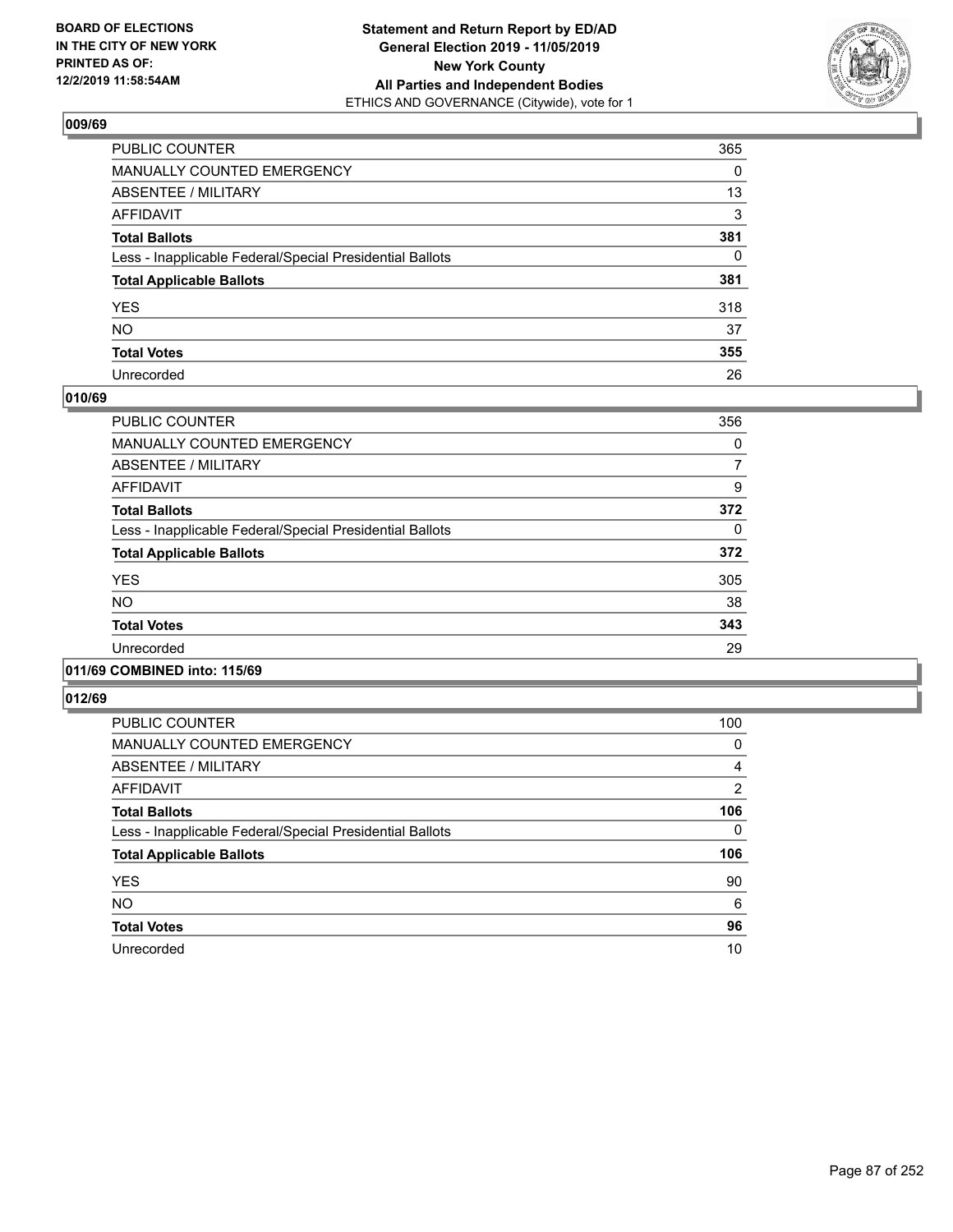

| PUBLIC COUNTER                                           | 278      |
|----------------------------------------------------------|----------|
| <b>MANUALLY COUNTED EMERGENCY</b>                        | $\Omega$ |
| <b>ABSENTEE / MILITARY</b>                               | 7        |
| <b>AFFIDAVIT</b>                                         |          |
| <b>Total Ballots</b>                                     | 286      |
| Less - Inapplicable Federal/Special Presidential Ballots | $\Omega$ |
| <b>Total Applicable Ballots</b>                          | 286      |
| <b>YES</b>                                               | 231      |
| <b>NO</b>                                                | 29       |
| <b>Total Votes</b>                                       | 260      |
| Unrecorded                                               | 26       |

### **014/69 COMBINED into: 013/69**

### **015/69**

| PUBLIC COUNTER                                           | 229      |
|----------------------------------------------------------|----------|
| <b>MANUALLY COUNTED EMERGENCY</b>                        | $\Omega$ |
| ABSENTEE / MILITARY                                      | 4        |
| AFFIDAVIT                                                | 4        |
| <b>Total Ballots</b>                                     | 237      |
| Less - Inapplicable Federal/Special Presidential Ballots | 0        |
| <b>Total Applicable Ballots</b>                          | 237      |
| <b>YES</b>                                               | 191      |
| <b>NO</b>                                                | 24       |
| <b>Total Votes</b>                                       | 215      |
| Unrecorded                                               | 22       |
|                                                          |          |

| <b>PUBLIC COUNTER</b>                                    | 171      |
|----------------------------------------------------------|----------|
| MANUALLY COUNTED EMERGENCY                               | $\Omega$ |
| ABSENTEE / MILITARY                                      | 4        |
| AFFIDAVIT                                                | $\Omega$ |
| <b>Total Ballots</b>                                     | 175      |
| Less - Inapplicable Federal/Special Presidential Ballots | $\Omega$ |
| <b>Total Applicable Ballots</b>                          | 175      |
| <b>YES</b>                                               | 125      |
| <b>NO</b>                                                | 28       |
| <b>Total Votes</b>                                       | 153      |
| Unrecorded                                               | 22       |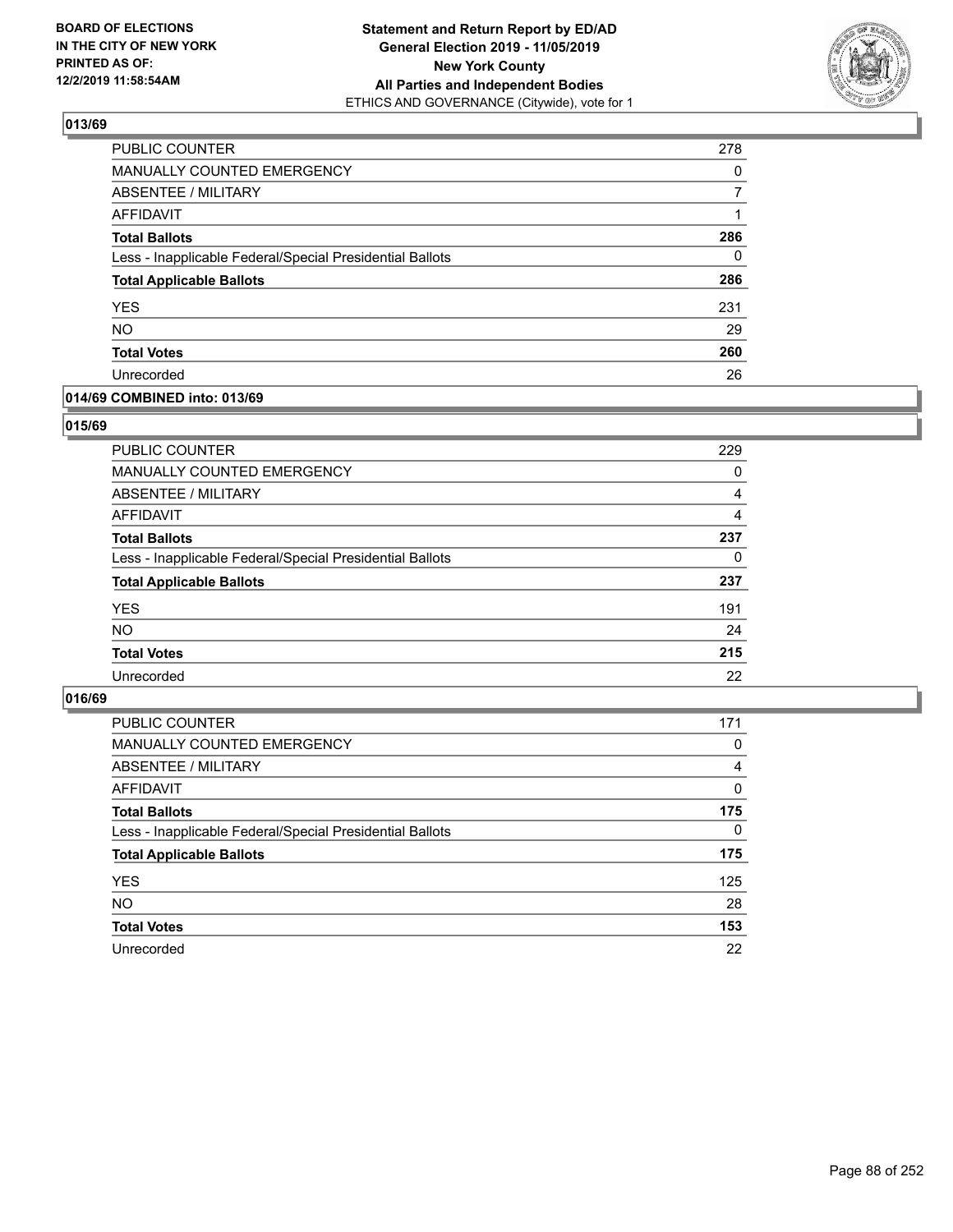

| PUBLIC COUNTER                                           | 227            |
|----------------------------------------------------------|----------------|
| MANUALLY COUNTED EMERGENCY                               | $\mathbf{0}$   |
| ABSENTEE / MILITARY                                      | 10             |
| AFFIDAVIT                                                | $\overline{2}$ |
| Total Ballots                                            | 239            |
| Less - Inapplicable Federal/Special Presidential Ballots | $\mathbf{0}$   |
| <b>Total Applicable Ballots</b>                          | 239            |
| YES                                                      | 189            |
| NO.                                                      | 16             |
| <b>Total Votes</b>                                       | 205            |
| Unrecorded                                               | 34             |

### **018/69**

| PUBLIC COUNTER                                           | 258      |
|----------------------------------------------------------|----------|
| <b>MANUALLY COUNTED EMERGENCY</b>                        | 0        |
| ABSENTEE / MILITARY                                      | 8        |
| <b>AFFIDAVIT</b>                                         | $\Omega$ |
| <b>Total Ballots</b>                                     | 266      |
| Less - Inapplicable Federal/Special Presidential Ballots | 0        |
| <b>Total Applicable Ballots</b>                          | 266      |
| <b>YES</b>                                               | 225      |
| <b>NO</b>                                                | 25       |
| <b>Total Votes</b>                                       | 250      |
| Unrecorded                                               | 16       |
|                                                          |          |

# **019/69 COMBINED into: 020/69**

| PUBLIC COUNTER                                           | 387 |
|----------------------------------------------------------|-----|
| <b>MANUALLY COUNTED EMERGENCY</b>                        | 0   |
| ABSENTEE / MILITARY                                      | 7   |
| <b>AFFIDAVIT</b>                                         | 3   |
| <b>Total Ballots</b>                                     | 397 |
| Less - Inapplicable Federal/Special Presidential Ballots | 0   |
| <b>Total Applicable Ballots</b>                          | 397 |
| <b>YES</b>                                               | 298 |
| <b>NO</b>                                                | 72  |
| <b>Total Votes</b>                                       | 370 |
| Unrecorded                                               | 27  |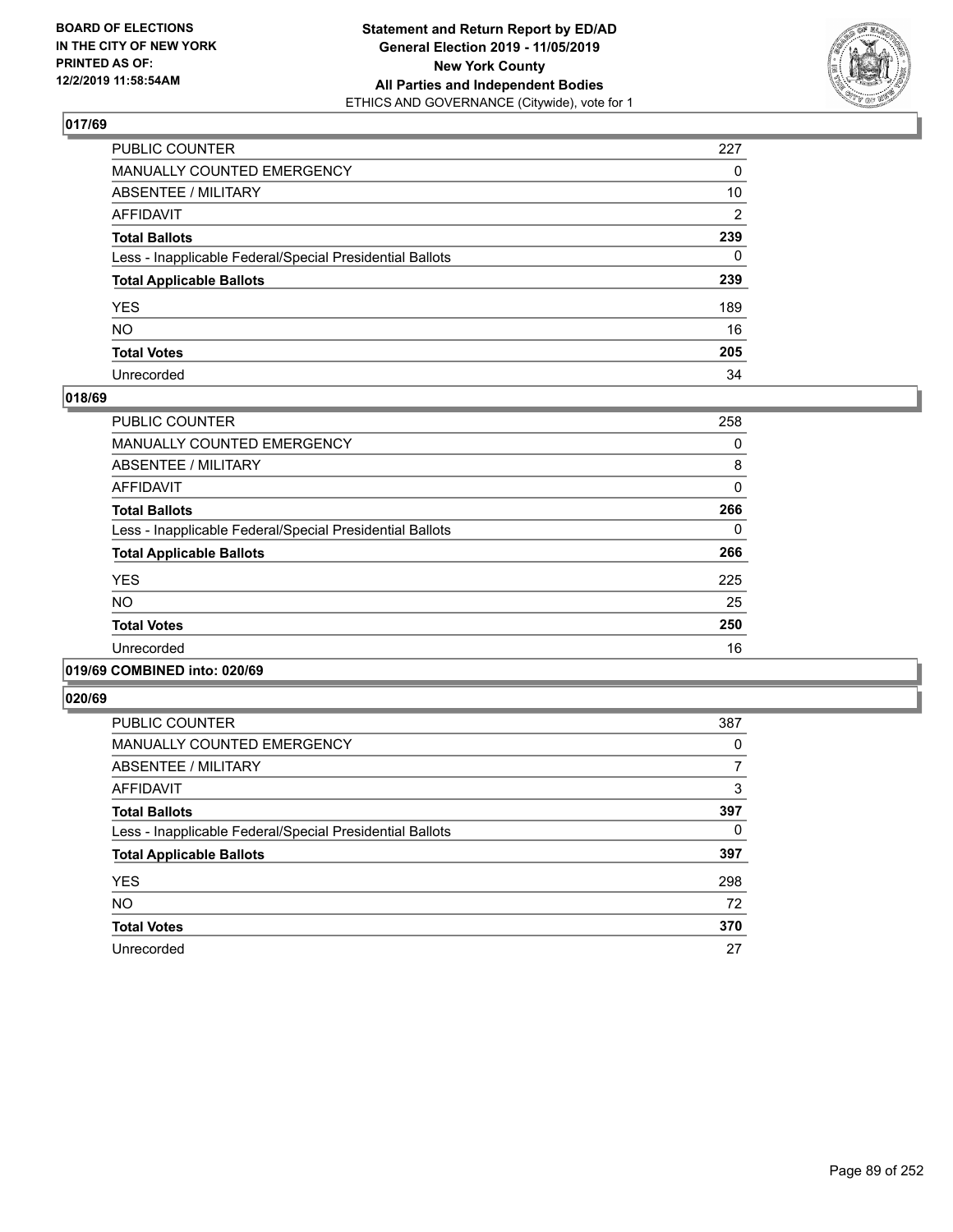

| PUBLIC COUNTER                                           | 397          |
|----------------------------------------------------------|--------------|
| MANUALLY COUNTED EMERGENCY                               | $\mathbf{0}$ |
| ABSENTEE / MILITARY                                      | 7            |
| AFFIDAVIT                                                |              |
| Total Ballots                                            | 405          |
| Less - Inapplicable Federal/Special Presidential Ballots | 0            |
| <b>Total Applicable Ballots</b>                          | 405          |
| YES                                                      | 331          |
| NO.                                                      | 45           |
| <b>Total Votes</b>                                       | 376          |
| Unrecorded                                               | 29           |

#### **022/69**

| <b>PUBLIC COUNTER</b>                                    | 485      |
|----------------------------------------------------------|----------|
| <b>MANUALLY COUNTED EMERGENCY</b>                        | $\Omega$ |
| ABSENTEE / MILITARY                                      | 14       |
| AFFIDAVIT                                                | 5        |
| <b>Total Ballots</b>                                     | 504      |
| Less - Inapplicable Federal/Special Presidential Ballots | $\Omega$ |
| <b>Total Applicable Ballots</b>                          | 504      |
| <b>YES</b>                                               | 434      |
| <b>NO</b>                                                | 44       |
| <b>Total Votes</b>                                       | 478      |
| Unrecorded                                               | 26       |

| <b>PUBLIC COUNTER</b>                                    | 359 |
|----------------------------------------------------------|-----|
| MANUALLY COUNTED EMERGENCY                               | 0   |
| ABSENTEE / MILITARY                                      |     |
| AFFIDAVIT                                                |     |
| <b>Total Ballots</b>                                     | 361 |
| Less - Inapplicable Federal/Special Presidential Ballots | 0   |
| <b>Total Applicable Ballots</b>                          | 361 |
| <b>YES</b>                                               | 306 |
| <b>NO</b>                                                | 42  |
| <b>Total Votes</b>                                       | 348 |
| Unrecorded                                               | 13  |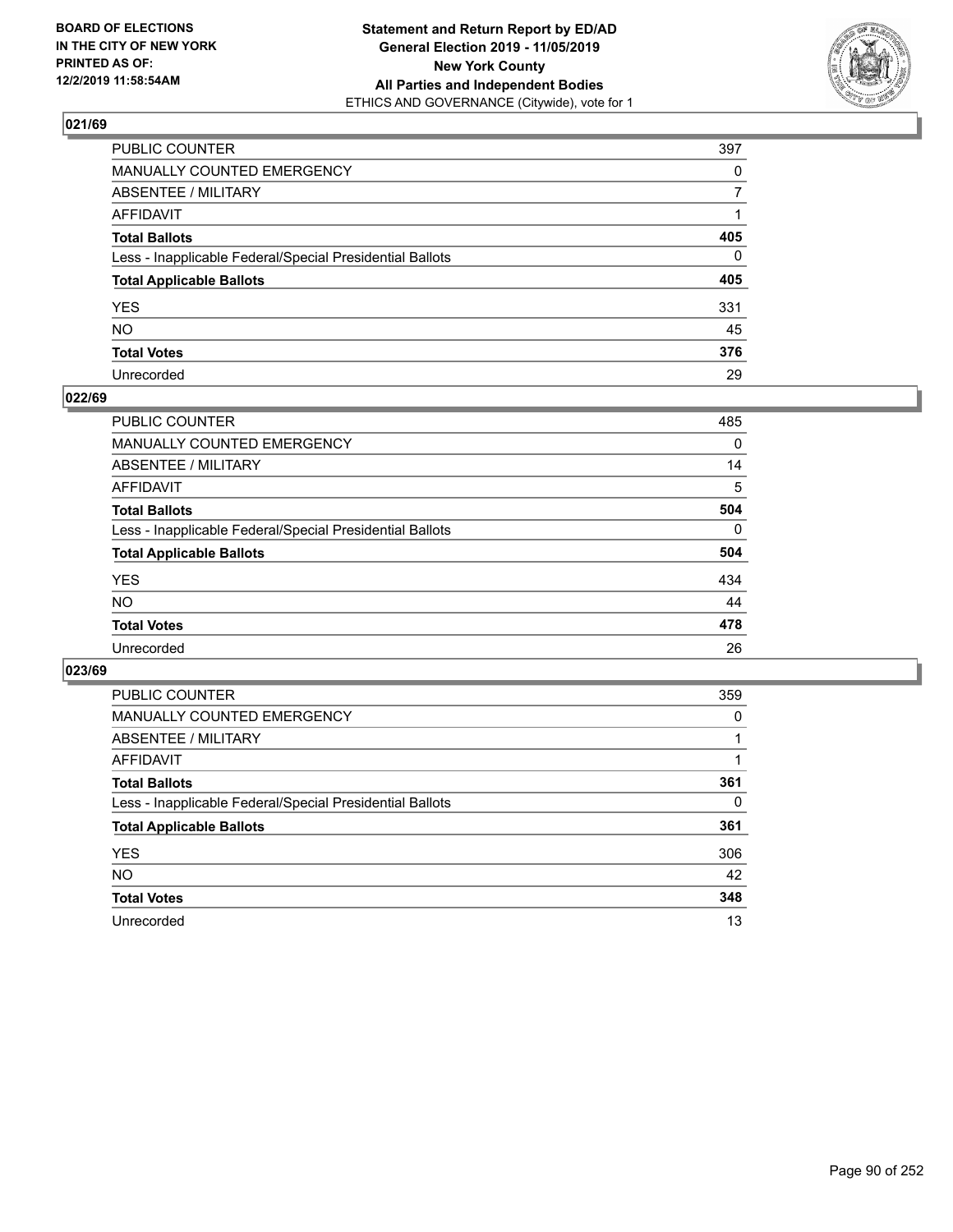

| PUBLIC COUNTER                                           | 221 |
|----------------------------------------------------------|-----|
| <b>MANUALLY COUNTED EMERGENCY</b>                        | 0   |
| ABSENTEE / MILITARY                                      | 10  |
| AFFIDAVIT                                                | 0   |
| <b>Total Ballots</b>                                     | 231 |
| Less - Inapplicable Federal/Special Presidential Ballots | 0   |
| <b>Total Applicable Ballots</b>                          | 231 |
| <b>YES</b>                                               | 200 |
| <b>NO</b>                                                | 22  |
| <b>Total Votes</b>                                       | 222 |
| Unrecorded                                               | 9   |

#### **025/69 COMBINED into: 023/69**

**026/69 COMBINED into: 022/69**

**027/69 COMBINED into: 017/69**

**028/69 COMBINED into: 021/69**

#### **029/69**

| PUBLIC COUNTER                                           | 528            |
|----------------------------------------------------------|----------------|
| MANUALLY COUNTED EMERGENCY                               | 0              |
| ABSENTEE / MILITARY                                      | 25             |
| <b>AFFIDAVIT</b>                                         | $\overline{4}$ |
| <b>Total Ballots</b>                                     | 557            |
| Less - Inapplicable Federal/Special Presidential Ballots | 0              |
| <b>Total Applicable Ballots</b>                          | 557            |
| <b>YES</b>                                               | 457            |
| NO.                                                      | 56             |
| <b>Total Votes</b>                                       | 513            |
| Unrecorded                                               | 44             |
|                                                          |                |

# **030/69 COMBINED into: 029/69**

**031/69 COMBINED into: 032/69**

| <b>PUBLIC COUNTER</b>                                    | 479 |
|----------------------------------------------------------|-----|
| <b>MANUALLY COUNTED EMERGENCY</b>                        | 0   |
| ABSENTEE / MILITARY                                      | 8   |
| AFFIDAVIT                                                |     |
| <b>Total Ballots</b>                                     | 488 |
| Less - Inapplicable Federal/Special Presidential Ballots | 0   |
| <b>Total Applicable Ballots</b>                          | 488 |
| <b>YES</b>                                               | 411 |
| <b>NO</b>                                                | 52  |
| <b>Total Votes</b>                                       | 463 |
| Unrecorded                                               | 25  |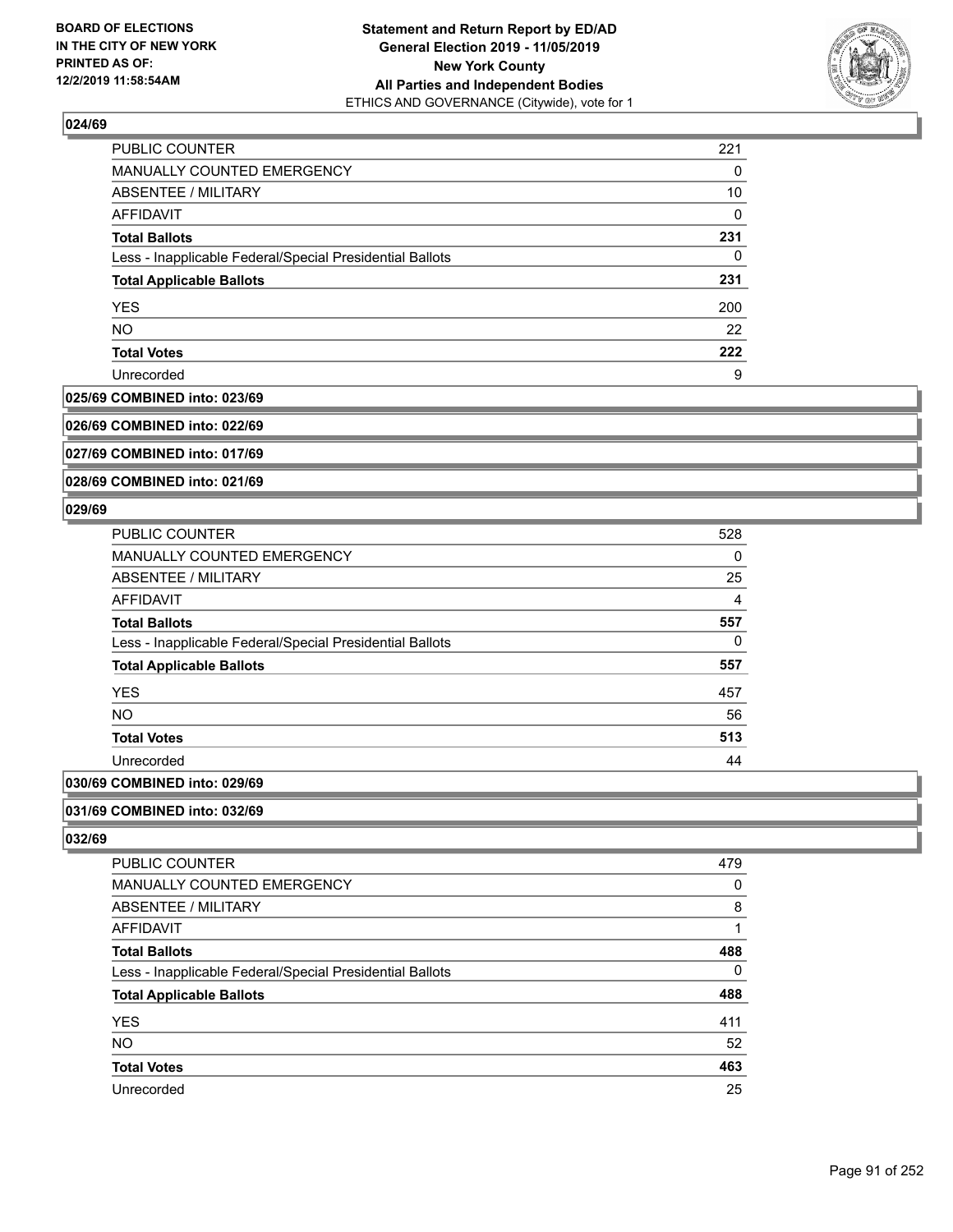

| PUBLIC COUNTER                                           | 297            |
|----------------------------------------------------------|----------------|
| MANUALLY COUNTED EMERGENCY                               | $\Omega$       |
| ABSENTEE / MILITARY                                      | 8              |
| AFFIDAVIT                                                | $\overline{2}$ |
| Total Ballots                                            | 307            |
| Less - Inapplicable Federal/Special Presidential Ballots | $\mathbf{0}$   |
| <b>Total Applicable Ballots</b>                          | 307            |
| YES                                                      | 247            |
| NO.                                                      | 40             |
| <b>Total Votes</b>                                       | 287            |
| Unrecorded                                               | 20             |

#### **034/69**

| PUBLIC COUNTER                                           | 281 |
|----------------------------------------------------------|-----|
| <b>MANUALLY COUNTED EMERGENCY</b>                        | 0   |
| <b>ABSENTEE / MILITARY</b>                               | 6   |
| AFFIDAVIT                                                | 3   |
| <b>Total Ballots</b>                                     | 290 |
| Less - Inapplicable Federal/Special Presidential Ballots | 0   |
| <b>Total Applicable Ballots</b>                          | 290 |
| <b>YES</b>                                               | 227 |
| <b>NO</b>                                                | 35  |
| <b>Total Votes</b>                                       | 262 |
| Unrecorded                                               | 28  |
|                                                          |     |

**035/69 COMBINED into: 037/69**

#### **036/69 COMBINED into: 037/69**

| <b>PUBLIC COUNTER</b>                                    | 283      |
|----------------------------------------------------------|----------|
| <b>MANUALLY COUNTED EMERGENCY</b>                        | 0        |
| ABSENTEE / MILITARY                                      | 4        |
| AFFIDAVIT                                                | 5        |
| <b>Total Ballots</b>                                     | 292      |
| Less - Inapplicable Federal/Special Presidential Ballots | $\Omega$ |
| <b>Total Applicable Ballots</b>                          | 292      |
| <b>YES</b>                                               | 239      |
| NO.                                                      | 24       |
| <b>Total Votes</b>                                       | 263      |
| Unrecorded                                               | 29       |
| 038/69 COMBINED into: 039/69                             |          |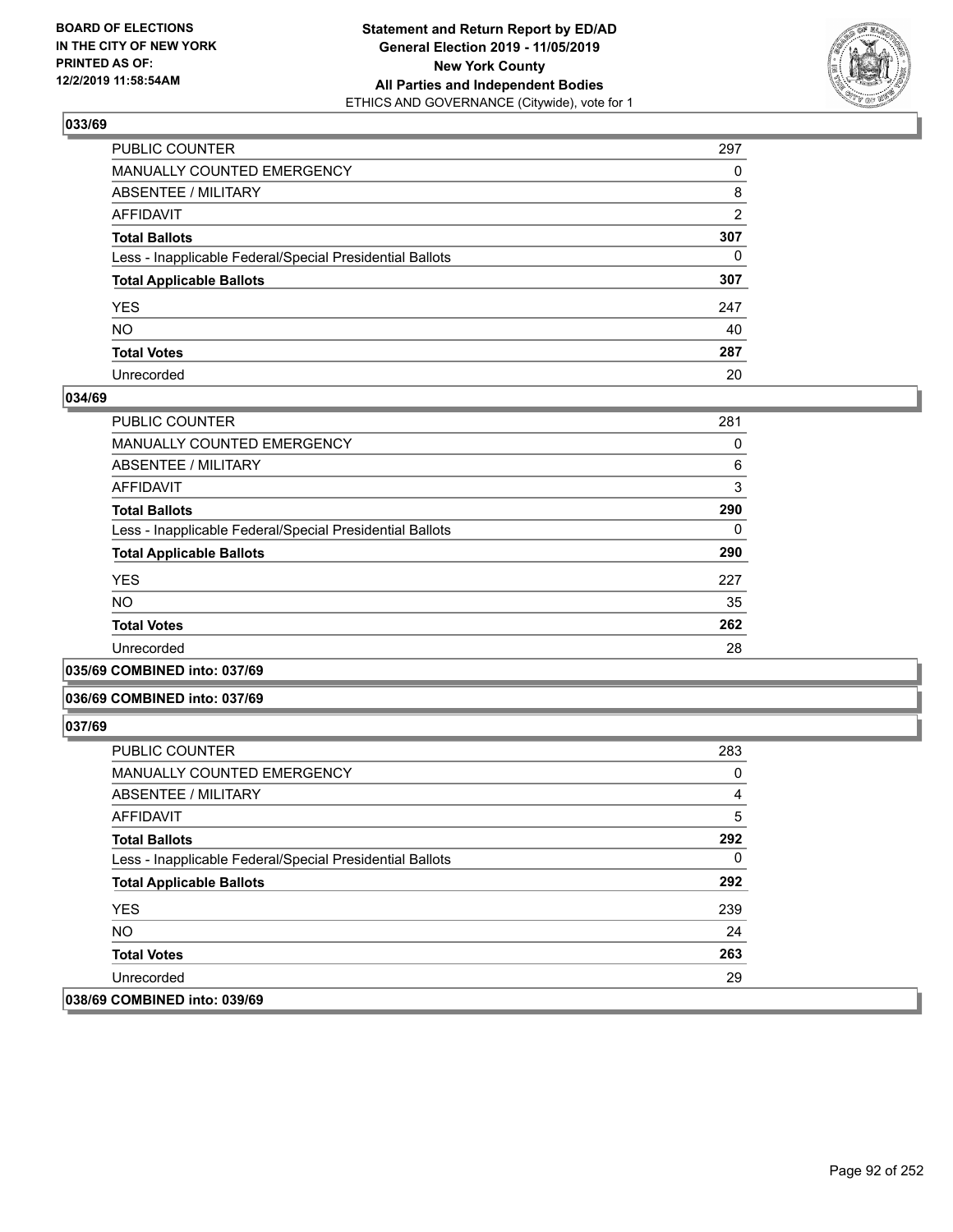

| PUBLIC COUNTER                                           | 433 |
|----------------------------------------------------------|-----|
| MANUALLY COUNTED EMERGENCY                               | 0   |
| ABSENTEE / MILITARY                                      | 14  |
| AFFIDAVIT                                                |     |
| Total Ballots                                            | 448 |
| Less - Inapplicable Federal/Special Presidential Ballots | 0   |
| <b>Total Applicable Ballots</b>                          | 448 |
| YES                                                      | 350 |
| NO.                                                      | 66  |
| <b>Total Votes</b>                                       | 416 |
| Unrecorded                                               | 32  |

#### **040/69**

| <b>PUBLIC COUNTER</b>                                    | 434      |
|----------------------------------------------------------|----------|
| <b>MANUALLY COUNTED EMERGENCY</b>                        | $\Omega$ |
| ABSENTEE / MILITARY                                      | 12       |
| <b>AFFIDAVIT</b>                                         |          |
| <b>Total Ballots</b>                                     | 447      |
| Less - Inapplicable Federal/Special Presidential Ballots | 0        |
| <b>Total Applicable Ballots</b>                          | 447      |
| <b>YES</b>                                               | 373      |
| <b>NO</b>                                                | 38       |
| <b>Total Votes</b>                                       | 411      |
| Unrecorded                                               | 36       |
|                                                          |          |

# **041/69 COMBINED into: 042/69**

| PUBLIC COUNTER                                           | 379      |
|----------------------------------------------------------|----------|
| <b>MANUALLY COUNTED EMERGENCY</b>                        | 0        |
| ABSENTEE / MILITARY                                      | 12       |
| <b>AFFIDAVIT</b>                                         | 4        |
| <b>Total Ballots</b>                                     | 395      |
| Less - Inapplicable Federal/Special Presidential Ballots | $\Omega$ |
| <b>Total Applicable Ballots</b>                          | 395      |
| <b>YES</b>                                               | 320      |
| <b>NO</b>                                                | 46       |
| <b>Total Votes</b>                                       | 366      |
| Unrecorded                                               | 29       |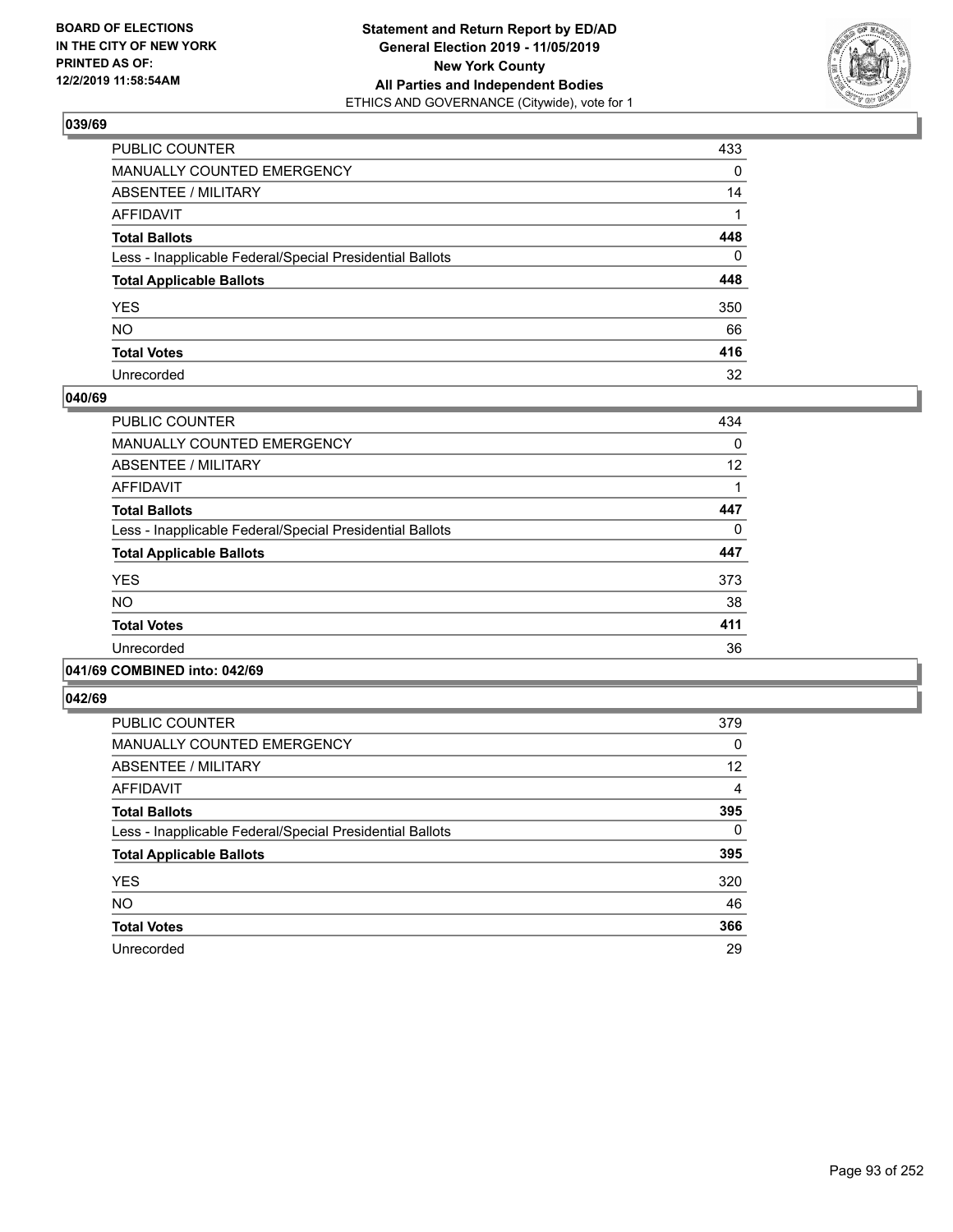

| PUBLIC COUNTER                                           | 255          |
|----------------------------------------------------------|--------------|
| MANUALLY COUNTED EMERGENCY                               | $\mathbf{0}$ |
| ABSENTEE / MILITARY                                      | 9            |
| AFFIDAVIT                                                | 2            |
| Total Ballots                                            | 266          |
| Less - Inapplicable Federal/Special Presidential Ballots | $\Omega$     |
| <b>Total Applicable Ballots</b>                          | 266          |
| YES                                                      | 211          |
| NΟ                                                       | 27           |
| <b>Total Votes</b>                                       | 238          |
| Unrecorded                                               | 28           |

#### **044/69**

| <b>PUBLIC COUNTER</b>                                    | 387      |
|----------------------------------------------------------|----------|
| <b>MANUALLY COUNTED EMERGENCY</b>                        | 0        |
| ABSENTEE / MILITARY                                      | 10       |
| AFFIDAVIT                                                | 5        |
| <b>Total Ballots</b>                                     | 402      |
| Less - Inapplicable Federal/Special Presidential Ballots | $\Omega$ |
| <b>Total Applicable Ballots</b>                          | 402      |
| <b>YES</b>                                               | 332      |
| <b>NO</b>                                                | 41       |
| <b>Total Votes</b>                                       | 373      |
| Unrecorded                                               | 29       |

| <b>PUBLIC COUNTER</b>                                    | 514            |
|----------------------------------------------------------|----------------|
| <b>MANUALLY COUNTED EMERGENCY</b>                        | 0              |
| ABSENTEE / MILITARY                                      | 25             |
| AFFIDAVIT                                                | $\overline{2}$ |
| <b>Total Ballots</b>                                     | 541            |
| Less - Inapplicable Federal/Special Presidential Ballots | $\Omega$       |
| <b>Total Applicable Ballots</b>                          | 541            |
| <b>YES</b>                                               | 467            |
| NO.                                                      | 42             |
| <b>Total Votes</b>                                       | 509            |
| Unrecorded                                               | 32             |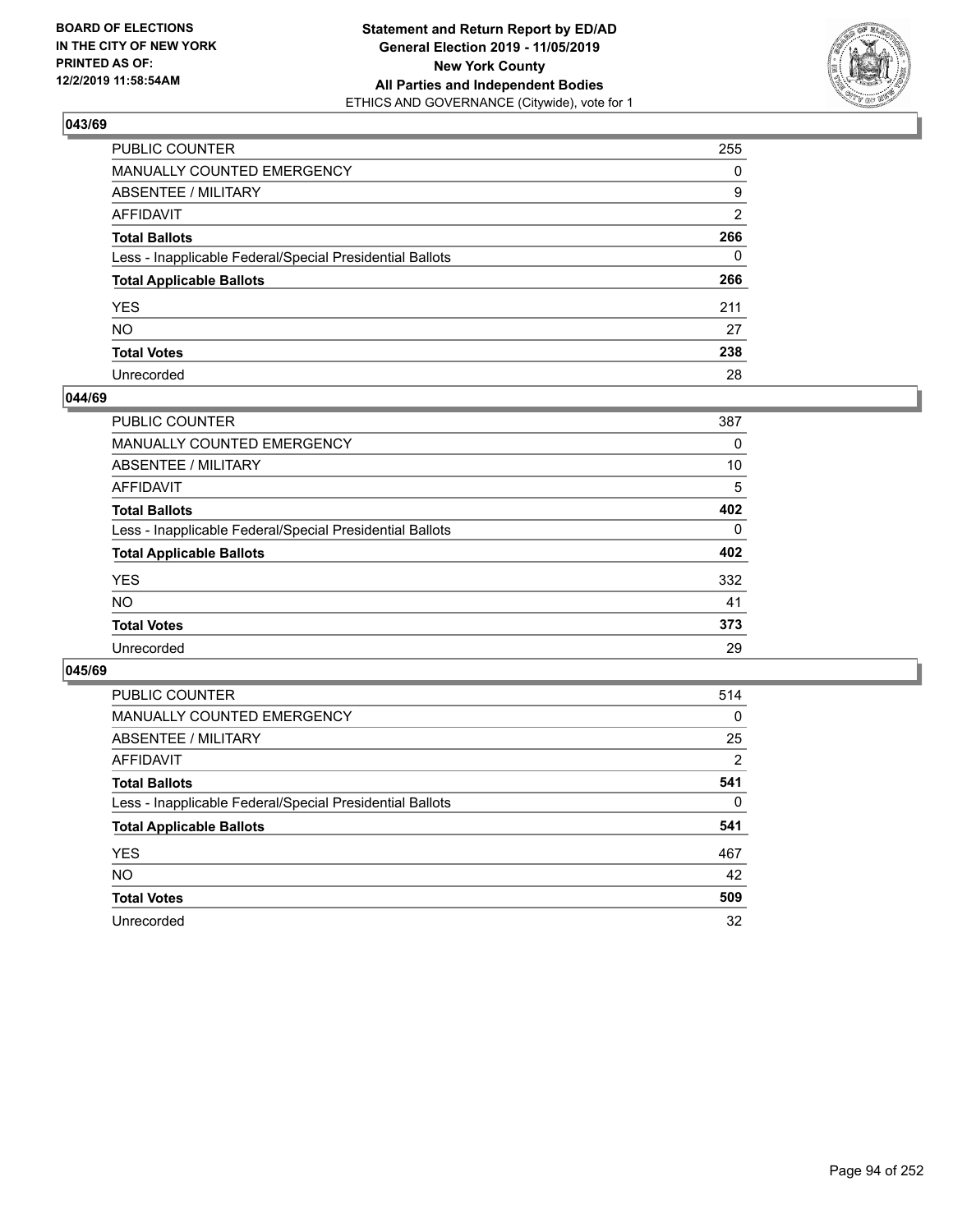

| <b>PUBLIC COUNTER</b>                                    | 415 |
|----------------------------------------------------------|-----|
| <b>MANUALLY COUNTED EMERGENCY</b>                        | 0   |
| ABSENTEE / MILITARY                                      | 7   |
| AFFIDAVIT                                                | 5   |
| <b>Total Ballots</b>                                     | 427 |
| Less - Inapplicable Federal/Special Presidential Ballots | 0   |
| <b>Total Applicable Ballots</b>                          | 427 |
| <b>YES</b>                                               | 338 |
| <b>NO</b>                                                | 63  |
| <b>Total Votes</b>                                       | 401 |
| Unrecorded                                               | 26  |

# **047/69 COMBINED into: 044/69**

#### **048/69 COMBINED into: 045/69**

# **049/69**

| <b>PUBLIC COUNTER</b>                                    | 250      |
|----------------------------------------------------------|----------|
| MANUALLY COUNTED EMERGENCY                               | 0        |
| ABSENTEE / MILITARY                                      | 3        |
| AFFIDAVIT                                                | $\Omega$ |
| <b>Total Ballots</b>                                     | 253      |
| Less - Inapplicable Federal/Special Presidential Ballots | $\Omega$ |
| <b>Total Applicable Ballots</b>                          | 253      |
| <b>YES</b>                                               | 220      |
| NO                                                       | 22       |
| <b>Total Votes</b>                                       | 242      |
| Unrecorded                                               | 11       |

| <b>PUBLIC COUNTER</b>                                    | 406 |
|----------------------------------------------------------|-----|
| <b>MANUALLY COUNTED EMERGENCY</b>                        | 0   |
| ABSENTEE / MILITARY                                      | 7   |
| AFFIDAVIT                                                | 3   |
| <b>Total Ballots</b>                                     | 416 |
| Less - Inapplicable Federal/Special Presidential Ballots | 0   |
| <b>Total Applicable Ballots</b>                          | 416 |
| <b>YES</b>                                               | 348 |
| <b>NO</b>                                                | 48  |
| <b>Total Votes</b>                                       | 396 |
| Unrecorded                                               | 20  |
| 051/69 COMBINED into: 050/69                             |     |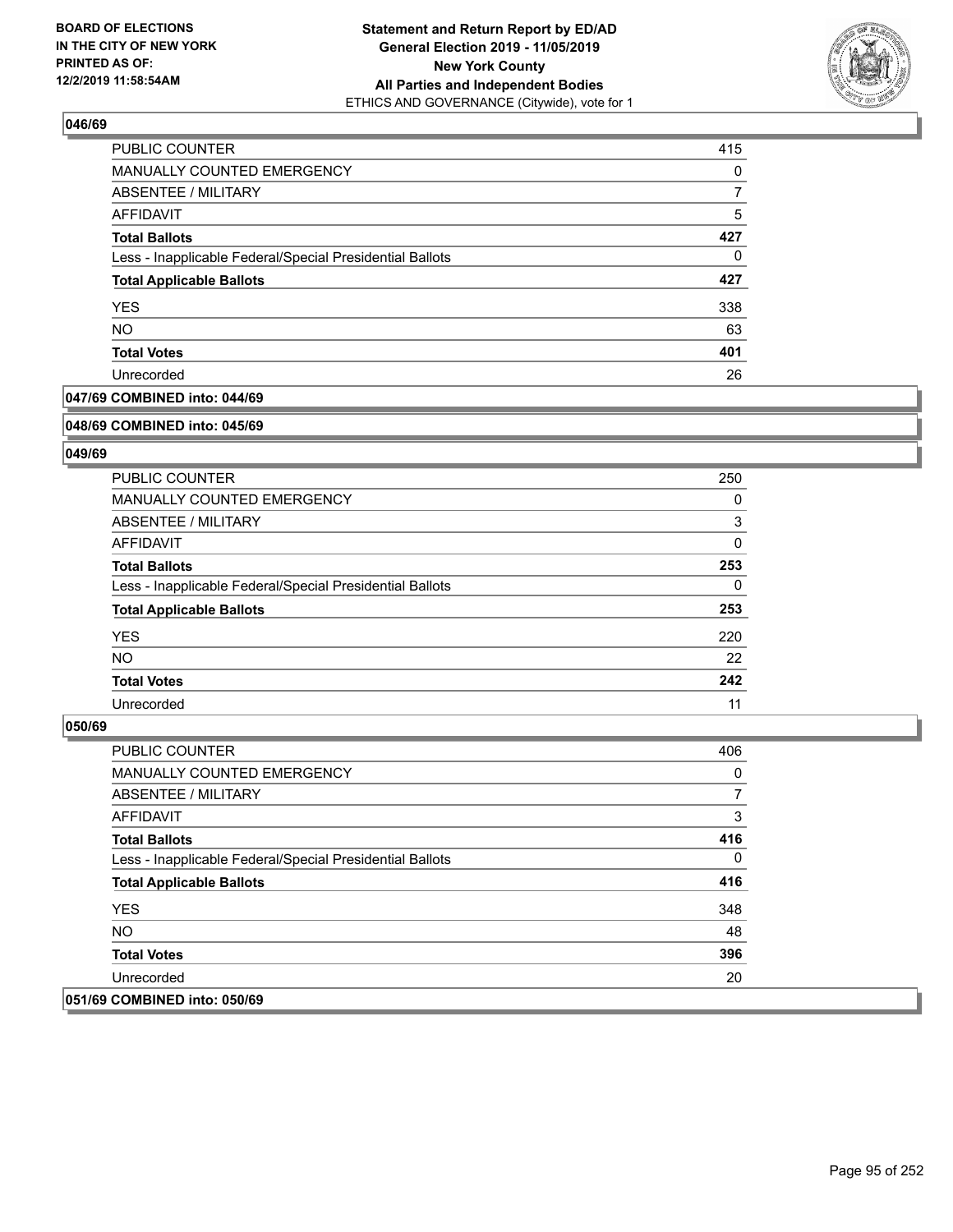

| PUBLIC COUNTER                                           | 278            |
|----------------------------------------------------------|----------------|
| <b>MANUALLY COUNTED EMERGENCY</b>                        | $\Omega$       |
| ABSENTEE / MILITARY                                      | 6              |
| <b>AFFIDAVIT</b>                                         | $\overline{2}$ |
| <b>Total Ballots</b>                                     | 286            |
| Less - Inapplicable Federal/Special Presidential Ballots | 0              |
| <b>Total Applicable Ballots</b>                          | 286            |
| <b>YES</b>                                               | 185            |
| <b>NO</b>                                                | 30             |
| <b>Total Votes</b>                                       | 215            |
| Unrecorded                                               | 71             |

### **053/69 COMBINED into: 052/69**

#### **054/69**

| PUBLIC COUNTER                                           | 299      |
|----------------------------------------------------------|----------|
| <b>MANUALLY COUNTED EMERGENCY</b>                        | $\Omega$ |
| ABSENTEE / MILITARY                                      | 8        |
| AFFIDAVIT                                                |          |
| <b>Total Ballots</b>                                     | 308      |
| Less - Inapplicable Federal/Special Presidential Ballots | $\Omega$ |
| <b>Total Applicable Ballots</b>                          | 308      |
| <b>YES</b>                                               | 226      |
| <b>NO</b>                                                | 45       |
| <b>Total Votes</b>                                       | 271      |
| Unrecorded                                               | 37       |

| PUBLIC COUNTER                                           | 359 |
|----------------------------------------------------------|-----|
| <b>MANUALLY COUNTED EMERGENCY</b>                        | 0   |
| ABSENTEE / MILITARY                                      | 3   |
| AFFIDAVIT                                                | 4   |
| <b>Total Ballots</b>                                     | 366 |
| Less - Inapplicable Federal/Special Presidential Ballots | 0   |
| <b>Total Applicable Ballots</b>                          | 366 |
| <b>YES</b>                                               | 252 |
| NO.                                                      | 36  |
| <b>Total Votes</b>                                       | 288 |
| Unrecorded                                               | 78  |
| 056/69 COMBINED into: 057/69                             |     |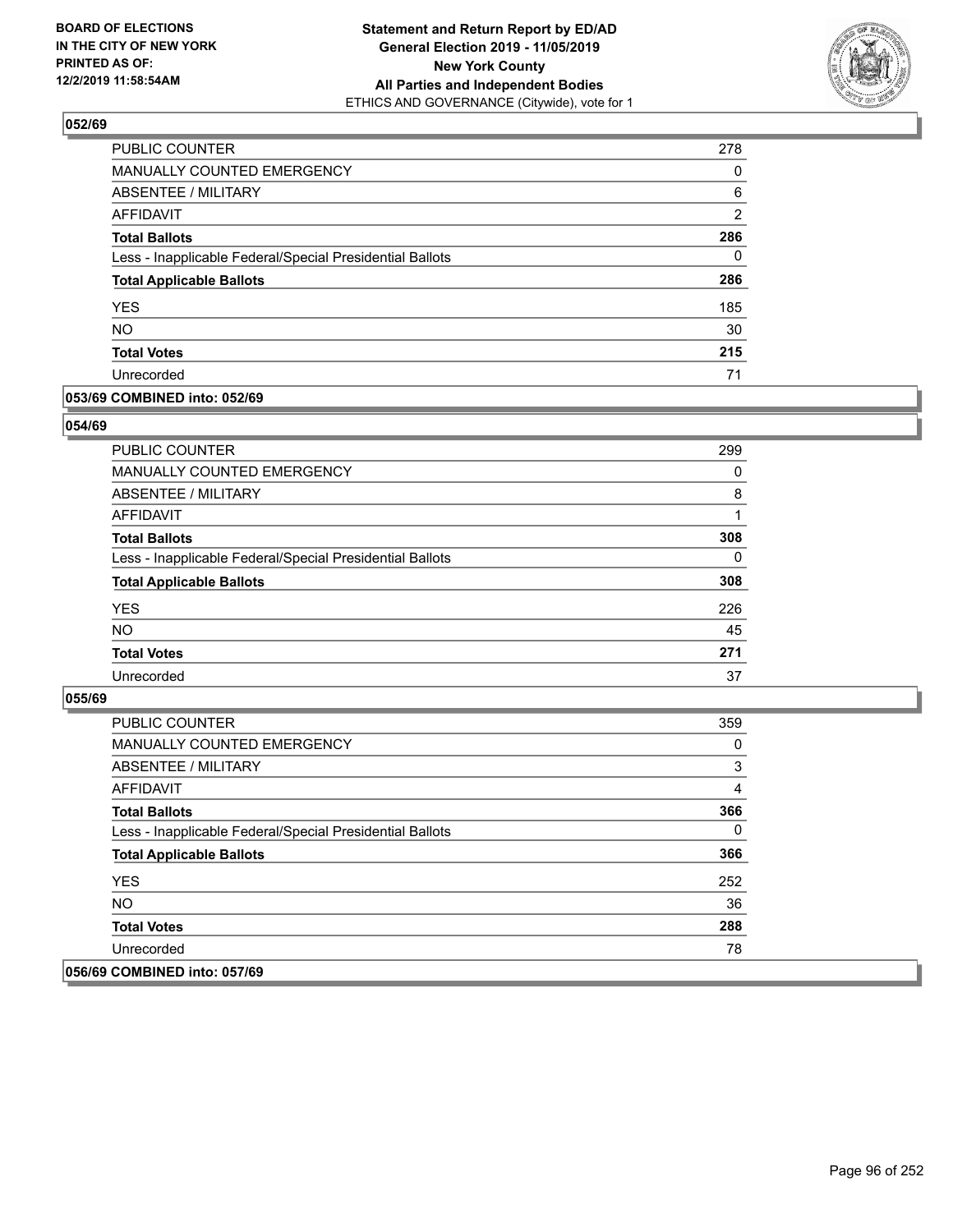

| PUBLIC COUNTER                                           | 211 |
|----------------------------------------------------------|-----|
| MANUALLY COUNTED EMERGENCY                               | 0   |
| ABSENTEE / MILITARY                                      | 6   |
| AFFIDAVIT                                                |     |
| <b>Total Ballots</b>                                     | 218 |
| Less - Inapplicable Federal/Special Presidential Ballots | 0   |
| <b>Total Applicable Ballots</b>                          | 218 |
| <b>YES</b>                                               | 100 |
| <b>NO</b>                                                | 35  |
| <b>Total Votes</b>                                       | 135 |
| Unrecorded                                               | 83  |

# **058/69 COMBINED into: 054/69**

#### **059/69 COMBINED into: 060/69**

# **060/69**

| <b>PUBLIC COUNTER</b>                                    | 338      |
|----------------------------------------------------------|----------|
| <b>MANUALLY COUNTED EMERGENCY</b>                        | $\Omega$ |
| ABSENTEE / MILITARY                                      | 7        |
| AFFIDAVIT                                                | 4        |
| <b>Total Ballots</b>                                     | 349      |
| Less - Inapplicable Federal/Special Presidential Ballots | 0        |
| <b>Total Applicable Ballots</b>                          | 349      |
| <b>YES</b>                                               | 301      |
| NO.                                                      | 30       |
| <b>Total Votes</b>                                       | 331      |
| Unrecorded                                               | 18       |

| <b>PUBLIC COUNTER</b>                                    | 439      |
|----------------------------------------------------------|----------|
| MANUALLY COUNTED EMERGENCY                               | 0        |
| ABSENTEE / MILITARY                                      | 13       |
| AFFIDAVIT                                                | 2        |
| <b>Total Ballots</b>                                     | 454      |
| Less - Inapplicable Federal/Special Presidential Ballots | $\Omega$ |
| <b>Total Applicable Ballots</b>                          | 454      |
| <b>YES</b>                                               | 374      |
| <b>NO</b>                                                | 38       |
| <b>Total Votes</b>                                       | 412      |
| Unrecorded                                               | 42       |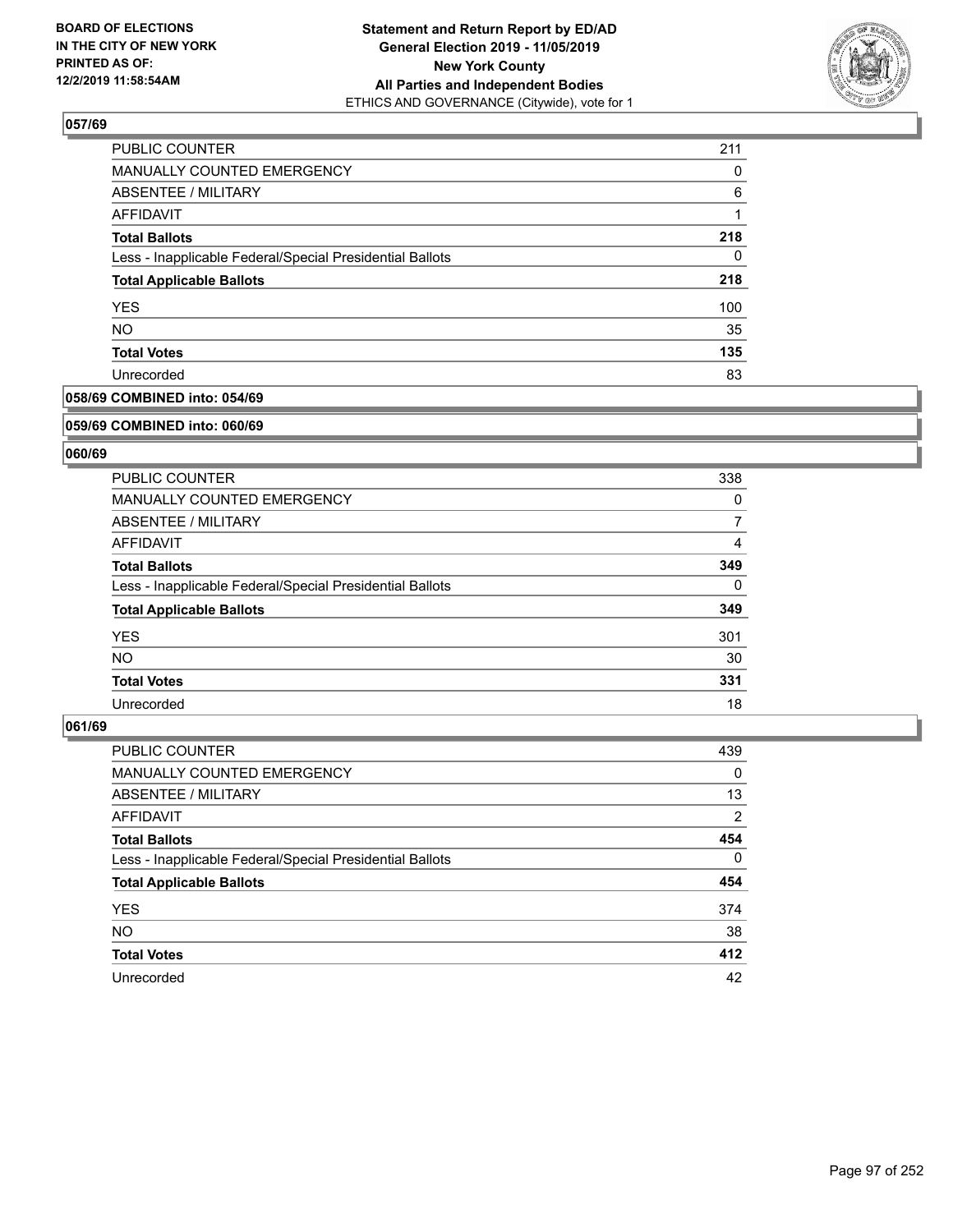

| PUBLIC COUNTER                                           | 451          |
|----------------------------------------------------------|--------------|
| MANUALLY COUNTED EMERGENCY                               | $\mathbf{0}$ |
| ABSENTEE / MILITARY                                      | 8            |
| AFFIDAVIT                                                | 5            |
| Total Ballots                                            | 464          |
| Less - Inapplicable Federal/Special Presidential Ballots | 0            |
| <b>Total Applicable Ballots</b>                          | 464          |
| YES                                                      | 380          |
| NO.                                                      | 37           |
| <b>Total Votes</b>                                       | 417          |
| Unrecorded                                               | 47           |

#### **063/69**

| <b>PUBLIC COUNTER</b>                                    | 420      |
|----------------------------------------------------------|----------|
| <b>MANUALLY COUNTED EMERGENCY</b>                        | $\Omega$ |
| ABSENTEE / MILITARY                                      | 11       |
| <b>AFFIDAVIT</b>                                         | 4        |
| <b>Total Ballots</b>                                     | 435      |
| Less - Inapplicable Federal/Special Presidential Ballots | $\Omega$ |
| <b>Total Applicable Ballots</b>                          | 435      |
| <b>YES</b>                                               | 378      |
| <b>NO</b>                                                | 46       |
| <b>Total Votes</b>                                       | 424      |
| Unrecorded                                               | 11       |

#### **064/69**

| <b>PUBLIC COUNTER</b>                                    | 265            |
|----------------------------------------------------------|----------------|
| <b>MANUALLY COUNTED EMERGENCY</b>                        | 0              |
| ABSENTEE / MILITARY                                      | 6              |
| AFFIDAVIT                                                | $\overline{2}$ |
| <b>Total Ballots</b>                                     | 273            |
| Less - Inapplicable Federal/Special Presidential Ballots | $\Omega$       |
| <b>Total Applicable Ballots</b>                          | 273            |
| <b>YES</b>                                               | 241            |
| <b>NO</b>                                                | 19             |
| <b>Total Votes</b>                                       | 260            |
| Unrecorded                                               | 13             |
| 065/69 COMBINED into: 063/69                             |                |

**066/69 COMBINED into: 067/69**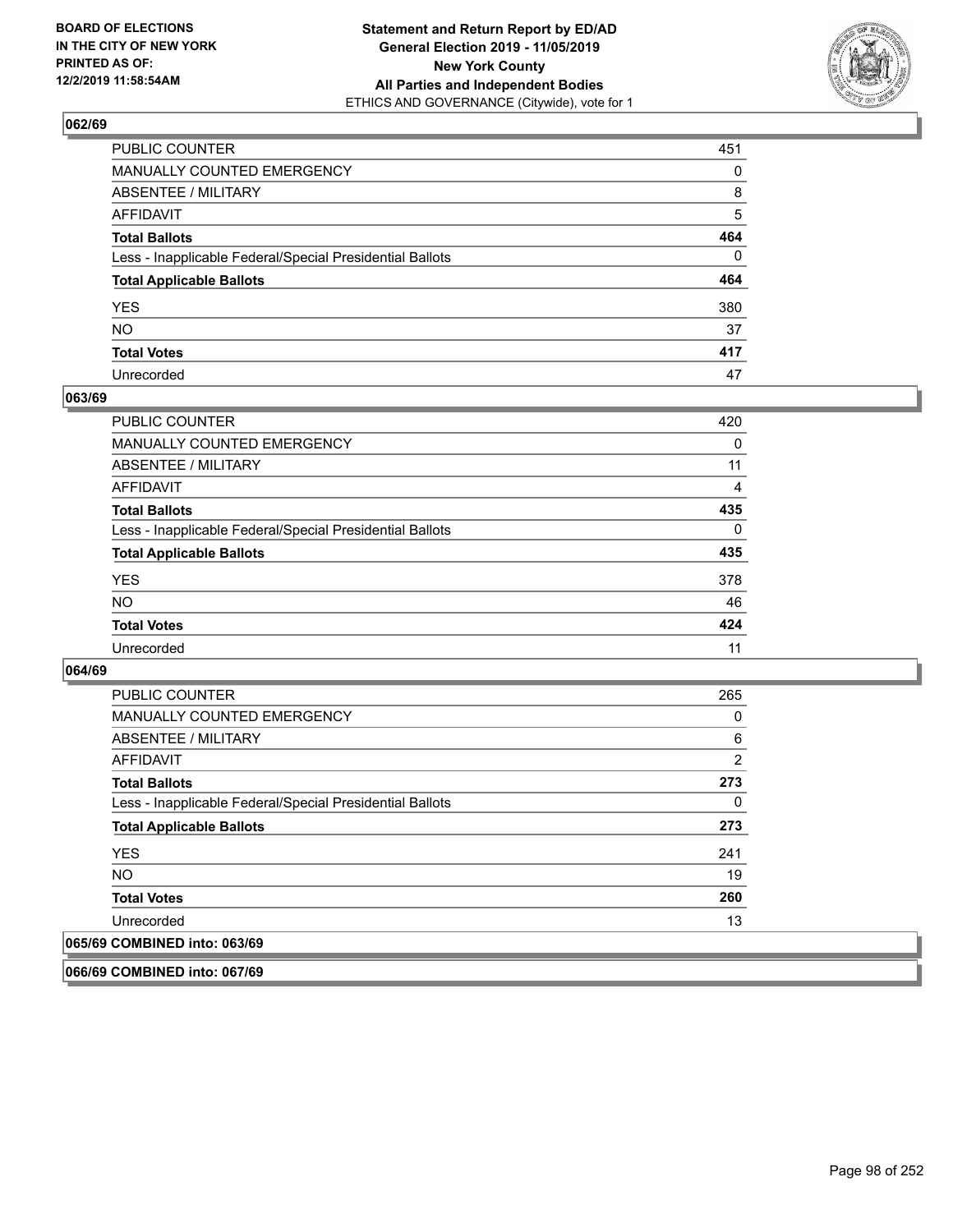

| PUBLIC COUNTER                                           | 311 |
|----------------------------------------------------------|-----|
| MANUALLY COUNTED EMERGENCY                               | 0   |
| ABSENTEE / MILITARY                                      | 3   |
| AFFIDAVIT                                                | 8   |
| <b>Total Ballots</b>                                     | 322 |
| Less - Inapplicable Federal/Special Presidential Ballots | 0   |
| <b>Total Applicable Ballots</b>                          | 322 |
| <b>YES</b>                                               | 232 |
| <b>NO</b>                                                | 30  |
| <b>Total Votes</b>                                       | 262 |
| Unrecorded                                               | 60  |

### **068/69 COMBINED into: 055/69**

#### **069/69**

| PUBLIC COUNTER                                           | 358      |
|----------------------------------------------------------|----------|
| <b>MANUALLY COUNTED EMERGENCY</b>                        | 0        |
| ABSENTEE / MILITARY                                      | 3        |
| AFFIDAVIT                                                |          |
| <b>Total Ballots</b>                                     | 362      |
| Less - Inapplicable Federal/Special Presidential Ballots | $\Omega$ |
| <b>Total Applicable Ballots</b>                          | 362      |
| <b>YES</b>                                               | 297      |
| <b>NO</b>                                                | 35       |
| <b>Total Votes</b>                                       | 332      |
| Unrecorded                                               | 30       |

| <b>PUBLIC COUNTER</b>                                    | 238            |
|----------------------------------------------------------|----------------|
| MANUALLY COUNTED EMERGENCY                               | 0              |
| ABSENTEE / MILITARY                                      | 65             |
| AFFIDAVIT                                                | $\overline{2}$ |
| <b>Total Ballots</b>                                     | 305            |
| Less - Inapplicable Federal/Special Presidential Ballots | 0              |
| <b>Total Applicable Ballots</b>                          | 305            |
| <b>YES</b>                                               | 163            |
| NO.                                                      | 23             |
| <b>Total Votes</b>                                       | 186            |
| Unrecorded                                               | 119            |
| 071/69 COMBINED into: 067/69                             |                |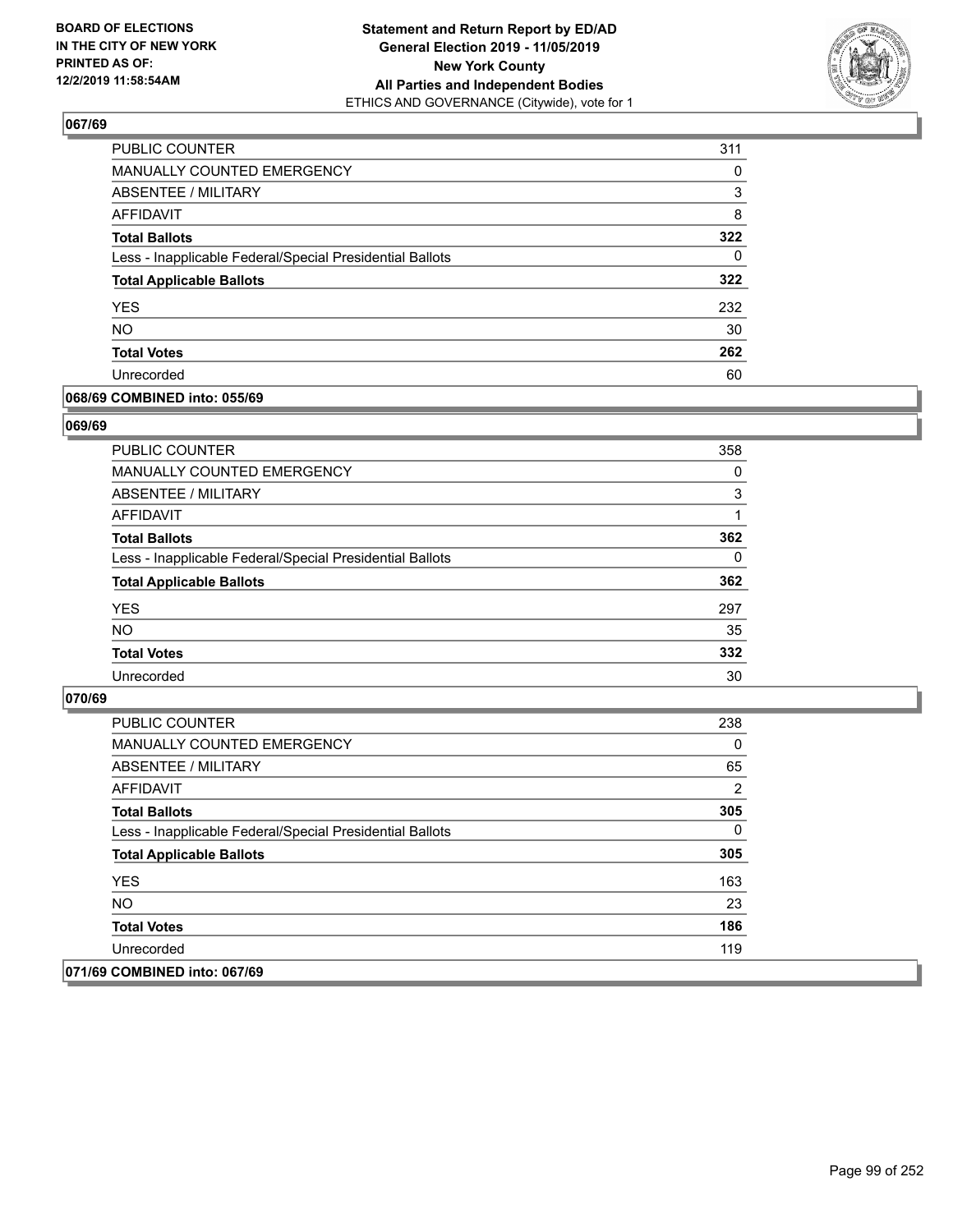

| PUBLIC COUNTER                                           | 602          |
|----------------------------------------------------------|--------------|
| MANUALLY COUNTED EMERGENCY                               | 0            |
| ABSENTEE / MILITARY                                      | 14           |
| AFFIDAVIT                                                | 3            |
| Total Ballots                                            | 619          |
| Less - Inapplicable Federal/Special Presidential Ballots | $\mathbf{0}$ |
| <b>Total Applicable Ballots</b>                          | 619          |
| YES                                                      | 526          |
| NO.                                                      | 55           |
| <b>Total Votes</b>                                       | 581          |
| Unrecorded                                               | 38           |

### **073/69**

| PUBLIC COUNTER                                           | 540 |
|----------------------------------------------------------|-----|
| <b>MANUALLY COUNTED EMERGENCY</b>                        | 0   |
| ABSENTEE / MILITARY                                      | 4   |
| <b>AFFIDAVIT</b>                                         | 5   |
| <b>Total Ballots</b>                                     | 549 |
| Less - Inapplicable Federal/Special Presidential Ballots | 0   |
| <b>Total Applicable Ballots</b>                          | 549 |
| <b>YES</b>                                               | 477 |
| <b>NO</b>                                                | 50  |
| <b>Total Votes</b>                                       | 527 |
| Unrecorded                                               | 22  |

#### **074/69 COMBINED into: 070/69**

**075/69** 

| <b>PUBLIC COUNTER</b>                                    | 265 |
|----------------------------------------------------------|-----|
| <b>MANUALLY COUNTED EMERGENCY</b>                        | 0   |
| ABSENTEE / MILITARY                                      | 4   |
| AFFIDAVIT                                                | 3   |
| <b>Total Ballots</b>                                     | 272 |
| Less - Inapplicable Federal/Special Presidential Ballots | 0   |
| <b>Total Applicable Ballots</b>                          | 272 |
| <b>YES</b>                                               | 188 |
| <b>NO</b>                                                | 32  |
| <b>Total Votes</b>                                       | 220 |
| Unrecorded                                               | 52  |
| 076/69 COMBINED into: 075/69                             |     |

**077/69 COMBINED into: 073/69**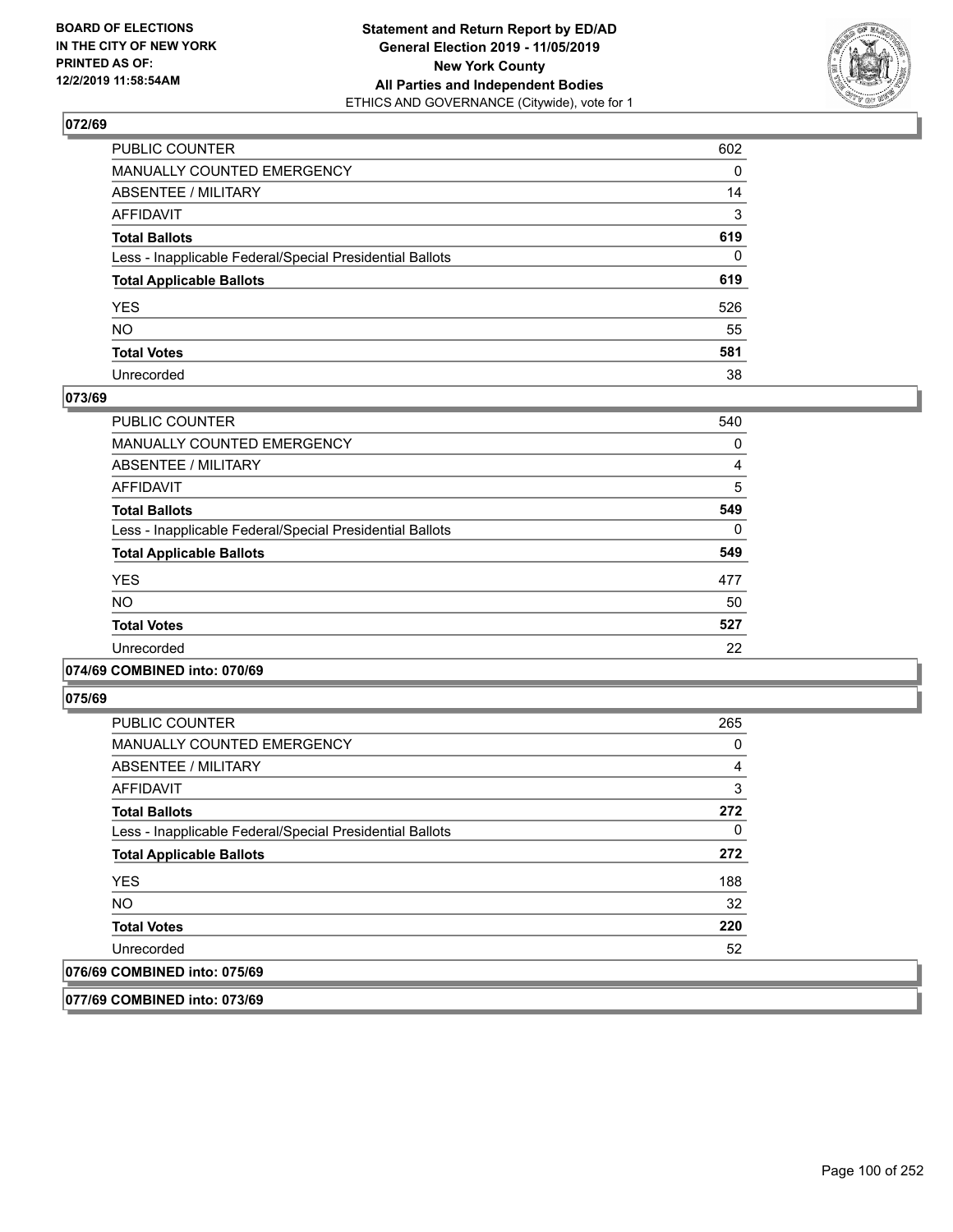

| PUBLIC COUNTER                                           | 415            |
|----------------------------------------------------------|----------------|
| MANUALLY COUNTED EMERGENCY                               | 0              |
| ABSENTEE / MILITARY                                      | 5              |
| AFFIDAVIT                                                | $\overline{2}$ |
| <b>Total Ballots</b>                                     | 422            |
| Less - Inapplicable Federal/Special Presidential Ballots | $\Omega$       |
| <b>Total Applicable Ballots</b>                          | 422            |
| <b>YES</b>                                               | 350            |
| <b>NO</b>                                                | 42             |
| <b>Total Votes</b>                                       | 392            |
| Unrecorded                                               | 30             |

#### **079/69 COMBINED into: 078/69**

#### **080/69**

| <b>PUBLIC COUNTER</b>                                    | 302 |
|----------------------------------------------------------|-----|
| <b>MANUALLY COUNTED EMERGENCY</b>                        | 0   |
| ABSENTEE / MILITARY                                      | 5   |
| AFFIDAVIT                                                |     |
| <b>Total Ballots</b>                                     | 308 |
| Less - Inapplicable Federal/Special Presidential Ballots | 0   |
| <b>Total Applicable Ballots</b>                          | 308 |
| <b>YES</b>                                               | 186 |
| <b>NO</b>                                                | 39  |
| <b>Total Votes</b>                                       | 225 |
| Unrecorded                                               | 83  |
|                                                          |     |

| PUBLIC COUNTER                                           | 391      |
|----------------------------------------------------------|----------|
| MANUALLY COUNTED EMERGENCY                               | 0        |
| ABSENTEE / MILITARY                                      | 4        |
| AFFIDAVIT                                                | 5        |
| <b>Total Ballots</b>                                     | 400      |
| Less - Inapplicable Federal/Special Presidential Ballots | $\Omega$ |
| <b>Total Applicable Ballots</b>                          | 400      |
| <b>YES</b>                                               | 322      |
| <b>NO</b>                                                | 44       |
| <b>Total Votes</b>                                       | 366      |
| Unrecorded                                               | 34       |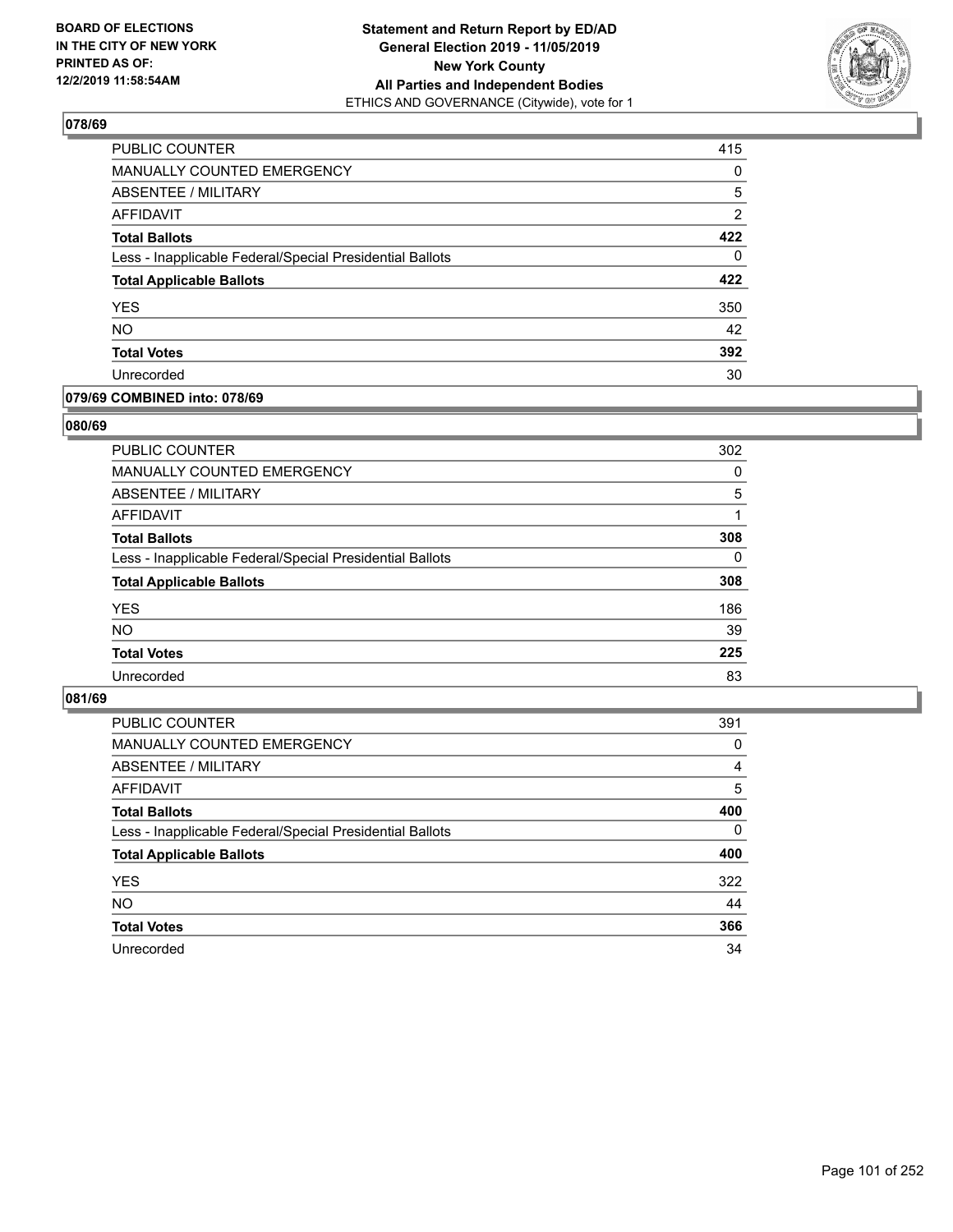

| PUBLIC COUNTER                                           | 176      |
|----------------------------------------------------------|----------|
| MANUALLY COUNTED EMERGENCY                               | 0        |
| <b>ABSENTEE / MILITARY</b>                               | 4        |
| AFFIDAVIT                                                | 0        |
| <b>Total Ballots</b>                                     | 180      |
| Less - Inapplicable Federal/Special Presidential Ballots | $\Omega$ |
| <b>Total Applicable Ballots</b>                          | 180      |
| <b>YES</b>                                               | 150      |
| <b>NO</b>                                                | 21       |
| <b>Total Votes</b>                                       | 171      |
| Unrecorded                                               | 9        |

# **083/69 COMBINED into: 080/69**

#### **084/69**

| <b>PUBLIC COUNTER</b>                                    | 492 |
|----------------------------------------------------------|-----|
| <b>MANUALLY COUNTED EMERGENCY</b>                        | 0   |
| ABSENTEE / MILITARY                                      |     |
| AFFIDAVIT                                                | 4   |
| <b>Total Ballots</b>                                     | 503 |
| Less - Inapplicable Federal/Special Presidential Ballots | 0   |
| <b>Total Applicable Ballots</b>                          | 503 |
| <b>YES</b>                                               | 414 |
| <b>NO</b>                                                | 56  |
| <b>Total Votes</b>                                       | 470 |
| Unrecorded                                               | 33  |

#### **085/69 COMBINED into: 072/69**

#### **086/69 COMBINED into: 084/69**

#### **087/69 COMBINED into: 072/69**

#### **088/69 COMBINED into: 092/69**

| <b>PUBLIC COUNTER</b>                                    | 267 |
|----------------------------------------------------------|-----|
| MANUALLY COUNTED EMERGENCY                               | 0   |
| ABSENTEE / MILITARY                                      | 4   |
| AFFIDAVIT                                                |     |
| <b>Total Ballots</b>                                     | 272 |
| Less - Inapplicable Federal/Special Presidential Ballots | 0   |
| <b>Total Applicable Ballots</b>                          | 272 |
| <b>YES</b>                                               | 188 |
| <b>NO</b>                                                | 30  |
| <b>Total Votes</b>                                       | 218 |
| Unrecorded                                               | 54  |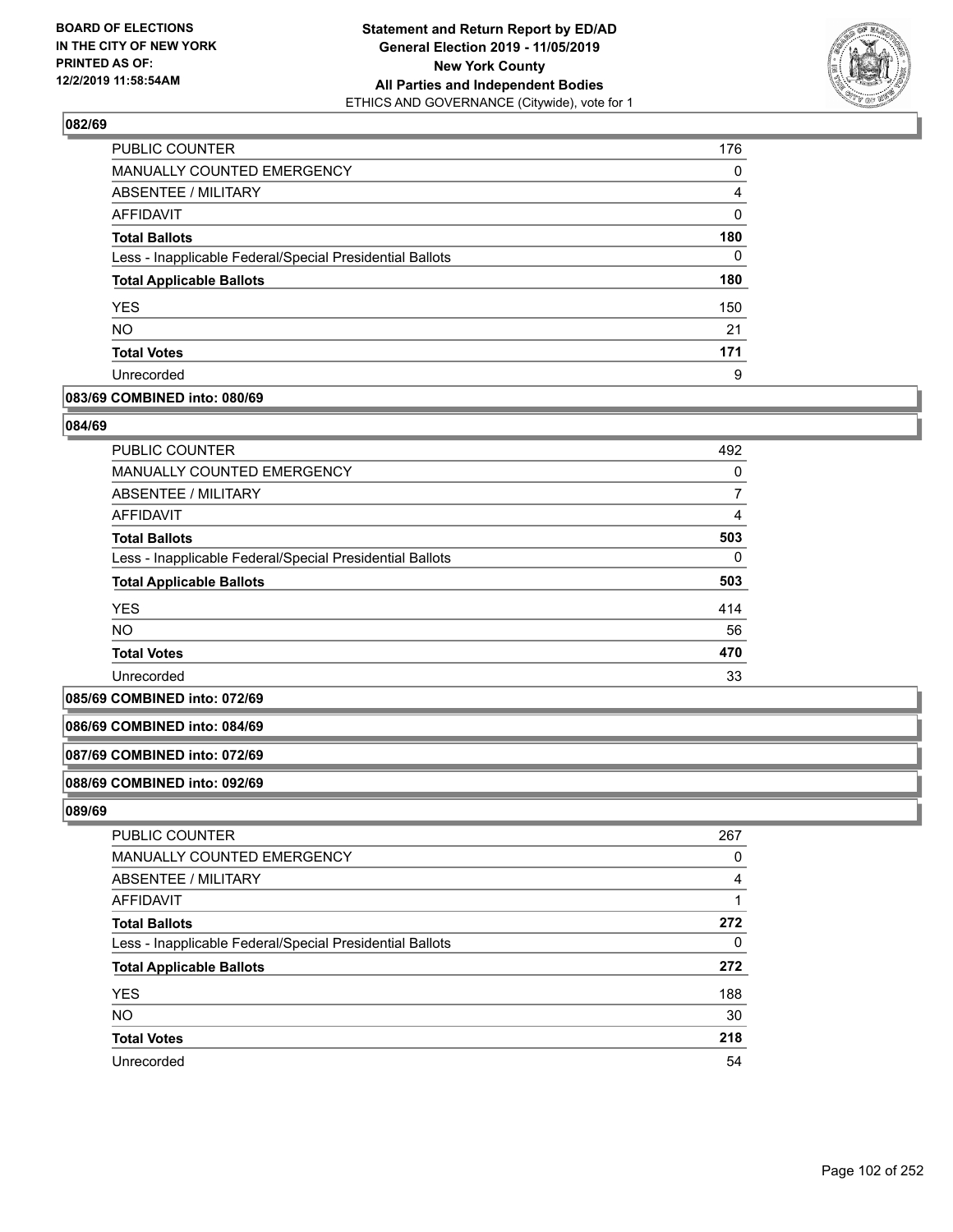

| PUBLIC COUNTER                                           | 440      |
|----------------------------------------------------------|----------|
| MANUALLY COUNTED EMERGENCY                               | $\Omega$ |
| ABSENTEE / MILITARY                                      | 31       |
| AFFIDAVIT                                                | 3        |
| <b>Total Ballots</b>                                     | 474      |
| Less - Inapplicable Federal/Special Presidential Ballots | $\Omega$ |
| <b>Total Applicable Ballots</b>                          | 474      |
| <b>YES</b>                                               | 379      |
| <b>NO</b>                                                | 37       |
| <b>Total Votes</b>                                       | 416      |
| Unrecorded                                               | 58       |

# **091/69 COMBINED into: 090/69**

#### **092/69**

| <b>PUBLIC COUNTER</b>                                    | 409            |
|----------------------------------------------------------|----------------|
| MANUALLY COUNTED EMERGENCY                               | $\Omega$       |
| <b>ABSENTEE / MILITARY</b>                               | 5              |
| AFFIDAVIT                                                | $\overline{2}$ |
| <b>Total Ballots</b>                                     | 416            |
| Less - Inapplicable Federal/Special Presidential Ballots | $\Omega$       |
| <b>Total Applicable Ballots</b>                          | 416            |
| <b>YES</b>                                               | 371            |
| <b>NO</b>                                                | 29             |
| <b>Total Votes</b>                                       | 400            |
| Unrecorded                                               | 16             |
|                                                          |                |

| <b>PUBLIC COUNTER</b>                                    | 354      |
|----------------------------------------------------------|----------|
| MANUALLY COUNTED EMERGENCY                               | 0        |
| ABSENTEE / MILITARY                                      | 4        |
| AFFIDAVIT                                                |          |
| <b>Total Ballots</b>                                     | 359      |
| Less - Inapplicable Federal/Special Presidential Ballots | $\Omega$ |
| <b>Total Applicable Ballots</b>                          | 359      |
| <b>YES</b>                                               | 317      |
| <b>NO</b>                                                | 25       |
| <b>Total Votes</b>                                       | 342      |
| Unrecorded                                               | 17       |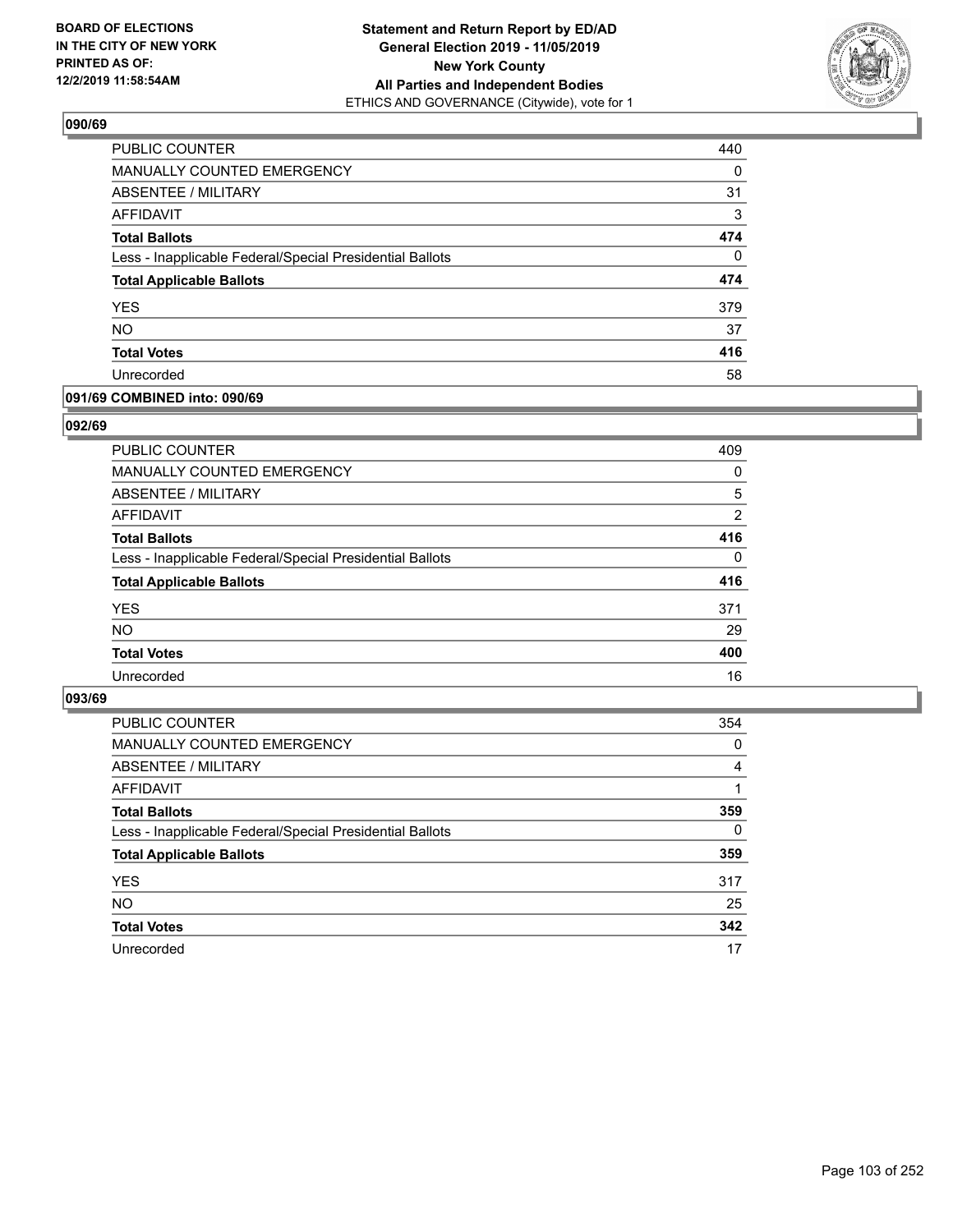

| PUBLIC COUNTER                                           | 294            |
|----------------------------------------------------------|----------------|
| MANUALLY COUNTED EMERGENCY                               | $\mathbf{0}$   |
| ABSENTEE / MILITARY                                      | 6              |
| AFFIDAVIT                                                | $\overline{2}$ |
| Total Ballots                                            | 302            |
| Less - Inapplicable Federal/Special Presidential Ballots | $\Omega$       |
| <b>Total Applicable Ballots</b>                          | 302            |
| YES                                                      | 245            |
| NO.                                                      | 33             |
| <b>Total Votes</b>                                       | 278            |
| Unrecorded                                               | 24             |

#### **095/69**

| <b>PUBLIC COUNTER</b>                                    | 244      |
|----------------------------------------------------------|----------|
| <b>MANUALLY COUNTED EMERGENCY</b>                        | $\Omega$ |
| ABSENTEE / MILITARY                                      | 7        |
| AFFIDAVIT                                                |          |
| <b>Total Ballots</b>                                     | 252      |
| Less - Inapplicable Federal/Special Presidential Ballots | $\Omega$ |
| <b>Total Applicable Ballots</b>                          | 252      |
| <b>YES</b>                                               | 210      |
| <b>NO</b>                                                | 25       |
| <b>Total Votes</b>                                       | 235      |
| Unrecorded                                               | 17       |

#### **096/69**

| <b>PUBLIC COUNTER</b>                                    | 215 |
|----------------------------------------------------------|-----|
| <b>MANUALLY COUNTED EMERGENCY</b>                        | 0   |
| ABSENTEE / MILITARY                                      | 2   |
| AFFIDAVIT                                                | 3   |
| <b>Total Ballots</b>                                     | 220 |
| Less - Inapplicable Federal/Special Presidential Ballots | 0   |
| <b>Total Applicable Ballots</b>                          | 220 |
| <b>YES</b>                                               | 189 |
| <b>NO</b>                                                | 22  |
| <b>Total Votes</b>                                       | 211 |
| Unrecorded                                               | 9   |
| 097/69 COMBINED into: 094/69                             |     |

**098/69 COMBINED into: 096/69**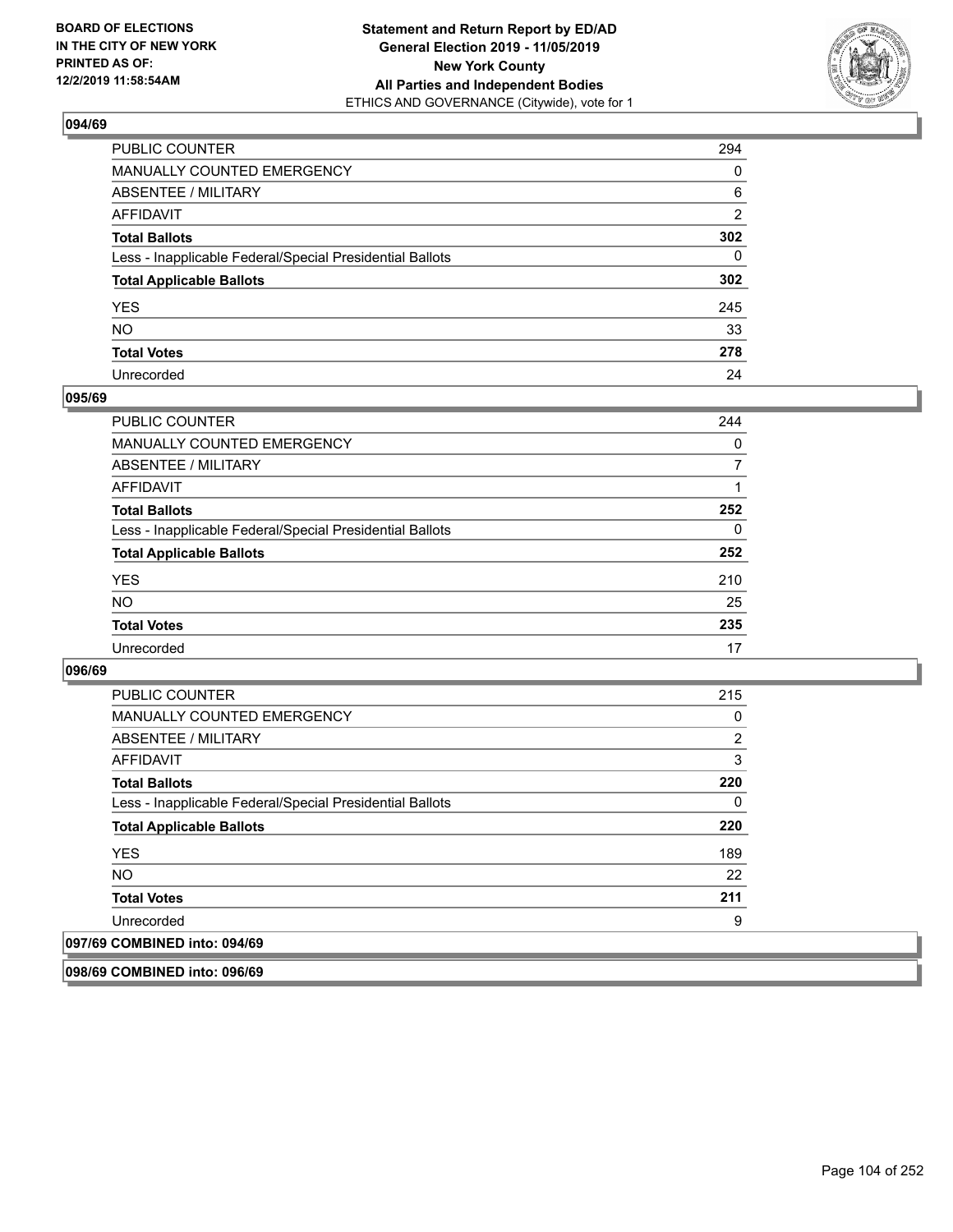

| PUBLIC COUNTER                                           | 395          |
|----------------------------------------------------------|--------------|
| MANUALLY COUNTED EMERGENCY                               | $\mathbf{0}$ |
| ABSENTEE / MILITARY                                      | 10           |
| AFFIDAVIT                                                | $\mathbf{0}$ |
| Total Ballots                                            | 405          |
| Less - Inapplicable Federal/Special Presidential Ballots | $\Omega$     |
| <b>Total Applicable Ballots</b>                          | 405          |
| YES                                                      | 344          |
| NO.                                                      | 31           |
| <b>Total Votes</b>                                       | 375          |
| Unrecorded                                               | 30           |

#### **100/69**

| <b>PUBLIC COUNTER</b>                                    | 372      |
|----------------------------------------------------------|----------|
| <b>MANUALLY COUNTED EMERGENCY</b>                        | $\Omega$ |
| ABSENTEE / MILITARY                                      | 12       |
| AFFIDAVIT                                                |          |
| <b>Total Ballots</b>                                     | 385      |
| Less - Inapplicable Federal/Special Presidential Ballots | $\Omega$ |
| <b>Total Applicable Ballots</b>                          | 385      |
| <b>YES</b>                                               | 238      |
| <b>NO</b>                                                | 47       |
| <b>Total Votes</b>                                       | 285      |
| Unrecorded                                               | 100      |

| <b>PUBLIC COUNTER</b>                                    | 147 |
|----------------------------------------------------------|-----|
| <b>MANUALLY COUNTED EMERGENCY</b>                        | 0   |
| ABSENTEE / MILITARY                                      | 5   |
| AFFIDAVIT                                                |     |
| <b>Total Ballots</b>                                     | 153 |
| Less - Inapplicable Federal/Special Presidential Ballots | 0   |
| <b>Total Applicable Ballots</b>                          | 153 |
| <b>YES</b>                                               | 64  |
| NO.                                                      | 33  |
| <b>Total Votes</b>                                       | 97  |
| Unrecorded                                               | 56  |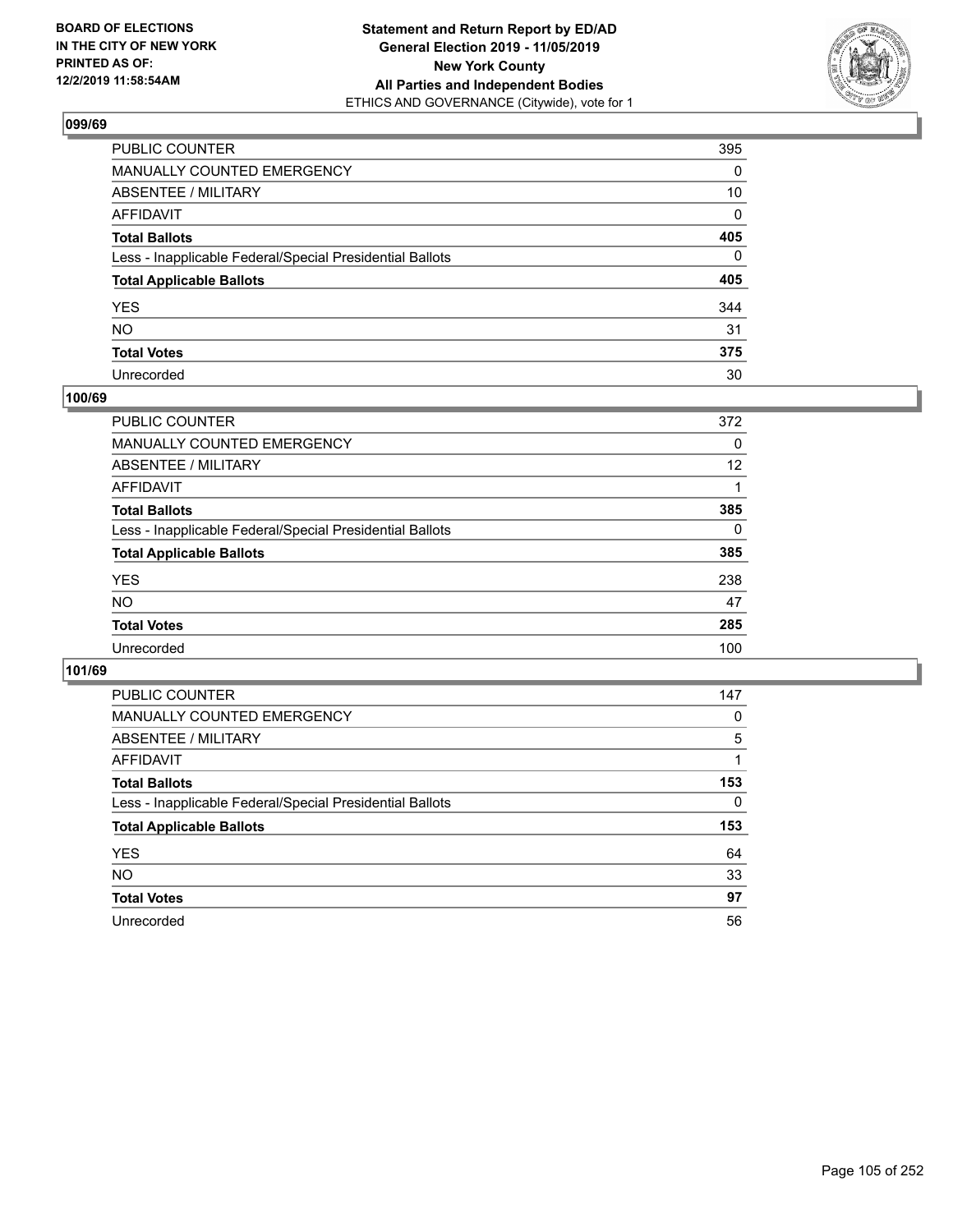

| PUBLIC COUNTER                                           | 240      |
|----------------------------------------------------------|----------|
| <b>MANUALLY COUNTED EMERGENCY</b>                        | 0        |
| <b>ABSENTEE / MILITARY</b>                               | 6        |
| <b>AFFIDAVIT</b>                                         | 3        |
| <b>Total Ballots</b>                                     | 249      |
| Less - Inapplicable Federal/Special Presidential Ballots | $\Omega$ |
| <b>Total Applicable Ballots</b>                          | 249      |
| <b>YES</b>                                               | 157      |
| <b>NO</b>                                                | 33       |
| <b>Total Votes</b>                                       | 190      |
| Unrecorded                                               | 59       |

### **103/69 COMBINED into: 061/69**

#### **104/69**

| <b>Total Ballots</b>                                     | 0        |
|----------------------------------------------------------|----------|
| Less - Inapplicable Federal/Special Presidential Ballots | $\Omega$ |
| <b>Total Applicable Ballots</b>                          | 0        |
| <b>YES</b>                                               | $\Omega$ |
| <b>NO</b>                                                | $\Omega$ |
| <b>Total Votes</b>                                       | 0        |
|                                                          |          |

| <b>Total Votes</b>                                       | 0        |
|----------------------------------------------------------|----------|
| NO.                                                      | $\Omega$ |
| <b>YES</b>                                               | 0        |
| <b>Total Applicable Ballots</b>                          | 0        |
| Less - Inapplicable Federal/Special Presidential Ballots | 0        |
| <b>Total Ballots</b>                                     | 0        |
| AFFIDAVIT                                                | 0        |
| ABSENTEE / MILITARY                                      | 0        |
| <b>MANUALLY COUNTED EMERGENCY</b>                        | 0        |
| <b>PUBLIC COUNTER</b>                                    | 0        |

| 106/69 COMBINED into: 061/69 |  |
|------------------------------|--|
|------------------------------|--|

| 107/69 COMBINED into: 096/69  |  |
|-------------------------------|--|
| 108/69 COMBINED into: 100/69  |  |
| 109/69 COMBINED into: 081/69  |  |
| 110/69 COMBINED into: 092/69  |  |
| 1111/69 COMBINED into: 062/69 |  |
| 112/69 COMBINED into: 061/69  |  |
| 113/69 COMBINED into: 046/69  |  |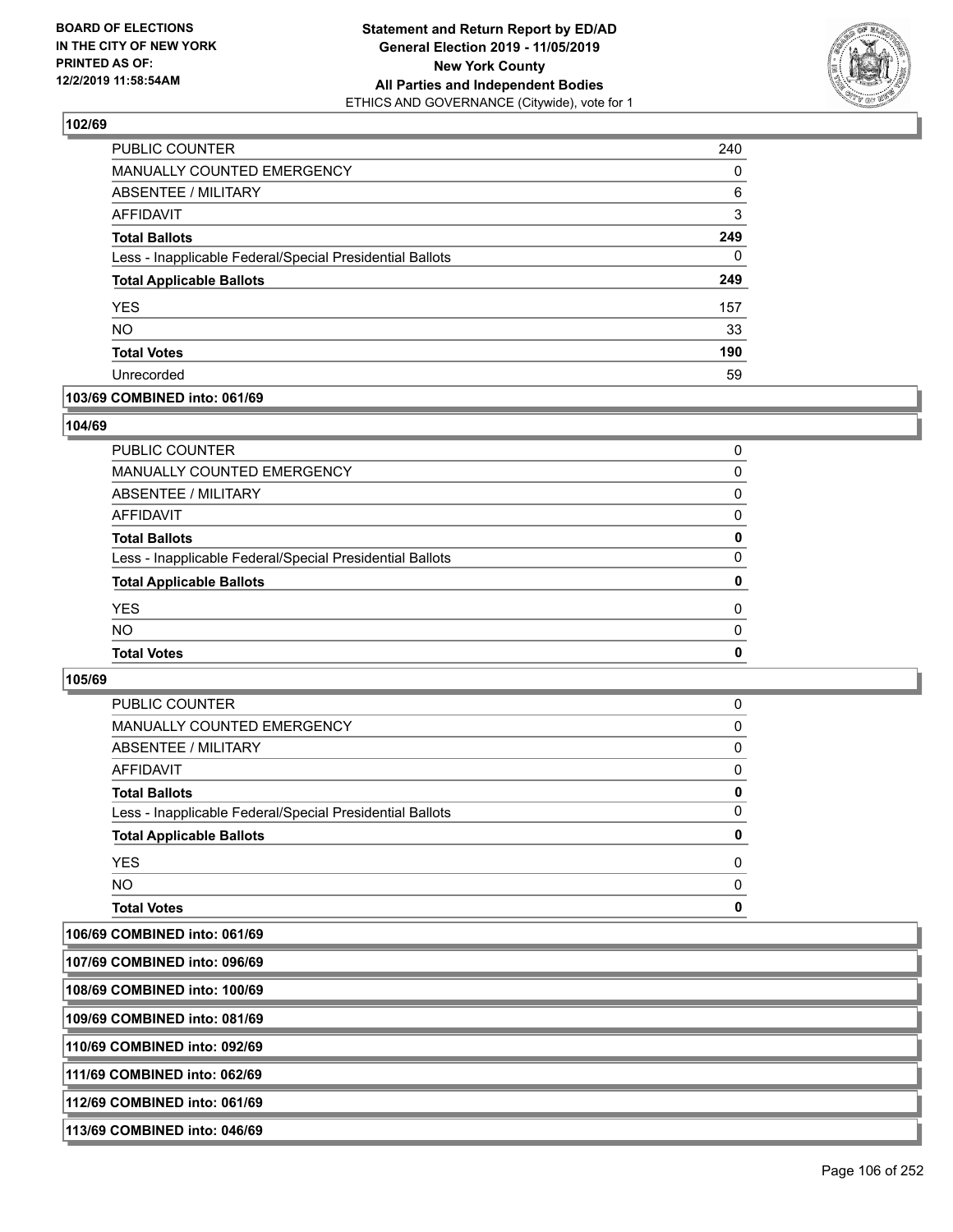

# **114/69 COMBINED into: 061/69**

| <b>PUBLIC COUNTER</b>                                    | 356      |
|----------------------------------------------------------|----------|
| <b>MANUALLY COUNTED EMERGENCY</b>                        | 0        |
| <b>ABSENTEE / MILITARY</b>                               | 9        |
| AFFIDAVIT                                                |          |
| <b>Total Ballots</b>                                     | 366      |
| Less - Inapplicable Federal/Special Presidential Ballots | $\Omega$ |
| <b>Total Applicable Ballots</b>                          | 366      |
| <b>YES</b>                                               | 316      |
| <b>NO</b>                                                | 39       |
| <b>Total Votes</b>                                       | 355      |
| Unrecorded                                               | 11       |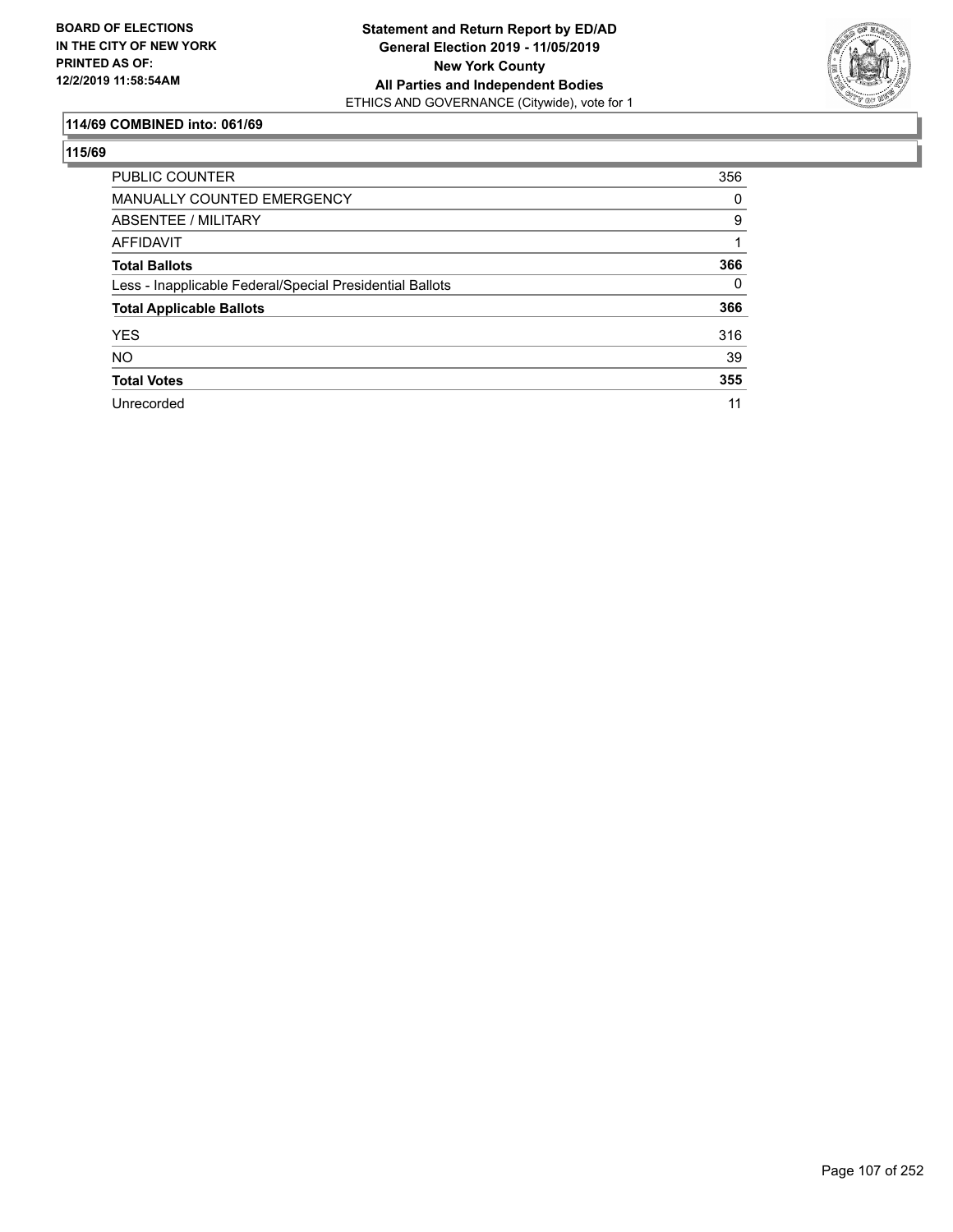

# **001/70 COMBINED into: 096/68**

# **002/70**

| PUBLIC COUNTER                                           | 314      |
|----------------------------------------------------------|----------|
| <b>MANUALLY COUNTED EMERGENCY</b>                        | 0        |
| ABSENTEE / MILITARY                                      | 5        |
| AFFIDAVIT                                                | 0        |
| <b>Total Ballots</b>                                     | 319      |
| Less - Inapplicable Federal/Special Presidential Ballots | $\Omega$ |
| <b>Total Applicable Ballots</b>                          | 319      |
| <b>YES</b>                                               | 199      |
| <b>NO</b>                                                | 39       |
| <b>Total Votes</b>                                       | 238      |
| Unrecorded                                               | 81       |
|                                                          |          |

# **003/70 COMBINED into: 002/70**

# **004/70**

| <b>PUBLIC COUNTER</b>                                    | 266      |
|----------------------------------------------------------|----------|
| <b>MANUALLY COUNTED EMERGENCY</b>                        | 0        |
| ABSENTEE / MILITARY                                      | 5        |
| <b>AFFIDAVIT</b>                                         | 3        |
| <b>Total Ballots</b>                                     | 274      |
| Less - Inapplicable Federal/Special Presidential Ballots | $\Omega$ |
| <b>Total Applicable Ballots</b>                          | 274      |
| <b>YES</b>                                               | 201      |
| <b>NO</b>                                                | 36       |
| <b>Total Votes</b>                                       | 237      |
| Unrecorded                                               | 37       |

#### **005/70 COMBINED into: 004/70**

#### **006/70 COMBINED into: 007/70**

| <b>PUBLIC COUNTER</b>                                    | 398 |
|----------------------------------------------------------|-----|
| MANUALLY COUNTED EMERGENCY                               | 0   |
| <b>ABSENTEE / MILITARY</b>                               | 5   |
| AFFIDAVIT                                                | 8   |
| <b>Total Ballots</b>                                     | 411 |
| Less - Inapplicable Federal/Special Presidential Ballots | 0   |
| <b>Total Applicable Ballots</b>                          | 411 |
| <b>YES</b>                                               | 316 |
| <b>NO</b>                                                | 50  |
| <b>Total Votes</b>                                       | 366 |
| Unrecorded                                               | 45  |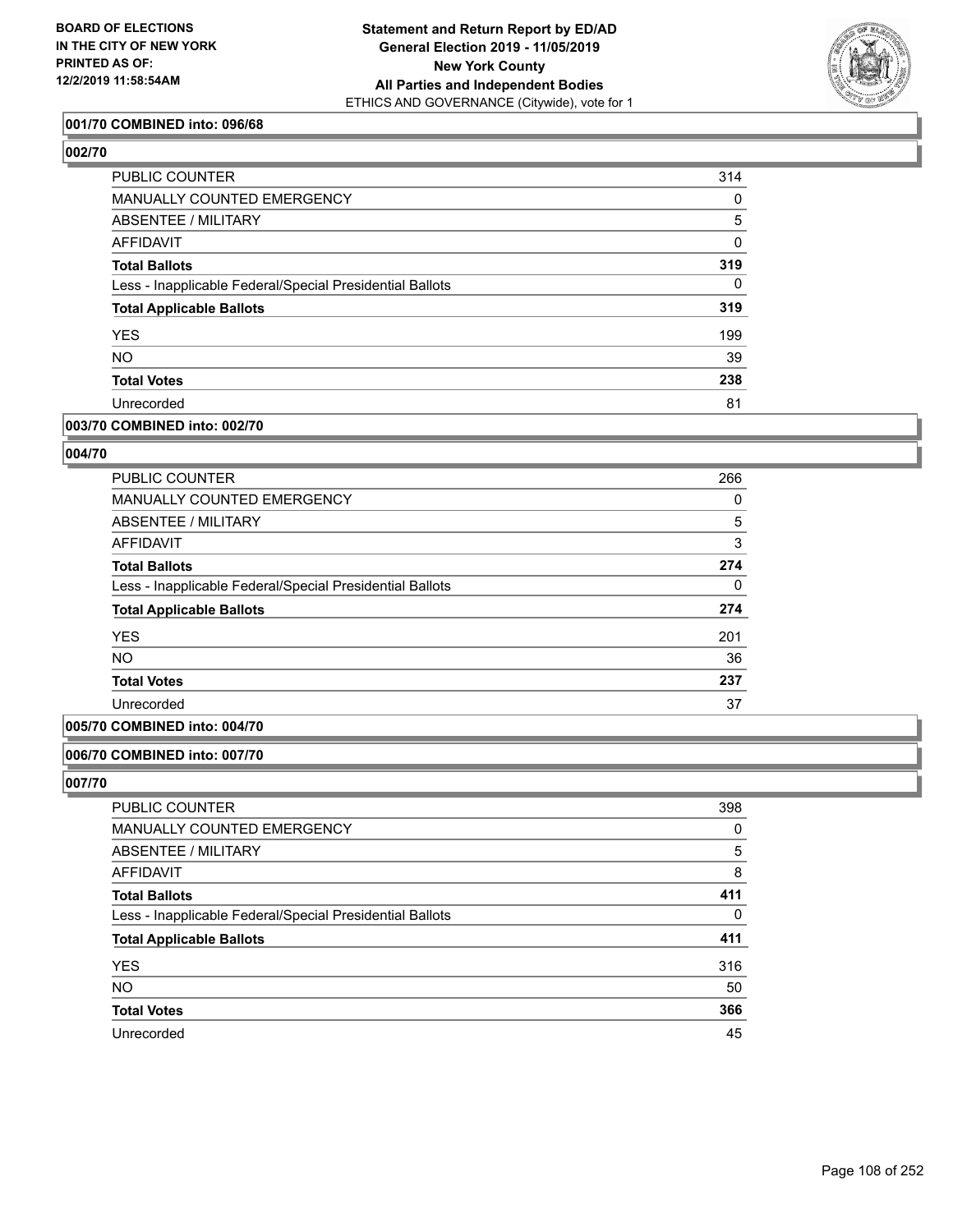

| PUBLIC COUNTER                                           | 334          |
|----------------------------------------------------------|--------------|
| MANUALLY COUNTED EMERGENCY                               | $\mathbf{0}$ |
| ABSENTEE / MILITARY                                      | 9            |
| AFFIDAVIT                                                | 8            |
| Total Ballots                                            | 351          |
| Less - Inapplicable Federal/Special Presidential Ballots | 0            |
| <b>Total Applicable Ballots</b>                          | 351          |
| YES                                                      | 256          |
| NO.                                                      | 41           |
| <b>Total Votes</b>                                       | 297          |
| Unrecorded                                               | 54           |

### **009/70**

| <b>PUBLIC COUNTER</b>                                    | 408 |
|----------------------------------------------------------|-----|
| <b>MANUALLY COUNTED EMERGENCY</b>                        | 0   |
| ABSENTEE / MILITARY                                      | 4   |
| <b>AFFIDAVIT</b>                                         | 2   |
| <b>Total Ballots</b>                                     | 414 |
| Less - Inapplicable Federal/Special Presidential Ballots | 0   |
| <b>Total Applicable Ballots</b>                          | 414 |
| <b>YES</b>                                               | 326 |
| NO.                                                      | 65  |
| <b>Total Votes</b>                                       | 391 |
| Unrecorded                                               | 23  |
|                                                          |     |

# **010/70 COMBINED into: 008/70**

| <b>PUBLIC COUNTER</b>                                    | 217 |
|----------------------------------------------------------|-----|
| MANUALLY COUNTED EMERGENCY                               | 0   |
| ABSENTEE / MILITARY                                      |     |
| AFFIDAVIT                                                | 8   |
| <b>Total Ballots</b>                                     | 232 |
| Less - Inapplicable Federal/Special Presidential Ballots | 0   |
| <b>Total Applicable Ballots</b>                          | 232 |
| <b>YES</b>                                               | 169 |
| <b>NO</b>                                                | 33  |
| <b>Total Votes</b>                                       | 202 |
| Unrecorded                                               | 30  |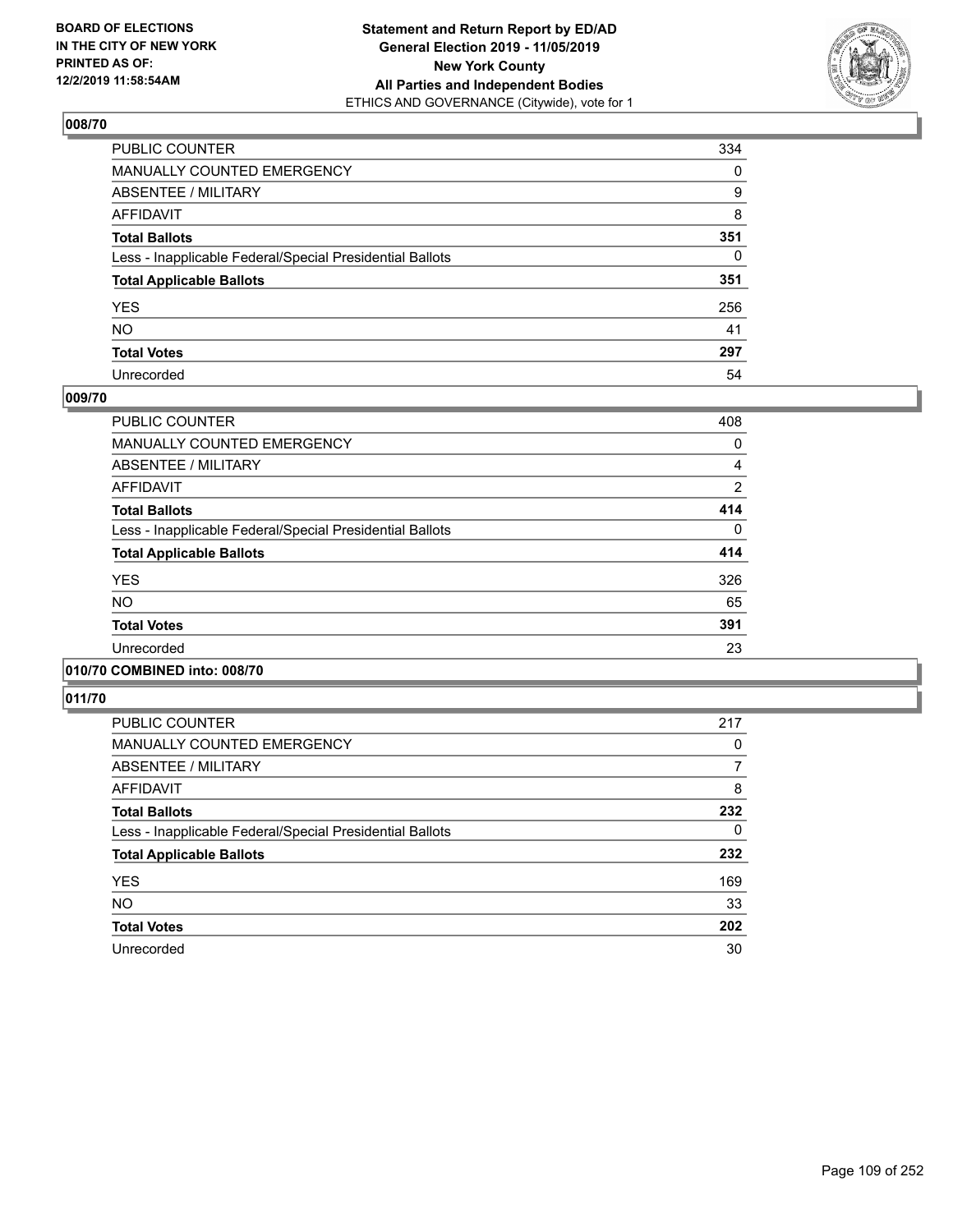

| PUBLIC COUNTER                                           | 193      |
|----------------------------------------------------------|----------|
| MANUALLY COUNTED EMERGENCY                               | $\Omega$ |
| <b>ABSENTEE / MILITARY</b>                               | 7        |
| <b>AFFIDAVIT</b>                                         | 7        |
| <b>Total Ballots</b>                                     | 207      |
| Less - Inapplicable Federal/Special Presidential Ballots | $\Omega$ |
| <b>Total Applicable Ballots</b>                          | 207      |
| <b>YES</b>                                               | 150      |
| <b>NO</b>                                                | 31       |
| <b>Total Votes</b>                                       | 181      |
| Unrecorded                                               | 26       |

## **013/70 COMBINED into: 019/70**

### **014/70**

| <b>PUBLIC COUNTER</b>                                    | 194 |
|----------------------------------------------------------|-----|
| <b>MANUALLY COUNTED EMERGENCY</b>                        | 0   |
| ABSENTEE / MILITARY                                      | 4   |
| <b>AFFIDAVIT</b>                                         | 0   |
| <b>Total Ballots</b>                                     | 198 |
| Less - Inapplicable Federal/Special Presidential Ballots | 0   |
| <b>Total Applicable Ballots</b>                          | 198 |
| <b>YES</b>                                               | 138 |
| <b>NO</b>                                                | 27  |
| <b>Total Votes</b>                                       | 165 |
| Unrecorded                                               | 33  |

# **015/70 COMBINED into: 020/70**

## **016/70 COMBINED into: 009/70**

| <b>PUBLIC COUNTER</b>                                    | 274 |
|----------------------------------------------------------|-----|
| <b>MANUALLY COUNTED EMERGENCY</b>                        | 0   |
| ABSENTEE / MILITARY                                      | 10  |
| AFFIDAVIT                                                | 4   |
| <b>Total Ballots</b>                                     | 288 |
| Less - Inapplicable Federal/Special Presidential Ballots | 0   |
| <b>Total Applicable Ballots</b>                          | 288 |
| <b>YES</b>                                               | 236 |
| NO.                                                      | 24  |
| <b>Total Votes</b>                                       | 260 |
| Unrecorded                                               | 28  |
| 018/70 COMBINED into: 108/70                             |     |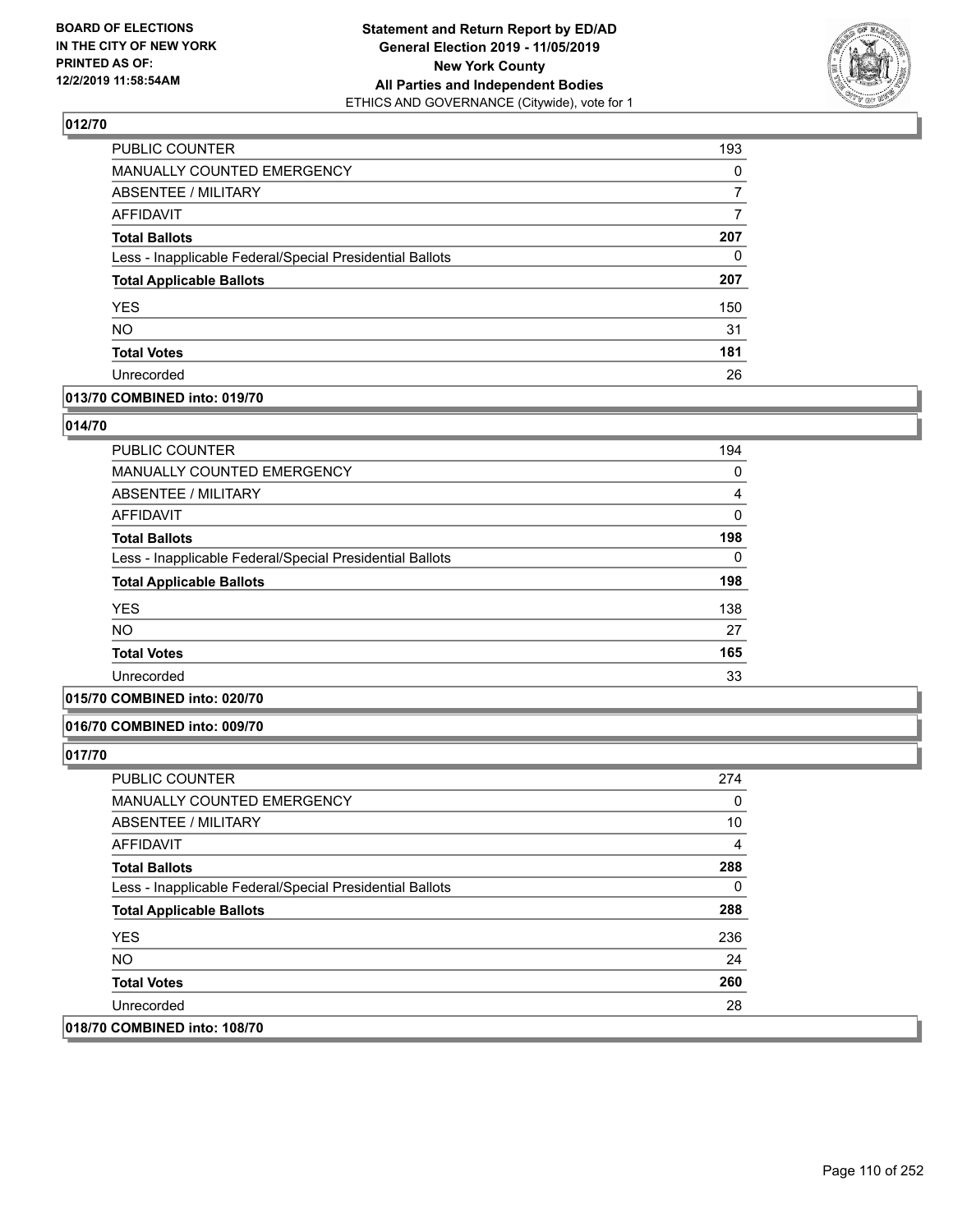

| PUBLIC COUNTER                                           | 437            |
|----------------------------------------------------------|----------------|
| MANUALLY COUNTED EMERGENCY                               | 0              |
| ABSENTEE / MILITARY                                      | 6              |
| AFFIDAVIT                                                | $\overline{4}$ |
| Total Ballots                                            | 447            |
| Less - Inapplicable Federal/Special Presidential Ballots | $\Omega$       |
| <b>Total Applicable Ballots</b>                          | 447            |
| YES                                                      | 348            |
| NO.                                                      | 56             |
| <b>Total Votes</b>                                       | 404            |
| Unrecorded                                               | 43             |

### **020/70**

| <b>PUBLIC COUNTER</b>                                    | 319      |
|----------------------------------------------------------|----------|
| <b>MANUALLY COUNTED EMERGENCY</b>                        | $\Omega$ |
| ABSENTEE / MILITARY                                      | 7        |
| AFFIDAVIT                                                | 4        |
| <b>Total Ballots</b>                                     | 330      |
| Less - Inapplicable Federal/Special Presidential Ballots | $\Omega$ |
| <b>Total Applicable Ballots</b>                          | 330      |
| <b>YES</b>                                               | 248      |
| <b>NO</b>                                                | 46       |
| <b>Total Votes</b>                                       | 294      |
| Unrecorded                                               | 36       |

| <b>PUBLIC COUNTER</b>                                    | 245 |
|----------------------------------------------------------|-----|
| <b>MANUALLY COUNTED EMERGENCY</b>                        | 0   |
| ABSENTEE / MILITARY                                      | 2   |
| AFFIDAVIT                                                | 3   |
| <b>Total Ballots</b>                                     | 250 |
| Less - Inapplicable Federal/Special Presidential Ballots | 0   |
| <b>Total Applicable Ballots</b>                          | 250 |
| <b>YES</b>                                               | 189 |
| NO.                                                      | 35  |
| <b>Total Votes</b>                                       | 224 |
| Unrecorded                                               | 26  |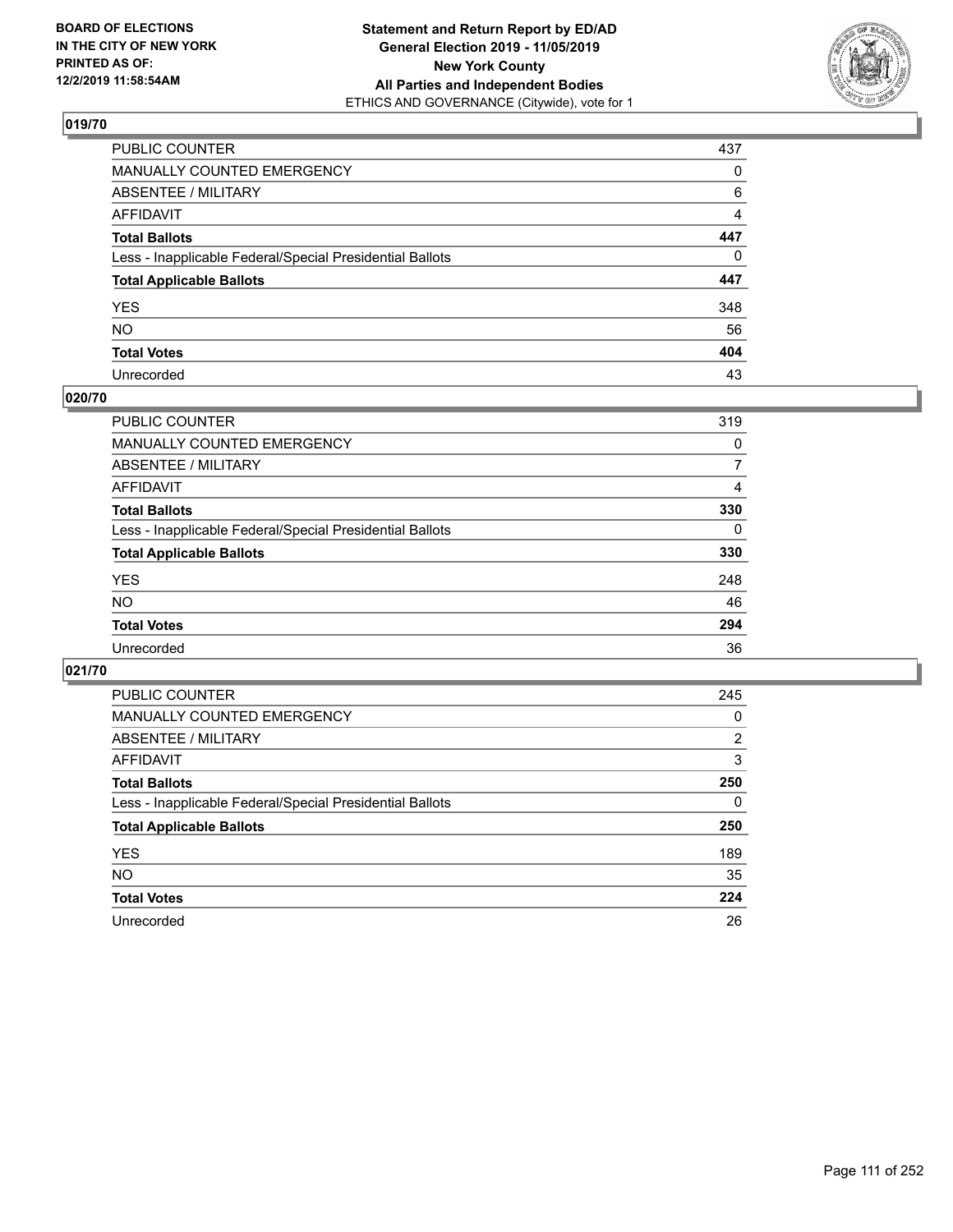

| PUBLIC COUNTER                                           | 376          |
|----------------------------------------------------------|--------------|
| MANUALLY COUNTED EMERGENCY                               | $\mathbf{0}$ |
| ABSENTEE / MILITARY                                      | 9            |
| AFFIDAVIT                                                | 3            |
| Total Ballots                                            | 388          |
| Less - Inapplicable Federal/Special Presidential Ballots | $\mathbf{0}$ |
| <b>Total Applicable Ballots</b>                          | 388          |
| YES                                                      | 291          |
| NO.                                                      | 50           |
| <b>Total Votes</b>                                       | 341          |
| Unrecorded                                               | 47           |

### **023/70**

| <b>PUBLIC COUNTER</b>                                    | 377            |
|----------------------------------------------------------|----------------|
| <b>MANUALLY COUNTED EMERGENCY</b>                        | $\Omega$       |
| ABSENTEE / MILITARY                                      | 16             |
| AFFIDAVIT                                                | $\overline{2}$ |
| <b>Total Ballots</b>                                     | 395            |
| Less - Inapplicable Federal/Special Presidential Ballots | $\Omega$       |
| <b>Total Applicable Ballots</b>                          | 395            |
| <b>YES</b>                                               | 312            |
| <b>NO</b>                                                | 38             |
| <b>Total Votes</b>                                       | 350            |
| Unrecorded                                               | 45             |

| <b>PUBLIC COUNTER</b>                                    | 262 |
|----------------------------------------------------------|-----|
| MANUALLY COUNTED EMERGENCY                               | 0   |
| ABSENTEE / MILITARY                                      | 8   |
| AFFIDAVIT                                                | 3   |
| <b>Total Ballots</b>                                     | 273 |
| Less - Inapplicable Federal/Special Presidential Ballots | 0   |
| <b>Total Applicable Ballots</b>                          | 273 |
| <b>YES</b>                                               | 208 |
| NO.                                                      | 35  |
| <b>Total Votes</b>                                       | 243 |
| Unrecorded                                               | 30  |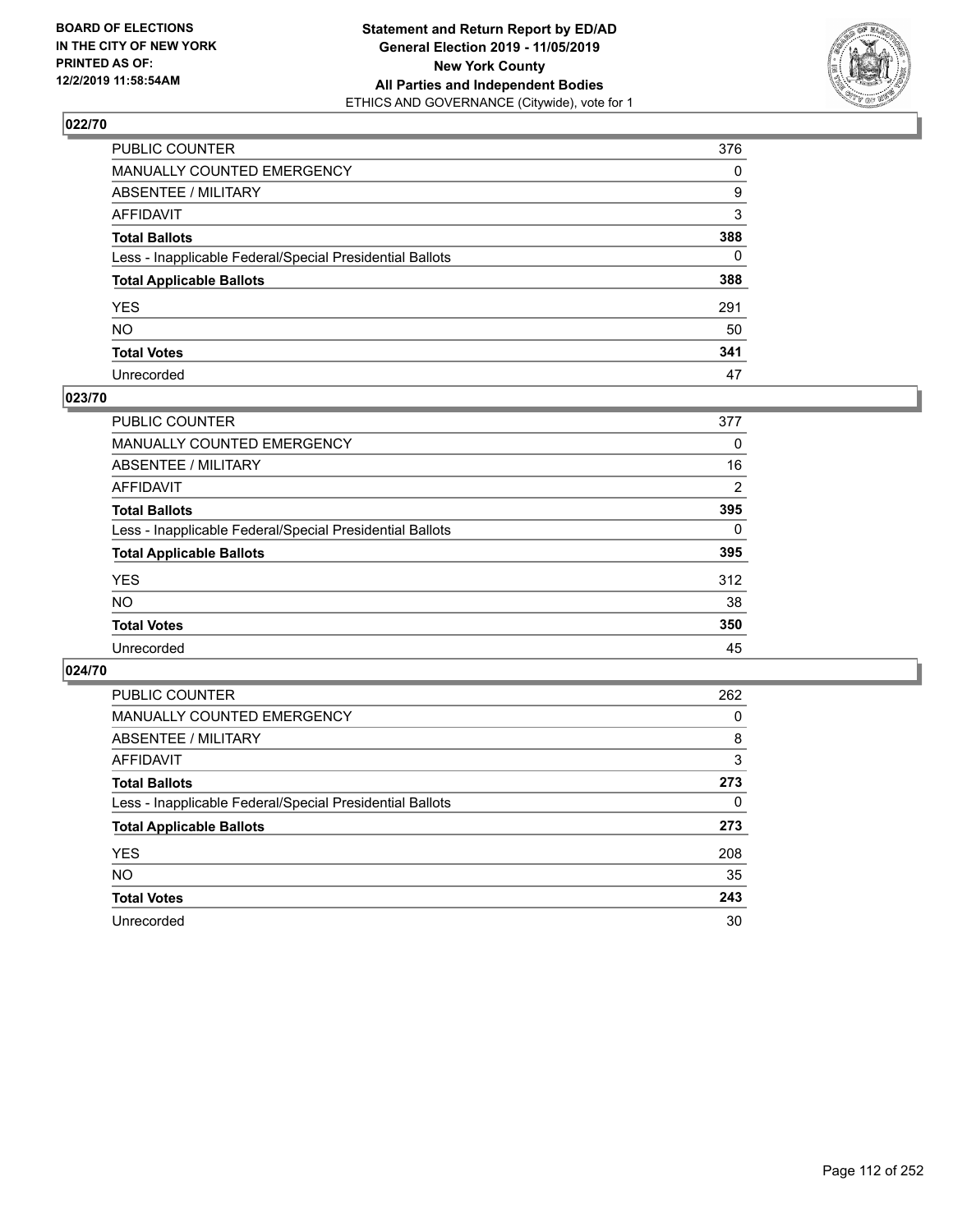

| PUBLIC COUNTER                                           | 121 |
|----------------------------------------------------------|-----|
| MANUALLY COUNTED EMERGENCY                               | 0   |
| ABSENTEE / MILITARY                                      | 5   |
| AFFIDAVIT                                                | 0   |
| Total Ballots                                            | 126 |
| Less - Inapplicable Federal/Special Presidential Ballots | 0   |
| <b>Total Applicable Ballots</b>                          | 126 |
| YES                                                      | 84  |
| NO.                                                      | 28  |
| <b>Total Votes</b>                                       | 112 |
| Unrecorded                                               | 14  |

### **026/70**

| <b>PUBLIC COUNTER</b>                                    | 241            |
|----------------------------------------------------------|----------------|
| <b>MANUALLY COUNTED EMERGENCY</b>                        | $\Omega$       |
| ABSENTEE / MILITARY                                      | $\overline{2}$ |
| AFFIDAVIT                                                | $\overline{2}$ |
| <b>Total Ballots</b>                                     | 245            |
| Less - Inapplicable Federal/Special Presidential Ballots | $\Omega$       |
| <b>Total Applicable Ballots</b>                          | 245            |
| <b>YES</b>                                               | 189            |
| <b>NO</b>                                                | 33             |
| <b>Total Votes</b>                                       | 222            |
| Unrecorded                                               | 23             |

| PUBLIC COUNTER                                           | 171      |
|----------------------------------------------------------|----------|
| <b>MANUALLY COUNTED EMERGENCY</b>                        | $\Omega$ |
| ABSENTEE / MILITARY                                      | 5        |
| AFFIDAVIT                                                | 4        |
| <b>Total Ballots</b>                                     | 180      |
| Less - Inapplicable Federal/Special Presidential Ballots | $\Omega$ |
| <b>Total Applicable Ballots</b>                          | 180      |
| <b>YES</b>                                               | 132      |
| <b>NO</b>                                                | 30       |
| <b>Total Votes</b>                                       | 162      |
| Unrecorded                                               | 18       |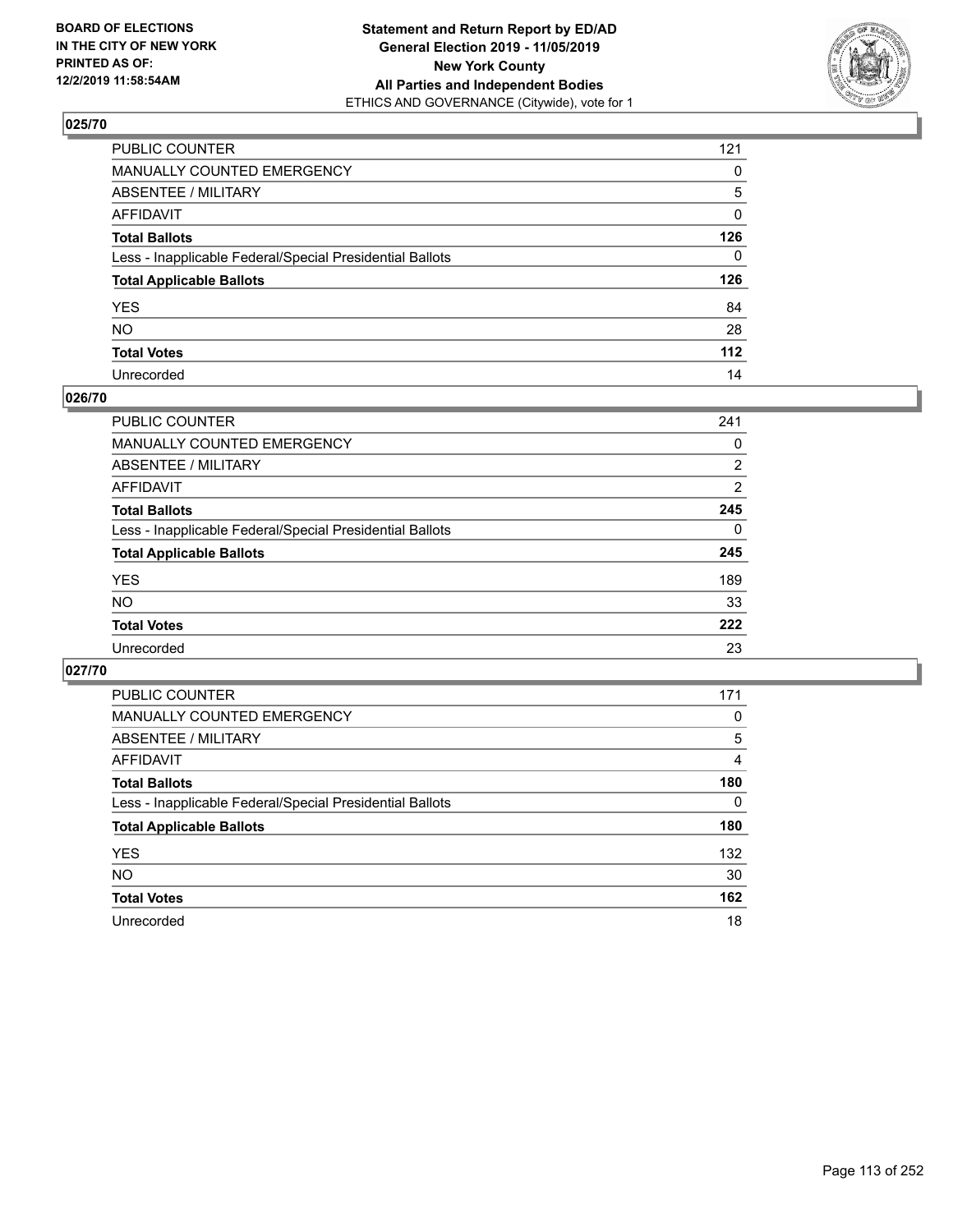

| <b>PUBLIC COUNTER</b>                                    | 304            |
|----------------------------------------------------------|----------------|
| MANUALLY COUNTED EMERGENCY                               | $\Omega$       |
| ABSENTEE / MILITARY                                      | 6              |
| AFFIDAVIT                                                | $\overline{2}$ |
| <b>Total Ballots</b>                                     | 312            |
| Less - Inapplicable Federal/Special Presidential Ballots | $\Omega$       |
| <b>Total Applicable Ballots</b>                          | 312            |
| <b>YES</b>                                               | 242            |
| <b>NO</b>                                                | 38             |
| <b>Total Votes</b>                                       | 280            |
| Unrecorded                                               | 32             |

# **029/70 COMBINED into: 028/70**

#### **030/70 COMBINED into: 024/70**

# **031/70**

| <b>PUBLIC COUNTER</b>                                    | 209      |
|----------------------------------------------------------|----------|
| MANUALLY COUNTED EMERGENCY                               | $\Omega$ |
| ABSENTEE / MILITARY                                      | 7        |
| AFFIDAVIT                                                |          |
| <b>Total Ballots</b>                                     | 217      |
| Less - Inapplicable Federal/Special Presidential Ballots | 0        |
| <b>Total Applicable Ballots</b>                          | 217      |
| <b>YES</b>                                               | 142      |
| <b>NO</b>                                                | 44       |
| <b>Total Votes</b>                                       | 186      |
| Unrecorded                                               | 31       |

### **032/70 COMBINED into: 031/70**

| <b>PUBLIC COUNTER</b>                                    | 157      |
|----------------------------------------------------------|----------|
| MANUALLY COUNTED EMERGENCY                               | 0        |
| <b>ABSENTEE / MILITARY</b>                               | 3        |
| AFFIDAVIT                                                | 4        |
| <b>Total Ballots</b>                                     | 164      |
| Less - Inapplicable Federal/Special Presidential Ballots | $\Omega$ |
| <b>Total Applicable Ballots</b>                          | 164      |
| <b>YES</b>                                               | 122      |
| <b>NO</b>                                                | 18       |
| <b>Total Votes</b>                                       | 140      |
| Unrecorded                                               | 24       |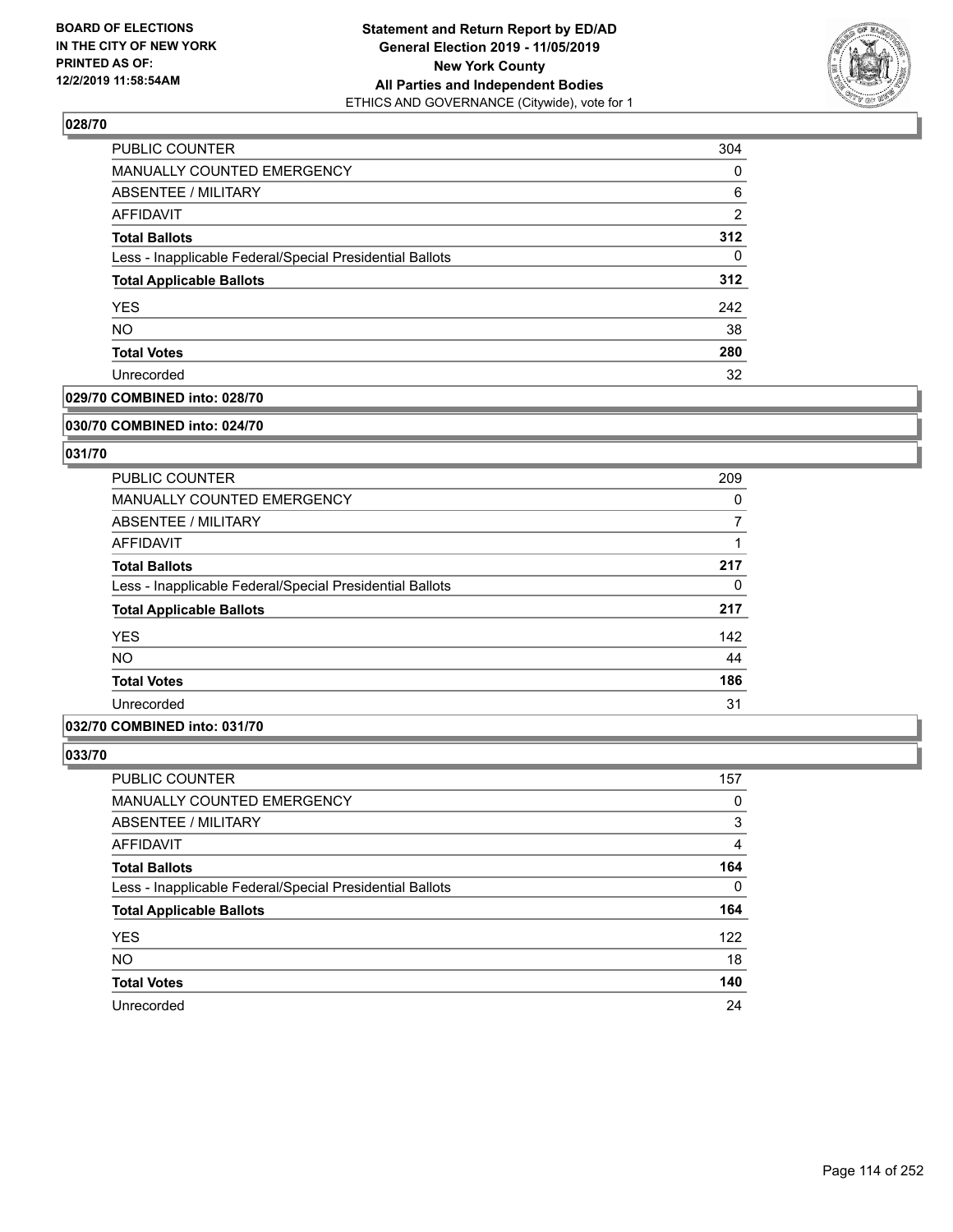

| PUBLIC COUNTER                                           | 191 |
|----------------------------------------------------------|-----|
| MANUALLY COUNTED EMERGENCY                               | 0   |
| ABSENTEE / MILITARY                                      | 10  |
| AFFIDAVIT                                                | 2   |
| Total Ballots                                            | 203 |
| Less - Inapplicable Federal/Special Presidential Ballots | 0   |
| <b>Total Applicable Ballots</b>                          | 203 |
| YES                                                      | 141 |
| NO.                                                      | 30  |
| <b>Total Votes</b>                                       | 171 |
| Unrecorded                                               | 32  |

### **035/70**

| <b>PUBLIC COUNTER</b>                                    | 223      |
|----------------------------------------------------------|----------|
| <b>MANUALLY COUNTED EMERGENCY</b>                        | 0        |
| ABSENTEE / MILITARY                                      |          |
| AFFIDAVIT                                                | 5        |
| <b>Total Ballots</b>                                     | 229      |
| Less - Inapplicable Federal/Special Presidential Ballots | $\Omega$ |
| <b>Total Applicable Ballots</b>                          | 229      |
| <b>YES</b>                                               | 201      |
| <b>NO</b>                                                | 17       |
| <b>Total Votes</b>                                       | 218      |
| Unrecorded                                               | 11       |

| <b>PUBLIC COUNTER</b>                                    | 194 |
|----------------------------------------------------------|-----|
| <b>MANUALLY COUNTED EMERGENCY</b>                        | 0   |
| ABSENTEE / MILITARY                                      | 8   |
| AFFIDAVIT                                                |     |
| <b>Total Ballots</b>                                     | 203 |
| Less - Inapplicable Federal/Special Presidential Ballots | 0   |
| <b>Total Applicable Ballots</b>                          | 203 |
| <b>YES</b>                                               | 155 |
| <b>NO</b>                                                | 32  |
| <b>Total Votes</b>                                       | 187 |
| Unrecorded                                               | 16  |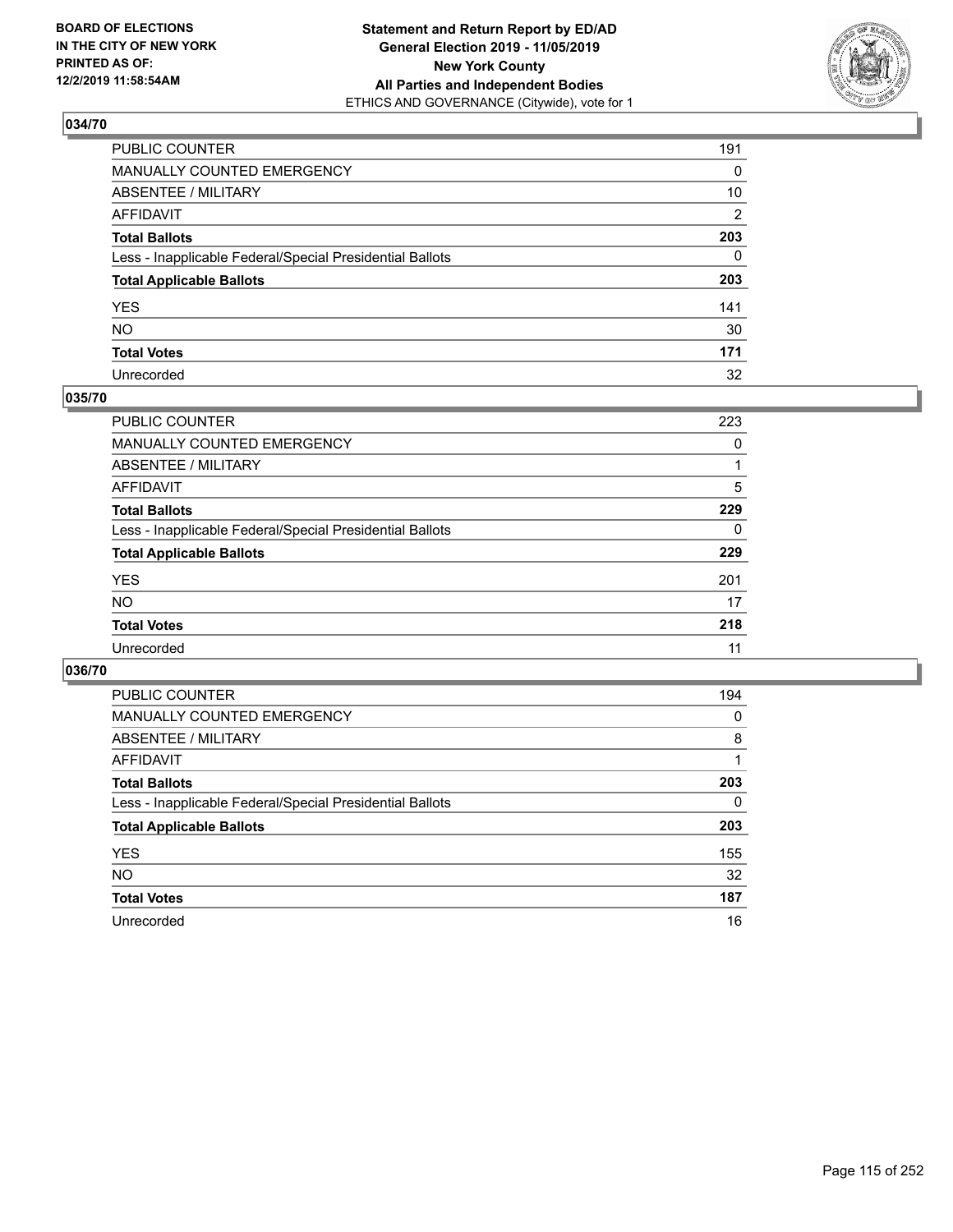

| PUBLIC COUNTER                                           | 185          |
|----------------------------------------------------------|--------------|
| MANUALLY COUNTED EMERGENCY                               | $\mathbf{0}$ |
| ABSENTEE / MILITARY                                      | 2            |
| AFFIDAVIT                                                |              |
| Total Ballots                                            | 188          |
| Less - Inapplicable Federal/Special Presidential Ballots | $\mathbf{0}$ |
| <b>Total Applicable Ballots</b>                          | 188          |
| YES                                                      | 120          |
| NO.                                                      | 30           |
| <b>Total Votes</b>                                       | 150          |
| Unrecorded                                               | 38           |

## **038/70**

| PUBLIC COUNTER                                           | 184 |
|----------------------------------------------------------|-----|
| <b>MANUALLY COUNTED EMERGENCY</b>                        | 0   |
| ABSENTEE / MILITARY                                      | 6   |
| <b>AFFIDAVIT</b>                                         |     |
| <b>Total Ballots</b>                                     | 191 |
| Less - Inapplicable Federal/Special Presidential Ballots | 0   |
| <b>Total Applicable Ballots</b>                          | 191 |
| <b>YES</b>                                               | 124 |
| NO.                                                      | 26  |
| <b>Total Votes</b>                                       | 150 |
| Unrecorded                                               | 41  |
|                                                          |     |

## **039/70 COMBINED into: 037/70**

| <b>PUBLIC COUNTER</b>                                    | 274      |
|----------------------------------------------------------|----------|
| <b>MANUALLY COUNTED EMERGENCY</b>                        | 0        |
| ABSENTEE / MILITARY                                      | 6        |
| AFFIDAVIT                                                | 2        |
| <b>Total Ballots</b>                                     | 282      |
| Less - Inapplicable Federal/Special Presidential Ballots | $\Omega$ |
| <b>Total Applicable Ballots</b>                          | 282      |
| <b>YES</b>                                               | 212      |
| NO.                                                      | 42       |
| <b>Total Votes</b>                                       | 254      |
| Unrecorded                                               | 28       |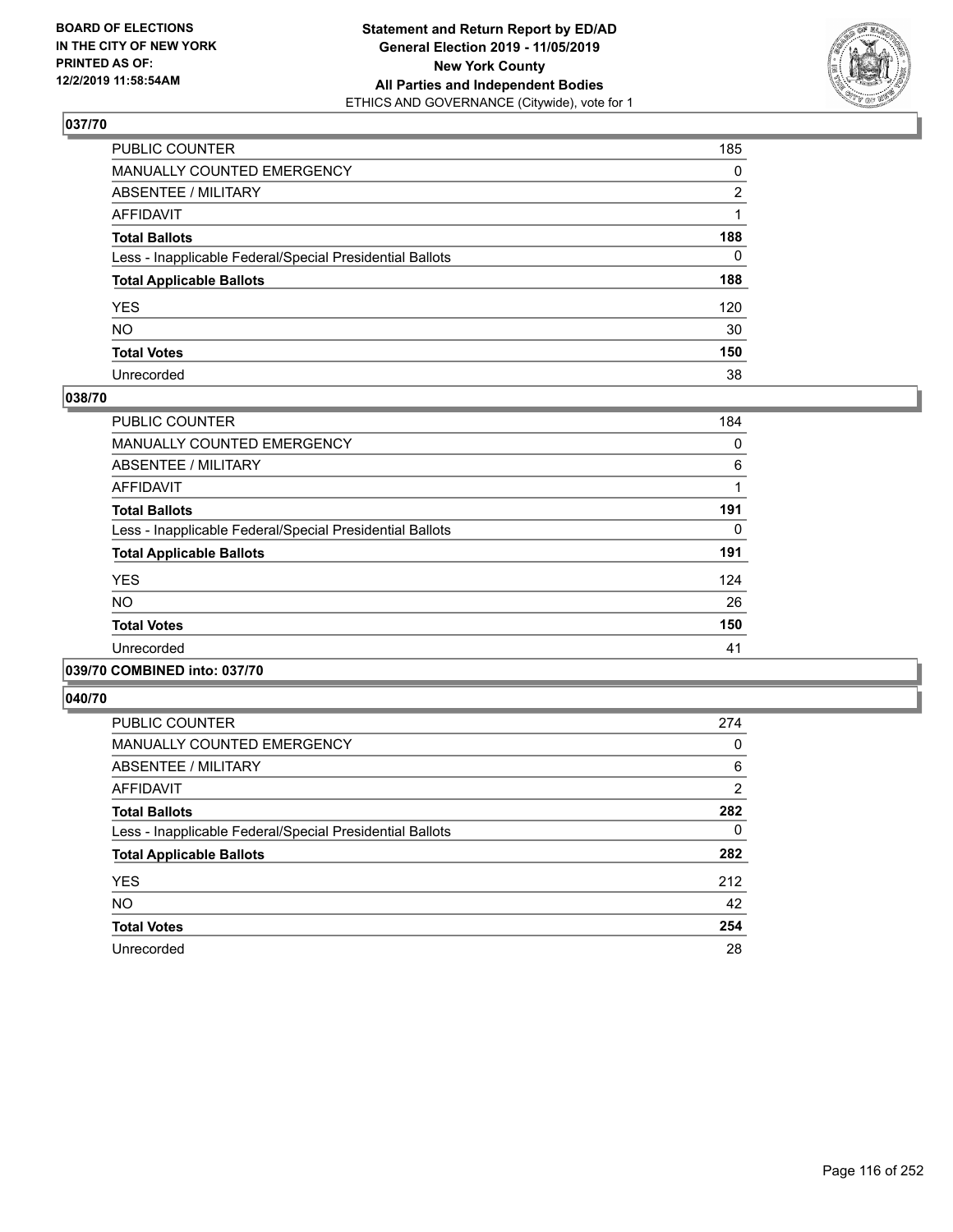

| PUBLIC COUNTER                                           | 283      |
|----------------------------------------------------------|----------|
| MANUALLY COUNTED EMERGENCY                               | $\Omega$ |
| ABSENTEE / MILITARY                                      | 8        |
| AFFIDAVIT                                                | 5        |
| Total Ballots                                            | 296      |
| Less - Inapplicable Federal/Special Presidential Ballots | 0        |
| <b>Total Applicable Ballots</b>                          | 296      |
| YES                                                      | 228      |
| NO.                                                      | 42       |
| <b>Total Votes</b>                                       | 270      |
| Unrecorded                                               | 26       |

### **042/70**

| <b>PUBLIC COUNTER</b>                                    | 262      |
|----------------------------------------------------------|----------|
| <b>MANUALLY COUNTED EMERGENCY</b>                        | 0        |
| ABSENTEE / MILITARY                                      | 6        |
| AFFIDAVIT                                                | 3        |
| <b>Total Ballots</b>                                     | 271      |
| Less - Inapplicable Federal/Special Presidential Ballots | $\Omega$ |
| <b>Total Applicable Ballots</b>                          | 271      |
| <b>YES</b>                                               | 205      |
| <b>NO</b>                                                | 36       |
| <b>Total Votes</b>                                       | 241      |
| Unrecorded                                               | 30       |

| <b>PUBLIC COUNTER</b>                                    | 216 |
|----------------------------------------------------------|-----|
| <b>MANUALLY COUNTED EMERGENCY</b>                        | 0   |
| ABSENTEE / MILITARY                                      | 3   |
| AFFIDAVIT                                                | 0   |
| <b>Total Ballots</b>                                     | 219 |
| Less - Inapplicable Federal/Special Presidential Ballots | 0   |
| <b>Total Applicable Ballots</b>                          | 219 |
| <b>YES</b>                                               | 174 |
| NO.                                                      | 24  |
| <b>Total Votes</b>                                       | 198 |
| Unrecorded                                               | 21  |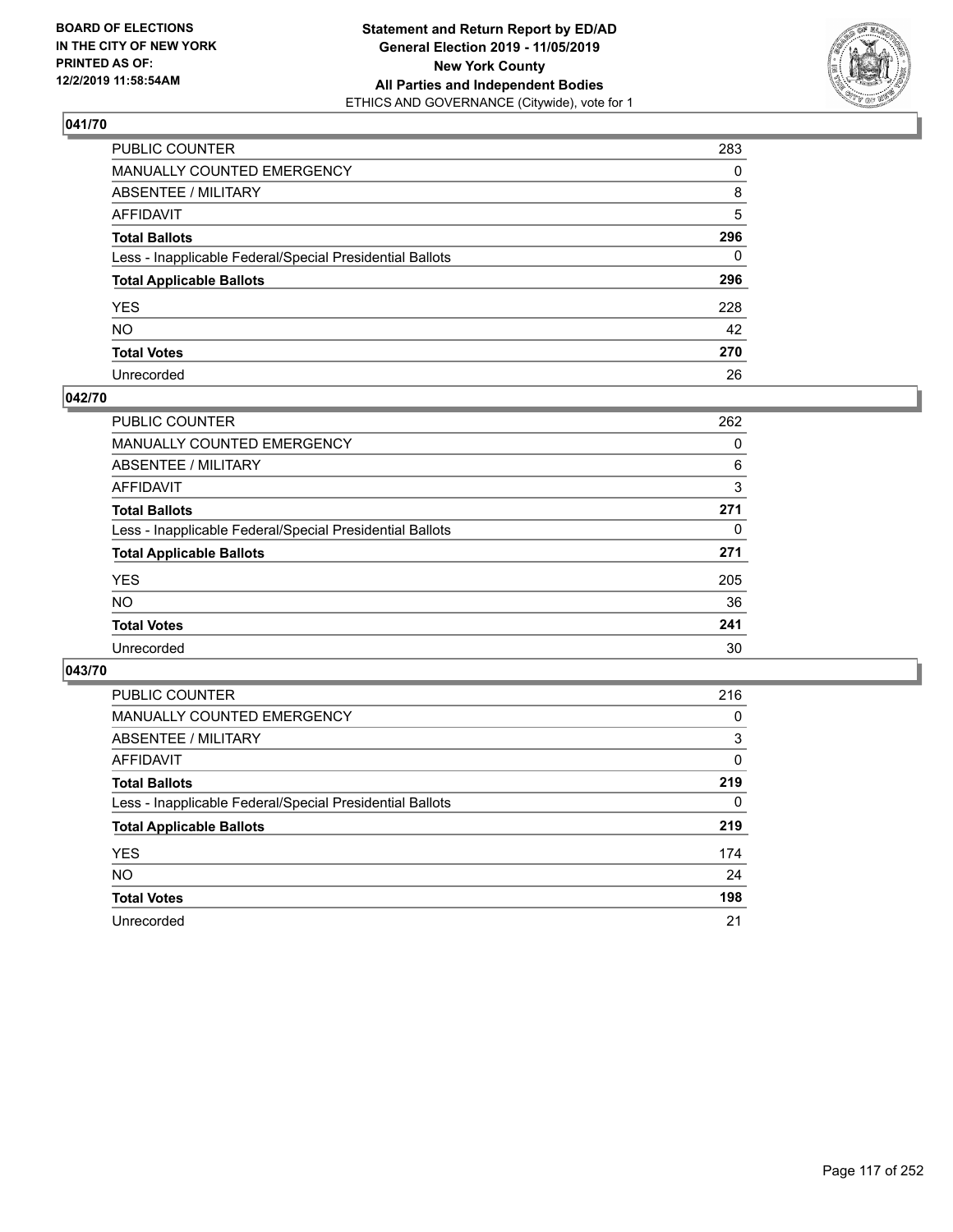

| PUBLIC COUNTER                                           | 250          |
|----------------------------------------------------------|--------------|
| MANUALLY COUNTED EMERGENCY                               | $\mathbf{0}$ |
| ABSENTEE / MILITARY                                      | 2            |
| AFFIDAVIT                                                | $\mathbf{0}$ |
| Total Ballots                                            | 252          |
| Less - Inapplicable Federal/Special Presidential Ballots | $\mathbf{0}$ |
| <b>Total Applicable Ballots</b>                          | 252          |
| YES                                                      | 190          |
| NO.                                                      | 39           |
| <b>Total Votes</b>                                       | 229          |
| Unrecorded                                               | 23           |

### **045/70**

| <b>PUBLIC COUNTER</b>                                    | 183      |
|----------------------------------------------------------|----------|
| MANUALLY COUNTED EMERGENCY                               | $\Omega$ |
| ABSENTEE / MILITARY                                      | 3        |
| AFFIDAVIT                                                |          |
| <b>Total Ballots</b>                                     | 187      |
| Less - Inapplicable Federal/Special Presidential Ballots | 0        |
| <b>Total Applicable Ballots</b>                          | 187      |
| <b>YES</b>                                               | 127      |
| <b>NO</b>                                                | 37       |
| <b>Total Votes</b>                                       | 164      |
| Unrecorded                                               | 23       |

| <b>PUBLIC COUNTER</b>                                    | 460 |
|----------------------------------------------------------|-----|
| <b>MANUALLY COUNTED EMERGENCY</b>                        | 0   |
| ABSENTEE / MILITARY                                      | 10  |
| AFFIDAVIT                                                | 5   |
| <b>Total Ballots</b>                                     | 475 |
| Less - Inapplicable Federal/Special Presidential Ballots | 0   |
| <b>Total Applicable Ballots</b>                          | 475 |
| <b>YES</b>                                               | 365 |
| <b>NO</b>                                                | 82  |
| <b>Total Votes</b>                                       | 447 |
| Unrecorded                                               | 28  |
| 047/70 COMBINED into: 046/70                             |     |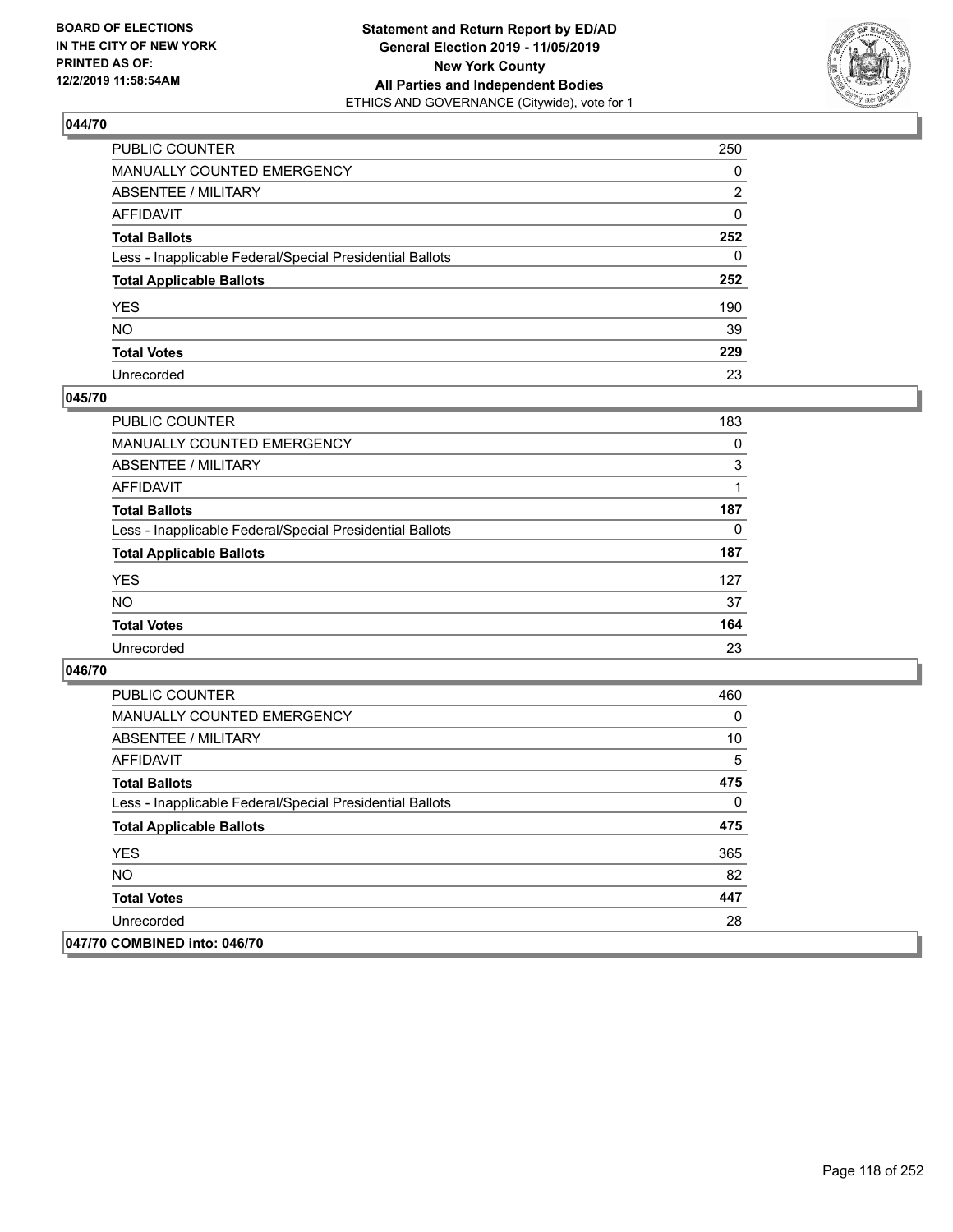

| PUBLIC COUNTER                                           | 270      |
|----------------------------------------------------------|----------|
| MANUALLY COUNTED EMERGENCY                               | $\Omega$ |
| <b>ABSENTEE / MILITARY</b>                               | 18       |
| AFFIDAVIT                                                | 3        |
| <b>Total Ballots</b>                                     | 291      |
| Less - Inapplicable Federal/Special Presidential Ballots | 0        |
| <b>Total Applicable Ballots</b>                          | 291      |
| <b>YES</b>                                               | 185      |
| <b>NO</b>                                                | 38       |
| <b>Total Votes</b>                                       | 223      |
| Unrecorded                                               | 68       |

## **049/70 COMBINED into: 048/70**

### **050/70**

| <b>PUBLIC COUNTER</b>                                    | 385 |
|----------------------------------------------------------|-----|
| <b>MANUALLY COUNTED EMERGENCY</b>                        | 0   |
| ABSENTEE / MILITARY                                      | 10  |
| AFFIDAVIT                                                | 10  |
| <b>Total Ballots</b>                                     | 405 |
| Less - Inapplicable Federal/Special Presidential Ballots | 0   |
| <b>Total Applicable Ballots</b>                          | 405 |
| <b>YES</b>                                               | 310 |
| <b>NO</b>                                                | 49  |
| <b>Total Votes</b>                                       | 359 |
| Unrecorded                                               | 46  |
|                                                          |     |

# **051/70 COMBINED into: 050/70**

| PUBLIC COUNTER                                           | 274      |
|----------------------------------------------------------|----------|
| <b>MANUALLY COUNTED EMERGENCY</b>                        | 0        |
| <b>ABSENTEE / MILITARY</b>                               | 12       |
| <b>AFFIDAVIT</b>                                         | 3        |
| <b>Total Ballots</b>                                     | 289      |
| Less - Inapplicable Federal/Special Presidential Ballots | $\Omega$ |
| <b>Total Applicable Ballots</b>                          | 289      |
| <b>YES</b>                                               | 213      |
| <b>NO</b>                                                | 38       |
| <b>Total Votes</b>                                       | 251      |
| Unrecorded                                               | 38       |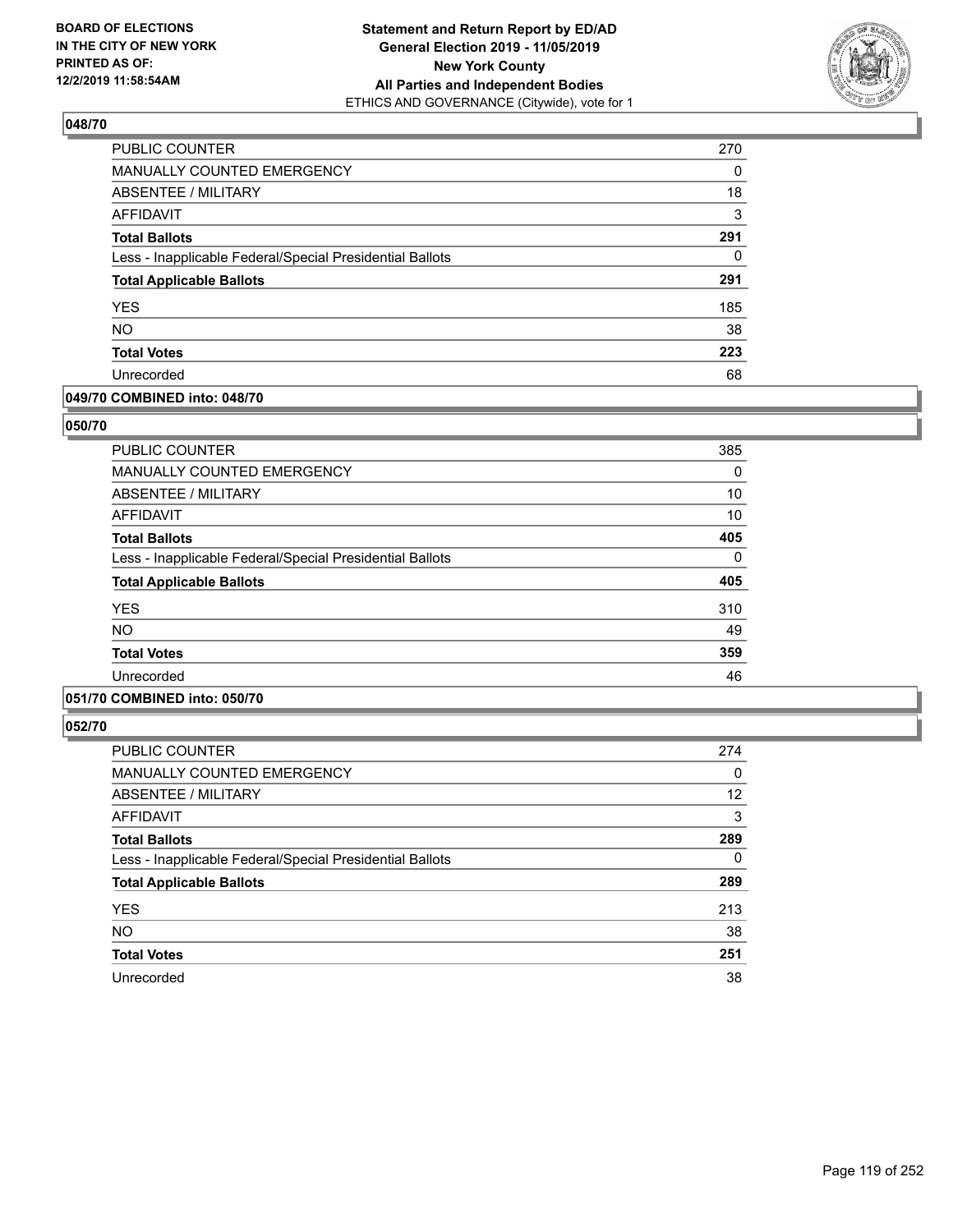

| PUBLIC COUNTER                                           | 509 |
|----------------------------------------------------------|-----|
| MANUALLY COUNTED EMERGENCY                               | 0   |
| <b>ABSENTEE / MILITARY</b>                               | 11  |
| AFFIDAVIT                                                |     |
| <b>Total Ballots</b>                                     | 521 |
| Less - Inapplicable Federal/Special Presidential Ballots | 0   |
| <b>Total Applicable Ballots</b>                          | 521 |
| <b>YES</b>                                               | 368 |
| <b>NO</b>                                                | 82  |
| <b>Total Votes</b>                                       | 450 |
| Unrecorded                                               | 71  |

# **054/70 COMBINED into: 053/70**

### **055/70**

| <b>PUBLIC COUNTER</b>                                    | 358 |
|----------------------------------------------------------|-----|
| <b>MANUALLY COUNTED EMERGENCY</b>                        | 0   |
| <b>ABSENTEE / MILITARY</b>                               | 10  |
| <b>AFFIDAVIT</b>                                         |     |
| <b>Total Ballots</b>                                     | 369 |
| Less - Inapplicable Federal/Special Presidential Ballots | 0   |
| <b>Total Applicable Ballots</b>                          | 369 |
| <b>YES</b>                                               | 262 |
| <b>NO</b>                                                | 61  |
| <b>Total Votes</b>                                       | 323 |
| Unrecorded                                               | 46  |

#### **056/70 COMBINED into: 055/70**

#### **057/70 COMBINED into: 058/70**

| <b>PUBLIC COUNTER</b>                                    | 277 |
|----------------------------------------------------------|-----|
| MANUALLY COUNTED EMERGENCY                               | 0   |
| ABSENTEE / MILITARY                                      | 11  |
| AFFIDAVIT                                                | 4   |
| <b>Total Ballots</b>                                     | 292 |
| Less - Inapplicable Federal/Special Presidential Ballots | 0   |
| <b>Total Applicable Ballots</b>                          | 292 |
| <b>YES</b>                                               | 188 |
| NO.                                                      | 54  |
| <b>Total Votes</b>                                       | 242 |
| Unrecorded                                               | 50  |
| 059/70 COMBINED into: 052/70                             |     |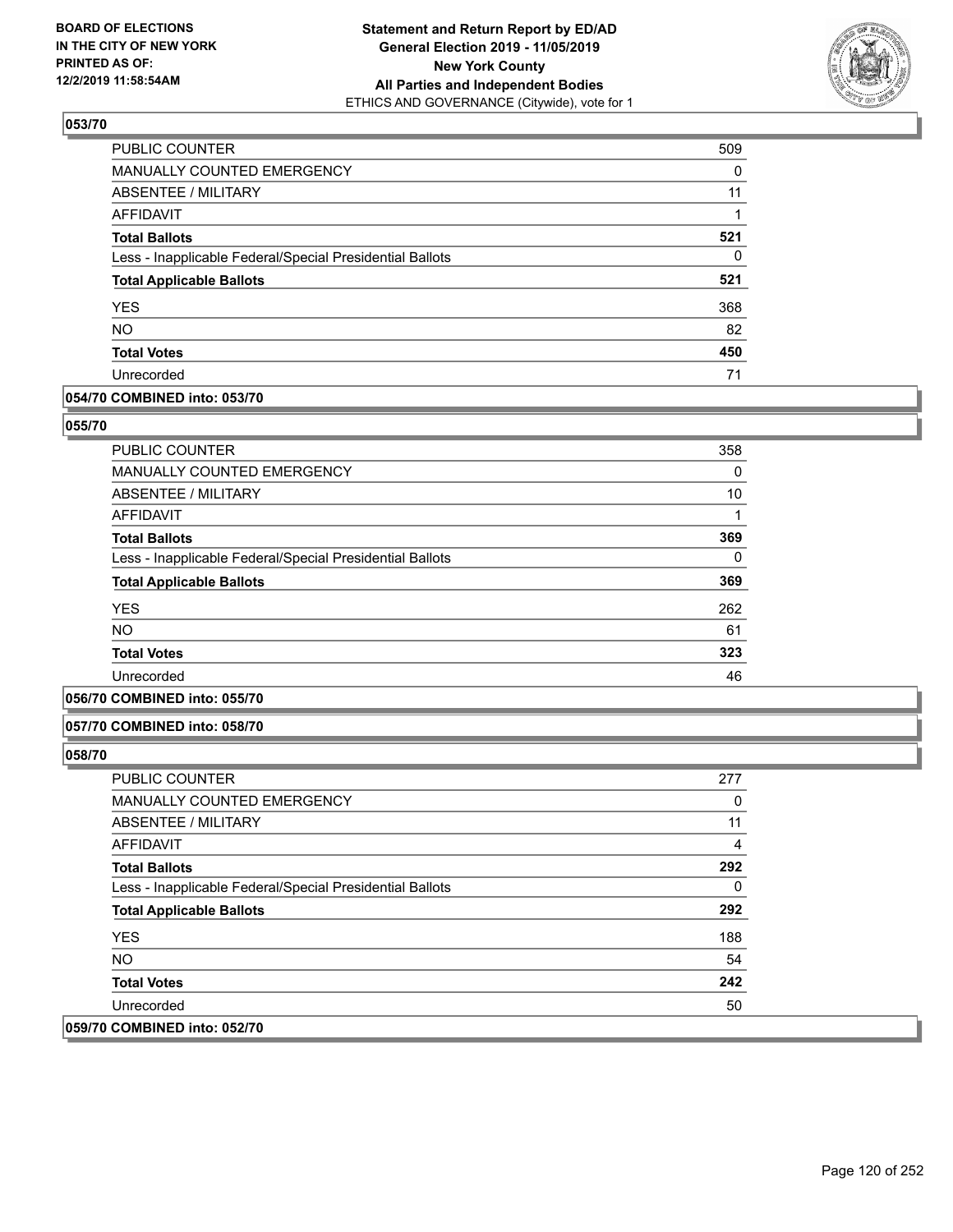

| PUBLIC COUNTER                                           | 195      |
|----------------------------------------------------------|----------|
| MANUALLY COUNTED EMERGENCY                               | $\Omega$ |
| ABSENTEE / MILITARY                                      | 13       |
| AFFIDAVIT                                                | 0        |
| <b>Total Ballots</b>                                     | 208      |
| Less - Inapplicable Federal/Special Presidential Ballots | 0        |
| <b>Total Applicable Ballots</b>                          | 208      |
| <b>YES</b>                                               | 107      |
| <b>NO</b>                                                | 40       |
| <b>Total Votes</b>                                       | 147      |
| Unrecorded                                               | 61       |

### **061/70 COMBINED into: 060/70**

#### **062/70**

| <b>PUBLIC COUNTER</b>                                    | 280      |
|----------------------------------------------------------|----------|
| <b>MANUALLY COUNTED EMERGENCY</b>                        | 0        |
| ABSENTEE / MILITARY                                      | 15       |
| AFFIDAVIT                                                |          |
| <b>Total Ballots</b>                                     | 296      |
| Less - Inapplicable Federal/Special Presidential Ballots | $\Omega$ |
| <b>Total Applicable Ballots</b>                          | 296      |
| <b>YES</b>                                               | 250      |
| <b>NO</b>                                                | 20       |
| <b>Total Votes</b>                                       | 270      |
| Unrecorded                                               | 26       |

| <b>PUBLIC COUNTER</b>                                    | 177 |
|----------------------------------------------------------|-----|
| <b>MANUALLY COUNTED EMERGENCY</b>                        | 0   |
| ABSENTEE / MILITARY                                      | 10  |
| AFFIDAVIT                                                | 0   |
| <b>Total Ballots</b>                                     | 187 |
| Less - Inapplicable Federal/Special Presidential Ballots | 0   |
| <b>Total Applicable Ballots</b>                          | 187 |
| <b>YES</b>                                               | 131 |
| NO.                                                      | 24  |
| <b>Total Votes</b>                                       | 155 |
| Unrecorded                                               | 32  |
| 064/70 COMBINED into: 065/70                             |     |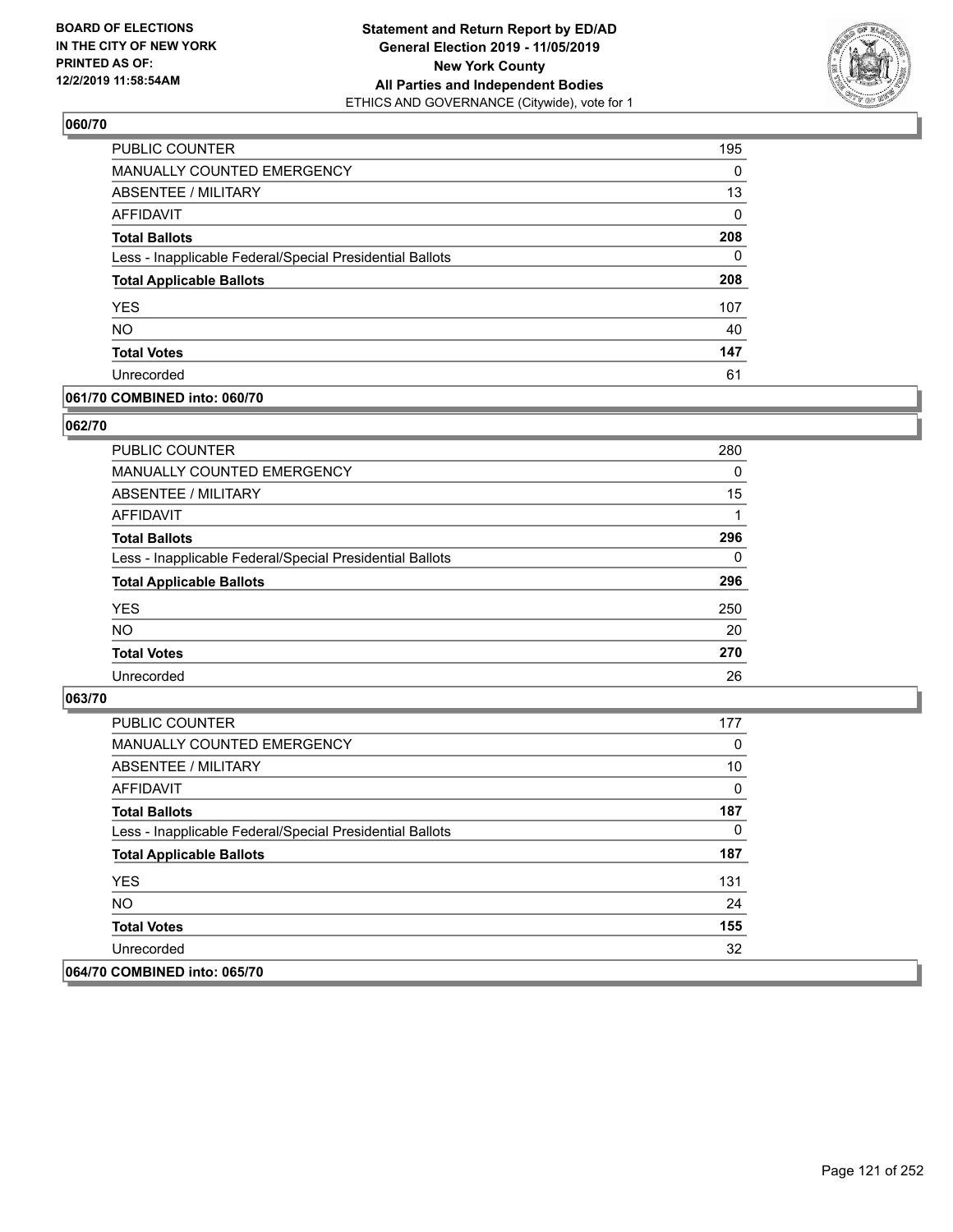

| PUBLIC COUNTER                                           | 238          |
|----------------------------------------------------------|--------------|
| MANUALLY COUNTED EMERGENCY                               | $\mathbf{0}$ |
| ABSENTEE / MILITARY                                      | 10           |
| AFFIDAVIT                                                | 3            |
| Total Ballots                                            | 251          |
| Less - Inapplicable Federal/Special Presidential Ballots | $\mathbf{0}$ |
| <b>Total Applicable Ballots</b>                          | 251          |
| YES                                                      | 206          |
| NO.                                                      | 31           |
| <b>Total Votes</b>                                       | 237          |
| Unrecorded                                               | 14           |

## **066/70**

| <b>PUBLIC COUNTER</b>                                    | 170 |
|----------------------------------------------------------|-----|
| MANUALLY COUNTED EMERGENCY                               | 0   |
| ABSENTEE / MILITARY                                      | 3   |
| <b>AFFIDAVIT</b>                                         |     |
| <b>Total Ballots</b>                                     | 174 |
| Less - Inapplicable Federal/Special Presidential Ballots | 0   |
| <b>Total Applicable Ballots</b>                          | 174 |
| <b>YES</b>                                               | 134 |
| NO.                                                      | 29  |
| <b>Total Votes</b>                                       | 163 |
| Unrecorded                                               | 11  |
|                                                          |     |

## **067/70 COMBINED into: 089/69**

| <b>PUBLIC COUNTER</b>                                    | 180           |
|----------------------------------------------------------|---------------|
| <b>MANUALLY COUNTED EMERGENCY</b>                        | 0             |
| ABSENTEE / MILITARY                                      | 8             |
| <b>AFFIDAVIT</b>                                         | $\mathcal{P}$ |
| <b>Total Ballots</b>                                     | 190           |
| Less - Inapplicable Federal/Special Presidential Ballots | $\Omega$      |
| <b>Total Applicable Ballots</b>                          | 190           |
| <b>YES</b>                                               | 168           |
| <b>NO</b>                                                | 17            |
| <b>Total Votes</b>                                       | 185           |
| Unrecorded                                               | 5             |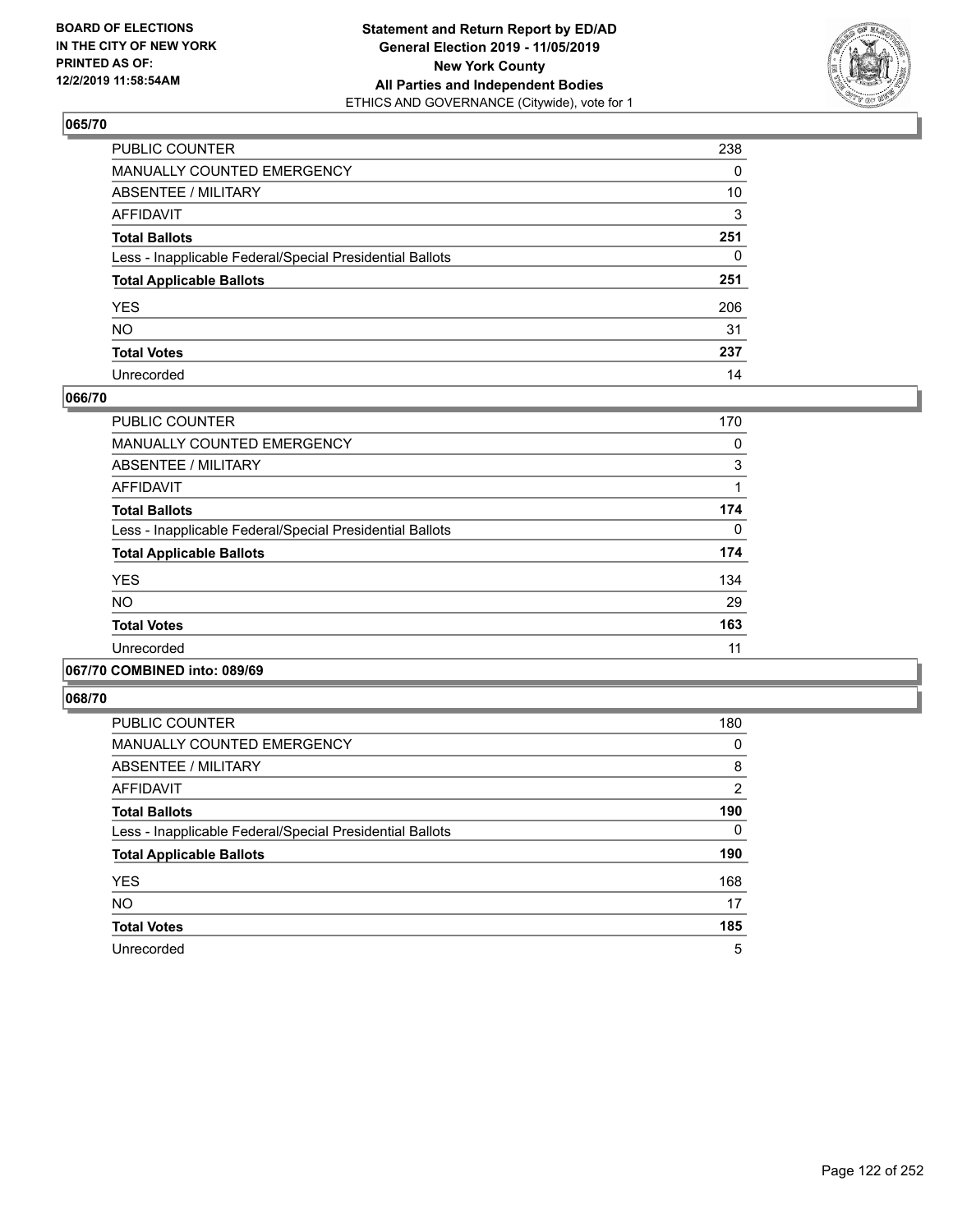

| PUBLIC COUNTER                                           | 148      |
|----------------------------------------------------------|----------|
| MANUALLY COUNTED EMERGENCY                               | 0        |
| ABSENTEE / MILITARY                                      | 0        |
| AFFIDAVIT                                                | 0        |
| <b>Total Ballots</b>                                     | 148      |
| Less - Inapplicable Federal/Special Presidential Ballots | $\Omega$ |
| <b>Total Applicable Ballots</b>                          | 148      |
| <b>YES</b>                                               | 102      |
| <b>NO</b>                                                | 20       |
| <b>Total Votes</b>                                       | 122      |
| Unrecorded                                               | 26       |

## **070/70 COMBINED into: 073/70**

### **071/70**

| 302 |
|-----|
| 0   |
| 8   |
|     |
| 311 |
| 0   |
| 311 |
| 226 |
| 37  |
| 263 |
| 48  |
|     |

# **072/70 COMBINED into: 071/70**

| <b>PUBLIC COUNTER</b>                                    | 199      |
|----------------------------------------------------------|----------|
| <b>MANUALLY COUNTED EMERGENCY</b>                        | 0        |
| <b>ABSENTEE / MILITARY</b>                               | 8        |
| <b>AFFIDAVIT</b>                                         | 4        |
| <b>Total Ballots</b>                                     | 211      |
| Less - Inapplicable Federal/Special Presidential Ballots | $\Omega$ |
| <b>Total Applicable Ballots</b>                          | 211      |
| <b>YES</b>                                               | 151      |
| <b>NO</b>                                                | 28       |
| <b>Total Votes</b>                                       | 179      |
| Unrecorded                                               | 32       |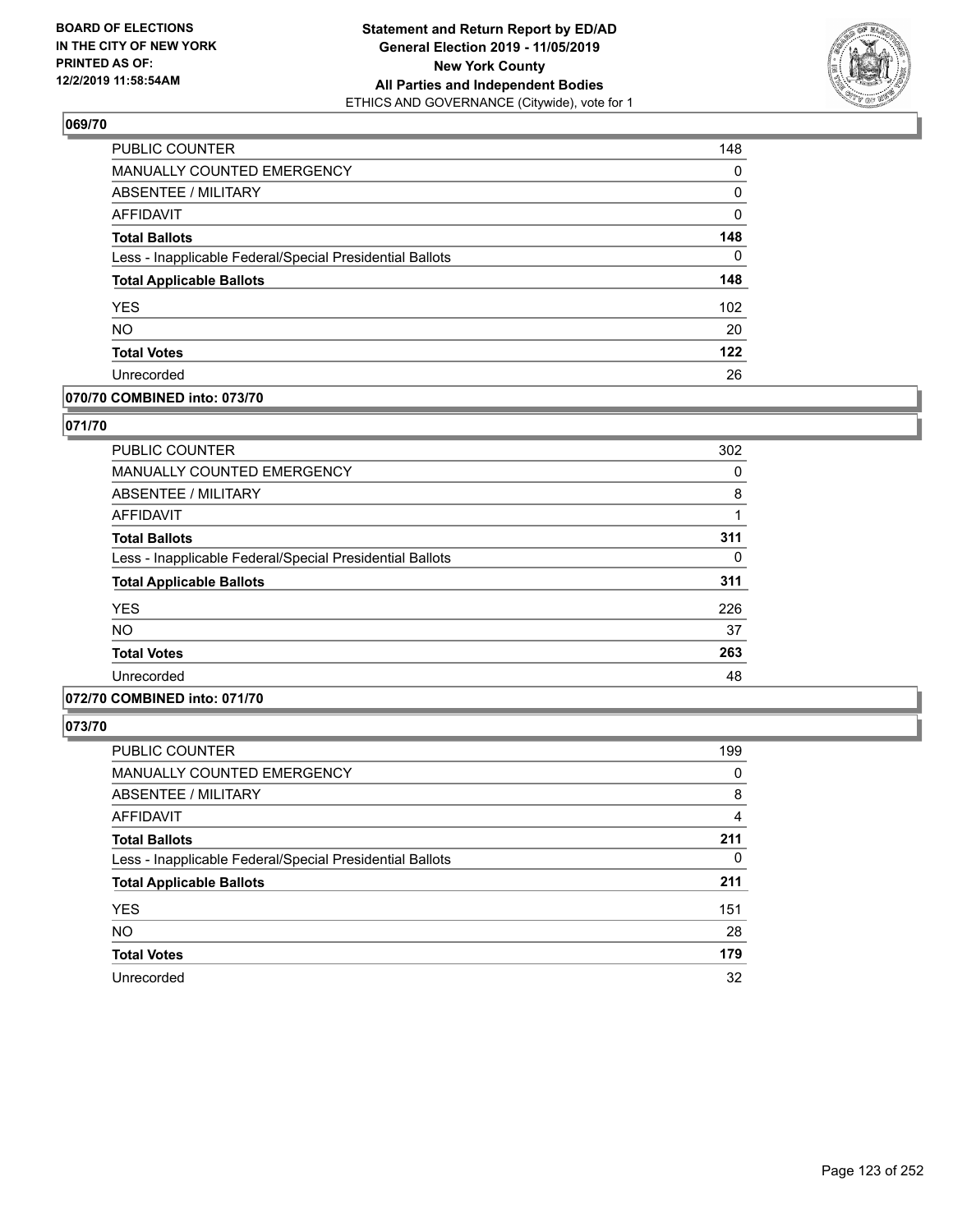

| PUBLIC COUNTER                                           | 445            |
|----------------------------------------------------------|----------------|
| MANUALLY COUNTED EMERGENCY                               | 0              |
| ABSENTEE / MILITARY                                      | $\overline{4}$ |
| <b>AFFIDAVIT</b>                                         | 8              |
| <b>Total Ballots</b>                                     | 457            |
| Less - Inapplicable Federal/Special Presidential Ballots | $\Omega$       |
| <b>Total Applicable Ballots</b>                          | 457            |
| <b>YES</b>                                               | 350            |
| <b>NO</b>                                                | 51             |
| <b>Total Votes</b>                                       | 401            |
| Unrecorded                                               | 56             |

### **075/70 COMBINED into: 076/70**

### **076/70**

| PUBLIC COUNTER                                           | 327      |
|----------------------------------------------------------|----------|
| <b>MANUALLY COUNTED EMERGENCY</b>                        | 0        |
| ABSENTEE / MILITARY                                      | 19       |
| AFFIDAVIT                                                | 6        |
| <b>Total Ballots</b>                                     | 352      |
| Less - Inapplicable Federal/Special Presidential Ballots | $\Omega$ |
| <b>Total Applicable Ballots</b>                          | 352      |
| <b>YES</b>                                               | 243      |
| <b>NO</b>                                                | 71       |
| <b>Total Votes</b>                                       | 314      |
| Unrecorded                                               | 38       |

### **077/70**

| <b>MANUALLY COUNTED EMERGENCY</b><br>0<br>ABSENTEE / MILITARY<br>AFFIDAVIT<br>218<br><b>Total Ballots</b><br>0<br>Less - Inapplicable Federal/Special Presidential Ballots<br>218<br><b>Total Applicable Ballots</b><br><b>YES</b><br>139<br>NO.<br>35<br>174<br><b>Total Votes</b><br>44<br>Unrecorded<br>078/70 COMBINED into: 077/70 | <b>PUBLIC COUNTER</b> | 210 |
|-----------------------------------------------------------------------------------------------------------------------------------------------------------------------------------------------------------------------------------------------------------------------------------------------------------------------------------------|-----------------------|-----|
|                                                                                                                                                                                                                                                                                                                                         |                       |     |
|                                                                                                                                                                                                                                                                                                                                         |                       |     |
|                                                                                                                                                                                                                                                                                                                                         |                       |     |
|                                                                                                                                                                                                                                                                                                                                         |                       |     |
|                                                                                                                                                                                                                                                                                                                                         |                       |     |
|                                                                                                                                                                                                                                                                                                                                         |                       |     |
|                                                                                                                                                                                                                                                                                                                                         |                       |     |
|                                                                                                                                                                                                                                                                                                                                         |                       |     |
|                                                                                                                                                                                                                                                                                                                                         |                       |     |
|                                                                                                                                                                                                                                                                                                                                         |                       |     |
|                                                                                                                                                                                                                                                                                                                                         |                       |     |

**079/70 COMBINED into: 081/70**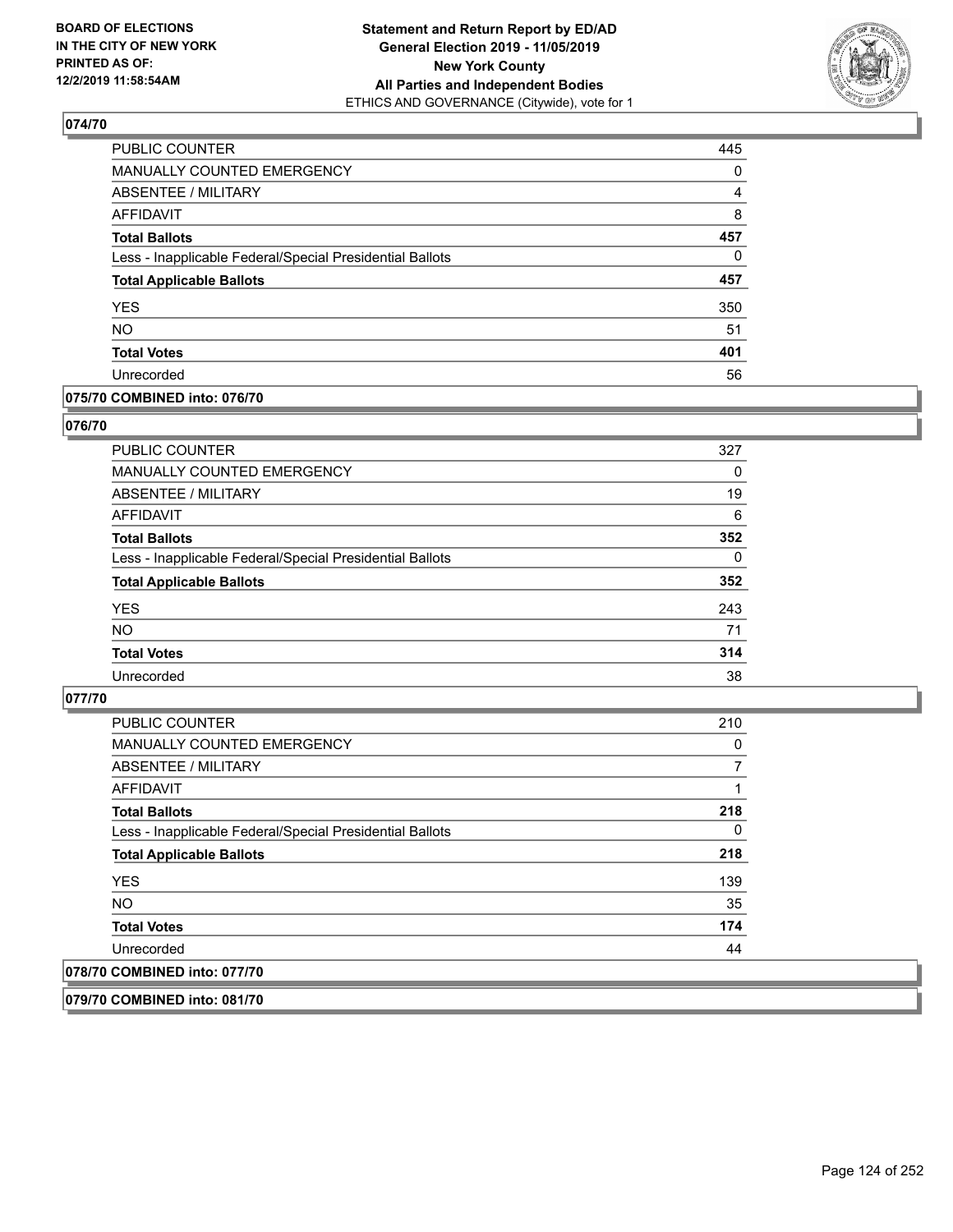

| PUBLIC COUNTER                                           | 117          |
|----------------------------------------------------------|--------------|
| MANUALLY COUNTED EMERGENCY                               | $\mathbf{0}$ |
| ABSENTEE / MILITARY                                      |              |
| AFFIDAVIT                                                |              |
| Total Ballots                                            | 119          |
| Less - Inapplicable Federal/Special Presidential Ballots | 0            |
| <b>Total Applicable Ballots</b>                          | 119          |
| YES                                                      | 72           |
| NO.                                                      | 6            |
| <b>Total Votes</b>                                       | 78           |
| Unrecorded                                               | 41           |

## **081/70**

| <b>PUBLIC COUNTER</b>                                    | 176      |
|----------------------------------------------------------|----------|
| <b>MANUALLY COUNTED EMERGENCY</b>                        | 0        |
| ABSENTEE / MILITARY                                      |          |
| <b>AFFIDAVIT</b>                                         | $\Omega$ |
| <b>Total Ballots</b>                                     | 183      |
| Less - Inapplicable Federal/Special Presidential Ballots | $\Omega$ |
| <b>Total Applicable Ballots</b>                          | 183      |
| <b>YES</b>                                               | 122      |
| NO.                                                      | 24       |
| <b>Total Votes</b>                                       | 146      |
| Unrecorded                                               | 37       |

### **082/70 COMBINED into: 069/70**

| <b>PUBLIC COUNTER</b>                                    | 262 |
|----------------------------------------------------------|-----|
| <b>MANUALLY COUNTED EMERGENCY</b>                        | 0   |
| ABSENTEE / MILITARY                                      | 3   |
| AFFIDAVIT                                                |     |
| <b>Total Ballots</b>                                     | 266 |
| Less - Inapplicable Federal/Special Presidential Ballots | 0   |
| <b>Total Applicable Ballots</b>                          | 266 |
| <b>YES</b>                                               | 172 |
| NO.                                                      | 38  |
| <b>Total Votes</b>                                       | 210 |
| Unrecorded                                               | 56  |
| 084/70 COMBINED into: 085/70                             |     |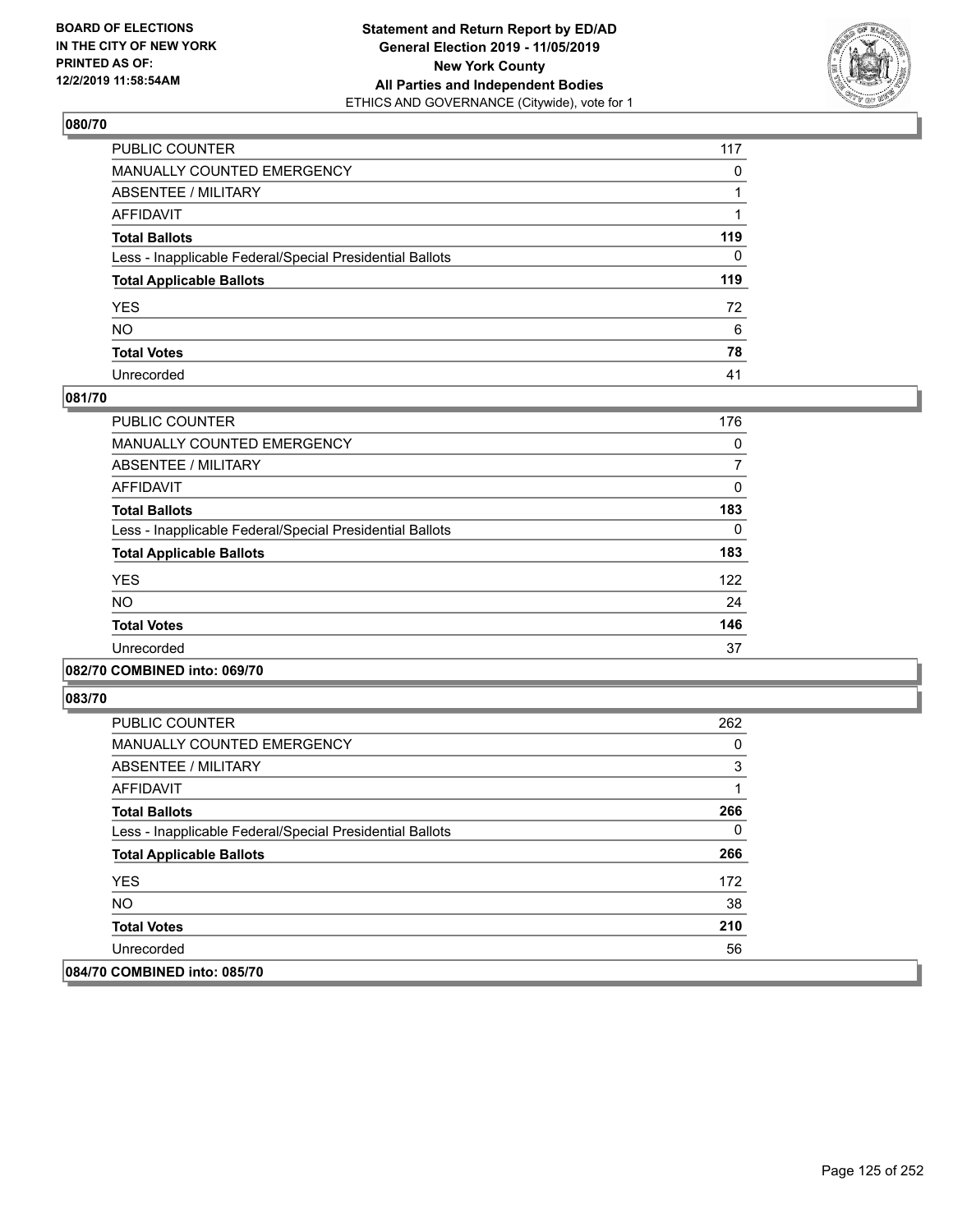

| <b>PUBLIC COUNTER</b>                                    | 413            |
|----------------------------------------------------------|----------------|
| MANUALLY COUNTED EMERGENCY                               | 0              |
| ABSENTEE / MILITARY                                      | 9              |
| AFFIDAVIT                                                | $\overline{2}$ |
| <b>Total Ballots</b>                                     | 424            |
| Less - Inapplicable Federal/Special Presidential Ballots | 0              |
| <b>Total Applicable Ballots</b>                          | 424            |
| <b>YES</b>                                               | 291            |
| <b>NO</b>                                                | 57             |
| <b>Total Votes</b>                                       | 348            |
| Unrecorded                                               | 76             |

# **086/70 COMBINED into: 083/70**

#### **087/70 COMBINED into: 099/70**

# **088/70**

| 225      |
|----------|
| 0        |
| 5        |
| $\Omega$ |
| 230      |
| 0        |
| 230      |
| 191      |
| 23       |
| 214      |
| 16       |
|          |

# **089/70 COMBINED into: 062/70**

# **090/70 COMBINED into: 088/70**

| <b>PUBLIC COUNTER</b>                                    | 362      |
|----------------------------------------------------------|----------|
| <b>MANUALLY COUNTED EMERGENCY</b>                        | 0        |
| ABSENTEE / MILITARY                                      |          |
| AFFIDAVIT                                                | 4        |
| <b>Total Ballots</b>                                     | 373      |
| Less - Inapplicable Federal/Special Presidential Ballots | $\Omega$ |
| <b>Total Applicable Ballots</b>                          | 373      |
| <b>YES</b>                                               | 301      |
| <b>NO</b>                                                | 48       |
| <b>Total Votes</b>                                       | 349      |
| Unrecorded                                               | 24       |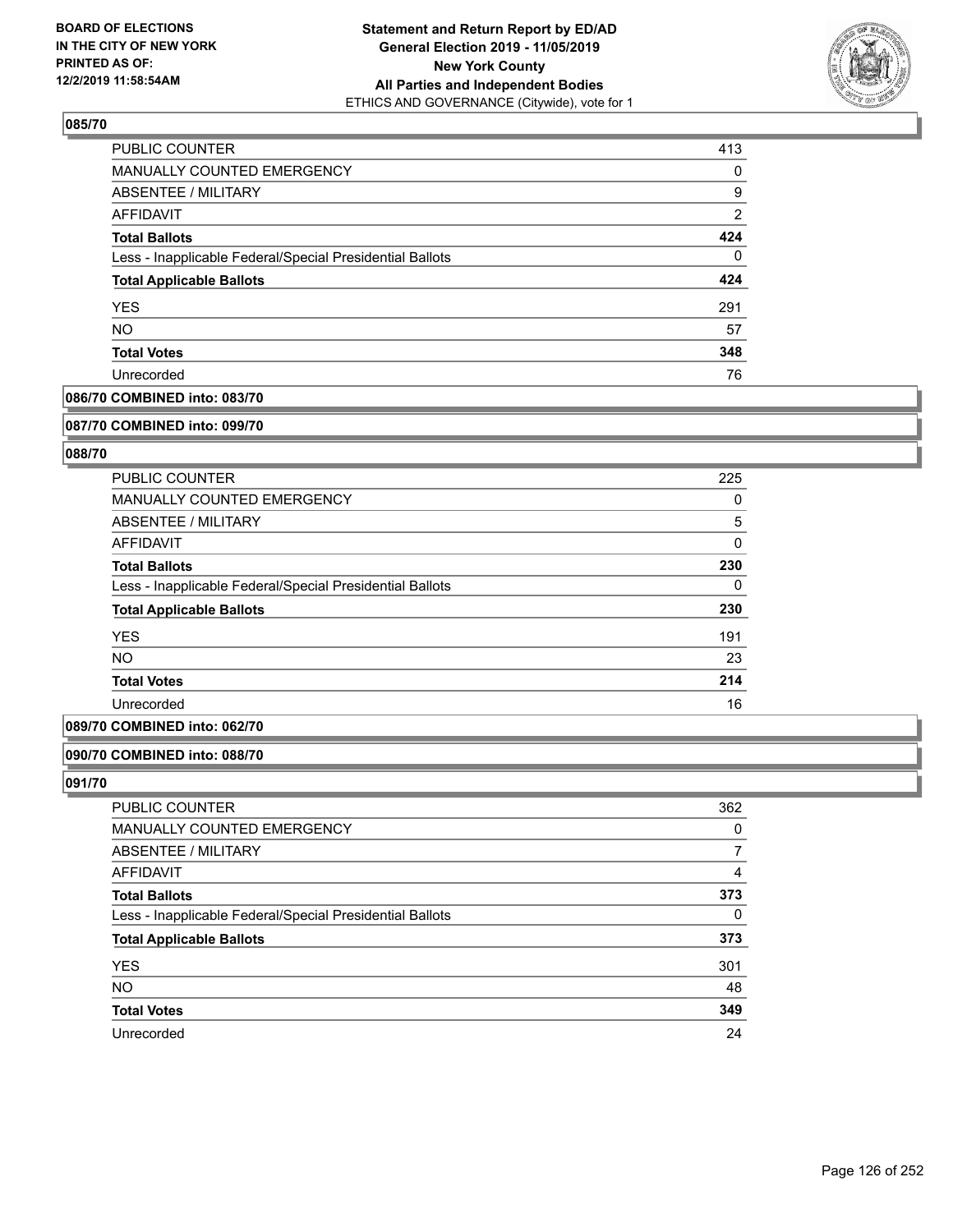

| <b>PUBLIC COUNTER</b>                                    | 368 |
|----------------------------------------------------------|-----|
| MANUALLY COUNTED EMERGENCY                               | 0   |
| ABSENTEE / MILITARY                                      | 9   |
| AFFIDAVIT                                                | 5   |
| <b>Total Ballots</b>                                     | 382 |
| Less - Inapplicable Federal/Special Presidential Ballots | 0   |
| <b>Total Applicable Ballots</b>                          | 382 |
| <b>YES</b>                                               | 309 |
| <b>NO</b>                                                | 35  |
| <b>Total Votes</b>                                       | 344 |
| Unrecorded                                               | 38  |

#### **093/70 COMBINED into: 017/70**

**094/70 COMBINED into: 099/70**

**095/70 COMBINED into: 088/70**

**096/70 COMBINED into: 088/70**

#### **097/70 COMBINED into: 088/70**

### **098/70**

| <b>PUBLIC COUNTER</b>                                    | 194      |
|----------------------------------------------------------|----------|
| MANUALLY COUNTED EMERGENCY                               | $\Omega$ |
| ABSENTEE / MILITARY                                      | 10       |
| AFFIDAVIT                                                |          |
| <b>Total Ballots</b>                                     | 205      |
| Less - Inapplicable Federal/Special Presidential Ballots | 0        |
| <b>Total Applicable Ballots</b>                          | 205      |
| <b>YES</b>                                               | 148      |
| <b>NO</b>                                                | 29       |
| <b>Total Votes</b>                                       | 177      |
| Unrecorded                                               | 28       |

| <b>PUBLIC COUNTER</b>                                    | 257 |
|----------------------------------------------------------|-----|
| <b>MANUALLY COUNTED EMERGENCY</b>                        | 0   |
| ABSENTEE / MILITARY                                      | 2   |
| AFFIDAVIT                                                | 3   |
| <b>Total Ballots</b>                                     | 262 |
| Less - Inapplicable Federal/Special Presidential Ballots | 0   |
| <b>Total Applicable Ballots</b>                          | 262 |
| <b>YES</b>                                               | 166 |
| <b>NO</b>                                                | 33  |
| <b>Total Votes</b>                                       | 199 |
| Unrecorded                                               | 63  |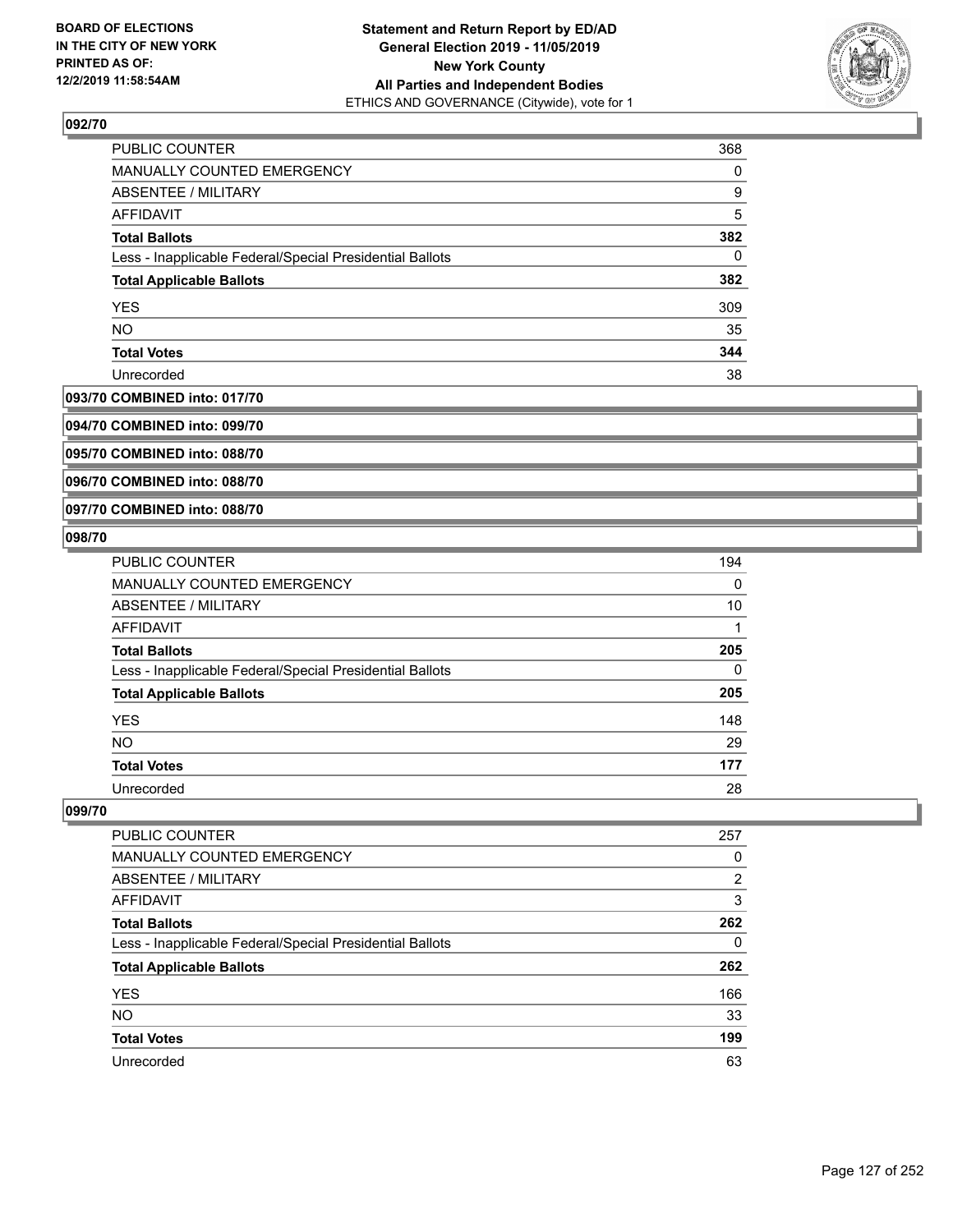

| <b>PUBLIC COUNTER</b>                                    | 312 |
|----------------------------------------------------------|-----|
| MANUALLY COUNTED EMERGENCY                               | 0   |
| ABSENTEE / MILITARY                                      | 5   |
| AFFIDAVIT                                                | 3   |
| <b>Total Ballots</b>                                     | 320 |
| Less - Inapplicable Federal/Special Presidential Ballots | 0   |
| <b>Total Applicable Ballots</b>                          | 320 |
| <b>YES</b>                                               | 239 |
| <b>NO</b>                                                | 47  |
| <b>Total Votes</b>                                       | 286 |
| Unrecorded                                               | 34  |

#### **101/70 COMBINED into: 100/70**

**102/70 COMBINED into: 074/70**

**103/70 COMBINED into: 023/70**

**104/70 COMBINED into: 102/69**

**105/70 COMBINED into: 092/70**

**106/70 COMBINED into: 091/70**

**107/70 COMBINED into: 091/70**

**108/70** 

| <b>PUBLIC COUNTER</b>                                    | 270 |
|----------------------------------------------------------|-----|
| <b>MANUALLY COUNTED EMERGENCY</b>                        | 0   |
| ABSENTEE / MILITARY                                      | 11  |
| AFFIDAVIT                                                | 9   |
| <b>Total Ballots</b>                                     | 290 |
| Less - Inapplicable Federal/Special Presidential Ballots | 0   |
| <b>Total Applicable Ballots</b>                          | 290 |
| <b>YES</b>                                               | 224 |
| <b>NO</b>                                                | 37  |
| <b>Total Votes</b>                                       | 261 |
| Unrecorded                                               | 29  |
| 109/70 COMBINED into: 099/70                             |     |
| 110/70 COMBINED into: 022/70                             |     |

**111/70 COMBINED into: 038/70**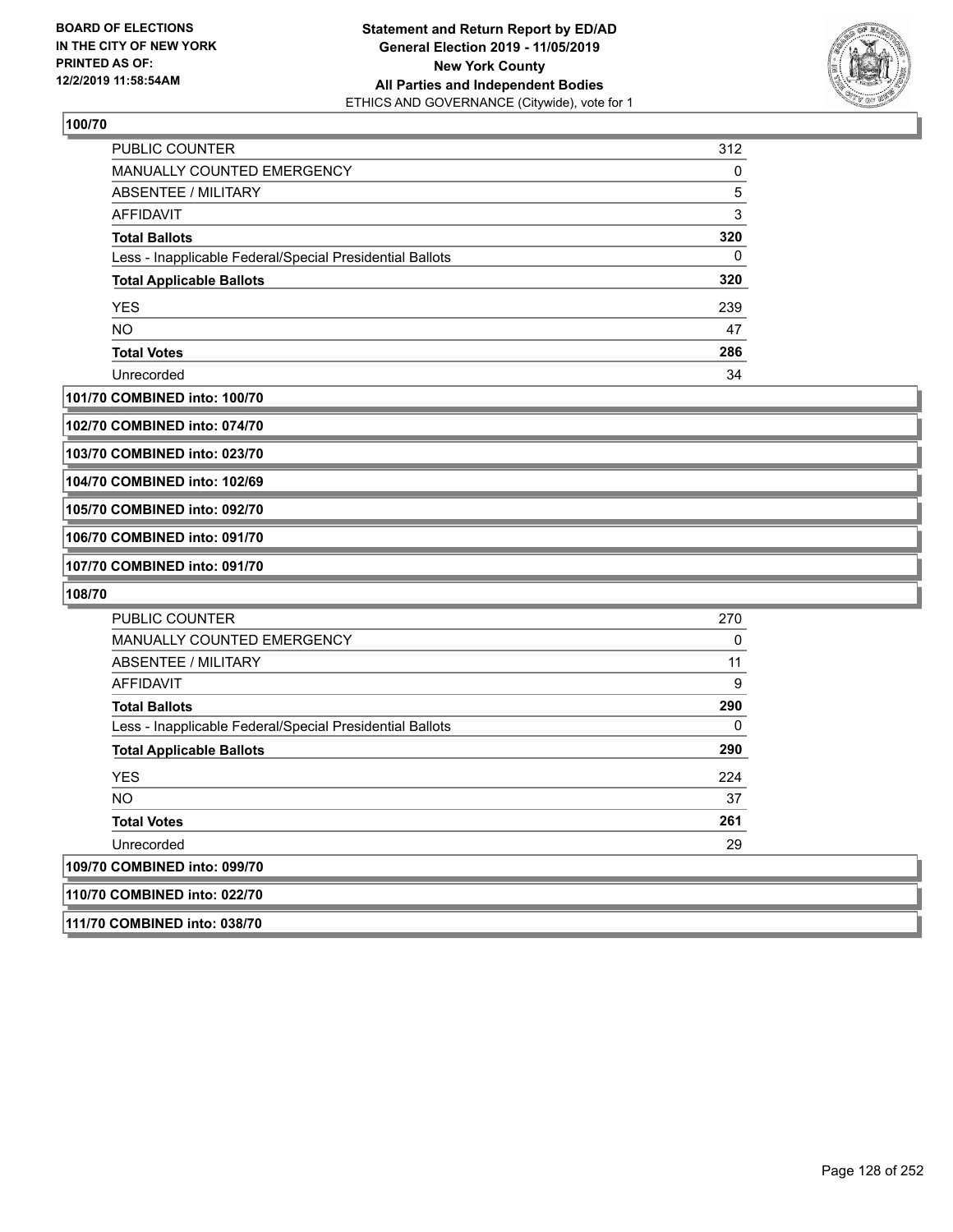

| PUBLIC COUNTER                                           | 166          |
|----------------------------------------------------------|--------------|
| MANUALLY COUNTED EMERGENCY                               | 0            |
| ABSENTEE / MILITARY                                      | 0            |
| AFFIDAVIT                                                | 3            |
| Total Ballots                                            | 169          |
| Less - Inapplicable Federal/Special Presidential Ballots | $\mathbf{0}$ |
| <b>Total Applicable Ballots</b>                          | 169          |
| YES                                                      | 125          |
| NO.                                                      | 24           |
| <b>Total Votes</b>                                       | 149          |
| Unrecorded                                               | 20           |

## **002/71**

| PUBLIC COUNTER                                           | 113      |
|----------------------------------------------------------|----------|
| <b>MANUALLY COUNTED EMERGENCY</b>                        | 0        |
| ABSENTEE / MILITARY                                      | 2        |
| <b>AFFIDAVIT</b>                                         | $\Omega$ |
| <b>Total Ballots</b>                                     | 115      |
| Less - Inapplicable Federal/Special Presidential Ballots | $\Omega$ |
| <b>Total Applicable Ballots</b>                          | 115      |
| <b>YES</b>                                               | 81       |
| <b>NO</b>                                                | 20       |
| <b>Total Votes</b>                                       | 101      |
| Unrecorded                                               | 14       |
|                                                          |          |

# **003/71 COMBINED into: 004/71**

| PUBLIC COUNTER                                           | 185 |
|----------------------------------------------------------|-----|
| MANUALLY COUNTED EMERGENCY                               | 0   |
| ABSENTEE / MILITARY                                      | 4   |
| AFFIDAVIT                                                | 3   |
| <b>Total Ballots</b>                                     | 192 |
| Less - Inapplicable Federal/Special Presidential Ballots | 0   |
| <b>Total Applicable Ballots</b>                          | 192 |
| <b>YES</b>                                               | 151 |
| <b>NO</b>                                                | 24  |
| <b>Total Votes</b>                                       | 175 |
| Unrecorded                                               | 17  |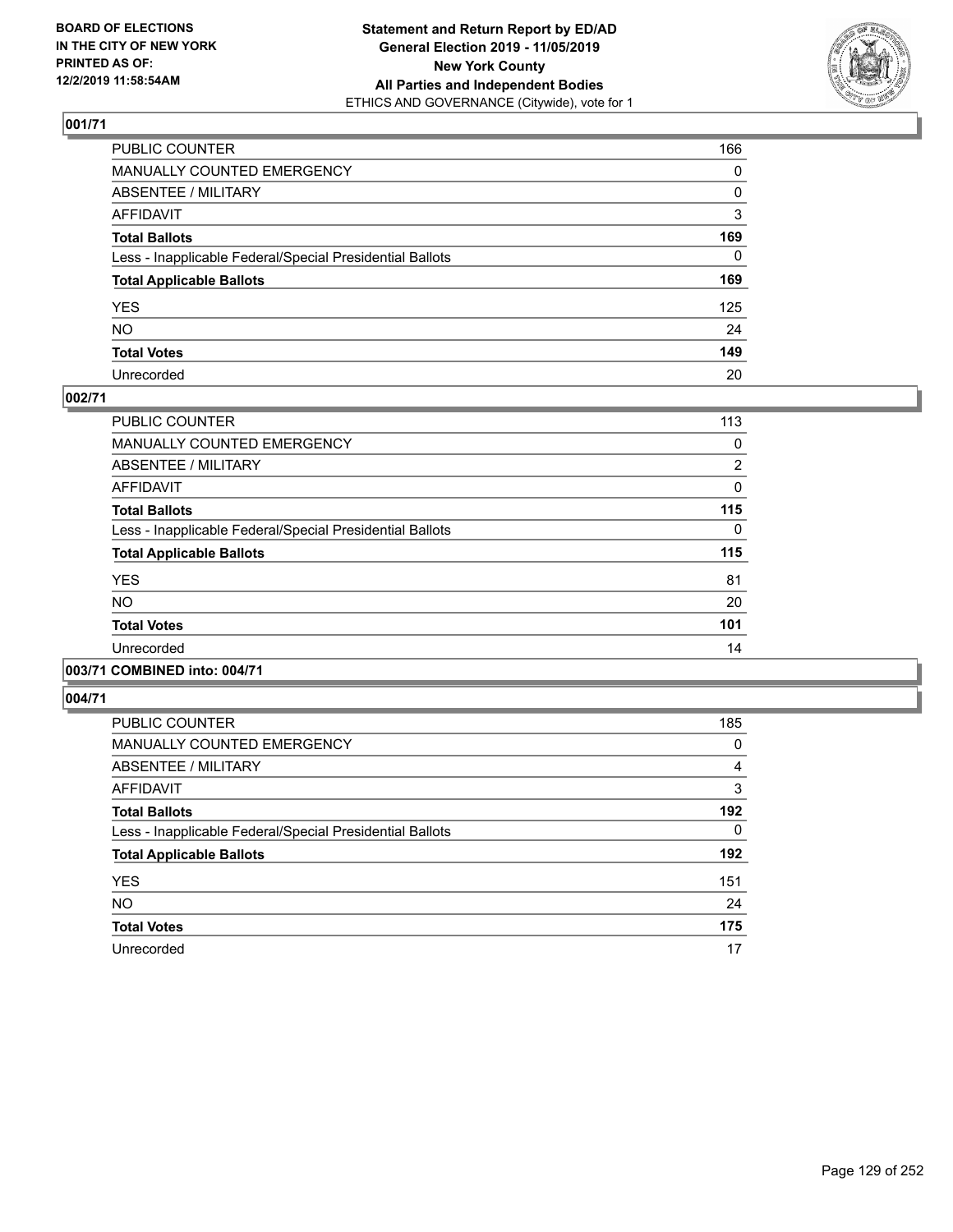

| PUBLIC COUNTER                                           | 226          |
|----------------------------------------------------------|--------------|
| MANUALLY COUNTED EMERGENCY                               | $\mathbf{0}$ |
| ABSENTEE / MILITARY                                      | 6            |
| AFFIDAVIT                                                | 3            |
| Total Ballots                                            | 235          |
| Less - Inapplicable Federal/Special Presidential Ballots | $\mathbf{0}$ |
| <b>Total Applicable Ballots</b>                          | 235          |
| YES                                                      | 175          |
| NO.                                                      | 25           |
| <b>Total Votes</b>                                       | 200          |
| Unrecorded                                               | 35           |

## **006/71**

| <b>PUBLIC COUNTER</b>                                    | 158 |
|----------------------------------------------------------|-----|
| MANUALLY COUNTED EMERGENCY                               | 0   |
| ABSENTEE / MILITARY                                      | 2   |
| <b>AFFIDAVIT</b>                                         | 3   |
| <b>Total Ballots</b>                                     | 163 |
| Less - Inapplicable Federal/Special Presidential Ballots | 0   |
| <b>Total Applicable Ballots</b>                          | 163 |
| <b>YES</b>                                               | 120 |
| <b>NO</b>                                                | 21  |
| <b>Total Votes</b>                                       | 141 |
| Unrecorded                                               | 22  |
|                                                          |     |

## **007/71 COMBINED into: 005/71**

| <b>PUBLIC COUNTER</b>                                    | 311 |
|----------------------------------------------------------|-----|
| <b>MANUALLY COUNTED EMERGENCY</b>                        | 0   |
| ABSENTEE / MILITARY                                      | 3   |
| AFFIDAVIT                                                | 6   |
| <b>Total Ballots</b>                                     | 320 |
| Less - Inapplicable Federal/Special Presidential Ballots | 0   |
| <b>Total Applicable Ballots</b>                          | 320 |
| <b>YES</b>                                               | 257 |
| NO.                                                      | 37  |
| <b>Total Votes</b>                                       | 294 |
| Unrecorded                                               | 26  |
| 009/71 COMBINED into: 032/71                             |     |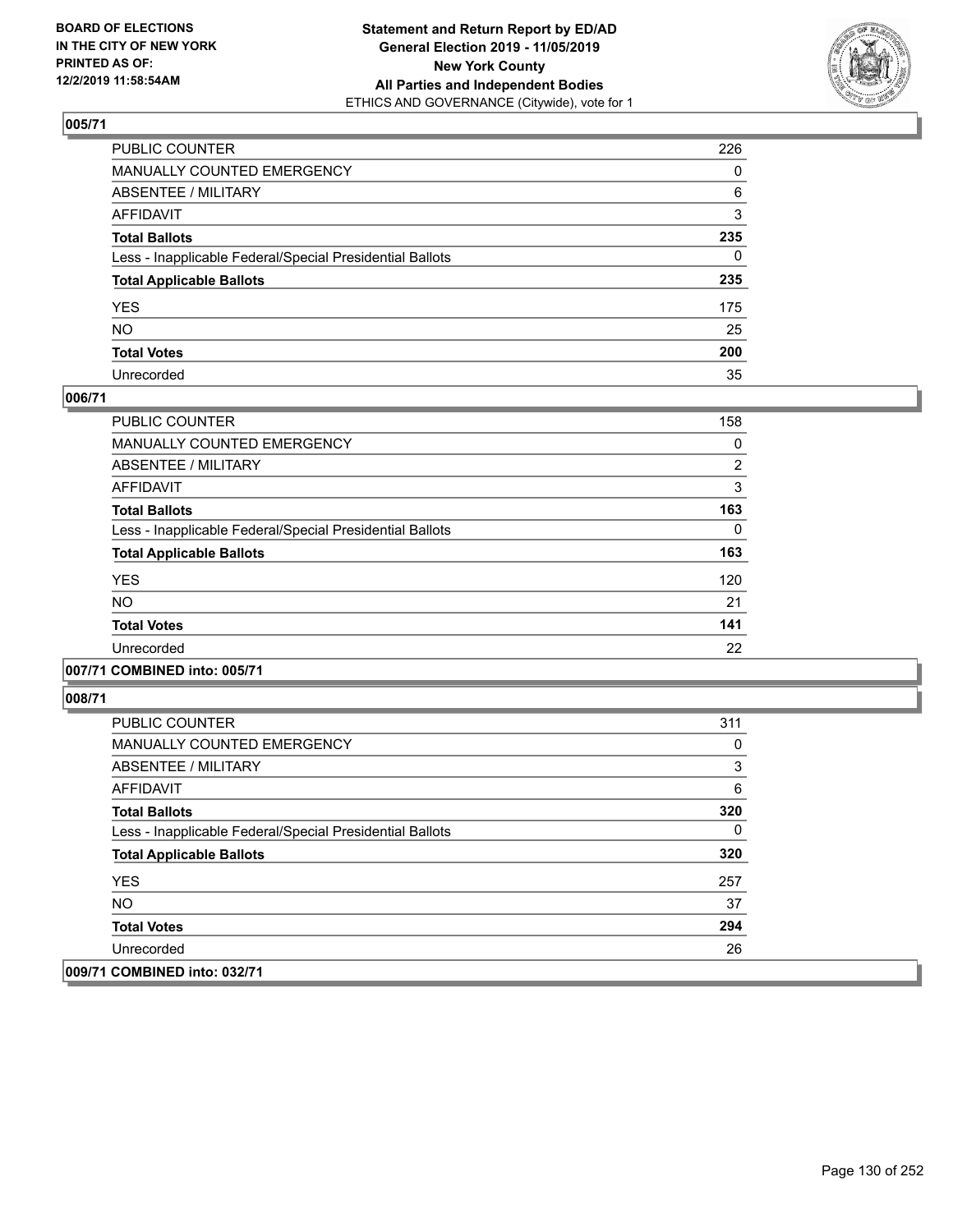

| PUBLIC COUNTER                                           | 242          |
|----------------------------------------------------------|--------------|
| MANUALLY COUNTED EMERGENCY                               | $\Omega$     |
| ABSENTEE / MILITARY                                      | 8            |
| AFFIDAVIT                                                | 2            |
| Total Ballots                                            | 252          |
| Less - Inapplicable Federal/Special Presidential Ballots | $\mathbf{0}$ |
| <b>Total Applicable Ballots</b>                          | 252          |
| YES                                                      | 191          |
| NO.                                                      | 45           |
| <b>Total Votes</b>                                       | 236          |
| Unrecorded                                               | 16           |

## **011/71**

| <b>PUBLIC COUNTER</b>                                    | 122      |
|----------------------------------------------------------|----------|
| <b>MANUALLY COUNTED EMERGENCY</b>                        | 0        |
| ABSENTEE / MILITARY                                      | 0        |
| AFFIDAVIT                                                | 0        |
| <b>Total Ballots</b>                                     | 122      |
| Less - Inapplicable Federal/Special Presidential Ballots | $\Omega$ |
| <b>Total Applicable Ballots</b>                          | 122      |
| <b>YES</b>                                               | 96       |
| <b>NO</b>                                                | 13       |
| <b>Total Votes</b>                                       | 109      |
| Unrecorded                                               | 13       |

| PUBLIC COUNTER                                           | 278 |
|----------------------------------------------------------|-----|
| MANUALLY COUNTED EMERGENCY                               | 0   |
| ABSENTEE / MILITARY                                      | 7   |
| AFFIDAVIT                                                | 5   |
| <b>Total Ballots</b>                                     | 290 |
| Less - Inapplicable Federal/Special Presidential Ballots | 0   |
| <b>Total Applicable Ballots</b>                          | 290 |
| <b>YES</b>                                               | 213 |
| NO.                                                      | 48  |
| <b>Total Votes</b>                                       | 261 |
| Unrecorded                                               | 29  |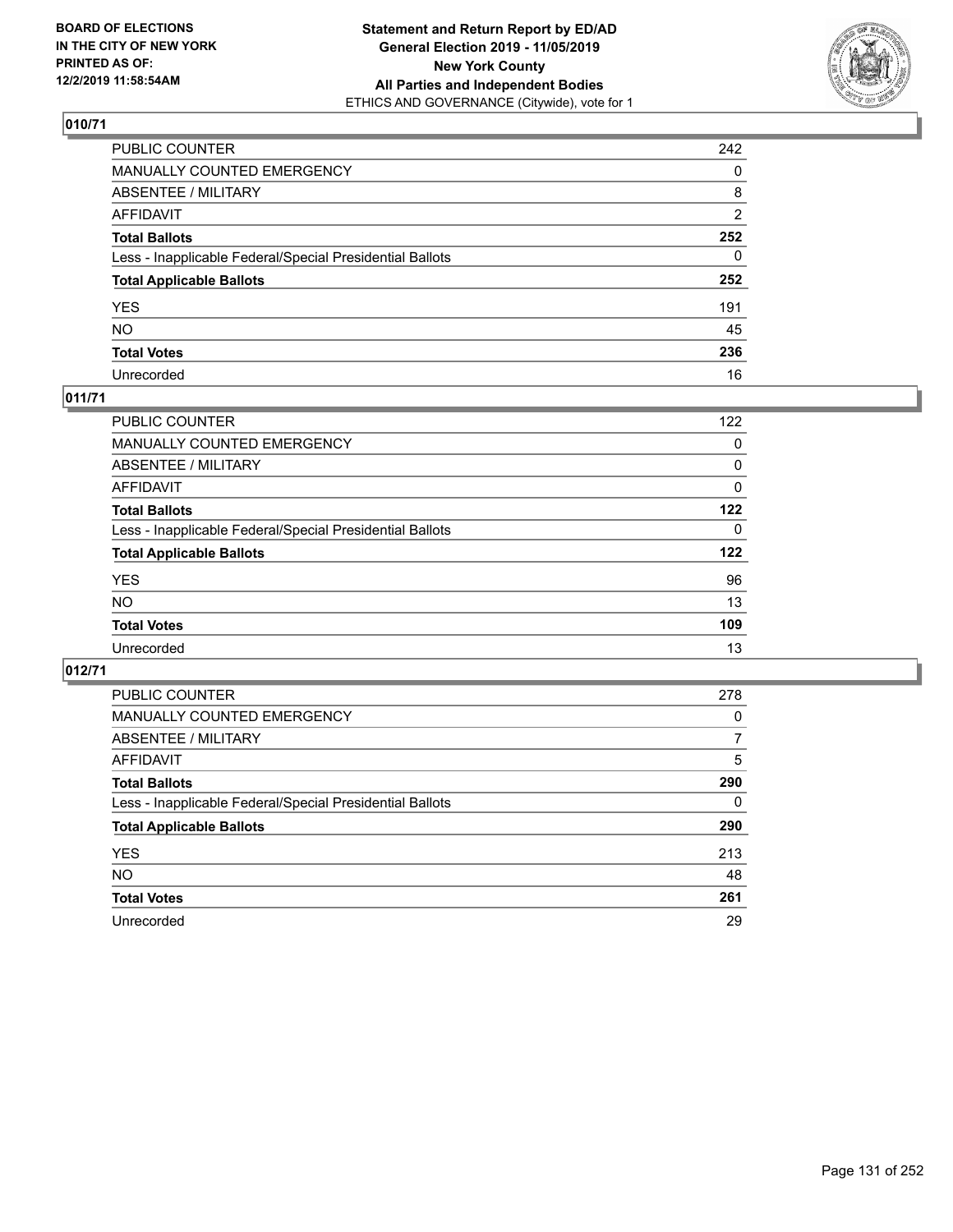

| PUBLIC COUNTER                                           | 261 |
|----------------------------------------------------------|-----|
| MANUALLY COUNTED EMERGENCY                               | 0   |
| <b>ABSENTEE / MILITARY</b>                               | 11  |
| AFFIDAVIT                                                | 4   |
| <b>Total Ballots</b>                                     | 276 |
| Less - Inapplicable Federal/Special Presidential Ballots | 0   |
| <b>Total Applicable Ballots</b>                          | 276 |
| <b>YES</b>                                               | 200 |
| <b>NO</b>                                                | 32  |
| <b>Total Votes</b>                                       | 232 |
| Unrecorded                                               | 44  |

# **014/71 COMBINED into: 013/71**

#### **015/71 COMBINED into: 012/71**

# **016/71**

| 123      |
|----------|
| 0        |
| 4        |
| 3        |
| 130      |
| $\Omega$ |
| 130      |
| 84       |
| 27       |
| 111      |
| 19       |
|          |

## **017/71 COMBINED into: 109/71**

| <b>PUBLIC COUNTER</b>                                    | 276      |
|----------------------------------------------------------|----------|
| MANUALLY COUNTED EMERGENCY                               | 0        |
| ABSENTEE / MILITARY                                      | 8        |
| AFFIDAVIT                                                | 2        |
| <b>Total Ballots</b>                                     | 286      |
| Less - Inapplicable Federal/Special Presidential Ballots | $\Omega$ |
| <b>Total Applicable Ballots</b>                          | 286      |
| <b>YES</b>                                               | 200      |
| <b>NO</b>                                                | 50       |
| <b>Total Votes</b>                                       | 250      |
| Unrecorded                                               | 36       |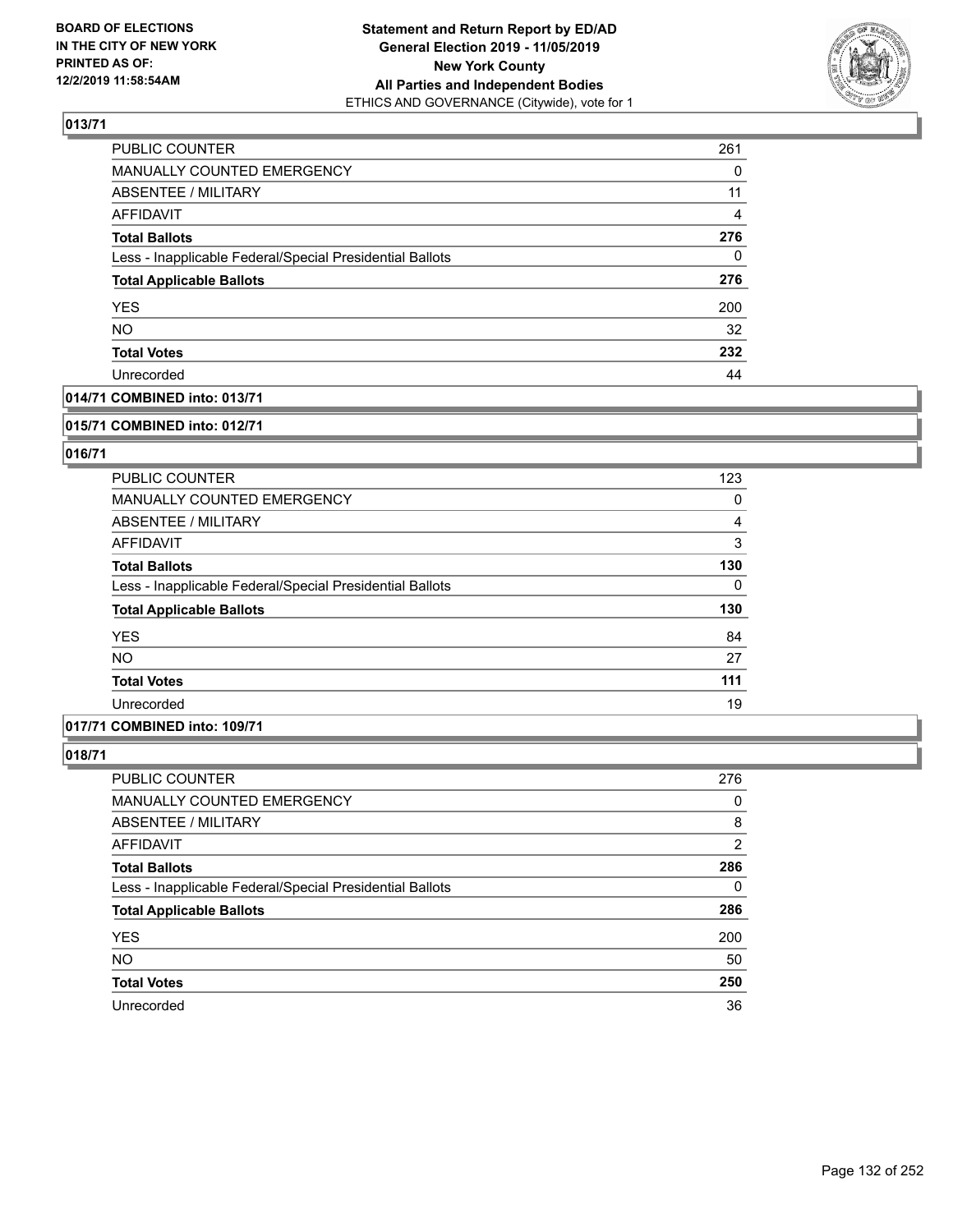

| PUBLIC COUNTER                                           | 337          |
|----------------------------------------------------------|--------------|
| MANUALLY COUNTED EMERGENCY                               | $\mathbf{0}$ |
| ABSENTEE / MILITARY                                      | 7            |
| AFFIDAVIT                                                |              |
| Total Ballots                                            | 345          |
| Less - Inapplicable Federal/Special Presidential Ballots | 0            |
| <b>Total Applicable Ballots</b>                          | 345          |
| YES                                                      | 244          |
| NO.                                                      | 53           |
| <b>Total Votes</b>                                       | 297          |
| Unrecorded                                               | 48           |

## **020/71**

| <b>PUBLIC COUNTER</b>                                    | 306      |
|----------------------------------------------------------|----------|
| <b>MANUALLY COUNTED EMERGENCY</b>                        | 0        |
| ABSENTEE / MILITARY                                      | 7        |
| <b>AFFIDAVIT</b>                                         |          |
| <b>Total Ballots</b>                                     | 314      |
| Less - Inapplicable Federal/Special Presidential Ballots | $\Omega$ |
| <b>Total Applicable Ballots</b>                          | 314      |
| <b>YES</b>                                               | 211      |
| <b>NO</b>                                                | 57       |
| <b>Total Votes</b>                                       | 268      |
| Unrecorded                                               | 46       |
|                                                          |          |

## **021/71 COMBINED into: 022/71**

| <b>PUBLIC COUNTER</b>                                    | 331          |
|----------------------------------------------------------|--------------|
| MANUALLY COUNTED EMERGENCY                               | $\Omega$     |
| ABSENTEE / MILITARY                                      | 10           |
| AFFIDAVIT                                                | 3            |
| <b>Total Ballots</b>                                     | 344          |
| Less - Inapplicable Federal/Special Presidential Ballots | $\mathbf{0}$ |
| <b>Total Applicable Ballots</b>                          | 344          |
| <b>YES</b>                                               | 238          |
| <b>NO</b>                                                | 39           |
| <b>Total Votes</b>                                       | 277          |
| Unrecorded                                               | 67           |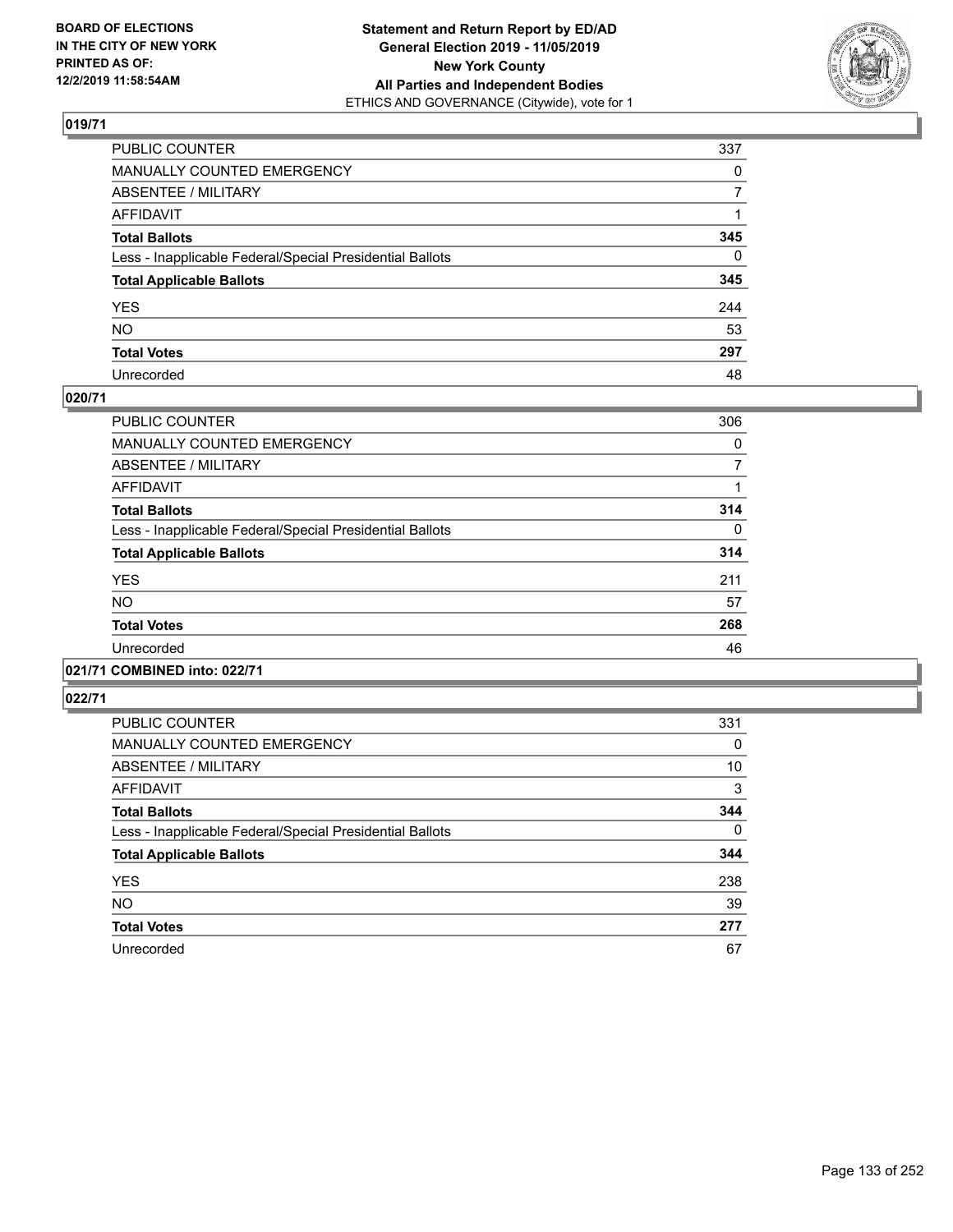

| PUBLIC COUNTER                                           | 185          |
|----------------------------------------------------------|--------------|
| MANUALLY COUNTED EMERGENCY                               | $\mathbf{0}$ |
| ABSENTEE / MILITARY                                      | 3            |
| AFFIDAVIT                                                |              |
| Total Ballots                                            | 189          |
| Less - Inapplicable Federal/Special Presidential Ballots | 0            |
| <b>Total Applicable Ballots</b>                          | 189          |
| YES                                                      | 126          |
| NO.                                                      | 22           |
| <b>Total Votes</b>                                       | 148          |
| Unrecorded                                               | 41           |

## **024/71**

| <b>PUBLIC COUNTER</b>                                    | 345      |
|----------------------------------------------------------|----------|
| <b>MANUALLY COUNTED EMERGENCY</b>                        | 0        |
| ABSENTEE / MILITARY                                      | 11       |
| AFFIDAVIT                                                | 5        |
| <b>Total Ballots</b>                                     | 361      |
| Less - Inapplicable Federal/Special Presidential Ballots | $\Omega$ |
| <b>Total Applicable Ballots</b>                          | 361      |
| <b>YES</b>                                               | 298      |
| <b>NO</b>                                                | 38       |
| <b>Total Votes</b>                                       | 336      |
| Unrecorded                                               | 25       |

| PUBLIC COUNTER                                           | 130      |
|----------------------------------------------------------|----------|
| MANUALLY COUNTED EMERGENCY                               | $\Omega$ |
| ABSENTEE / MILITARY                                      | 7        |
| AFFIDAVIT                                                | 3        |
| <b>Total Ballots</b>                                     | 140      |
| Less - Inapplicable Federal/Special Presidential Ballots | 0        |
| <b>Total Applicable Ballots</b>                          | 140      |
| <b>YES</b>                                               | 101      |
| NO.                                                      | 16       |
| <b>Total Votes</b>                                       | 117      |
| Unrecorded                                               | 23       |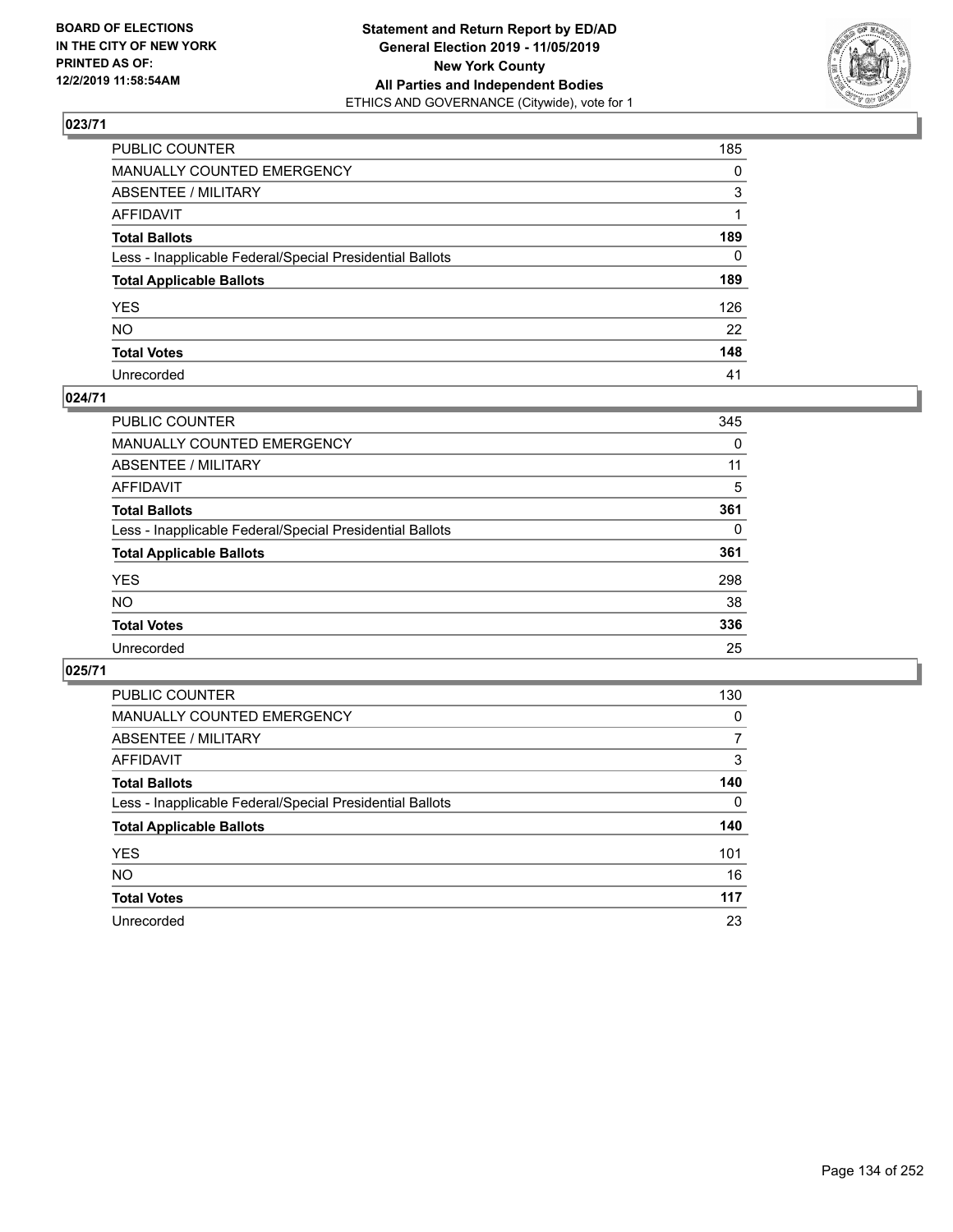

| 343 |
|-----|
| 0   |
| 11  |
| 1   |
| 355 |
| 0   |
| 355 |
| 253 |
| 30  |
| 283 |
| 72  |
|     |

## **027/71 COMBINED into: 008/71**

## **028/71**

| PUBLIC COUNTER                                           | 137 |
|----------------------------------------------------------|-----|
| <b>MANUALLY COUNTED EMERGENCY</b>                        | 0   |
| ABSENTEE / MILITARY                                      | 0   |
| AFFIDAVIT                                                | 10  |
| <b>Total Ballots</b>                                     | 147 |
| Less - Inapplicable Federal/Special Presidential Ballots | 0   |
| <b>Total Applicable Ballots</b>                          | 147 |
| <b>YES</b>                                               | 102 |
| <b>NO</b>                                                | 18  |
| <b>Total Votes</b>                                       | 120 |
| Unrecorded                                               | 27  |
|                                                          |     |

# **029/71 COMBINED into: 030/71**

| PUBLIC COUNTER                                           | 306 |
|----------------------------------------------------------|-----|
| <b>MANUALLY COUNTED EMERGENCY</b>                        | 0   |
| <b>ABSENTEE / MILITARY</b>                               |     |
| AFFIDAVIT                                                | 3   |
| <b>Total Ballots</b>                                     | 310 |
| Less - Inapplicable Federal/Special Presidential Ballots | 0   |
| <b>Total Applicable Ballots</b>                          | 310 |
| <b>YES</b>                                               | 247 |
| <b>NO</b>                                                | 28  |
| <b>Total Votes</b>                                       | 275 |
| Unrecorded                                               | 35  |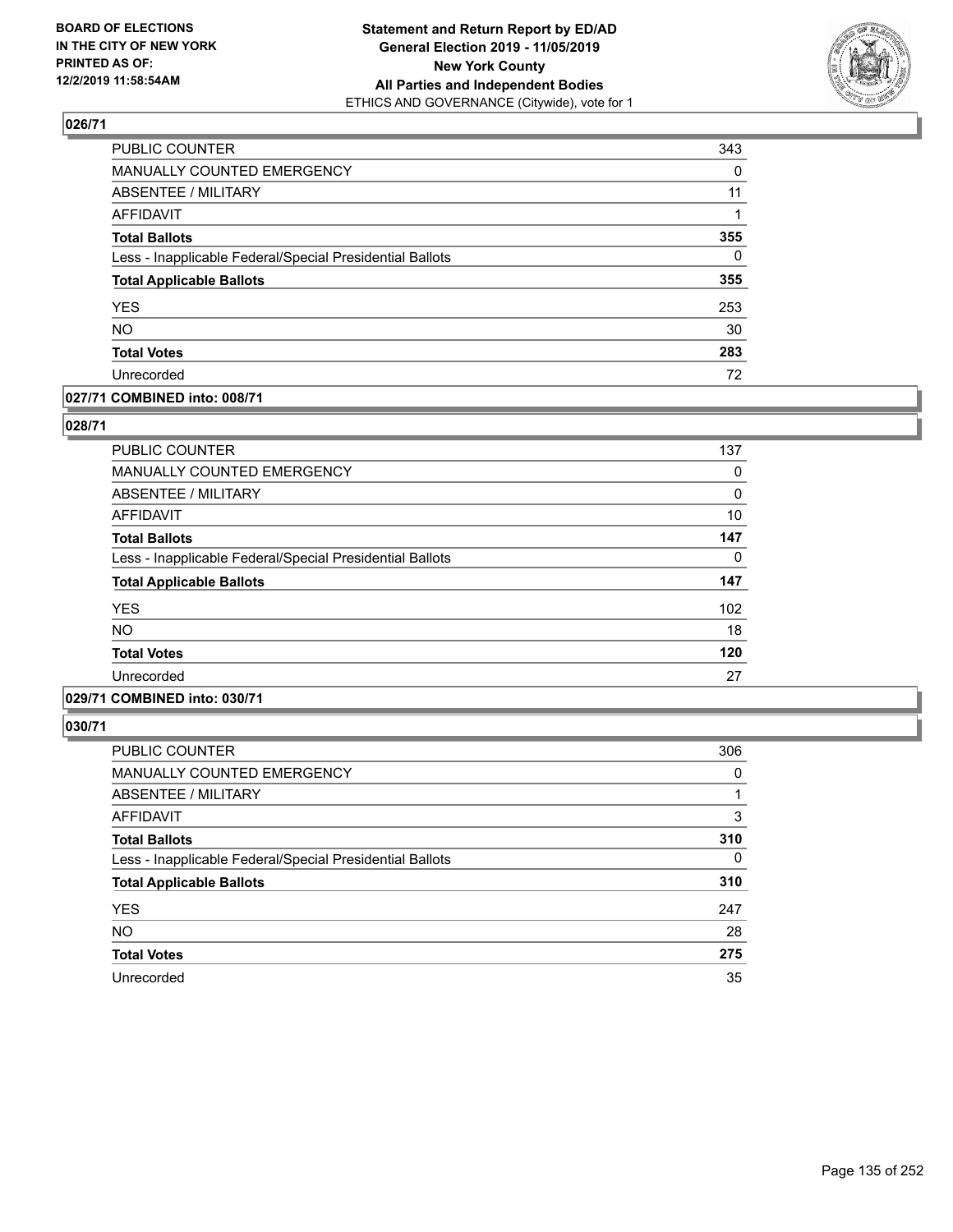

| PUBLIC COUNTER                                           | 380          |
|----------------------------------------------------------|--------------|
| MANUALLY COUNTED EMERGENCY                               | 0            |
| ABSENTEE / MILITARY                                      | 11           |
| AFFIDAVIT                                                | 7            |
| Total Ballots                                            | 398          |
| Less - Inapplicable Federal/Special Presidential Ballots | $\mathbf{0}$ |
| <b>Total Applicable Ballots</b>                          | 398          |
| YES                                                      | 315          |
| NO.                                                      | 37           |
| <b>Total Votes</b>                                       | 352          |
| Unrecorded                                               | 46           |

## **032/71**

| PUBLIC COUNTER                                           | 384      |
|----------------------------------------------------------|----------|
| <b>MANUALLY COUNTED EMERGENCY</b>                        | 0        |
| ABSENTEE / MILITARY                                      | 3        |
| AFFIDAVIT                                                | 2        |
| <b>Total Ballots</b>                                     | 389      |
| Less - Inapplicable Federal/Special Presidential Ballots | $\Omega$ |
| <b>Total Applicable Ballots</b>                          | 389      |
| <b>YES</b>                                               | 300      |
| <b>NO</b>                                                | 47       |
| <b>Total Votes</b>                                       | 347      |
| Unrecorded                                               | 42       |

**033/71** 

 $|034/7|$ 

| PUBLIC COUNTER                                           | 194 |
|----------------------------------------------------------|-----|
| <b>MANUALLY COUNTED EMERGENCY</b>                        | 0   |
| ABSENTEE / MILITARY                                      | 10  |
| <b>AFFIDAVIT</b>                                         | 3   |
| <b>Total Ballots</b>                                     | 207 |
| Less - Inapplicable Federal/Special Presidential Ballots | 0   |
| <b>Total Applicable Ballots</b>                          | 207 |
| <b>YES</b>                                               | 161 |
| <b>NO</b>                                                | 20  |
| <b>Total Votes</b>                                       | 181 |
| Unrecorded                                               | 26  |
| 1 COMBINED into: 026/71                                  |     |

**035/71 COMBINED into: 036/71**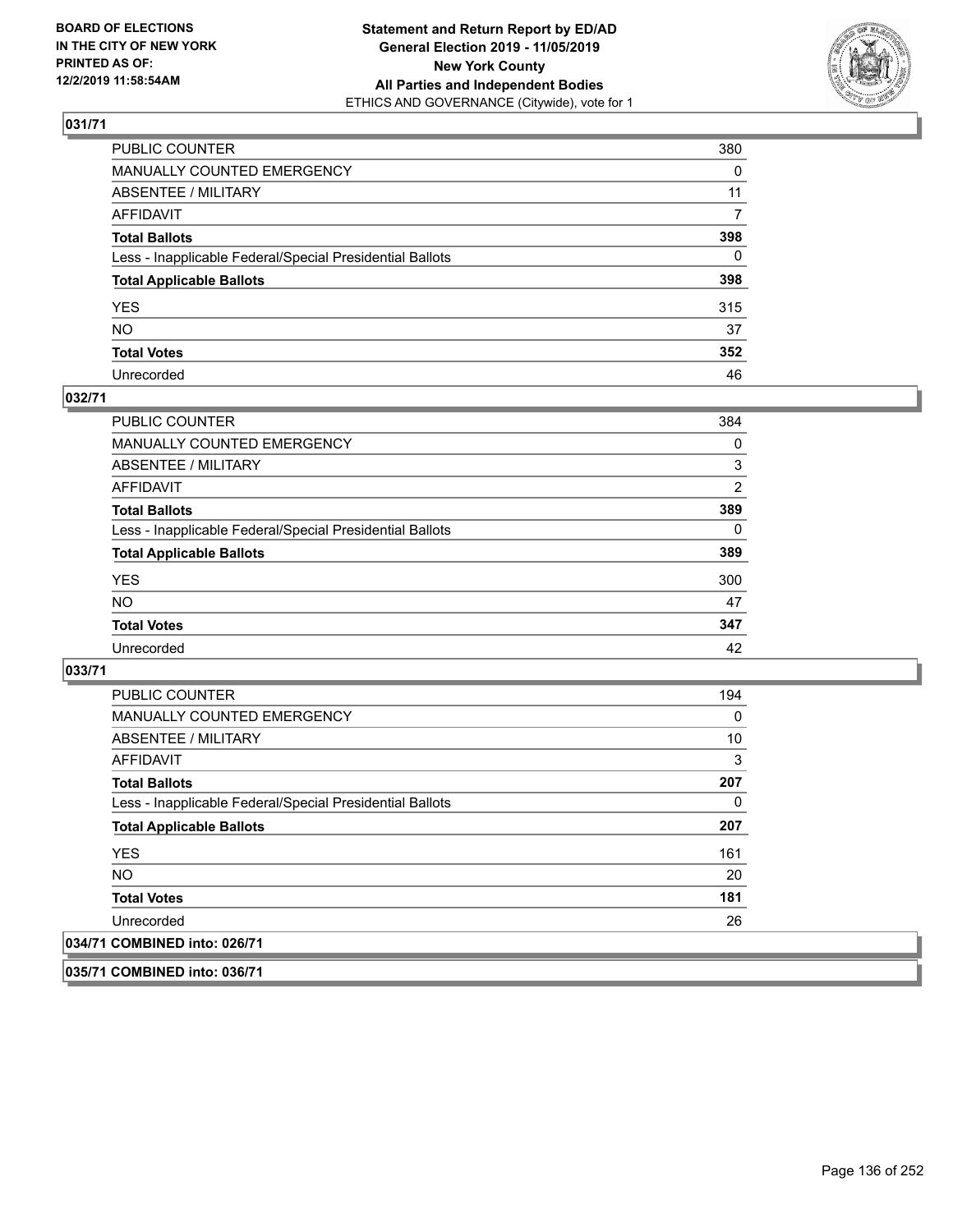

| 294      |
|----------|
| $\Omega$ |
| 3        |
|          |
| 298      |
| $\Omega$ |
| 298      |
| 232      |
| 35       |
| 267      |
| 31       |
|          |

## **037/71 COMBINED into: 105/71**

## **038/71**

| <b>PUBLIC COUNTER</b>                                    | 168 |
|----------------------------------------------------------|-----|
| <b>MANUALLY COUNTED EMERGENCY</b>                        | 0   |
| ABSENTEE / MILITARY                                      |     |
| <b>AFFIDAVIT</b>                                         | 3   |
| <b>Total Ballots</b>                                     | 178 |
| Less - Inapplicable Federal/Special Presidential Ballots | 0   |
| <b>Total Applicable Ballots</b>                          | 178 |
| <b>YES</b>                                               | 90  |
| <b>NO</b>                                                | 11  |
| <b>Total Votes</b>                                       | 101 |
| Unrecorded                                               | 77  |
|                                                          |     |

# **039/71 COMBINED into: 042/71**

#### **040/71 COMBINED into: 041/71**

| <b>PUBLIC COUNTER</b>                                    | 455      |
|----------------------------------------------------------|----------|
| MANUALLY COUNTED EMERGENCY                               | 0        |
| ABSENTEE / MILITARY                                      | 7        |
| AFFIDAVIT                                                | 5        |
| <b>Total Ballots</b>                                     | 467      |
| Less - Inapplicable Federal/Special Presidential Ballots | $\Omega$ |
| <b>Total Applicable Ballots</b>                          | 467      |
| <b>YES</b>                                               | 374      |
| <b>NO</b>                                                | 41       |
| <b>Total Votes</b>                                       | 415      |
| Unrecorded                                               | 52       |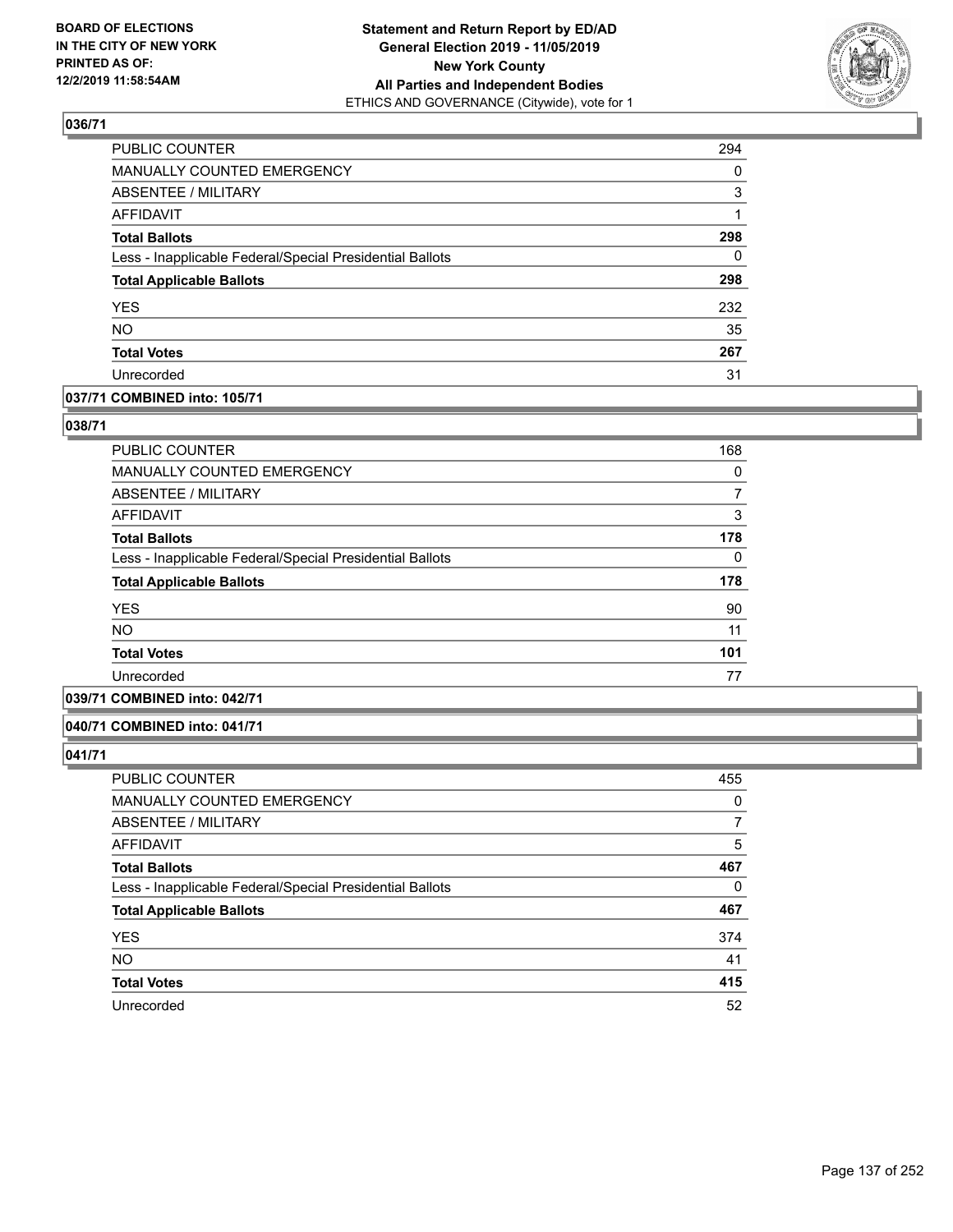

| PUBLIC COUNTER                                           | 320          |
|----------------------------------------------------------|--------------|
| MANUALLY COUNTED EMERGENCY                               | $\mathbf{0}$ |
| ABSENTEE / MILITARY                                      | 10           |
| AFFIDAVIT                                                | 6            |
| Total Ballots                                            | 336          |
| Less - Inapplicable Federal/Special Presidential Ballots | $\Omega$     |
| <b>Total Applicable Ballots</b>                          | 336          |
| YES                                                      | 252          |
| NO.                                                      | 46           |
| <b>Total Votes</b>                                       | 298          |
| Unrecorded                                               | 38           |

## **043/71**

| <b>PUBLIC COUNTER</b>                                    | 200            |
|----------------------------------------------------------|----------------|
| <b>MANUALLY COUNTED EMERGENCY</b>                        | 0              |
| ABSENTEE / MILITARY                                      | $\overline{2}$ |
| <b>AFFIDAVIT</b>                                         | 3              |
| <b>Total Ballots</b>                                     | 205            |
| Less - Inapplicable Federal/Special Presidential Ballots | $\Omega$       |
| <b>Total Applicable Ballots</b>                          | 205            |
| <b>YES</b>                                               | 149            |
| N <sub>O</sub>                                           | 21             |
| <b>Total Votes</b>                                       | 170            |
| Unrecorded                                               | 35             |
|                                                          |                |

# **044/71 COMBINED into: 024/71**

| <b>PUBLIC COUNTER</b>                                    | 242            |
|----------------------------------------------------------|----------------|
| MANUALLY COUNTED EMERGENCY                               | 0              |
| ABSENTEE / MILITARY                                      | 2              |
| AFFIDAVIT                                                | $\overline{2}$ |
| <b>Total Ballots</b>                                     | 246            |
| Less - Inapplicable Federal/Special Presidential Ballots | 0              |
| <b>Total Applicable Ballots</b>                          | 246            |
| <b>YES</b>                                               | 188            |
| <b>NO</b>                                                | 31             |
| <b>Total Votes</b>                                       | 219            |
| Unrecorded                                               | 27             |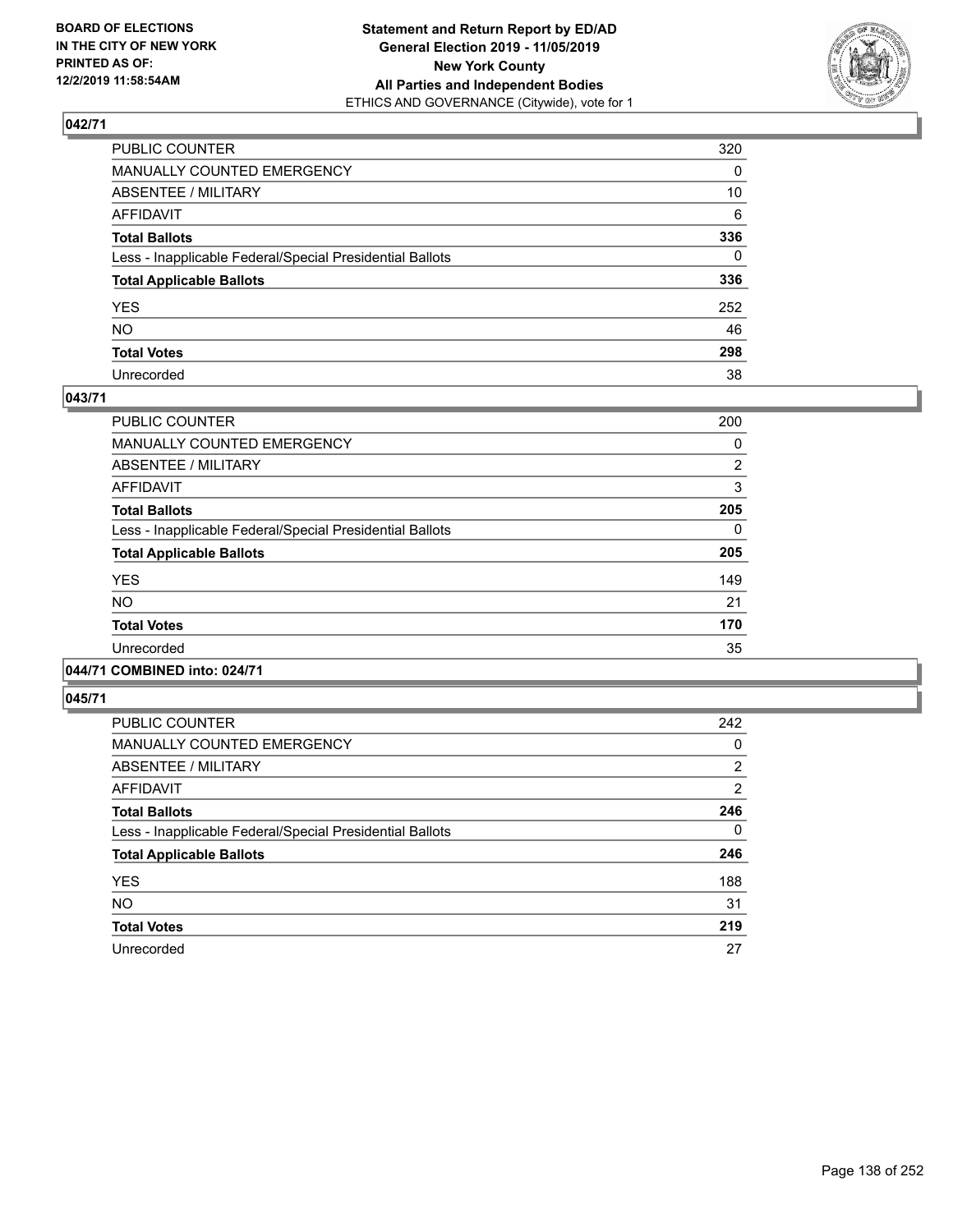

| PUBLIC COUNTER                                           | 143 |
|----------------------------------------------------------|-----|
| MANUALLY COUNTED EMERGENCY                               | 0   |
| ABSENTEE / MILITARY                                      | 4   |
| AFFIDAVIT                                                | 4   |
| Total Ballots                                            | 151 |
| Less - Inapplicable Federal/Special Presidential Ballots | 0   |
| <b>Total Applicable Ballots</b>                          | 151 |
| YES                                                      | 105 |
| NO.                                                      | 18  |
| <b>Total Votes</b>                                       | 123 |
| Unrecorded                                               | 28  |

## **047/71**

| <b>PUBLIC COUNTER</b>                                    | 424      |
|----------------------------------------------------------|----------|
| MANUALLY COUNTED EMERGENCY                               | 0        |
| ABSENTEE / MILITARY                                      | 10       |
| AFFIDAVIT                                                | 6        |
| <b>Total Ballots</b>                                     | 440      |
| Less - Inapplicable Federal/Special Presidential Ballots | $\Omega$ |
| <b>Total Applicable Ballots</b>                          | 440      |
| <b>YES</b>                                               | 313      |
| <b>NO</b>                                                | 51       |
| <b>Total Votes</b>                                       | 364      |
| Unrecorded                                               | 76       |

| PUBLIC COUNTER                                           | 251 |
|----------------------------------------------------------|-----|
| MANUALLY COUNTED EMERGENCY                               | 0   |
| ABSENTEE / MILITARY                                      | 3   |
| AFFIDAVIT                                                | 5   |
| <b>Total Ballots</b>                                     | 259 |
| Less - Inapplicable Federal/Special Presidential Ballots | 0   |
| <b>Total Applicable Ballots</b>                          | 259 |
| <b>YES</b>                                               | 138 |
| <b>NO</b>                                                | 24  |
| <b>Total Votes</b>                                       | 162 |
| Unrecorded                                               | 97  |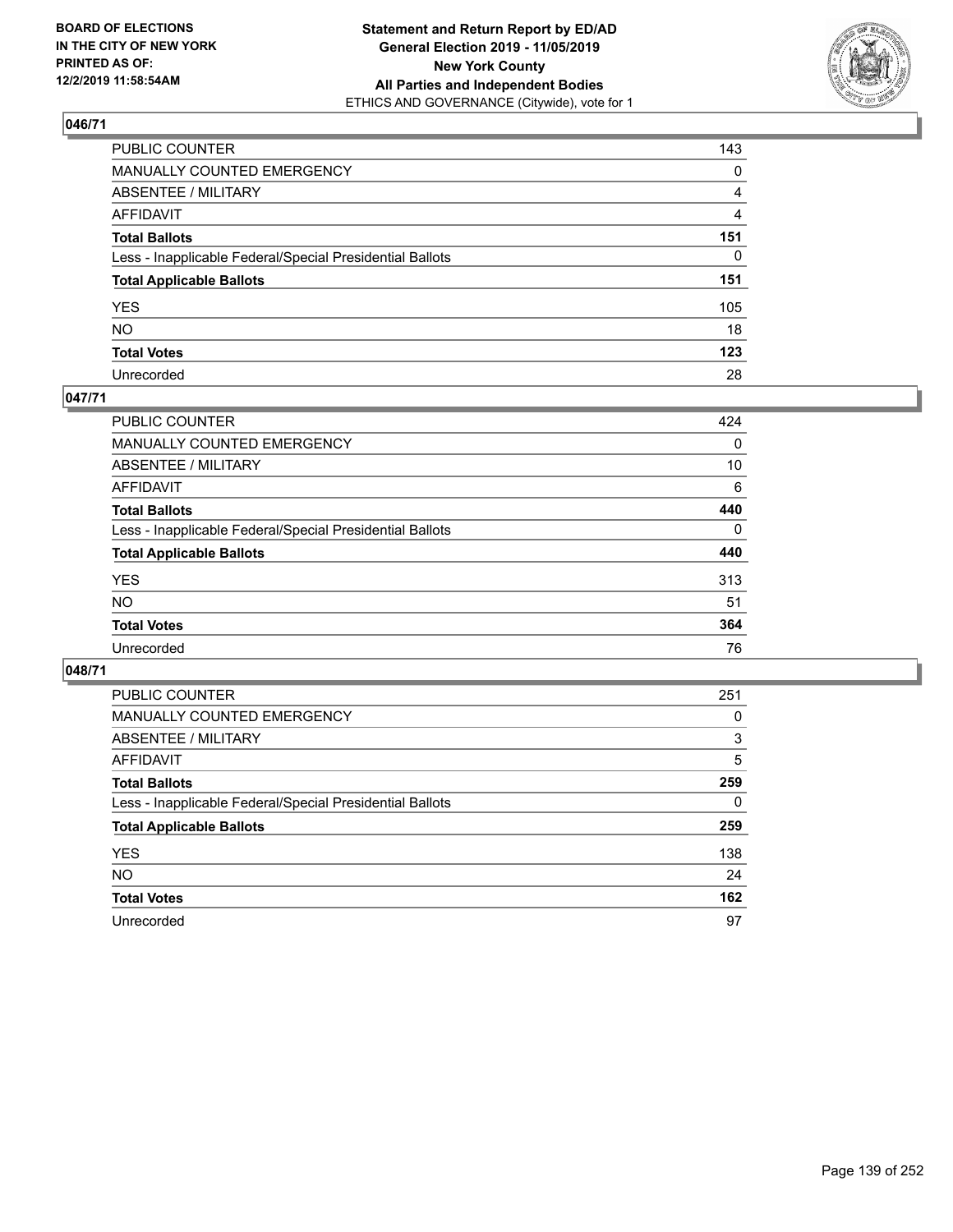

| <b>PUBLIC COUNTER</b>                                    | 123      |
|----------------------------------------------------------|----------|
| MANUALLY COUNTED EMERGENCY                               | 0        |
| ABSENTEE / MILITARY                                      | 0        |
| AFFIDAVIT                                                | $\Omega$ |
| <b>Total Ballots</b>                                     | 123      |
| Less - Inapplicable Federal/Special Presidential Ballots | 0        |
| <b>Total Applicable Ballots</b>                          | 123      |
| <b>YES</b>                                               | 58       |
| <b>NO</b>                                                | 17       |
| <b>Total Votes</b>                                       | 75       |
| Unrecorded                                               | 48       |

# **050/71 COMBINED into: 045/71**

#### **051/71 COMBINED into: 024/71**

# **052/71**

| 124 |
|-----|
| 0   |
| 3   |
| 0   |
| 127 |
| 0   |
| 127 |
| 94  |
| 21  |
| 115 |
| 12  |
|     |

## **053/71 COMBINED into: 043/71**

#### **054/71 COMBINED into: 048/71**

| PUBLIC COUNTER                                           | 152            |
|----------------------------------------------------------|----------------|
| <b>MANUALLY COUNTED EMERGENCY</b>                        | 0              |
| ABSENTEE / MILITARY                                      | $\overline{2}$ |
| AFFIDAVIT                                                | 3              |
| <b>Total Ballots</b>                                     | 157            |
| Less - Inapplicable Federal/Special Presidential Ballots | 0              |
| <b>Total Applicable Ballots</b>                          | 157            |
| <b>YES</b>                                               | 109            |
| NO.                                                      | 15             |
| <b>Total Votes</b>                                       | 124            |
| Unrecorded                                               | 33             |
| 056/71 COMBINED into: 055/71                             |                |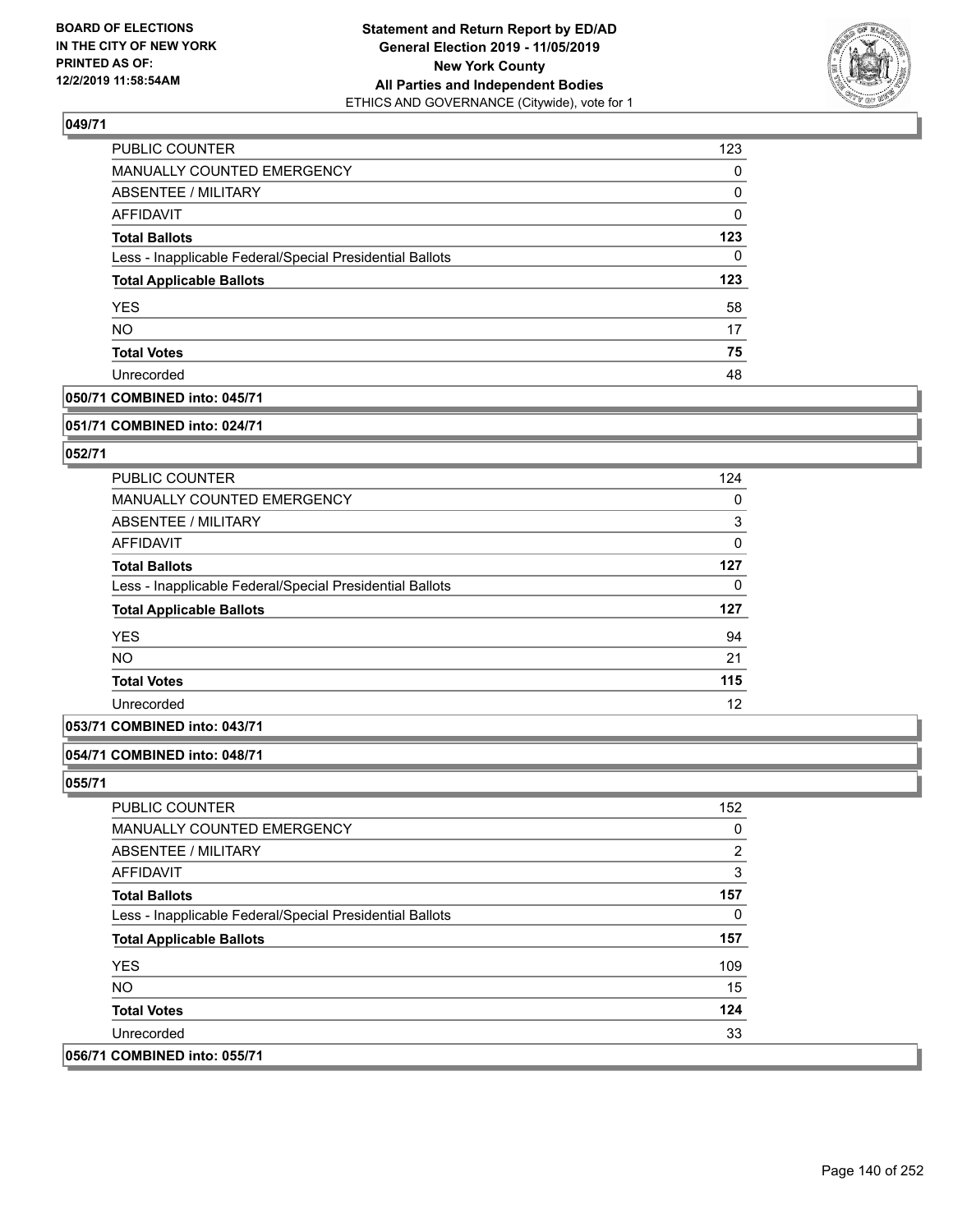

| PUBLIC COUNTER                                           | 264          |
|----------------------------------------------------------|--------------|
| MANUALLY COUNTED EMERGENCY                               | $\mathbf{0}$ |
| ABSENTEE / MILITARY                                      | 5            |
| AFFIDAVIT                                                | 5            |
| Total Ballots                                            | 274          |
| Less - Inapplicable Federal/Special Presidential Ballots | 0            |
| <b>Total Applicable Ballots</b>                          | 274          |
| YES                                                      | 192          |
| NO.                                                      | 33           |
| <b>Total Votes</b>                                       | 225          |
| Unrecorded                                               | 49           |

## **058/71**

| <b>PUBLIC COUNTER</b>                                    | 82             |
|----------------------------------------------------------|----------------|
| <b>MANUALLY COUNTED EMERGENCY</b>                        | $\Omega$       |
| ABSENTEE / MILITARY                                      | 0              |
| AFFIDAVIT                                                | $\overline{2}$ |
| <b>Total Ballots</b>                                     | 84             |
| Less - Inapplicable Federal/Special Presidential Ballots | $\Omega$       |
| <b>Total Applicable Ballots</b>                          | 84             |
| <b>YES</b>                                               | 51             |
| <b>NO</b>                                                | 8              |
| <b>Total Votes</b>                                       | 59             |
| Unrecorded                                               | 25             |
|                                                          |                |

| PUBLIC COUNTER                                           | 187            |
|----------------------------------------------------------|----------------|
| <b>MANUALLY COUNTED EMERGENCY</b>                        | $\Omega$       |
| ABSENTEE / MILITARY                                      | $\overline{2}$ |
| AFFIDAVIT                                                |                |
| <b>Total Ballots</b>                                     | 190            |
| Less - Inapplicable Federal/Special Presidential Ballots | $\Omega$       |
| <b>Total Applicable Ballots</b>                          | 190            |
| <b>YES</b>                                               | 127            |
| <b>NO</b>                                                | 14             |
| <b>Total Votes</b>                                       | 141            |
| Unrecorded                                               | 49             |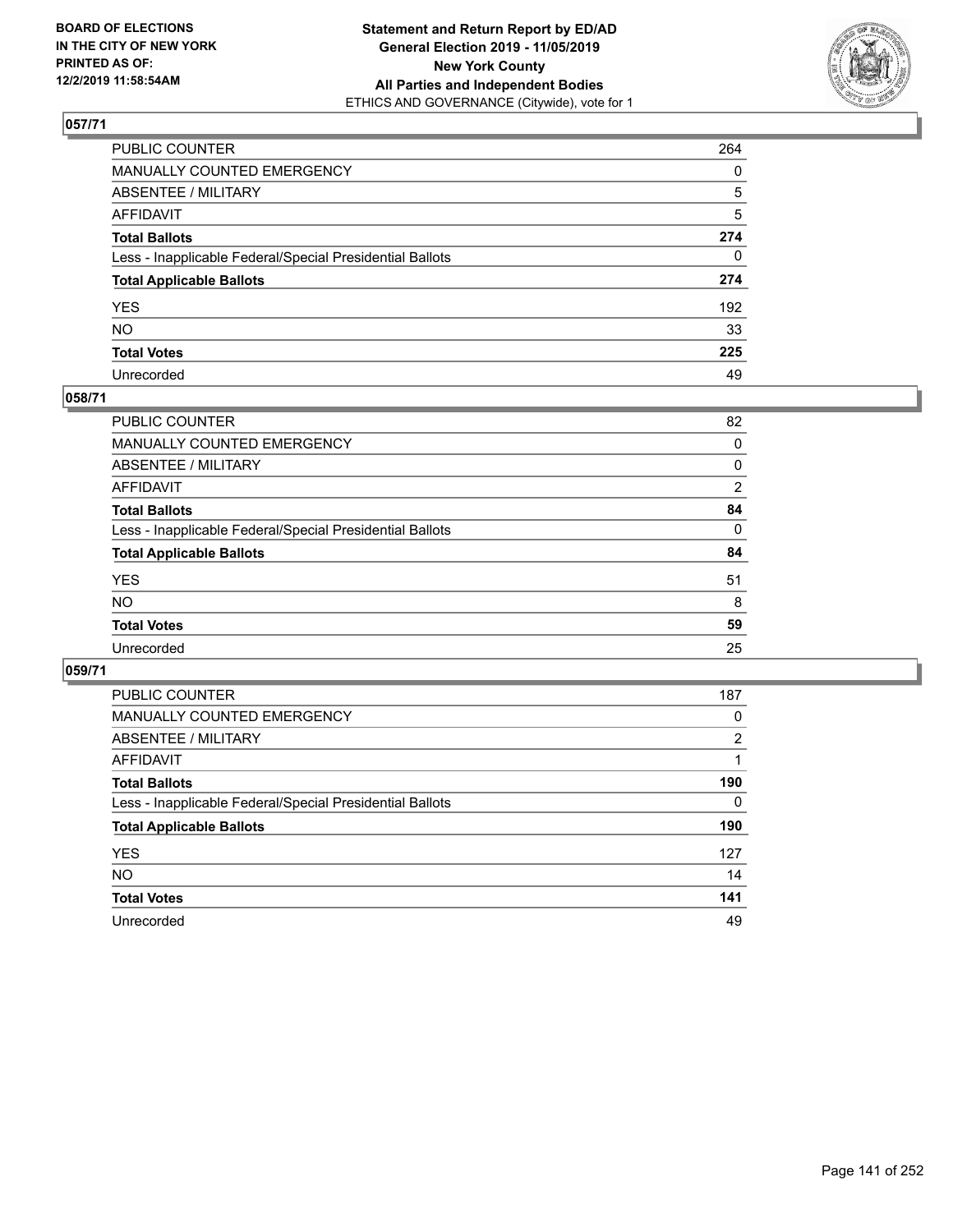

| PUBLIC COUNTER                                           | 190      |
|----------------------------------------------------------|----------|
| MANUALLY COUNTED EMERGENCY                               | $\Omega$ |
| ABSENTEE / MILITARY                                      | 7        |
| <b>AFFIDAVIT</b>                                         | 3        |
| <b>Total Ballots</b>                                     | 200      |
| Less - Inapplicable Federal/Special Presidential Ballots | $\Omega$ |
| <b>Total Applicable Ballots</b>                          | 200      |
| <b>YES</b>                                               | 133      |
| <b>NO</b>                                                | 16       |
| <b>Total Votes</b>                                       | 149      |
| Unrecorded                                               | 51       |

## **061/71 COMBINED into: 059/71**

### **062/71**

| PUBLIC COUNTER                                           | 142      |
|----------------------------------------------------------|----------|
| <b>MANUALLY COUNTED EMERGENCY</b>                        | $\Omega$ |
| ABSENTEE / MILITARY                                      | 4        |
| AFFIDAVIT                                                | 6        |
| <b>Total Ballots</b>                                     | 152      |
| Less - Inapplicable Federal/Special Presidential Ballots | $\Omega$ |
| <b>Total Applicable Ballots</b>                          | 152      |
| <b>YES</b>                                               | 109      |
| <b>NO</b>                                                | 21       |
| <b>Total Votes</b>                                       | 130      |
| Unrecorded                                               | 22       |
|                                                          |          |

| PUBLIC COUNTER                                           | 228 |
|----------------------------------------------------------|-----|
| <b>MANUALLY COUNTED EMERGENCY</b>                        | 0   |
| ABSENTEE / MILITARY                                      |     |
| AFFIDAVIT                                                | 3   |
| <b>Total Ballots</b>                                     | 232 |
| Less - Inapplicable Federal/Special Presidential Ballots | 0   |
| <b>Total Applicable Ballots</b>                          | 232 |
| <b>YES</b>                                               | 190 |
| NO.                                                      | 17  |
| <b>Total Votes</b>                                       | 207 |
| Unrecorded                                               | 25  |
| 064/71 COMBINED into: 063/71                             |     |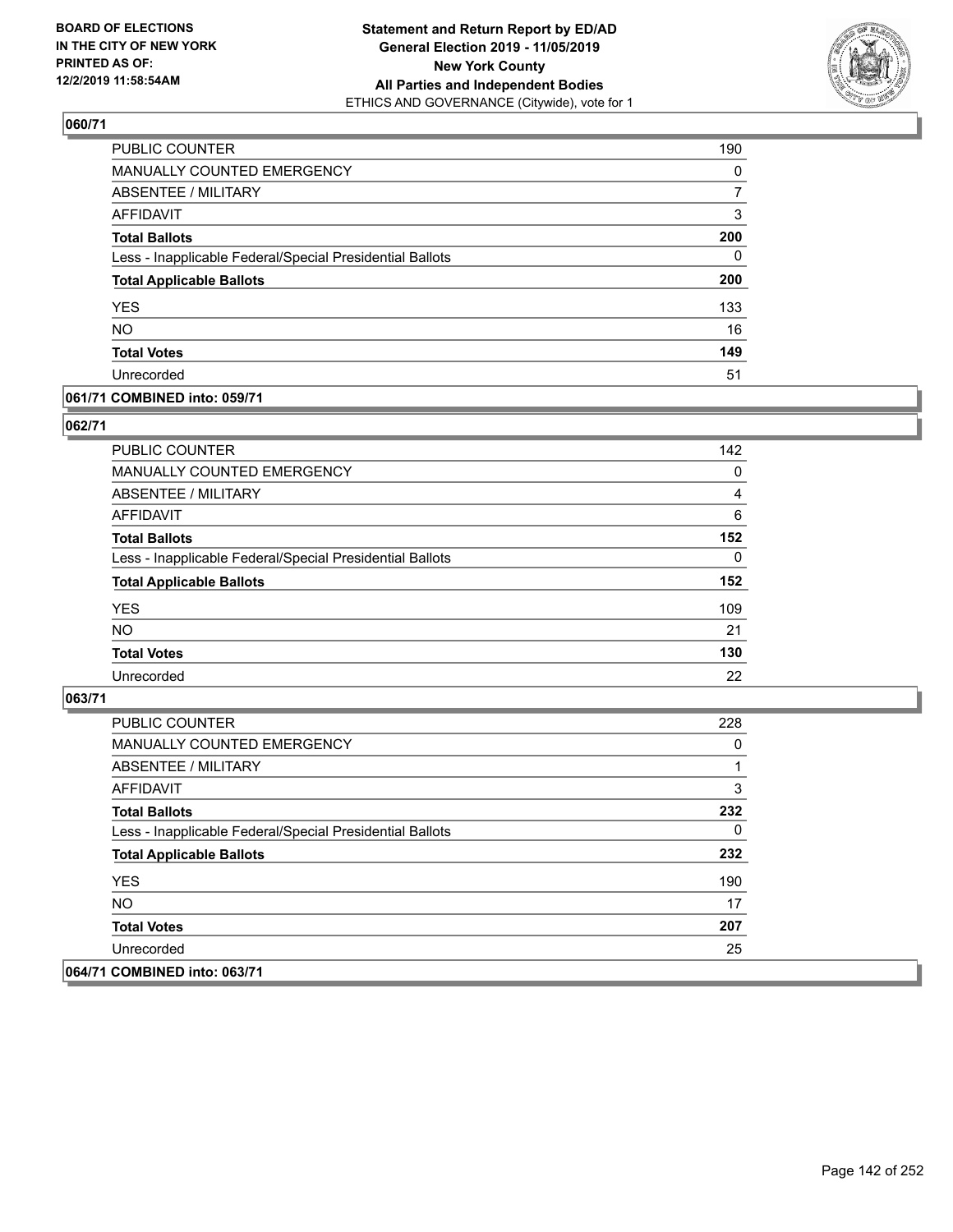

| PUBLIC COUNTER                                           | 180            |
|----------------------------------------------------------|----------------|
| MANUALLY COUNTED EMERGENCY                               | $\mathbf{0}$   |
| ABSENTEE / MILITARY                                      | $\overline{4}$ |
| AFFIDAVIT                                                | $\mathbf 0$    |
| Total Ballots                                            | 184            |
| Less - Inapplicable Federal/Special Presidential Ballots | $\Omega$       |
| <b>Total Applicable Ballots</b>                          | 184            |
| YES                                                      | 139            |
| NO.                                                      | 26             |
| <b>Total Votes</b>                                       | 165            |
| Unrecorded                                               | 19             |

## **066/71**

| PUBLIC COUNTER                                           | 252      |
|----------------------------------------------------------|----------|
| MANUALLY COUNTED EMERGENCY                               | 0        |
| ABSENTEE / MILITARY                                      | 0        |
| AFFIDAVIT                                                | 2        |
| <b>Total Ballots</b>                                     | 254      |
| Less - Inapplicable Federal/Special Presidential Ballots | $\Omega$ |
| <b>Total Applicable Ballots</b>                          | 254      |
| <b>YES</b>                                               | 181      |
| <b>NO</b>                                                | 16       |
| <b>Total Votes</b>                                       | 197      |
| Unrecorded                                               | 57       |

| PUBLIC COUNTER                                           | 210 |
|----------------------------------------------------------|-----|
| <b>MANUALLY COUNTED EMERGENCY</b>                        | 0   |
| ABSENTEE / MILITARY                                      | 3   |
| AFFIDAVIT                                                | 4   |
| <b>Total Ballots</b>                                     | 217 |
| Less - Inapplicable Federal/Special Presidential Ballots | 0   |
| <b>Total Applicable Ballots</b>                          | 217 |
| <b>YES</b>                                               | 138 |
| NO.                                                      | 21  |
| <b>Total Votes</b>                                       | 159 |
| Unrecorded                                               | 58  |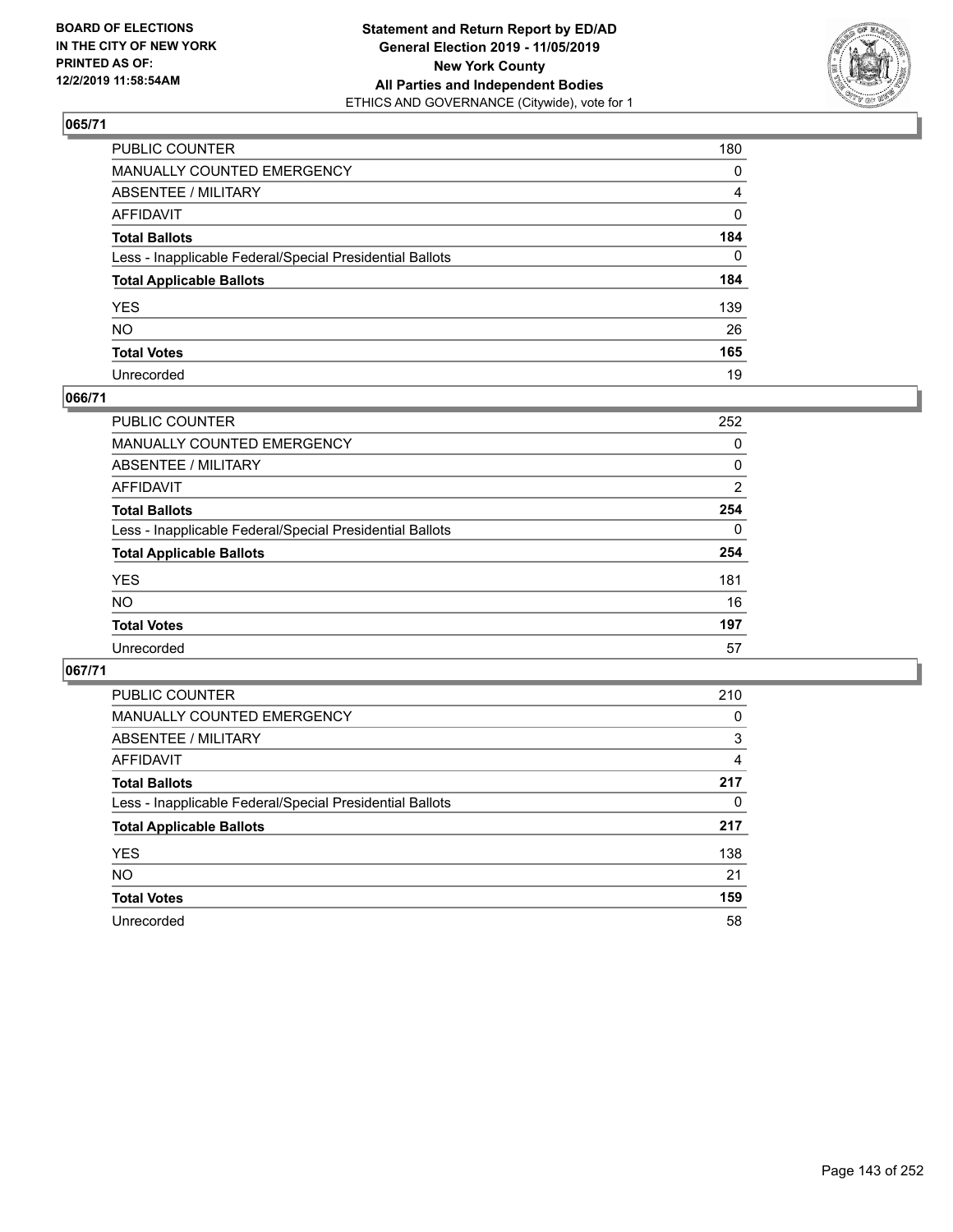

| PUBLIC COUNTER                                           | 159      |
|----------------------------------------------------------|----------|
| <b>MANUALLY COUNTED EMERGENCY</b>                        | $\Omega$ |
| <b>ABSENTEE / MILITARY</b>                               | 5        |
| <b>AFFIDAVIT</b>                                         | 2        |
| <b>Total Ballots</b>                                     | 166      |
| Less - Inapplicable Federal/Special Presidential Ballots | $\Omega$ |
| <b>Total Applicable Ballots</b>                          | 166      |
| <b>YES</b>                                               | 108      |
| <b>NO</b>                                                | 33       |
| <b>Total Votes</b>                                       | 141      |
| Unrecorded                                               | 25       |

## **069/71 COMBINED into: 067/71**

### **070/71**

| PUBLIC COUNTER                                           | 268 |
|----------------------------------------------------------|-----|
| <b>MANUALLY COUNTED EMERGENCY</b>                        | 0   |
| ABSENTEE / MILITARY                                      |     |
| AFFIDAVIT                                                | 4   |
| <b>Total Ballots</b>                                     | 273 |
| Less - Inapplicable Federal/Special Presidential Ballots | 0   |
| <b>Total Applicable Ballots</b>                          | 273 |
| <b>YES</b>                                               | 198 |
| <b>NO</b>                                                | 30  |
| <b>Total Votes</b>                                       | 228 |
| Unrecorded                                               | 45  |

# **071/71 COMBINED into: 031/71**

| <b>PUBLIC COUNTER</b>                                    | 318 |
|----------------------------------------------------------|-----|
| <b>MANUALLY COUNTED EMERGENCY</b>                        | 0   |
| ABSENTEE / MILITARY                                      |     |
| AFFIDAVIT                                                | 4   |
| <b>Total Ballots</b>                                     | 323 |
| Less - Inapplicable Federal/Special Presidential Ballots | 0   |
| <b>Total Applicable Ballots</b>                          | 323 |
| <b>YES</b>                                               | 249 |
| NO.                                                      | 39  |
| <b>Total Votes</b>                                       | 288 |
| Unrecorded                                               | 35  |
| 073/71 COMBINED into: 072/71                             |     |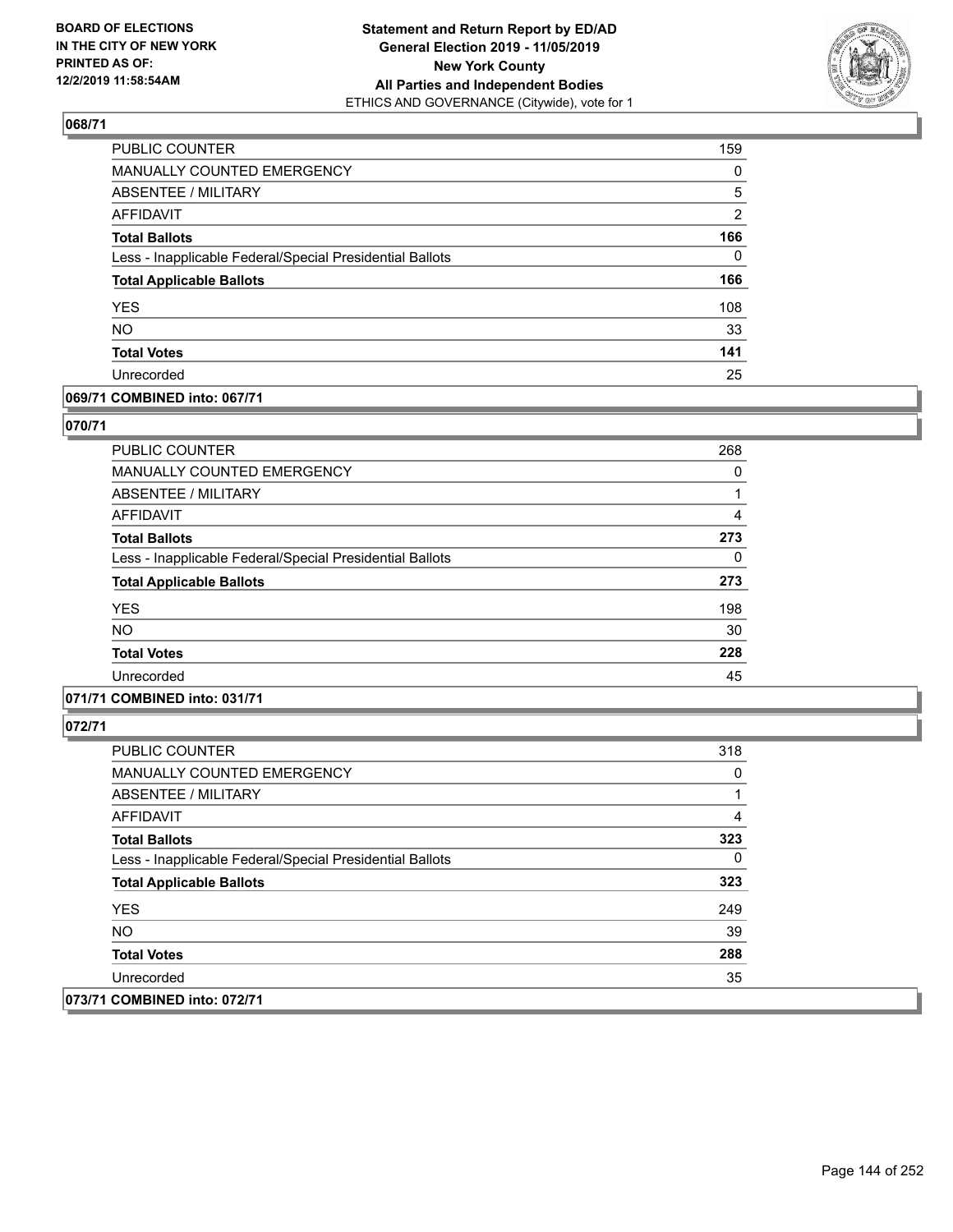

| PUBLIC COUNTER                                           | 345          |
|----------------------------------------------------------|--------------|
| MANUALLY COUNTED EMERGENCY                               | 0            |
| ABSENTEE / MILITARY                                      | 3            |
| AFFIDAVIT                                                | 2            |
| Total Ballots                                            | 350          |
| Less - Inapplicable Federal/Special Presidential Ballots | $\mathbf{0}$ |
| <b>Total Applicable Ballots</b>                          | 350          |
| YES                                                      | 289          |
| NO.                                                      | 27           |
| <b>Total Votes</b>                                       | 316          |
| Unrecorded                                               | 34           |

### **075/71**

| PUBLIC COUNTER                                           | 355 |
|----------------------------------------------------------|-----|
| <b>MANUALLY COUNTED EMERGENCY</b>                        | 0   |
| ABSENTEE / MILITARY                                      | 3   |
| <b>AFFIDAVIT</b>                                         | 7   |
| <b>Total Ballots</b>                                     | 365 |
| Less - Inapplicable Federal/Special Presidential Ballots | 0   |
| <b>Total Applicable Ballots</b>                          | 365 |
| <b>YES</b>                                               | 291 |
| <b>NO</b>                                                | 43  |
| <b>Total Votes</b>                                       | 334 |
| Unrecorded                                               | 31  |

### **076/71 COMBINED into: 075/71**

| <b>PUBLIC COUNTER</b>                                    | 587 |
|----------------------------------------------------------|-----|
| <b>MANUALLY COUNTED EMERGENCY</b>                        | 0   |
| ABSENTEE / MILITARY                                      | 8   |
| AFFIDAVIT                                                | 4   |
| <b>Total Ballots</b>                                     | 599 |
| Less - Inapplicable Federal/Special Presidential Ballots | 0   |
| <b>Total Applicable Ballots</b>                          | 599 |
| <b>YES</b>                                               | 516 |
| NO.                                                      | 55  |
| <b>Total Votes</b>                                       | 571 |
| Unrecorded                                               | 28  |
| 078/71 COMBINED into: 077/71                             |     |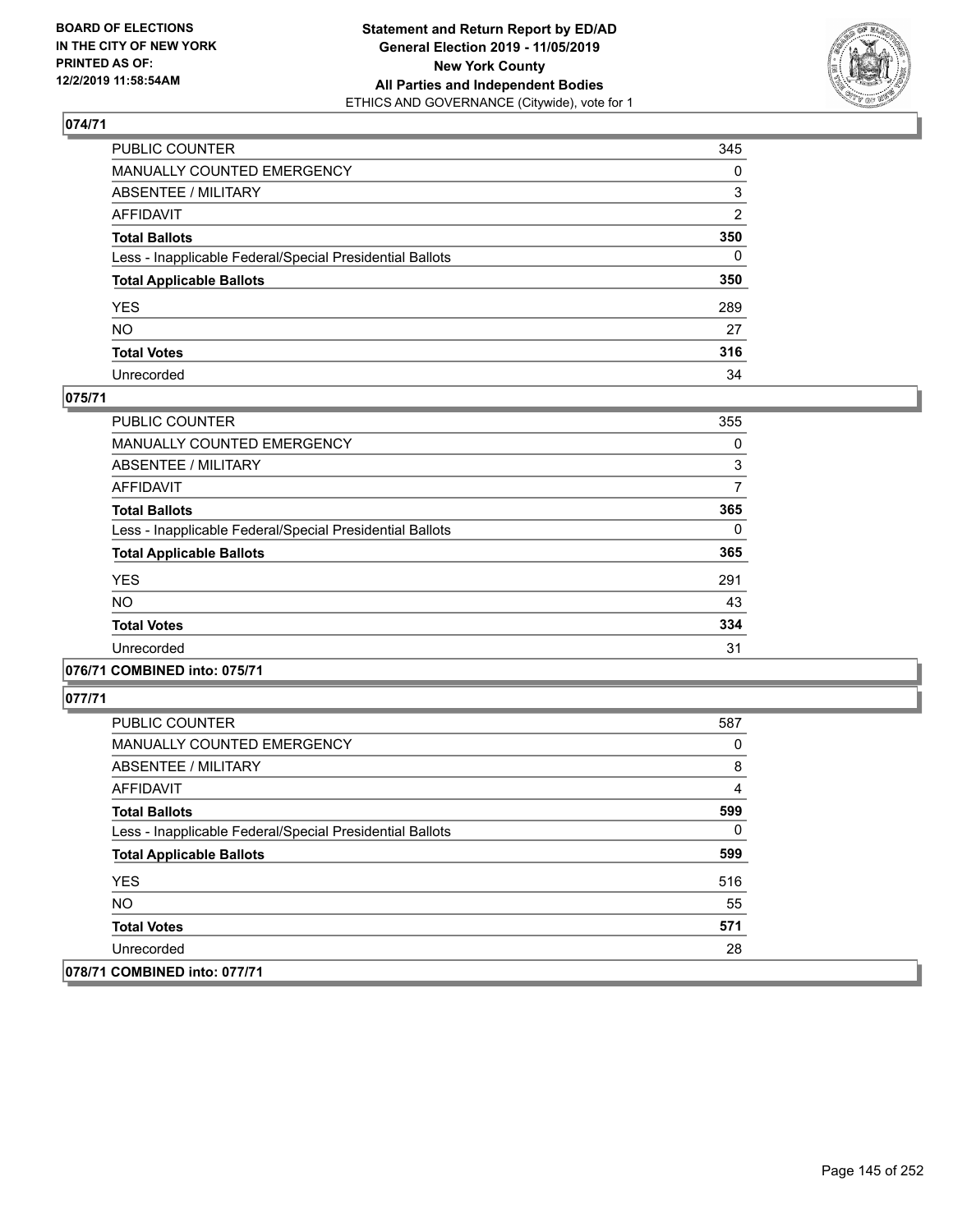

| PUBLIC COUNTER                                           | 504          |
|----------------------------------------------------------|--------------|
| MANUALLY COUNTED EMERGENCY                               | $\Omega$     |
| ABSENTEE / MILITARY                                      | 13           |
| <b>AFFIDAVIT</b>                                         | 15           |
| <b>Total Ballots</b>                                     | 532          |
| Less - Inapplicable Federal/Special Presidential Ballots | $\mathbf{0}$ |
| <b>Total Applicable Ballots</b>                          | 532          |
| <b>YES</b>                                               | 460          |
| <b>NO</b>                                                | 53           |
| <b>Total Votes</b>                                       | 513          |
| Unrecorded                                               | 19           |

### **080/71 COMBINED into: 079/71**

### **081/71**

| <b>PUBLIC COUNTER</b>                                    | 437 |
|----------------------------------------------------------|-----|
| MANUALLY COUNTED EMERGENCY                               | 0   |
| ABSENTEE / MILITARY                                      |     |
| AFFIDAVIT                                                |     |
| <b>Total Ballots</b>                                     | 445 |
| Less - Inapplicable Federal/Special Presidential Ballots | 0   |
| <b>Total Applicable Ballots</b>                          | 445 |
| <b>YES</b>                                               | 353 |
| <b>NO</b>                                                | 64  |
| <b>Total Votes</b>                                       | 417 |
| Unrecorded                                               | 28  |
|                                                          |     |

# **082/71 COMBINED into: 081/71**

| <b>PUBLIC COUNTER</b>                                    | 395 |
|----------------------------------------------------------|-----|
| <b>MANUALLY COUNTED EMERGENCY</b>                        | 0   |
| ABSENTEE / MILITARY                                      | 5   |
| AFFIDAVIT                                                | 5   |
| <b>Total Ballots</b>                                     | 405 |
| Less - Inapplicable Federal/Special Presidential Ballots | 0   |
| <b>Total Applicable Ballots</b>                          | 405 |
| <b>YES</b>                                               | 344 |
| NO.                                                      | 42  |
| <b>Total Votes</b>                                       | 386 |
| Unrecorded                                               | 19  |
| 084/71 COMBINED into: 085/71                             |     |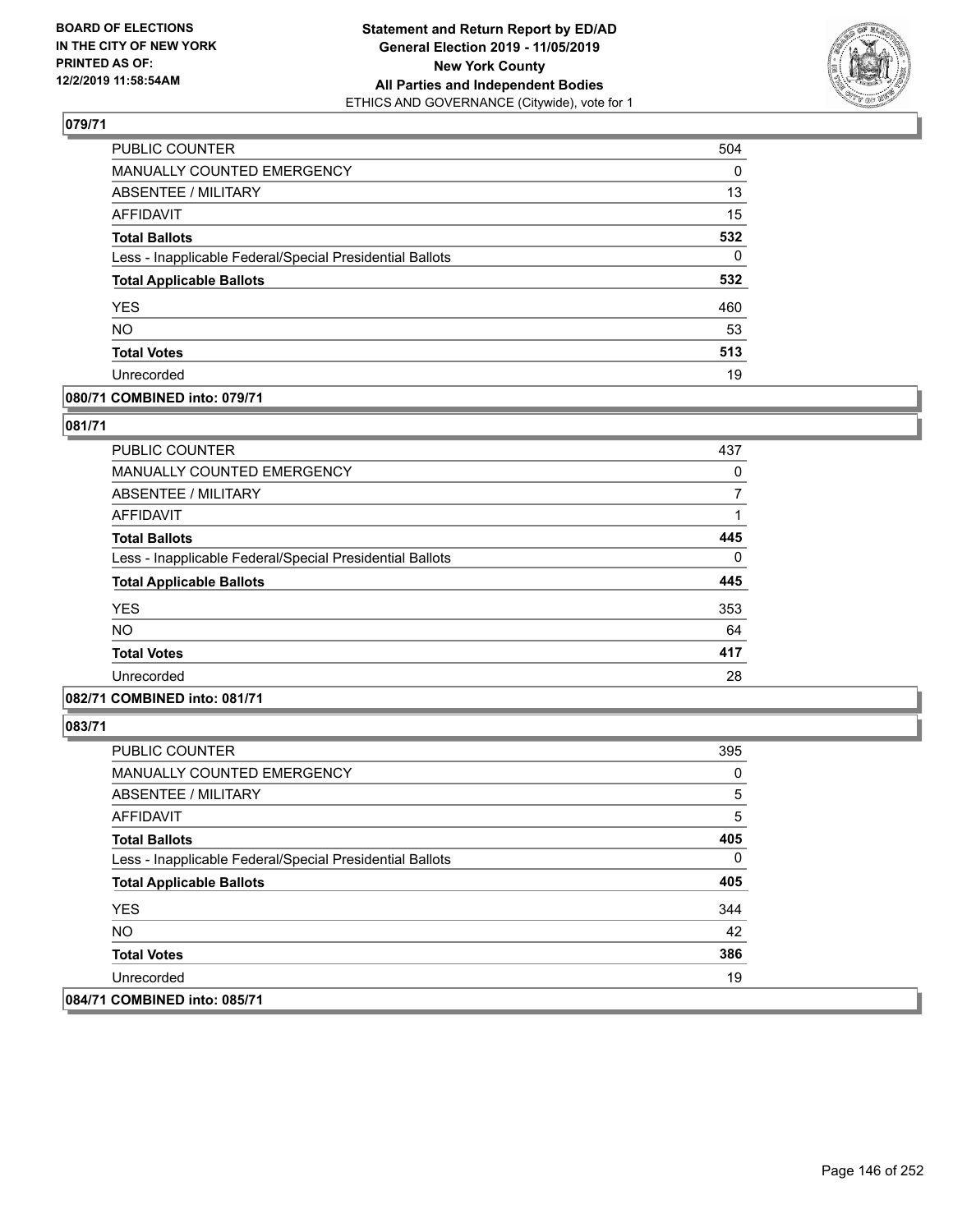

| PUBLIC COUNTER                                           | 458      |
|----------------------------------------------------------|----------|
| MANUALLY COUNTED EMERGENCY                               | $\Omega$ |
| ABSENTEE / MILITARY                                      |          |
| <b>AFFIDAVIT</b>                                         | 6        |
| <b>Total Ballots</b>                                     | 465      |
| Less - Inapplicable Federal/Special Presidential Ballots | $\Omega$ |
| <b>Total Applicable Ballots</b>                          | 465      |
| <b>YES</b>                                               | 393      |
| <b>NO</b>                                                | 46       |
| <b>Total Votes</b>                                       | 439      |
| Unrecorded                                               | 26       |

### **086/71 COMBINED into: 060/72**

#### **087/71**

| <b>PUBLIC COUNTER</b>                                    | 210 |
|----------------------------------------------------------|-----|
| <b>MANUALLY COUNTED EMERGENCY</b>                        | 0   |
| ABSENTEE / MILITARY                                      | 6   |
| AFFIDAVIT                                                |     |
| <b>Total Ballots</b>                                     | 217 |
| Less - Inapplicable Federal/Special Presidential Ballots | 0   |
| <b>Total Applicable Ballots</b>                          | 217 |
| <b>YES</b>                                               | 122 |
| <b>NO</b>                                                | 33  |
| <b>Total Votes</b>                                       | 155 |
| Unrecorded                                               | 62  |
|                                                          |     |

# **088/71 COMBINED into: 087/71**

| <b>PUBLIC COUNTER</b>                                    | 199      |
|----------------------------------------------------------|----------|
| <b>MANUALLY COUNTED EMERGENCY</b>                        | 0        |
| ABSENTEE / MILITARY                                      | 10       |
| AFFIDAVIT                                                | $\Omega$ |
| <b>Total Ballots</b>                                     | 209      |
| Less - Inapplicable Federal/Special Presidential Ballots | $\Omega$ |
| <b>Total Applicable Ballots</b>                          | 209      |
| <b>YES</b>                                               | 132      |
| <b>NO</b>                                                | 36       |
| <b>Total Votes</b>                                       | 168      |
| Unrecorded                                               | 41       |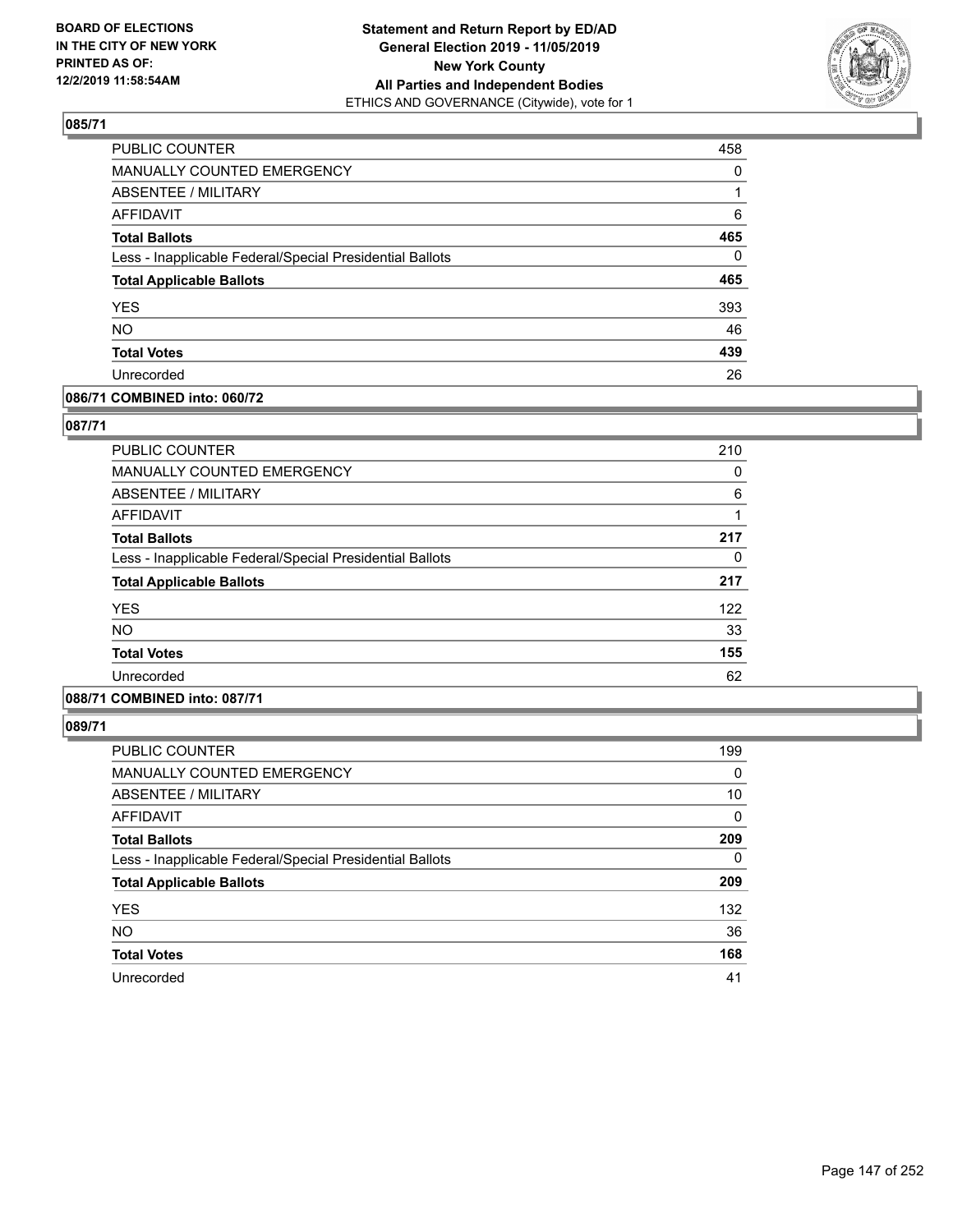

| PUBLIC COUNTER                                           | 134            |
|----------------------------------------------------------|----------------|
| <b>MANUALLY COUNTED EMERGENCY</b>                        | 0              |
| ABSENTEE / MILITARY                                      | 8              |
| AFFIDAVIT                                                | $\overline{2}$ |
| <b>Total Ballots</b>                                     | 144            |
| Less - Inapplicable Federal/Special Presidential Ballots | 0              |
| <b>Total Applicable Ballots</b>                          | 144            |
| <b>YES</b>                                               | 67             |
| <b>NO</b>                                                | 30             |
| <b>Total Votes</b>                                       | 97             |
| Unrecorded                                               | 47             |

## **091/71 COMBINED into: 089/71**

| 092/71 COMBINED into: 047/71 |  |
|------------------------------|--|
| 093/71 COMBINED into: 057/71 |  |
| 094/71 COMBINED into: 011/71 |  |
| 095/71 COMBINED into: 105/71 |  |
| 096/71 COMBINED into: 057/71 |  |
| 097/71 COMBINED into: 074/71 |  |
| 098/71 COMBINED into: 070/71 |  |
| 099/71 COMBINED into: 066/71 |  |
| 100/71 COMBINED into: 060/71 |  |
| 101/71 COMBINED into: 105/71 |  |
| 102/71 COMBINED into: 107/71 |  |

| PUBLIC COUNTER                                           | 255 |
|----------------------------------------------------------|-----|
| <b>MANUALLY COUNTED EMERGENCY</b>                        | 0   |
| ABSENTEE / MILITARY                                      |     |
| AFFIDAVIT                                                | 5   |
| <b>Total Ballots</b>                                     | 267 |
| Less - Inapplicable Federal/Special Presidential Ballots | 0   |
| <b>Total Applicable Ballots</b>                          | 267 |
| <b>YES</b>                                               | 201 |
| NO.                                                      | 25  |
| <b>Total Votes</b>                                       | 226 |
| Unrecorded                                               | 41  |
| 104/71 COMBINED into: 103/71                             |     |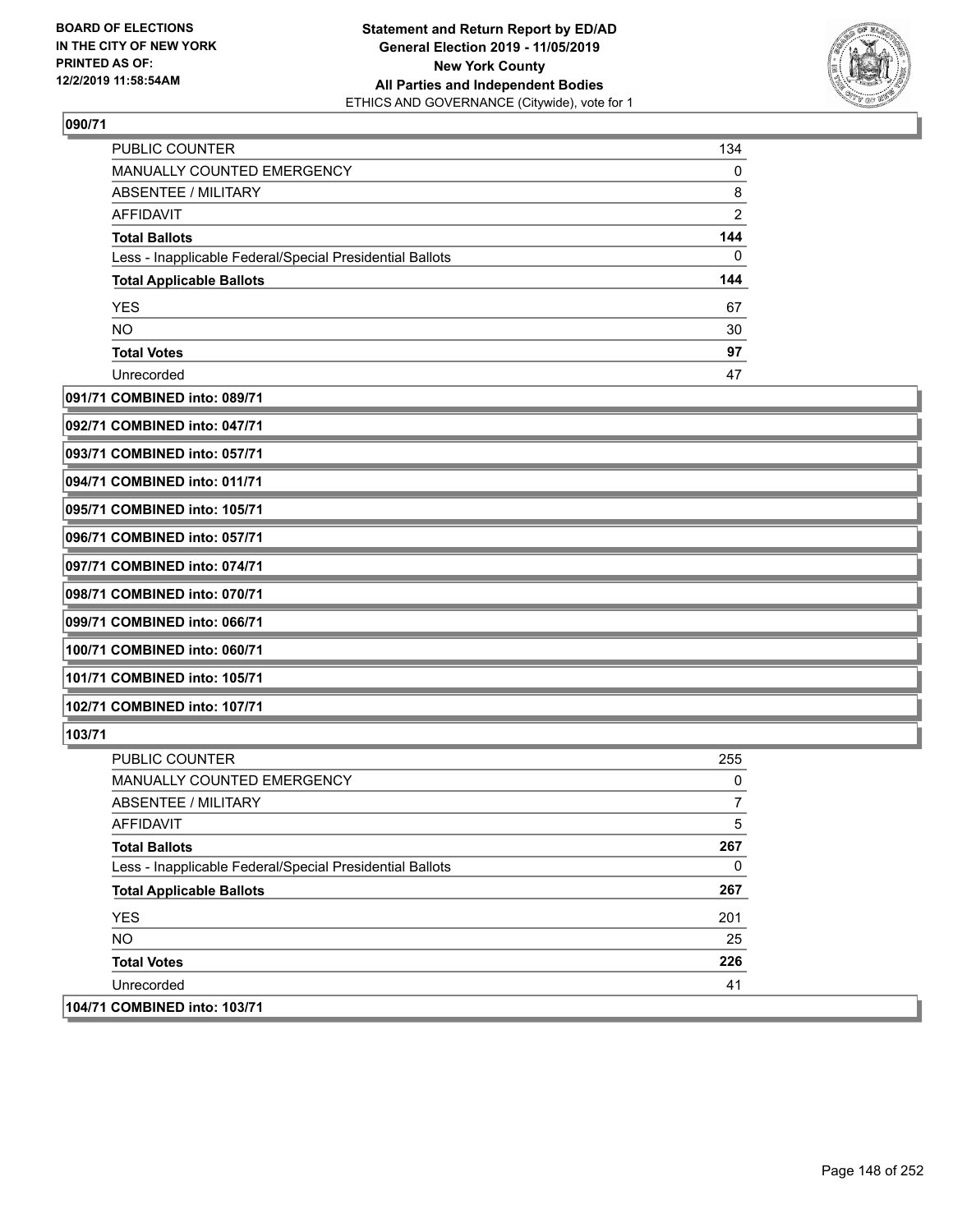

| PUBLIC COUNTER                                           | 279      |
|----------------------------------------------------------|----------|
| <b>MANUALLY COUNTED EMERGENCY</b>                        | $\Omega$ |
| <b>ABSENTEE / MILITARY</b>                               | 9        |
| <b>AFFIDAVIT</b>                                         | 8        |
| <b>Total Ballots</b>                                     | 296      |
| Less - Inapplicable Federal/Special Presidential Ballots | $\Omega$ |
| <b>Total Applicable Ballots</b>                          | 296      |
| <b>YES</b>                                               | 212      |
| <b>NO</b>                                                | 24       |
| <b>Total Votes</b>                                       | 236      |
| Unrecorded                                               | 60       |

### **106/71 COMBINED into: 103/71**

### **107/71**

| PUBLIC COUNTER                                           | 334 |
|----------------------------------------------------------|-----|
| MANUALLY COUNTED EMERGENCY                               | 0   |
| ABSENTEE / MILITARY                                      | 9   |
| AFFIDAVIT                                                | 5   |
| <b>Total Ballots</b>                                     | 348 |
| Less - Inapplicable Federal/Special Presidential Ballots | 0   |
| <b>Total Applicable Ballots</b>                          | 348 |
| <b>YES</b>                                               | 259 |
| NO.                                                      | 39  |
| <b>Total Votes</b>                                       | 298 |
| Unrecorded                                               | 50  |

# **108/71 COMBINED into: 057/71**

| <b>PUBLIC COUNTER</b>                                    | 247 |
|----------------------------------------------------------|-----|
| <b>MANUALLY COUNTED EMERGENCY</b>                        | 0   |
| ABSENTEE / MILITARY                                      | 6   |
| AFFIDAVIT                                                | 0   |
| <b>Total Ballots</b>                                     | 253 |
| Less - Inapplicable Federal/Special Presidential Ballots | 0   |
| <b>Total Applicable Ballots</b>                          | 253 |
| <b>YES</b>                                               | 142 |
| <b>NO</b>                                                | 57  |
| <b>Total Votes</b>                                       | 199 |
| Unrecorded                                               | 54  |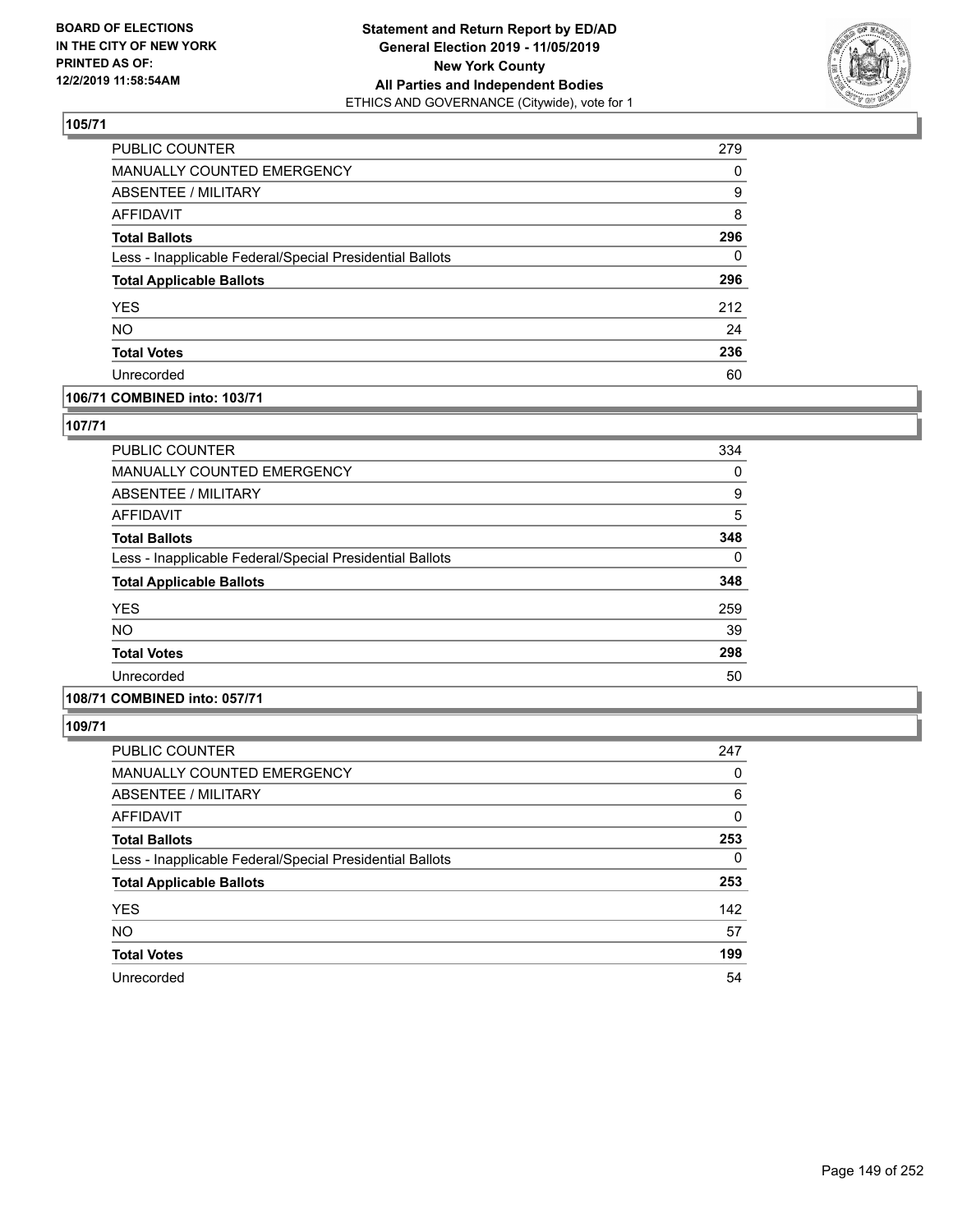

| PUBLIC COUNTER                                           | 115 |
|----------------------------------------------------------|-----|
| MANUALLY COUNTED EMERGENCY                               | 0   |
| ABSENTEE / MILITARY                                      | 0   |
| AFFIDAVIT                                                | 3   |
| Total Ballots                                            | 118 |
| Less - Inapplicable Federal/Special Presidential Ballots | 0   |
| <b>Total Applicable Ballots</b>                          | 118 |
| YES                                                      | 90  |
| NO.                                                      | 20  |
| <b>Total Votes</b>                                       | 110 |
| Unrecorded                                               | 8   |

### **002/72**

| <b>PUBLIC COUNTER</b>                                    | 243      |
|----------------------------------------------------------|----------|
| <b>MANUALLY COUNTED EMERGENCY</b>                        | 0        |
| ABSENTEE / MILITARY                                      | 6        |
| AFFIDAVIT                                                | 4        |
| <b>Total Ballots</b>                                     | 253      |
| Less - Inapplicable Federal/Special Presidential Ballots | $\Omega$ |
| <b>Total Applicable Ballots</b>                          | 253      |
| <b>YES</b>                                               | 146      |
| <b>NO</b>                                                | 22       |
| <b>Total Votes</b>                                       | 168      |
| Unrecorded                                               | 85       |

| PUBLIC COUNTER                                           | 84             |
|----------------------------------------------------------|----------------|
| <b>MANUALLY COUNTED EMERGENCY</b>                        | 0              |
| ABSENTEE / MILITARY                                      | $\overline{2}$ |
| AFFIDAVIT                                                |                |
| <b>Total Ballots</b>                                     | 87             |
| Less - Inapplicable Federal/Special Presidential Ballots | 0              |
| <b>Total Applicable Ballots</b>                          | 87             |
| <b>YES</b>                                               | 56             |
| <b>NO</b>                                                | 13             |
| <b>Total Votes</b>                                       | 69             |
| Unrecorded                                               | 18             |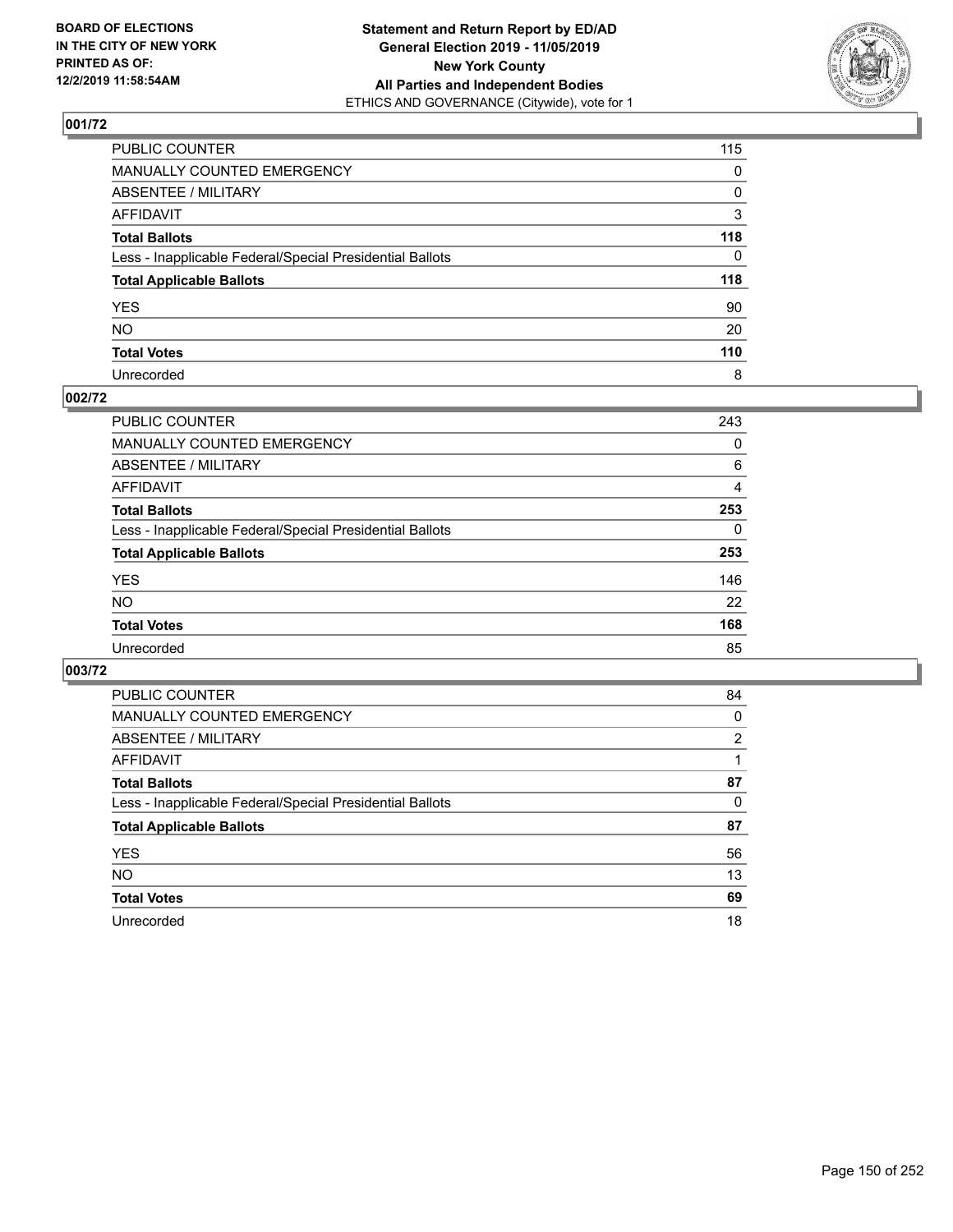

| <b>PUBLIC COUNTER</b>                                    | 156      |
|----------------------------------------------------------|----------|
| <b>MANUALLY COUNTED EMERGENCY</b>                        | $\Omega$ |
| ABSENTEE / MILITARY                                      | 0        |
| <b>AFFIDAVIT</b>                                         | 0        |
| <b>Total Ballots</b>                                     | 156      |
| Less - Inapplicable Federal/Special Presidential Ballots | $\Omega$ |
| <b>Total Applicable Ballots</b>                          | 156      |
| <b>YES</b>                                               | 96       |
| <b>NO</b>                                                | 18       |
| <b>Total Votes</b>                                       | 114      |
|                                                          |          |

## **005/72 COMBINED into: 062/71**

#### **006/72 COMBINED into: 004/72**

## **007/72**

| <b>PUBLIC COUNTER</b>                                    | 99             |
|----------------------------------------------------------|----------------|
| <b>MANUALLY COUNTED EMERGENCY</b>                        | 0              |
| ABSENTEE / MILITARY                                      | $\overline{2}$ |
| AFFIDAVIT                                                |                |
| <b>Total Ballots</b>                                     | 102            |
| Less - Inapplicable Federal/Special Presidential Ballots | $\Omega$       |
| <b>Total Applicable Ballots</b>                          | 102            |
| <b>YES</b>                                               | 57             |
| <b>NO</b>                                                | 17             |
| <b>Total Votes</b>                                       | 74             |
| Unrecorded                                               | 28             |

#### **008/72 COMBINED into: 010/72**

| PUBLIC COUNTER                                           | 106 |
|----------------------------------------------------------|-----|
| <b>MANUALLY COUNTED EMERGENCY</b>                        | 0   |
| <b>ABSENTEE / MILITARY</b>                               |     |
| AFFIDAVIT                                                |     |
| <b>Total Ballots</b>                                     | 108 |
| Less - Inapplicable Federal/Special Presidential Ballots | 0   |
| <b>Total Applicable Ballots</b>                          | 108 |
| <b>YES</b>                                               | 54  |
| <b>NO</b>                                                | 13  |
| <b>Total Votes</b>                                       | 67  |
| Unrecorded                                               | 41  |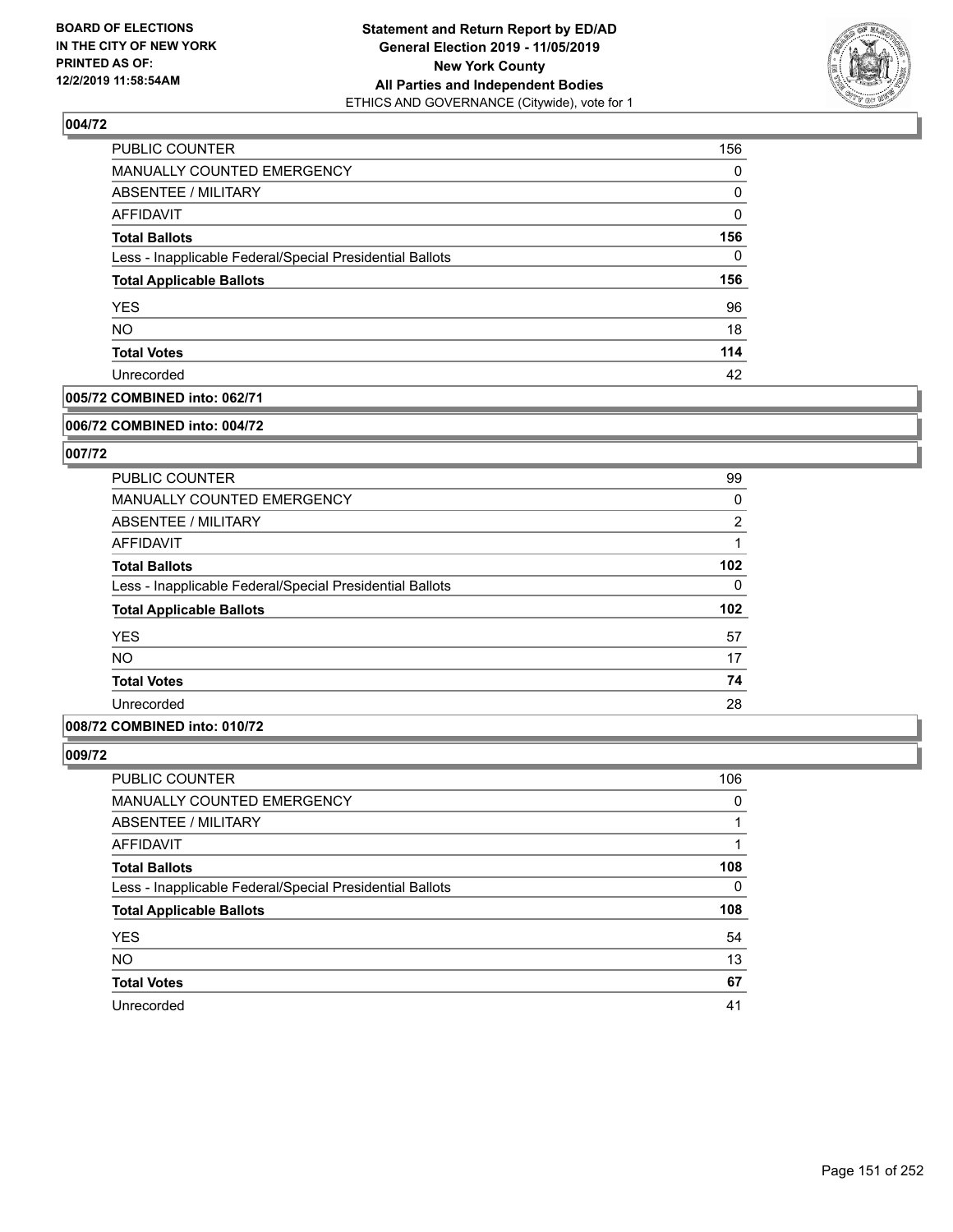

| PUBLIC COUNTER                                           | 182      |
|----------------------------------------------------------|----------|
| MANUALLY COUNTED EMERGENCY                               | $\Omega$ |
| ABSENTEE / MILITARY                                      | 4        |
| <b>AFFIDAVIT</b>                                         |          |
| <b>Total Ballots</b>                                     | 187      |
| Less - Inapplicable Federal/Special Presidential Ballots | $\Omega$ |
| <b>Total Applicable Ballots</b>                          | 187      |
| <b>YES</b>                                               | 119      |
| <b>NO</b>                                                | 23       |
| <b>Total Votes</b>                                       | 142      |
| Unrecorded                                               | 45       |

## **011/72 COMBINED into: 007/72**

#### **012/72**

| PUBLIC COUNTER                                           | 74       |
|----------------------------------------------------------|----------|
| MANUALLY COUNTED EMERGENCY                               | $\Omega$ |
| ABSENTEE / MILITARY                                      |          |
| AFFIDAVIT                                                | 3        |
| <b>Total Ballots</b>                                     | 78       |
| Less - Inapplicable Federal/Special Presidential Ballots | $\Omega$ |
| <b>Total Applicable Ballots</b>                          | 78       |
| <b>YES</b>                                               | 49       |
| <b>NO</b>                                                | 6        |
| <b>Total Votes</b>                                       | 55       |
| Unrecorded                                               | 23       |
|                                                          |          |

| <b>PUBLIC COUNTER</b>                                    | 138 |
|----------------------------------------------------------|-----|
| <b>MANUALLY COUNTED EMERGENCY</b>                        | 0   |
| ABSENTEE / MILITARY                                      | 3   |
| AFFIDAVIT                                                | 0   |
| <b>Total Ballots</b>                                     | 141 |
| Less - Inapplicable Federal/Special Presidential Ballots | 0   |
| <b>Total Applicable Ballots</b>                          | 141 |
| <b>YES</b>                                               | 102 |
| NO.                                                      | 17  |
| <b>Total Votes</b>                                       | 119 |
| Unrecorded                                               | 22  |
| 014/72 COMBINED into: 013/72                             |     |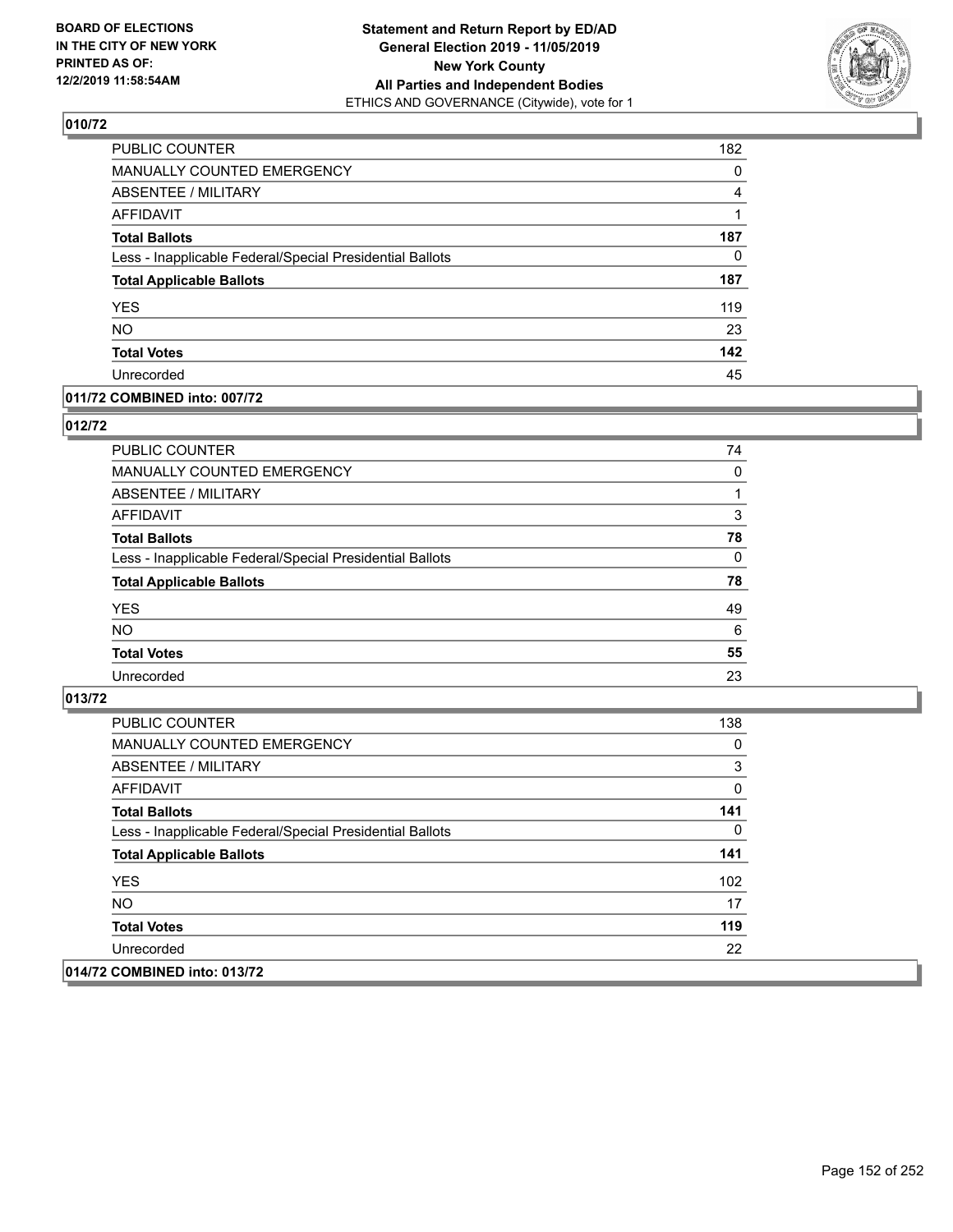

| PUBLIC COUNTER                                           | 187      |
|----------------------------------------------------------|----------|
| MANUALLY COUNTED EMERGENCY                               | 0        |
| <b>ABSENTEE / MILITARY</b>                               | 2        |
| <b>AFFIDAVIT</b>                                         | 0        |
| <b>Total Ballots</b>                                     | 189      |
| Less - Inapplicable Federal/Special Presidential Ballots | $\Omega$ |
| <b>Total Applicable Ballots</b>                          | 189      |
| <b>YES</b>                                               | 132      |
| <b>NO</b>                                                | 19       |
| <b>Total Votes</b>                                       | 151      |
| Unrecorded                                               | 38       |

### **016/72 COMBINED into: 015/72**

### **017/72**

| <b>PUBLIC COUNTER</b>                                    | 272      |
|----------------------------------------------------------|----------|
| MANUALLY COUNTED EMERGENCY                               | 0        |
| ABSENTEE / MILITARY                                      | 5        |
| AFFIDAVIT                                                | 3        |
| <b>Total Ballots</b>                                     | 280      |
| Less - Inapplicable Federal/Special Presidential Ballots | $\Omega$ |
| <b>Total Applicable Ballots</b>                          | 280      |
| <b>YES</b>                                               | 218      |
| <b>NO</b>                                                | 38       |
| <b>Total Votes</b>                                       | 256      |
| Unrecorded                                               | 24       |
|                                                          |          |

## **018/72 COMBINED into: 017/72**

| <b>PUBLIC COUNTER</b>                                    | 333      |
|----------------------------------------------------------|----------|
| MANUALLY COUNTED EMERGENCY                               | 0        |
| ABSENTEE / MILITARY                                      | 3        |
| AFFIDAVIT                                                |          |
| <b>Total Ballots</b>                                     | 337      |
| Less - Inapplicable Federal/Special Presidential Ballots | $\Omega$ |
| <b>Total Applicable Ballots</b>                          | 337      |
| <b>YES</b>                                               | 266      |
| <b>NO</b>                                                | 51       |
| <b>Total Votes</b>                                       | 317      |
| Unrecorded                                               | 20       |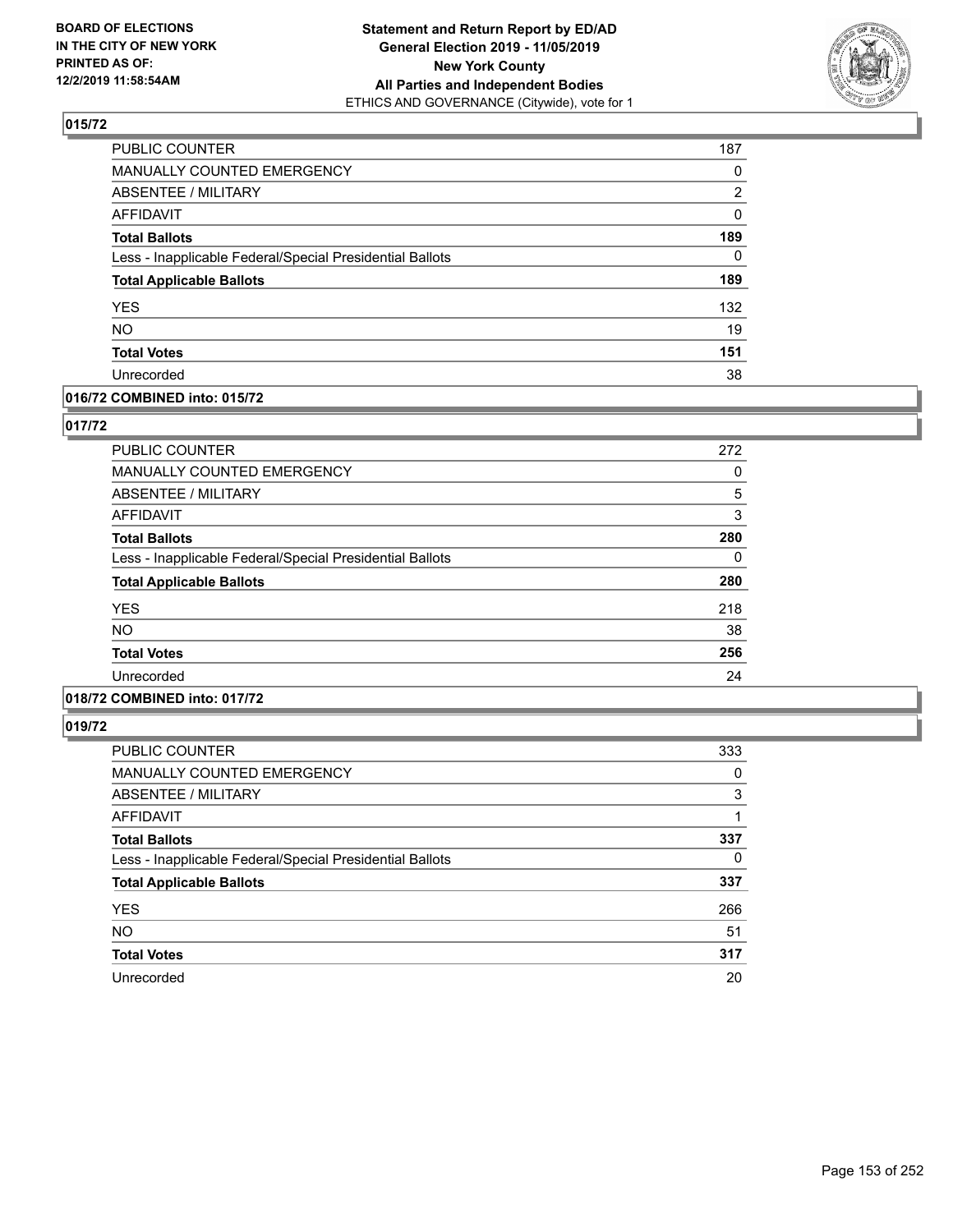

| PUBLIC COUNTER                                           | 202          |
|----------------------------------------------------------|--------------|
| MANUALLY COUNTED EMERGENCY                               | $\mathbf{0}$ |
| ABSENTEE / MILITARY                                      |              |
| AFFIDAVIT                                                | 2            |
| Total Ballots                                            | 205          |
| Less - Inapplicable Federal/Special Presidential Ballots | $\Omega$     |
| <b>Total Applicable Ballots</b>                          | 205          |
| YES                                                      | 136          |
| NO.                                                      | 28           |
| <b>Total Votes</b>                                       | 164          |
| Unrecorded                                               | 41           |

### **021/72**

| PUBLIC COUNTER                                           | 148      |
|----------------------------------------------------------|----------|
| <b>MANUALLY COUNTED EMERGENCY</b>                        | 0        |
| ABSENTEE / MILITARY                                      | $\Omega$ |
| AFFIDAVIT                                                |          |
| <b>Total Ballots</b>                                     | 149      |
| Less - Inapplicable Federal/Special Presidential Ballots | 0        |
| <b>Total Applicable Ballots</b>                          | 149      |
| <b>YES</b>                                               | 112      |
| <b>NO</b>                                                | 11       |
| <b>Total Votes</b>                                       | 123      |
| Unrecorded                                               | 26       |

| PUBLIC COUNTER                                           | 105            |
|----------------------------------------------------------|----------------|
| <b>MANUALLY COUNTED EMERGENCY</b>                        | 0              |
| ABSENTEE / MILITARY                                      | 0              |
| <b>AFFIDAVIT</b>                                         | $\overline{2}$ |
| <b>Total Ballots</b>                                     | 107            |
| Less - Inapplicable Federal/Special Presidential Ballots | 0              |
| <b>Total Applicable Ballots</b>                          | 107            |
|                                                          |                |
| <b>YES</b>                                               | 68             |
| <b>NO</b>                                                | 14             |
| <b>Total Votes</b>                                       | 82             |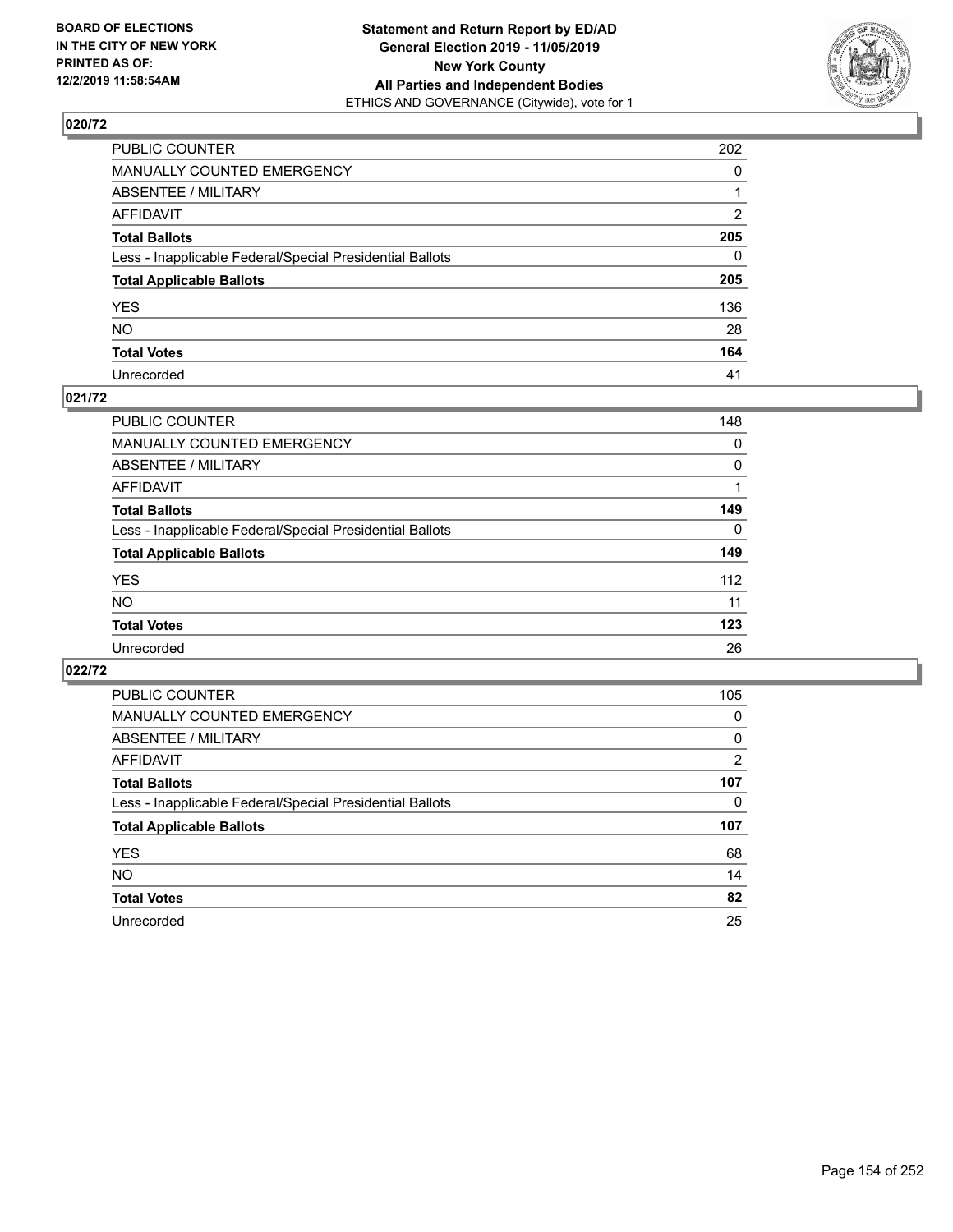

| PUBLIC COUNTER                                           | 177          |
|----------------------------------------------------------|--------------|
| MANUALLY COUNTED EMERGENCY                               | 0            |
| ABSENTEE / MILITARY                                      | 4            |
| AFFIDAVIT                                                | 0            |
| Total Ballots                                            | 181          |
| Less - Inapplicable Federal/Special Presidential Ballots | $\mathbf{0}$ |
| <b>Total Applicable Ballots</b>                          | 181          |
| YES                                                      | 131          |
| NO.                                                      | 22           |
| <b>Total Votes</b>                                       | 153          |
| Unrecorded                                               | 28           |

#### **024/72**

| PUBLIC COUNTER                                           | 129      |
|----------------------------------------------------------|----------|
| <b>MANUALLY COUNTED EMERGENCY</b>                        | 0        |
| ABSENTEE / MILITARY                                      |          |
| <b>AFFIDAVIT</b>                                         | 0        |
| <b>Total Ballots</b>                                     | 130      |
| Less - Inapplicable Federal/Special Presidential Ballots | $\Omega$ |
| <b>Total Applicable Ballots</b>                          | 130      |
| <b>YES</b>                                               | 65       |
| NO.                                                      | 13       |
| <b>Total Votes</b>                                       | 78       |
| Unrecorded                                               | 52       |
|                                                          |          |

#### **025/72 COMBINED into: 024/72**

**026/72** 

| <b>PUBLIC COUNTER</b>                                    | 160      |
|----------------------------------------------------------|----------|
| <b>MANUALLY COUNTED EMERGENCY</b>                        | 0        |
| ABSENTEE / MILITARY                                      |          |
| AFFIDAVIT                                                |          |
| <b>Total Ballots</b>                                     | 162      |
| Less - Inapplicable Federal/Special Presidential Ballots | $\Omega$ |
| <b>Total Applicable Ballots</b>                          | 162      |
| <b>YES</b>                                               | 111      |
| <b>NO</b>                                                | 19       |
| <b>Total Votes</b>                                       | 130      |
| Unrecorded                                               | 32       |
| 027/72 COMBINED into: 030/72                             |          |

**028/72 COMBINED into: 023/72**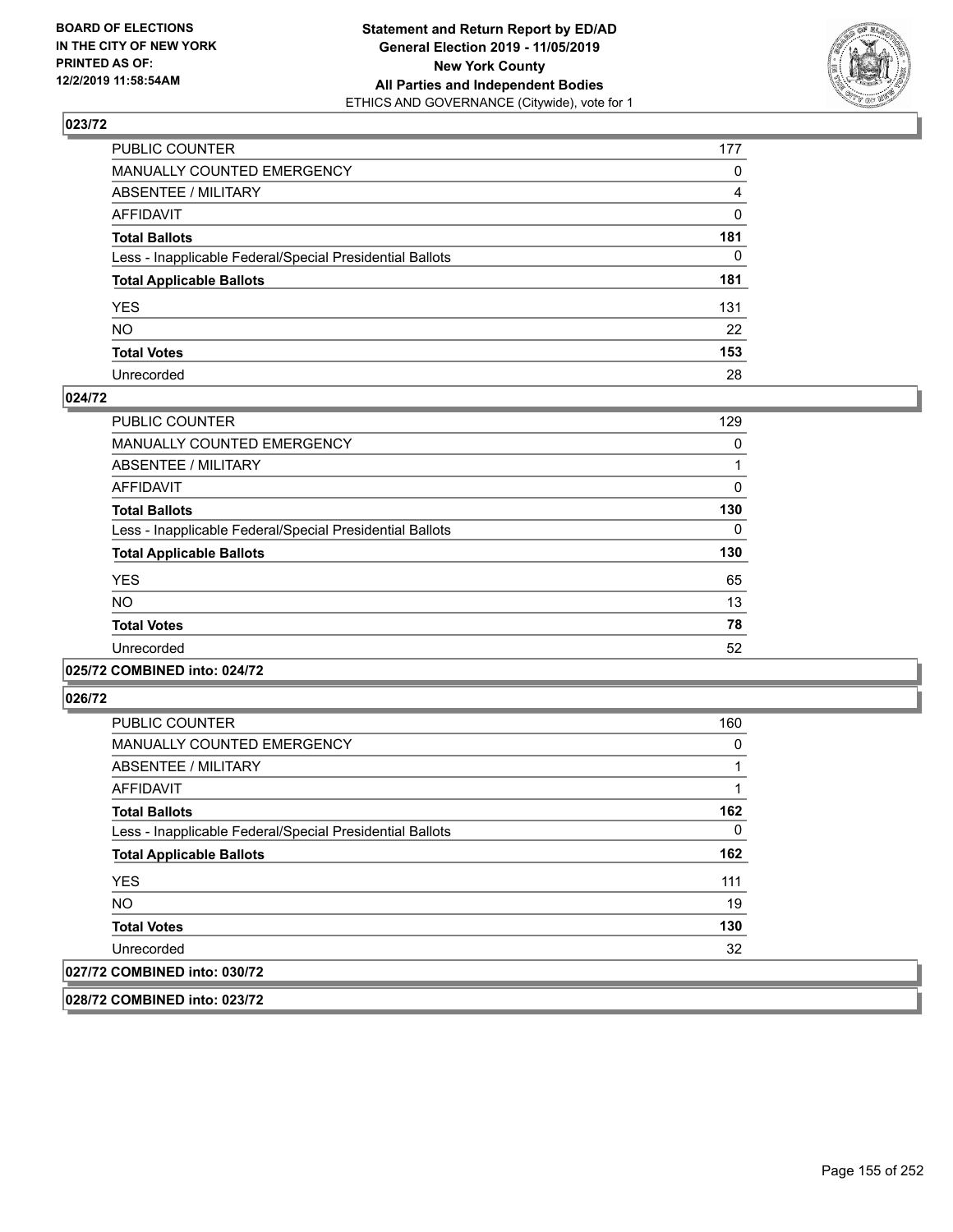

| PUBLIC COUNTER                                           | 201          |
|----------------------------------------------------------|--------------|
| MANUALLY COUNTED EMERGENCY                               | $\mathbf{0}$ |
| ABSENTEE / MILITARY                                      |              |
| AFFIDAVIT                                                | 2            |
| Total Ballots                                            | 204          |
| Less - Inapplicable Federal/Special Presidential Ballots | $\Omega$     |
| <b>Total Applicable Ballots</b>                          | 204          |
| YES                                                      | 153          |
| NO.                                                      | 32           |
| <b>Total Votes</b>                                       | 185          |
| Unrecorded                                               | 19           |

### **030/72**

| PUBLIC COUNTER                                           | 164      |
|----------------------------------------------------------|----------|
| MANUALLY COUNTED EMERGENCY                               | 0        |
| ABSENTEE / MILITARY                                      | 6        |
| AFFIDAVIT                                                | 3        |
| <b>Total Ballots</b>                                     | 173      |
| Less - Inapplicable Federal/Special Presidential Ballots | $\Omega$ |
| <b>Total Applicable Ballots</b>                          | 173      |
| <b>YES</b>                                               | 113      |
| <b>NO</b>                                                | 16       |
| <b>Total Votes</b>                                       | 129      |
| Unrecorded                                               | 44       |

| PUBLIC COUNTER                                           | 126      |
|----------------------------------------------------------|----------|
| <b>MANUALLY COUNTED EMERGENCY</b>                        | $\Omega$ |
| ABSENTEE / MILITARY                                      | 4        |
| AFFIDAVIT                                                | 4        |
| <b>Total Ballots</b>                                     | 134      |
| Less - Inapplicable Federal/Special Presidential Ballots | $\Omega$ |
| <b>Total Applicable Ballots</b>                          | 134      |
| <b>YES</b>                                               | 70       |
| <b>NO</b>                                                | 21       |
| <b>Total Votes</b>                                       | 91       |
| Unrecorded                                               | 43       |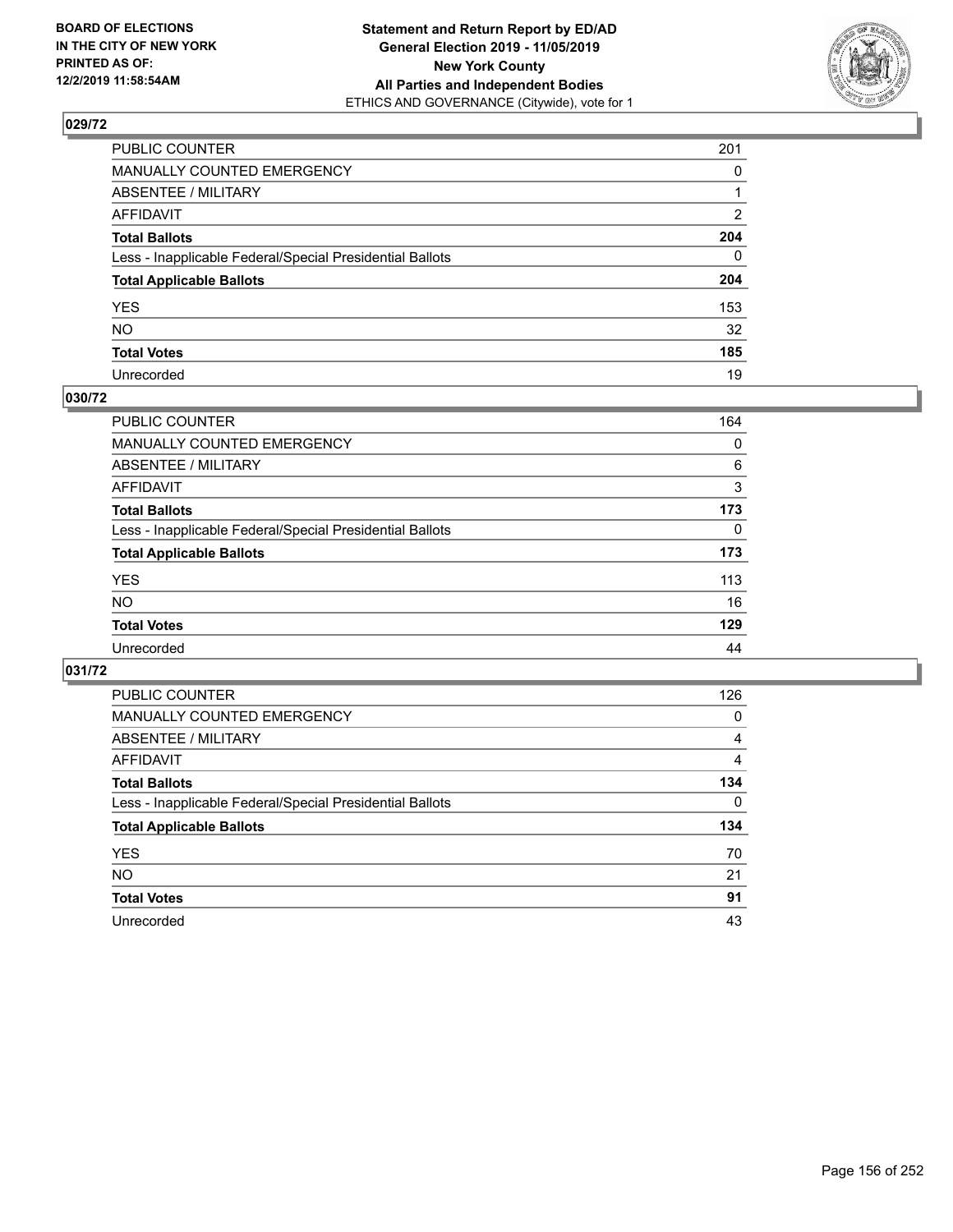

| <b>PUBLIC COUNTER</b>                                    | 318 |
|----------------------------------------------------------|-----|
| MANUALLY COUNTED EMERGENCY                               | 0   |
| <b>ABSENTEE / MILITARY</b>                               | 4   |
| AFFIDAVIT                                                | 5   |
| <b>Total Ballots</b>                                     | 327 |
| Less - Inapplicable Federal/Special Presidential Ballots | 0   |
| <b>Total Applicable Ballots</b>                          | 327 |
| <b>YES</b>                                               | 199 |
| <b>NO</b>                                                | 57  |
| <b>Total Votes</b>                                       | 256 |
| Unrecorded                                               | 71  |

## **033/72 COMBINED into: 031/72**

#### **034/72 COMBINED into: 035/72**

## **035/72**

| 120      |
|----------|
| 0        |
| 0        |
| $\Omega$ |
| 120      |
| $\Omega$ |
| 120      |
| 78       |
| 15       |
| 93       |
| 27       |
|          |

### **036/72 COMBINED into: 032/72**

#### **037/72 COMBINED into: 019/72**

| <b>PUBLIC COUNTER</b>                                    | 212 |
|----------------------------------------------------------|-----|
| <b>MANUALLY COUNTED EMERGENCY</b>                        | 0   |
| ABSENTEE / MILITARY                                      |     |
| AFFIDAVIT                                                | 0   |
| <b>Total Ballots</b>                                     | 213 |
| Less - Inapplicable Federal/Special Presidential Ballots | 0   |
| <b>Total Applicable Ballots</b>                          | 213 |
| <b>YES</b>                                               | 178 |
| NO.                                                      | 19  |
| <b>Total Votes</b>                                       | 197 |
| Unrecorded                                               | 16  |
| 039/72 COMBINED into: 040/72                             |     |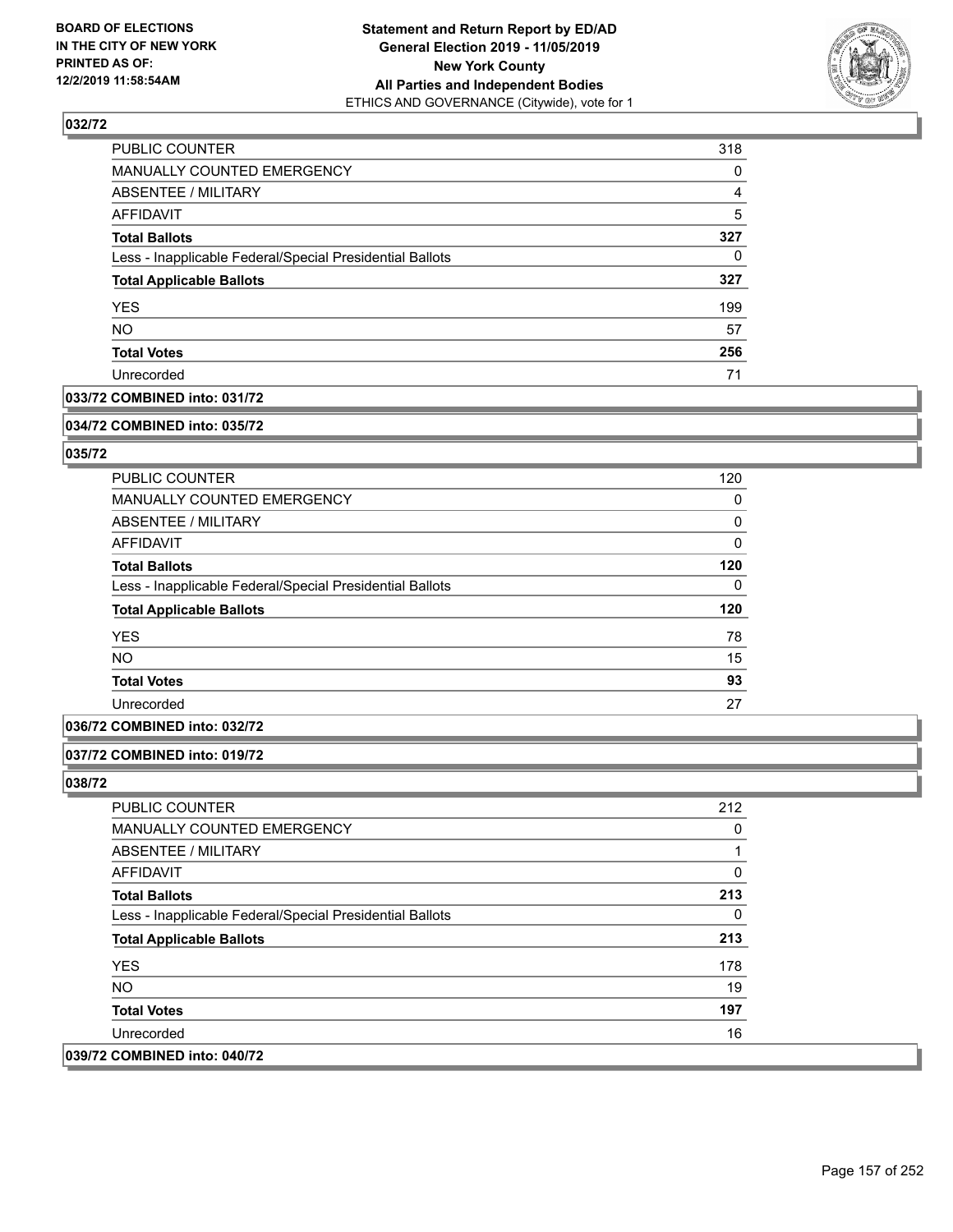

| PUBLIC COUNTER                                           | 310 |
|----------------------------------------------------------|-----|
| MANUALLY COUNTED EMERGENCY                               | 0   |
| ABSENTEE / MILITARY                                      | 3   |
| AFFIDAVIT                                                | 2   |
| Total Ballots                                            | 315 |
| Less - Inapplicable Federal/Special Presidential Ballots | 0   |
| <b>Total Applicable Ballots</b>                          | 315 |
| YES                                                      | 237 |
| NO.                                                      | 29  |
| <b>Total Votes</b>                                       | 266 |
| Unrecorded                                               | 49  |

### **041/72**

| <b>PUBLIC COUNTER</b>                                    | 366      |
|----------------------------------------------------------|----------|
| <b>MANUALLY COUNTED EMERGENCY</b>                        | 0        |
| ABSENTEE / MILITARY                                      | 5        |
| AFFIDAVIT                                                | 3        |
| <b>Total Ballots</b>                                     | 374      |
| Less - Inapplicable Federal/Special Presidential Ballots | $\Omega$ |
| <b>Total Applicable Ballots</b>                          | 374      |
| <b>YES</b>                                               | 267      |
| <b>NO</b>                                                | 59       |
| <b>Total Votes</b>                                       | 326      |
| Unrecorded                                               | 48       |

| PUBLIC COUNTER                                           | 178            |
|----------------------------------------------------------|----------------|
| <b>MANUALLY COUNTED EMERGENCY</b>                        | $\Omega$       |
| ABSENTEE / MILITARY                                      | 5              |
| AFFIDAVIT                                                | $\overline{2}$ |
| <b>Total Ballots</b>                                     | 185            |
| Less - Inapplicable Federal/Special Presidential Ballots | $\Omega$       |
| <b>Total Applicable Ballots</b>                          | 185            |
| <b>YES</b>                                               | 149            |
| <b>NO</b>                                                | 14             |
| <b>Total Votes</b>                                       | 163            |
| Unrecorded                                               | 22             |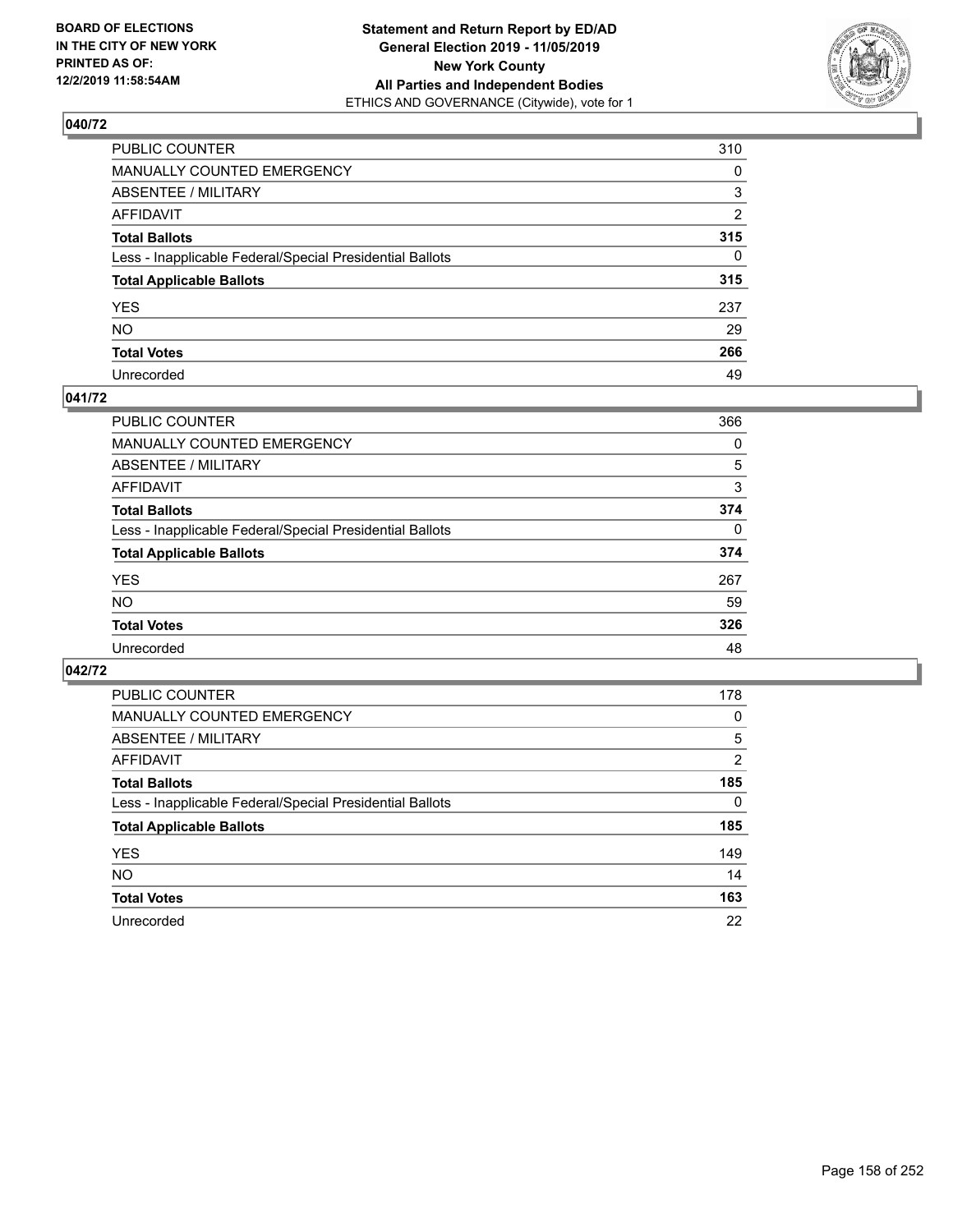

| PUBLIC COUNTER                                           | 167          |
|----------------------------------------------------------|--------------|
| MANUALLY COUNTED EMERGENCY                               | $\mathbf{0}$ |
| ABSENTEE / MILITARY                                      | 0            |
| AFFIDAVIT                                                | $\mathbf{0}$ |
| Total Ballots                                            | 167          |
| Less - Inapplicable Federal/Special Presidential Ballots | $\mathbf{0}$ |
| <b>Total Applicable Ballots</b>                          | 167          |
| YES                                                      | 113          |
| NΟ                                                       | 18           |
| <b>Total Votes</b>                                       | 131          |
| Unrecorded                                               | 36           |

#### **044/72**

| <b>PUBLIC COUNTER</b>                                    | 210      |
|----------------------------------------------------------|----------|
| <b>MANUALLY COUNTED EMERGENCY</b>                        | 0        |
| ABSENTEE / MILITARY                                      | 4        |
| <b>AFFIDAVIT</b>                                         | 2        |
| <b>Total Ballots</b>                                     | 216      |
| Less - Inapplicable Federal/Special Presidential Ballots | $\Omega$ |
| <b>Total Applicable Ballots</b>                          | 216      |
| <b>YES</b>                                               | 149      |
| <b>NO</b>                                                | 19       |
| <b>Total Votes</b>                                       | 168      |
| Unrecorded                                               | 48       |
|                                                          |          |

#### **045/72 COMBINED into: 044/72**

| PUBLIC COUNTER                                           | 259 |
|----------------------------------------------------------|-----|
| <b>MANUALLY COUNTED EMERGENCY</b>                        | 0   |
| ABSENTEE / MILITARY                                      | 4   |
| <b>AFFIDAVIT</b>                                         | 3   |
| <b>Total Ballots</b>                                     | 266 |
| Less - Inapplicable Federal/Special Presidential Ballots | 0   |
| <b>Total Applicable Ballots</b>                          | 266 |
| <b>YES</b>                                               | 209 |
| <b>NO</b>                                                | 36  |
| <b>Total Votes</b>                                       | 245 |
| Unrecorded                                               | 21  |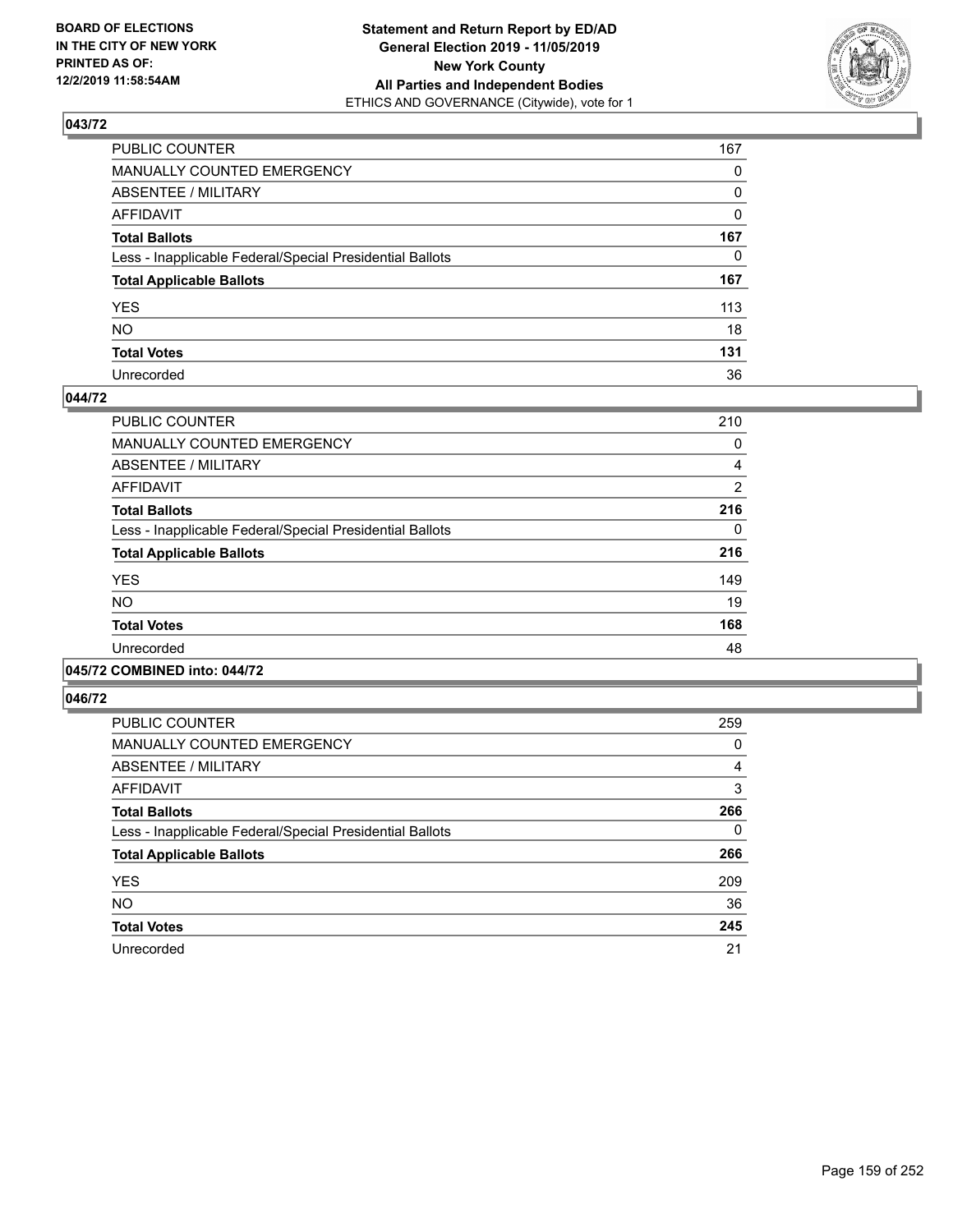

| PUBLIC COUNTER                                           | 326          |
|----------------------------------------------------------|--------------|
| MANUALLY COUNTED EMERGENCY                               | $\mathbf{0}$ |
| ABSENTEE / MILITARY                                      | 4            |
| AFFIDAVIT                                                | 3            |
| Total Ballots                                            | 333          |
| Less - Inapplicable Federal/Special Presidential Ballots | 0            |
| <b>Total Applicable Ballots</b>                          | 333          |
| YES                                                      | 247          |
| NO.                                                      | 41           |
| <b>Total Votes</b>                                       | 288          |
| Unrecorded                                               | 45           |

### **048/72**

| <b>PUBLIC COUNTER</b>                                    | 98       |
|----------------------------------------------------------|----------|
| <b>MANUALLY COUNTED EMERGENCY</b>                        | 0        |
| ABSENTEE / MILITARY                                      | 2        |
| AFFIDAVIT                                                |          |
| <b>Total Ballots</b>                                     | 101      |
| Less - Inapplicable Federal/Special Presidential Ballots | $\Omega$ |
| <b>Total Applicable Ballots</b>                          | 101      |
| <b>YES</b>                                               | 65       |
| <b>NO</b>                                                | 15       |
| <b>Total Votes</b>                                       | 80       |
| Unrecorded                                               | 21       |

| PUBLIC COUNTER                                           | 212      |
|----------------------------------------------------------|----------|
| <b>MANUALLY COUNTED EMERGENCY</b>                        | $\Omega$ |
| ABSENTEE / MILITARY                                      |          |
| AFFIDAVIT                                                | 2        |
| <b>Total Ballots</b>                                     | 215      |
| Less - Inapplicable Federal/Special Presidential Ballots | $\Omega$ |
| <b>Total Applicable Ballots</b>                          | 215      |
| <b>YES</b>                                               | 144      |
| <b>NO</b>                                                | 18       |
| <b>Total Votes</b>                                       | 162      |
| Unrecorded                                               | 53       |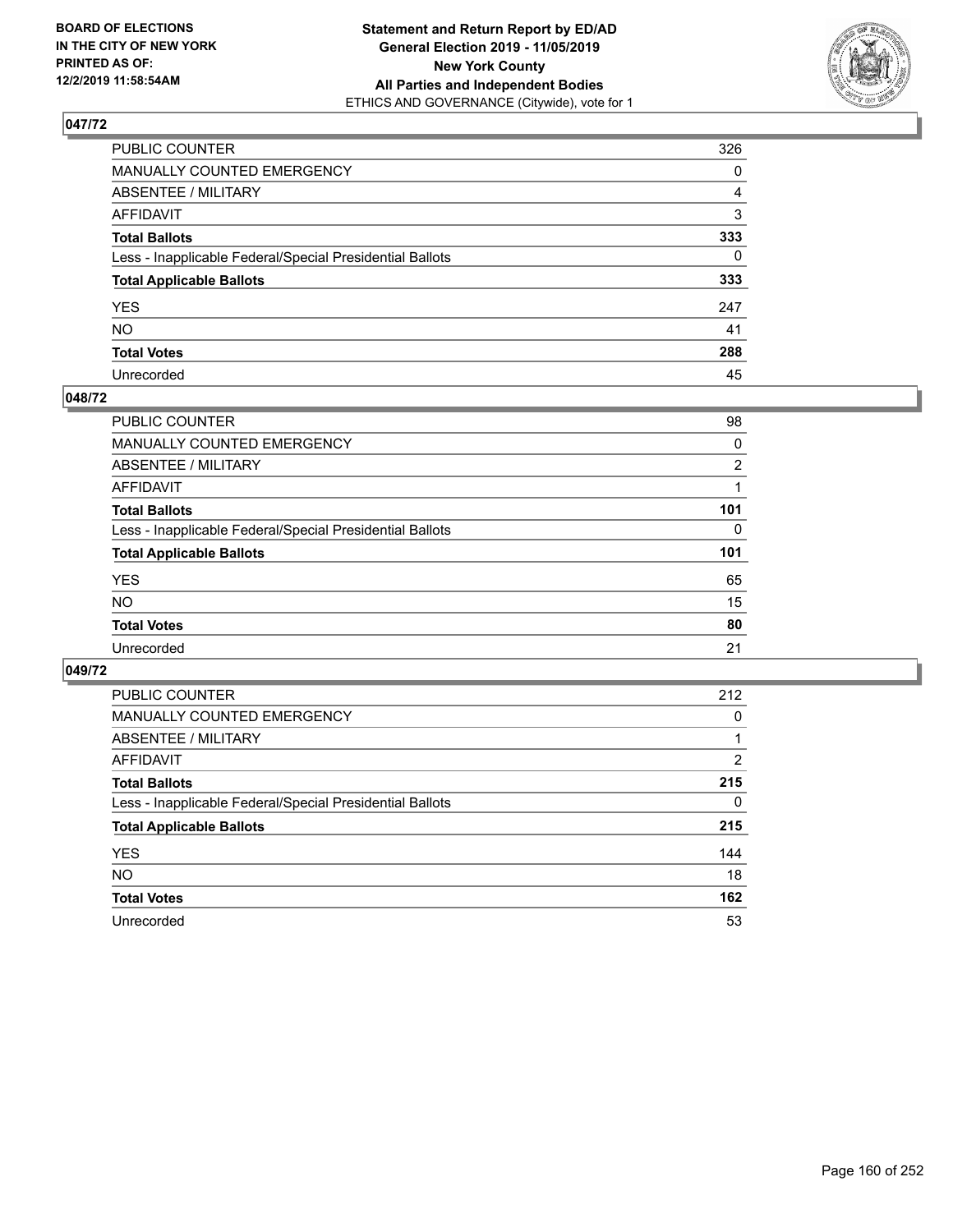

| PUBLIC COUNTER                                           | 172 |
|----------------------------------------------------------|-----|
| <b>MANUALLY COUNTED EMERGENCY</b>                        | 0   |
| <b>ABSENTEE / MILITARY</b>                               | 8   |
| <b>AFFIDAVIT</b>                                         | 3   |
| <b>Total Ballots</b>                                     | 183 |
| Less - Inapplicable Federal/Special Presidential Ballots | 0   |
| <b>Total Applicable Ballots</b>                          | 183 |
| <b>YES</b>                                               | 88  |
| <b>NO</b>                                                | 19  |
| <b>Total Votes</b>                                       | 107 |
| Unrecorded                                               | 76  |

### **051/72 COMBINED into: 050/72**

### **052/72**

| <b>PUBLIC COUNTER</b>                                    | 127      |
|----------------------------------------------------------|----------|
| MANUALLY COUNTED EMERGENCY                               | 0        |
| ABSENTEE / MILITARY                                      | 5        |
| AFFIDAVIT                                                |          |
| <b>Total Ballots</b>                                     | 133      |
| Less - Inapplicable Federal/Special Presidential Ballots | $\Omega$ |
| <b>Total Applicable Ballots</b>                          | 133      |
| <b>YES</b>                                               | 62       |
| <b>NO</b>                                                | 18       |
| <b>Total Votes</b>                                       | 80       |
| Unrecorded                                               | 53       |

| PUBLIC COUNTER                                           | 197 |
|----------------------------------------------------------|-----|
| <b>MANUALLY COUNTED EMERGENCY</b>                        | 0   |
| <b>ABSENTEE / MILITARY</b>                               |     |
| AFFIDAVIT                                                |     |
| <b>Total Ballots</b>                                     | 199 |
| Less - Inapplicable Federal/Special Presidential Ballots | 0   |
| <b>Total Applicable Ballots</b>                          | 199 |
| <b>YES</b>                                               | 115 |
| NO.                                                      | 28  |
| <b>Total Votes</b>                                       | 143 |
| Unrecorded                                               | 56  |
| 054/72 COMBINED into: 053/72                             |     |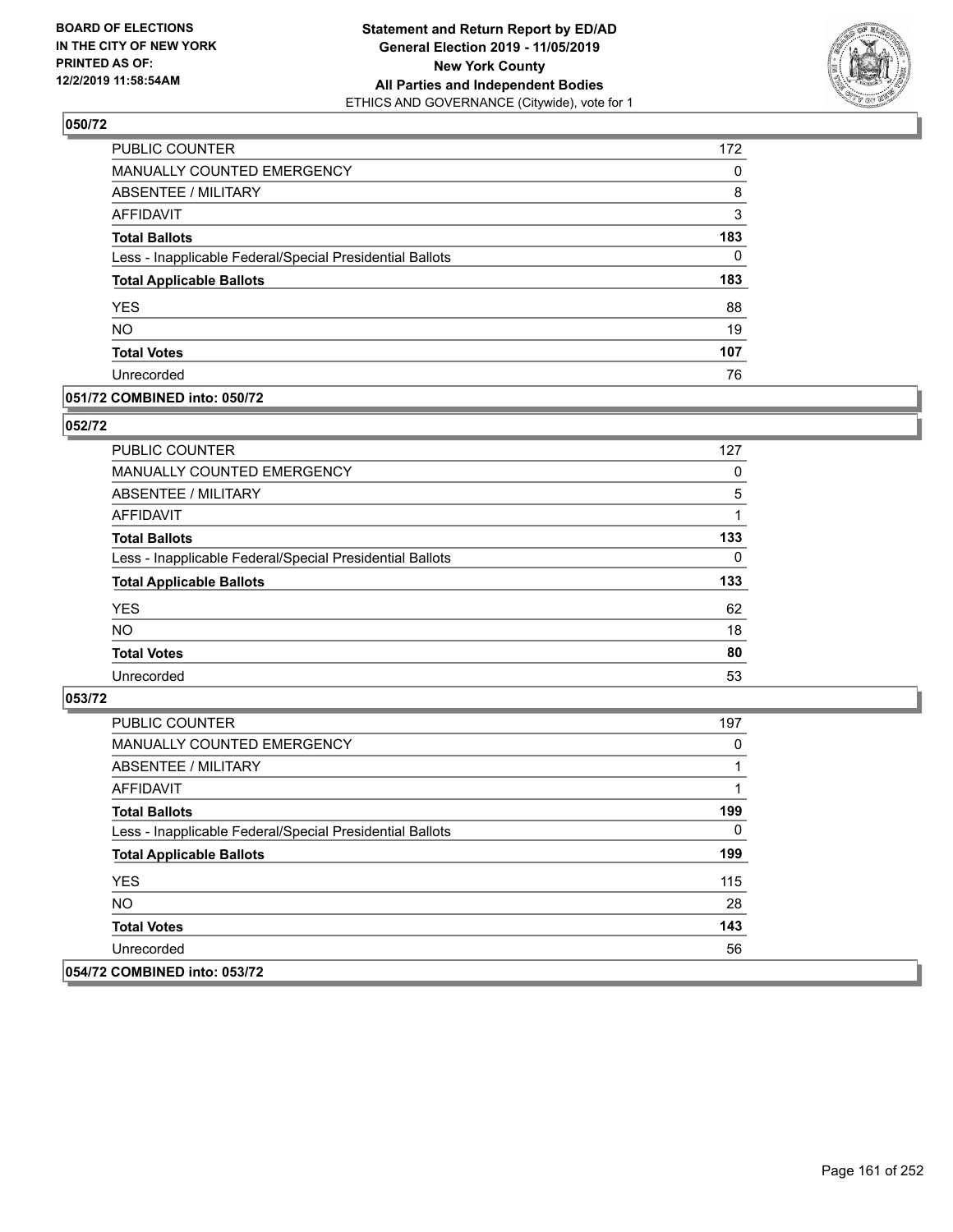

| PUBLIC COUNTER                                           | 142          |
|----------------------------------------------------------|--------------|
| MANUALLY COUNTED EMERGENCY                               | $\mathbf{0}$ |
| ABSENTEE / MILITARY                                      | 0            |
| AFFIDAVIT                                                | 0            |
| Total Ballots                                            | 142          |
| Less - Inapplicable Federal/Special Presidential Ballots | $\Omega$     |
| <b>Total Applicable Ballots</b>                          | 142          |
| YES                                                      | 91           |
| NO.                                                      | 14           |
| <b>Total Votes</b>                                       | 105          |
| Unrecorded                                               | 37           |

### **056/72**

| PUBLIC COUNTER                                           | 206 |
|----------------------------------------------------------|-----|
| <b>MANUALLY COUNTED EMERGENCY</b>                        | 0   |
| ABSENTEE / MILITARY                                      | 4   |
| <b>AFFIDAVIT</b>                                         | 0   |
| <b>Total Ballots</b>                                     | 210 |
| Less - Inapplicable Federal/Special Presidential Ballots | 0   |
| <b>Total Applicable Ballots</b>                          | 210 |
| <b>YES</b>                                               | 126 |
| <b>NO</b>                                                | 21  |
| <b>Total Votes</b>                                       | 147 |
| Unrecorded                                               | 63  |

### **057/72 COMBINED into: 047/72**

| <b>PUBLIC COUNTER</b>                                    | 475 |
|----------------------------------------------------------|-----|
| <b>MANUALLY COUNTED EMERGENCY</b>                        | 0   |
| ABSENTEE / MILITARY                                      | 5   |
| AFFIDAVIT                                                | 2   |
| <b>Total Ballots</b>                                     | 482 |
| Less - Inapplicable Federal/Special Presidential Ballots | 0   |
| <b>Total Applicable Ballots</b>                          | 482 |
| <b>YES</b>                                               | 406 |
| NO.                                                      | 42  |
| <b>Total Votes</b>                                       | 448 |
| Unrecorded                                               | 34  |
| 059/72 COMBINED into: 058/72                             |     |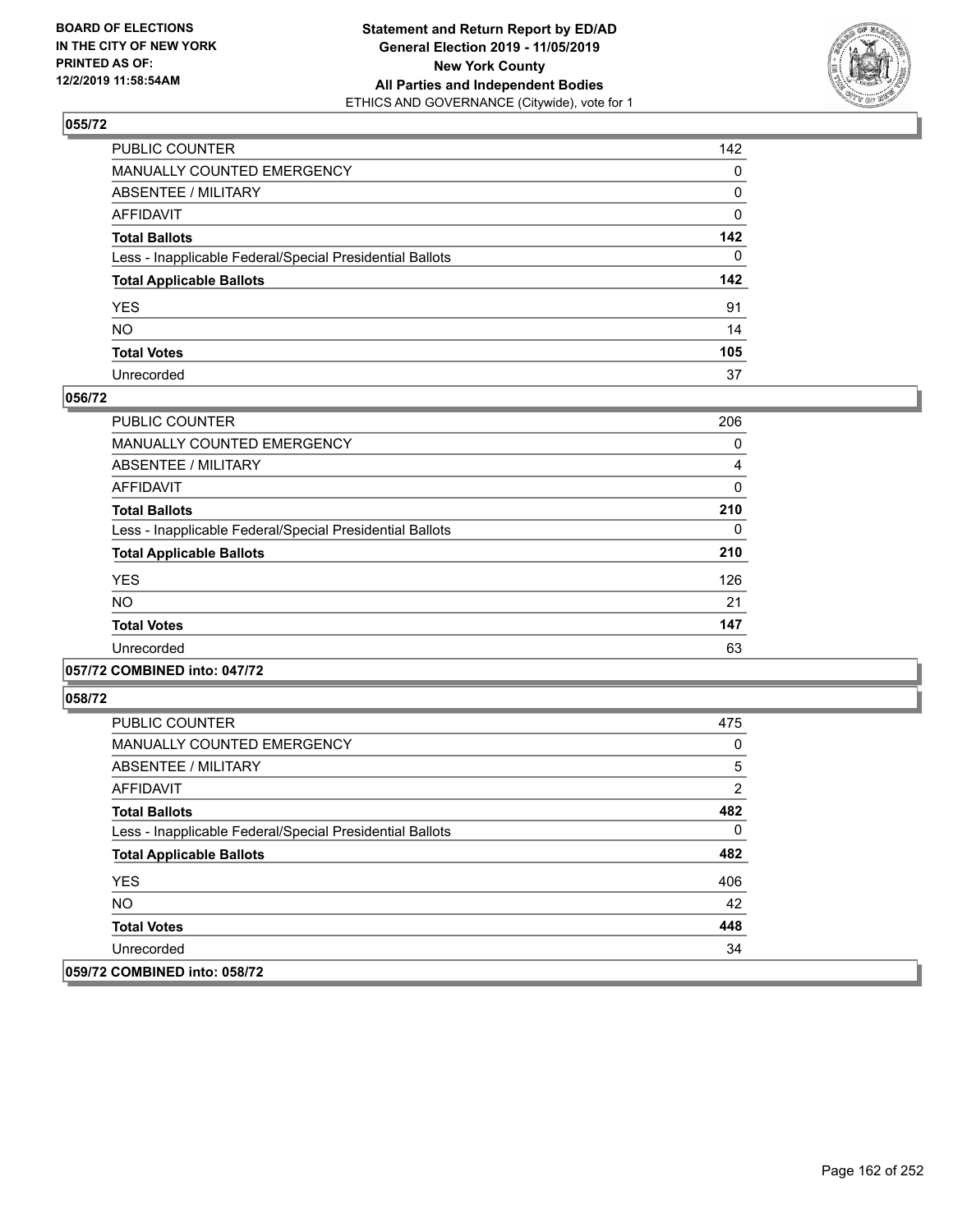

| <b>PUBLIC COUNTER</b>                                    | 269      |
|----------------------------------------------------------|----------|
| <b>MANUALLY COUNTED EMERGENCY</b>                        | $\Omega$ |
| <b>ABSENTEE / MILITARY</b>                               | 4        |
| AFFIDAVIT                                                | 6        |
| <b>Total Ballots</b>                                     | 279      |
| Less - Inapplicable Federal/Special Presidential Ballots | 0        |
| <b>Total Applicable Ballots</b>                          | 279      |
| <b>YES</b>                                               | 221      |
| <b>NO</b>                                                | 33       |
| <b>Total Votes</b>                                       | 254      |
| Unrecorded                                               | 25       |

## **061/72 COMBINED into: 049/72**

#### **062/72 COMBINED into: 056/72**

## **063/72**

| <b>PUBLIC COUNTER</b>                                    | 197            |
|----------------------------------------------------------|----------------|
| MANUALLY COUNTED EMERGENCY                               | 0              |
| ABSENTEE / MILITARY                                      | $\overline{2}$ |
| AFFIDAVIT                                                | $\overline{2}$ |
| <b>Total Ballots</b>                                     | 201            |
| Less - Inapplicable Federal/Special Presidential Ballots | 0              |
| <b>Total Applicable Ballots</b>                          | 201            |
| <b>YES</b>                                               | 132            |
| NO.                                                      | 26             |
| <b>Total Votes</b>                                       | 158            |
| Unrecorded                                               | 43             |

| <b>PUBLIC COUNTER</b>                                    | 341      |
|----------------------------------------------------------|----------|
| MANUALLY COUNTED EMERGENCY                               | 0        |
| ABSENTEE / MILITARY                                      | 9        |
| AFFIDAVIT                                                | 6        |
| <b>Total Ballots</b>                                     | 356      |
| Less - Inapplicable Federal/Special Presidential Ballots | $\Omega$ |
| <b>Total Applicable Ballots</b>                          | 356      |
| <b>YES</b>                                               | 303      |
| <b>NO</b>                                                | 40       |
| <b>Total Votes</b>                                       | 343      |
| Unrecorded                                               | 13       |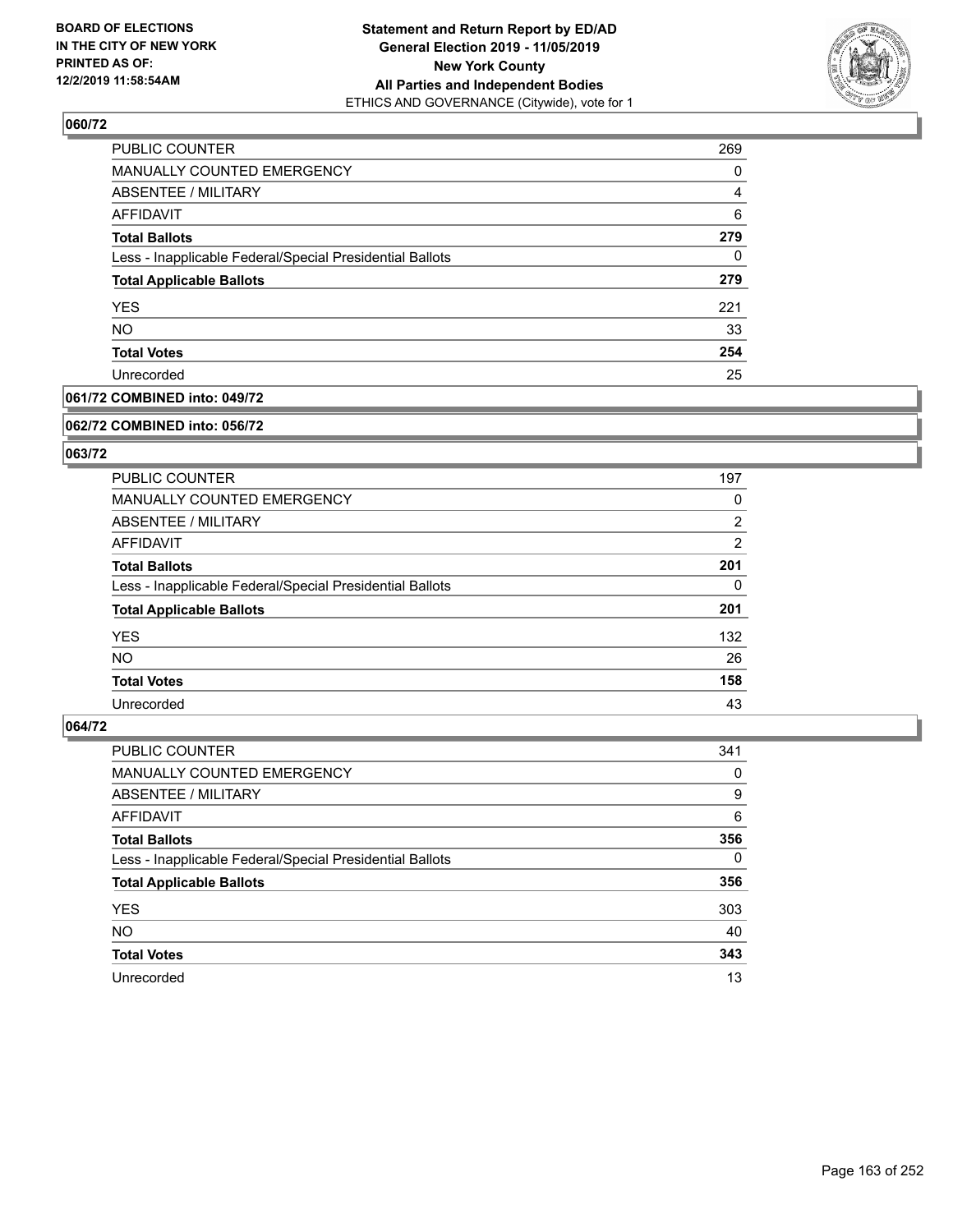

| PUBLIC COUNTER                                           | 149          |
|----------------------------------------------------------|--------------|
| MANUALLY COUNTED EMERGENCY                               | $\mathbf{0}$ |
| ABSENTEE / MILITARY                                      |              |
| AFFIDAVIT                                                | 0            |
| Total Ballots                                            | 150          |
| Less - Inapplicable Federal/Special Presidential Ballots | 0            |
| <b>Total Applicable Ballots</b>                          | 150          |
| YES                                                      | 97           |
| NO.                                                      | 21           |
| <b>Total Votes</b>                                       | 118          |
| Unrecorded                                               | 32           |

### **066/72**

| <b>PUBLIC COUNTER</b>                                    | 498 |
|----------------------------------------------------------|-----|
| MANUALLY COUNTED EMERGENCY                               | 0   |
| ABSENTEE / MILITARY                                      | 6   |
| <b>AFFIDAVIT</b>                                         | 3   |
| <b>Total Ballots</b>                                     | 507 |
| Less - Inapplicable Federal/Special Presidential Ballots | 0   |
| <b>Total Applicable Ballots</b>                          | 507 |
| <b>YES</b>                                               | 421 |
| NO.                                                      | 52  |
| <b>Total Votes</b>                                       | 473 |
| Unrecorded                                               | 34  |
|                                                          |     |

### **067/72 COMBINED into: 066/72**

| PUBLIC COUNTER                                           | 367      |
|----------------------------------------------------------|----------|
| <b>MANUALLY COUNTED EMERGENCY</b>                        | 0        |
| ABSENTEE / MILITARY                                      | 9        |
| AFFIDAVIT                                                | 0        |
| <b>Total Ballots</b>                                     | 376      |
| Less - Inapplicable Federal/Special Presidential Ballots | $\Omega$ |
| <b>Total Applicable Ballots</b>                          | 376      |
| <b>YES</b>                                               | 323      |
| <b>NO</b>                                                | 37       |
| <b>Total Votes</b>                                       | 360      |
| Unrecorded                                               | 16       |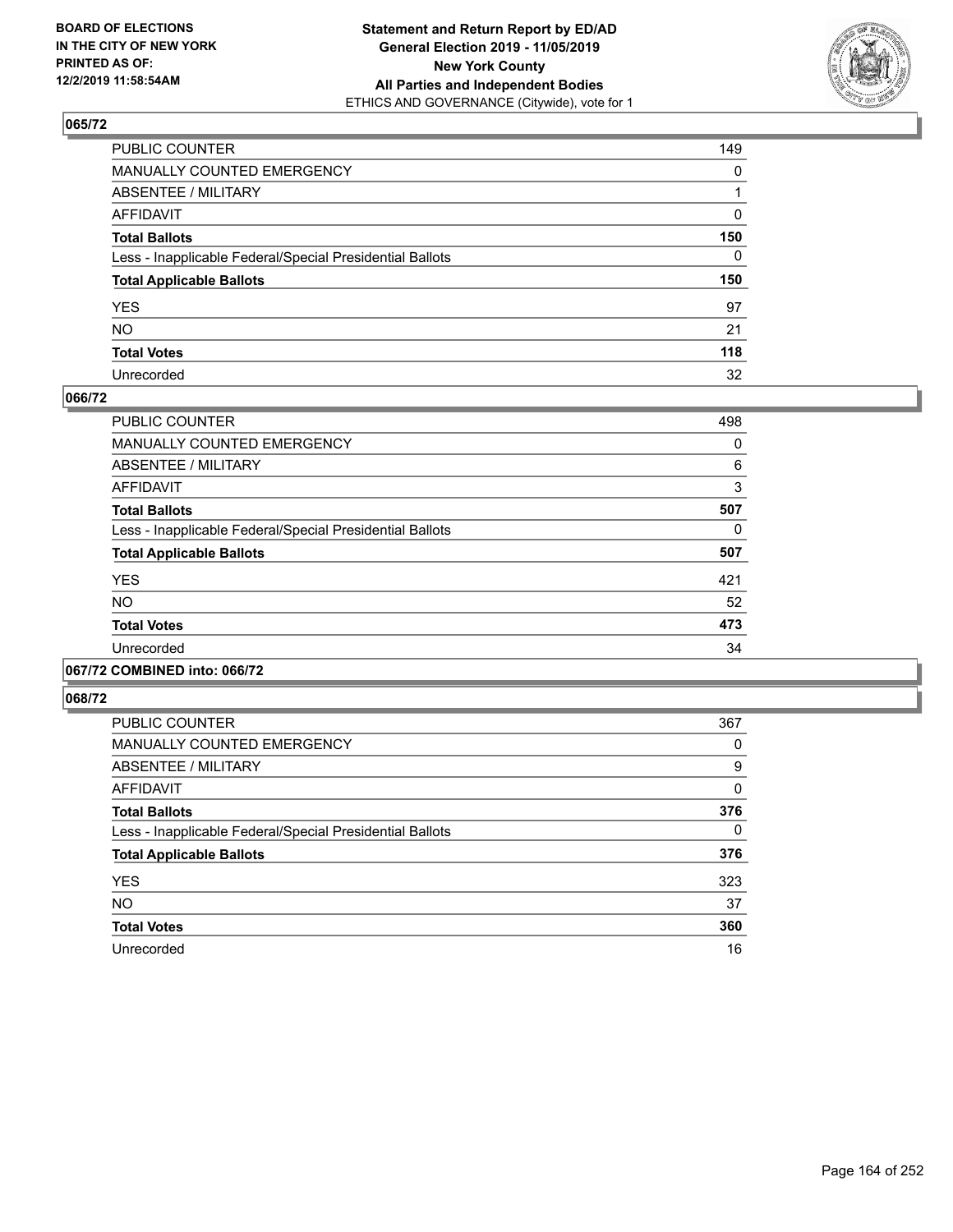

| PUBLIC COUNTER                                           | 248          |
|----------------------------------------------------------|--------------|
| MANUALLY COUNTED EMERGENCY                               | $\mathbf{0}$ |
| ABSENTEE / MILITARY                                      | 10           |
| AFFIDAVIT                                                | 4            |
| Total Ballots                                            | 262          |
| Less - Inapplicable Federal/Special Presidential Ballots | $\mathbf{0}$ |
| <b>Total Applicable Ballots</b>                          | 262          |
| YES                                                      | 219          |
| NO.                                                      | 27           |
| <b>Total Votes</b>                                       | 246          |
| Unrecorded                                               | 16           |

#### **070/72**

| <b>PUBLIC COUNTER</b>                                    | 203      |
|----------------------------------------------------------|----------|
| <b>MANUALLY COUNTED EMERGENCY</b>                        | 0        |
| ABSENTEE / MILITARY                                      | 4        |
| AFFIDAVIT                                                | 3        |
| <b>Total Ballots</b>                                     | 210      |
| Less - Inapplicable Federal/Special Presidential Ballots | $\Omega$ |
| <b>Total Applicable Ballots</b>                          | 210      |
| <b>YES</b>                                               | 159      |
| <b>NO</b>                                                | 29       |
| <b>Total Votes</b>                                       | 188      |
| Unrecorded                                               | 22       |

#### **071/72**

**073/72 COMBINED into: 064/72**

| <b>PUBLIC COUNTER</b>                                    | 154 |
|----------------------------------------------------------|-----|
| <b>MANUALLY COUNTED EMERGENCY</b>                        | 0   |
| ABSENTEE / MILITARY                                      | 2   |
| <b>AFFIDAVIT</b>                                         | 0   |
| <b>Total Ballots</b>                                     | 156 |
| Less - Inapplicable Federal/Special Presidential Ballots | 0   |
| <b>Total Applicable Ballots</b>                          | 156 |
| <b>YES</b>                                               | 75  |
| NO.                                                      | 25  |
| <b>Total Votes</b>                                       | 100 |
| Unrecorded                                               | 56  |
| 072/72 COMBINED into: 071/72                             |     |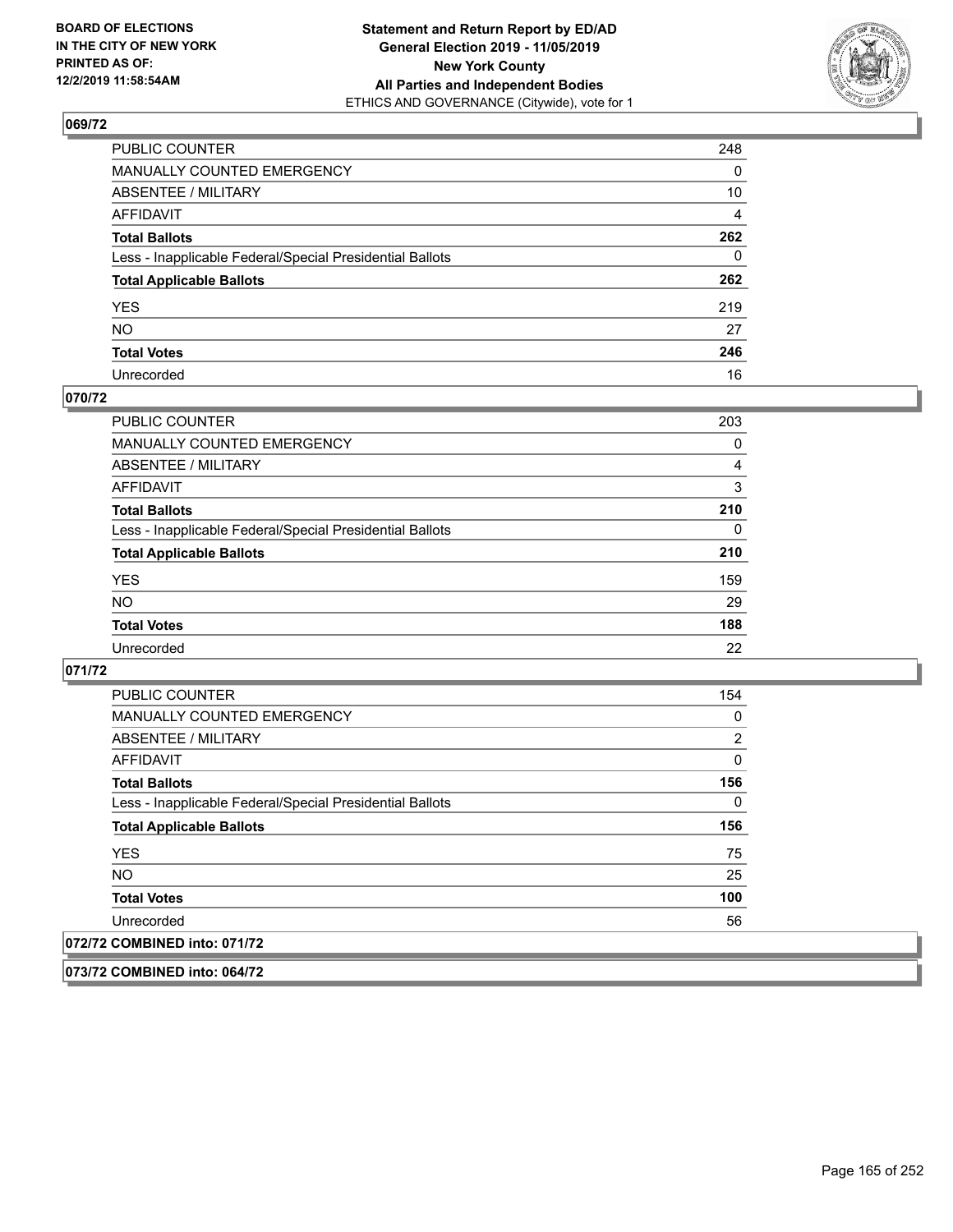

| PUBLIC COUNTER                                           | 128          |
|----------------------------------------------------------|--------------|
| MANUALLY COUNTED EMERGENCY                               | $\Omega$     |
| ABSENTEE / MILITARY                                      |              |
| AFFIDAVIT                                                | 3            |
| Total Ballots                                            | 132          |
| Less - Inapplicable Federal/Special Presidential Ballots | $\mathbf{0}$ |
| <b>Total Applicable Ballots</b>                          | 132          |
| YES                                                      | 97           |
| NO.                                                      | 22           |
| <b>Total Votes</b>                                       | 119          |
| Unrecorded                                               | 13           |

#### **075/72**

| PUBLIC COUNTER                                           | 140 |
|----------------------------------------------------------|-----|
| <b>MANUALLY COUNTED EMERGENCY</b>                        | 0   |
| ABSENTEE / MILITARY                                      | 4   |
| <b>AFFIDAVIT</b>                                         | 3   |
| <b>Total Ballots</b>                                     | 147 |
| Less - Inapplicable Federal/Special Presidential Ballots | 0   |
| <b>Total Applicable Ballots</b>                          | 147 |
| <b>YES</b>                                               | 113 |
| NO.                                                      | 21  |
| <b>Total Votes</b>                                       | 134 |
| Unrecorded                                               | 13  |
|                                                          |     |

#### **076/72 COMBINED into: 046/72**

**077/72** 

| PUBLIC COUNTER                                           | 155 |
|----------------------------------------------------------|-----|
| MANUALLY COUNTED EMERGENCY                               | 0   |
| ABSENTEE / MILITARY                                      | 4   |
| <b>AFFIDAVIT</b>                                         | 0   |
| <b>Total Ballots</b>                                     | 159 |
| Less - Inapplicable Federal/Special Presidential Ballots | 0   |
| <b>Total Applicable Ballots</b>                          | 159 |
| <b>YES</b>                                               | 88  |
| <b>NO</b>                                                | 7   |
| <b>Total Votes</b>                                       | 95  |
| Unrecorded                                               | 64  |

**078/72 COMBINED into: 077/72**

**079/72 COMBINED into: 093/72**

**080/72 COMBINED into: 005/71**

**081/72 COMBINED into: 064/72**

**082/72 COMBINED into: 005/71**

**083/72 COMBINED into: 005/71**

**084/72 COMBINED into: 064/72**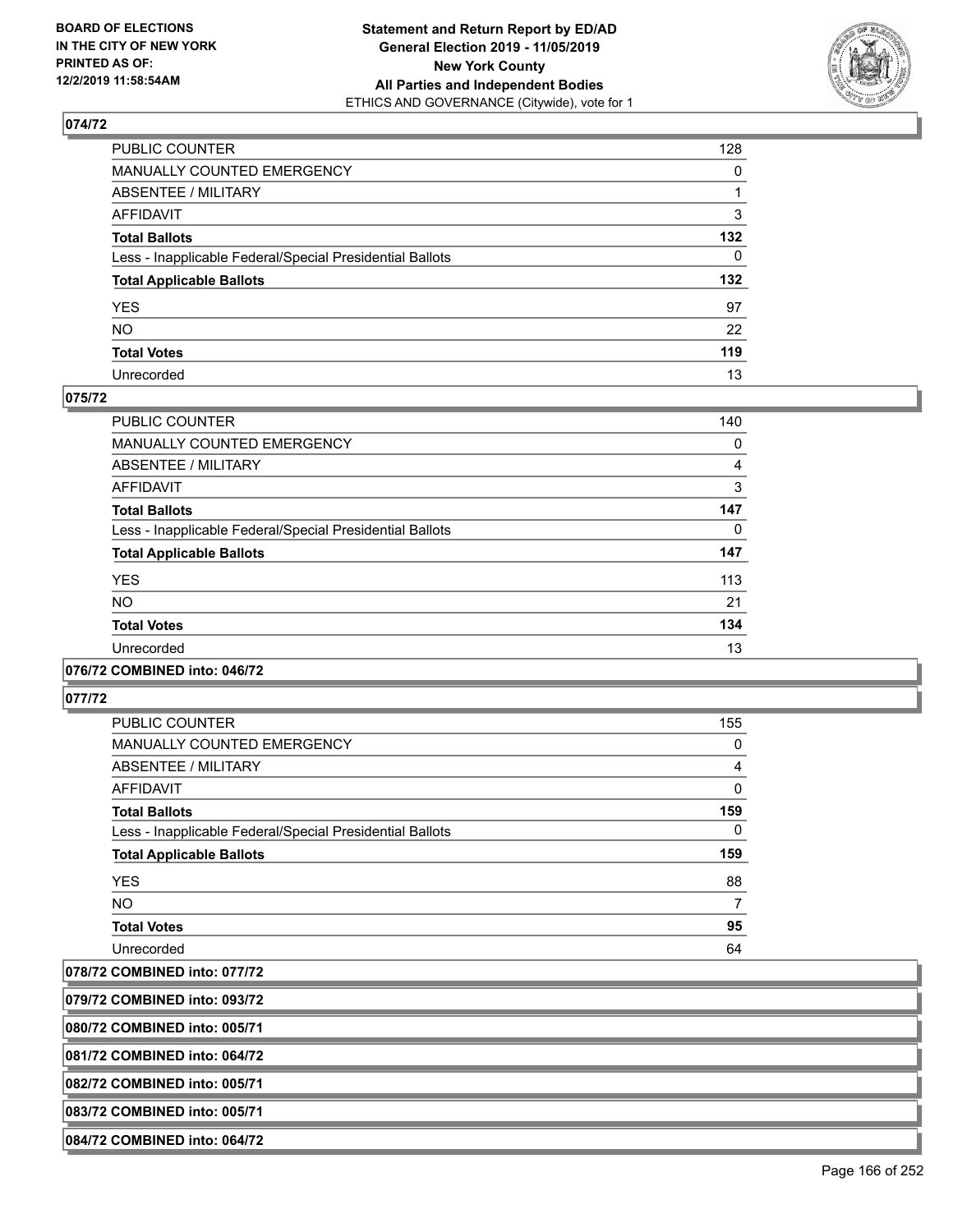

#### **085/72 COMBINED into: 005/71**

| ۰.<br>۰.<br>×<br>٧ |
|--------------------|
|--------------------|

| PUBLIC COUNTER                                           | 105          |
|----------------------------------------------------------|--------------|
| MANUALLY COUNTED EMERGENCY                               | 0            |
| ABSENTEE / MILITARY                                      | 0            |
| AFFIDAVIT                                                |              |
| Total Ballots                                            | 106          |
| Less - Inapplicable Federal/Special Presidential Ballots | $\mathbf{0}$ |
| <b>Total Applicable Ballots</b>                          | 106          |
| YES                                                      | 54           |
| NO.                                                      | 12           |
| <b>Total Votes</b>                                       | 66           |
| Unrecorded                                               | 40           |

#### **087/72**

| <b>PUBLIC COUNTER</b>                                    | 121      |
|----------------------------------------------------------|----------|
| <b>MANUALLY COUNTED EMERGENCY</b>                        | 0        |
| ABSENTEE / MILITARY                                      | $\Omega$ |
| AFFIDAVIT                                                | 0        |
| <b>Total Ballots</b>                                     | 121      |
| Less - Inapplicable Federal/Special Presidential Ballots | 0        |
| <b>Total Applicable Ballots</b>                          | 121      |
| <b>YES</b>                                               | 59       |
| <b>NO</b>                                                | 14       |
| <b>Total Votes</b>                                       | 73       |
| Unrecorded                                               | 48       |

**088/72 COMBINED into: 087/72**

#### **089/72 COMBINED into: 029/72**

**090/72 COMBINED into: 020/72**

## **091/72 COMBINED into: 041/72**

**092/72 COMBINED into: 002/72**

| PUBLIC COUNTER                                           | 216 |
|----------------------------------------------------------|-----|
| <b>MANUALLY COUNTED EMERGENCY</b>                        | 0   |
| <b>ABSENTEE / MILITARY</b>                               | 6   |
| AFFIDAVIT                                                | 0   |
| <b>Total Ballots</b>                                     | 222 |
| Less - Inapplicable Federal/Special Presidential Ballots | 0   |
| <b>Total Applicable Ballots</b>                          | 222 |
| <b>YES</b>                                               | 165 |
| <b>NO</b>                                                | 21  |
| <b>Total Votes</b>                                       | 186 |
| Unrecorded                                               | 36  |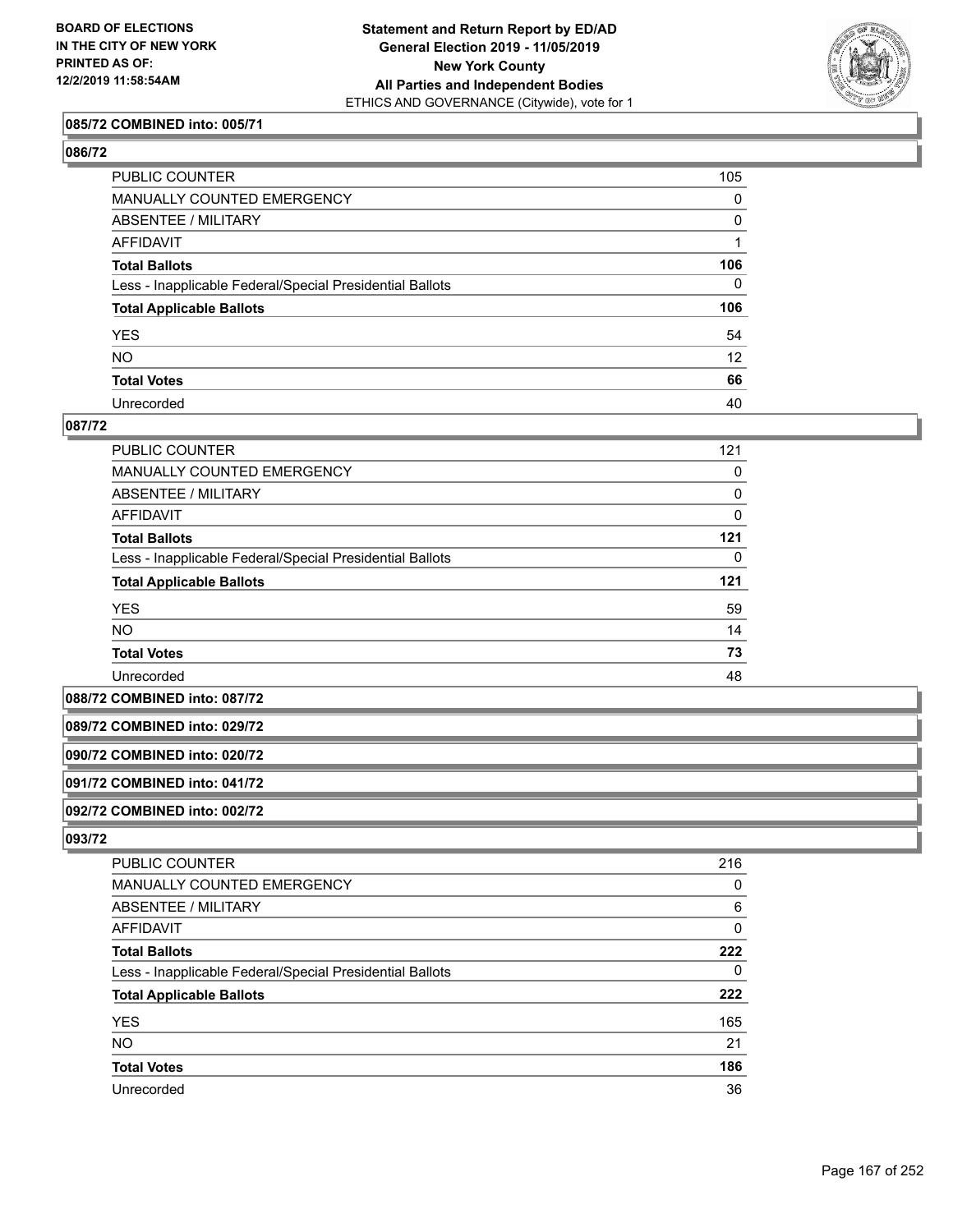

| <b>PUBLIC COUNTER</b>                                    | 180 |
|----------------------------------------------------------|-----|
| MANUALLY COUNTED EMERGENCY                               | 0   |
| <b>ABSENTEE / MILITARY</b>                               | 4   |
| AFFIDAVIT                                                | 4   |
| <b>Total Ballots</b>                                     | 188 |
| Less - Inapplicable Federal/Special Presidential Ballots | 0   |
| <b>Total Applicable Ballots</b>                          | 188 |
| <b>YES</b>                                               | 125 |
| <b>NO</b>                                                | 22  |
| <b>Total Votes</b>                                       | 147 |
| Unrecorded                                               | 41  |

### **095/72 COMBINED into: 094/72**

#### **096/72 COMBINED into: 063/72**

| PUBLIC COUNTER                                           | 48 |
|----------------------------------------------------------|----|
| <b>MANUALLY COUNTED EMERGENCY</b>                        | 0  |
| ABSENTEE / MILITARY                                      | 3  |
| AFFIDAVIT                                                | 0  |
| <b>Total Ballots</b>                                     | 51 |
| Less - Inapplicable Federal/Special Presidential Ballots | 0  |
| <b>Total Applicable Ballots</b>                          | 51 |
| <b>YES</b>                                               | 26 |
| <b>NO</b>                                                | 4  |
| <b>Total Votes</b>                                       | 30 |
| Unrecorded                                               | 21 |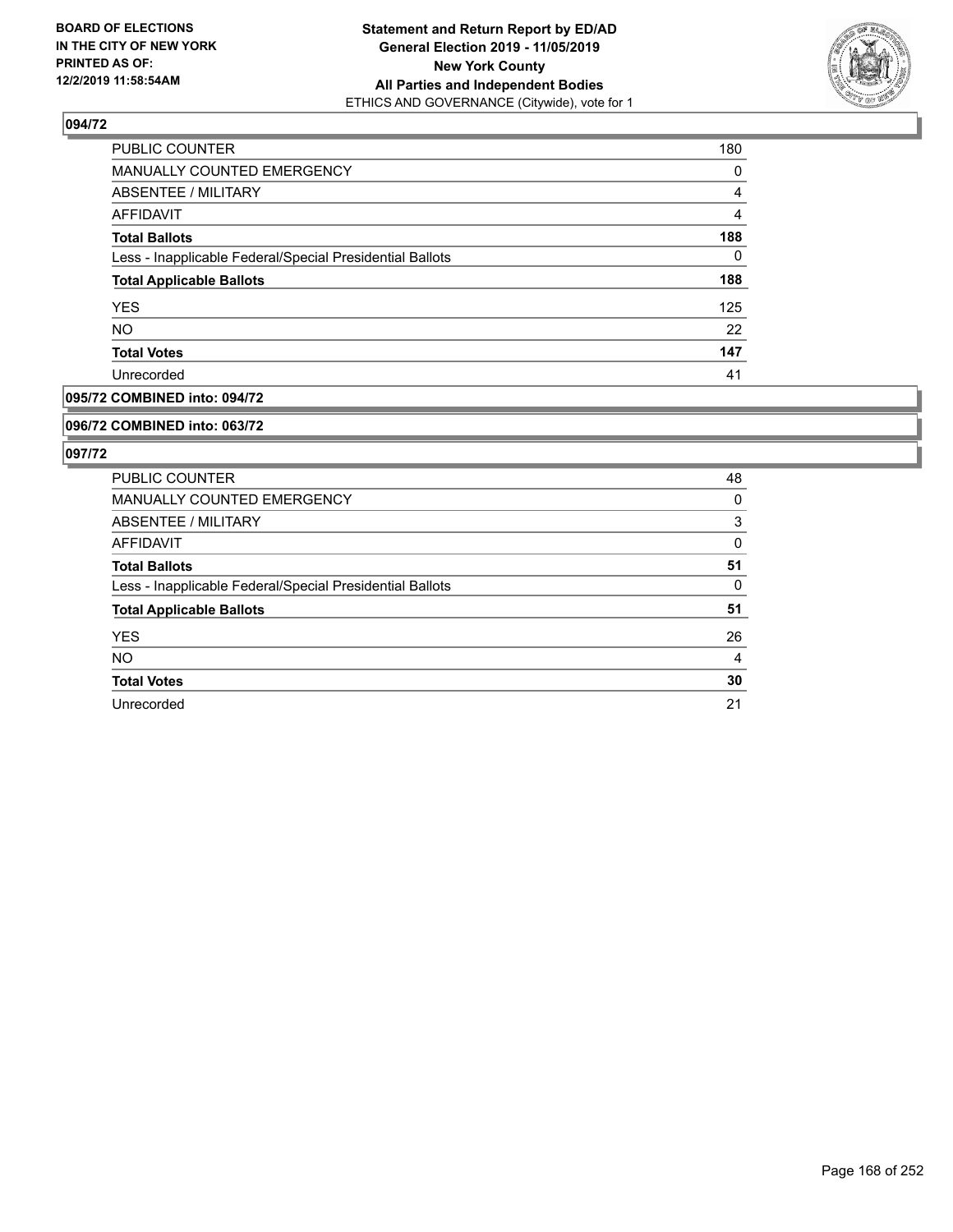

| PUBLIC COUNTER                                           | 212            |
|----------------------------------------------------------|----------------|
| <b>MANUALLY COUNTED EMERGENCY</b>                        | 0              |
| <b>ABSENTEE / MILITARY</b>                               | 10             |
| <b>AFFIDAVIT</b>                                         | $\overline{2}$ |
| <b>Total Ballots</b>                                     | 224            |
| Less - Inapplicable Federal/Special Presidential Ballots | 0              |
| <b>Total Applicable Ballots</b>                          | 224            |
| <b>YES</b>                                               | 184            |
| <b>NO</b>                                                | 23             |
| <b>Total Votes</b>                                       | 207            |
| Unrecorded                                               | 17             |

#### **002/73 COMBINED into: 001/73**

#### **003/73**

| PUBLIC COUNTER                                           | 203 |
|----------------------------------------------------------|-----|
| <b>MANUALLY COUNTED EMERGENCY</b>                        | 0   |
| ABSENTEE / MILITARY                                      | 5   |
| AFFIDAVIT                                                |     |
| <b>Total Ballots</b>                                     | 209 |
| Less - Inapplicable Federal/Special Presidential Ballots | 0   |
| <b>Total Applicable Ballots</b>                          | 209 |
| <b>YES</b>                                               | 169 |
| <b>NO</b>                                                | 29  |
| <b>Total Votes</b>                                       | 198 |
| Unrecorded                                               | 11  |

| <b>PUBLIC COUNTER</b>                                    | 272 |
|----------------------------------------------------------|-----|
| <b>MANUALLY COUNTED EMERGENCY</b>                        | 0   |
| ABSENTEE / MILITARY                                      | 8   |
| AFFIDAVIT                                                | 4   |
| <b>Total Ballots</b>                                     | 284 |
| Less - Inapplicable Federal/Special Presidential Ballots | 0   |
| <b>Total Applicable Ballots</b>                          | 284 |
| <b>YES</b>                                               | 215 |
| NO.                                                      | 48  |
| <b>Total Votes</b>                                       | 263 |
| Unrecorded                                               | 21  |
| 005/73 COMBINED into: 004/73                             |     |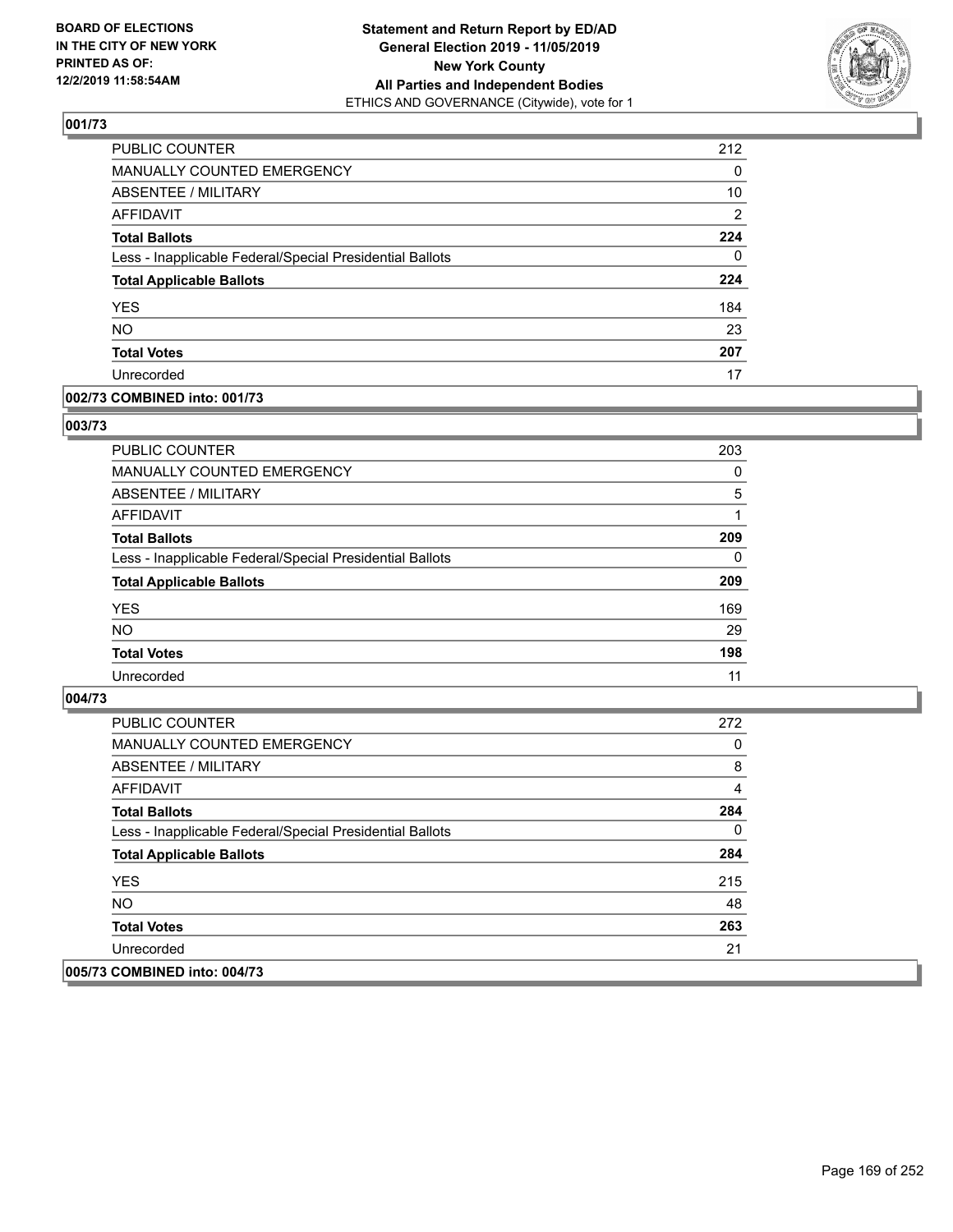

| PUBLIC COUNTER                                           | 130          |
|----------------------------------------------------------|--------------|
| MANUALLY COUNTED EMERGENCY                               | $\mathbf{0}$ |
| ABSENTEE / MILITARY                                      | 6            |
| AFFIDAVIT                                                | $\Omega$     |
| Total Ballots                                            | 136          |
| Less - Inapplicable Federal/Special Presidential Ballots | $\Omega$     |
| <b>Total Applicable Ballots</b>                          | 136          |
| YES                                                      | 108          |
| NO.                                                      | 22           |
| <b>Total Votes</b>                                       | 130          |
| Unrecorded                                               | 6            |

### **007/73**

| PUBLIC COUNTER                                           | 270 |
|----------------------------------------------------------|-----|
| <b>MANUALLY COUNTED EMERGENCY</b>                        | 0   |
| ABSENTEE / MILITARY                                      | 10  |
| AFFIDAVIT                                                |     |
| <b>Total Ballots</b>                                     | 281 |
| Less - Inapplicable Federal/Special Presidential Ballots | 0   |
| <b>Total Applicable Ballots</b>                          | 281 |
| <b>YES</b>                                               | 213 |
| NO.                                                      | 51  |
| <b>Total Votes</b>                                       | 264 |
| Unrecorded                                               | 17  |
|                                                          |     |

#### **008/73 COMBINED into: 007/73**

| PUBLIC COUNTER                                           | 189 |
|----------------------------------------------------------|-----|
| <b>MANUALLY COUNTED EMERGENCY</b>                        | 0   |
| ABSENTEE / MILITARY                                      | 7   |
| <b>AFFIDAVIT</b>                                         | 0   |
| <b>Total Ballots</b>                                     | 196 |
| Less - Inapplicable Federal/Special Presidential Ballots | 0   |
| <b>Total Applicable Ballots</b>                          | 196 |
| <b>YES</b>                                               | 139 |
| <b>NO</b>                                                | 39  |
| <b>Total Votes</b>                                       | 178 |
| Unrecorded                                               | 18  |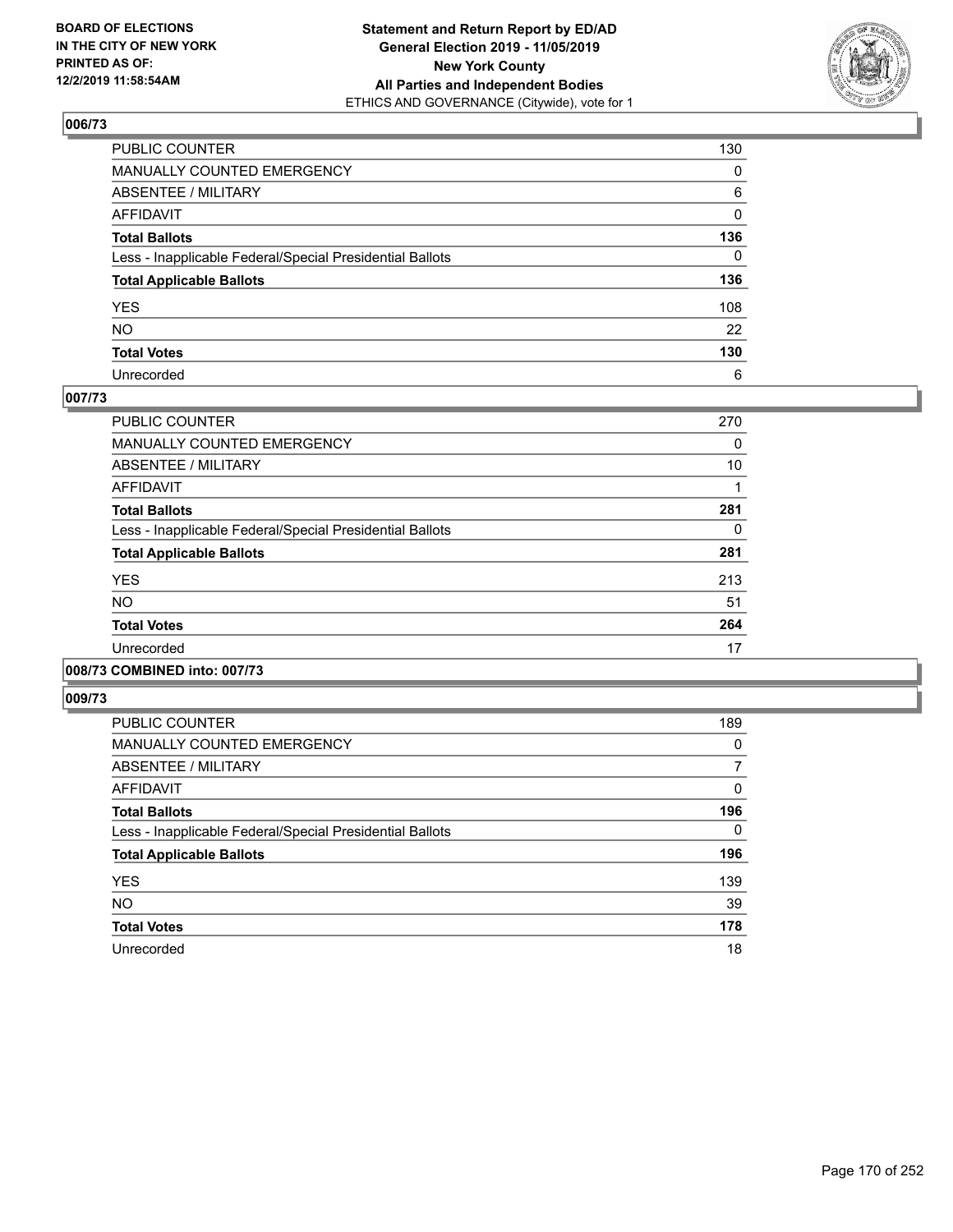

| PUBLIC COUNTER                                           | 218 |
|----------------------------------------------------------|-----|
| MANUALLY COUNTED EMERGENCY                               | 0   |
| ABSENTEE / MILITARY                                      | 9   |
| AFFIDAVIT                                                | 3   |
| Total Ballots                                            | 230 |
| Less - Inapplicable Federal/Special Presidential Ballots | 0   |
| <b>Total Applicable Ballots</b>                          | 230 |
| YES                                                      | 192 |
| NO.                                                      | 28  |
| <b>Total Votes</b>                                       | 220 |
| Unrecorded                                               | 10  |

### **011/73**

| <b>PUBLIC COUNTER</b>                                    | 267 |
|----------------------------------------------------------|-----|
| <b>MANUALLY COUNTED EMERGENCY</b>                        | 0   |
| ABSENTEE / MILITARY                                      | 8   |
| AFFIDAVIT                                                | 3   |
| <b>Total Ballots</b>                                     | 278 |
| Less - Inapplicable Federal/Special Presidential Ballots | 0   |
| <b>Total Applicable Ballots</b>                          | 278 |
| <b>YES</b>                                               | 225 |
| <b>NO</b>                                                | 29  |
| <b>Total Votes</b>                                       | 254 |
| Unrecorded                                               | 24  |

| PUBLIC COUNTER                                           | 204 |
|----------------------------------------------------------|-----|
| <b>MANUALLY COUNTED EMERGENCY</b>                        | 0   |
| ABSENTEE / MILITARY                                      | 5   |
| AFFIDAVIT                                                |     |
| <b>Total Ballots</b>                                     | 210 |
| Less - Inapplicable Federal/Special Presidential Ballots | 0   |
| <b>Total Applicable Ballots</b>                          | 210 |
| <b>YES</b>                                               | 156 |
| <b>NO</b>                                                | 34  |
| <b>Total Votes</b>                                       | 190 |
| Unrecorded                                               | 20  |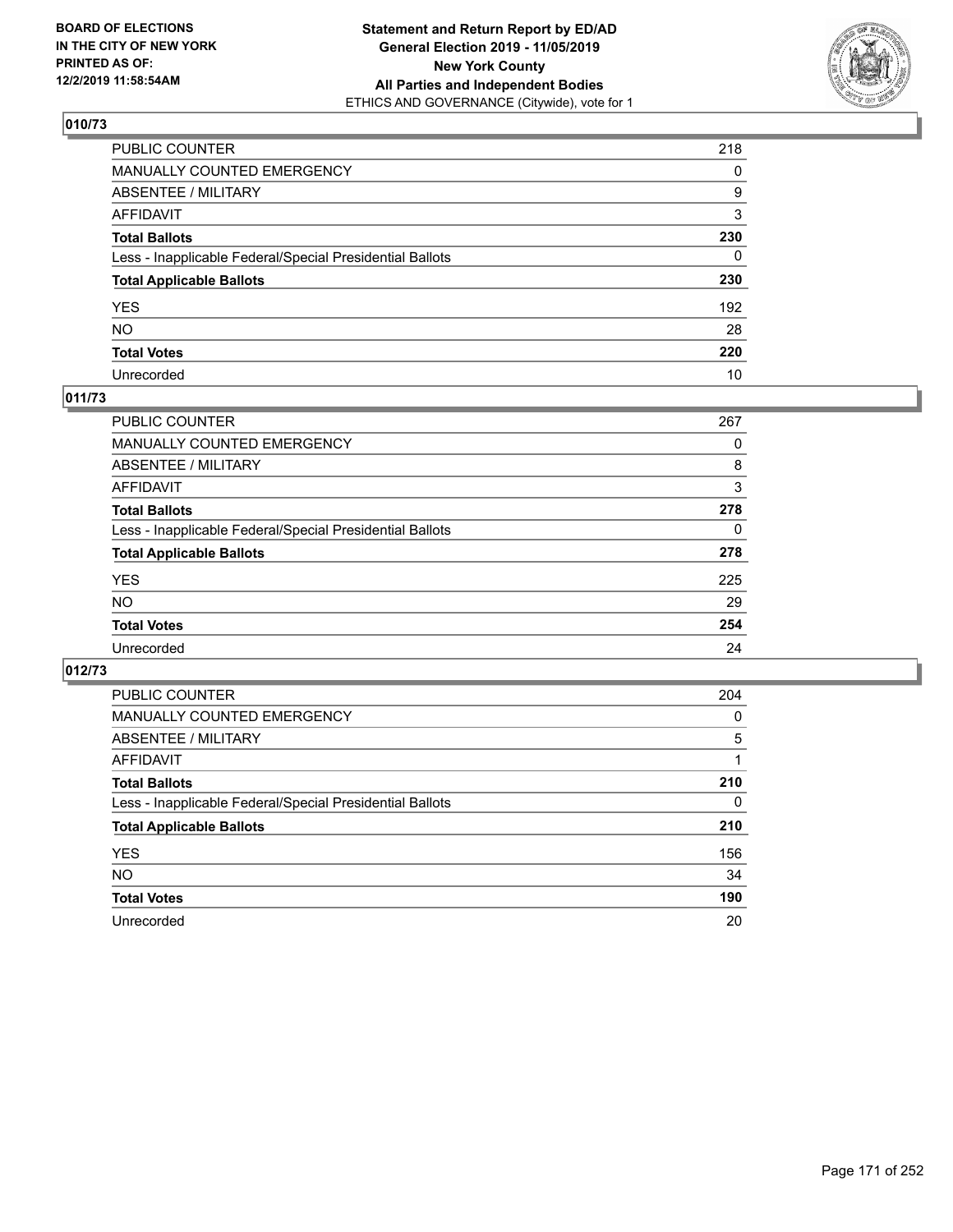

| PUBLIC COUNTER                                           | 282          |
|----------------------------------------------------------|--------------|
| MANUALLY COUNTED EMERGENCY                               | 0            |
| ABSENTEE / MILITARY                                      | 8            |
| AFFIDAVIT                                                | $\mathbf{0}$ |
| Total Ballots                                            | 290          |
| Less - Inapplicable Federal/Special Presidential Ballots | 0            |
| <b>Total Applicable Ballots</b>                          | 290          |
| YES                                                      | 238          |
| NO.                                                      | 38           |
| <b>Total Votes</b>                                       | 276          |
| Unrecorded                                               | 14           |

### **014/73**

| 225      |
|----------|
| 0        |
| 4        |
| 3        |
| 232      |
| $\Omega$ |
| 232      |
| 191      |
| 30       |
| 221      |
| 11       |
|          |

### **015/73 COMBINED into: 014/73**

**016/73** 

| <b>PUBLIC COUNTER</b>                                    | 213      |
|----------------------------------------------------------|----------|
| <b>MANUALLY COUNTED EMERGENCY</b>                        | 0        |
| ABSENTEE / MILITARY                                      | 5        |
| AFFIDAVIT                                                | 3        |
| <b>Total Ballots</b>                                     | 221      |
| Less - Inapplicable Federal/Special Presidential Ballots | $\Omega$ |
| <b>Total Applicable Ballots</b>                          | 221      |
| <b>YES</b>                                               | 174      |
| <b>NO</b>                                                | 36       |
| <b>Total Votes</b>                                       | 210      |
| Unrecorded                                               | 11       |
| 017/73 COMBINED into: 093/73                             |          |

**018/73 COMBINED into: 016/73**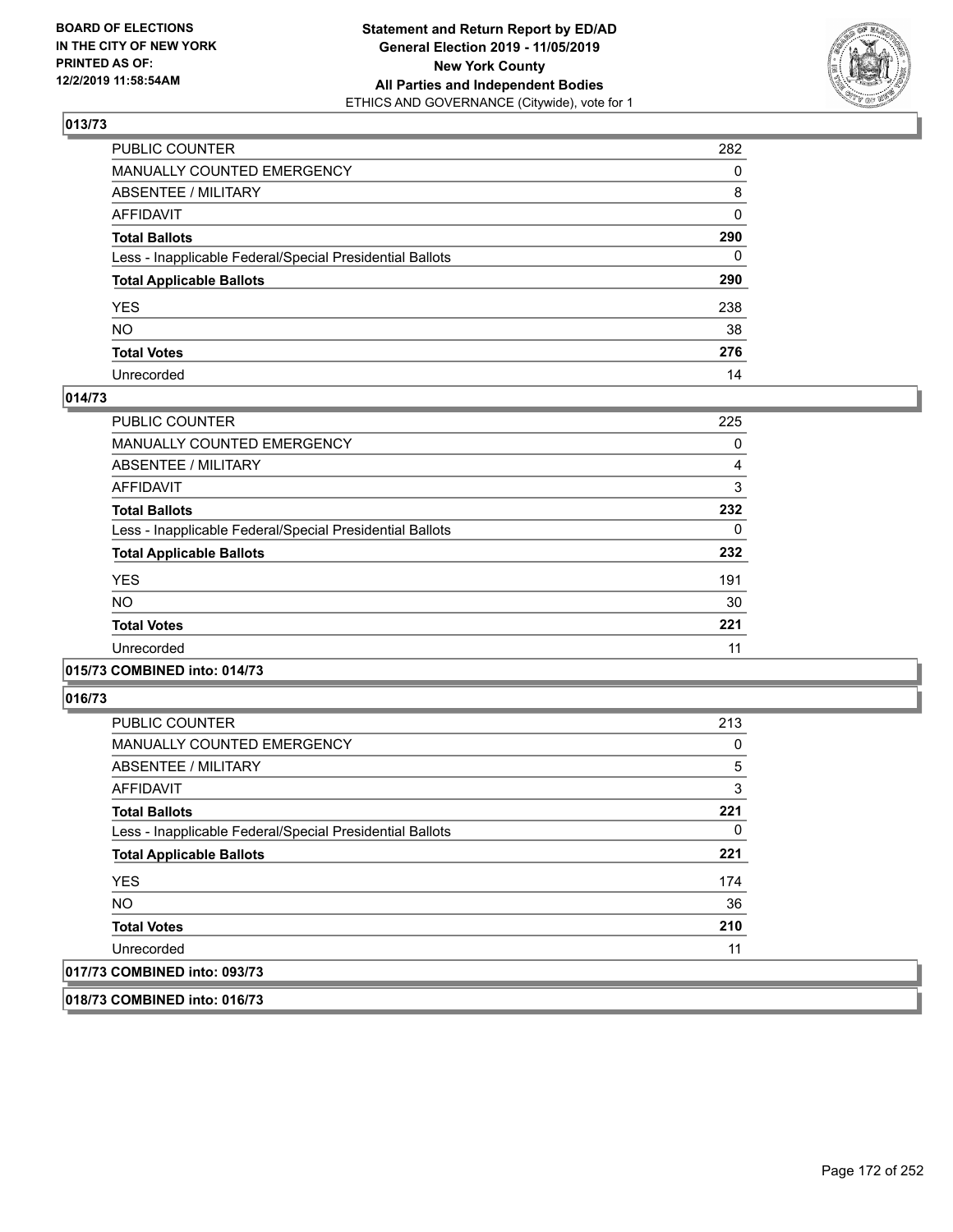

| PUBLIC COUNTER                                           | 106 |
|----------------------------------------------------------|-----|
| MANUALLY COUNTED EMERGENCY                               | 0   |
| <b>ABSENTEE / MILITARY</b>                               | 4   |
| <b>AFFIDAVIT</b>                                         |     |
| <b>Total Ballots</b>                                     | 111 |
| Less - Inapplicable Federal/Special Presidential Ballots | 0   |
| <b>Total Applicable Ballots</b>                          | 111 |
| <b>YES</b>                                               | 87  |
| <b>NO</b>                                                | 17  |
| <b>Total Votes</b>                                       | 104 |
| Unrecorded                                               |     |

### **020/73 COMBINED into: 019/73**

#### **021/73**

| 245 |
|-----|
|     |
| 0   |
| 16  |
| 3   |
| 264 |
| 0   |
| 264 |
| 214 |
| 41  |
| 255 |
| 9   |
|     |

## **022/73 COMBINED into: 021/73**

| <b>PUBLIC COUNTER</b>                                    | 302 |
|----------------------------------------------------------|-----|
| <b>MANUALLY COUNTED EMERGENCY</b>                        | 0   |
| ABSENTEE / MILITARY                                      | 20  |
| AFFIDAVIT                                                | 1   |
| <b>Total Ballots</b>                                     | 323 |
| Less - Inapplicable Federal/Special Presidential Ballots | 0   |
| <b>Total Applicable Ballots</b>                          | 323 |
| <b>YES</b>                                               | 258 |
| <b>NO</b>                                                | 49  |
| <b>Total Votes</b>                                       | 307 |
| Unrecorded                                               | 16  |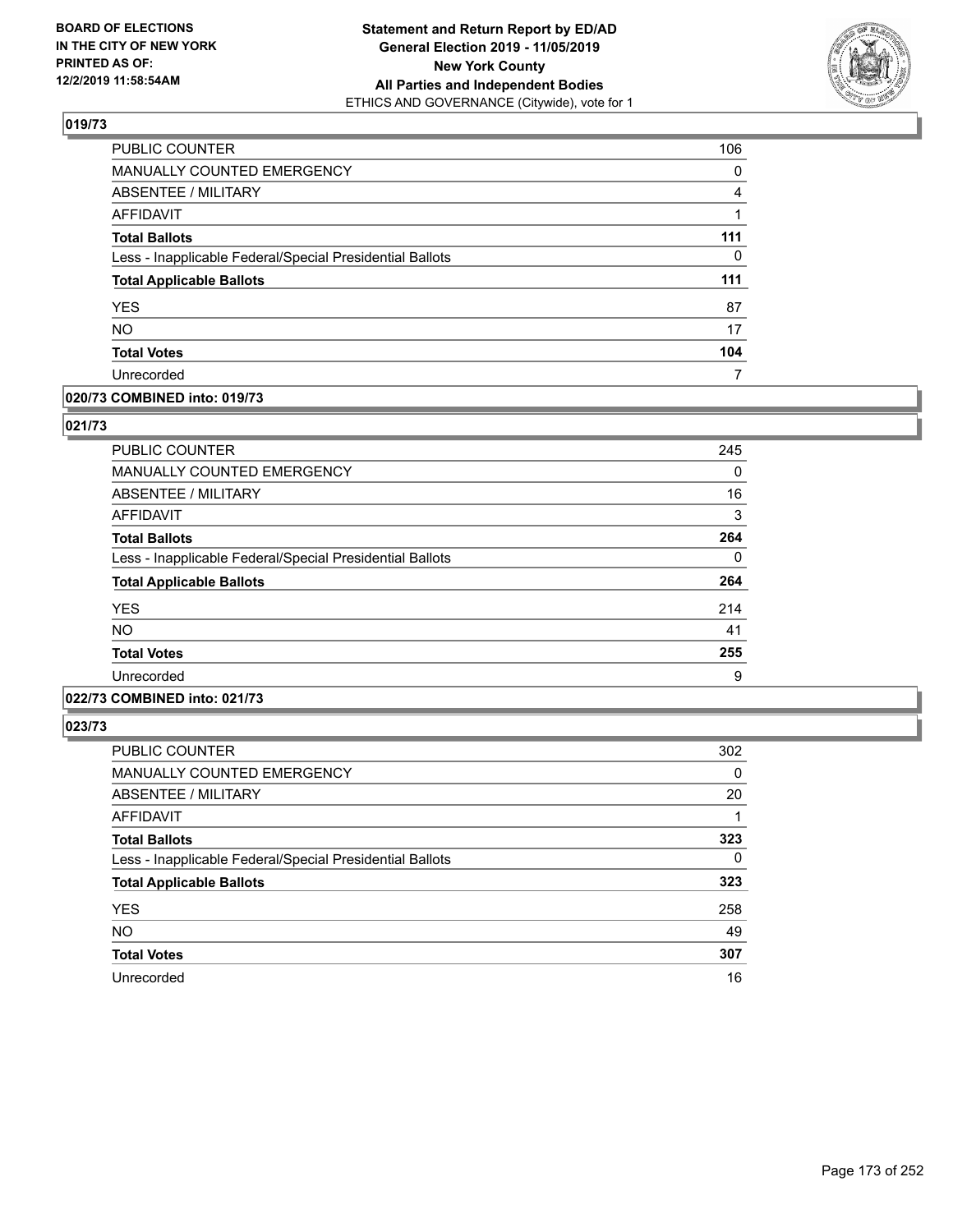

| PUBLIC COUNTER                                           | 439      |
|----------------------------------------------------------|----------|
| MANUALLY COUNTED EMERGENCY                               | 0        |
| ABSENTEE / MILITARY                                      | 9        |
| <b>AFFIDAVIT</b>                                         | 7        |
| <b>Total Ballots</b>                                     | 455      |
| Less - Inapplicable Federal/Special Presidential Ballots | $\Omega$ |
| <b>Total Applicable Ballots</b>                          | 455      |
| <b>YES</b>                                               | 293      |
| <b>NO</b>                                                | 72       |
| <b>Total Votes</b>                                       | 365      |
| Unrecorded                                               | 90       |

### **025/73 COMBINED into: 023/73**

### **026/73**

| PUBLIC COUNTER                                           | 285 |
|----------------------------------------------------------|-----|
| <b>MANUALLY COUNTED EMERGENCY</b>                        | 0   |
| ABSENTEE / MILITARY                                      | 18  |
| AFFIDAVIT                                                | 3   |
| <b>Total Ballots</b>                                     | 306 |
| Less - Inapplicable Federal/Special Presidential Ballots | 0   |
| <b>Total Applicable Ballots</b>                          | 306 |
| <b>YES</b>                                               | 230 |
| <b>NO</b>                                                | 55  |
| <b>Total Votes</b>                                       | 285 |
| Unrecorded                                               | 21  |

## **027/73 COMBINED into: 029/73**

| PUBLIC COUNTER                                           | 213 |
|----------------------------------------------------------|-----|
| <b>MANUALLY COUNTED EMERGENCY</b>                        | 0   |
| ABSENTEE / MILITARY                                      | 7   |
| AFFIDAVIT                                                | 0   |
| <b>Total Ballots</b>                                     | 220 |
| Less - Inapplicable Federal/Special Presidential Ballots | 0   |
| <b>Total Applicable Ballots</b>                          | 220 |
| <b>YES</b>                                               | 167 |
| <b>NO</b>                                                | 47  |
| <b>Total Votes</b>                                       | 214 |
| Unrecorded                                               | 6   |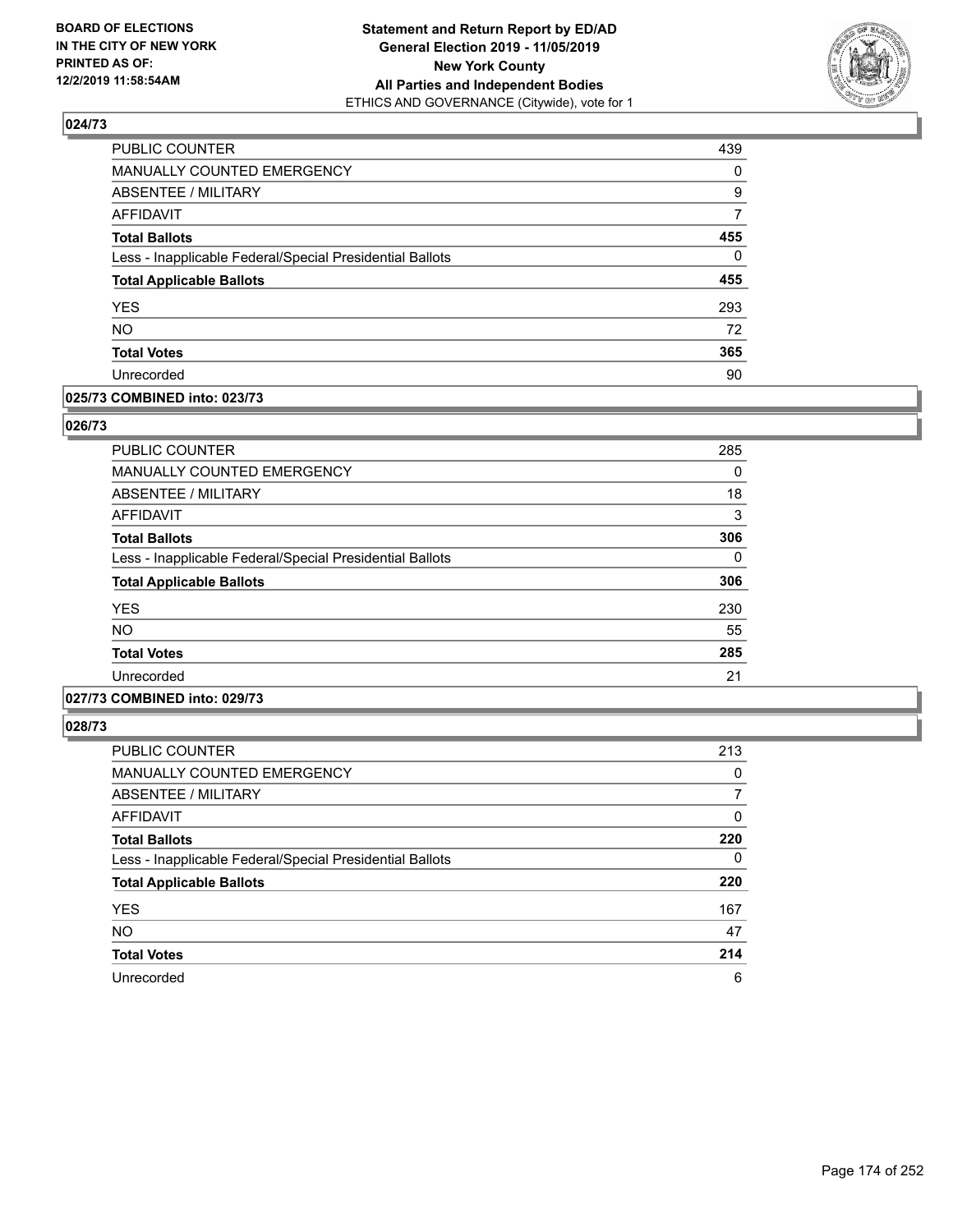

| PUBLIC COUNTER                                           | 305          |
|----------------------------------------------------------|--------------|
| MANUALLY COUNTED EMERGENCY                               | $\mathbf{0}$ |
| ABSENTEE / MILITARY                                      | 13           |
| AFFIDAVIT                                                |              |
| Total Ballots                                            | 319          |
| Less - Inapplicable Federal/Special Presidential Ballots | $\Omega$     |
| <b>Total Applicable Ballots</b>                          | 319          |
| YES                                                      | 249          |
| NO.                                                      | 45           |
| <b>Total Votes</b>                                       | 294          |
| Unrecorded                                               | 25           |

#### **030/73**

| PUBLIC COUNTER                                           | 280 |
|----------------------------------------------------------|-----|
| <b>MANUALLY COUNTED EMERGENCY</b>                        | 0   |
| ABSENTEE / MILITARY                                      | 8   |
| <b>AFFIDAVIT</b>                                         | 3   |
| <b>Total Ballots</b>                                     | 291 |
| Less - Inapplicable Federal/Special Presidential Ballots | 0   |
| <b>Total Applicable Ballots</b>                          | 291 |
| <b>YES</b>                                               | 217 |
| <b>NO</b>                                                | 52  |
| <b>Total Votes</b>                                       | 269 |
| Unrecorded                                               | 22  |
|                                                          |     |

#### **031/73 COMBINED into: 007/68**

#### **032/73 COMBINED into: 014/73**

| <b>PUBLIC COUNTER</b>                                    | 191 |
|----------------------------------------------------------|-----|
| <b>MANUALLY COUNTED EMERGENCY</b>                        | 0   |
| ABSENTEE / MILITARY                                      | 6   |
| AFFIDAVIT                                                |     |
| <b>Total Ballots</b>                                     | 198 |
| Less - Inapplicable Federal/Special Presidential Ballots | 0   |
| <b>Total Applicable Ballots</b>                          | 198 |
| <b>YES</b>                                               | 156 |
| NO.                                                      | 28  |
| <b>Total Votes</b>                                       | 184 |
| Unrecorded                                               | 14  |
| 034/73 COMBINED into: 035/73                             |     |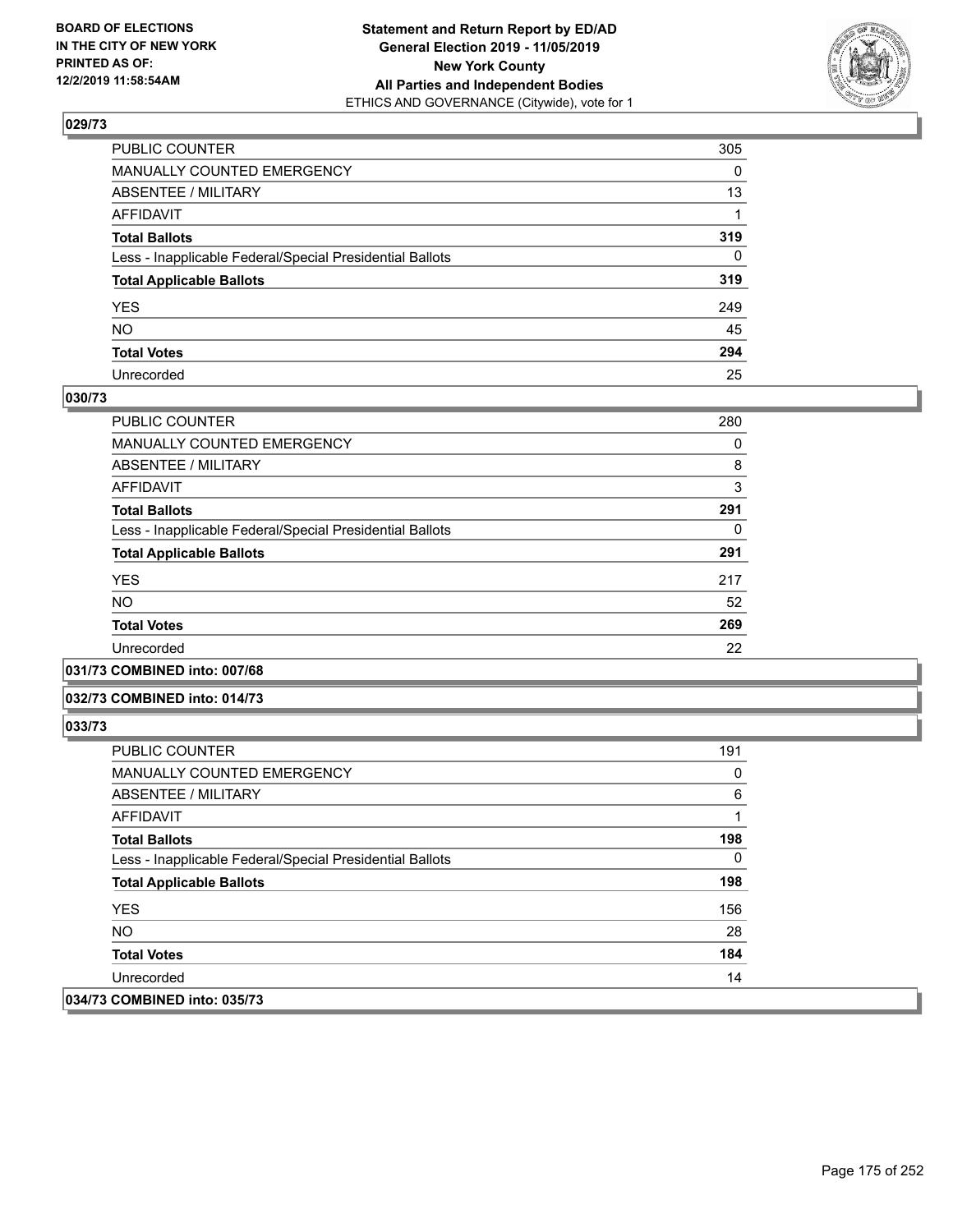

| PUBLIC COUNTER                                           | 356          |
|----------------------------------------------------------|--------------|
| MANUALLY COUNTED EMERGENCY                               | $\mathbf{0}$ |
| ABSENTEE / MILITARY                                      | 28           |
| AFFIDAVIT                                                | 2            |
| Total Ballots                                            | 386          |
| Less - Inapplicable Federal/Special Presidential Ballots | $\Omega$     |
| <b>Total Applicable Ballots</b>                          | 386          |
| YES                                                      | 279          |
| NO.                                                      | 87           |
| <b>Total Votes</b>                                       | 366          |
| Unrecorded                                               | 20           |

### **036/73**

| PUBLIC COUNTER                                           | 328            |
|----------------------------------------------------------|----------------|
| <b>MANUALLY COUNTED EMERGENCY</b>                        | 0              |
| ABSENTEE / MILITARY                                      | 8              |
| <b>AFFIDAVIT</b>                                         | $\overline{2}$ |
| <b>Total Ballots</b>                                     | 338            |
| Less - Inapplicable Federal/Special Presidential Ballots | 0              |
| <b>Total Applicable Ballots</b>                          | 338            |
| <b>YES</b>                                               | 265            |
| NO.                                                      | 59             |
| <b>Total Votes</b>                                       | 324            |
| Unrecorded                                               | 14             |
|                                                          |                |

#### **037/73 COMBINED into: 036/73**

| <b>PUBLIC COUNTER</b>                                    | 148 |
|----------------------------------------------------------|-----|
| <b>MANUALLY COUNTED EMERGENCY</b>                        | 0   |
| ABSENTEE / MILITARY                                      | 6   |
| AFFIDAVIT                                                |     |
| <b>Total Ballots</b>                                     | 155 |
| Less - Inapplicable Federal/Special Presidential Ballots | 0   |
| <b>Total Applicable Ballots</b>                          | 155 |
| <b>YES</b>                                               | 120 |
| <b>NO</b>                                                | 27  |
| <b>Total Votes</b>                                       | 147 |
| Unrecorded                                               | 8   |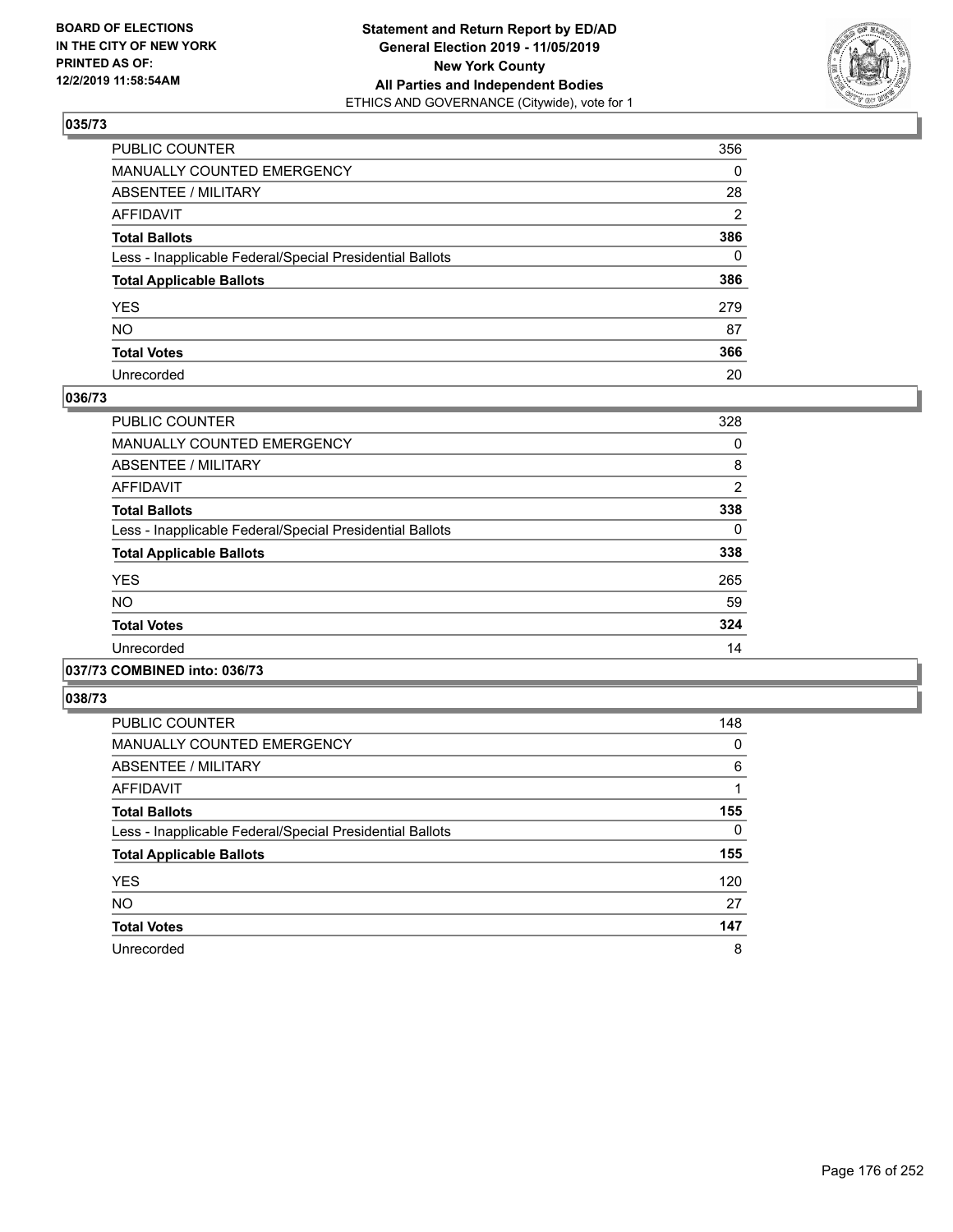

| PUBLIC COUNTER                                           | 176      |
|----------------------------------------------------------|----------|
| MANUALLY COUNTED EMERGENCY                               | 0        |
| ABSENTEE / MILITARY                                      | 6        |
| AFFIDAVIT                                                | 1        |
| <b>Total Ballots</b>                                     | 183      |
| Less - Inapplicable Federal/Special Presidential Ballots | $\Omega$ |
| <b>Total Applicable Ballots</b>                          | 183      |
| <b>YES</b>                                               | 142      |
| <b>NO</b>                                                | 26       |
| <b>Total Votes</b>                                       | 168      |
| Unrecorded                                               | 15       |

### **040/73 COMBINED into: 041/73**

### **041/73**

| <b>PUBLIC COUNTER</b>                                    | 357 |
|----------------------------------------------------------|-----|
| <b>MANUALLY COUNTED EMERGENCY</b>                        | 0   |
| ABSENTEE / MILITARY                                      | 11  |
| AFFIDAVIT                                                | 2   |
| <b>Total Ballots</b>                                     | 370 |
| Less - Inapplicable Federal/Special Presidential Ballots | 0   |
| <b>Total Applicable Ballots</b>                          | 370 |
| <b>YES</b>                                               | 297 |
| <b>NO</b>                                                | 55  |
| <b>Total Votes</b>                                       | 352 |
| Unrecorded                                               | 18  |

## **042/73 COMBINED into: 026/73**

| <b>PUBLIC COUNTER</b>                                    | 167            |
|----------------------------------------------------------|----------------|
| <b>MANUALLY COUNTED EMERGENCY</b>                        | 0              |
| ABSENTEE / MILITARY                                      | 6              |
| AFFIDAVIT                                                | $\overline{2}$ |
| <b>Total Ballots</b>                                     | 175            |
| Less - Inapplicable Federal/Special Presidential Ballots | $\Omega$       |
| <b>Total Applicable Ballots</b>                          | 175            |
| <b>YES</b>                                               | 127            |
| NO.                                                      | 34             |
| <b>Total Votes</b>                                       | 161            |
| Unrecorded                                               | 14             |
| 044/73 COMBINED into: 030/73                             |                |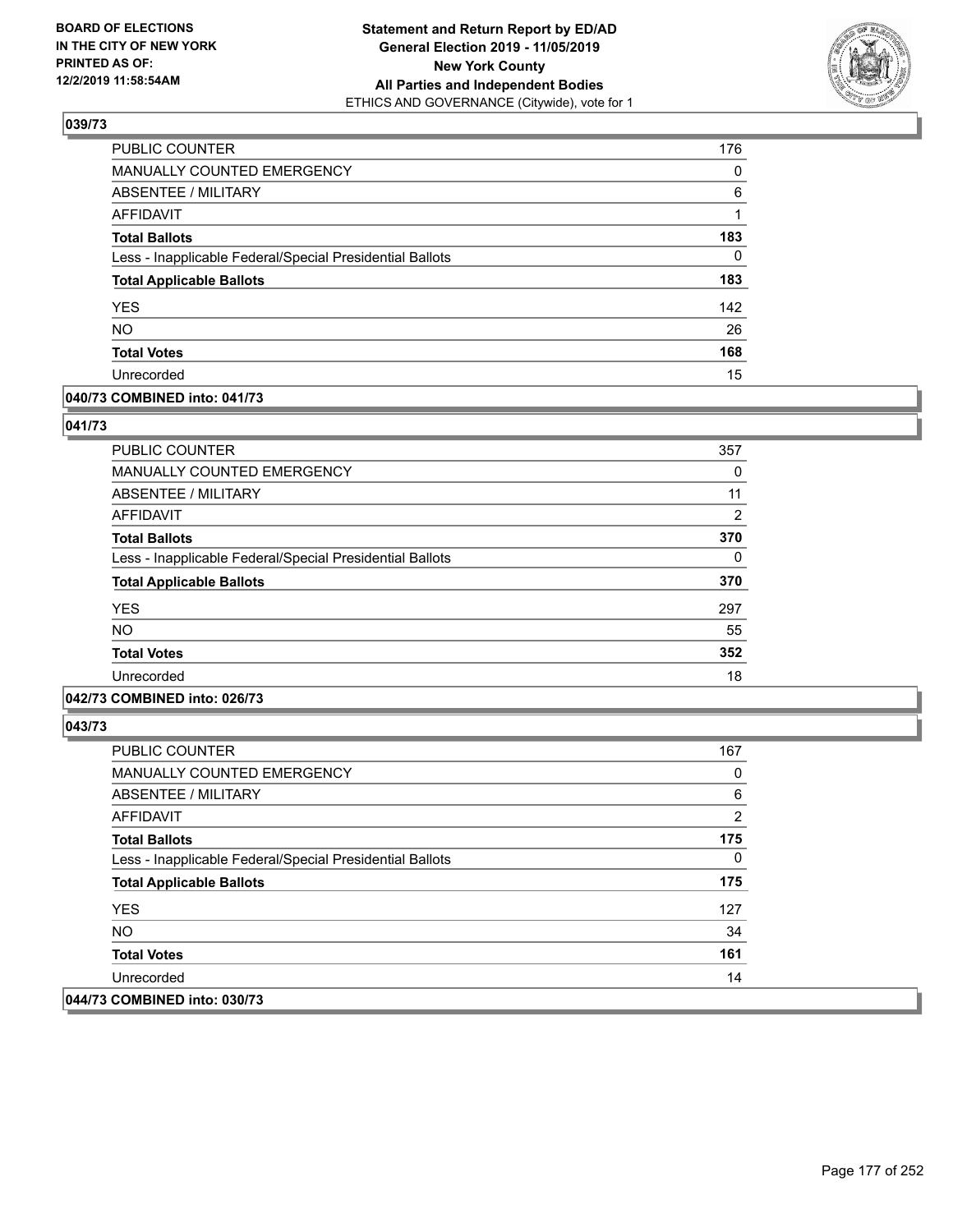

| PUBLIC COUNTER                                           | 78             |
|----------------------------------------------------------|----------------|
| MANUALLY COUNTED EMERGENCY                               | 0              |
| ABSENTEE / MILITARY                                      | $\overline{4}$ |
| AFFIDAVIT                                                | 0              |
| Total Ballots                                            | 82             |
| Less - Inapplicable Federal/Special Presidential Ballots | 0              |
| <b>Total Applicable Ballots</b>                          | 82             |
| YES                                                      | 56             |
| NO.                                                      | 21             |
| <b>Total Votes</b>                                       | 77             |
| Unrecorded                                               | 5              |

#### **046/73**

| PUBLIC COUNTER                                           | 50 |
|----------------------------------------------------------|----|
| <b>MANUALLY COUNTED EMERGENCY</b>                        | 0  |
| ABSENTEE / MILITARY                                      | 11 |
| AFFIDAVIT                                                | 0  |
| <b>Total Ballots</b>                                     | 61 |
| Less - Inapplicable Federal/Special Presidential Ballots | 0  |
| <b>Total Applicable Ballots</b>                          | 61 |
| <b>YES</b>                                               | 43 |
| <b>NO</b>                                                | 14 |
| <b>Total Votes</b>                                       | 57 |
| Unrecorded                                               | 4  |

| PUBLIC COUNTER                                           | 191 |
|----------------------------------------------------------|-----|
| <b>MANUALLY COUNTED EMERGENCY</b>                        | 0   |
| ABSENTEE / MILITARY                                      | 6   |
| AFFIDAVIT                                                | 2   |
| <b>Total Ballots</b>                                     | 199 |
| Less - Inapplicable Federal/Special Presidential Ballots | 0   |
| <b>Total Applicable Ballots</b>                          | 199 |
| <b>YES</b>                                               | 151 |
| NO.                                                      | 33  |
| <b>Total Votes</b>                                       | 184 |
| Unrecorded                                               | 15  |
| 048/73 COMBINED into: 047/73                             |     |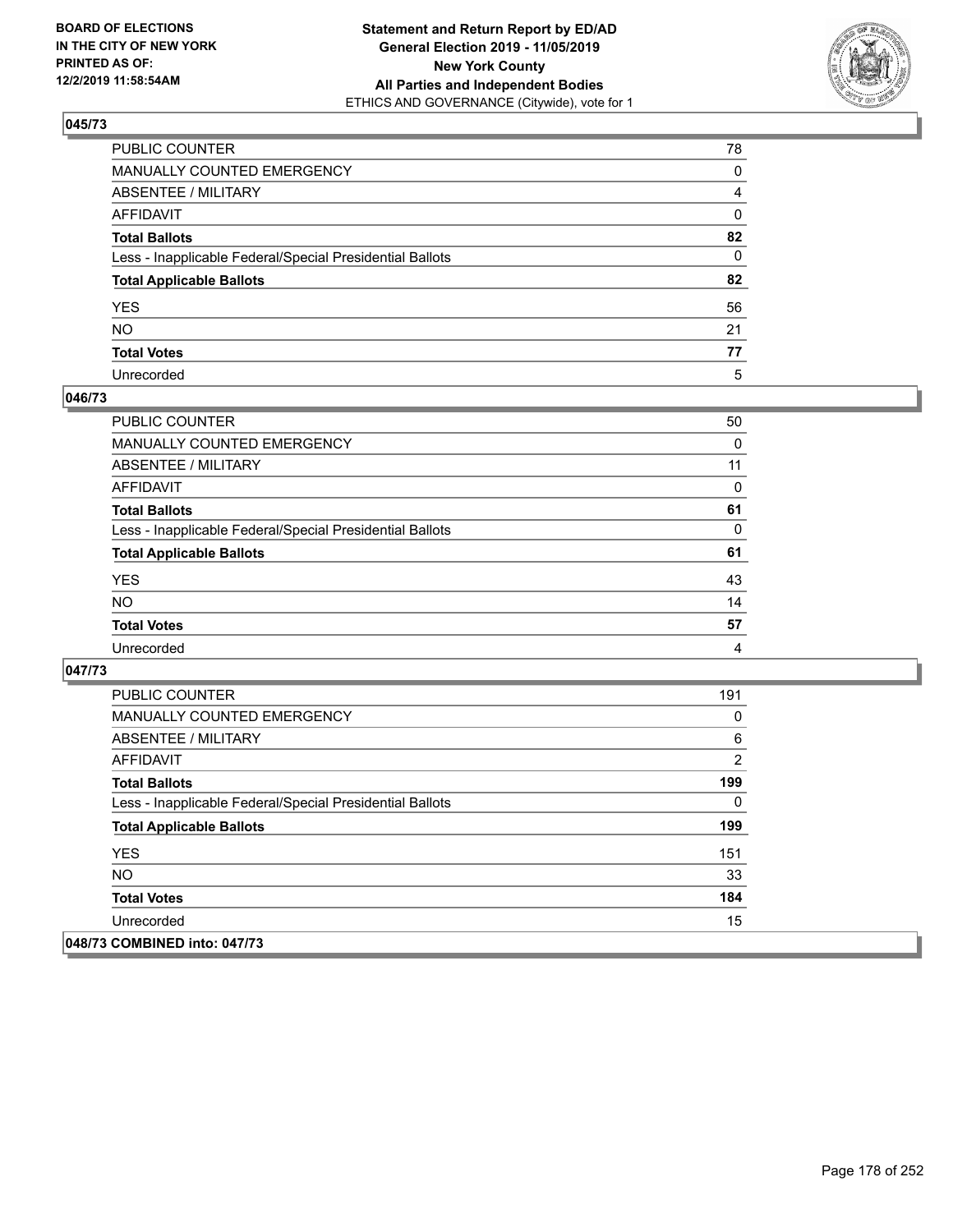

| PUBLIC COUNTER                                           | 187          |
|----------------------------------------------------------|--------------|
| MANUALLY COUNTED EMERGENCY                               | $\mathbf{0}$ |
| ABSENTEE / MILITARY                                      | 2            |
| AFFIDAVIT                                                | 7            |
| Total Ballots                                            | 196          |
| Less - Inapplicable Federal/Special Presidential Ballots | $\Omega$     |
| <b>Total Applicable Ballots</b>                          | 196          |
| YES                                                      | 152          |
| NO.                                                      | 33           |
| <b>Total Votes</b>                                       | 185          |
| Unrecorded                                               | 11           |

#### **050/73**

| <b>PUBLIC COUNTER</b>                                    | 221      |
|----------------------------------------------------------|----------|
| <b>MANUALLY COUNTED EMERGENCY</b>                        | 0        |
| ABSENTEE / MILITARY                                      | 11       |
| AFFIDAVIT                                                |          |
| <b>Total Ballots</b>                                     | 233      |
| Less - Inapplicable Federal/Special Presidential Ballots | $\Omega$ |
| <b>Total Applicable Ballots</b>                          | 233      |
| <b>YES</b>                                               | 191      |
| <b>NO</b>                                                | 35       |
| <b>Total Votes</b>                                       | 226      |
| Unrecorded                                               | 7        |

| <b>PUBLIC COUNTER</b>                                    | 133 |
|----------------------------------------------------------|-----|
| <b>MANUALLY COUNTED EMERGENCY</b>                        | 0   |
| ABSENTEE / MILITARY                                      | 9   |
| AFFIDAVIT                                                | 1   |
| <b>Total Ballots</b>                                     | 143 |
| Less - Inapplicable Federal/Special Presidential Ballots | 0   |
| <b>Total Applicable Ballots</b>                          | 143 |
| <b>YES</b>                                               | 108 |
| <b>NO</b>                                                | 30  |
| <b>Total Votes</b>                                       | 138 |
| Unrecorded                                               | 5   |
| 052/73 COMBINED into: 051/73                             |     |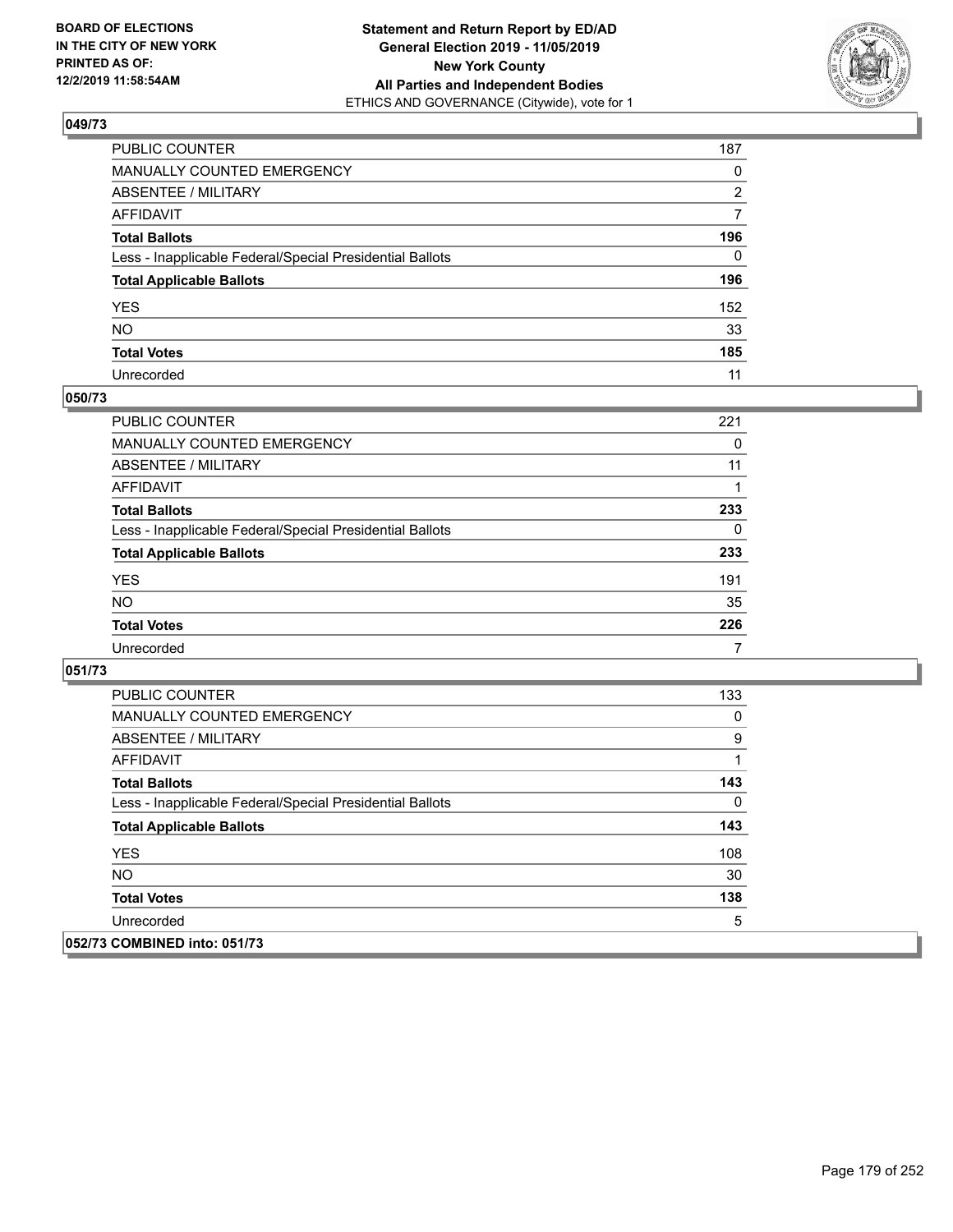

| PUBLIC COUNTER                                           | 227          |
|----------------------------------------------------------|--------------|
| MANUALLY COUNTED EMERGENCY                               | $\mathbf{0}$ |
| ABSENTEE / MILITARY                                      | 11           |
| AFFIDAVIT                                                | 4            |
| Total Ballots                                            | 242          |
| Less - Inapplicable Federal/Special Presidential Ballots | $\mathbf{0}$ |
| <b>Total Applicable Ballots</b>                          | 242          |
| YES                                                      | 188          |
| NO.                                                      | 35           |
| <b>Total Votes</b>                                       | 223          |
| Unrecorded                                               | 19           |

### **054/73**

| PUBLIC COUNTER                                           | 263 |
|----------------------------------------------------------|-----|
| <b>MANUALLY COUNTED EMERGENCY</b>                        | 0   |
| ABSENTEE / MILITARY                                      | 13  |
| AFFIDAVIT                                                |     |
| <b>Total Ballots</b>                                     | 277 |
| Less - Inapplicable Federal/Special Presidential Ballots | 0   |
| <b>Total Applicable Ballots</b>                          | 277 |
| <b>YES</b>                                               | 215 |
| NO.                                                      | 50  |
| <b>Total Votes</b>                                       | 265 |
| Unrecorded                                               | 12  |
|                                                          |     |

#### **055/73 COMBINED into: 054/73**

| PUBLIC COUNTER                                           | 141            |
|----------------------------------------------------------|----------------|
| <b>MANUALLY COUNTED EMERGENCY</b>                        | 0              |
| ABSENTEE / MILITARY                                      | 12             |
| AFFIDAVIT                                                | $\overline{2}$ |
| <b>Total Ballots</b>                                     | 155            |
| Less - Inapplicable Federal/Special Presidential Ballots | $\Omega$       |
| <b>Total Applicable Ballots</b>                          | 155            |
| <b>YES</b>                                               | 102            |
| <b>NO</b>                                                | 41             |
| <b>Total Votes</b>                                       | 143            |
| Unrecorded                                               | 12             |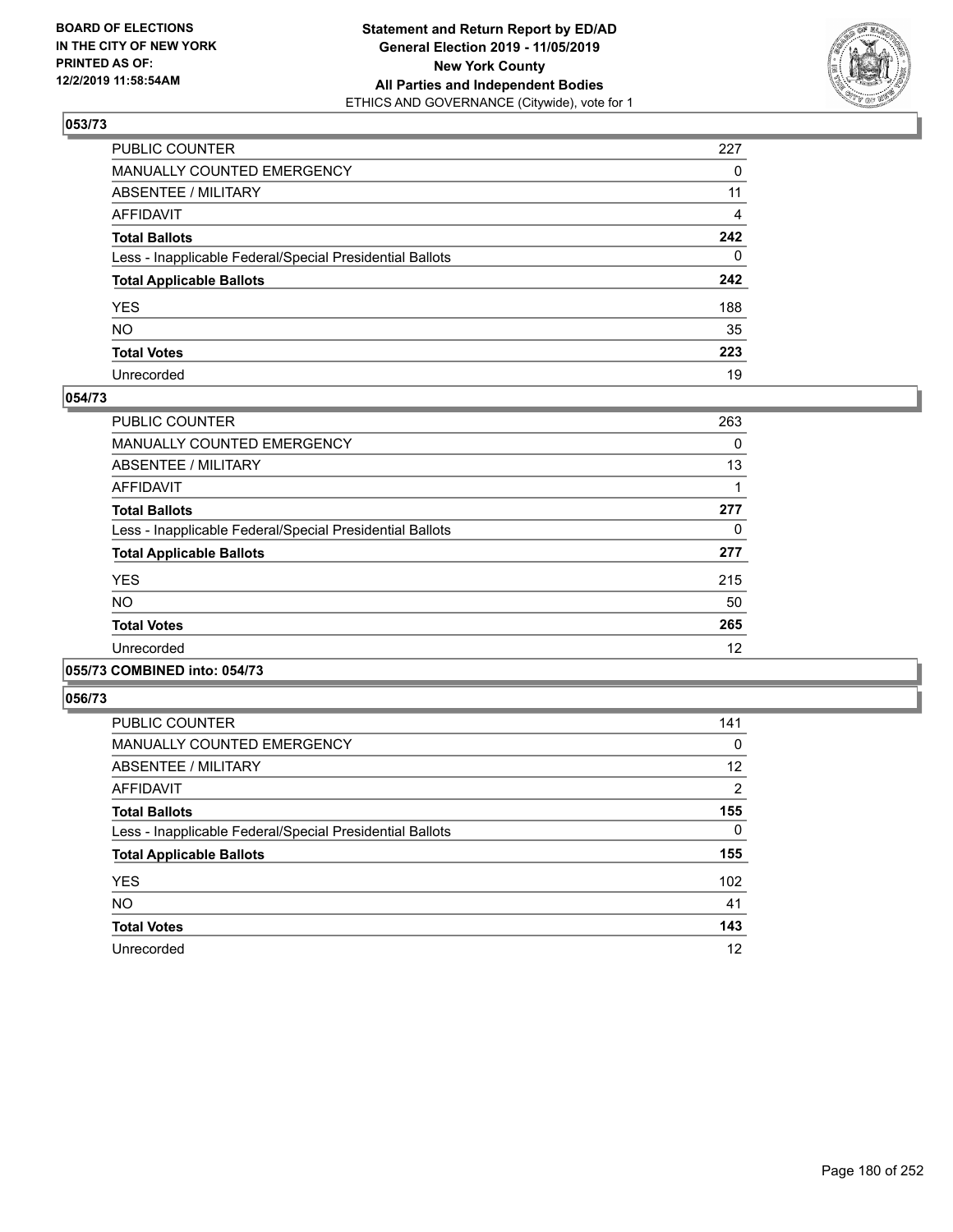

| <b>PUBLIC COUNTER</b>                                    | 258      |
|----------------------------------------------------------|----------|
| MANUALLY COUNTED EMERGENCY                               | 0        |
| ABSENTEE / MILITARY                                      | 15       |
| AFFIDAVIT                                                | $\Omega$ |
| <b>Total Ballots</b>                                     | 273      |
| Less - Inapplicable Federal/Special Presidential Ballots | 0        |
| <b>Total Applicable Ballots</b>                          | 273      |
| <b>YES</b>                                               | 226      |
| <b>NO</b>                                                | 43       |
| <b>Total Votes</b>                                       | 269      |
| Unrecorded                                               | 4        |

### **058/73 COMBINED into: 053/73**

#### **059/73 COMBINED into: 057/73**

### **060/73 COMBINED into: 061/73**

#### **061/73**

| <b>PUBLIC COUNTER</b>                                    | 215 |
|----------------------------------------------------------|-----|
| MANUALLY COUNTED EMERGENCY                               | 0   |
| ABSENTEE / MILITARY                                      | 14  |
| AFFIDAVIT                                                |     |
| <b>Total Ballots</b>                                     | 230 |
| Less - Inapplicable Federal/Special Presidential Ballots | 0   |
| <b>Total Applicable Ballots</b>                          | 230 |
| <b>YES</b>                                               | 171 |
| <b>NO</b>                                                | 42  |
| <b>Total Votes</b>                                       | 213 |
| Unrecorded                                               | 17  |

| <b>PUBLIC COUNTER</b>                                    | 230 |
|----------------------------------------------------------|-----|
| MANUALLY COUNTED EMERGENCY                               | 0   |
| ABSENTEE / MILITARY                                      | 22  |
| AFFIDAVIT                                                |     |
| <b>Total Ballots</b>                                     | 253 |
| Less - Inapplicable Federal/Special Presidential Ballots | 0   |
| <b>Total Applicable Ballots</b>                          | 253 |
| <b>YES</b>                                               | 202 |
| <b>NO</b>                                                | 34  |
| <b>Total Votes</b>                                       | 236 |
| Unrecorded                                               | 17  |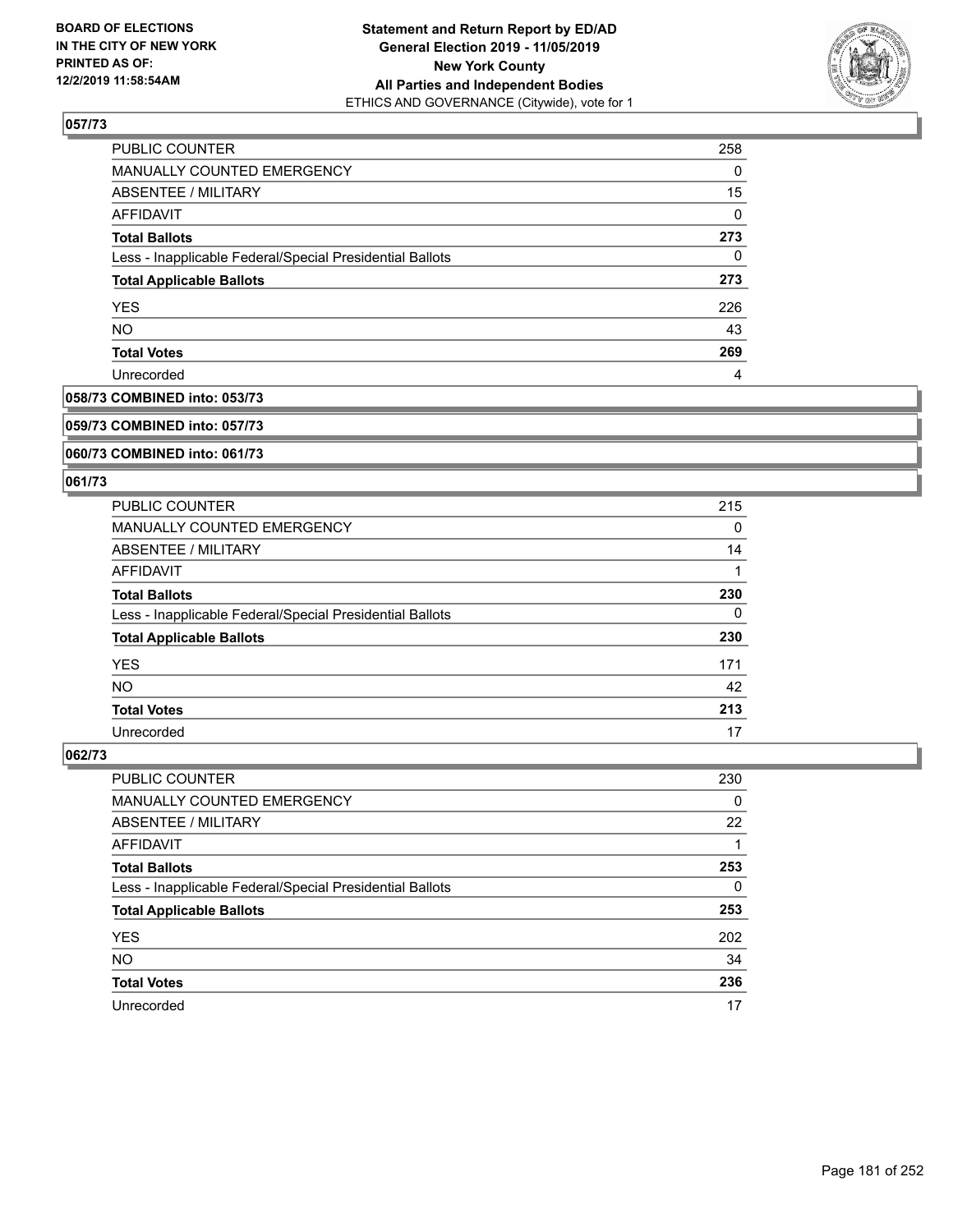

| PUBLIC COUNTER                                           | 140            |
|----------------------------------------------------------|----------------|
| <b>MANUALLY COUNTED EMERGENCY</b>                        | $\Omega$       |
| <b>ABSENTEE / MILITARY</b>                               | 2              |
| <b>AFFIDAVIT</b>                                         |                |
| <b>Total Ballots</b>                                     | 143            |
| Less - Inapplicable Federal/Special Presidential Ballots | $\Omega$       |
| <b>Total Applicable Ballots</b>                          | 143            |
| <b>YES</b>                                               | 113            |
| <b>NO</b>                                                | 26             |
| <b>Total Votes</b>                                       | 139            |
| Unrecorded                                               | $\overline{4}$ |

### **064/73 COMBINED into: 104/73**

#### **065/73**

| <b>PUBLIC COUNTER</b>                                    | 340 |
|----------------------------------------------------------|-----|
| <b>MANUALLY COUNTED EMERGENCY</b>                        | 0   |
| ABSENTEE / MILITARY                                      | 16  |
| AFFIDAVIT                                                | 0   |
| <b>Total Ballots</b>                                     | 356 |
| Less - Inapplicable Federal/Special Presidential Ballots | 0   |
| <b>Total Applicable Ballots</b>                          | 356 |
| <b>YES</b>                                               | 283 |
| NO.                                                      | 55  |
| <b>Total Votes</b>                                       | 338 |
| Unrecorded                                               | 18  |

# **066/73 COMBINED into: 062/73**

| <b>PUBLIC COUNTER</b>                                    | 235 |
|----------------------------------------------------------|-----|
| <b>MANUALLY COUNTED EMERGENCY</b>                        | 0   |
| ABSENTEE / MILITARY                                      | 28  |
| AFFIDAVIT                                                | 3   |
| <b>Total Ballots</b>                                     | 266 |
| Less - Inapplicable Federal/Special Presidential Ballots | 0   |
| <b>Total Applicable Ballots</b>                          | 266 |
| <b>YES</b>                                               | 205 |
| <b>NO</b>                                                | 42  |
| <b>Total Votes</b>                                       | 247 |
| Unrecorded                                               | 19  |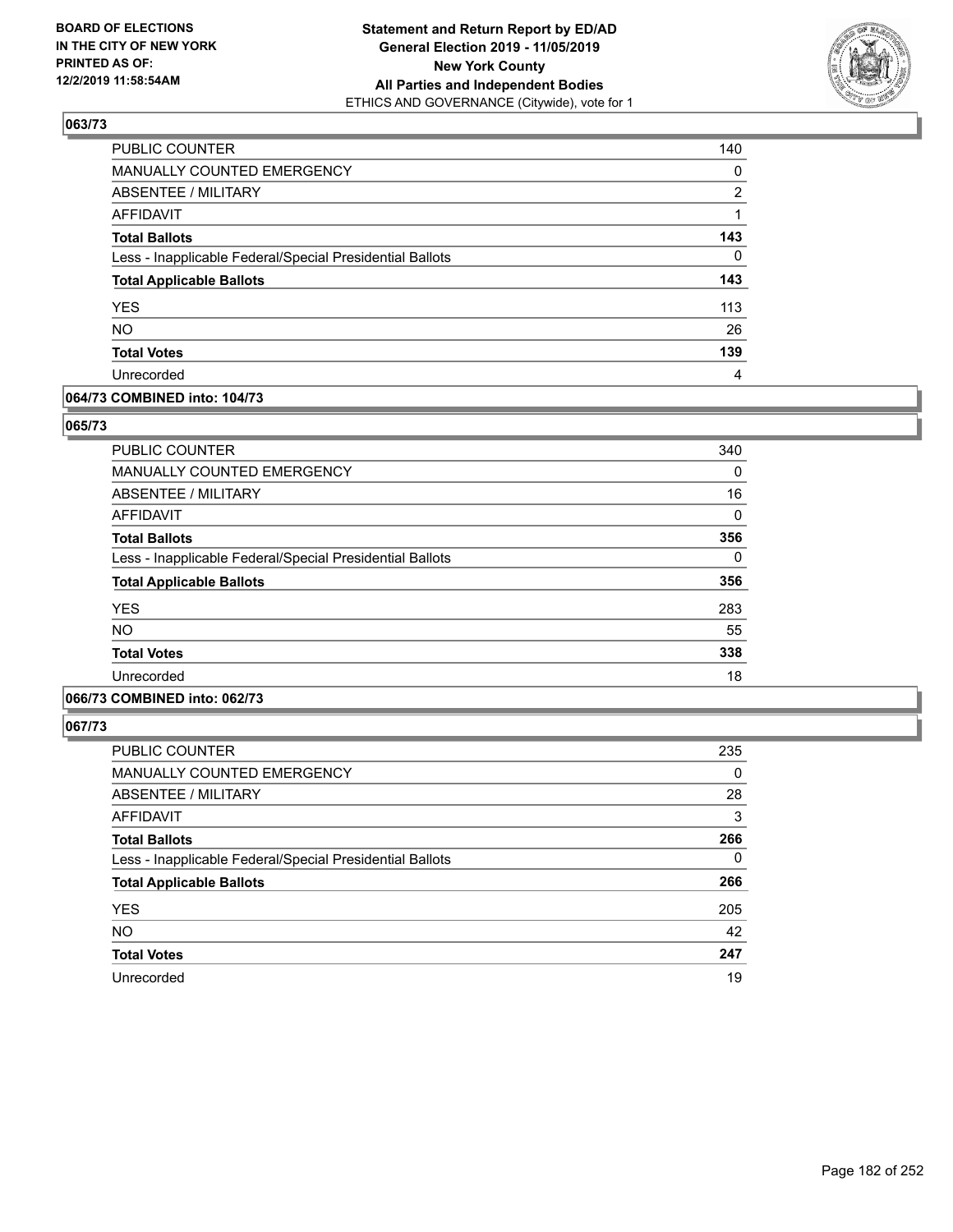

| PUBLIC COUNTER                                           | 207          |
|----------------------------------------------------------|--------------|
| MANUALLY COUNTED EMERGENCY                               | $\Omega$     |
| ABSENTEE / MILITARY                                      | 6            |
| AFFIDAVIT                                                |              |
| Total Ballots                                            | 214          |
| Less - Inapplicable Federal/Special Presidential Ballots | $\mathbf{0}$ |
| <b>Total Applicable Ballots</b>                          | 214          |
| YES                                                      | 172          |
| NO.                                                      | 34           |
| <b>Total Votes</b>                                       | 206          |
| Unrecorded                                               | 8            |

### **069/73**

| PUBLIC COUNTER                                           | 192 |
|----------------------------------------------------------|-----|
| <b>MANUALLY COUNTED EMERGENCY</b>                        | 0   |
| ABSENTEE / MILITARY                                      | 27  |
| <b>AFFIDAVIT</b>                                         | 0   |
| <b>Total Ballots</b>                                     | 219 |
| Less - Inapplicable Federal/Special Presidential Ballots | 0   |
| <b>Total Applicable Ballots</b>                          | 219 |
| <b>YES</b>                                               | 157 |
| <b>NO</b>                                                | 33  |
| <b>Total Votes</b>                                       | 190 |
| Unrecorded                                               | 29  |

### **070/73 COMBINED into: 065/73**

**071/73** 

| <b>PUBLIC COUNTER</b>                                    | 207 |
|----------------------------------------------------------|-----|
| MANUALLY COUNTED EMERGENCY                               | 0   |
| ABSENTEE / MILITARY                                      | 10  |
| AFFIDAVIT                                                | 3   |
| <b>Total Ballots</b>                                     | 220 |
| Less - Inapplicable Federal/Special Presidential Ballots | 0   |
| <b>Total Applicable Ballots</b>                          | 220 |
| <b>YES</b>                                               | 161 |
| <b>NO</b>                                                | 48  |
| <b>Total Votes</b>                                       | 209 |
| Unrecorded                                               | 11  |
| 072/73 COMBINED into: 071/73                             |     |

**073/73 COMBINED into: 074/73**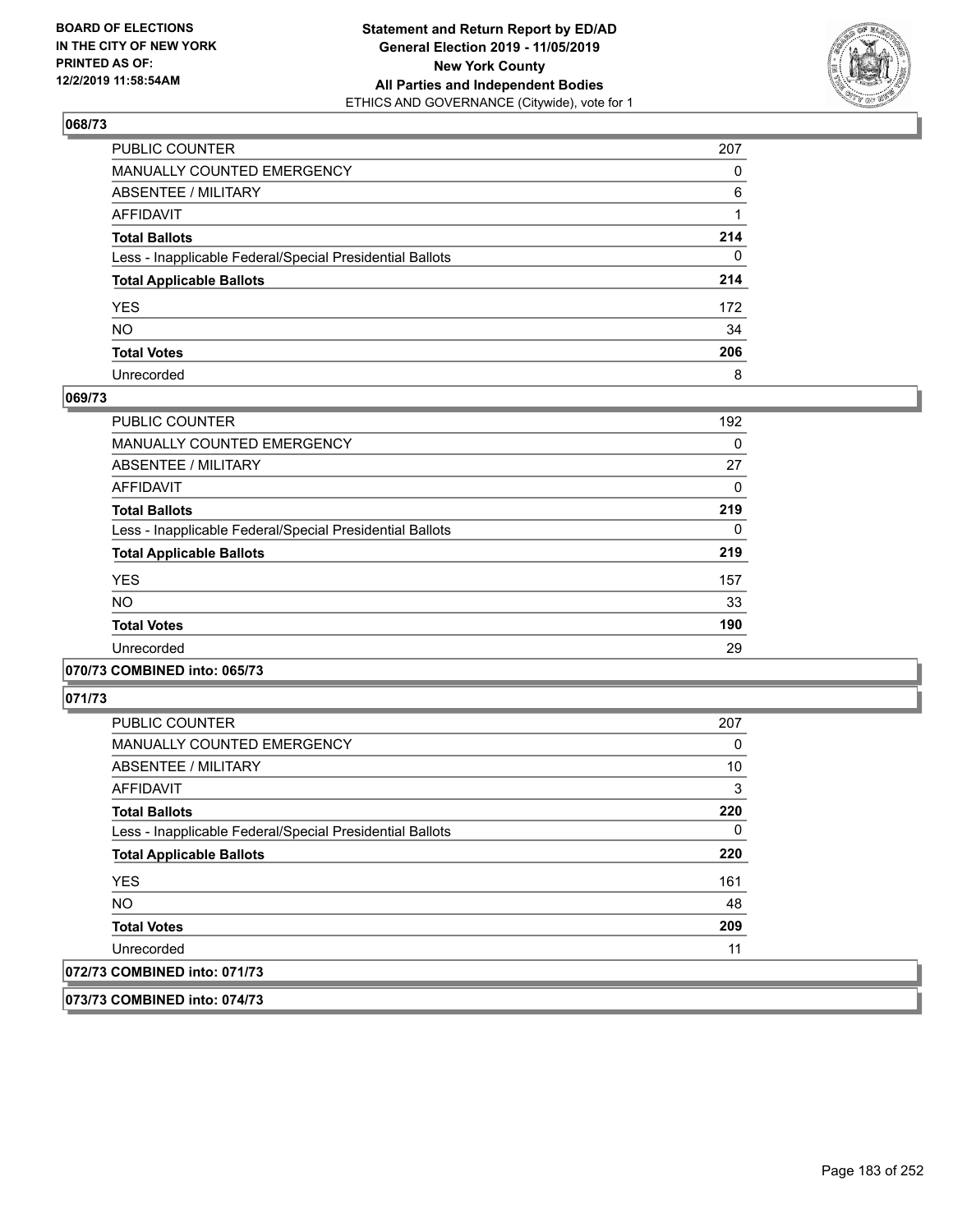

| PUBLIC COUNTER                                           | 358            |
|----------------------------------------------------------|----------------|
| MANUALLY COUNTED EMERGENCY                               | $\Omega$       |
| ABSENTEE / MILITARY                                      | 15             |
| AFFIDAVIT                                                | $\overline{4}$ |
| Total Ballots                                            | 377            |
| Less - Inapplicable Federal/Special Presidential Ballots | $\mathbf{0}$   |
| <b>Total Applicable Ballots</b>                          | 377            |
| YES                                                      | 290            |
| NO.                                                      | 61             |
| <b>Total Votes</b>                                       | 351            |
| Unrecorded                                               | 26             |

### **075/73**

| <b>PUBLIC COUNTER</b>                                    | 229      |
|----------------------------------------------------------|----------|
| <b>MANUALLY COUNTED EMERGENCY</b>                        | 0        |
| ABSENTEE / MILITARY                                      | 8        |
| AFFIDAVIT                                                | 3        |
| <b>Total Ballots</b>                                     | 240      |
| Less - Inapplicable Federal/Special Presidential Ballots | $\Omega$ |
| <b>Total Applicable Ballots</b>                          | 240      |
| <b>YES</b>                                               | 199      |
| <b>NO</b>                                                | 33       |
| <b>Total Votes</b>                                       | 232      |
| Unrecorded                                               | 8        |

| <b>PUBLIC COUNTER</b>                                    | 304 |
|----------------------------------------------------------|-----|
| <b>MANUALLY COUNTED EMERGENCY</b>                        | 0   |
| ABSENTEE / MILITARY                                      | 10  |
| AFFIDAVIT                                                | 3   |
| <b>Total Ballots</b>                                     | 317 |
| Less - Inapplicable Federal/Special Presidential Ballots | 0   |
| <b>Total Applicable Ballots</b>                          | 317 |
| <b>YES</b>                                               | 240 |
| NO.                                                      | 61  |
| <b>Total Votes</b>                                       | 301 |
| Unrecorded                                               | 16  |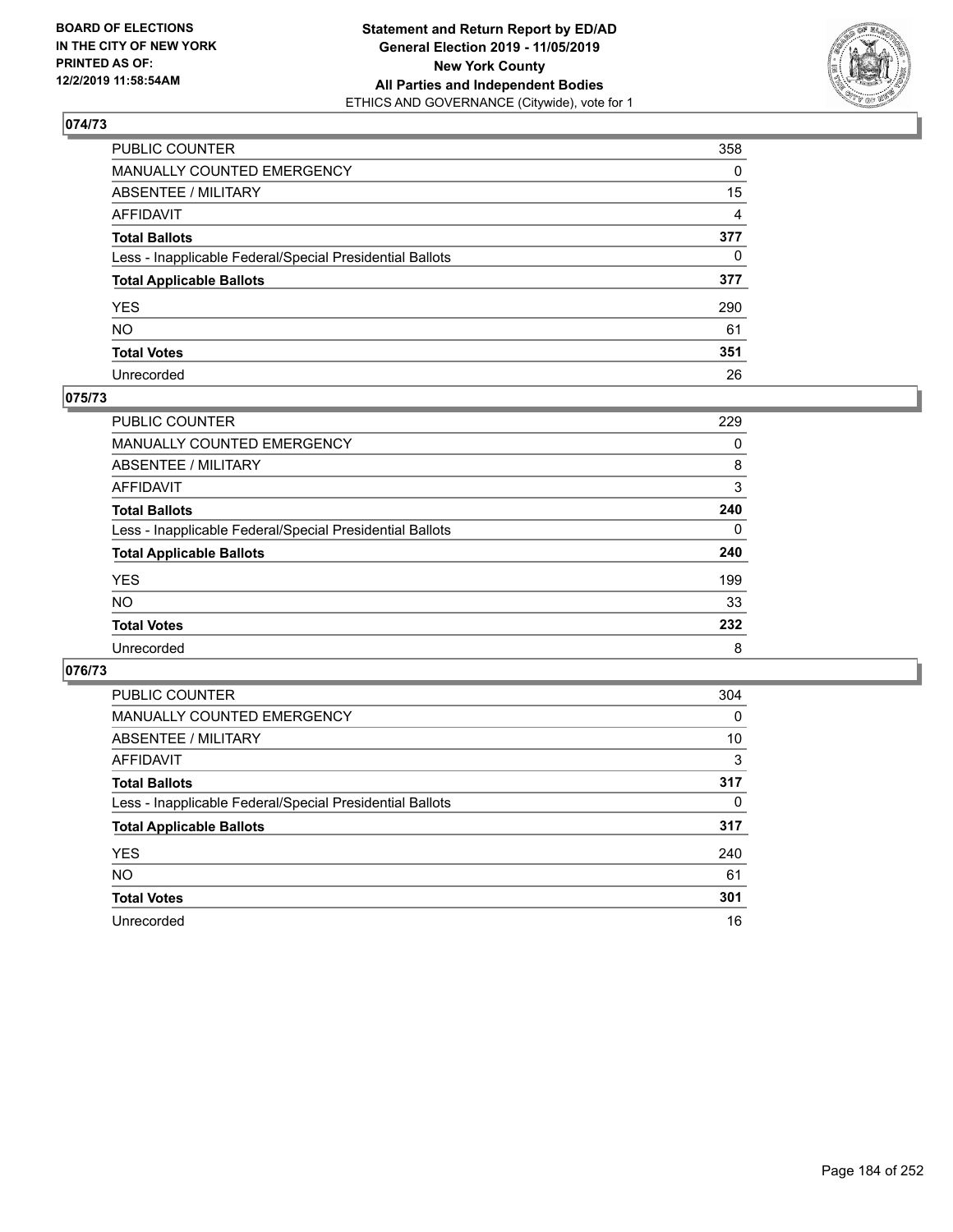

| PUBLIC COUNTER                                           | 255          |
|----------------------------------------------------------|--------------|
| MANUALLY COUNTED EMERGENCY                               | 0            |
| ABSENTEE / MILITARY                                      | 8            |
| AFFIDAVIT                                                |              |
| Total Ballots                                            | 264          |
| Less - Inapplicable Federal/Special Presidential Ballots | $\mathbf{0}$ |
| <b>Total Applicable Ballots</b>                          | 264          |
| YES                                                      | 208          |
| NO.                                                      | 47           |
| <b>Total Votes</b>                                       | 255          |
| Unrecorded                                               | 9            |

### **078/73**

| <b>PUBLIC COUNTER</b>                                    | 308          |
|----------------------------------------------------------|--------------|
| <b>MANUALLY COUNTED EMERGENCY</b>                        | 0            |
| ABSENTEE / MILITARY                                      | 17           |
| AFFIDAVIT                                                | $\Omega$     |
| <b>Total Ballots</b>                                     | 325          |
| Less - Inapplicable Federal/Special Presidential Ballots | $\mathbf{0}$ |
| <b>Total Applicable Ballots</b>                          | 325          |
| <b>YES</b>                                               | 242          |
| NO                                                       | 58           |
| <b>Total Votes</b>                                       | 300          |
| Unrecorded                                               | 25           |

| <b>PUBLIC COUNTER</b>                                    | 300      |
|----------------------------------------------------------|----------|
| <b>MANUALLY COUNTED EMERGENCY</b>                        | $\Omega$ |
| <b>ABSENTEE / MILITARY</b>                               | 17       |
| AFFIDAVIT                                                | $\Omega$ |
| <b>Total Ballots</b>                                     | 317      |
| Less - Inapplicable Federal/Special Presidential Ballots | $\Omega$ |
| <b>Total Applicable Ballots</b>                          | 317      |
| <b>YES</b>                                               | 236      |
| <b>NO</b>                                                | 69       |
| <b>Total Votes</b>                                       | 305      |
| Unrecorded                                               | 12       |

| 080/73 COMBINED into: 078/73 |  |
|------------------------------|--|
| 081/73 COMBINED into: 079/73 |  |
| 082/73 COMBINED into: 086/73 |  |
| 083/73 COMBINED into: 076/73 |  |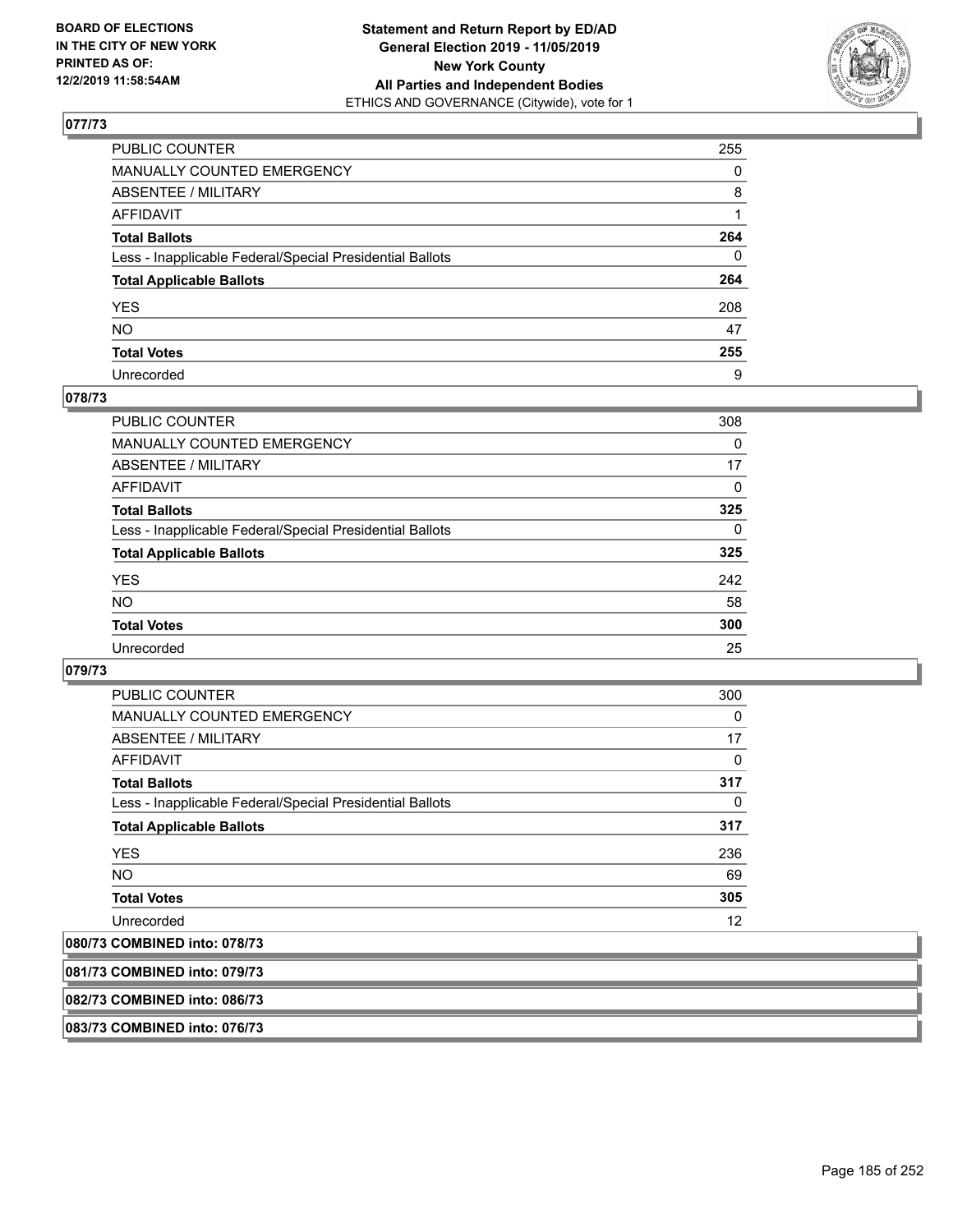

| PUBLIC COUNTER                                           | 341 |
|----------------------------------------------------------|-----|
| MANUALLY COUNTED EMERGENCY                               | 0   |
| ABSENTEE / MILITARY                                      | 19  |
| AFFIDAVIT                                                | 2   |
| Total Ballots                                            | 362 |
| Less - Inapplicable Federal/Special Presidential Ballots | 0   |
| <b>Total Applicable Ballots</b>                          | 362 |
| YES                                                      | 281 |
| NO.                                                      | 52  |
| <b>Total Votes</b>                                       | 333 |
| Unrecorded                                               | 29  |

### **085/73**

| <b>PUBLIC COUNTER</b>                                    | 229 |
|----------------------------------------------------------|-----|
| <b>MANUALLY COUNTED EMERGENCY</b>                        | 0   |
| ABSENTEE / MILITARY                                      | 5   |
| AFFIDAVIT                                                | 0   |
| <b>Total Ballots</b>                                     | 234 |
| Less - Inapplicable Federal/Special Presidential Ballots | 0   |
| <b>Total Applicable Ballots</b>                          | 234 |
| <b>YES</b>                                               | 195 |
| <b>NO</b>                                                | 31  |
| <b>Total Votes</b>                                       | 226 |
| Unrecorded                                               | 8   |

| <b>PUBLIC COUNTER</b>                                    | 293      |
|----------------------------------------------------------|----------|
| MANUALLY COUNTED EMERGENCY                               | 0        |
| ABSENTEE / MILITARY                                      | 11       |
| AFFIDAVIT                                                | 0        |
| <b>Total Ballots</b>                                     | 304      |
| Less - Inapplicable Federal/Special Presidential Ballots | $\Omega$ |
| <b>Total Applicable Ballots</b>                          | 304      |
| <b>YES</b>                                               | 239      |
| NO.                                                      | 44       |
| <b>Total Votes</b>                                       | 283      |
| Unrecorded                                               | 21       |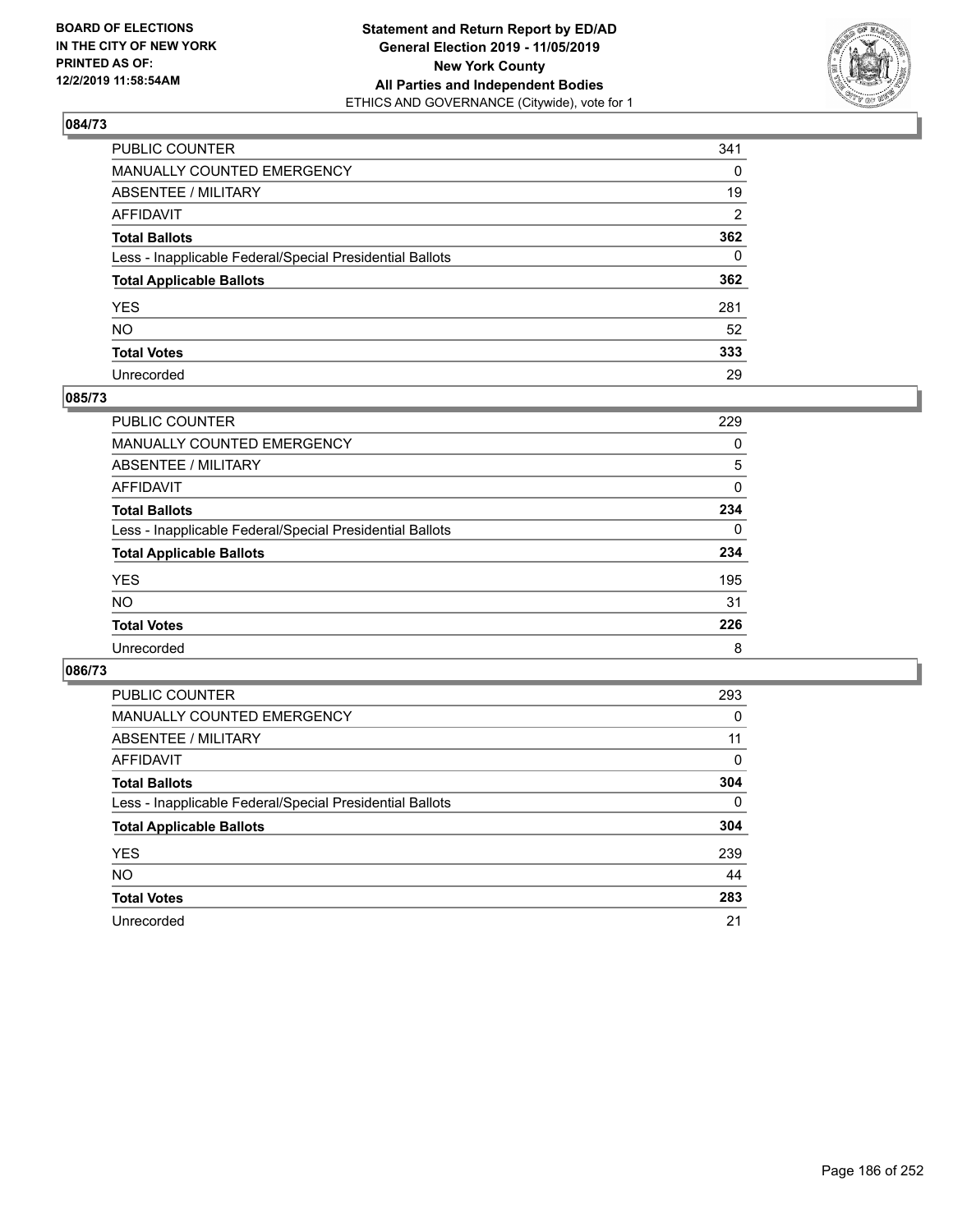

| PUBLIC COUNTER                                           | 319            |
|----------------------------------------------------------|----------------|
| MANUALLY COUNTED EMERGENCY                               | $\mathbf{0}$   |
| ABSENTEE / MILITARY                                      | 10             |
| AFFIDAVIT                                                | $\overline{2}$ |
| Total Ballots                                            | 331            |
| Less - Inapplicable Federal/Special Presidential Ballots | $\mathbf{0}$   |
| <b>Total Applicable Ballots</b>                          | 331            |
| YES                                                      | 256            |
| NO.                                                      | 61             |
| <b>Total Votes</b>                                       | 317            |
| Unrecorded                                               | 14             |

### **088/73**

| PUBLIC COUNTER                                           | 246 |
|----------------------------------------------------------|-----|
| <b>MANUALLY COUNTED EMERGENCY</b>                        | 0   |
| ABSENTEE / MILITARY                                      | 4   |
| <b>AFFIDAVIT</b>                                         | 3   |
| <b>Total Ballots</b>                                     | 253 |
| Less - Inapplicable Federal/Special Presidential Ballots | 0   |
| <b>Total Applicable Ballots</b>                          | 253 |
| <b>YES</b>                                               | 193 |
| <b>NO</b>                                                | 46  |
| <b>Total Votes</b>                                       | 239 |
| Unrecorded                                               | 14  |

### **089/73 COMBINED into: 013/73**

**090/73** 

| <b>PUBLIC COUNTER</b>                                    | 509 |
|----------------------------------------------------------|-----|
| MANUALLY COUNTED EMERGENCY                               | 0   |
| ABSENTEE / MILITARY                                      |     |
| AFFIDAVIT                                                |     |
| <b>Total Ballots</b>                                     | 517 |
| Less - Inapplicable Federal/Special Presidential Ballots | 0   |
| <b>Total Applicable Ballots</b>                          | 517 |
| <b>YES</b>                                               | 395 |
| <b>NO</b>                                                | 92  |
| <b>Total Votes</b>                                       | 487 |
| Unrecorded                                               | 30  |
| 091/73 COMBINED into: 090/73                             |     |

**092/73 COMBINED into: 024/73**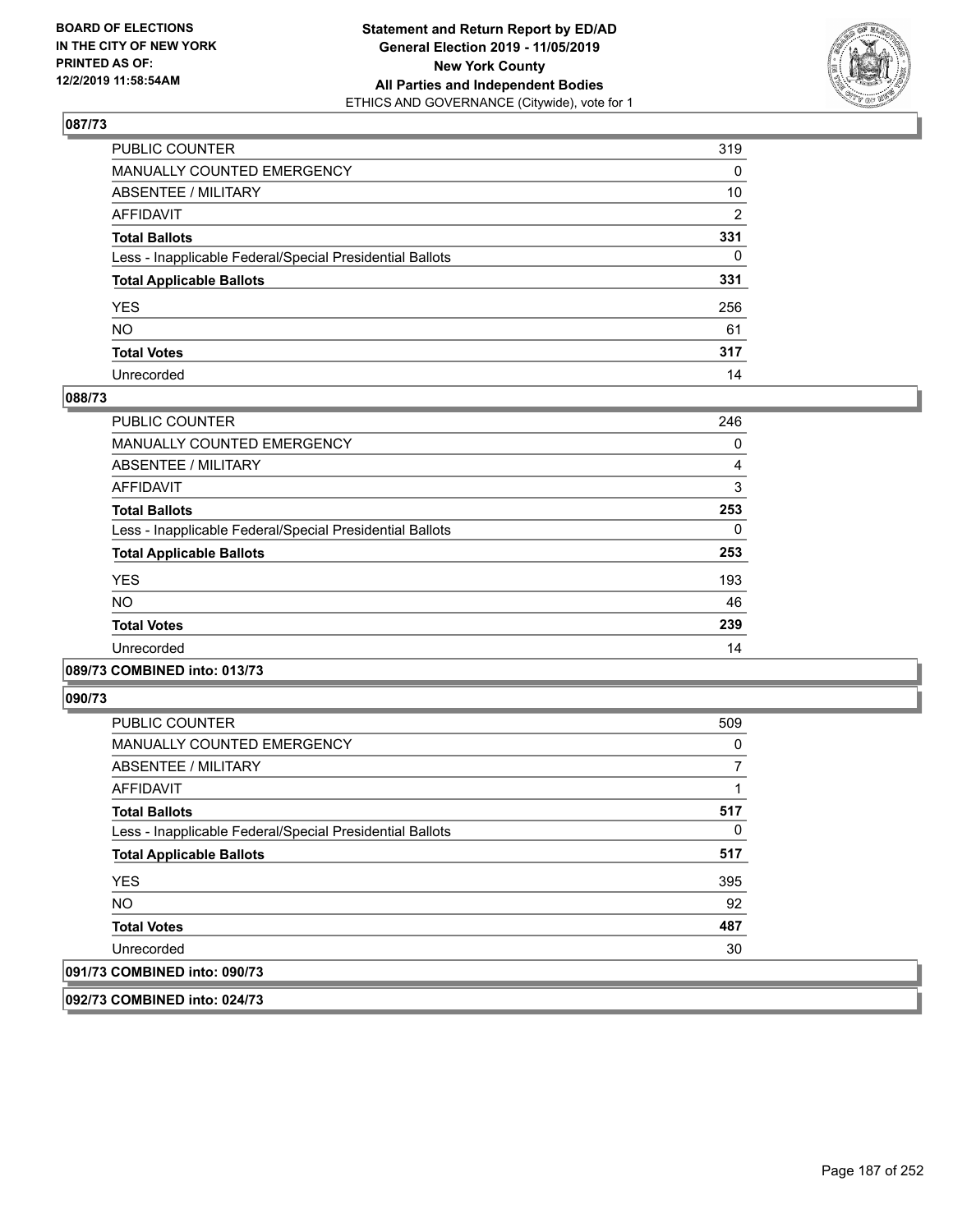

| <b>PUBLIC COUNTER</b>                                    | 376      |
|----------------------------------------------------------|----------|
| MANUALLY COUNTED EMERGENCY                               | 0        |
| <b>ABSENTEE / MILITARY</b>                               | 8        |
| AFFIDAVIT                                                | 0        |
| <b>Total Ballots</b>                                     | 384      |
| Less - Inapplicable Federal/Special Presidential Ballots | $\Omega$ |
| <b>Total Applicable Ballots</b>                          | 384      |
| <b>YES</b>                                               | 315      |
| <b>NO</b>                                                | 54       |
| <b>Total Votes</b>                                       | 369      |
| Unrecorded                                               | 15       |

### **094/73 COMBINED into: 088/73**

#### **095/73**

| <b>PUBLIC COUNTER</b>                                    | 187            |
|----------------------------------------------------------|----------------|
| MANUALLY COUNTED EMERGENCY                               | 0              |
| ABSENTEE / MILITARY                                      | $\overline{2}$ |
| AFFIDAVIT                                                | 3              |
| <b>Total Ballots</b>                                     | 192            |
| Less - Inapplicable Federal/Special Presidential Ballots | $\Omega$       |
| <b>Total Applicable Ballots</b>                          | 192            |
| <b>YES</b>                                               | 162            |
| <b>NO</b>                                                | 24             |
| <b>Total Votes</b>                                       | 186            |
| Unrecorded                                               | 6              |

#### **096/73 COMBINED into: 077/73**

#### **097/73 COMBINED into: 087/73**

#### **098/73 COMBINED into: 085/73**

### **099/73 COMBINED into: 075/73**

| <b>PUBLIC COUNTER</b>                                    | 235 |
|----------------------------------------------------------|-----|
| MANUALLY COUNTED EMERGENCY                               | 0   |
| ABSENTEE / MILITARY                                      | 6   |
| AFFIDAVIT                                                | 0   |
| <b>Total Ballots</b>                                     | 241 |
| Less - Inapplicable Federal/Special Presidential Ballots | 0   |
| <b>Total Applicable Ballots</b>                          | 241 |
| <b>YES</b>                                               | 178 |
| NO.                                                      | 45  |
| <b>Total Votes</b>                                       | 223 |
| Unrecorded                                               | 18  |
| 101/73 COMBINED into: 100/73                             |     |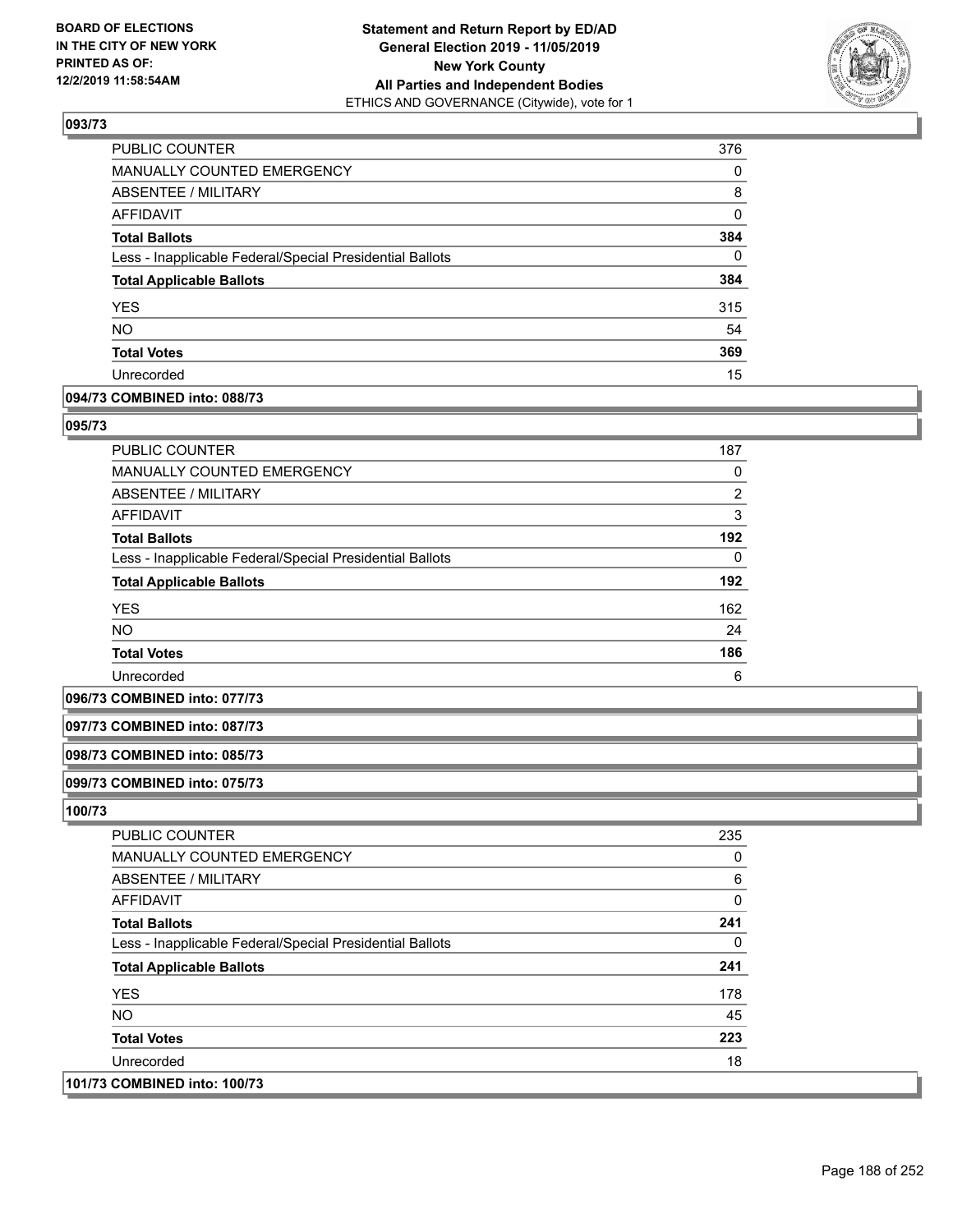

| 228 |
|-----|
| 0   |
| 18  |
| 1   |
| 247 |
| 0   |
| 247 |
| 188 |
| 55  |
| 243 |
| 4   |
|     |

### **103/73 COMBINED into: 102/73**

### **104/73**

| <b>PUBLIC COUNTER</b>                                    | 335 |
|----------------------------------------------------------|-----|
| MANUALLY COUNTED EMERGENCY                               | 0   |
| ABSENTEE / MILITARY                                      | 4   |
| AFFIDAVIT                                                | 3   |
| <b>Total Ballots</b>                                     | 342 |
| Less - Inapplicable Federal/Special Presidential Ballots | 0   |
| <b>Total Applicable Ballots</b>                          | 342 |
| <b>YES</b>                                               | 256 |
| NO.                                                      | 71  |
| <b>Total Votes</b>                                       | 327 |
| Unrecorded                                               | 15  |

# **105/73 COMBINED into: 067/73**

| <b>PUBLIC COUNTER</b>                                    | 146      |
|----------------------------------------------------------|----------|
| <b>MANUALLY COUNTED EMERGENCY</b>                        | 0        |
| ABSENTEE / MILITARY                                      | 2        |
| AFFIDAVIT                                                |          |
| <b>Total Ballots</b>                                     | 149      |
| Less - Inapplicable Federal/Special Presidential Ballots | $\Omega$ |
| <b>Total Applicable Ballots</b>                          | 149      |
| <b>YES</b>                                               | 126      |
| <b>NO</b>                                                | 17       |
| <b>Total Votes</b>                                       | 143      |
| Unrecorded                                               | 6        |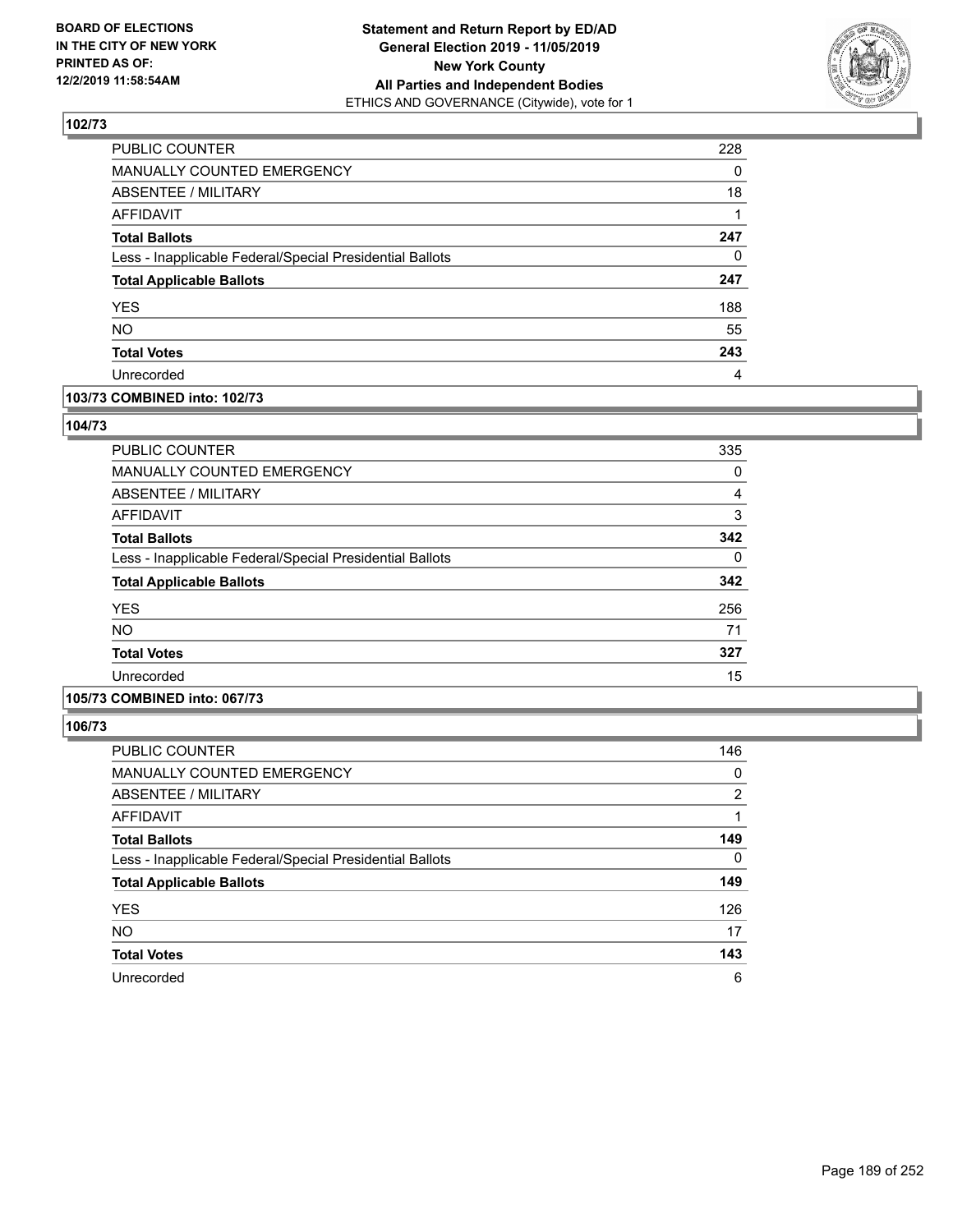

| <b>PUBLIC COUNTER</b>                                    | 126      |
|----------------------------------------------------------|----------|
| <b>MANUALLY COUNTED EMERGENCY</b>                        | $\Omega$ |
| ABSENTEE / MILITARY                                      |          |
| AFFIDAVIT                                                |          |
| <b>Total Ballots</b>                                     | 128      |
| Less - Inapplicable Federal/Special Presidential Ballots | $\Omega$ |
| <b>Total Applicable Ballots</b>                          | 128      |
| <b>YES</b>                                               | 106      |
| <b>NO</b>                                                | 14       |
| <b>Total Votes</b>                                       | 120      |
| Unrecorded                                               | 8        |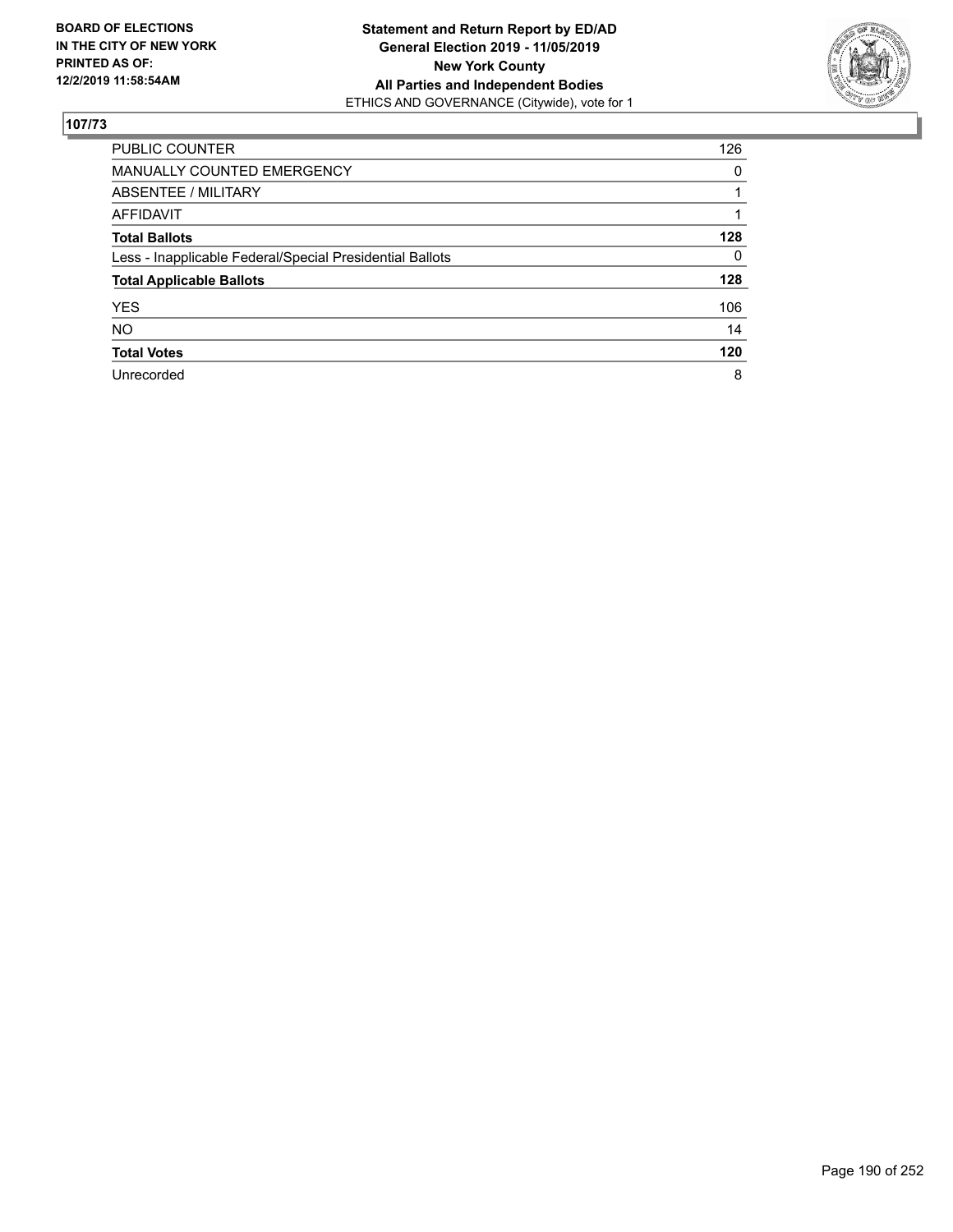

| PUBLIC COUNTER                                           | 78 |
|----------------------------------------------------------|----|
| MANUALLY COUNTED EMERGENCY                               | 0  |
| ABSENTEE / MILITARY                                      | 2  |
| AFFIDAVIT                                                | 0  |
| Total Ballots                                            | 80 |
| Less - Inapplicable Federal/Special Presidential Ballots | 0  |
| <b>Total Applicable Ballots</b>                          | 80 |
| YES                                                      | 34 |
| NO.                                                      | 6  |
| <b>Total Votes</b>                                       | 40 |
| Unrecorded                                               | 40 |

### **002/74**

| <b>PUBLIC COUNTER</b>                                    | 177 |
|----------------------------------------------------------|-----|
| <b>MANUALLY COUNTED EMERGENCY</b>                        | 0   |
| ABSENTEE / MILITARY                                      | 6   |
| AFFIDAVIT                                                | 0   |
| <b>Total Ballots</b>                                     | 183 |
| Less - Inapplicable Federal/Special Presidential Ballots | 0   |
| <b>Total Applicable Ballots</b>                          | 183 |
| <b>YES</b>                                               | 109 |
| <b>NO</b>                                                | 24  |
| <b>Total Votes</b>                                       | 133 |
| Unrecorded                                               | 50  |
|                                                          |     |

**003/74 COMBINED into: 002/74**

### **004/74 COMBINED into: 005/74**

| <b>PUBLIC COUNTER</b>                                    | 158 |
|----------------------------------------------------------|-----|
| <b>MANUALLY COUNTED EMERGENCY</b>                        | 0   |
| ABSENTEE / MILITARY                                      | 2   |
| AFFIDAVIT                                                |     |
| <b>Total Ballots</b>                                     | 161 |
| Less - Inapplicable Federal/Special Presidential Ballots | 0   |
| <b>Total Applicable Ballots</b>                          | 161 |
| <b>YES</b>                                               | 86  |
| NO.                                                      | 26  |
| <b>Total Votes</b>                                       | 112 |
| Unrecorded                                               | 49  |
| 006/74 COMBINED into: 080/65                             |     |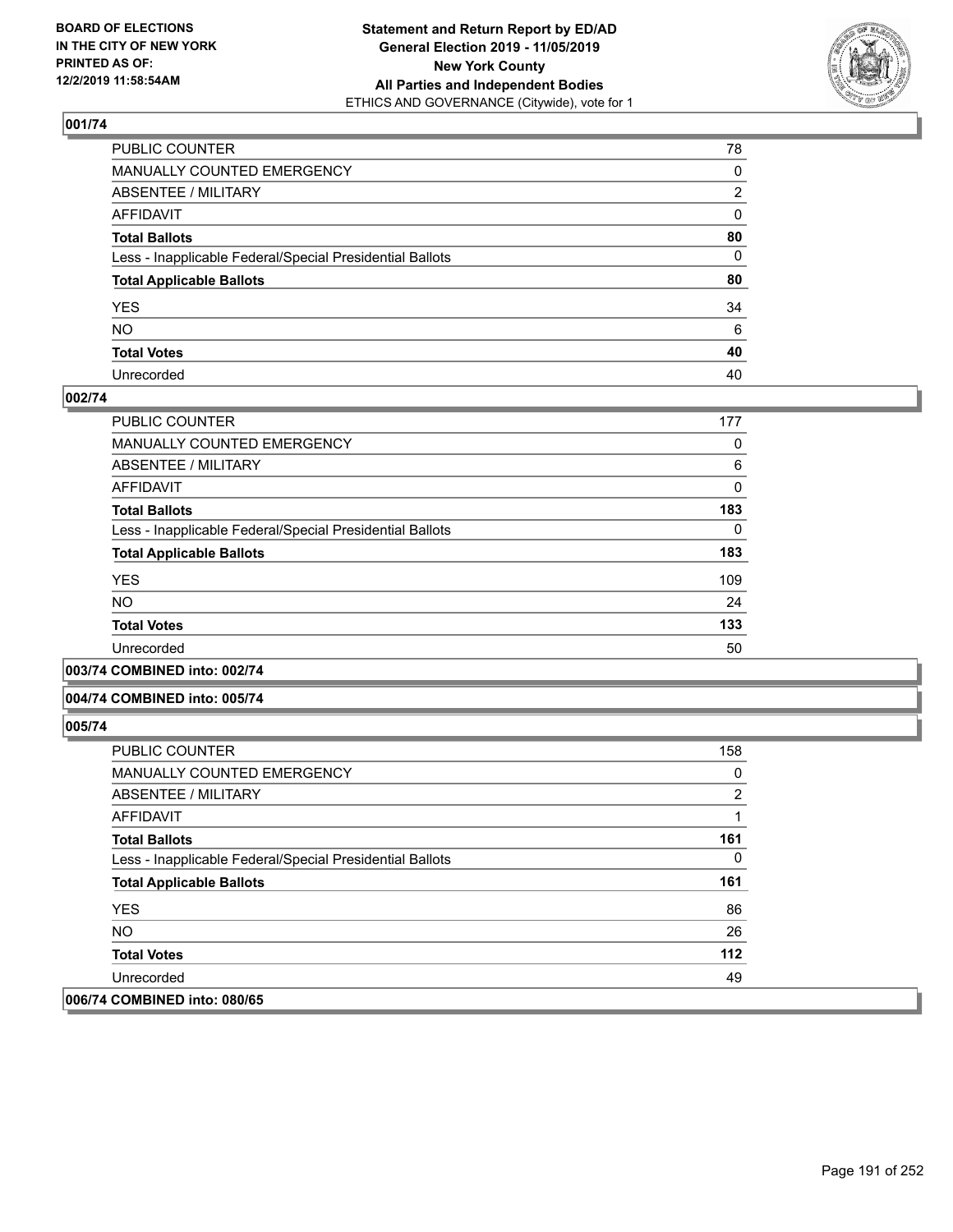

| PUBLIC COUNTER                                           | 241          |
|----------------------------------------------------------|--------------|
| MANUALLY COUNTED EMERGENCY                               | $\mathbf{0}$ |
| ABSENTEE / MILITARY                                      |              |
| AFFIDAVIT                                                | 3            |
| Total Ballots                                            | 245          |
| Less - Inapplicable Federal/Special Presidential Ballots | $\mathbf{0}$ |
| <b>Total Applicable Ballots</b>                          | 245          |
| YES                                                      | 179          |
| NO.                                                      | 34           |
| <b>Total Votes</b>                                       | 213          |
| Unrecorded                                               | 32           |

### **008/74**

| <b>PUBLIC COUNTER</b>                                    | 196      |
|----------------------------------------------------------|----------|
| <b>MANUALLY COUNTED EMERGENCY</b>                        | 0        |
| ABSENTEE / MILITARY                                      | 2        |
| <b>AFFIDAVIT</b>                                         | 2        |
| <b>Total Ballots</b>                                     | 200      |
| Less - Inapplicable Federal/Special Presidential Ballots | $\Omega$ |
| <b>Total Applicable Ballots</b>                          | 200      |
| <b>YES</b>                                               | 145      |
| NO.                                                      | 26       |
| <b>Total Votes</b>                                       | 171      |
| Unrecorded                                               | 29       |
|                                                          |          |

# **009/74 COMBINED into: 008/74**

| <b>PUBLIC COUNTER</b>                                    | 263      |
|----------------------------------------------------------|----------|
| <b>MANUALLY COUNTED EMERGENCY</b>                        | 0        |
| ABSENTEE / MILITARY                                      | 4        |
| AFFIDAVIT                                                | 6        |
| <b>Total Ballots</b>                                     | 273      |
| Less - Inapplicable Federal/Special Presidential Ballots | $\Omega$ |
| <b>Total Applicable Ballots</b>                          | 273      |
| <b>YES</b>                                               | 213      |
| <b>NO</b>                                                | 13       |
| <b>Total Votes</b>                                       | 226      |
| Unrecorded                                               | 47       |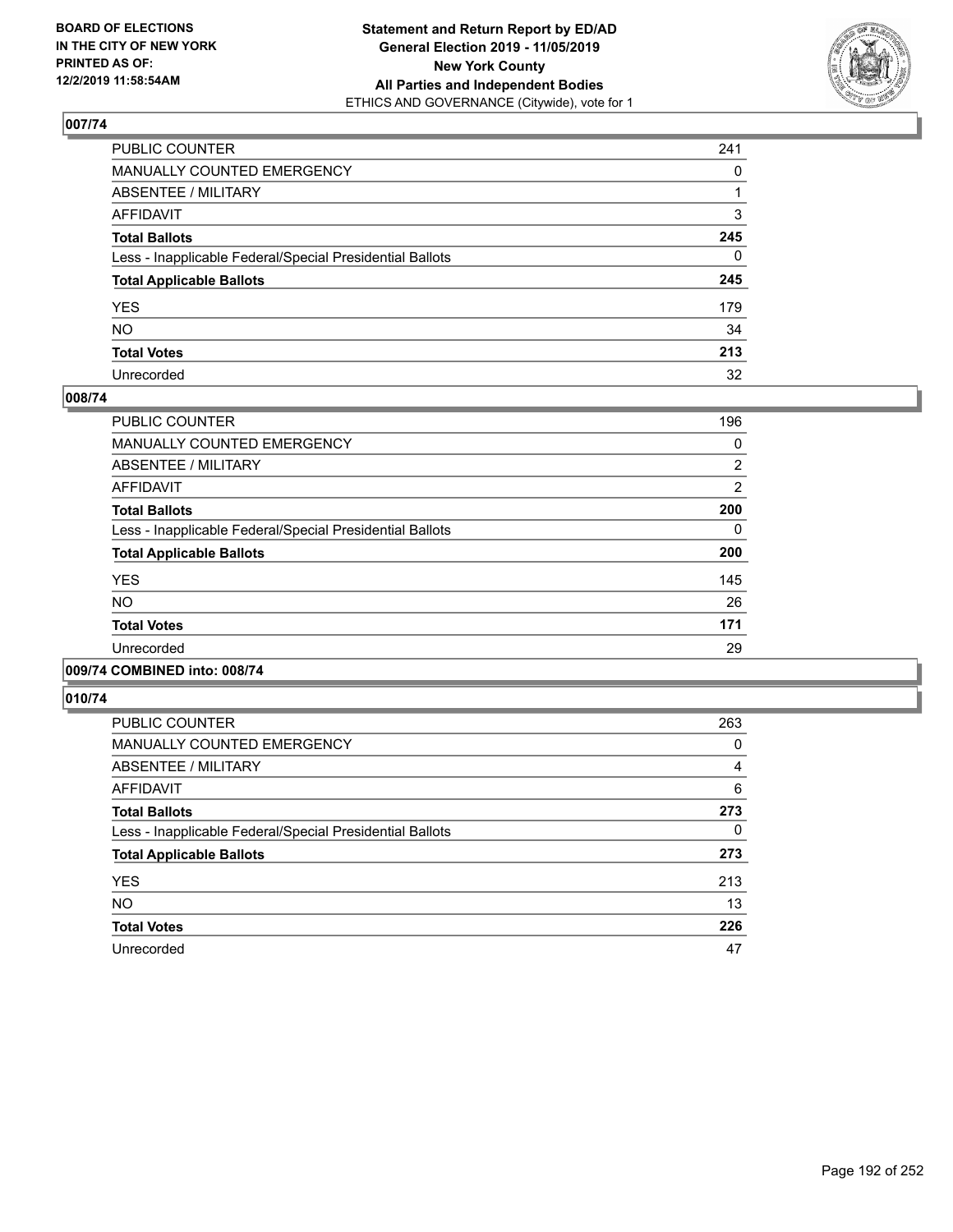

| PUBLIC COUNTER                                           | 201      |
|----------------------------------------------------------|----------|
| <b>MANUALLY COUNTED EMERGENCY</b>                        | $\Omega$ |
| <b>ABSENTEE / MILITARY</b>                               | 2        |
| <b>AFFIDAVIT</b>                                         | 0        |
| <b>Total Ballots</b>                                     | 203      |
| Less - Inapplicable Federal/Special Presidential Ballots | $\Omega$ |
| <b>Total Applicable Ballots</b>                          | 203      |
| <b>YES</b>                                               | 80       |
| <b>NO</b>                                                | 21       |
| <b>Total Votes</b>                                       | 101      |
| Unrecorded                                               | 102      |

### **012/74 COMBINED into: 011/74**

### **013/74**

| PUBLIC COUNTER                                           | 205 |
|----------------------------------------------------------|-----|
| <b>MANUALLY COUNTED EMERGENCY</b>                        | 0   |
| ABSENTEE / MILITARY                                      |     |
| AFFIDAVIT                                                |     |
| <b>Total Ballots</b>                                     | 207 |
| Less - Inapplicable Federal/Special Presidential Ballots | 0   |
| <b>Total Applicable Ballots</b>                          | 207 |
| <b>YES</b>                                               | 125 |
| <b>NO</b>                                                | 15  |
| <b>Total Votes</b>                                       | 140 |
| Unrecorded                                               | 67  |

### **014/74**

| <b>PUBLIC COUNTER</b>                                    | 203 |
|----------------------------------------------------------|-----|
| MANUALLY COUNTED EMERGENCY                               | 0   |
| ABSENTEE / MILITARY                                      | 4   |
| <b>AFFIDAVIT</b>                                         |     |
| <b>Total Ballots</b>                                     | 208 |
| Less - Inapplicable Federal/Special Presidential Ballots | 0   |
| <b>Total Applicable Ballots</b>                          | 208 |
| <b>YES</b>                                               | 75  |
| NO.                                                      | 25  |
| <b>Total Votes</b>                                       | 100 |
| Unrecorded                                               | 108 |
| 015/74 COMBINED into: 013/74                             |     |

**016/74 COMBINED into: 010/74**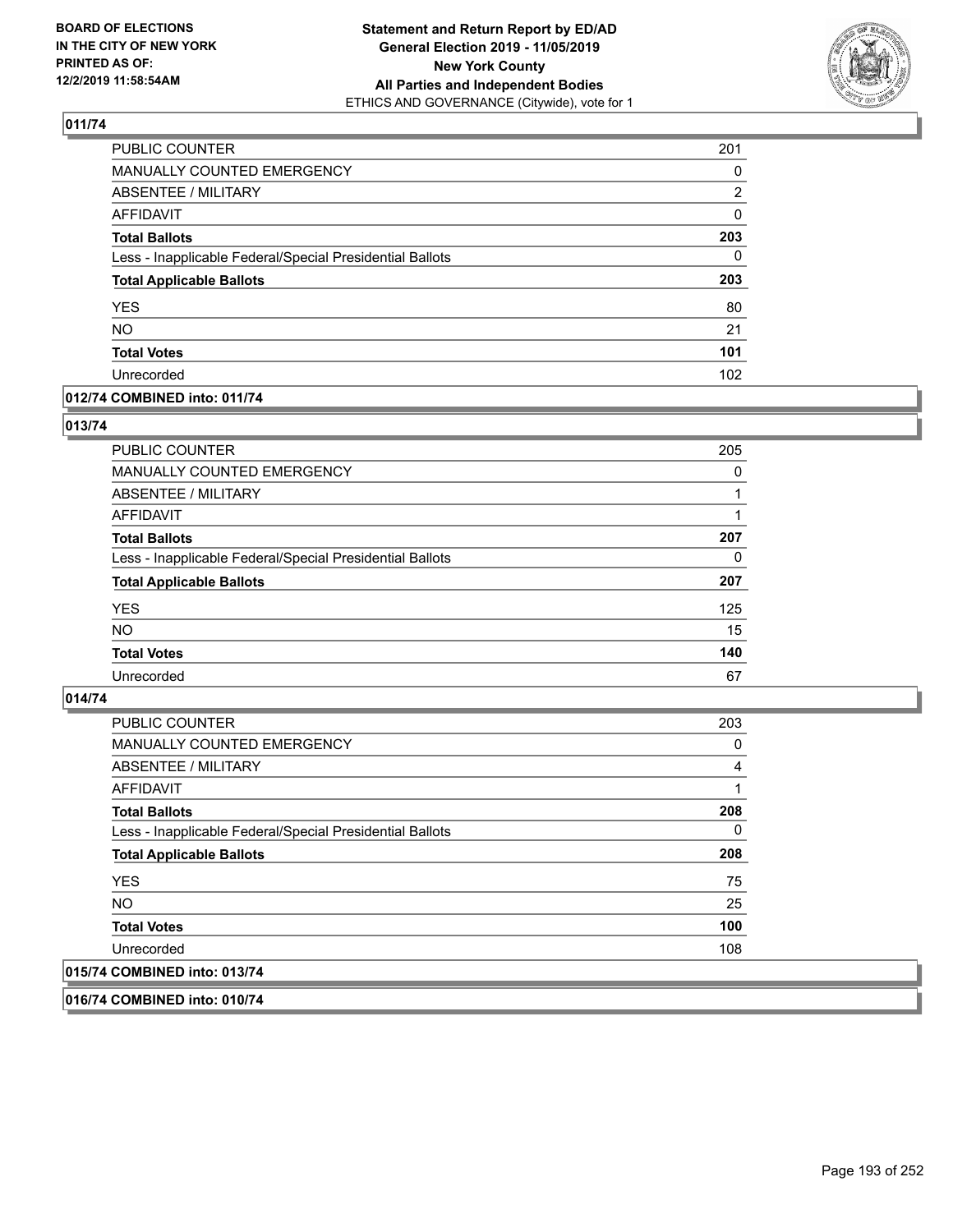

| PUBLIC COUNTER                                           | 112          |
|----------------------------------------------------------|--------------|
| MANUALLY COUNTED EMERGENCY                               | $\mathbf{0}$ |
| ABSENTEE / MILITARY                                      | 2            |
| <b>AFFIDAVIT</b>                                         | 0            |
| <b>Total Ballots</b>                                     | 114          |
| Less - Inapplicable Federal/Special Presidential Ballots | $\Omega$     |
| <b>Total Applicable Ballots</b>                          | 114          |
| <b>YES</b>                                               | 77           |
| <b>NO</b>                                                | 9            |
| <b>Total Votes</b>                                       | 86           |
| Unrecorded                                               | 28           |

### **018/74 COMBINED into: 079/65**

### **019/74**

| <b>PUBLIC COUNTER</b>                                    | 388 |
|----------------------------------------------------------|-----|
| MANUALLY COUNTED EMERGENCY                               | 0   |
| ABSENTEE / MILITARY                                      | 9   |
| AFFIDAVIT                                                | 0   |
| <b>Total Ballots</b>                                     | 397 |
| Less - Inapplicable Federal/Special Presidential Ballots | 0   |
| <b>Total Applicable Ballots</b>                          | 397 |
| <b>YES</b>                                               | 296 |
| <b>NO</b>                                                | 65  |
| <b>Total Votes</b>                                       | 361 |
| Unrecorded                                               | 36  |
|                                                          |     |

## **020/74 COMBINED into: 019/74**

| <b>PUBLIC COUNTER</b>                                    | 185      |
|----------------------------------------------------------|----------|
| <b>MANUALLY COUNTED EMERGENCY</b>                        | 0        |
| <b>ABSENTEE / MILITARY</b>                               | 3        |
| <b>AFFIDAVIT</b>                                         | 4        |
| <b>Total Ballots</b>                                     | 192      |
| Less - Inapplicable Federal/Special Presidential Ballots | $\Omega$ |
| <b>Total Applicable Ballots</b>                          | 192      |
| <b>YES</b>                                               | 173      |
| <b>NO</b>                                                | 14       |
| <b>Total Votes</b>                                       | 187      |
| Unrecorded                                               | 5        |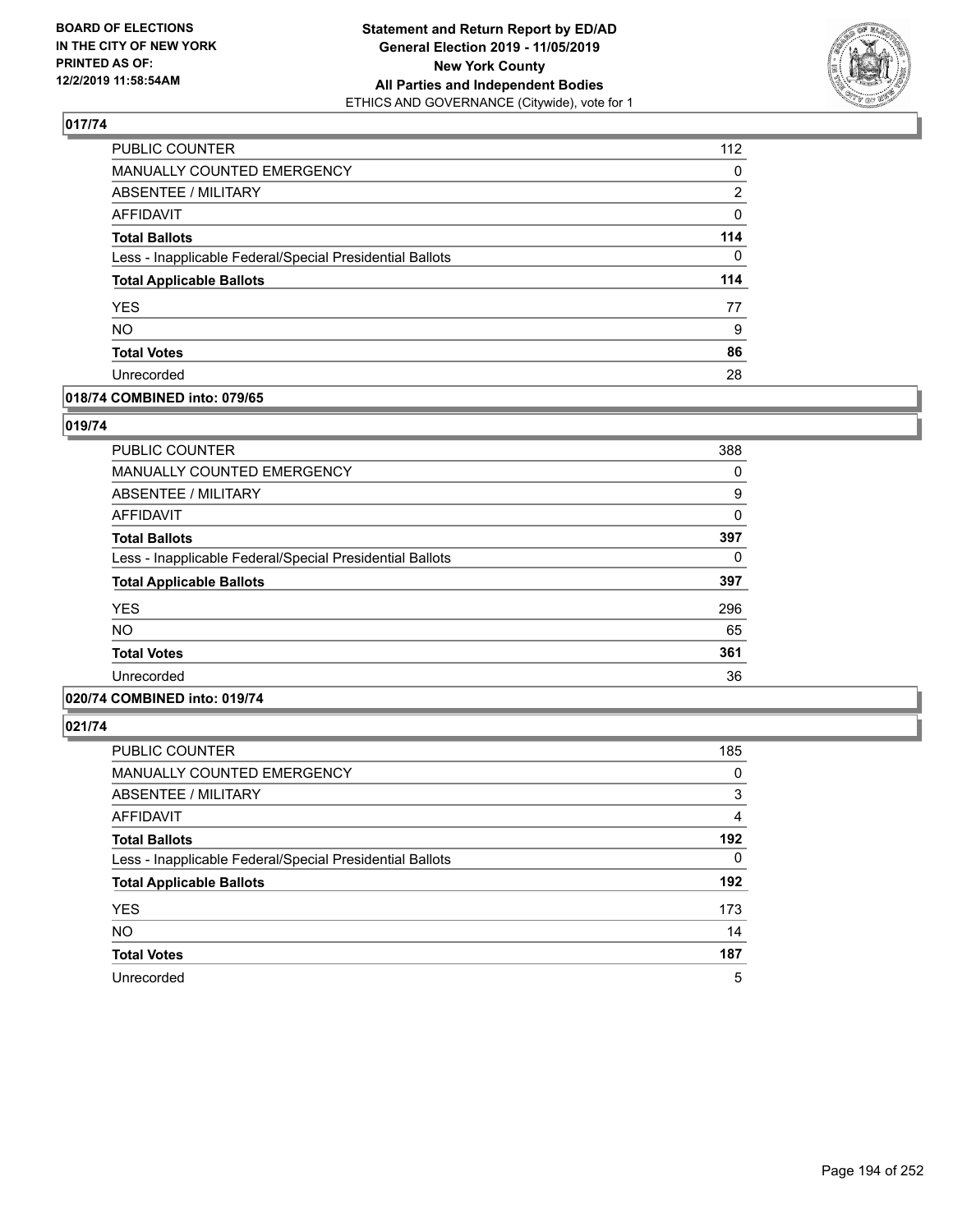

| PUBLIC COUNTER                                           | 321          |
|----------------------------------------------------------|--------------|
| MANUALLY COUNTED EMERGENCY                               | $\mathbf{0}$ |
| ABSENTEE / MILITARY                                      | 2            |
| AFFIDAVIT                                                | 3            |
| Total Ballots                                            | 326          |
| Less - Inapplicable Federal/Special Presidential Ballots | $\Omega$     |
| <b>Total Applicable Ballots</b>                          | 326          |
| YES                                                      | 268          |
| NO.                                                      | 36           |
| <b>Total Votes</b>                                       | 304          |
| Unrecorded                                               | 22           |

### **023/74**

| <b>PUBLIC COUNTER</b>                                    | 183      |
|----------------------------------------------------------|----------|
| MANUALLY COUNTED EMERGENCY                               | 0        |
| ABSENTEE / MILITARY                                      | 3        |
| <b>AFFIDAVIT</b>                                         | 2        |
| <b>Total Ballots</b>                                     | 188      |
| Less - Inapplicable Federal/Special Presidential Ballots | $\Omega$ |
| <b>Total Applicable Ballots</b>                          | 188      |
| <b>YES</b>                                               | 160      |
| <b>NO</b>                                                | 15       |
| <b>Total Votes</b>                                       | 175      |
| Unrecorded                                               | 13       |
|                                                          |          |

### **024/74 COMBINED into: 022/74**

| <b>PUBLIC COUNTER</b>                                    | 98  |
|----------------------------------------------------------|-----|
| <b>MANUALLY COUNTED EMERGENCY</b>                        | 0   |
| ABSENTEE / MILITARY                                      |     |
| AFFIDAVIT                                                | 3   |
| <b>Total Ballots</b>                                     | 102 |
| Less - Inapplicable Federal/Special Presidential Ballots | 0   |
| <b>Total Applicable Ballots</b>                          | 102 |
| <b>YES</b>                                               | 74  |
| NO.                                                      | 15  |
| <b>Total Votes</b>                                       | 89  |
| Unrecorded                                               | 13  |
| 026/74 COMBINED into: 014/74                             |     |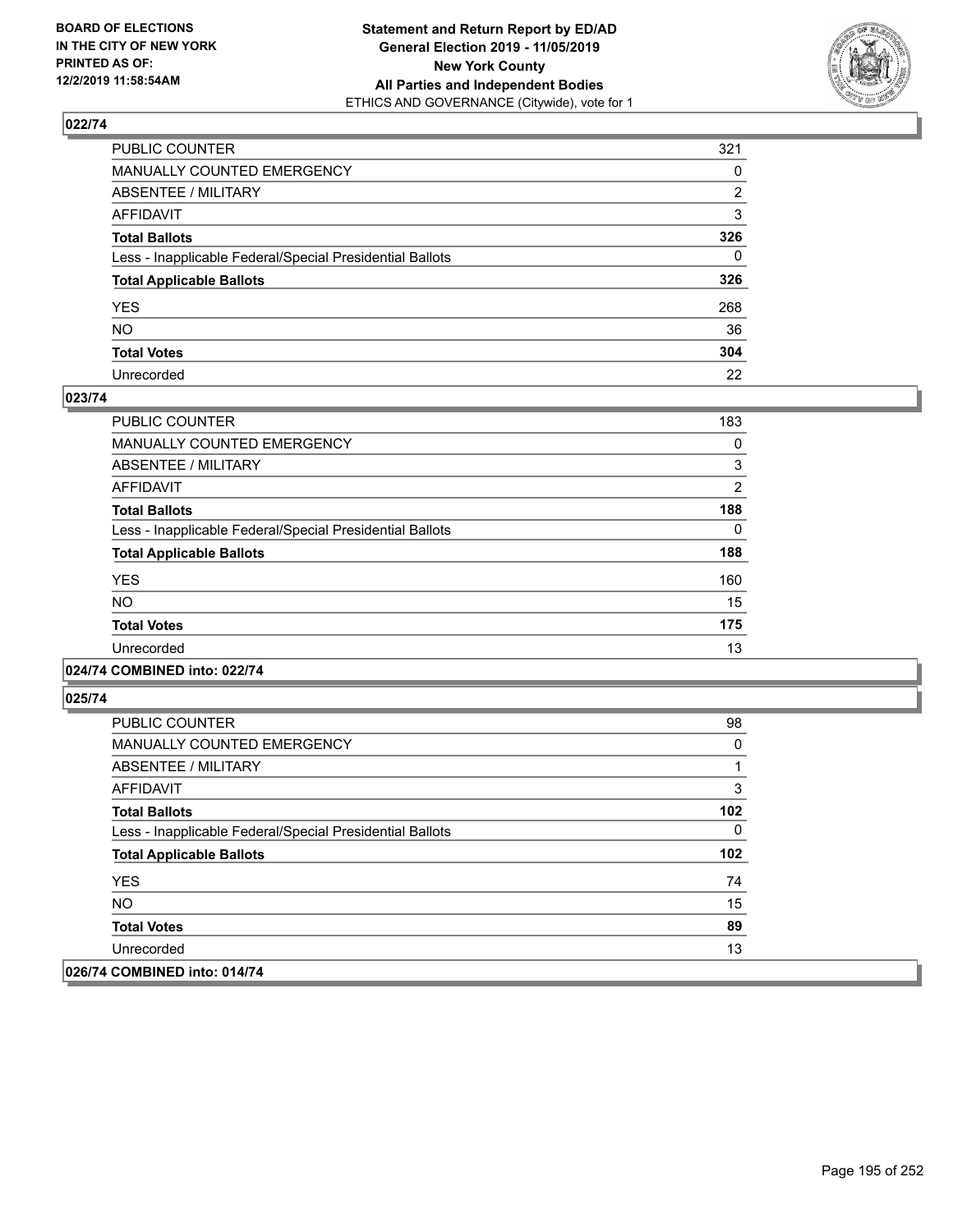

| PUBLIC COUNTER                                           | 171      |
|----------------------------------------------------------|----------|
| <b>MANUALLY COUNTED EMERGENCY</b>                        | 0        |
| <b>ABSENTEE / MILITARY</b>                               | 2        |
| <b>AFFIDAVIT</b>                                         | 1        |
| <b>Total Ballots</b>                                     | 174      |
| Less - Inapplicable Federal/Special Presidential Ballots | $\Omega$ |
| <b>Total Applicable Ballots</b>                          | 174      |
| <b>YES</b>                                               | 85       |
| <b>NO</b>                                                | 36       |
| <b>Total Votes</b>                                       | 121      |
| Unrecorded                                               | 53       |

### **028/74 COMBINED into: 027/74**

#### **029/74**

| <b>PUBLIC COUNTER</b>                                    | 141            |
|----------------------------------------------------------|----------------|
| <b>MANUALLY COUNTED EMERGENCY</b>                        | 0              |
| ABSENTEE / MILITARY                                      | 0              |
| <b>AFFIDAVIT</b>                                         | $\overline{2}$ |
| <b>Total Ballots</b>                                     | 143            |
| Less - Inapplicable Federal/Special Presidential Ballots | 0              |
| <b>Total Applicable Ballots</b>                          | 143            |
| <b>YES</b>                                               | 86             |
| <b>NO</b>                                                | 22             |
| <b>Total Votes</b>                                       | 108            |
| Unrecorded                                               | 35             |
|                                                          |                |

# **030/74 COMBINED into: 029/74**

| <b>PUBLIC COUNTER</b>                                    | 234      |
|----------------------------------------------------------|----------|
| MANUALLY COUNTED EMERGENCY                               | 0        |
| ABSENTEE / MILITARY                                      | 2        |
| AFFIDAVIT                                                | 2        |
| <b>Total Ballots</b>                                     | 238      |
| Less - Inapplicable Federal/Special Presidential Ballots | $\Omega$ |
| <b>Total Applicable Ballots</b>                          | 238      |
| <b>YES</b>                                               | 159      |
| <b>NO</b>                                                | 46       |
| <b>Total Votes</b>                                       | 205      |
| Unrecorded                                               | 33       |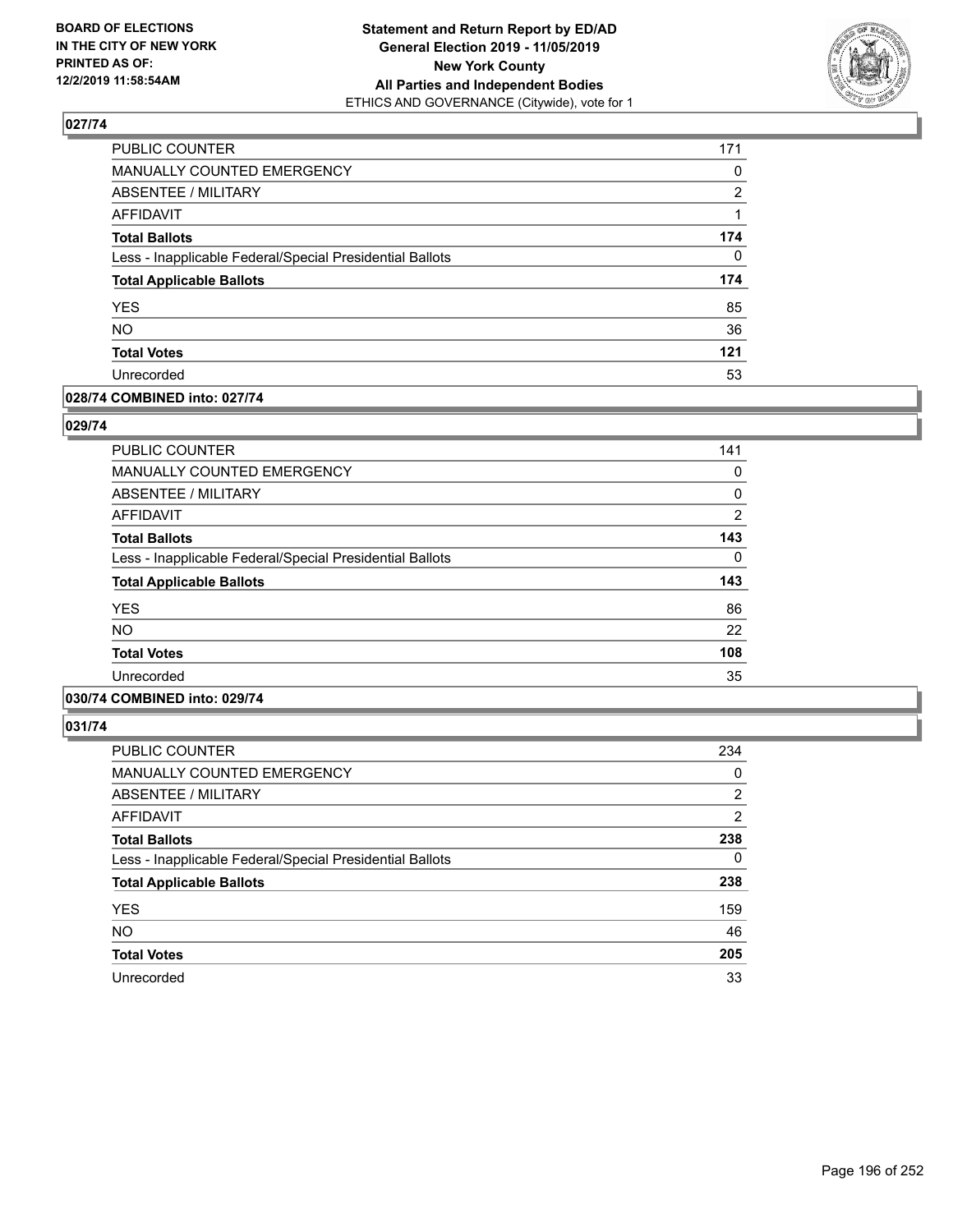

| PUBLIC COUNTER                                           | 344          |
|----------------------------------------------------------|--------------|
| MANUALLY COUNTED EMERGENCY                               | $\mathbf{0}$ |
| ABSENTEE / MILITARY                                      |              |
| AFFIDAVIT                                                | 3            |
| Total Ballots                                            | 348          |
| Less - Inapplicable Federal/Special Presidential Ballots | $\mathbf{0}$ |
| <b>Total Applicable Ballots</b>                          | 348          |
| YES                                                      | 287          |
| NO.                                                      | 40           |
| <b>Total Votes</b>                                       | 327          |
| Unrecorded                                               | 21           |

### **033/74**

| PUBLIC COUNTER                                           | 227            |
|----------------------------------------------------------|----------------|
| MANUALLY COUNTED EMERGENCY                               | 0              |
| ABSENTEE / MILITARY                                      | $\overline{2}$ |
| AFFIDAVIT                                                |                |
| <b>Total Ballots</b>                                     | 230            |
| Less - Inapplicable Federal/Special Presidential Ballots | $\Omega$       |
| <b>Total Applicable Ballots</b>                          | 230            |
| <b>YES</b>                                               | 184            |
| <b>NO</b>                                                | 25             |
| <b>Total Votes</b>                                       | 209            |
| Unrecorded                                               | 21             |

| PUBLIC COUNTER                                           | 196      |
|----------------------------------------------------------|----------|
| <b>MANUALLY COUNTED EMERGENCY</b>                        | $\Omega$ |
| ABSENTEE / MILITARY                                      | 6        |
| AFFIDAVIT                                                |          |
| <b>Total Ballots</b>                                     | 203      |
| Less - Inapplicable Federal/Special Presidential Ballots | $\Omega$ |
| <b>Total Applicable Ballots</b>                          | 203      |
| <b>YES</b>                                               | 176      |
| <b>NO</b>                                                | 14       |
| <b>Total Votes</b>                                       | 190      |
| Unrecorded                                               | 13       |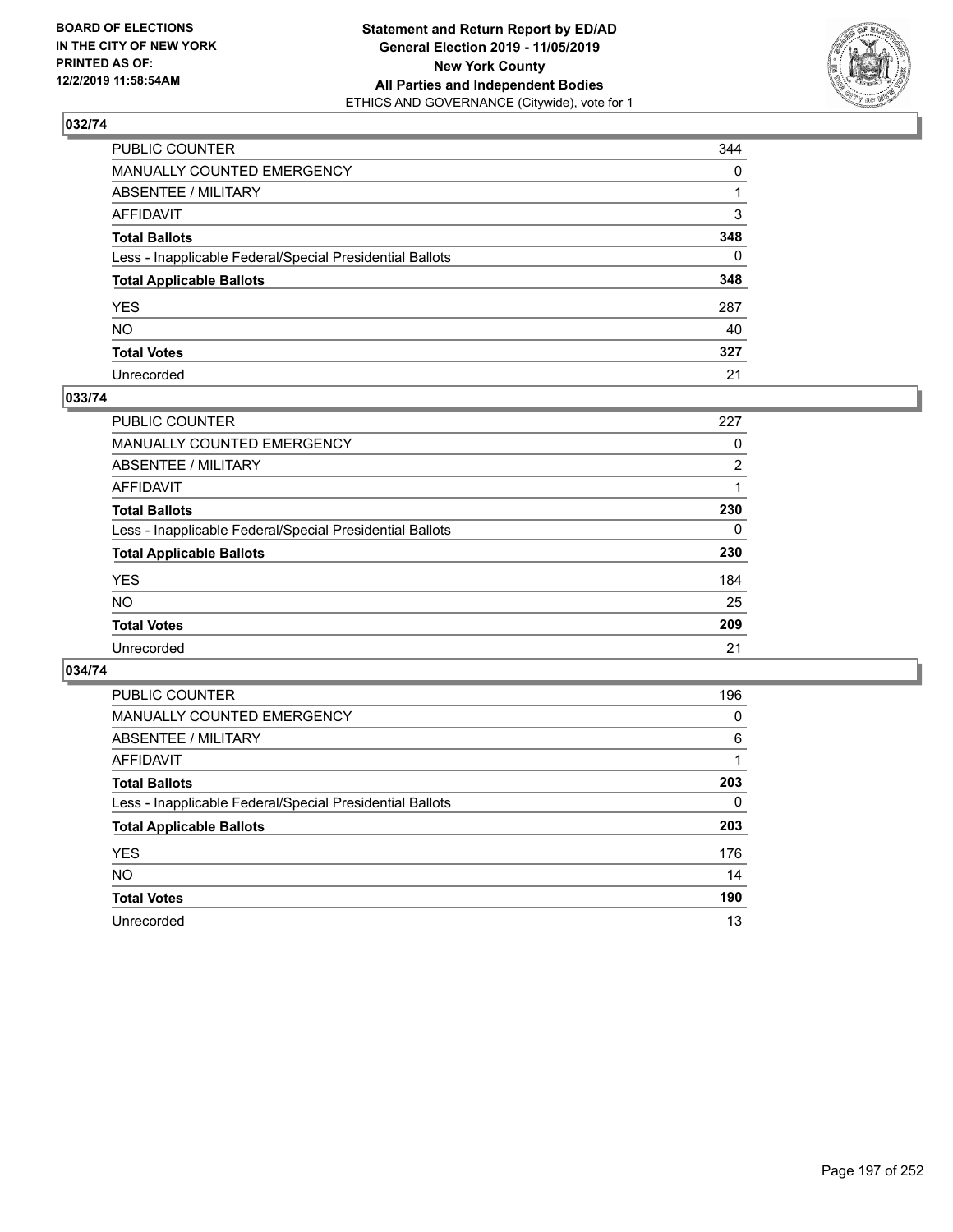

| PUBLIC COUNTER                                           | 214            |
|----------------------------------------------------------|----------------|
| MANUALLY COUNTED EMERGENCY                               | $\mathbf{0}$   |
| ABSENTEE / MILITARY                                      | $\overline{7}$ |
| AFFIDAVIT                                                | 0              |
| Total Ballots                                            | 221            |
| Less - Inapplicable Federal/Special Presidential Ballots | $\mathbf{0}$   |
| <b>Total Applicable Ballots</b>                          | 221            |
| YES                                                      | 138            |
| NO.                                                      | 28             |
| <b>Total Votes</b>                                       | 166            |
| Unrecorded                                               | 55             |

### **036/74**

| <b>PUBLIC COUNTER</b>                                    | 84 |
|----------------------------------------------------------|----|
| <b>MANUALLY COUNTED EMERGENCY</b>                        | 0  |
| ABSENTEE / MILITARY                                      | 3  |
| AFFIDAVIT                                                |    |
| <b>Total Ballots</b>                                     | 88 |
| Less - Inapplicable Federal/Special Presidential Ballots | 0  |
| <b>Total Applicable Ballots</b>                          | 88 |
| <b>YES</b>                                               | 76 |
| <b>NO</b>                                                | 8  |
| <b>Total Votes</b>                                       | 84 |
| Unrecorded                                               | 4  |
| A                                                        |    |

# **037/74 COMBINED into: 035/74**

### **038/74 COMBINED into: 105/74**

| <b>PUBLIC COUNTER</b>                                    | 389      |
|----------------------------------------------------------|----------|
| <b>MANUALLY COUNTED EMERGENCY</b>                        | 0        |
| ABSENTEE / MILITARY                                      | 10       |
| <b>AFFIDAVIT</b>                                         | 2        |
| <b>Total Ballots</b>                                     | 401      |
| Less - Inapplicable Federal/Special Presidential Ballots | $\Omega$ |
| <b>Total Applicable Ballots</b>                          | 401      |
| <b>YES</b>                                               | 309      |
| <b>NO</b>                                                | 75       |
| <b>Total Votes</b>                                       | 384      |
| Unrecorded                                               | 17       |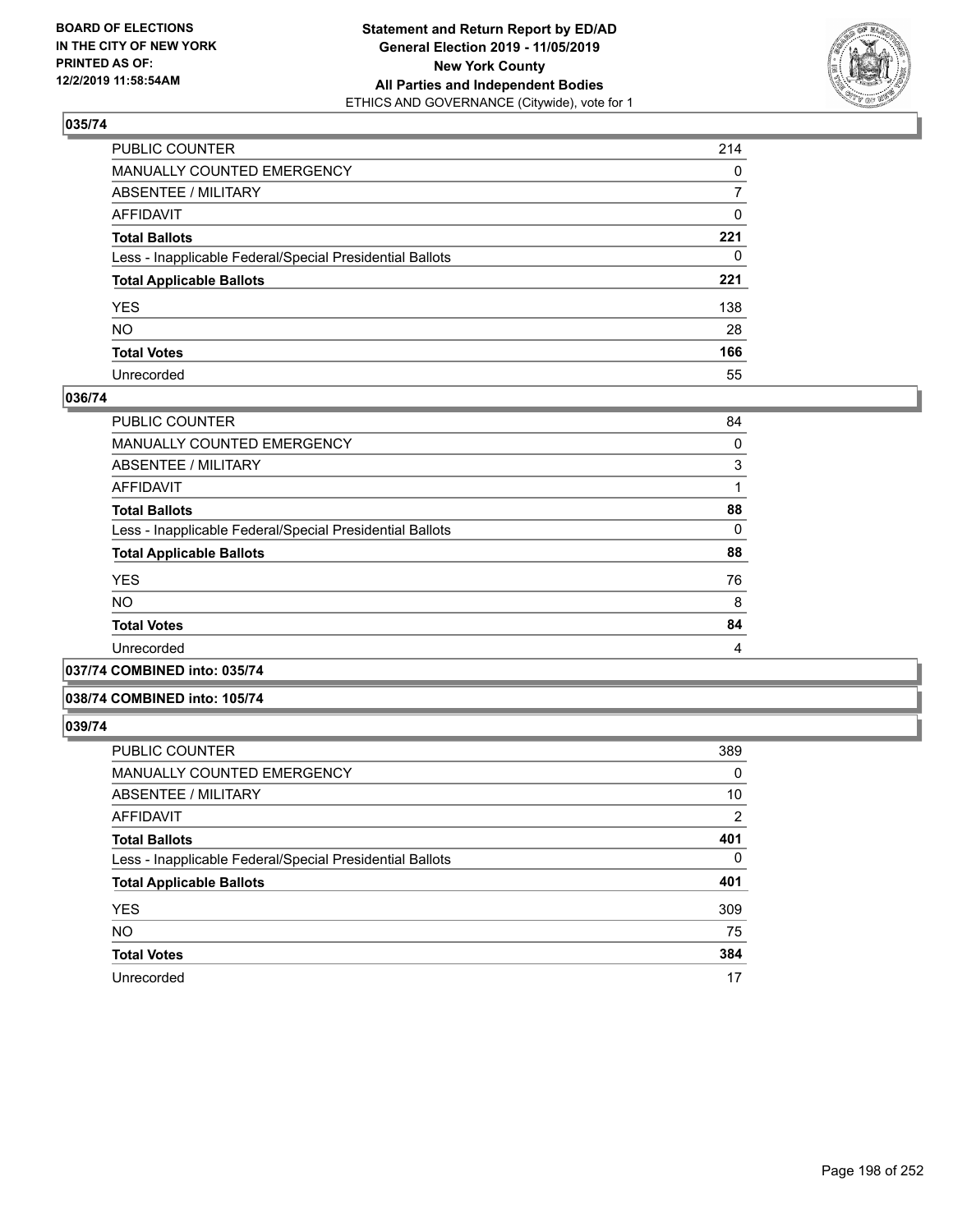

| PUBLIC COUNTER                                           | 253      |
|----------------------------------------------------------|----------|
| MANUALLY COUNTED EMERGENCY                               | $\Omega$ |
| ABSENTEE / MILITARY                                      | 11       |
| AFFIDAVIT                                                | 2        |
| Total Ballots                                            | 266      |
| Less - Inapplicable Federal/Special Presidential Ballots | $\Omega$ |
| <b>Total Applicable Ballots</b>                          | 266      |
| YES                                                      | 196      |
| NO.                                                      | 54       |
| <b>Total Votes</b>                                       | 250      |
| Unrecorded                                               | 16       |

### **041/74**

| <b>PUBLIC COUNTER</b>                                    | 234      |
|----------------------------------------------------------|----------|
| <b>MANUALLY COUNTED EMERGENCY</b>                        | 0        |
| ABSENTEE / MILITARY                                      |          |
| <b>AFFIDAVIT</b>                                         | 3        |
| <b>Total Ballots</b>                                     | 244      |
| Less - Inapplicable Federal/Special Presidential Ballots | $\Omega$ |
| <b>Total Applicable Ballots</b>                          | 244      |
| <b>YES</b>                                               | 196      |
| <b>NO</b>                                                | 40       |
| <b>Total Votes</b>                                       | 236      |
| Unrecorded                                               | 8        |
|                                                          |          |

### **042/74 COMBINED into: 043/74**

| <b>PUBLIC COUNTER</b>                                    | 535 |
|----------------------------------------------------------|-----|
| <b>MANUALLY COUNTED EMERGENCY</b>                        | 0   |
| ABSENTEE / MILITARY                                      |     |
| AFFIDAVIT                                                | 0   |
| <b>Total Ballots</b>                                     | 542 |
| Less - Inapplicable Federal/Special Presidential Ballots | 0   |
| <b>Total Applicable Ballots</b>                          | 542 |
| <b>YES</b>                                               | 426 |
| NO.                                                      | 81  |
| <b>Total Votes</b>                                       | 507 |
| Unrecorded                                               | 35  |
| 044/74 COMBINED into: 039/74                             |     |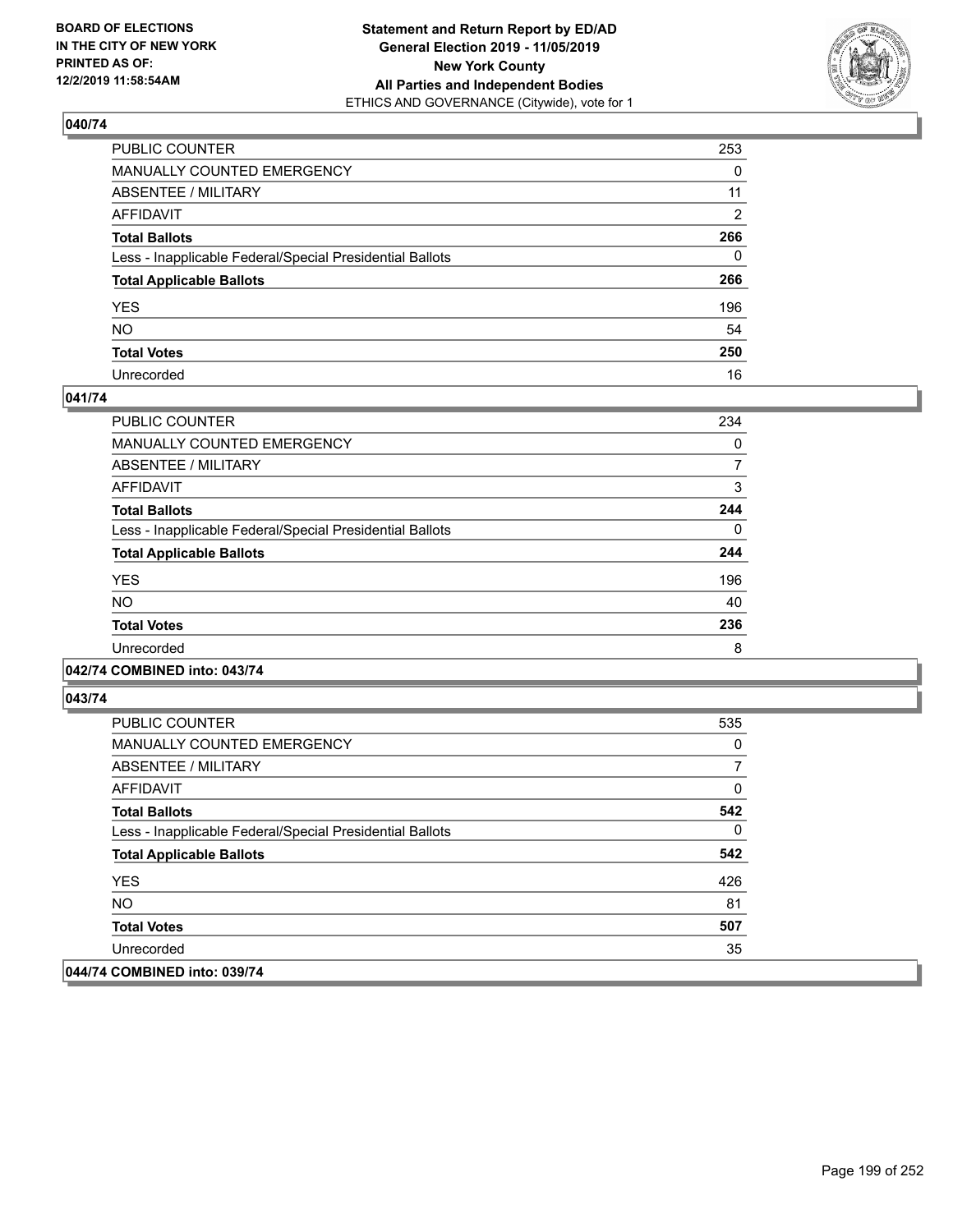

| PUBLIC COUNTER                                           | 261               |
|----------------------------------------------------------|-------------------|
| MANUALLY COUNTED EMERGENCY                               | 0                 |
| ABSENTEE / MILITARY                                      | $12 \overline{ }$ |
| AFFIDAVIT                                                | 3                 |
| Total Ballots                                            | 276               |
| Less - Inapplicable Federal/Special Presidential Ballots | 0                 |
| <b>Total Applicable Ballots</b>                          | 276               |
| YES                                                      | 223               |
| NO.                                                      | 42                |
| <b>Total Votes</b>                                       | 265               |
| Unrecorded                                               | 11                |

### **046/74**

| <b>PUBLIC COUNTER</b>                                    | 395            |
|----------------------------------------------------------|----------------|
| <b>MANUALLY COUNTED EMERGENCY</b>                        | $\Omega$       |
| ABSENTEE / MILITARY                                      | 17             |
| <b>AFFIDAVIT</b>                                         | $\overline{2}$ |
| <b>Total Ballots</b>                                     | 414            |
| Less - Inapplicable Federal/Special Presidential Ballots | $\Omega$       |
| <b>Total Applicable Ballots</b>                          | 414            |
| <b>YES</b>                                               | 342            |
| <b>NO</b>                                                | 51             |
| <b>Total Votes</b>                                       | 393            |
| Unrecorded                                               | 21             |

| <b>PUBLIC COUNTER</b>                                    | 256 |
|----------------------------------------------------------|-----|
| <b>MANUALLY COUNTED EMERGENCY</b>                        | 0   |
| ABSENTEE / MILITARY                                      | 4   |
| <b>AFFIDAVIT</b>                                         | 10  |
| <b>Total Ballots</b>                                     | 270 |
| Less - Inapplicable Federal/Special Presidential Ballots | 0   |
| <b>Total Applicable Ballots</b>                          | 270 |
| <b>YES</b>                                               | 206 |
| NO.                                                      | 48  |
| <b>Total Votes</b>                                       | 254 |
| Unrecorded                                               | 16  |
| 048/74 COMBINED into: 046/74                             |     |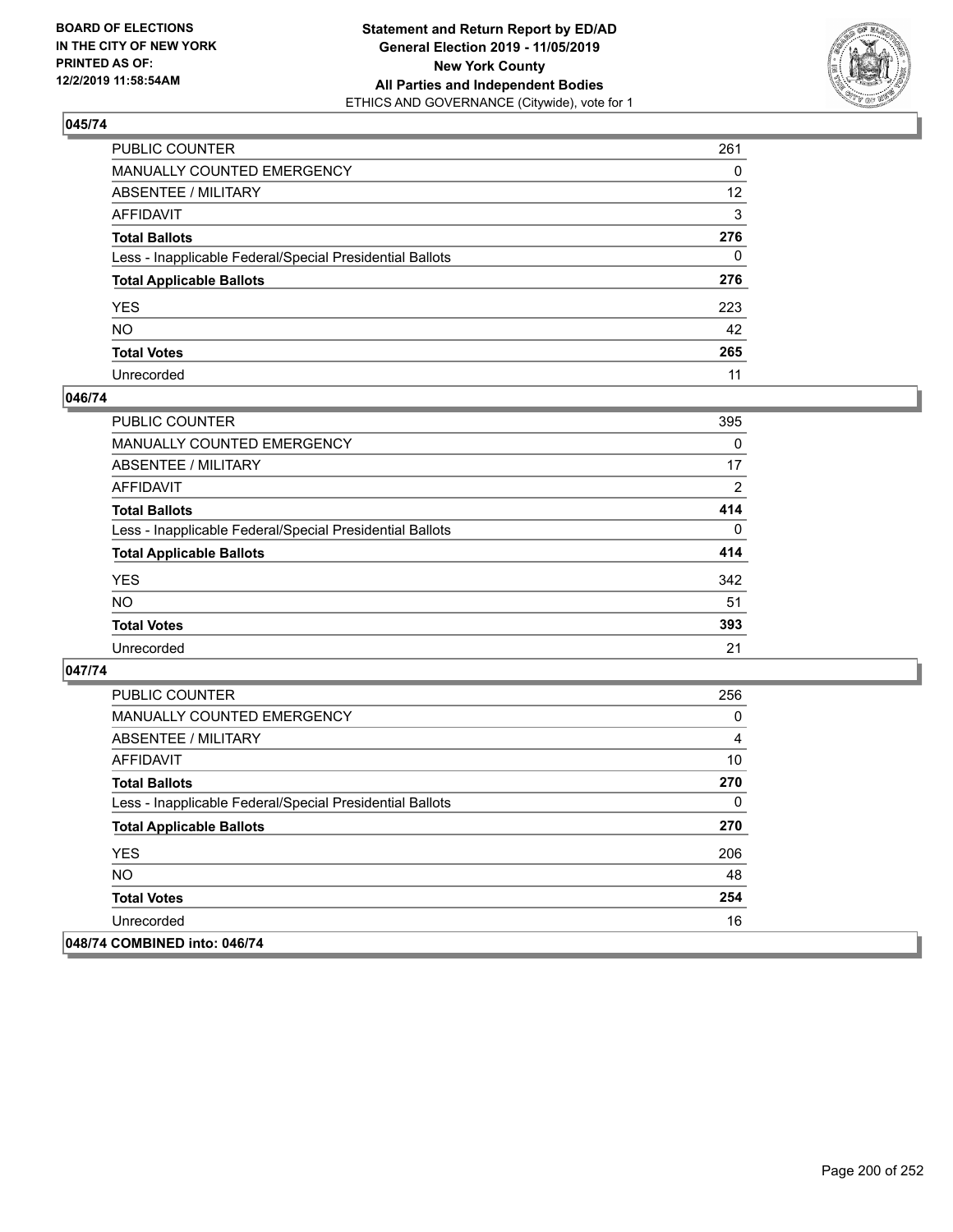

| PUBLIC COUNTER                                           | 425          |
|----------------------------------------------------------|--------------|
| <b>MANUALLY COUNTED EMERGENCY</b>                        | $\mathbf{0}$ |
| <b>ABSENTEE / MILITARY</b>                               | 17           |
| <b>AFFIDAVIT</b>                                         | 2            |
| <b>Total Ballots</b>                                     | 444          |
| Less - Inapplicable Federal/Special Presidential Ballots | $\Omega$     |
| <b>Total Applicable Ballots</b>                          | 444          |
| <b>YES</b>                                               | 350          |
| <b>NO</b>                                                | 70           |
| <b>Total Votes</b>                                       | 420          |
| Unrecorded                                               | 24           |

### **050/74 COMBINED into: 051/74**

### **051/74**

| <b>PUBLIC COUNTER</b>                                    | 436 |
|----------------------------------------------------------|-----|
| <b>MANUALLY COUNTED EMERGENCY</b>                        | 0   |
| <b>ABSENTEE / MILITARY</b>                               | 15  |
| <b>AFFIDAVIT</b>                                         | 4   |
| <b>Total Ballots</b>                                     | 455 |
| Less - Inapplicable Federal/Special Presidential Ballots | 0   |
| <b>Total Applicable Ballots</b>                          | 455 |
| <b>YES</b>                                               | 338 |
| <b>NO</b>                                                | 85  |
| <b>Total Votes</b>                                       | 423 |
| Unrecorded                                               | 32  |
|                                                          |     |

### **052/74 COMBINED into: 049/74**

| <b>PUBLIC COUNTER</b>                                    | 131      |
|----------------------------------------------------------|----------|
| <b>MANUALLY COUNTED EMERGENCY</b>                        | 0        |
| ABSENTEE / MILITARY                                      | 3        |
| AFFIDAVIT                                                | 0        |
| <b>Total Ballots</b>                                     | 134      |
| Less - Inapplicable Federal/Special Presidential Ballots | $\Omega$ |
| <b>Total Applicable Ballots</b>                          | 134      |
| <b>YES</b>                                               | 112      |
| <b>NO</b>                                                | 14       |
| <b>Total Votes</b>                                       | 126      |
| Unrecorded                                               | 8        |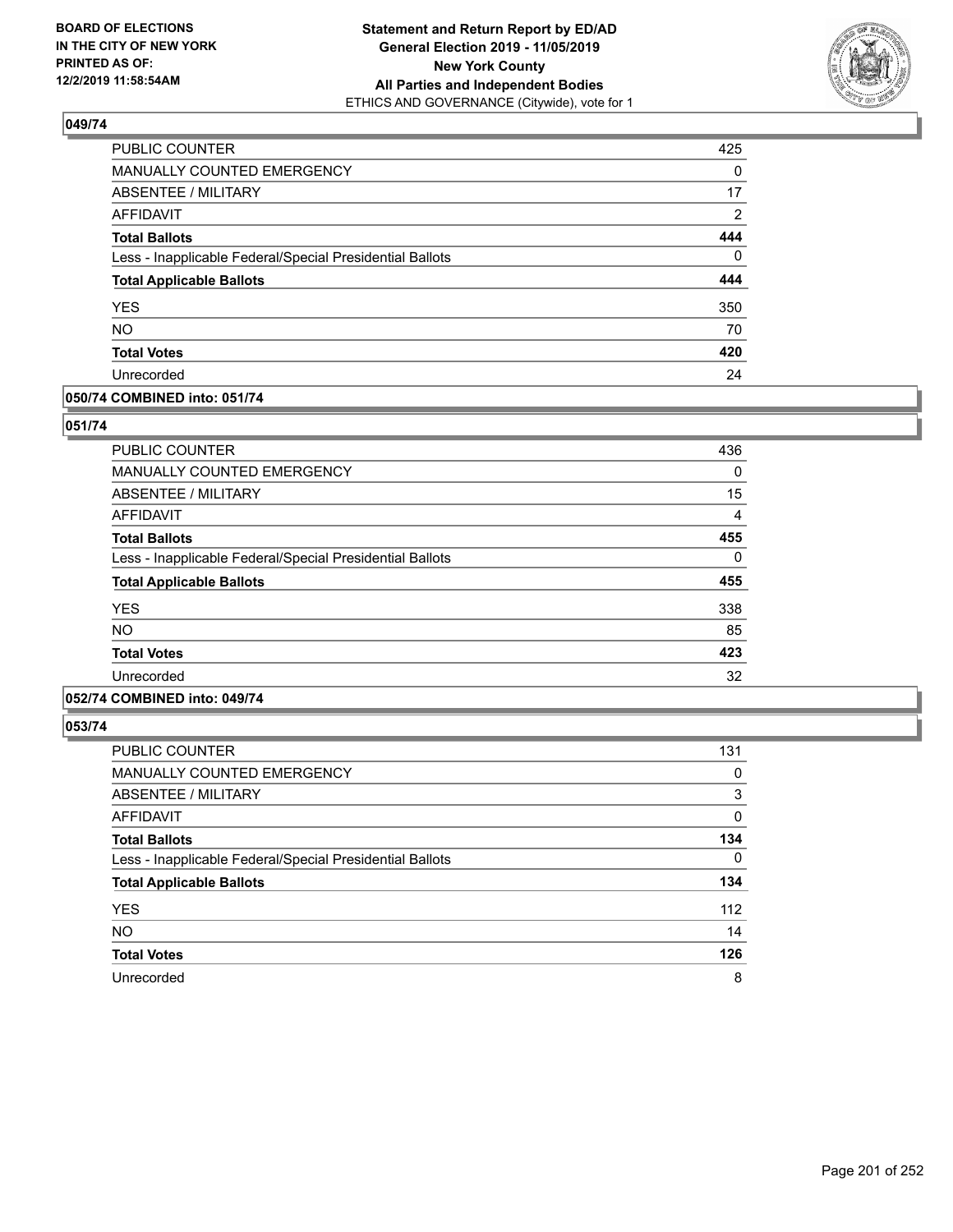

| PUBLIC COUNTER                                           | 366          |
|----------------------------------------------------------|--------------|
| MANUALLY COUNTED EMERGENCY                               | $\mathbf{0}$ |
| ABSENTEE / MILITARY                                      | 7            |
| AFFIDAVIT                                                | 5            |
| Total Ballots                                            | 378          |
| Less - Inapplicable Federal/Special Presidential Ballots | $\Omega$     |
| <b>Total Applicable Ballots</b>                          | 378          |
| YES                                                      | 332          |
| NO.                                                      | 37           |
| <b>Total Votes</b>                                       | 369          |
| Unrecorded                                               | 9            |

### **055/74**

| <b>PUBLIC COUNTER</b>                                    | 64       |
|----------------------------------------------------------|----------|
| <b>MANUALLY COUNTED EMERGENCY</b>                        | 0        |
| ABSENTEE / MILITARY                                      | 2        |
| AFFIDAVIT                                                | 0        |
| <b>Total Ballots</b>                                     | 66       |
| Less - Inapplicable Federal/Special Presidential Ballots | $\Omega$ |
| <b>Total Applicable Ballots</b>                          | 66       |
| <b>YES</b>                                               | 53       |
| <b>NO</b>                                                | 9        |
| <b>Total Votes</b>                                       | 62       |
| Unrecorded                                               | 4        |

| <b>PUBLIC COUNTER</b>                                    | 168      |
|----------------------------------------------------------|----------|
| <b>MANUALLY COUNTED EMERGENCY</b>                        | 0        |
| ABSENTEE / MILITARY                                      | 4        |
| AFFIDAVIT                                                |          |
| <b>Total Ballots</b>                                     | 173      |
| Less - Inapplicable Federal/Special Presidential Ballots | $\Omega$ |
| <b>Total Applicable Ballots</b>                          | 173      |
| <b>YES</b>                                               | 148      |
| <b>NO</b>                                                | 20       |
| <b>Total Votes</b>                                       | 168      |
| Unrecorded                                               | 5        |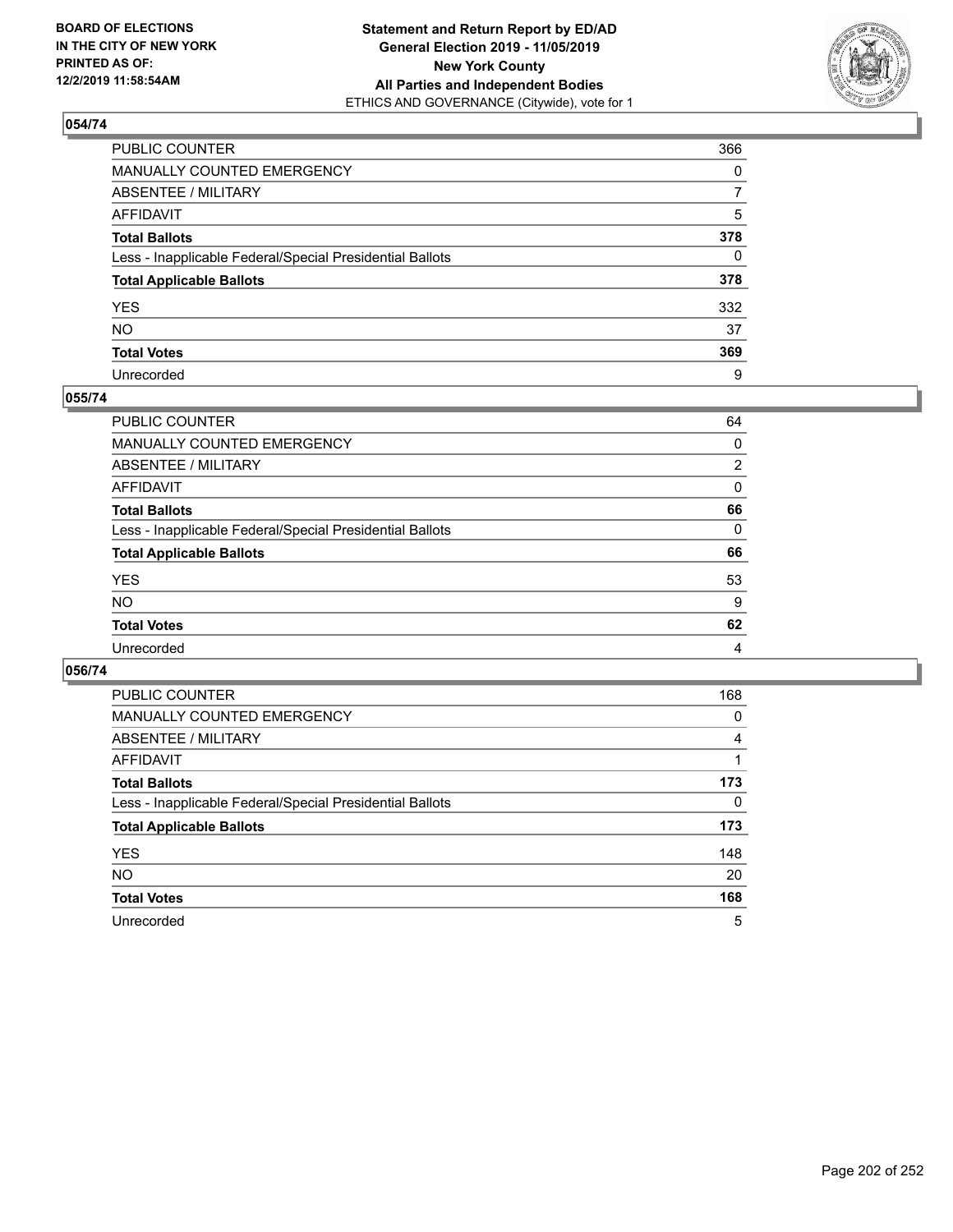

| <b>PUBLIC COUNTER</b>                                    | 241 |
|----------------------------------------------------------|-----|
| MANUALLY COUNTED EMERGENCY                               | 0   |
| ABSENTEE / MILITARY                                      | 4   |
| <b>AFFIDAVIT</b>                                         | 1   |
| <b>Total Ballots</b>                                     | 246 |
| Less - Inapplicable Federal/Special Presidential Ballots | 0   |
| <b>Total Applicable Ballots</b>                          | 246 |
| <b>YES</b>                                               | 197 |
| <b>NO</b>                                                | 36  |
| <b>Total Votes</b>                                       | 233 |
| Unrecorded                                               | 13  |

### **058/74 COMBINED into: 054/74**

### **059/74**

| PUBLIC COUNTER                                           | 240      |
|----------------------------------------------------------|----------|
| <b>MANUALLY COUNTED EMERGENCY</b>                        | 0        |
| ABSENTEE / MILITARY                                      | 10       |
| AFFIDAVIT                                                |          |
| <b>Total Ballots</b>                                     | 251      |
| Less - Inapplicable Federal/Special Presidential Ballots | $\Omega$ |
| <b>Total Applicable Ballots</b>                          | 251      |
| <b>YES</b>                                               | 213      |
| <b>NO</b>                                                | 30       |
| <b>Total Votes</b>                                       | 243      |
| Unrecorded                                               | 8        |

| <b>PUBLIC COUNTER</b>                                    | 154      |
|----------------------------------------------------------|----------|
| MANUALLY COUNTED EMERGENCY                               | $\Omega$ |
| ABSENTEE / MILITARY                                      | 7        |
| AFFIDAVIT                                                | $\Omega$ |
| <b>Total Ballots</b>                                     | 161      |
| Less - Inapplicable Federal/Special Presidential Ballots | $\Omega$ |
| <b>Total Applicable Ballots</b>                          | 161      |
| <b>YES</b>                                               | 136      |
| <b>NO</b>                                                | 20       |
| <b>Total Votes</b>                                       | 156      |
| Unrecorded                                               | 5        |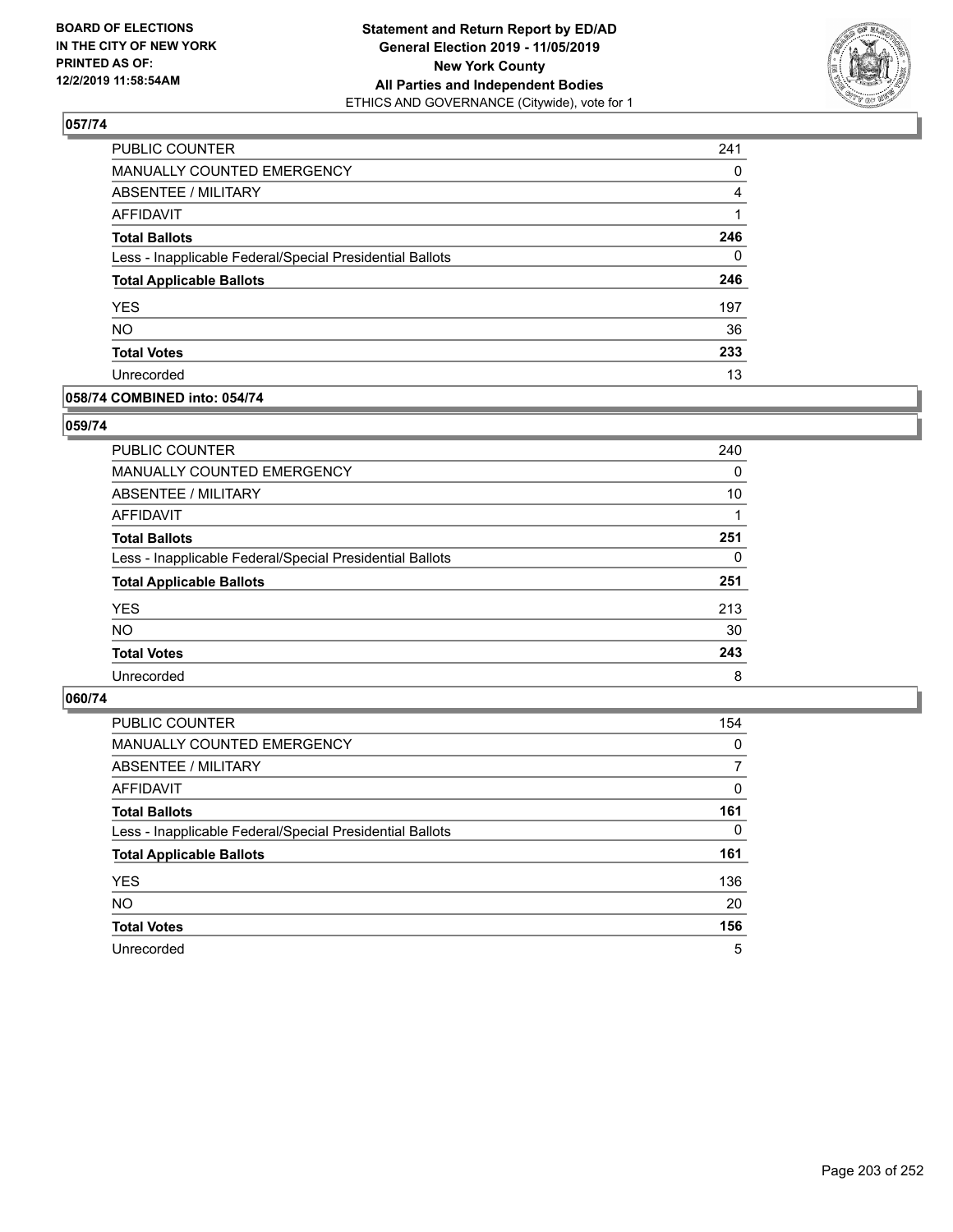

| PUBLIC COUNTER                                           | 322          |
|----------------------------------------------------------|--------------|
| MANUALLY COUNTED EMERGENCY                               | $\mathbf{0}$ |
| ABSENTEE / MILITARY                                      | 9            |
| AFFIDAVIT                                                | 4            |
| Total Ballots                                            | 335          |
| Less - Inapplicable Federal/Special Presidential Ballots | $\Omega$     |
| <b>Total Applicable Ballots</b>                          | 335          |
| YES                                                      | 252          |
| NO.                                                      | 47           |
| <b>Total Votes</b>                                       | 299          |
| Unrecorded                                               | 36           |

### **062/74**

| <b>PUBLIC COUNTER</b>                                    | 273      |
|----------------------------------------------------------|----------|
| <b>MANUALLY COUNTED EMERGENCY</b>                        | 0        |
| ABSENTEE / MILITARY                                      | 15       |
| <b>AFFIDAVIT</b>                                         | 4        |
| <b>Total Ballots</b>                                     | 292      |
| Less - Inapplicable Federal/Special Presidential Ballots | $\Omega$ |
| <b>Total Applicable Ballots</b>                          | 292      |
| <b>YES</b>                                               | 241      |
| NO.                                                      | 39       |
| <b>Total Votes</b>                                       | 280      |
| Unrecorded                                               | 12       |

### **063/74 COMBINED into: 062/74**

| <b>PUBLIC COUNTER</b>                                    | 266 |
|----------------------------------------------------------|-----|
| <b>MANUALLY COUNTED EMERGENCY</b>                        | 0   |
| ABSENTEE / MILITARY                                      | 5   |
| AFFIDAVIT                                                | 6   |
| <b>Total Ballots</b>                                     | 277 |
| Less - Inapplicable Federal/Special Presidential Ballots | 0   |
| <b>Total Applicable Ballots</b>                          | 277 |
| <b>YES</b>                                               | 228 |
| NO.                                                      | 34  |
| <b>Total Votes</b>                                       | 262 |
| Unrecorded                                               | 15  |
| 065/74 COMBINED into: 064/74                             |     |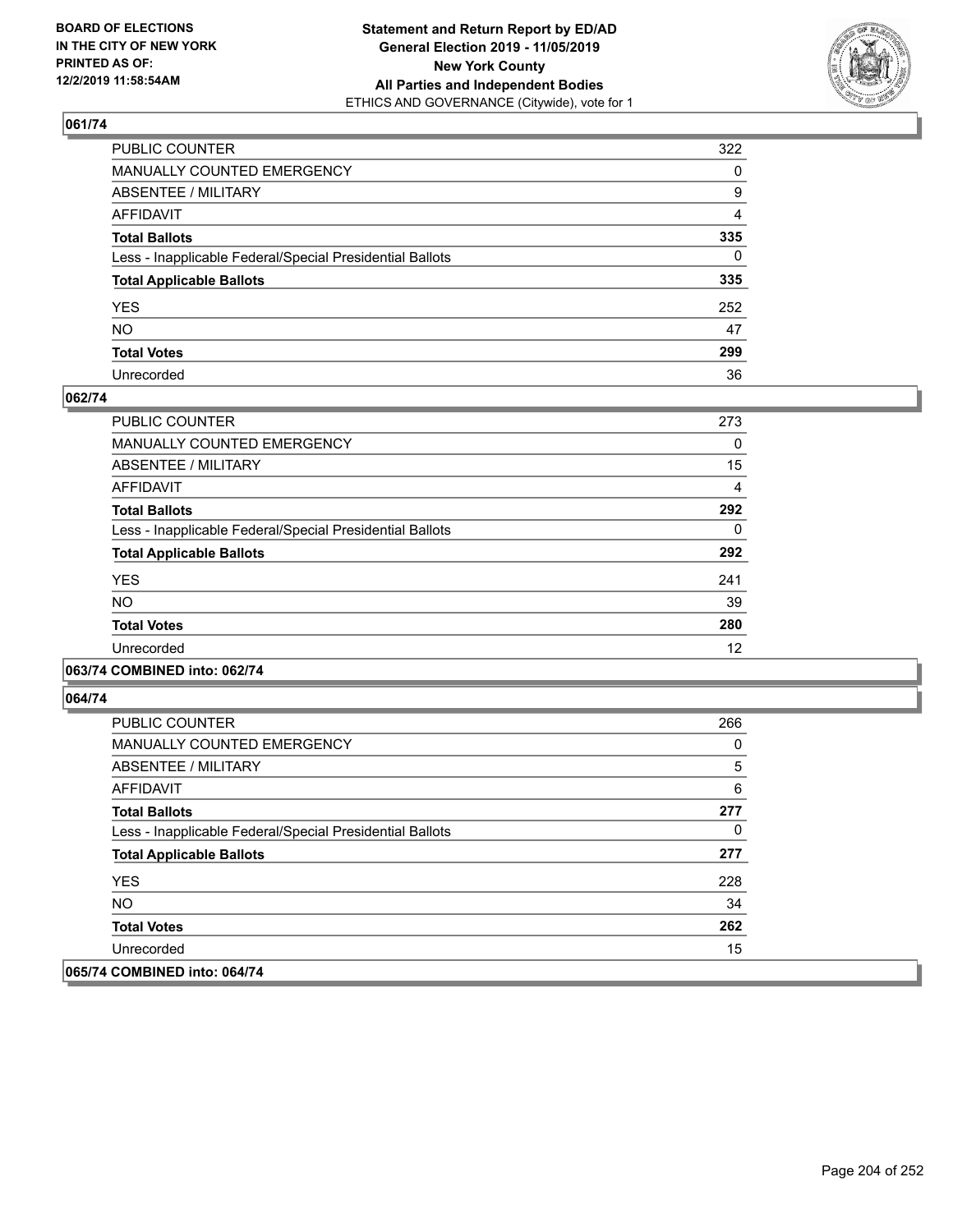

| PUBLIC COUNTER                                           | 282          |
|----------------------------------------------------------|--------------|
| MANUALLY COUNTED EMERGENCY                               | $\mathbf{0}$ |
| ABSENTEE / MILITARY                                      | 13           |
| AFFIDAVIT                                                | 2            |
| Total Ballots                                            | 297          |
| Less - Inapplicable Federal/Special Presidential Ballots | $\mathbf{0}$ |
| <b>Total Applicable Ballots</b>                          | 297          |
| YES                                                      | 247          |
| NO.                                                      | 36           |
| <b>Total Votes</b>                                       | 283          |
| Unrecorded                                               | 14           |

### **067/74**

| PUBLIC COUNTER                                           | 348      |
|----------------------------------------------------------|----------|
| <b>MANUALLY COUNTED EMERGENCY</b>                        | 0        |
| ABSENTEE / MILITARY                                      | 18       |
| <b>AFFIDAVIT</b>                                         | 4        |
| <b>Total Ballots</b>                                     | 370      |
| Less - Inapplicable Federal/Special Presidential Ballots | $\Omega$ |
| <b>Total Applicable Ballots</b>                          | 370      |
| <b>YES</b>                                               | 291      |
| <b>NO</b>                                                | 62       |
| <b>Total Votes</b>                                       | 353      |
| Unrecorded                                               | 17       |
|                                                          |          |

### **068/74 COMBINED into: 067/74**

| <b>PUBLIC COUNTER</b>                                    | 99       |
|----------------------------------------------------------|----------|
| <b>MANUALLY COUNTED EMERGENCY</b>                        | $\Omega$ |
| ABSENTEE / MILITARY                                      | 4        |
| <b>AFFIDAVIT</b>                                         | $\Omega$ |
| <b>Total Ballots</b>                                     | 103      |
| Less - Inapplicable Federal/Special Presidential Ballots | $\Omega$ |
| <b>Total Applicable Ballots</b>                          | 103      |
| <b>YES</b>                                               | 72       |
| <b>NO</b>                                                | 15       |
| <b>Total Votes</b>                                       | 87       |
| Unrecorded                                               | 16       |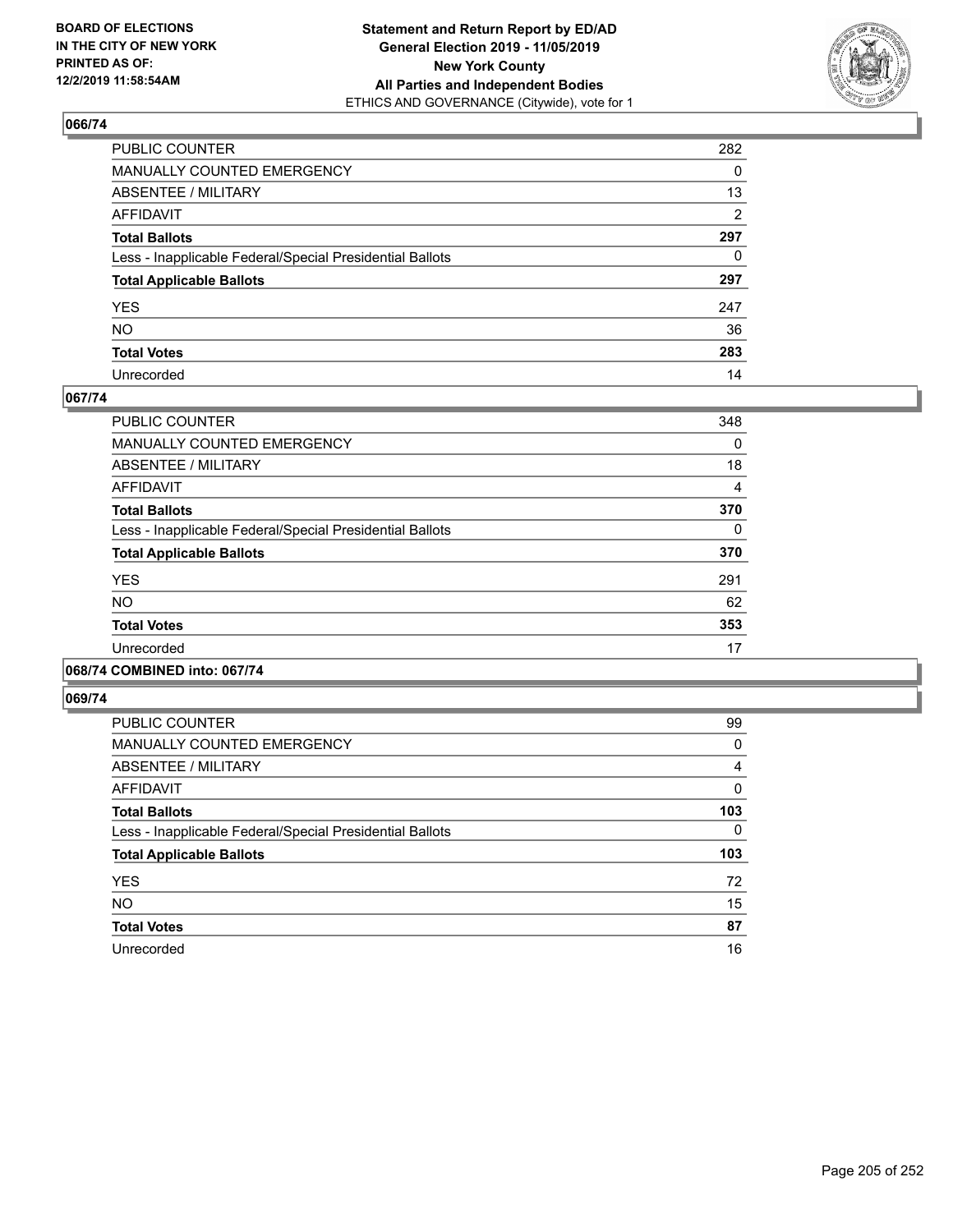

| PUBLIC COUNTER                                           | 253            |
|----------------------------------------------------------|----------------|
| MANUALLY COUNTED EMERGENCY                               | $\Omega$       |
| <b>ABSENTEE / MILITARY</b>                               | 8              |
| <b>AFFIDAVIT</b>                                         | $\overline{2}$ |
| <b>Total Ballots</b>                                     | 263            |
| Less - Inapplicable Federal/Special Presidential Ballots | $\Omega$       |
| <b>Total Applicable Ballots</b>                          | 263            |
| <b>YES</b>                                               | 192            |
| <b>NO</b>                                                | 41             |
| <b>Total Votes</b>                                       | 233            |
| Unrecorded                                               | 30             |

### **071/74 COMBINED into: 061/74**

#### **072/74**

| <b>PUBLIC COUNTER</b>                                    | 275      |
|----------------------------------------------------------|----------|
| MANUALLY COUNTED EMERGENCY                               | 0        |
| <b>ABSENTEE / MILITARY</b>                               | 10       |
| AFFIDAVIT                                                | 3        |
| <b>Total Ballots</b>                                     | 288      |
| Less - Inapplicable Federal/Special Presidential Ballots | $\Omega$ |
| <b>Total Applicable Ballots</b>                          | 288      |
| <b>YES</b>                                               | 209      |
| <b>NO</b>                                                | 41       |
| <b>Total Votes</b>                                       | 250      |
| Unrecorded                                               | 38       |
|                                                          |          |

### **073/74**

| PUBLIC COUNTER                                           | 197 |
|----------------------------------------------------------|-----|
| MANUALLY COUNTED EMERGENCY                               | 0   |
| ABSENTEE / MILITARY                                      | 4   |
| <b>AFFIDAVIT</b>                                         | 3   |
| <b>Total Ballots</b>                                     | 204 |
| Less - Inapplicable Federal/Special Presidential Ballots | 0   |
| <b>Total Applicable Ballots</b>                          | 204 |
| <b>YES</b>                                               | 158 |
| NO.                                                      | 32  |
| <b>Total Votes</b>                                       | 190 |
| Unrecorded                                               | 14  |
| 074/74 COMBINED into: 072/74                             |     |

**075/74 COMBINED into: 076/74**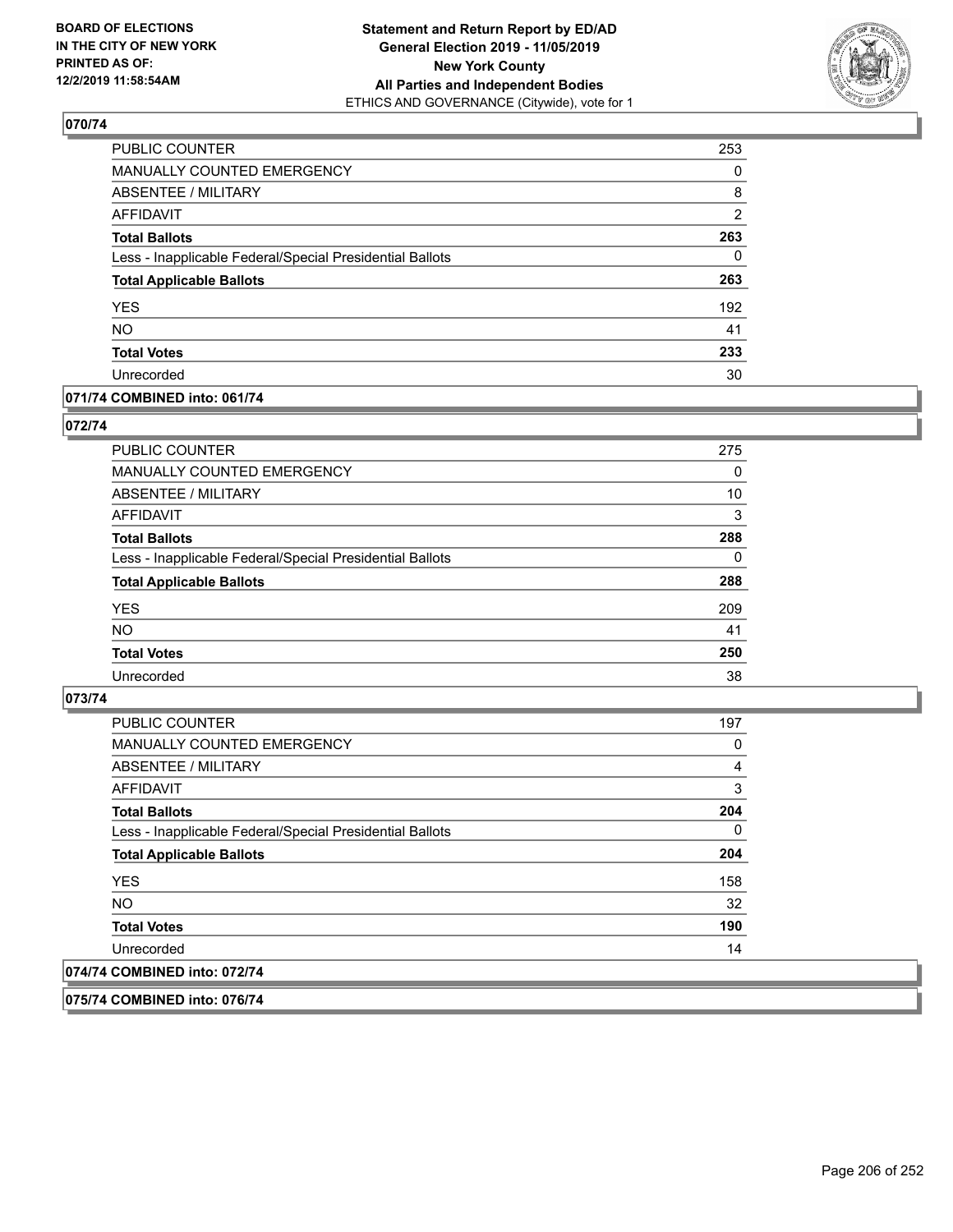

| PUBLIC COUNTER                                           | 439      |
|----------------------------------------------------------|----------|
| MANUALLY COUNTED EMERGENCY                               | $\Omega$ |
| <b>ABSENTEE / MILITARY</b>                               | 17       |
| <b>AFFIDAVIT</b>                                         | 3        |
| <b>Total Ballots</b>                                     | 459      |
| Less - Inapplicable Federal/Special Presidential Ballots | $\Omega$ |
| <b>Total Applicable Ballots</b>                          | 459      |
| <b>YES</b>                                               | 339      |
| <b>NO</b>                                                | 63       |
| <b>Total Votes</b>                                       | 402      |
| Unrecorded                                               | 57       |

### **077/74 COMBINED into: 070/74**

#### **078/74**

| <b>PUBLIC COUNTER</b>                                    | 281 |
|----------------------------------------------------------|-----|
| <b>MANUALLY COUNTED EMERGENCY</b>                        | 0   |
| ABSENTEE / MILITARY                                      | 3   |
| AFFIDAVIT                                                |     |
| <b>Total Ballots</b>                                     | 285 |
| Less - Inapplicable Federal/Special Presidential Ballots | 0   |
| <b>Total Applicable Ballots</b>                          | 285 |
| <b>YES</b>                                               | 203 |
| <b>NO</b>                                                | 22  |
| <b>Total Votes</b>                                       | 225 |
| Unrecorded                                               | 60  |
|                                                          |     |

#### **079/74**

| <b>PUBLIC COUNTER</b>                                    | 281      |
|----------------------------------------------------------|----------|
| <b>MANUALLY COUNTED EMERGENCY</b>                        | $\Omega$ |
| ABSENTEE / MILITARY                                      |          |
| AFFIDAVIT                                                | 4        |
| <b>Total Ballots</b>                                     | 286      |
| Less - Inapplicable Federal/Special Presidential Ballots | $\Omega$ |
| <b>Total Applicable Ballots</b>                          | 286      |
| <b>YES</b>                                               | 222      |
| NO.                                                      | 44       |
| <b>Total Votes</b>                                       | 266      |
| Unrecorded                                               | 20       |
| 080/74 COMBINED into: 079/74                             |          |

**081/74 COMBINED into: 078/74**

**082/74 COMBINED into: 101/74**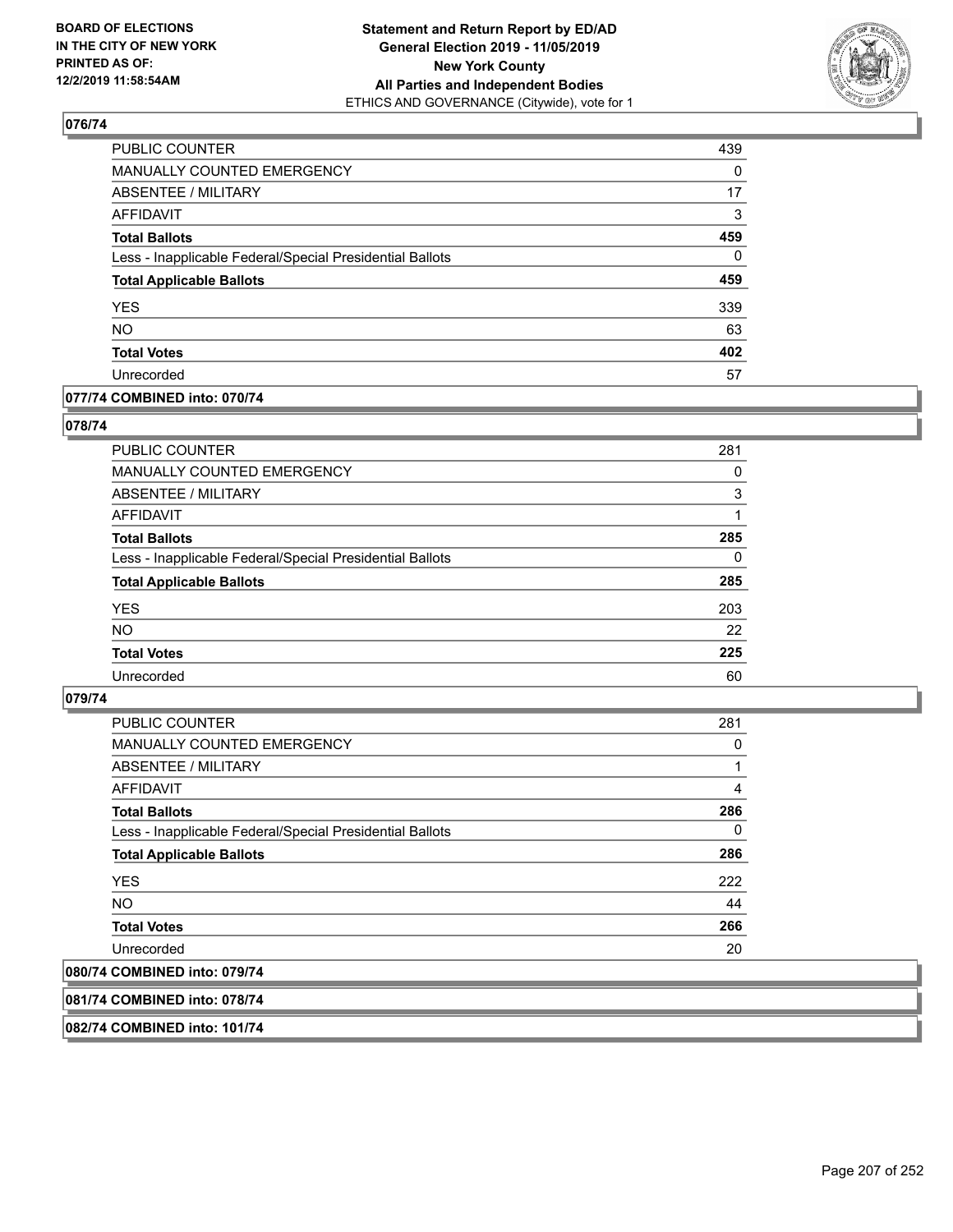

| PUBLIC COUNTER                                           | 443            |
|----------------------------------------------------------|----------------|
| MANUALLY COUNTED EMERGENCY                               | $\mathbf{0}$   |
| ABSENTEE / MILITARY                                      | $\overline{7}$ |
| AFFIDAVIT                                                | 3              |
| Total Ballots                                            | 453            |
| Less - Inapplicable Federal/Special Presidential Ballots | $\mathbf{0}$   |
| <b>Total Applicable Ballots</b>                          | 453            |
| YES                                                      | 375            |
| NO.                                                      | 52             |
| <b>Total Votes</b>                                       | 427            |
| Unrecorded                                               | 26             |

### **084/74**

| <b>PUBLIC COUNTER</b>                                    | 62             |
|----------------------------------------------------------|----------------|
| <b>MANUALLY COUNTED EMERGENCY</b>                        | 0              |
| ABSENTEE / MILITARY                                      | $\overline{2}$ |
| AFFIDAVIT                                                |                |
| <b>Total Ballots</b>                                     | 65             |
| Less - Inapplicable Federal/Special Presidential Ballots | 0              |
| <b>Total Applicable Ballots</b>                          | 65             |
| <b>YES</b>                                               | 53             |
| NO.                                                      | 8              |
| <b>Total Votes</b>                                       | 61             |
| Unrecorded                                               | 4              |
| 0.0110110000774                                          |                |

**085/74 COMBINED into: 087/74**

### **086/74 COMBINED into: 084/74**

| <b>PUBLIC COUNTER</b>                                    | 302      |
|----------------------------------------------------------|----------|
| <b>MANUALLY COUNTED EMERGENCY</b>                        | 16       |
| <b>ABSENTEE / MILITARY</b>                               | 7        |
| AFFIDAVIT                                                | 2        |
| <b>Total Ballots</b>                                     | 327      |
| Less - Inapplicable Federal/Special Presidential Ballots | $\Omega$ |
| <b>Total Applicable Ballots</b>                          | 327      |
| <b>YES</b>                                               | 244      |
| <b>NO</b>                                                | 52       |
| <b>Total Votes</b>                                       | 296      |
| Unrecorded                                               | 31       |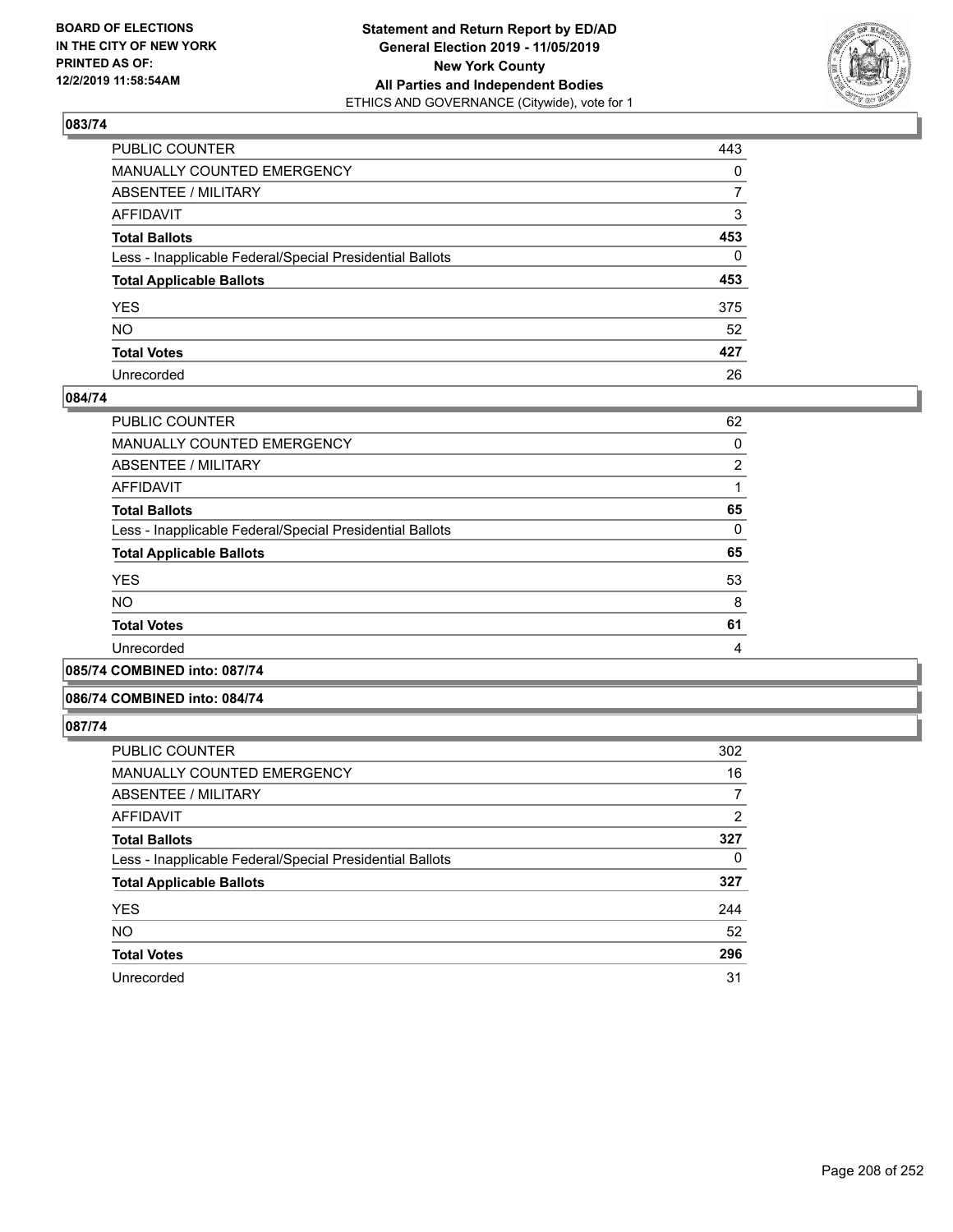

| PUBLIC COUNTER                                           | 405      |
|----------------------------------------------------------|----------|
| <b>MANUALLY COUNTED EMERGENCY</b>                        | $\Omega$ |
| ABSENTEE / MILITARY                                      | 9        |
| AFFIDAVIT                                                |          |
| <b>Total Ballots</b>                                     | 415      |
| Less - Inapplicable Federal/Special Presidential Ballots | $\Omega$ |
| <b>Total Applicable Ballots</b>                          | 415      |
| <b>YES</b>                                               | 320      |
| <b>NO</b>                                                | 63       |
| <b>Total Votes</b>                                       | 383      |
| Unrecorded                                               | 32       |

### **089/74 COMBINED into: 088/74**

#### **090/74**

| PUBLIC COUNTER                                           | 182      |
|----------------------------------------------------------|----------|
| <b>MANUALLY COUNTED EMERGENCY</b>                        | 0        |
| <b>ABSENTEE / MILITARY</b>                               | 0        |
| AFFIDAVIT                                                | 0        |
| <b>Total Ballots</b>                                     | 182      |
| Less - Inapplicable Federal/Special Presidential Ballots | $\Omega$ |
| <b>Total Applicable Ballots</b>                          | 182      |
| <b>YES</b>                                               | 133      |
| <b>NO</b>                                                | 24       |
| <b>Total Votes</b>                                       | 157      |
| Unrecorded                                               | 25       |

#### **091/74**

| <b>PUBLIC COUNTER</b>                                    | 259 |
|----------------------------------------------------------|-----|
| MANUALLY COUNTED EMERGENCY                               | 0   |
| ABSENTEE / MILITARY                                      | 11  |
| AFFIDAVIT                                                | 2   |
| <b>Total Ballots</b>                                     | 272 |
| Less - Inapplicable Federal/Special Presidential Ballots | 0   |
| <b>Total Applicable Ballots</b>                          | 272 |
| <b>YES</b>                                               | 222 |
| NO.                                                      | 33  |
| <b>Total Votes</b>                                       | 255 |
| Unrecorded                                               | 17  |

**092/74 COMBINED into: 083/74**

**093/74 COMBINED into: 091/74**

**094/74 COMBINED into: 091/74**

**095/74 COMBINED into: 091/74**

**096/74 COMBINED into: 036/74**

**097/74 COMBINED into: 036/74**

**098/74 COMBINED into: 066/74**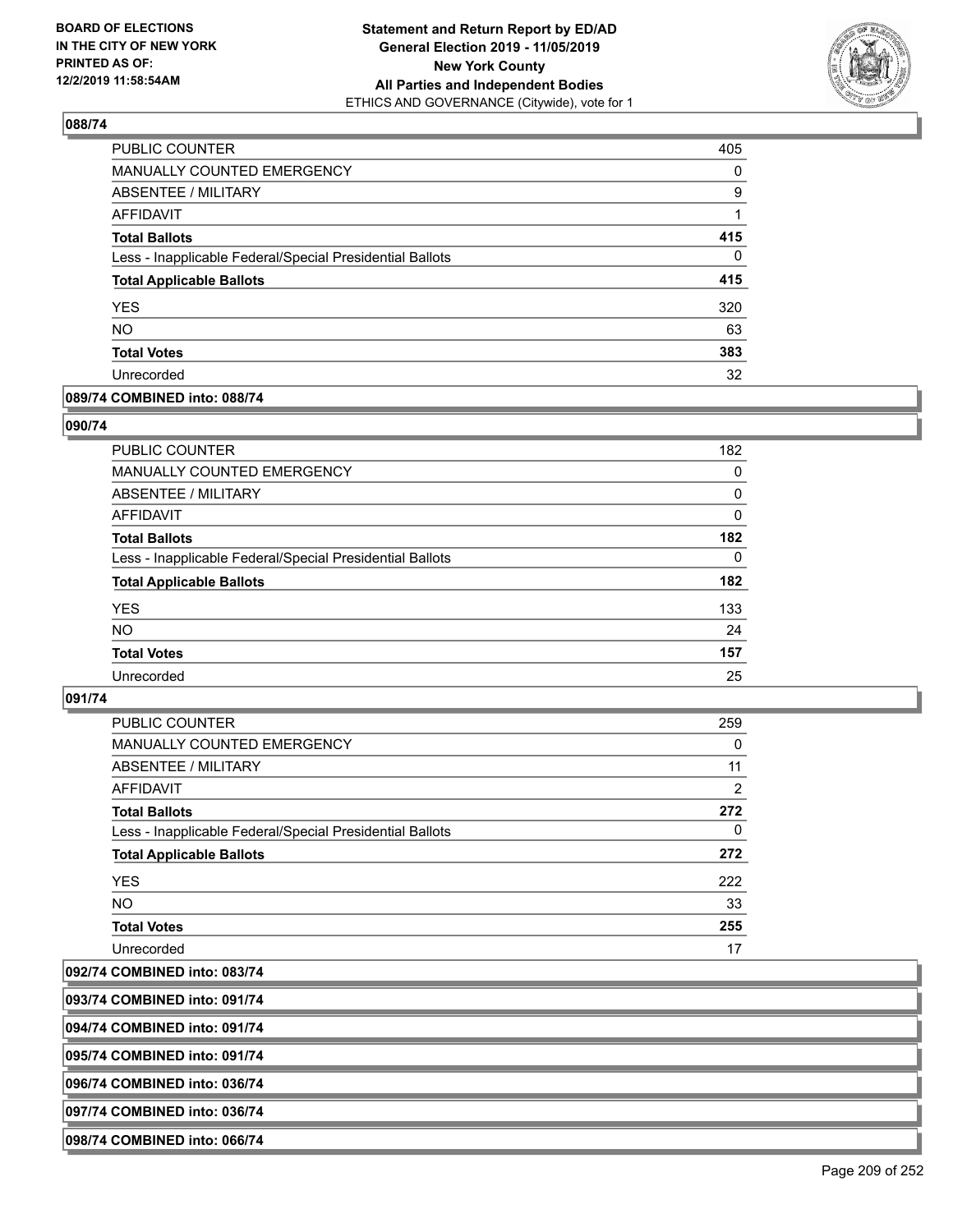

### **099/74 COMBINED into: 032/74**

### **100/74 COMBINED into: 079/65**

**101/74** 

| PUBLIC COUNTER                                           | 330      |
|----------------------------------------------------------|----------|
| MANUALLY COUNTED EMERGENCY                               | 0        |
| ABSENTEE / MILITARY                                      | 17       |
| AFFIDAVIT                                                | 5        |
| <b>Total Ballots</b>                                     | 352      |
| Less - Inapplicable Federal/Special Presidential Ballots | $\Omega$ |
| <b>Total Applicable Ballots</b>                          | 352      |
| <b>YES</b>                                               | 292      |
| <b>NO</b>                                                | 40       |
| <b>Total Votes</b>                                       | 332      |
| Unrecorded                                               | 20       |

### **102/74 COMBINED into: 101/74**

**103/74 COMBINED into: 091/74**

#### **104/74**

| <b>PUBLIC COUNTER</b>                                    | 167 |
|----------------------------------------------------------|-----|
| MANUALLY COUNTED EMERGENCY                               | 0   |
| <b>ABSENTEE / MILITARY</b>                               |     |
| AFFIDAVIT                                                | 2   |
| <b>Total Ballots</b>                                     | 176 |
| Less - Inapplicable Federal/Special Presidential Ballots | 0   |
| <b>Total Applicable Ballots</b>                          | 176 |
| <b>YES</b>                                               | 144 |
| <b>NO</b>                                                | 25  |
| <b>Total Votes</b>                                       | 169 |
| Unrecorded                                               |     |

### **105/74**

| <b>PUBLIC COUNTER</b>                                    | 320 |
|----------------------------------------------------------|-----|
| <b>MANUALLY COUNTED EMERGENCY</b>                        | 0   |
| ABSENTEE / MILITARY                                      | 5   |
| <b>AFFIDAVIT</b>                                         | 3   |
| <b>Total Ballots</b>                                     | 328 |
| Less - Inapplicable Federal/Special Presidential Ballots | 0   |
| <b>Total Applicable Ballots</b>                          | 328 |
| <b>YES</b>                                               | 261 |
| NO.                                                      | 29  |
| <b>Total Votes</b>                                       | 290 |
| Unrecorded                                               | 38  |
| 106/74 COMBINED into: 010/74                             |     |

### **107/74 COMBINED into: 087/74**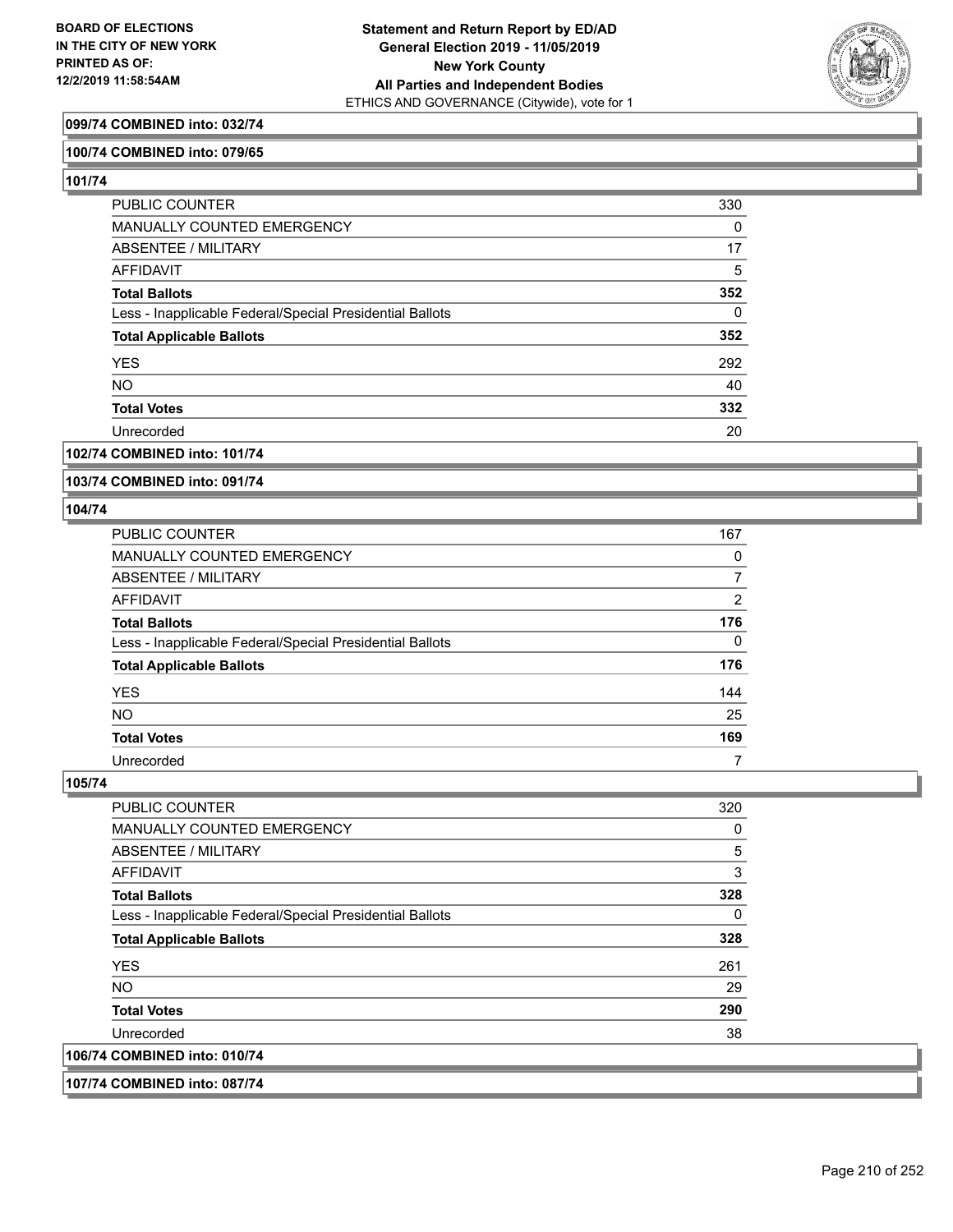

| PUBLIC COUNTER                                           | 320      |
|----------------------------------------------------------|----------|
| MANUALLY COUNTED EMERGENCY                               | $\Omega$ |
| ABSENTEE / MILITARY                                      | 5        |
| AFFIDAVIT                                                | 2        |
| Total Ballots                                            | 327      |
| Less - Inapplicable Federal/Special Presidential Ballots | $\Omega$ |
| <b>Total Applicable Ballots</b>                          | 327      |
| YES                                                      | 280      |
| NO.                                                      | 35       |
| <b>Total Votes</b>                                       | 315      |
| Unrecorded                                               | 12       |

### **002/75**

| PUBLIC COUNTER                                           | 307 |
|----------------------------------------------------------|-----|
| <b>MANUALLY COUNTED EMERGENCY</b>                        | 0   |
| ABSENTEE / MILITARY                                      | 11  |
| AFFIDAVIT                                                | 3   |
| <b>Total Ballots</b>                                     | 321 |
| Less - Inapplicable Federal/Special Presidential Ballots | 0   |
| <b>Total Applicable Ballots</b>                          | 321 |
| <b>YES</b>                                               | 255 |
| <b>NO</b>                                                | 42  |
| <b>Total Votes</b>                                       | 297 |
| Unrecorded                                               | 24  |

**003/75** 

| <b>PUBLIC COUNTER</b>                                    | 117 |
|----------------------------------------------------------|-----|
| <b>MANUALLY COUNTED EMERGENCY</b>                        | 0   |
| ABSENTEE / MILITARY                                      | 2   |
| AFFIDAVIT                                                | 0   |
| <b>Total Ballots</b>                                     | 119 |
| Less - Inapplicable Federal/Special Presidential Ballots | 0   |
| <b>Total Applicable Ballots</b>                          | 119 |
| <b>YES</b>                                               | 105 |
| NO.                                                      | 11  |
| <b>Total Votes</b>                                       | 116 |
| Unrecorded                                               | 3   |
| 004/75 COMBINED into: 090/66                             |     |

**005/75 COMBINED into: 001/75**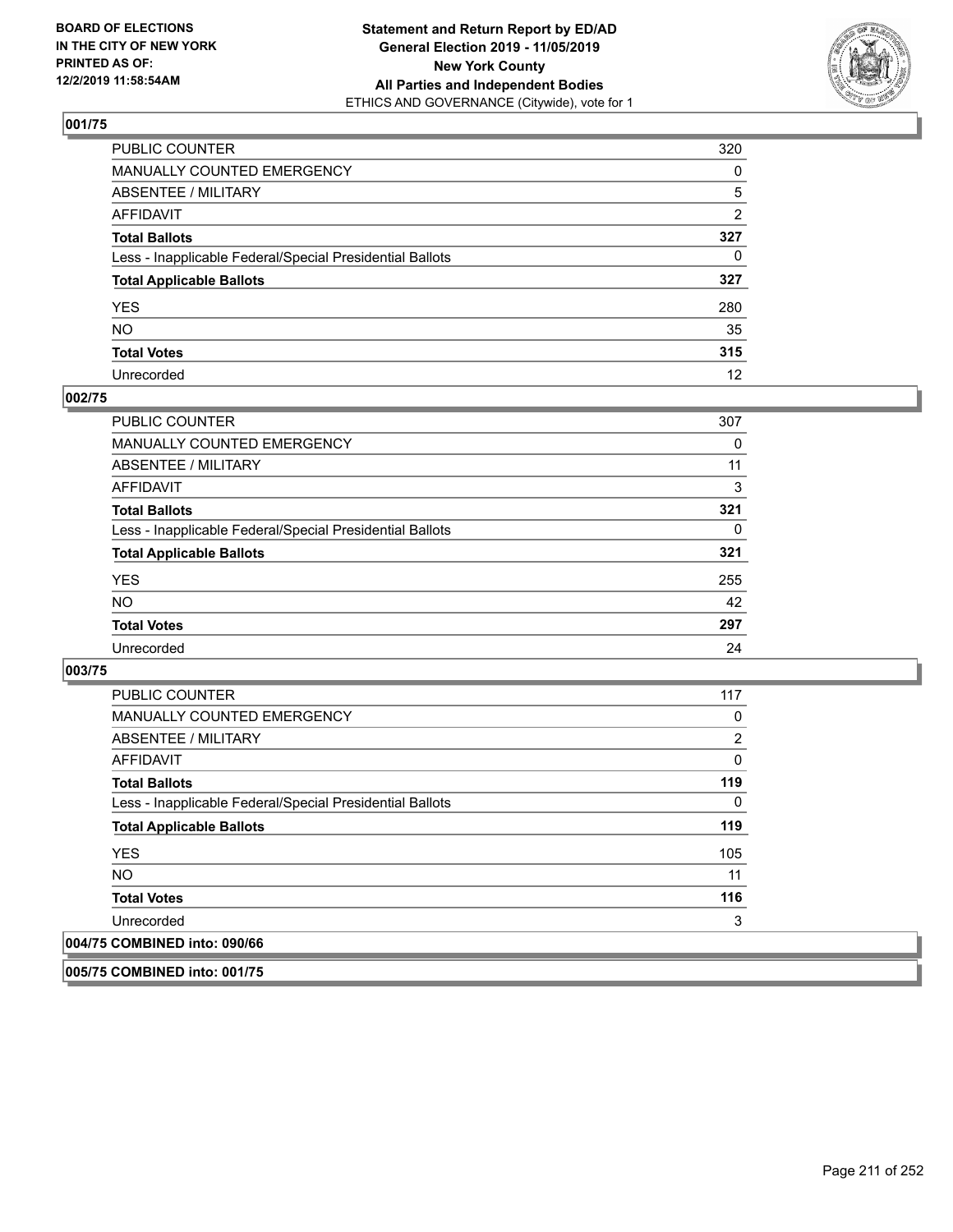

| PUBLIC COUNTER                                           | 397          |
|----------------------------------------------------------|--------------|
| MANUALLY COUNTED EMERGENCY                               | $\mathbf{0}$ |
| ABSENTEE / MILITARY                                      | 10           |
| AFFIDAVIT                                                | $\Omega$     |
| Total Ballots                                            | 407          |
| Less - Inapplicable Federal/Special Presidential Ballots | $\mathbf{0}$ |
| <b>Total Applicable Ballots</b>                          | 407          |
| YES                                                      | 336          |
| NO.                                                      | 46           |
| <b>Total Votes</b>                                       | 382          |
| Unrecorded                                               | 25           |

### **007/75**

| <b>PUBLIC COUNTER</b>                                    | 202 |
|----------------------------------------------------------|-----|
| <b>MANUALLY COUNTED EMERGENCY</b>                        | 0   |
| ABSENTEE / MILITARY                                      | 5   |
| AFFIDAVIT                                                |     |
| <b>Total Ballots</b>                                     | 208 |
| Less - Inapplicable Federal/Special Presidential Ballots | 0   |
| <b>Total Applicable Ballots</b>                          | 208 |
| <b>YES</b>                                               | 174 |
| <b>NO</b>                                                | 25  |
| <b>Total Votes</b>                                       | 199 |
| Unrecorded                                               | 9   |

| <b>PUBLIC COUNTER</b>                                    | 218 |
|----------------------------------------------------------|-----|
| <b>MANUALLY COUNTED EMERGENCY</b>                        | 0   |
| ABSENTEE / MILITARY                                      | 3   |
| AFFIDAVIT                                                |     |
| <b>Total Ballots</b>                                     | 222 |
| Less - Inapplicable Federal/Special Presidential Ballots | 0   |
| <b>Total Applicable Ballots</b>                          | 222 |
| <b>YES</b>                                               | 195 |
| <b>NO</b>                                                | 22  |
| <b>Total Votes</b>                                       | 217 |
| Unrecorded                                               | 5   |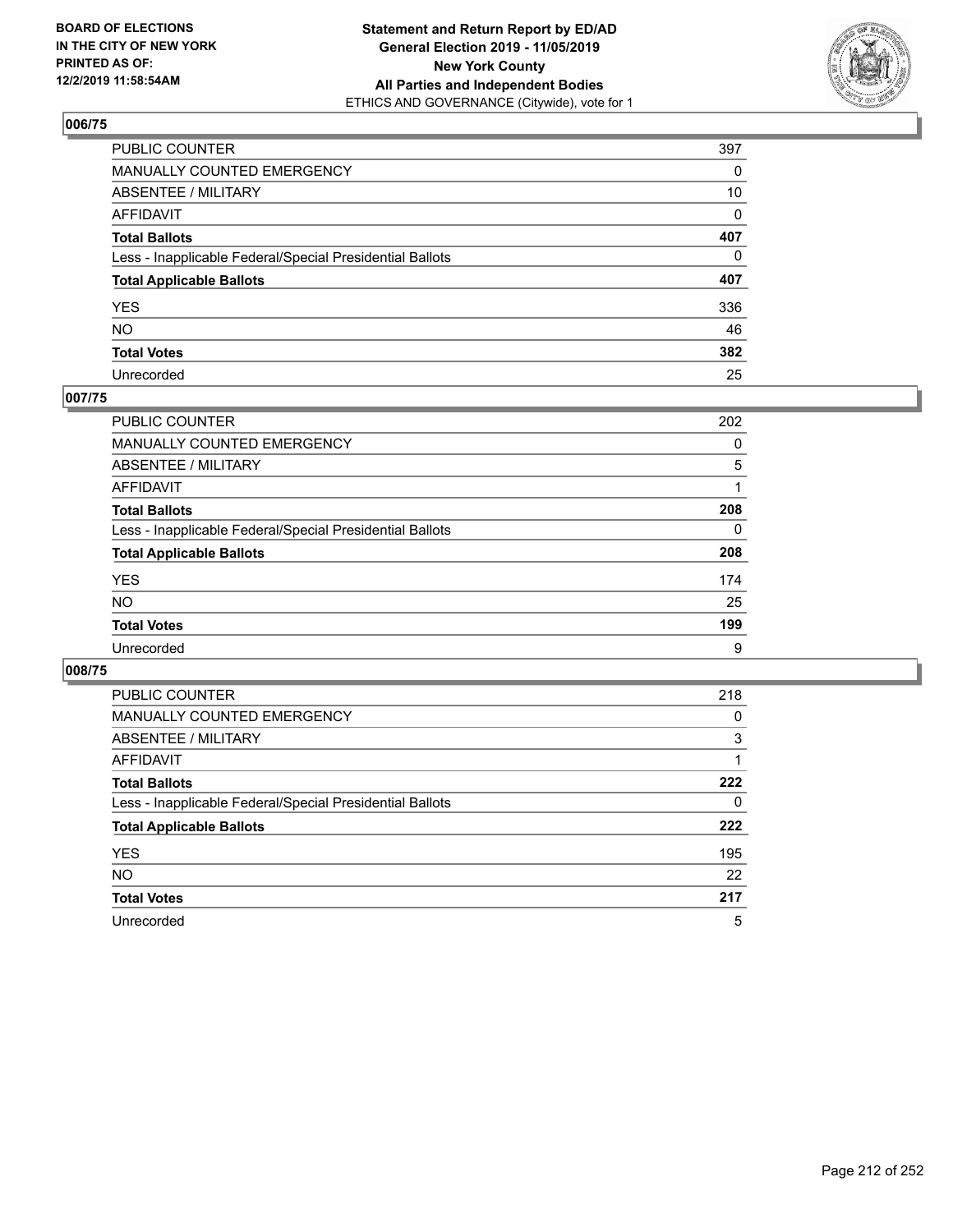

| PUBLIC COUNTER                                           | 139 |
|----------------------------------------------------------|-----|
| MANUALLY COUNTED EMERGENCY                               | 0   |
| ABSENTEE / MILITARY                                      | 2   |
| AFFIDAVIT                                                | 0   |
| Total Ballots                                            | 141 |
| Less - Inapplicable Federal/Special Presidential Ballots | 0   |
| <b>Total Applicable Ballots</b>                          | 141 |
| YES                                                      | 115 |
| NΟ                                                       | 18  |
| <b>Total Votes</b>                                       | 133 |
| Unrecorded                                               | 8   |

### **010/75**

| <b>PUBLIC COUNTER</b>                                    | 172      |
|----------------------------------------------------------|----------|
| MANUALLY COUNTED EMERGENCY                               | $\Omega$ |
| ABSENTEE / MILITARY                                      | 3        |
| AFFIDAVIT                                                |          |
| <b>Total Ballots</b>                                     | 176      |
| Less - Inapplicable Federal/Special Presidential Ballots | $\Omega$ |
| <b>Total Applicable Ballots</b>                          | 176      |
| <b>YES</b>                                               | 149      |
| <b>NO</b>                                                | 20       |
| <b>Total Votes</b>                                       | 169      |
| Unrecorded                                               | 7        |

| <b>PUBLIC COUNTER</b>                                    | 155      |
|----------------------------------------------------------|----------|
| MANUALLY COUNTED EMERGENCY                               | $\Omega$ |
| ABSENTEE / MILITARY                                      |          |
| AFFIDAVIT                                                | 0        |
| <b>Total Ballots</b>                                     | 156      |
| Less - Inapplicable Federal/Special Presidential Ballots | 0        |
| <b>Total Applicable Ballots</b>                          | 156      |
| <b>YES</b>                                               | 132      |
| NO.                                                      | 11       |
| <b>Total Votes</b>                                       | 143      |
| Unrecorded                                               | 13       |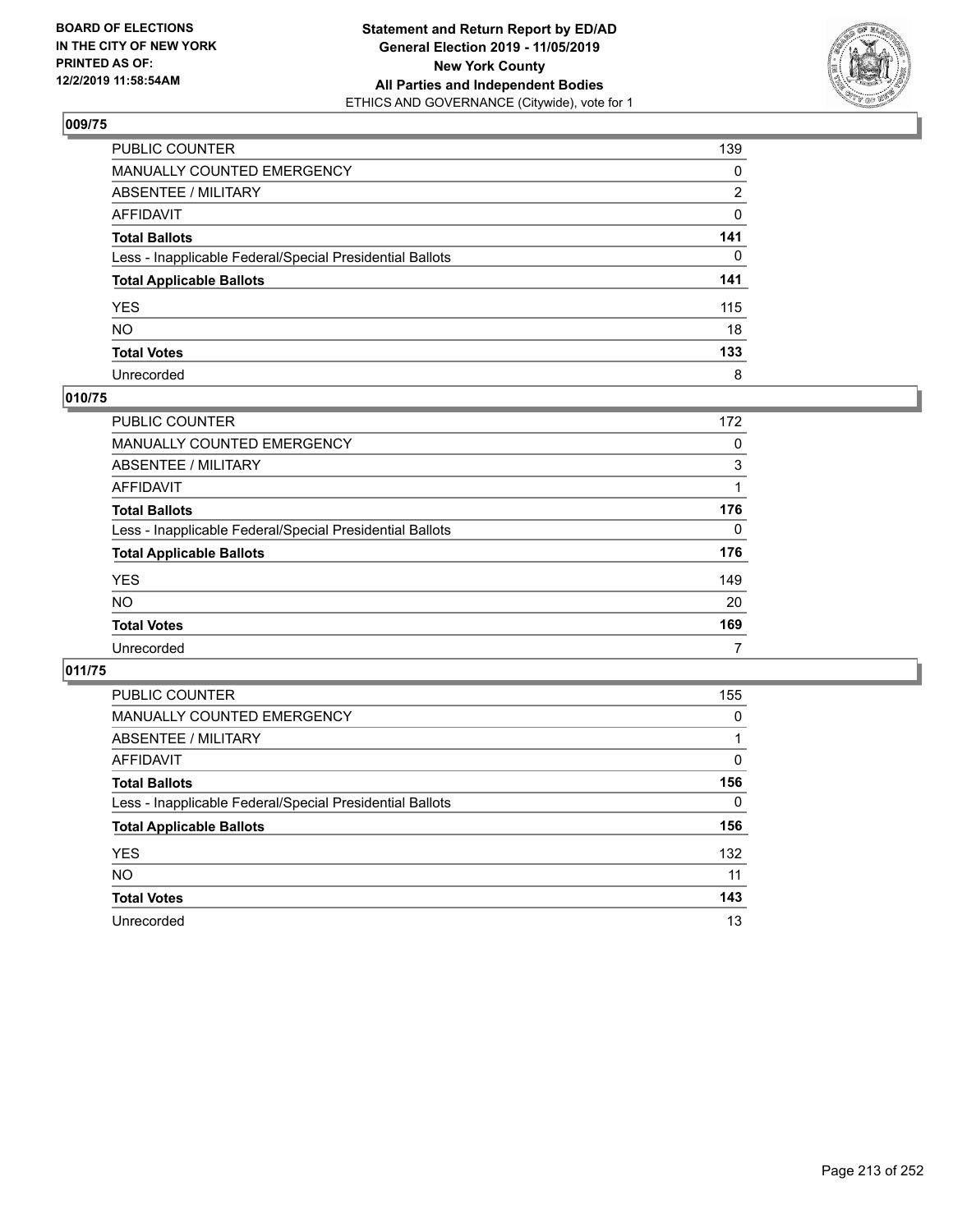

| PUBLIC COUNTER                                           | 227          |
|----------------------------------------------------------|--------------|
| MANUALLY COUNTED EMERGENCY                               | $\Omega$     |
| ABSENTEE / MILITARY                                      | 9            |
| AFFIDAVIT                                                | 2            |
| Total Ballots                                            | 238          |
| Less - Inapplicable Federal/Special Presidential Ballots | $\mathbf{0}$ |
| <b>Total Applicable Ballots</b>                          | 238          |
| YES                                                      | 158          |
| NO.                                                      | 31           |
| <b>Total Votes</b>                                       | 189          |
| Unrecorded                                               | 49           |

### **013/75**

| <b>PUBLIC COUNTER</b>                                    | 310      |
|----------------------------------------------------------|----------|
| <b>MANUALLY COUNTED EMERGENCY</b>                        | $\Omega$ |
| ABSENTEE / MILITARY                                      | 6        |
| AFFIDAVIT                                                | 0        |
| <b>Total Ballots</b>                                     | 316      |
| Less - Inapplicable Federal/Special Presidential Ballots | $\Omega$ |
| <b>Total Applicable Ballots</b>                          | 316      |
| <b>YES</b>                                               | 252      |
| <b>NO</b>                                                | 26       |
| <b>Total Votes</b>                                       | 278      |
| Unrecorded                                               | 38       |

| <b>PUBLIC COUNTER</b>                                    | 79       |
|----------------------------------------------------------|----------|
| <b>MANUALLY COUNTED EMERGENCY</b>                        | 0        |
| ABSENTEE / MILITARY                                      | 0        |
| AFFIDAVIT                                                | 4        |
| <b>Total Ballots</b>                                     | 83       |
| Less - Inapplicable Federal/Special Presidential Ballots | $\Omega$ |
| <b>Total Applicable Ballots</b>                          | 83       |
| <b>YES</b>                                               | 57       |
| <b>NO</b>                                                | 9        |
| <b>Total Votes</b>                                       | 66       |
| Unrecorded                                               | 17       |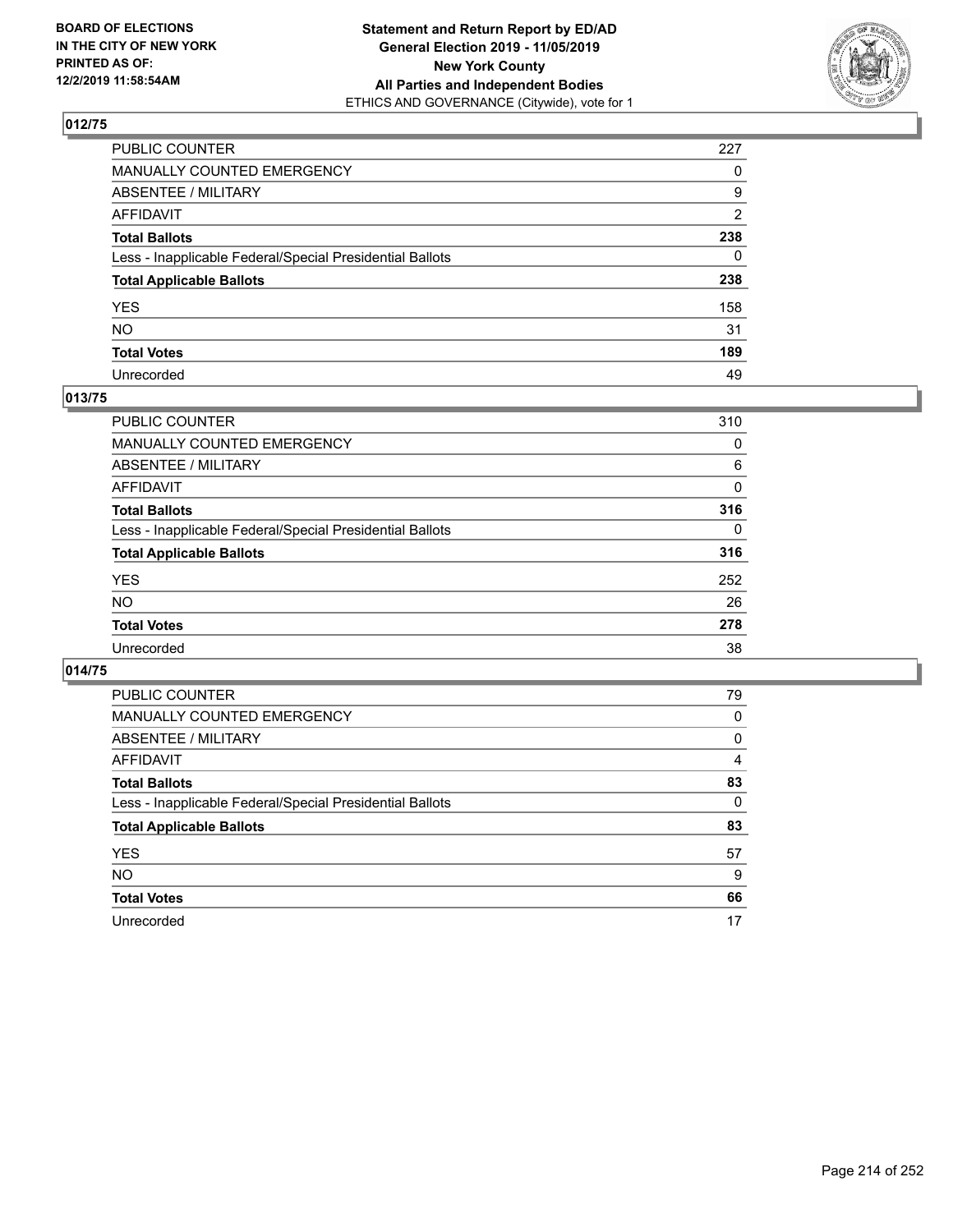

| <b>PUBLIC COUNTER</b>                                    | 267 |
|----------------------------------------------------------|-----|
| <b>MANUALLY COUNTED EMERGENCY</b>                        | 0   |
| <b>ABSENTEE / MILITARY</b>                               | 4   |
| <b>AFFIDAVIT</b>                                         | 1   |
| <b>Total Ballots</b>                                     | 272 |
| Less - Inapplicable Federal/Special Presidential Ballots | 0   |
| <b>Total Applicable Ballots</b>                          | 272 |
| <b>YES</b>                                               | 231 |
| <b>NO</b>                                                | 25  |
| <b>Total Votes</b>                                       | 256 |
| Unrecorded                                               | 16  |

### **016/75 COMBINED into: 012/75**

### **017/75**

| <b>PUBLIC COUNTER</b>                                    | 169 |
|----------------------------------------------------------|-----|
| <b>MANUALLY COUNTED EMERGENCY</b>                        | 0   |
| ABSENTEE / MILITARY                                      | 0   |
| AFFIDAVIT                                                | 3   |
| <b>Total Ballots</b>                                     | 172 |
| Less - Inapplicable Federal/Special Presidential Ballots | 0   |
| <b>Total Applicable Ballots</b>                          | 172 |
| <b>YES</b>                                               | 148 |
| <b>NO</b>                                                | 16  |
| <b>Total Votes</b>                                       | 164 |
| Unrecorded                                               | 8   |

### **018/75 COMBINED into: 015/75**

**019/75** 

| <b>PUBLIC COUNTER</b>                                    | 322 |
|----------------------------------------------------------|-----|
| <b>MANUALLY COUNTED EMERGENCY</b>                        | 0   |
| ABSENTEE / MILITARY                                      | 5   |
| AFFIDAVIT                                                | 4   |
| <b>Total Ballots</b>                                     | 331 |
| Less - Inapplicable Federal/Special Presidential Ballots | 0   |
| <b>Total Applicable Ballots</b>                          | 331 |
| <b>YES</b>                                               | 291 |
| NO.                                                      | 33  |
| <b>Total Votes</b>                                       | 324 |
| Unrecorded                                               | 7   |
| 020/75 COMBINED into: 022/75                             |     |

**021/75 COMBINED into: 111/75**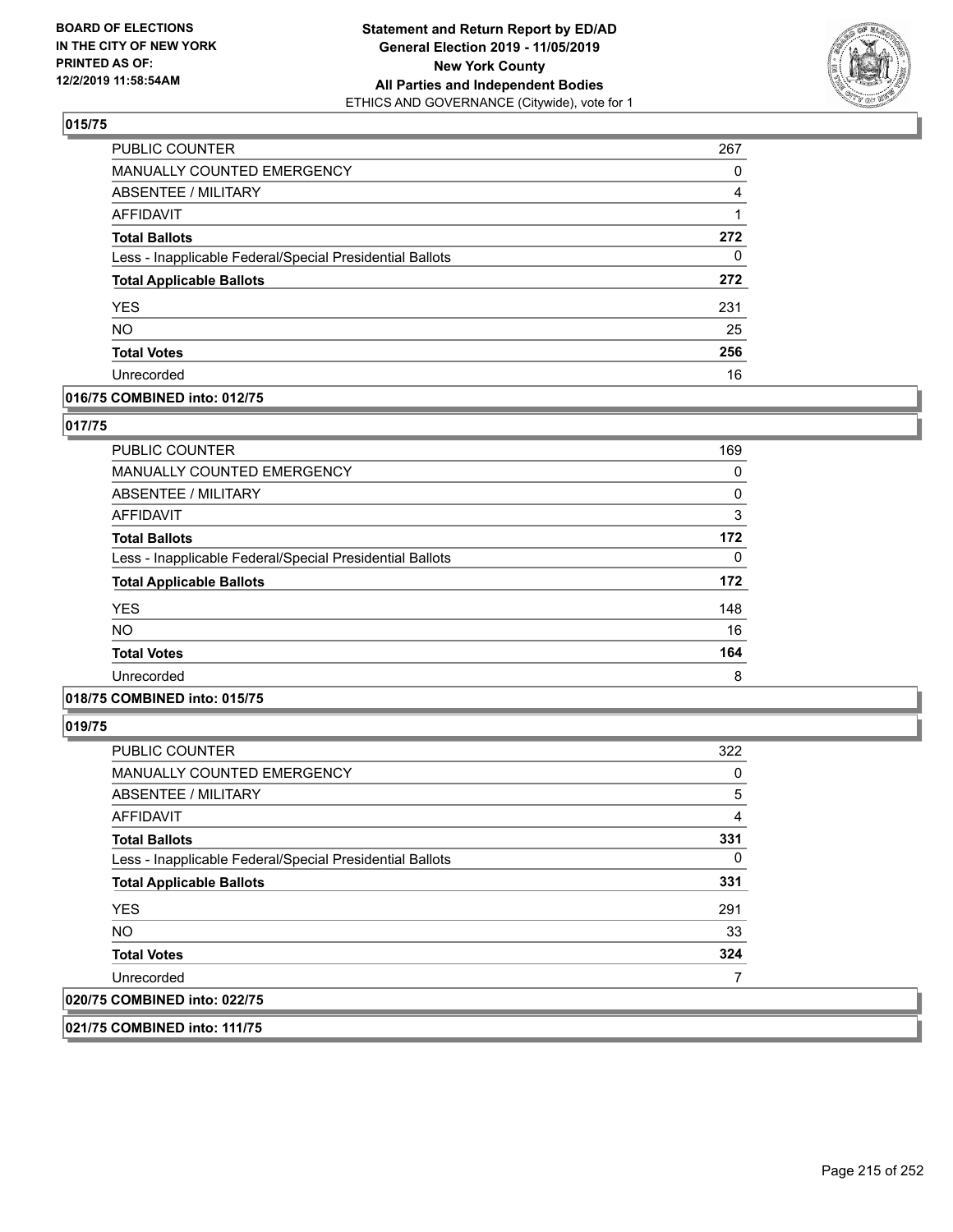

| PUBLIC COUNTER                                           | 323          |
|----------------------------------------------------------|--------------|
| MANUALLY COUNTED EMERGENCY                               | $\mathbf{0}$ |
| ABSENTEE / MILITARY                                      | 7            |
| AFFIDAVIT                                                | 3            |
| Total Ballots                                            | 333          |
| Less - Inapplicable Federal/Special Presidential Ballots | $\mathbf{0}$ |
| <b>Total Applicable Ballots</b>                          | 333          |
| YES                                                      | 268          |
| NO.                                                      | 42           |
| <b>Total Votes</b>                                       | 310          |
| Unrecorded                                               | 23           |

### **023/75**

| <b>PUBLIC COUNTER</b>                                    | 351      |
|----------------------------------------------------------|----------|
| MANUALLY COUNTED EMERGENCY                               | $\Omega$ |
| ABSENTEE / MILITARY                                      | 18       |
| AFFIDAVIT                                                | 2        |
| <b>Total Ballots</b>                                     | 371      |
| Less - Inapplicable Federal/Special Presidential Ballots | 0        |
| <b>Total Applicable Ballots</b>                          | 371      |
| <b>YES</b>                                               | 320      |
| NO.                                                      | 32       |
| <b>Total Votes</b>                                       | 352      |
| Unrecorded                                               | 19       |
|                                                          |          |

#### **024/75 COMBINED into: 023/75**

**025/75** 

| <b>PUBLIC COUNTER</b>                                    | 364 |
|----------------------------------------------------------|-----|
| MANUALLY COUNTED EMERGENCY                               | 0   |
| ABSENTEE / MILITARY                                      | 4   |
| AFFIDAVIT                                                |     |
| <b>Total Ballots</b>                                     | 369 |
| Less - Inapplicable Federal/Special Presidential Ballots | 0   |
| <b>Total Applicable Ballots</b>                          | 369 |
| <b>YES</b>                                               | 324 |
| <b>NO</b>                                                | 34  |
| <b>Total Votes</b>                                       | 358 |
| Unrecorded                                               | 11  |
| 026/75 COMBINED into: 025/75                             |     |

**027/75 COMBINED into: 006/75**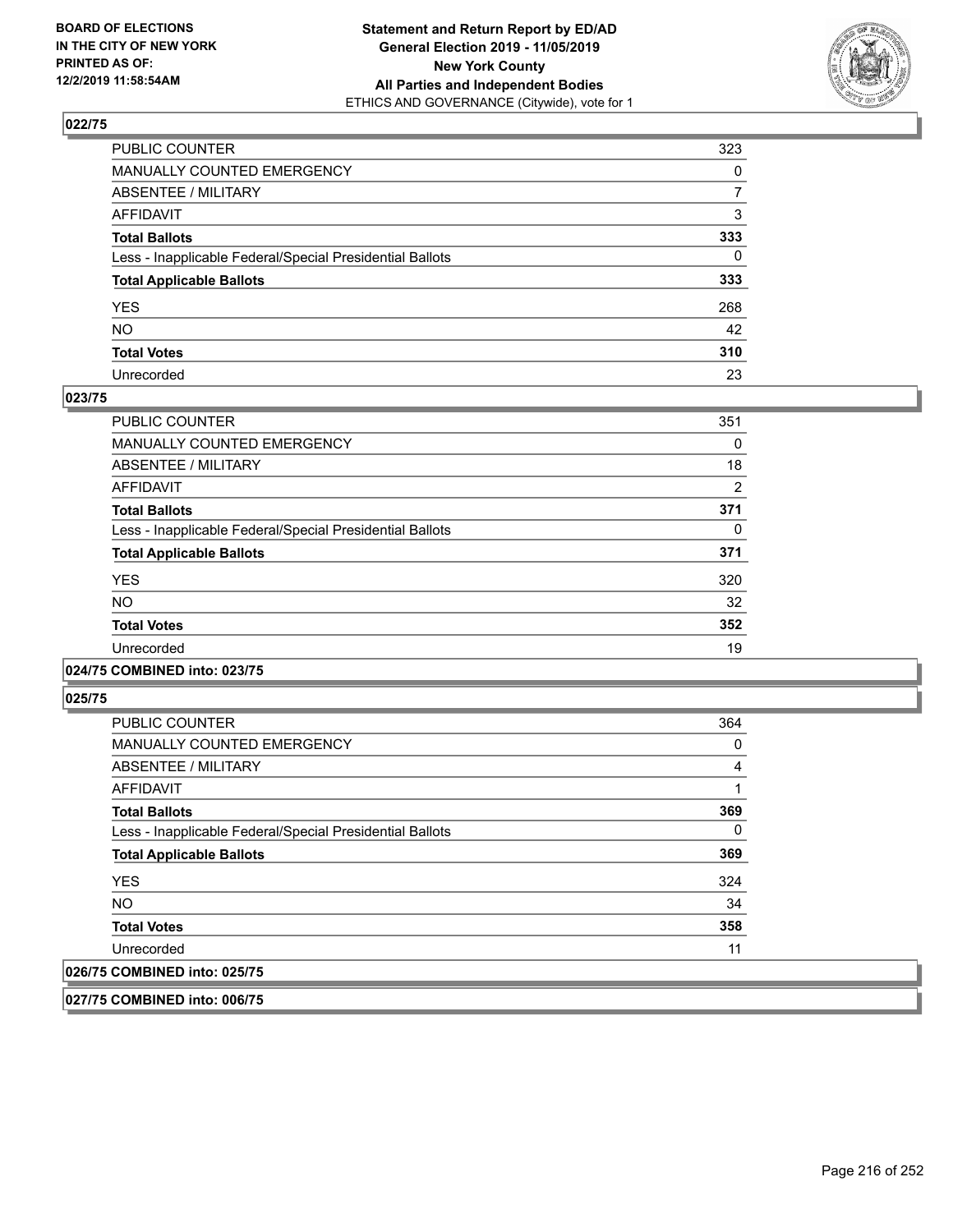

| PUBLIC COUNTER                                           | 204          |
|----------------------------------------------------------|--------------|
| MANUALLY COUNTED EMERGENCY                               | $\mathbf{0}$ |
| ABSENTEE / MILITARY                                      | 9            |
| AFFIDAVIT                                                | 4            |
| Total Ballots                                            | 217          |
| Less - Inapplicable Federal/Special Presidential Ballots | $\mathbf{0}$ |
| <b>Total Applicable Ballots</b>                          | 217          |
| YES                                                      | 170          |
| NO.                                                      | 26           |
| <b>Total Votes</b>                                       | 196          |
| Unrecorded                                               | 21           |

### **029/75**

| <b>PUBLIC COUNTER</b>                                    | 103            |
|----------------------------------------------------------|----------------|
| <b>MANUALLY COUNTED EMERGENCY</b>                        | 0              |
| ABSENTEE / MILITARY                                      | $\overline{2}$ |
| <b>AFFIDAVIT</b>                                         | 3              |
| <b>Total Ballots</b>                                     | 108            |
| Less - Inapplicable Federal/Special Presidential Ballots | $\Omega$       |
| <b>Total Applicable Ballots</b>                          | 108            |
| <b>YES</b>                                               | 84             |
| <b>NO</b>                                                | 15             |
| <b>Total Votes</b>                                       | 99             |
| Unrecorded                                               | 9              |
|                                                          |                |

## **030/75 COMBINED into: 033/75**

| PUBLIC COUNTER                                           | 151      |
|----------------------------------------------------------|----------|
| <b>MANUALLY COUNTED EMERGENCY</b>                        | 0        |
| ABSENTEE / MILITARY                                      | 7        |
| AFFIDAVIT                                                | 0        |
| <b>Total Ballots</b>                                     | 158      |
| Less - Inapplicable Federal/Special Presidential Ballots | $\Omega$ |
| <b>Total Applicable Ballots</b>                          | 158      |
| <b>YES</b>                                               | 117      |
| <b>NO</b>                                                | 21       |
| <b>Total Votes</b>                                       | 138      |
| Unrecorded                                               | 20       |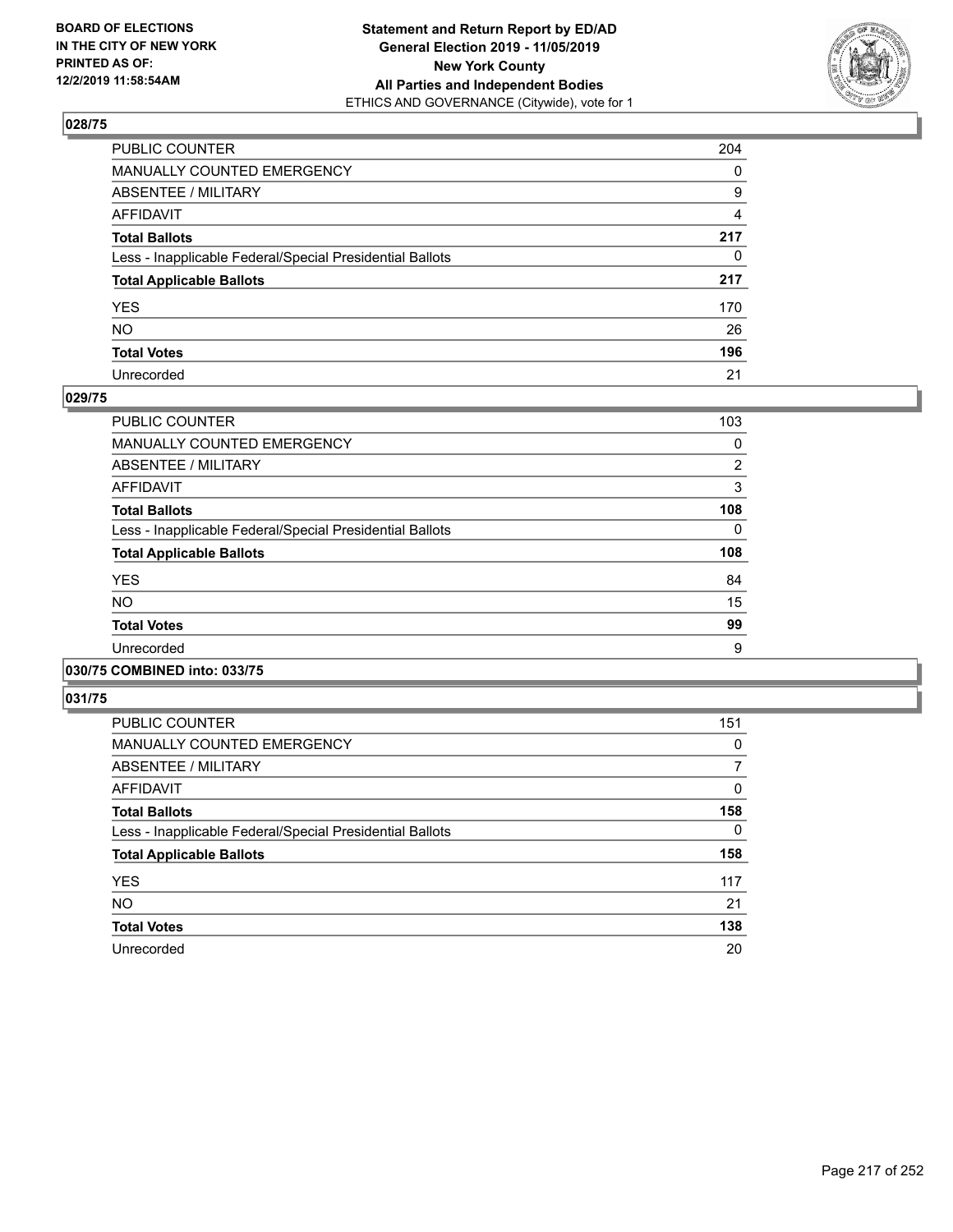

| PUBLIC COUNTER                                           | 200          |
|----------------------------------------------------------|--------------|
| MANUALLY COUNTED EMERGENCY                               | $\mathbf{0}$ |
| ABSENTEE / MILITARY                                      | 5            |
| AFFIDAVIT                                                | 3            |
| Total Ballots                                            | 208          |
| Less - Inapplicable Federal/Special Presidential Ballots | $\mathbf{0}$ |
| <b>Total Applicable Ballots</b>                          | 208          |
| YES                                                      | 163          |
| NO.                                                      | 31           |
| <b>Total Votes</b>                                       | 194          |
| Unrecorded                                               | 14           |

### **033/75**

| <b>PUBLIC COUNTER</b>                                    | 289 |
|----------------------------------------------------------|-----|
| <b>MANUALLY COUNTED EMERGENCY</b>                        | 0   |
| ABSENTEE / MILITARY                                      | 9   |
| AFFIDAVIT                                                | 3   |
| <b>Total Ballots</b>                                     | 301 |
| Less - Inapplicable Federal/Special Presidential Ballots | 0   |
| <b>Total Applicable Ballots</b>                          | 301 |
| <b>YES</b>                                               | 244 |
| <b>NO</b>                                                | 39  |
| <b>Total Votes</b>                                       | 283 |
| Unrecorded                                               | 18  |

| <b>PUBLIC COUNTER</b>                                    | 93  |
|----------------------------------------------------------|-----|
| <b>MANUALLY COUNTED EMERGENCY</b>                        | 0   |
| ABSENTEE / MILITARY                                      | 9   |
| AFFIDAVIT                                                | 0   |
| <b>Total Ballots</b>                                     | 102 |
| Less - Inapplicable Federal/Special Presidential Ballots | 0   |
| <b>Total Applicable Ballots</b>                          | 102 |
| <b>YES</b>                                               | 77  |
| NO.                                                      | 9   |
| <b>Total Votes</b>                                       | 86  |
| Unrecorded                                               | 16  |
| 035/75 COMBINED into: 051/75                             |     |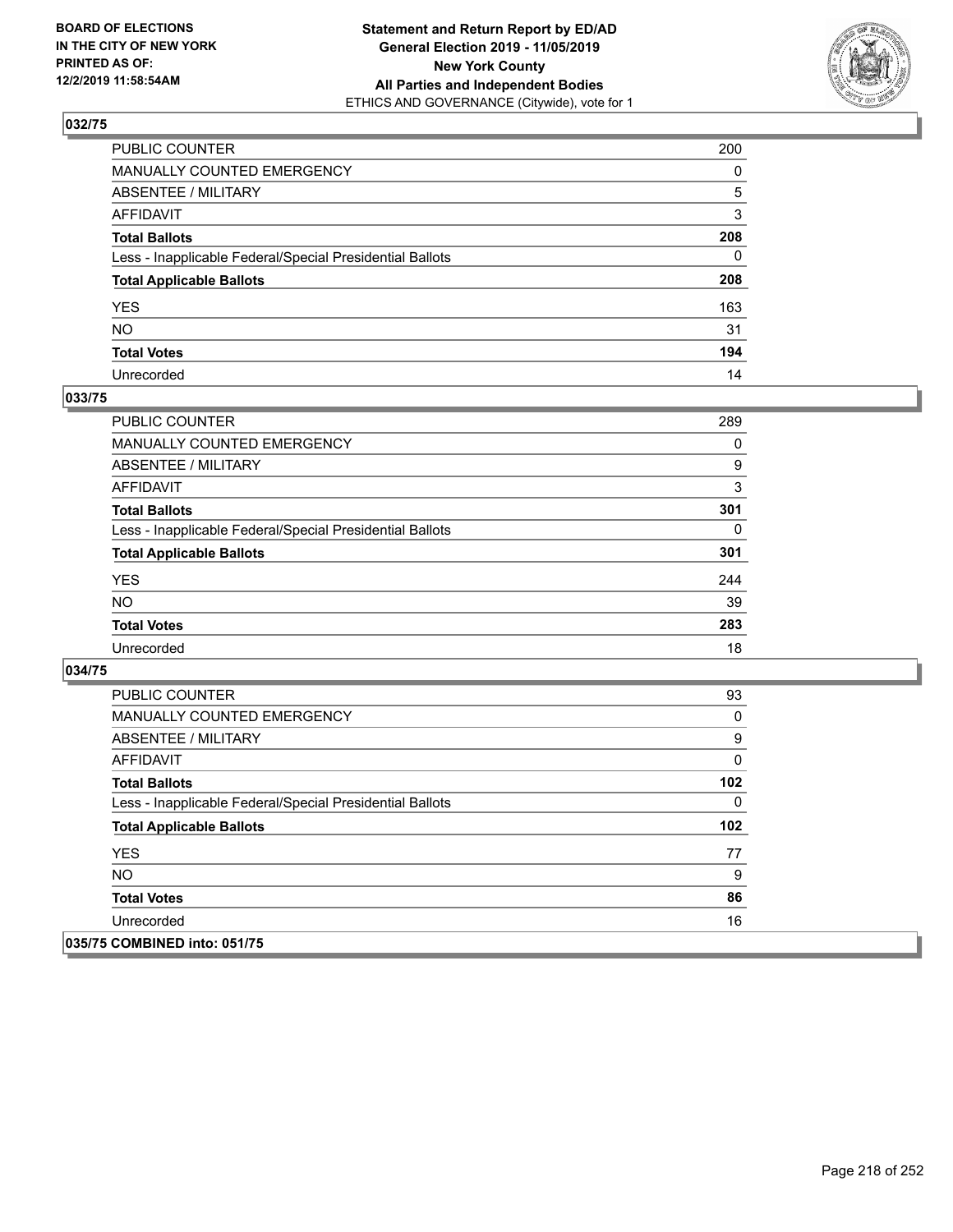

| PUBLIC COUNTER                                           | 148            |
|----------------------------------------------------------|----------------|
| MANUALLY COUNTED EMERGENCY                               | $\mathbf{0}$   |
| ABSENTEE / MILITARY                                      | $\overline{7}$ |
| AFFIDAVIT                                                | $\mathbf{0}$   |
| Total Ballots                                            | 155            |
| Less - Inapplicable Federal/Special Presidential Ballots | $\Omega$       |
| <b>Total Applicable Ballots</b>                          | 155            |
| YES                                                      | 124            |
| NO.                                                      | 21             |
| <b>Total Votes</b>                                       | 145            |
| Unrecorded                                               | 10             |

### **037/75**

| <b>PUBLIC COUNTER</b>                                    | 199      |
|----------------------------------------------------------|----------|
| MANUALLY COUNTED EMERGENCY                               | $\Omega$ |
| ABSENTEE / MILITARY                                      |          |
| AFFIDAVIT                                                | 2        |
| <b>Total Ballots</b>                                     | 202      |
| Less - Inapplicable Federal/Special Presidential Ballots | $\Omega$ |
| <b>Total Applicable Ballots</b>                          | 202      |
| <b>YES</b>                                               | 159      |
| <b>NO</b>                                                | 22       |
| <b>Total Votes</b>                                       | 181      |
| Unrecorded                                               | 21       |

| <b>PUBLIC COUNTER</b>                                    | 520 |
|----------------------------------------------------------|-----|
| <b>MANUALLY COUNTED EMERGENCY</b>                        | 0   |
| ABSENTEE / MILITARY                                      | 11  |
| AFFIDAVIT                                                | 2   |
| <b>Total Ballots</b>                                     | 533 |
| Less - Inapplicable Federal/Special Presidential Ballots | 0   |
| <b>Total Applicable Ballots</b>                          | 533 |
| <b>YES</b>                                               | 434 |
| <b>NO</b>                                                | 52  |
| <b>Total Votes</b>                                       | 486 |
| Unrecorded                                               | 47  |
| 039/75 COMBINED into: 045/75                             |     |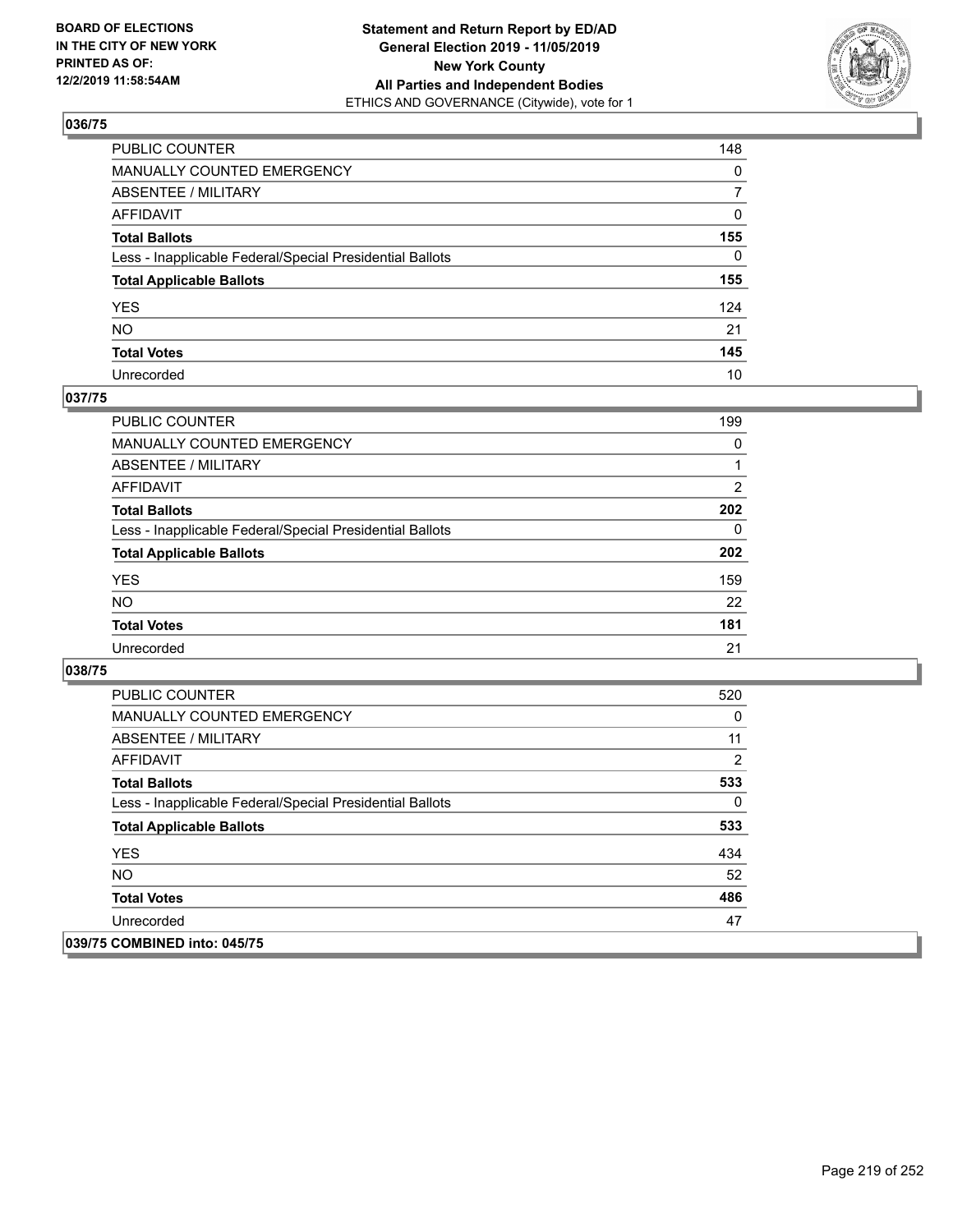

| <b>PUBLIC COUNTER</b>                                    | 234           |
|----------------------------------------------------------|---------------|
| <b>MANUALLY COUNTED EMERGENCY</b>                        | 0             |
| <b>ABSENTEE / MILITARY</b>                               | 2             |
| AFFIDAVIT                                                | $\mathcal{P}$ |
| <b>Total Ballots</b>                                     | 238           |
| Less - Inapplicable Federal/Special Presidential Ballots | $\Omega$      |
| <b>Total Applicable Ballots</b>                          | 238           |
| <b>YES</b>                                               | 154           |
| <b>NO</b>                                                | 30            |
| <b>Total Votes</b>                                       | 184           |
| Unrecorded                                               | 54            |

## **041/75 COMBINED into: 040/75**

#### **042/75 COMBINED into: 048/75**

## **043/75**

| <b>PUBLIC COUNTER</b>                                    | 383 |
|----------------------------------------------------------|-----|
| <b>MANUALLY COUNTED EMERGENCY</b>                        | 0   |
| ABSENTEE / MILITARY                                      | 6   |
| AFFIDAVIT                                                | 6   |
| <b>Total Ballots</b>                                     | 395 |
| Less - Inapplicable Federal/Special Presidential Ballots | 0   |
| <b>Total Applicable Ballots</b>                          | 395 |
| <b>YES</b>                                               | 313 |
| NO.                                                      | 43  |
| <b>Total Votes</b>                                       | 356 |
| Unrecorded                                               | 39  |

| <b>PUBLIC COUNTER</b>                                    | 339      |
|----------------------------------------------------------|----------|
| MANUALLY COUNTED EMERGENCY                               | 0        |
| ABSENTEE / MILITARY                                      | 12       |
| AFFIDAVIT                                                | 4        |
| <b>Total Ballots</b>                                     | 355      |
| Less - Inapplicable Federal/Special Presidential Ballots | $\Omega$ |
| <b>Total Applicable Ballots</b>                          | 355      |
| <b>YES</b>                                               | 274      |
| <b>NO</b>                                                | 40       |
| <b>Total Votes</b>                                       | 314      |
| Unrecorded                                               | 41       |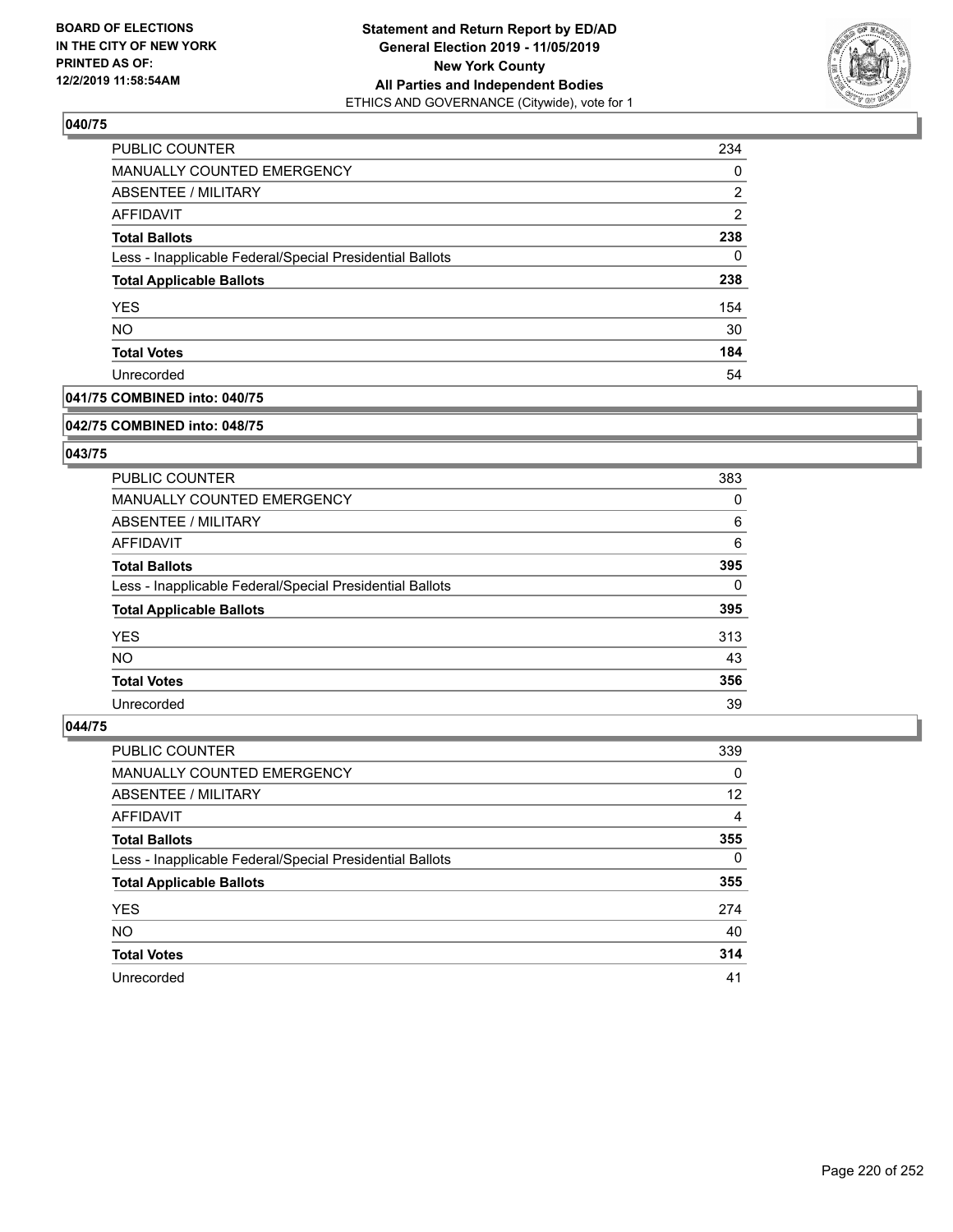

| <b>PUBLIC COUNTER</b>                                    | 283 |
|----------------------------------------------------------|-----|
| MANUALLY COUNTED EMERGENCY                               | 0   |
| <b>ABSENTEE / MILITARY</b>                               | 7   |
| AFFIDAVIT                                                | 3   |
| <b>Total Ballots</b>                                     | 293 |
| Less - Inapplicable Federal/Special Presidential Ballots | 0   |
| <b>Total Applicable Ballots</b>                          | 293 |
| <b>YES</b>                                               | 223 |
| <b>NO</b>                                                | 33  |
| <b>Total Votes</b>                                       | 256 |
| Unrecorded                                               | 37  |

## **046/75 COMBINED into: 062/75**

#### **047/75 COMBINED into: 044/75**

## **048/75**

| <b>PUBLIC COUNTER</b>                                    | 281      |
|----------------------------------------------------------|----------|
| <b>MANUALLY COUNTED EMERGENCY</b>                        | 0        |
| ABSENTEE / MILITARY                                      |          |
| AFFIDAVIT                                                | 3        |
| <b>Total Ballots</b>                                     | 285      |
| Less - Inapplicable Federal/Special Presidential Ballots | $\Omega$ |
| <b>Total Applicable Ballots</b>                          | 285      |
| <b>YES</b>                                               | 219      |
| NO.                                                      | 42       |
| <b>Total Votes</b>                                       | 261      |
| Unrecorded                                               | 24       |

| <b>PUBLIC COUNTER</b>                                    | 164      |
|----------------------------------------------------------|----------|
| <b>MANUALLY COUNTED EMERGENCY</b>                        | 0        |
| ABSENTEE / MILITARY                                      | 3        |
| AFFIDAVIT                                                |          |
| <b>Total Ballots</b>                                     | 168      |
| Less - Inapplicable Federal/Special Presidential Ballots | $\Omega$ |
| <b>Total Applicable Ballots</b>                          | 168      |
| <b>YES</b>                                               | 138      |
| <b>NO</b>                                                | 21       |
| <b>Total Votes</b>                                       | 159      |
| Unrecorded                                               | 9        |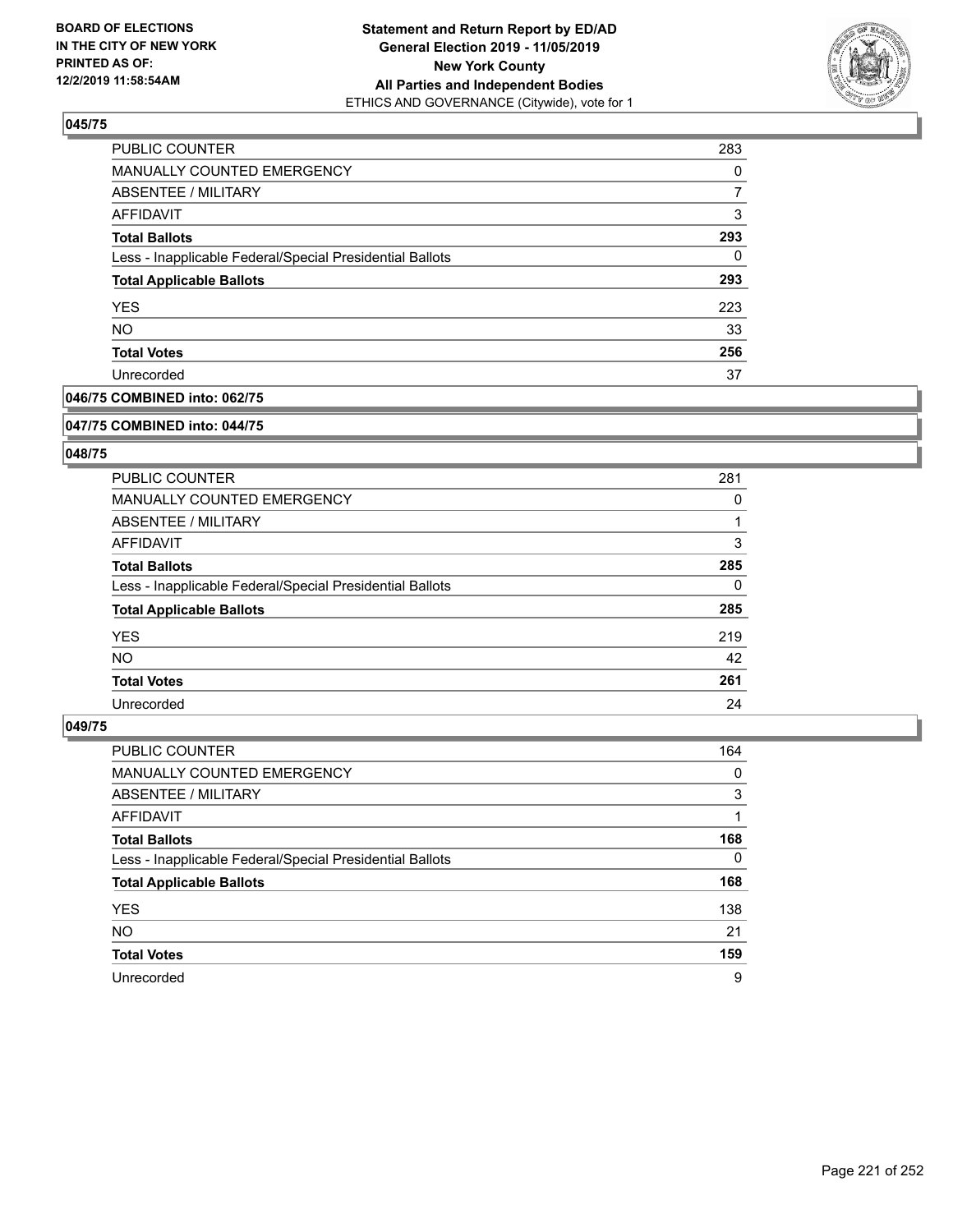

| PUBLIC COUNTER                                           | 93 |
|----------------------------------------------------------|----|
| MANUALLY COUNTED EMERGENCY                               | 0  |
| ABSENTEE / MILITARY                                      | 2  |
| AFFIDAVIT                                                | 0  |
| Total Ballots                                            | 95 |
| Less - Inapplicable Federal/Special Presidential Ballots | 0  |
| <b>Total Applicable Ballots</b>                          | 95 |
| YES                                                      | 70 |
| NO.                                                      | 15 |
| <b>Total Votes</b>                                       | 85 |
| Unrecorded                                               | 10 |

## **051/75**

| <b>PUBLIC COUNTER</b>                                    | 152 |
|----------------------------------------------------------|-----|
| <b>MANUALLY COUNTED EMERGENCY</b>                        | 0   |
| ABSENTEE / MILITARY                                      |     |
| <b>AFFIDAVIT</b>                                         | 4   |
| <b>Total Ballots</b>                                     | 163 |
| Less - Inapplicable Federal/Special Presidential Ballots | 0   |
| <b>Total Applicable Ballots</b>                          | 163 |
| <b>YES</b>                                               | 136 |
| NO.                                                      | 13  |
| <b>Total Votes</b>                                       | 149 |
| Unrecorded                                               | 14  |
|                                                          |     |

### **052/75 COMBINED into: 007/73**

**053/75** 

| <b>PUBLIC COUNTER</b>                                    | 267 |
|----------------------------------------------------------|-----|
| MANUALLY COUNTED EMERGENCY                               | 0   |
| ABSENTEE / MILITARY                                      | 5   |
| AFFIDAVIT                                                |     |
| <b>Total Ballots</b>                                     | 273 |
| Less - Inapplicable Federal/Special Presidential Ballots | 0   |
| <b>Total Applicable Ballots</b>                          | 273 |
| <b>YES</b>                                               | 219 |
| <b>NO</b>                                                | 36  |
| <b>Total Votes</b>                                       | 255 |
| Unrecorded                                               | 18  |
| 054/75 COMBINED into: 053/75                             |     |

**055/75 COMBINED into: 011/73**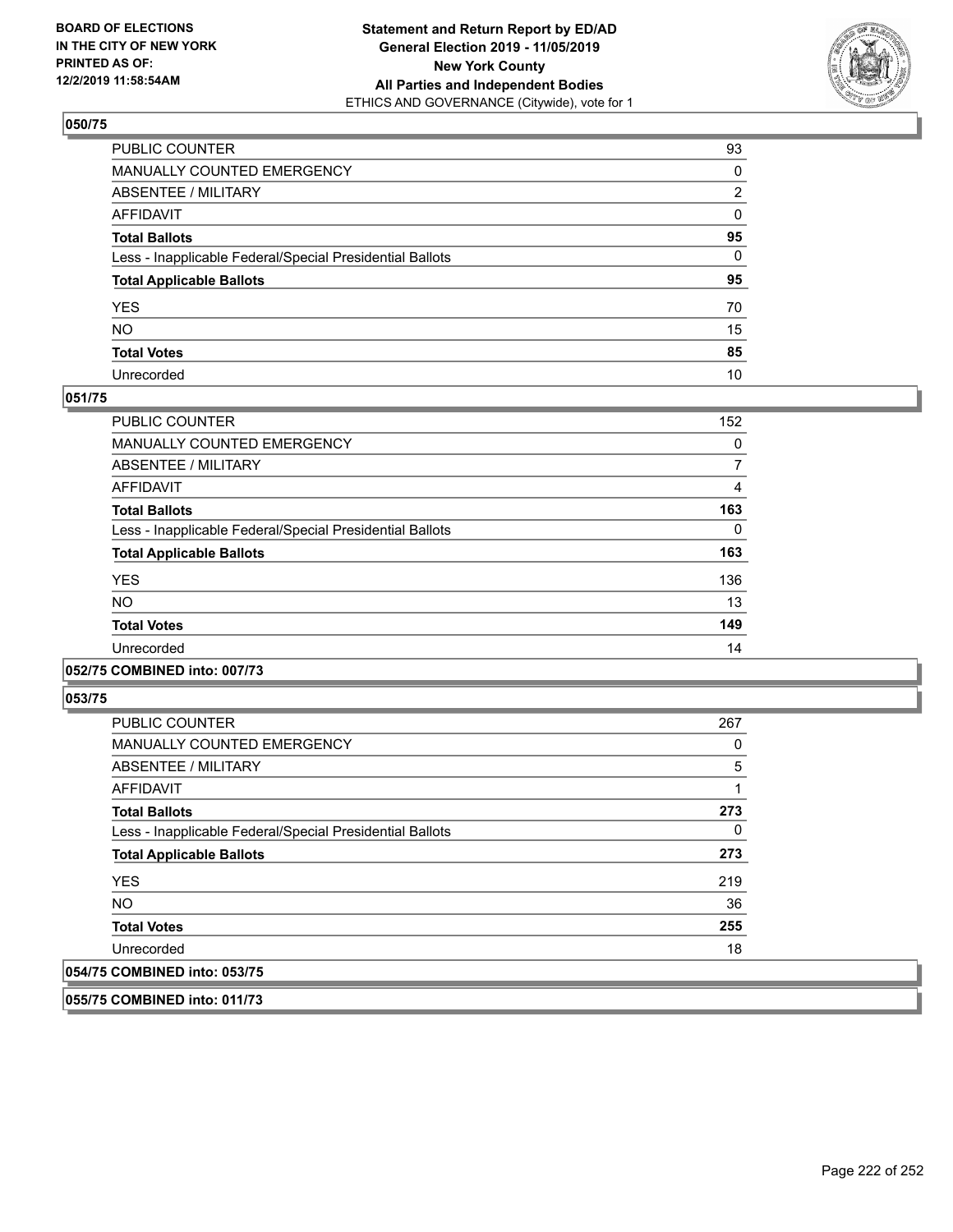

| PUBLIC COUNTER                                           | 247 |
|----------------------------------------------------------|-----|
| MANUALLY COUNTED EMERGENCY                               | 0   |
| ABSENTEE / MILITARY                                      |     |
| <b>AFFIDAVIT</b>                                         | 1   |
| <b>Total Ballots</b>                                     | 255 |
| Less - Inapplicable Federal/Special Presidential Ballots | 0   |
| <b>Total Applicable Ballots</b>                          | 255 |
| <b>YES</b>                                               | 208 |
| <b>NO</b>                                                | 33  |
| <b>Total Votes</b>                                       | 241 |
| Unrecorded                                               | 14  |

### **057/75 COMBINED into: 056/75**

### **058/75**

| PUBLIC COUNTER                                           | 105          |
|----------------------------------------------------------|--------------|
| MANUALLY COUNTED EMERGENCY                               | 0            |
| <b>ABSENTEE / MILITARY</b>                               |              |
| AFFIDAVIT                                                | $\Omega$     |
| <b>Total Ballots</b>                                     | 106          |
| Less - Inapplicable Federal/Special Presidential Ballots | $\mathbf{0}$ |
| <b>Total Applicable Ballots</b>                          | 106          |
| <b>YES</b>                                               | 88           |
| <b>NO</b>                                                | 12           |
| <b>Total Votes</b>                                       | 100          |
| Unrecorded                                               | 6            |

| <b>PUBLIC COUNTER</b>                                    | 288      |
|----------------------------------------------------------|----------|
| <b>MANUALLY COUNTED EMERGENCY</b>                        | 0        |
| ABSENTEE / MILITARY                                      | 11       |
| AFFIDAVIT                                                | $\Omega$ |
| <b>Total Ballots</b>                                     | 299      |
| Less - Inapplicable Federal/Special Presidential Ballots | $\Omega$ |
| <b>Total Applicable Ballots</b>                          | 299      |
| <b>YES</b>                                               | 236      |
| NO.                                                      | 40       |
| <b>Total Votes</b>                                       | 276      |
| Unrecorded                                               | 23       |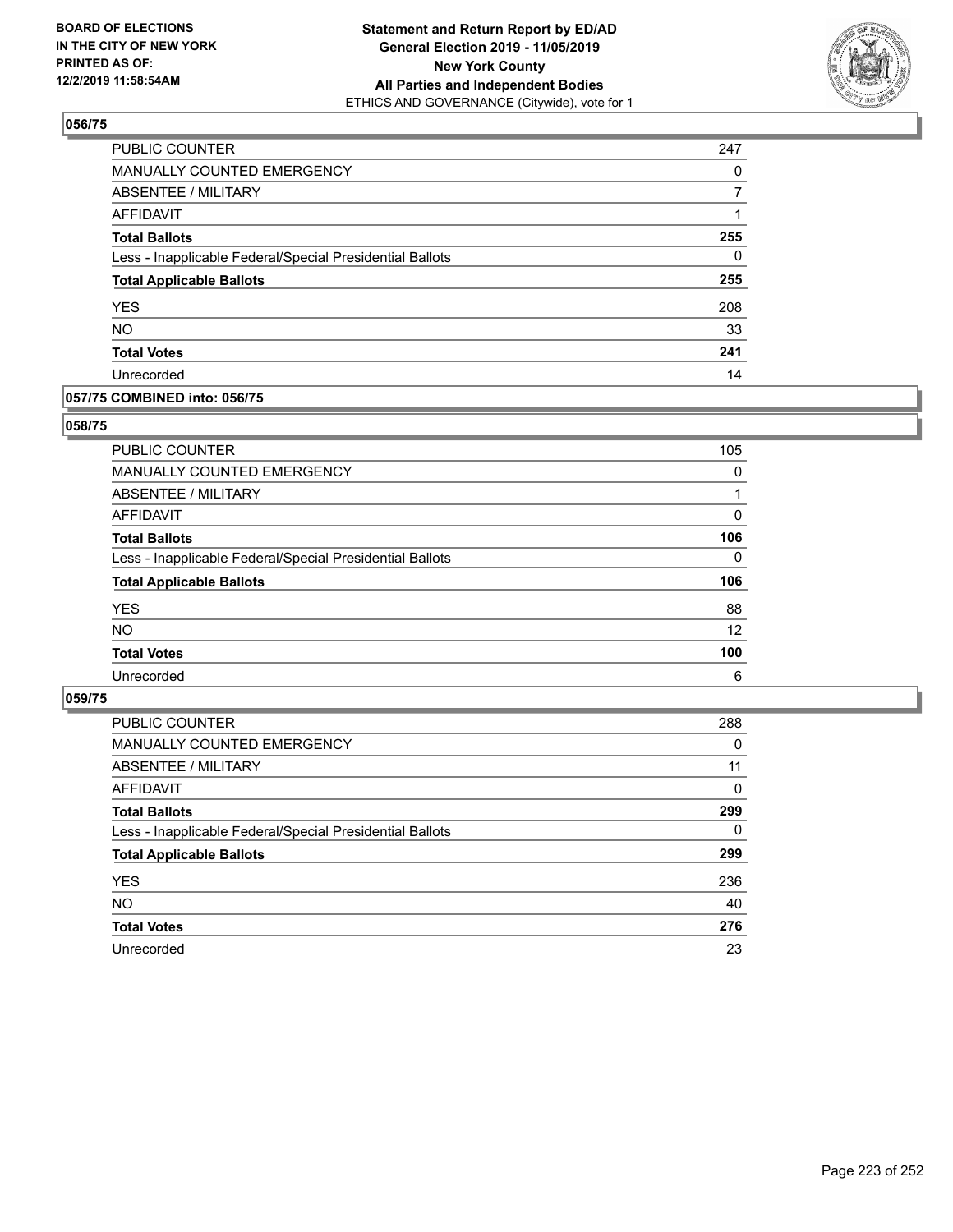

| MANUALLY COUNTED EMERGENCY<br>ABSENTEE / MILITARY<br><b>AFFIDAVIT</b><br><b>Total Ballots</b><br>Less - Inapplicable Federal/Special Presidential Ballots<br><b>Total Applicable Ballots</b><br><b>YES</b><br><b>NO</b> | PUBLIC COUNTER     | 13            |
|-------------------------------------------------------------------------------------------------------------------------------------------------------------------------------------------------------------------------|--------------------|---------------|
|                                                                                                                                                                                                                         |                    | 0             |
|                                                                                                                                                                                                                         |                    | 0             |
|                                                                                                                                                                                                                         |                    | $\Omega$      |
|                                                                                                                                                                                                                         |                    | 13            |
|                                                                                                                                                                                                                         |                    | $\Omega$      |
|                                                                                                                                                                                                                         |                    | 13            |
|                                                                                                                                                                                                                         |                    | 11            |
|                                                                                                                                                                                                                         |                    | $\mathcal{P}$ |
|                                                                                                                                                                                                                         | <b>Total Votes</b> | 13            |

### **061/75 COMBINED into: 060/75**

## **062/75**

| PUBLIC COUNTER                                           | 213            |
|----------------------------------------------------------|----------------|
| MANUALLY COUNTED EMERGENCY                               | 0              |
| ABSENTEE / MILITARY                                      | 5              |
| AFFIDAVIT                                                | $\overline{2}$ |
| <b>Total Ballots</b>                                     | 220            |
| Less - Inapplicable Federal/Special Presidential Ballots | 0              |
| <b>Total Applicable Ballots</b>                          | 220            |
| <b>YES</b>                                               | 176            |
| <b>NO</b>                                                | 25             |
| <b>Total Votes</b>                                       | 201            |
| Unrecorded                                               | 19             |
|                                                          |                |

| <b>PUBLIC COUNTER</b>                                    | 150          |
|----------------------------------------------------------|--------------|
| <b>MANUALLY COUNTED EMERGENCY</b>                        | 0            |
| ABSENTEE / MILITARY                                      | 4            |
| AFFIDAVIT                                                |              |
| <b>Total Ballots</b>                                     | 155          |
| Less - Inapplicable Federal/Special Presidential Ballots | $\mathbf{0}$ |
| <b>Total Applicable Ballots</b>                          | 155          |
| <b>YES</b>                                               | 111          |
| NO.                                                      | 23           |
| <b>Total Votes</b>                                       | 134          |
| Unrecorded                                               | 21           |
| 064/75 COMBINED into: 059/75                             |              |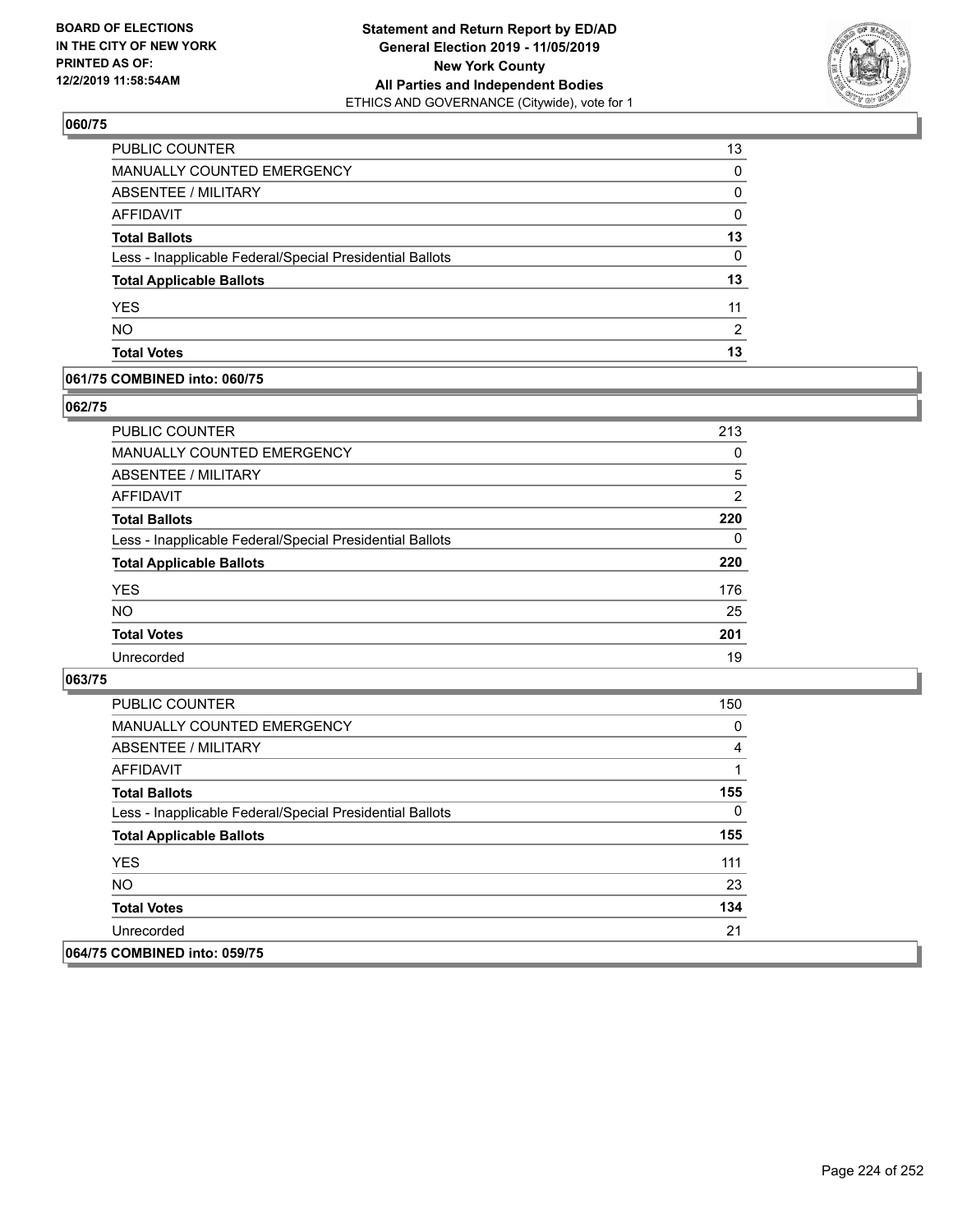

| PUBLIC COUNTER                                           | 108          |
|----------------------------------------------------------|--------------|
| MANUALLY COUNTED EMERGENCY                               | $\mathbf{0}$ |
| ABSENTEE / MILITARY                                      | 2            |
| AFFIDAVIT                                                | 0            |
| Total Ballots                                            | 110          |
| Less - Inapplicable Federal/Special Presidential Ballots | $\Omega$     |
| <b>Total Applicable Ballots</b>                          | 110          |
| YES                                                      | 60           |
| NO.                                                      | 15           |
| <b>Total Votes</b>                                       | 75           |
| Unrecorded                                               | 35           |

### **066/75**

| <b>PUBLIC COUNTER</b>                                    | 366            |
|----------------------------------------------------------|----------------|
| <b>MANUALLY COUNTED EMERGENCY</b>                        | 0              |
| ABSENTEE / MILITARY                                      | 10             |
| AFFIDAVIT                                                | $\overline{2}$ |
| <b>Total Ballots</b>                                     | 378            |
| Less - Inapplicable Federal/Special Presidential Ballots | 0              |
| <b>Total Applicable Ballots</b>                          | 378            |
| <b>YES</b>                                               | 298            |
| <b>NO</b>                                                | 51             |
| <b>Total Votes</b>                                       | 349            |
| Unrecorded                                               | 29             |

| <b>PUBLIC COUNTER</b>                                    | 161 |
|----------------------------------------------------------|-----|
| <b>MANUALLY COUNTED EMERGENCY</b>                        | 0   |
| ABSENTEE / MILITARY                                      | 7   |
| AFFIDAVIT                                                |     |
| <b>Total Ballots</b>                                     | 169 |
| Less - Inapplicable Federal/Special Presidential Ballots | 0   |
| <b>Total Applicable Ballots</b>                          | 169 |
| <b>YES</b>                                               | 132 |
| NO.                                                      | 25  |
| <b>Total Votes</b>                                       | 157 |
| Unrecorded                                               | 12  |
| 068/75 COMBINED into: 008/75                             |     |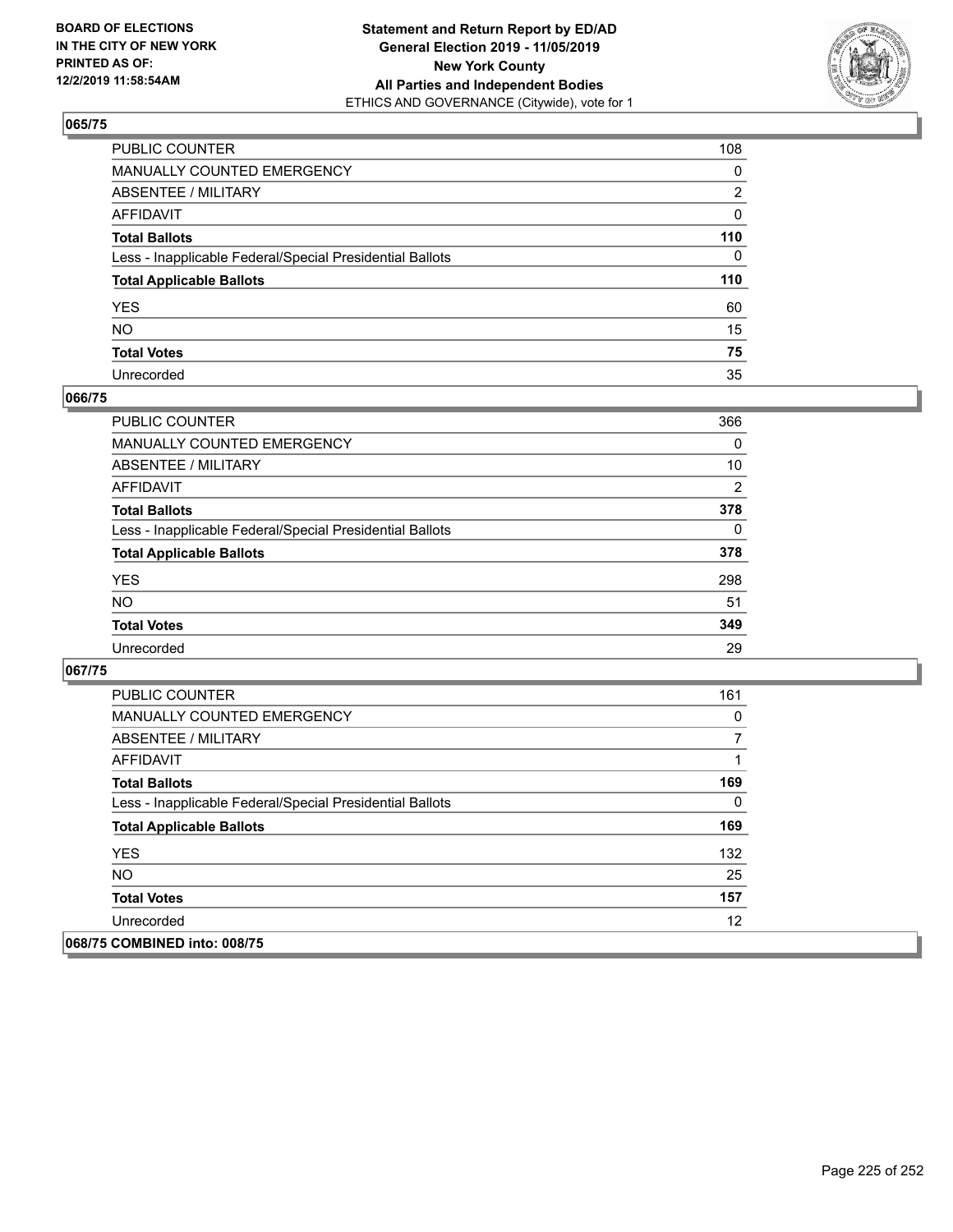

| PUBLIC COUNTER                                           | 165          |
|----------------------------------------------------------|--------------|
| MANUALLY COUNTED EMERGENCY                               | $\mathbf{0}$ |
| ABSENTEE / MILITARY                                      | 6            |
| AFFIDAVIT                                                |              |
| Total Ballots                                            | 172          |
| Less - Inapplicable Federal/Special Presidential Ballots | $\mathbf{0}$ |
| <b>Total Applicable Ballots</b>                          | 172          |
| YES                                                      | 145          |
| NO.                                                      | 19           |
| <b>Total Votes</b>                                       | 164          |
| Unrecorded                                               | 8            |

### **070/75**

| PUBLIC COUNTER                                           | 232      |
|----------------------------------------------------------|----------|
| MANUALLY COUNTED EMERGENCY                               | 0        |
| ABSENTEE / MILITARY                                      | 5        |
| AFFIDAVIT                                                |          |
| <b>Total Ballots</b>                                     | 238      |
| Less - Inapplicable Federal/Special Presidential Ballots | $\Omega$ |
| <b>Total Applicable Ballots</b>                          | 238      |
| <b>YES</b>                                               | 198      |
| <b>NO</b>                                                | 29       |
| <b>Total Votes</b>                                       | 227      |
| Unrecorded                                               | 11       |

| <b>PUBLIC COUNTER</b>                                    | 538            |
|----------------------------------------------------------|----------------|
| <b>MANUALLY COUNTED EMERGENCY</b>                        | $\Omega$       |
| ABSENTEE / MILITARY                                      | 15             |
| AFFIDAVIT                                                | $\overline{2}$ |
| <b>Total Ballots</b>                                     | 555            |
| Less - Inapplicable Federal/Special Presidential Ballots | 0              |
| <b>Total Applicable Ballots</b>                          | 555            |
| <b>YES</b>                                               | 455            |
| NO.                                                      | 55             |
|                                                          |                |
| <b>Total Votes</b>                                       | 510            |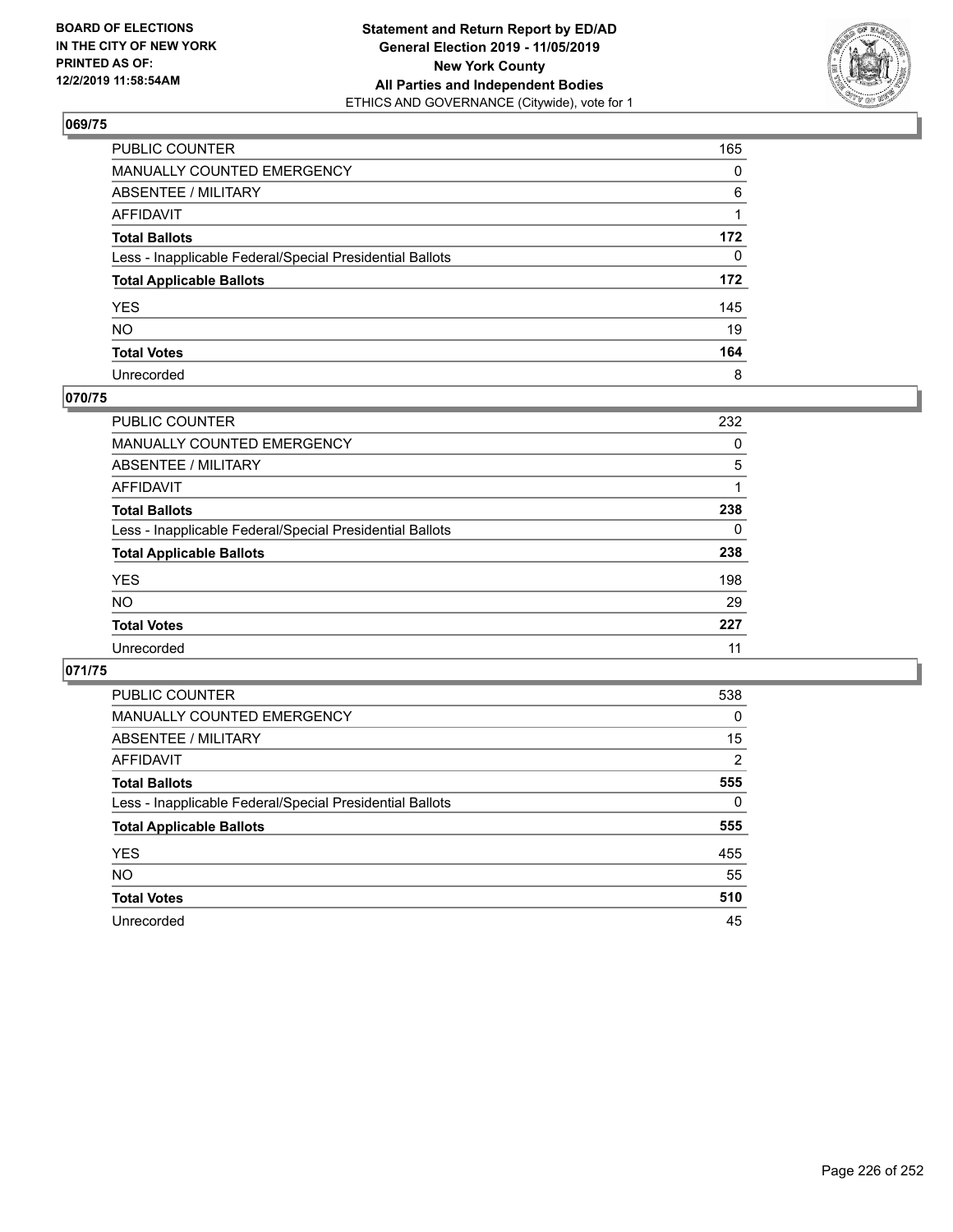

| PUBLIC COUNTER                                           | 491             |
|----------------------------------------------------------|-----------------|
| MANUALLY COUNTED EMERGENCY                               | 0               |
| ABSENTEE / MILITARY                                      | 12 <sup>2</sup> |
| AFFIDAVIT                                                | $\overline{2}$  |
| Total Ballots                                            | 505             |
| Less - Inapplicable Federal/Special Presidential Ballots | $\mathbf{0}$    |
| <b>Total Applicable Ballots</b>                          | 505             |
| YES                                                      | 392             |
| NO.                                                      | 37              |
| <b>Total Votes</b>                                       | 429             |
| Unrecorded                                               | 76              |

### **073/75**

| <b>PUBLIC COUNTER</b>                                    | 161      |
|----------------------------------------------------------|----------|
| <b>MANUALLY COUNTED EMERGENCY</b>                        | 0        |
| ABSENTEE / MILITARY                                      | 8        |
| AFFIDAVIT                                                |          |
| <b>Total Ballots</b>                                     | 170      |
| Less - Inapplicable Federal/Special Presidential Ballots | $\Omega$ |
| <b>Total Applicable Ballots</b>                          | 170      |
| <b>YES</b>                                               | 135      |
| <b>NO</b>                                                | 19       |
| <b>Total Votes</b>                                       | 154      |
| Unrecorded                                               | 16       |

| <b>PUBLIC COUNTER</b>                                    | 111 |
|----------------------------------------------------------|-----|
| <b>MANUALLY COUNTED EMERGENCY</b>                        | 0   |
| ABSENTEE / MILITARY                                      | 4   |
| AFFIDAVIT                                                | 0   |
| <b>Total Ballots</b>                                     | 115 |
| Less - Inapplicable Federal/Special Presidential Ballots | 0   |
| <b>Total Applicable Ballots</b>                          | 115 |
| <b>YES</b>                                               | 82  |
| NO.                                                      | 12  |
| <b>Total Votes</b>                                       | 94  |
| Unrecorded                                               | 21  |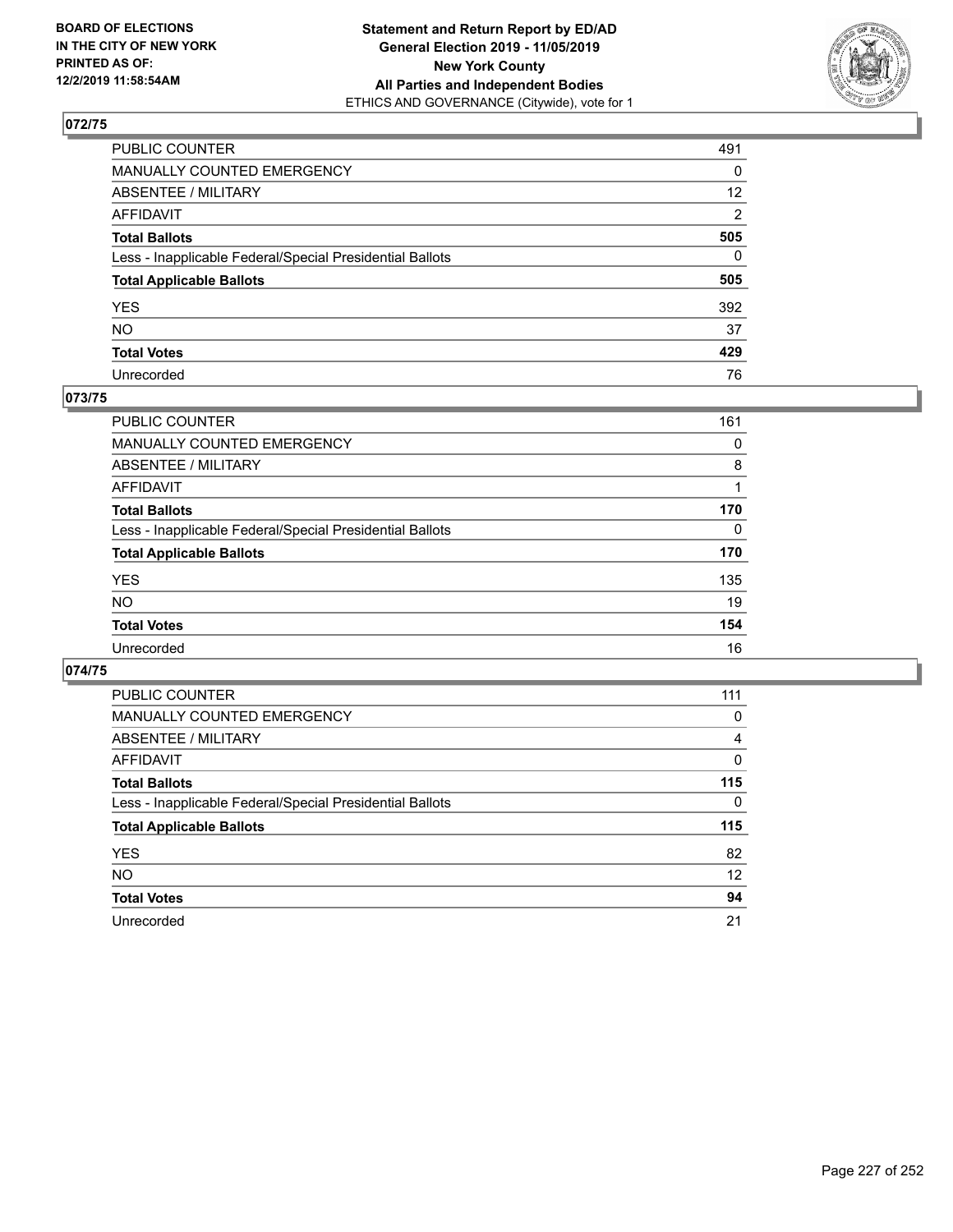

| PUBLIC COUNTER                                           | 97  |
|----------------------------------------------------------|-----|
| MANUALLY COUNTED EMERGENCY                               | 0   |
| ABSENTEE / MILITARY                                      | 5   |
| AFFIDAVIT                                                |     |
| <b>Total Ballots</b>                                     | 103 |
| Less - Inapplicable Federal/Special Presidential Ballots | 0   |
| <b>Total Applicable Ballots</b>                          | 103 |
| <b>YES</b>                                               | 79  |
| <b>NO</b>                                                | 15  |
| <b>Total Votes</b>                                       | 94  |
| Unrecorded                                               | 9   |

#### **076/75 COMBINED into: 065/75**

**077/75 COMBINED into: 067/75**

**078/75 COMBINED into: 069/75**

**079/75 COMBINED into: 071/75**

**080/75 COMBINED into: 082/75**

### **081/75 COMBINED into: 082/75**

#### **082/75**

| <b>PUBLIC COUNTER</b>                                    | 396 |
|----------------------------------------------------------|-----|
| MANUALLY COUNTED EMERGENCY                               | 0   |
| ABSENTEE / MILITARY                                      | 9   |
| AFFIDAVIT                                                |     |
| <b>Total Ballots</b>                                     | 406 |
| Less - Inapplicable Federal/Special Presidential Ballots | 0   |
| <b>Total Applicable Ballots</b>                          | 406 |
| <b>YES</b>                                               | 341 |
| <b>NO</b>                                                | 37  |
| <b>Total Votes</b>                                       | 378 |
| Unrecorded                                               | 28  |

#### **083/75**

| <b>PUBLIC COUNTER</b>                                    | 301 |
|----------------------------------------------------------|-----|
| <b>MANUALLY COUNTED EMERGENCY</b>                        | 0   |
| ABSENTEE / MILITARY                                      | 4   |
| AFFIDAVIT                                                | 4   |
| <b>Total Ballots</b>                                     | 309 |
| Less - Inapplicable Federal/Special Presidential Ballots | 0   |
| <b>Total Applicable Ballots</b>                          | 309 |
| <b>YES</b>                                               | 258 |
| NO.                                                      | 32  |
| <b>Total Votes</b>                                       | 290 |
| Unrecorded                                               | 19  |
| 084/75 COMBINED into: 115/75                             |     |

**085/75 COMBINED into: 093/75**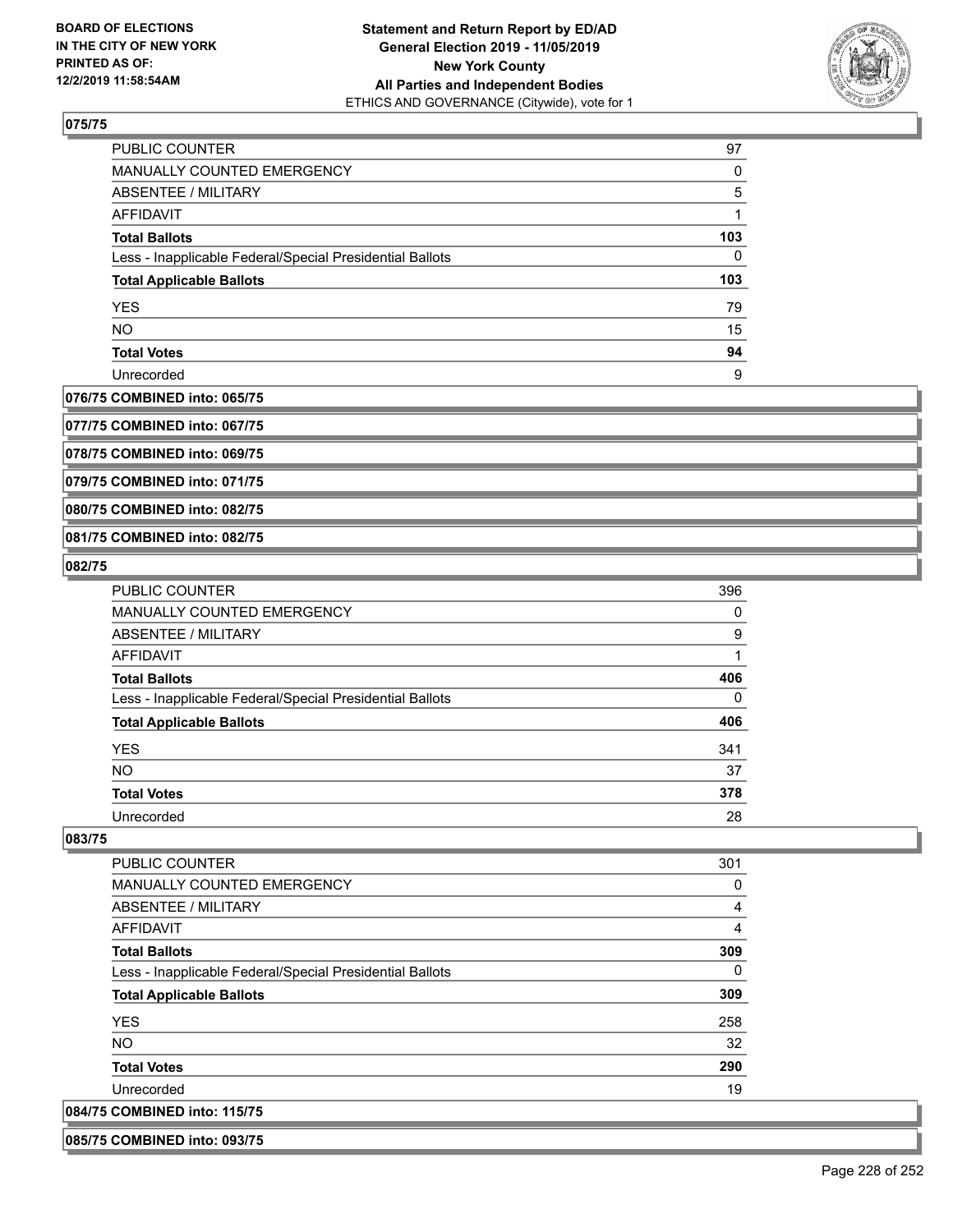

### **086/75 COMBINED into: 020/67**

| PUBLIC COUNTER                                           | 255      |
|----------------------------------------------------------|----------|
| MANUALLY COUNTED EMERGENCY                               | 0        |
| ABSENTEE / MILITARY                                      | 10       |
| AFFIDAVIT                                                |          |
| <b>Total Ballots</b>                                     | 266      |
| Less - Inapplicable Federal/Special Presidential Ballots | $\Omega$ |
| <b>Total Applicable Ballots</b>                          | 266      |
| <b>YES</b>                                               | 208      |
| <b>NO</b>                                                | 40       |
| <b>Total Votes</b>                                       | 248      |
| Unrecorded                                               | 18       |
|                                                          |          |

# **088/75 COMBINED into: 043/73**

## **089/75 COMBINED into: 087/75**

#### **090/75 COMBINED into: 091/75**

### **091/75**

| PUBLIC COUNTER                                           | 190 |
|----------------------------------------------------------|-----|
| MANUALLY COUNTED EMERGENCY                               | 0   |
| ABSENTEE / MILITARY                                      | 10  |
| AFFIDAVIT                                                | 0   |
| <b>Total Ballots</b>                                     | 200 |
| Less - Inapplicable Federal/Special Presidential Ballots | 0   |
| <b>Total Applicable Ballots</b>                          | 200 |
| <b>YES</b>                                               | 157 |
| <b>NO</b>                                                | 31  |
| <b>Total Votes</b>                                       | 188 |
| Unrecorded                                               | 12  |

| PUBLIC COUNTER                                           | 161      |
|----------------------------------------------------------|----------|
| MANUALLY COUNTED EMERGENCY                               | 0        |
| ABSENTEE / MILITARY                                      | 3        |
| AFFIDAVIT                                                |          |
| <b>Total Ballots</b>                                     | 165      |
| Less - Inapplicable Federal/Special Presidential Ballots | $\Omega$ |
| <b>Total Applicable Ballots</b>                          | 165      |
| <b>YES</b>                                               | 111      |
| <b>NO</b>                                                | 35       |
| <b>Total Votes</b>                                       | 146      |
| Unrecorded                                               | 19       |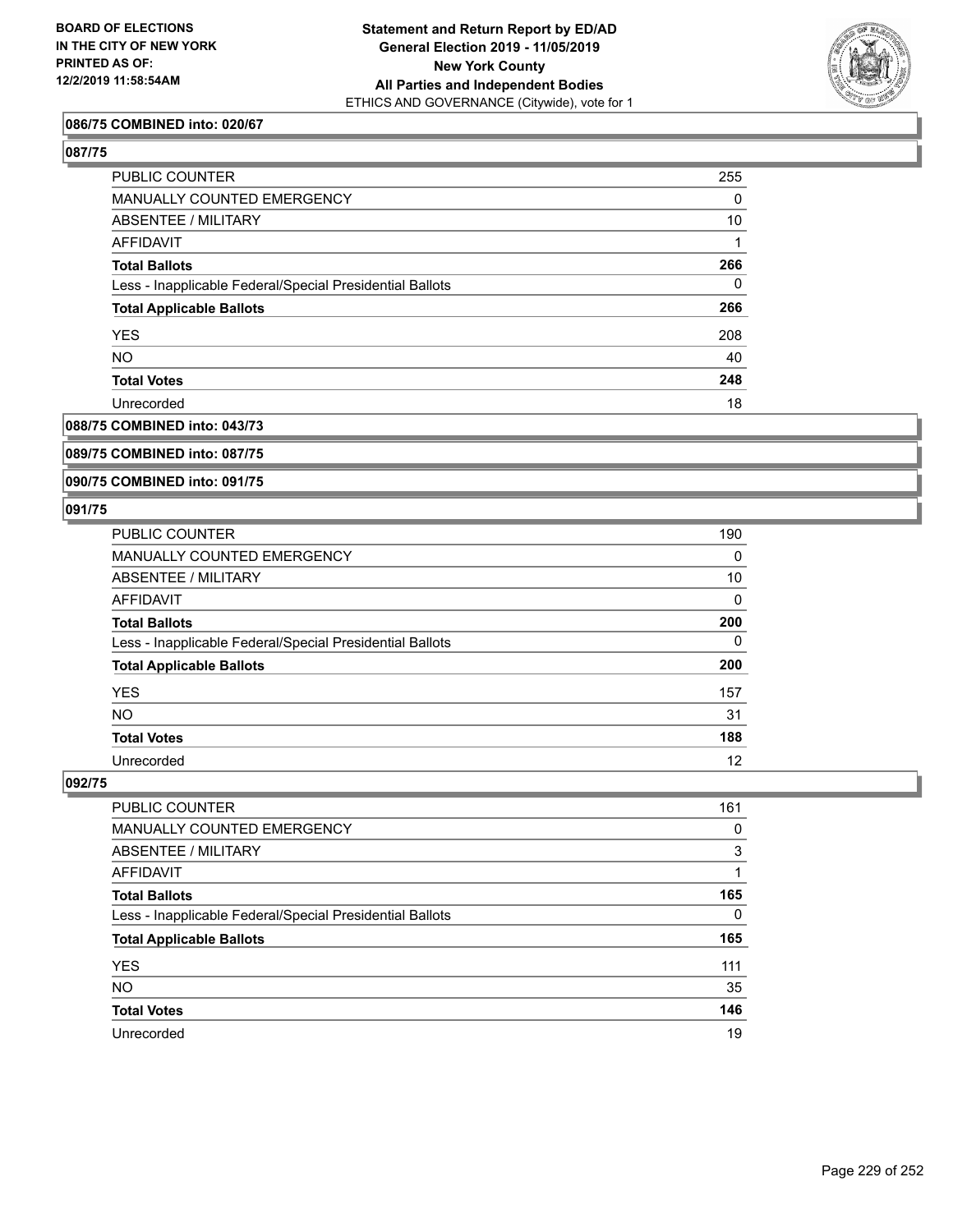

| <b>PUBLIC COUNTER</b>                                    | 117 |
|----------------------------------------------------------|-----|
| <b>MANUALLY COUNTED EMERGENCY</b>                        | 0   |
| <b>ABSENTEE / MILITARY</b>                               | 4   |
| AFFIDAVIT                                                |     |
| <b>Total Ballots</b>                                     | 122 |
| Less - Inapplicable Federal/Special Presidential Ballots | 0   |
| <b>Total Applicable Ballots</b>                          | 122 |
| <b>YES</b>                                               | 98  |
| <b>NO</b>                                                | 5   |
| <b>Total Votes</b>                                       | 103 |
| Unrecorded                                               | 19  |

### **094/75 COMBINED into: 066/75**

#### **095/75 COMBINED into: 066/75**

**096/75 COMBINED into: 027/67**

### **097/75**

| 318 |
|-----|
| 0   |
| 10  |
| 2   |
| 330 |
| 0   |
| 330 |
| 268 |
| 41  |
| 309 |
| 21  |
|     |

# **098/75 COMBINED into: 097/75**

#### **099/75**

**100/75 COMBINED into: 099/75**

| PUBLIC COUNTER                                           | 297 |
|----------------------------------------------------------|-----|
| <b>MANUALLY COUNTED EMERGENCY</b>                        | 0   |
| ABSENTEE / MILITARY                                      | 10  |
| AFFIDAVIT                                                | 1   |
| <b>Total Ballots</b>                                     | 308 |
| Less - Inapplicable Federal/Special Presidential Ballots | 0   |
| <b>Total Applicable Ballots</b>                          | 308 |
| <b>YES</b>                                               | 254 |
| <b>NO</b>                                                | 39  |
| <b>Total Votes</b>                                       | 293 |
| Unrecorded                                               | 15  |
| <b>COMBINED into: 099/75</b>                             |     |

# **101/75 COMBINED into: 048/75**

| 102/75 COMBINED into: 036/75 |  |
|------------------------------|--|
|                              |  |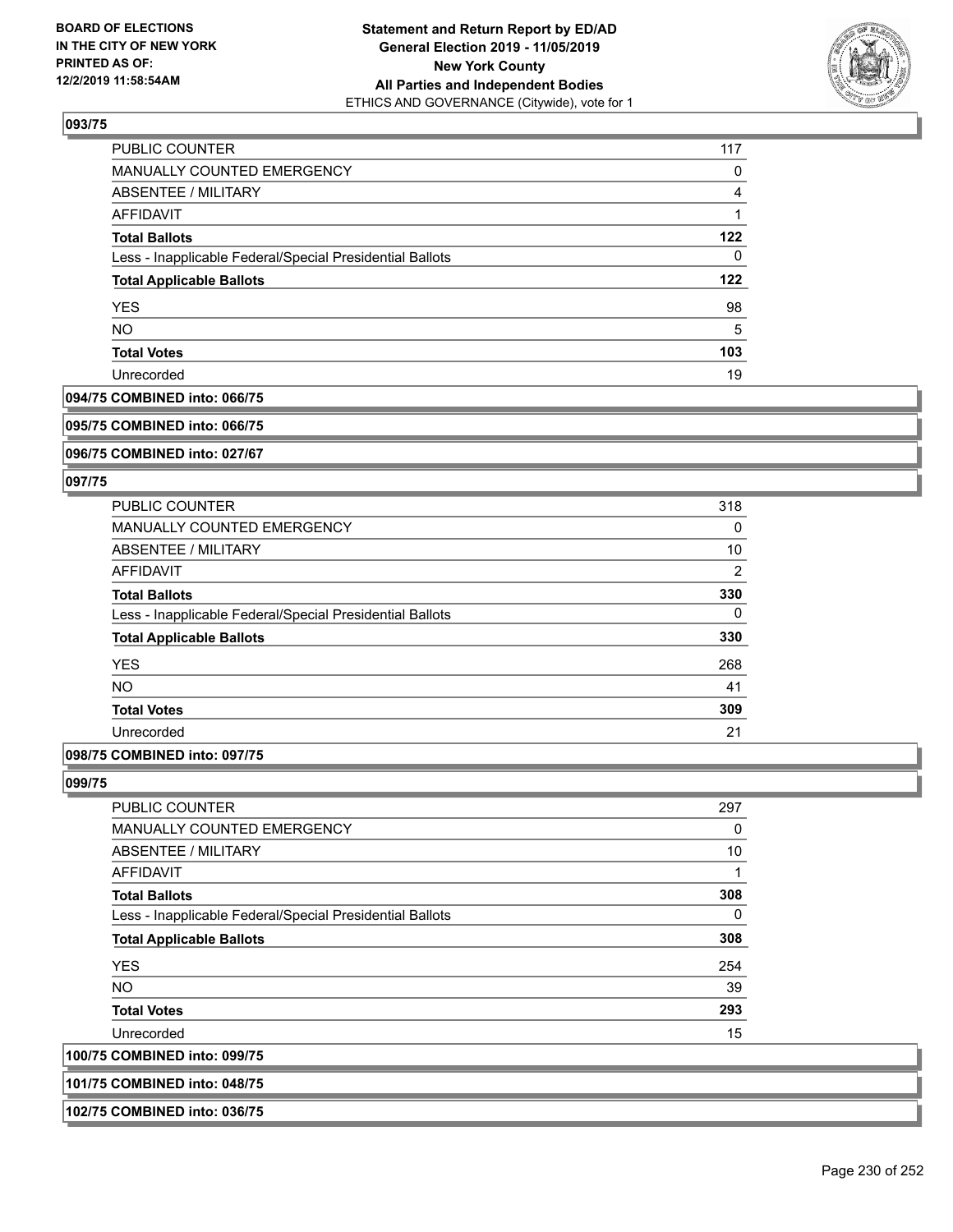

| <b>Total Votes</b>                                       | 0        |
|----------------------------------------------------------|----------|
| <b>NO</b>                                                | $\Omega$ |
| <b>YES</b>                                               | 0        |
| <b>Total Applicable Ballots</b>                          | 0        |
| Less - Inapplicable Federal/Special Presidential Ballots | 0        |
| <b>Total Ballots</b>                                     | 0        |
| <b>AFFIDAVIT</b>                                         | $\Omega$ |
| <b>ABSENTEE / MILITARY</b>                               | 0        |
| MANUALLY COUNTED EMERGENCY                               | 0        |
| PUBLIC COUNTER                                           | $\Omega$ |

#### **104/75**

| PUBLIC COUNTER                                           | 0        |
|----------------------------------------------------------|----------|
| MANUALLY COUNTED EMERGENCY                               | 0        |
| ABSENTEE / MILITARY                                      | 0        |
| AFFIDAVIT                                                | 0        |
| Total Ballots                                            | 0        |
| Less - Inapplicable Federal/Special Presidential Ballots | 0        |
| <b>Total Applicable Ballots</b>                          | 0        |
| YES                                                      | 0        |
| NO.                                                      | $\Omega$ |
| <b>Total Votes</b>                                       | 0        |
|                                                          |          |

**105/75 COMBINED into: 037/75**

**106/75 COMBINED into: 104/75**

## **107/75 COMBINED into: 083/75**

**108/75** 

| <b>PUBLIC COUNTER</b>                                    | 208 |
|----------------------------------------------------------|-----|
| MANUALLY COUNTED EMERGENCY                               | 0   |
| ABSENTEE / MILITARY                                      | 6   |
| AFFIDAVIT                                                |     |
| <b>Total Ballots</b>                                     | 215 |
| Less - Inapplicable Federal/Special Presidential Ballots | 0   |
| <b>Total Applicable Ballots</b>                          | 215 |
| <b>YES</b>                                               | 162 |
| <b>NO</b>                                                | 25  |
| <b>Total Votes</b>                                       | 187 |
| Unrecorded                                               | 28  |
| 109/75 COMBINED into: 057/74                             |     |
|                                                          |     |

**110/75 COMBINED into: 013/75**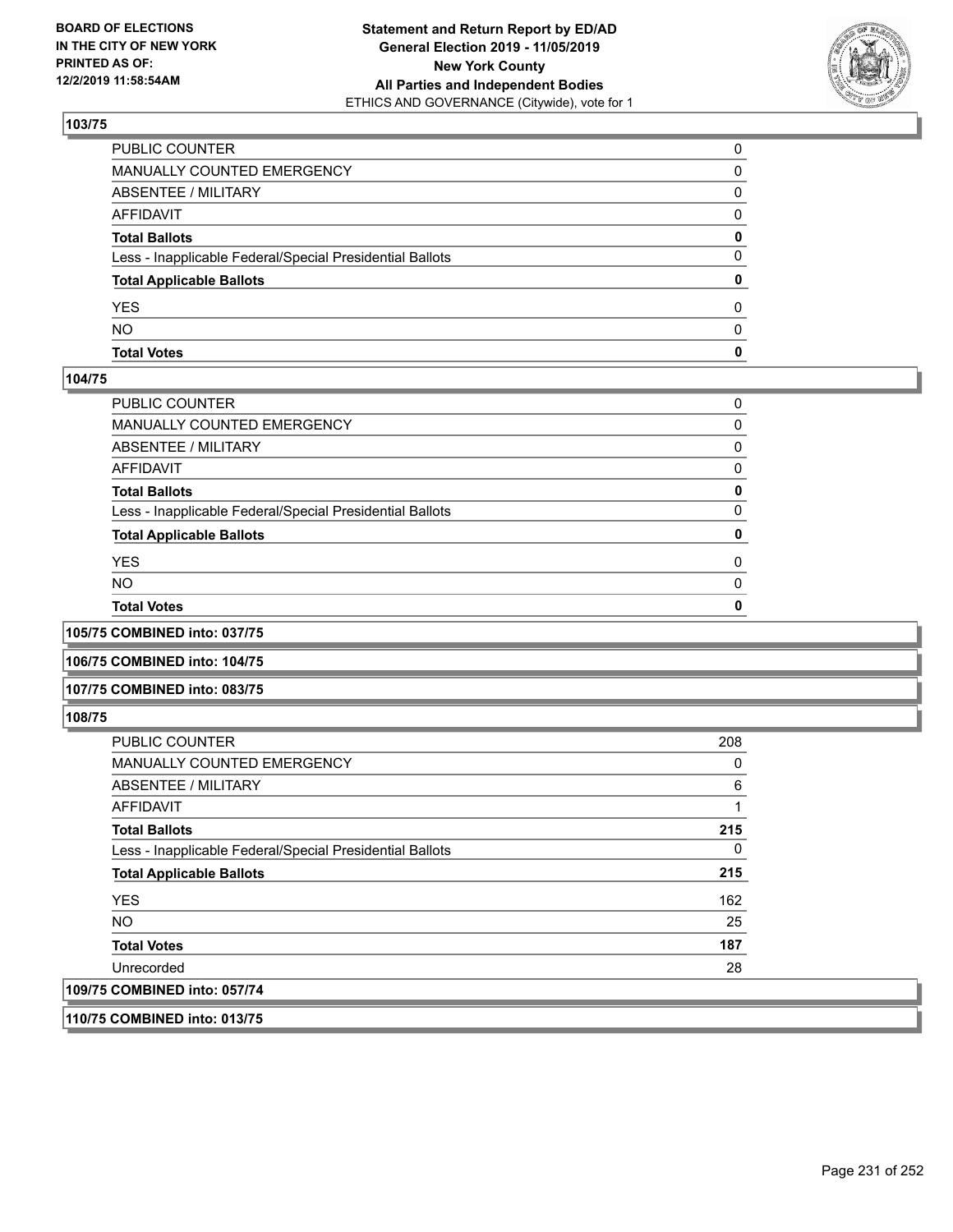

| PUBLIC COUNTER                                           | 284          |
|----------------------------------------------------------|--------------|
| MANUALLY COUNTED EMERGENCY                               | $\mathbf{0}$ |
| ABSENTEE / MILITARY                                      | 5            |
| AFFIDAVIT                                                |              |
| Total Ballots                                            | 290          |
| Less - Inapplicable Federal/Special Presidential Ballots | 0            |
| <b>Total Applicable Ballots</b>                          | 290          |
| YES                                                      | 247          |
| NO.                                                      | 26           |
| <b>Total Votes</b>                                       | 273          |
| Unrecorded                                               | 17           |

## **112/75**

| PUBLIC COUNTER                                           | 372 |
|----------------------------------------------------------|-----|
| <b>MANUALLY COUNTED EMERGENCY</b>                        | 0   |
| ABSENTEE / MILITARY                                      | 5   |
| AFFIDAVIT                                                |     |
| <b>Total Ballots</b>                                     | 378 |
| Less - Inapplicable Federal/Special Presidential Ballots | 0   |
| <b>Total Applicable Ballots</b>                          | 378 |
| <b>YES</b>                                               | 307 |
| <b>NO</b>                                                | 42  |
| <b>Total Votes</b>                                       | 349 |
| Unrecorded                                               | 29  |
|                                                          |     |

**113/75 COMBINED into: 019/75**

### **114/75 COMBINED into: 038/75**

| <b>PUBLIC COUNTER</b>                                    | 316      |
|----------------------------------------------------------|----------|
| MANUALLY COUNTED EMERGENCY                               | 0        |
| ABSENTEE / MILITARY                                      | 5        |
| AFFIDAVIT                                                | 1        |
| <b>Total Ballots</b>                                     | 322      |
| Less - Inapplicable Federal/Special Presidential Ballots | $\Omega$ |
| <b>Total Applicable Ballots</b>                          | 322      |
| <b>YES</b>                                               | 247      |
| <b>NO</b>                                                | 42       |
| <b>Total Votes</b>                                       | 289      |
| Unrecorded                                               | 33       |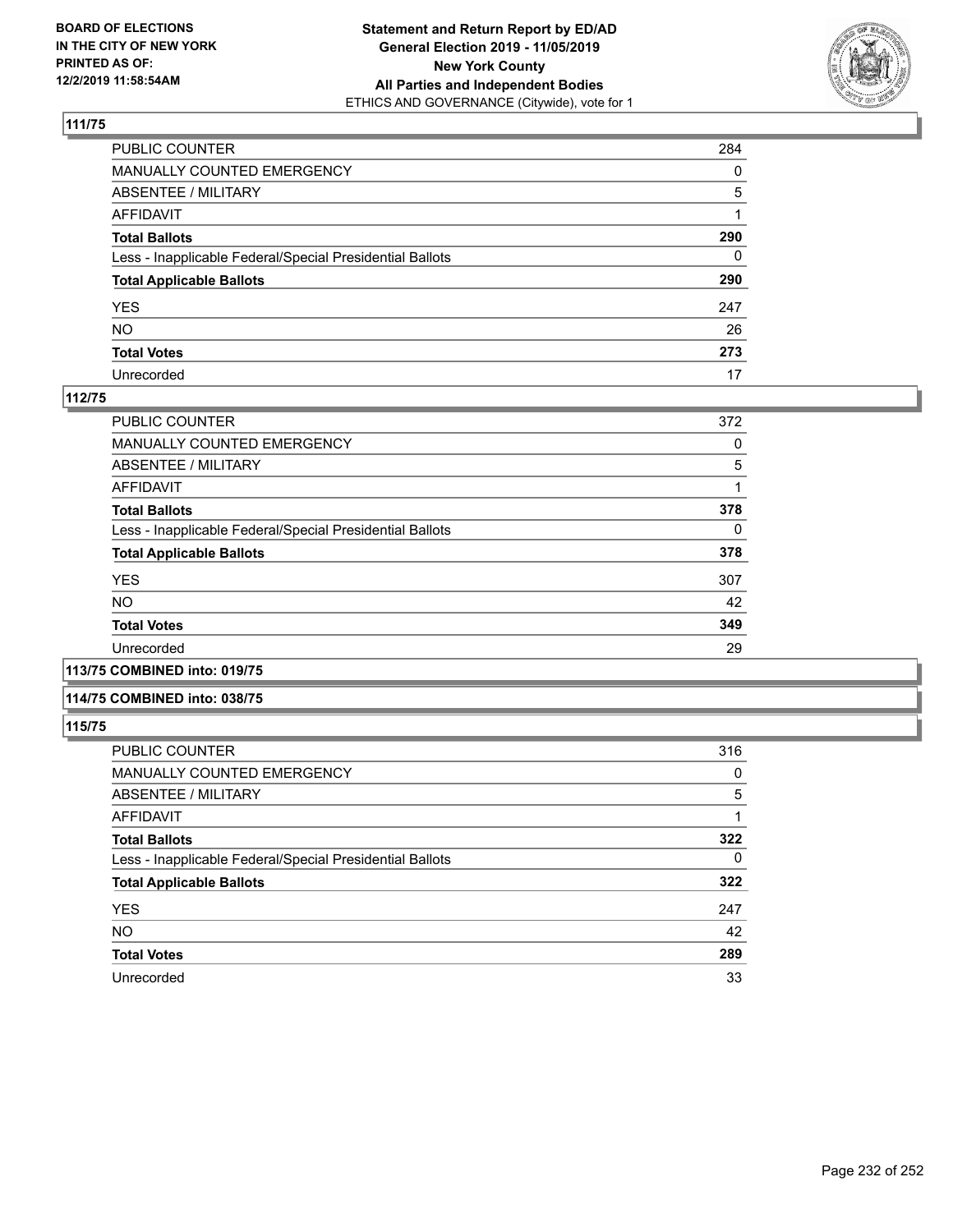

| PUBLIC COUNTER                                           | 312          |
|----------------------------------------------------------|--------------|
| MANUALLY COUNTED EMERGENCY                               | 0            |
| ABSENTEE / MILITARY                                      | 9            |
| AFFIDAVIT                                                | 2            |
| Total Ballots                                            | 323          |
| Less - Inapplicable Federal/Special Presidential Ballots | $\mathbf{0}$ |
| <b>Total Applicable Ballots</b>                          | 323          |
| YES                                                      | 266          |
| NO.                                                      | 47           |
| <b>Total Votes</b>                                       | 313          |
| Unrecorded                                               | 10           |

### **002/76**

| 0   |
|-----|
|     |
| 2   |
|     |
| 206 |
| 0   |
| 206 |
| 155 |
| 35  |
| 190 |
| 16  |
|     |

**003/76 COMBINED into: 001/76**

#### **004/76 COMBINED into: 006/76**

#### **005/76 COMBINED into: 050/73**

| <b>PUBLIC COUNTER</b>                                    | 301 |
|----------------------------------------------------------|-----|
| MANUALLY COUNTED EMERGENCY                               | 0   |
| ABSENTEE / MILITARY                                      | 6   |
| AFFIDAVIT                                                | 2   |
| <b>Total Ballots</b>                                     | 309 |
| Less - Inapplicable Federal/Special Presidential Ballots | 0   |
| <b>Total Applicable Ballots</b>                          | 309 |
| <b>YES</b>                                               | 225 |
| <b>NO</b>                                                | 65  |
| <b>Total Votes</b>                                       | 290 |
| Unrecorded                                               | 19  |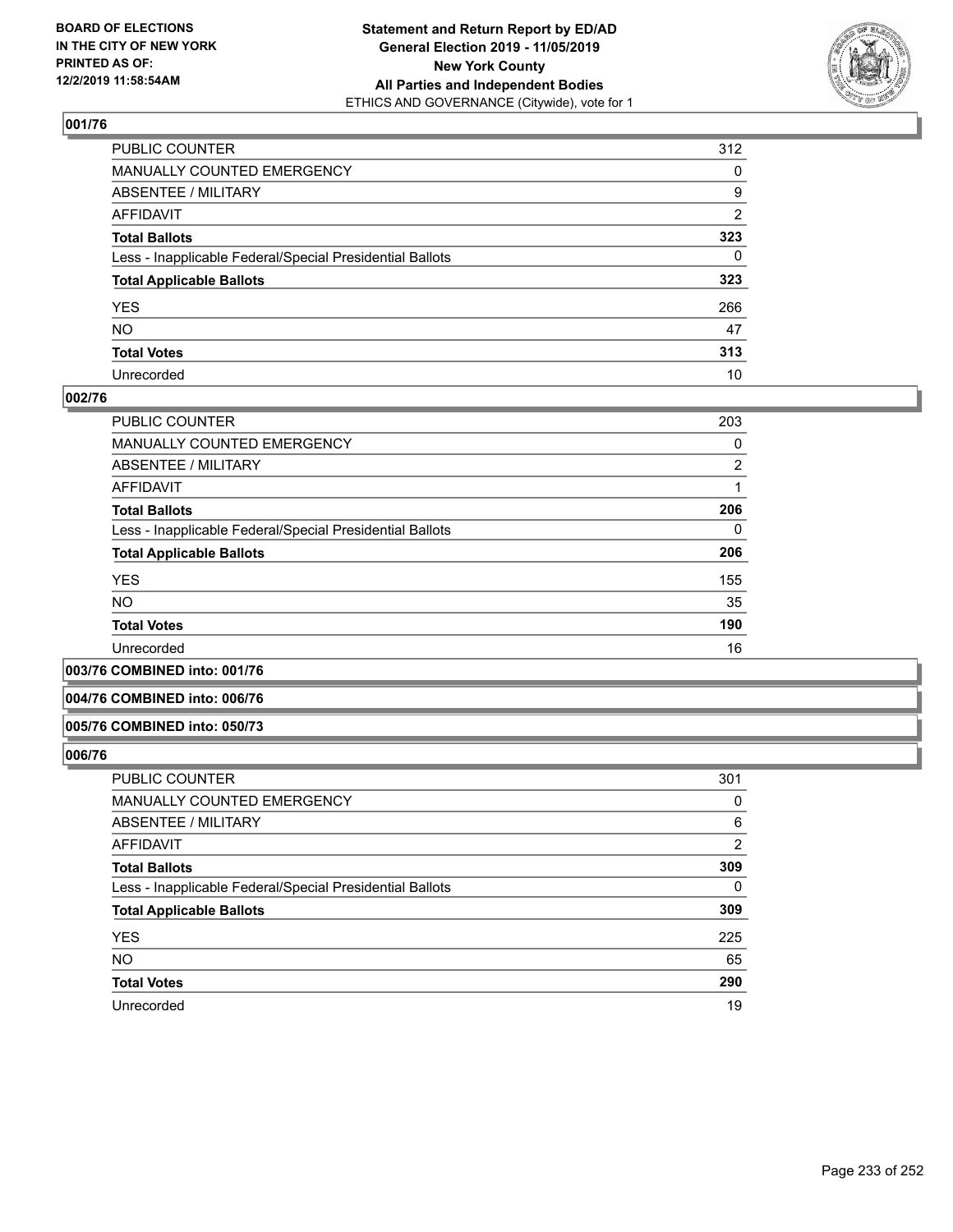

| <b>PUBLIC COUNTER</b>                                    | 269            |
|----------------------------------------------------------|----------------|
| MANUALLY COUNTED EMERGENCY                               | 0              |
| <b>ABSENTEE / MILITARY</b>                               | 4              |
| AFFIDAVIT                                                | $\overline{4}$ |
| <b>Total Ballots</b>                                     | 277            |
| Less - Inapplicable Federal/Special Presidential Ballots | 0              |
| <b>Total Applicable Ballots</b>                          | 277            |
| <b>YES</b>                                               | 206            |
| <b>NO</b>                                                | 60             |
| <b>Total Votes</b>                                       | 266            |
| Unrecorded                                               | 11             |

### **008/76 COMBINED into: 007/76**

### **009/76**

| PUBLIC COUNTER                                           | 196 |
|----------------------------------------------------------|-----|
| <b>MANUALLY COUNTED EMERGENCY</b>                        | 0   |
| <b>ABSENTEE / MILITARY</b>                               | 13  |
| AFFIDAVIT                                                |     |
| <b>Total Ballots</b>                                     | 210 |
| Less - Inapplicable Federal/Special Presidential Ballots | 0   |
| <b>Total Applicable Ballots</b>                          | 210 |
| <b>YES</b>                                               | 157 |
| <b>NO</b>                                                | 42  |
| <b>Total Votes</b>                                       | 199 |
| Unrecorded                                               | 11  |

| <b>PUBLIC COUNTER</b>                                    | 324 |
|----------------------------------------------------------|-----|
| <b>MANUALLY COUNTED EMERGENCY</b>                        | 0   |
| ABSENTEE / MILITARY                                      | 3   |
| AFFIDAVIT                                                | 2   |
| <b>Total Ballots</b>                                     | 329 |
| Less - Inapplicable Federal/Special Presidential Ballots | 0   |
| <b>Total Applicable Ballots</b>                          | 329 |
| <b>YES</b>                                               | 251 |
| NO.                                                      | 56  |
| <b>Total Votes</b>                                       | 307 |
| Unrecorded                                               | 22  |
| 011/76 COMBINED into: 010/76                             |     |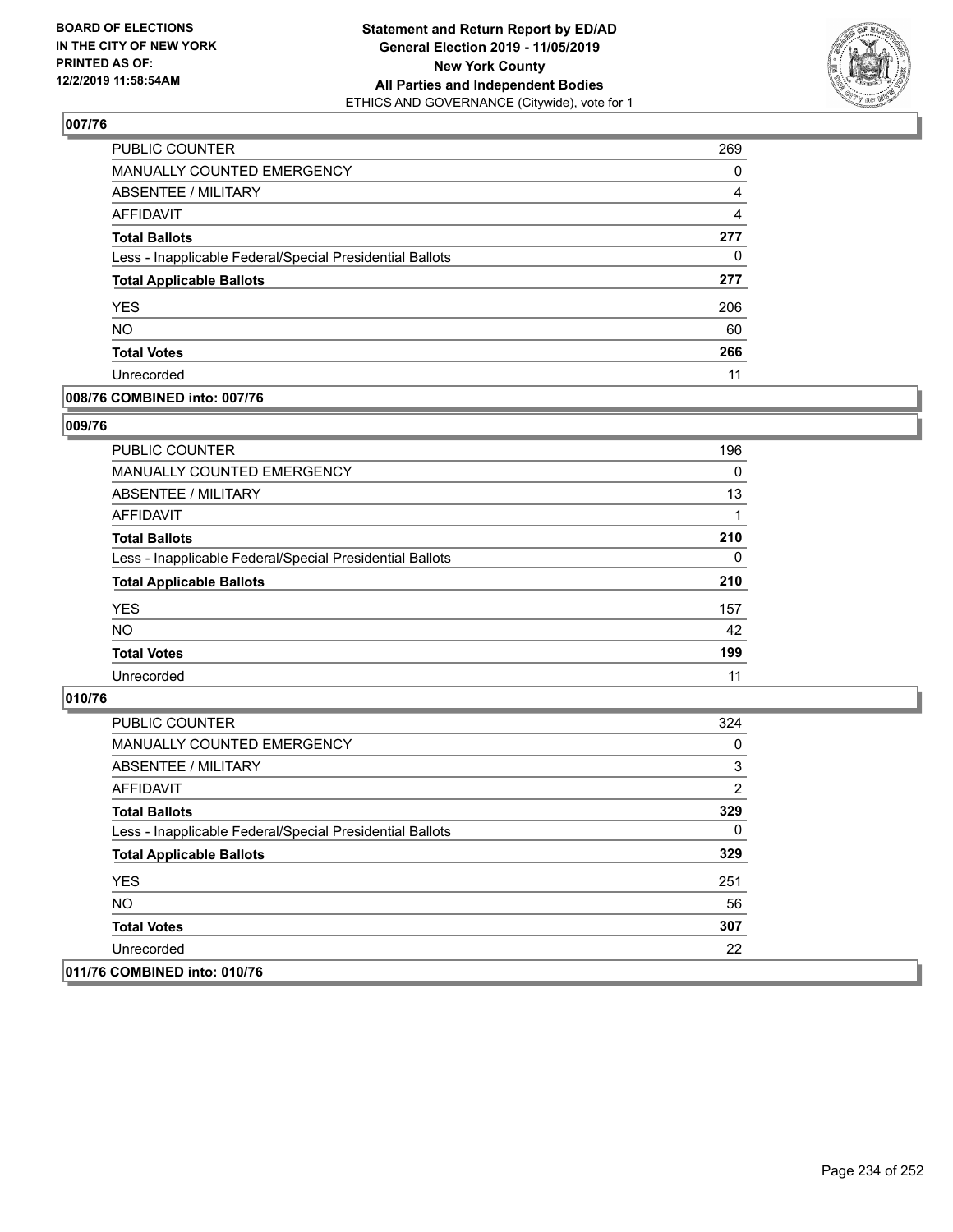

| PUBLIC COUNTER                                           | 280      |
|----------------------------------------------------------|----------|
| MANUALLY COUNTED EMERGENCY                               | 0        |
| <b>ABSENTEE / MILITARY</b>                               | 10       |
| <b>AFFIDAVIT</b>                                         | 3        |
| <b>Total Ballots</b>                                     | 293      |
| Less - Inapplicable Federal/Special Presidential Ballots | $\Omega$ |
| <b>Total Applicable Ballots</b>                          | 293      |
| <b>YES</b>                                               | 222      |
| <b>NO</b>                                                | 35       |
| <b>Total Votes</b>                                       | 257      |
| Unrecorded                                               | 36       |

### **013/76 COMBINED into: 012/76**

### **014/76**

| <b>PUBLIC COUNTER</b>                                    | 253            |
|----------------------------------------------------------|----------------|
| <b>MANUALLY COUNTED EMERGENCY</b>                        | 0              |
| <b>ABSENTEE / MILITARY</b>                               | $\overline{2}$ |
| <b>AFFIDAVIT</b>                                         | 6              |
| <b>Total Ballots</b>                                     | 261            |
| Less - Inapplicable Federal/Special Presidential Ballots | 0              |
| <b>Total Applicable Ballots</b>                          | 261            |
| <b>YES</b>                                               | 211            |
| <b>NO</b>                                                | 42             |
| <b>Total Votes</b>                                       | 253            |
| Unrecorded                                               | 8              |

## **015/76 COMBINED into: 014/76**

**016/76** 

| <b>PUBLIC COUNTER</b>                                    | 435 |
|----------------------------------------------------------|-----|
| <b>MANUALLY COUNTED EMERGENCY</b>                        | 0   |
| ABSENTEE / MILITARY                                      | 6   |
| AFFIDAVIT                                                |     |
| <b>Total Ballots</b>                                     | 442 |
| Less - Inapplicable Federal/Special Presidential Ballots | 0   |
| <b>Total Applicable Ballots</b>                          | 442 |
| <b>YES</b>                                               | 356 |
| NO.                                                      | 59  |
| <b>Total Votes</b>                                       | 415 |
| Unrecorded                                               | 27  |
| 017/76 COMBINED into: 016/76                             |     |

**018/76 COMBINED into: 020/76**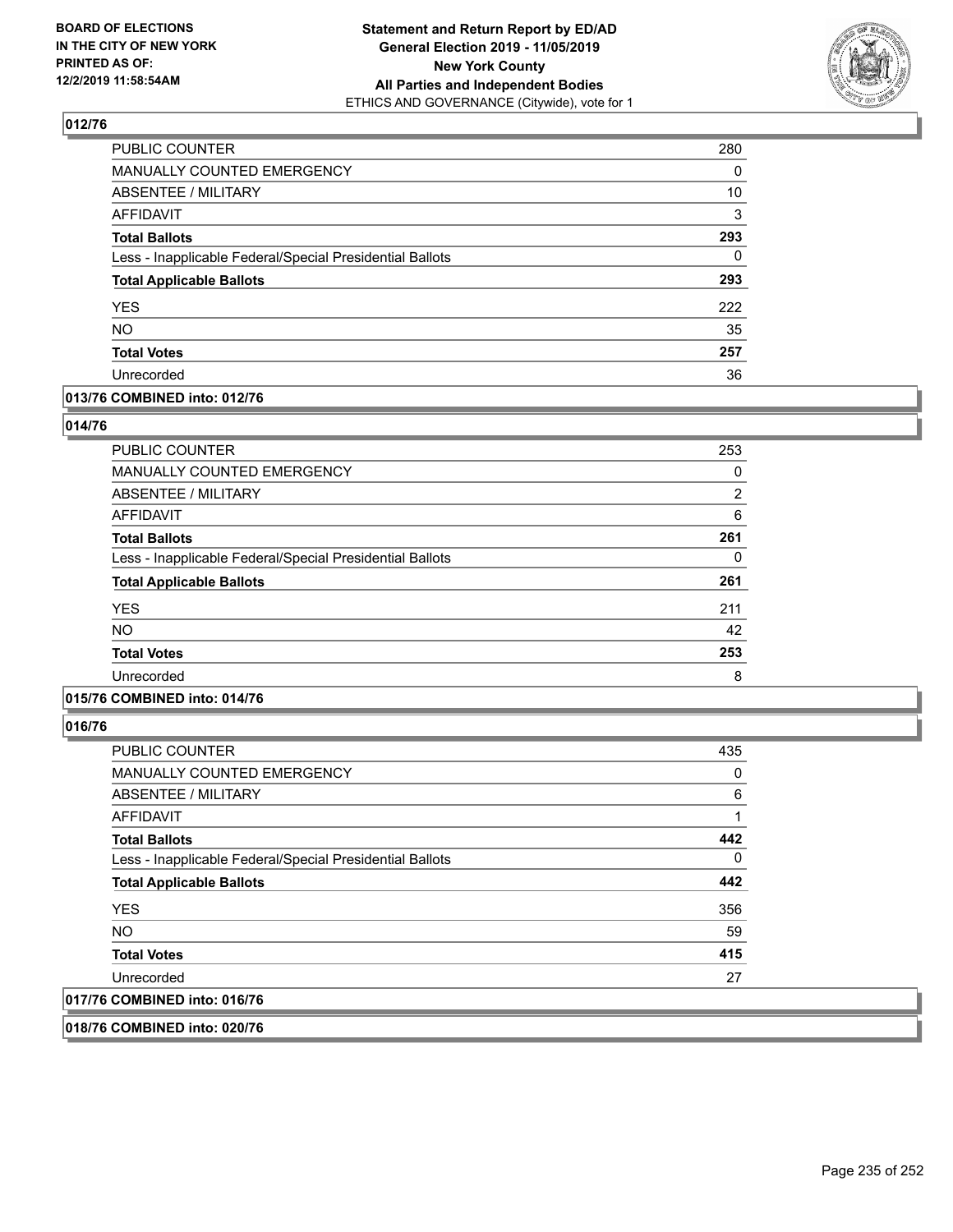

| PUBLIC COUNTER                                           | 240            |
|----------------------------------------------------------|----------------|
| MANUALLY COUNTED EMERGENCY                               | $\Omega$       |
| ABSENTEE / MILITARY                                      | $\overline{7}$ |
| AFFIDAVIT                                                | $\overline{2}$ |
| Total Ballots                                            | 249            |
| Less - Inapplicable Federal/Special Presidential Ballots | $\mathbf{0}$   |
| <b>Total Applicable Ballots</b>                          | 249            |
| YES                                                      | 197            |
| NO.                                                      | 38             |
| <b>Total Votes</b>                                       | 235            |
| Unrecorded                                               | 14             |

### **020/76**

| PUBLIC COUNTER                                           | 307      |
|----------------------------------------------------------|----------|
| <b>MANUALLY COUNTED EMERGENCY</b>                        | 0        |
| <b>ABSENTEE / MILITARY</b>                               | 36       |
| AFFIDAVIT                                                | 2        |
| <b>Total Ballots</b>                                     | 345      |
| Less - Inapplicable Federal/Special Presidential Ballots | $\Omega$ |
| <b>Total Applicable Ballots</b>                          | 345      |
| <b>YES</b>                                               | 254      |
| <b>NO</b>                                                | 60       |
| <b>Total Votes</b>                                       | 314      |
| Unrecorded                                               | 31       |

| PUBLIC COUNTER                                           | 369      |
|----------------------------------------------------------|----------|
| <b>MANUALLY COUNTED EMERGENCY</b>                        | $\Omega$ |
| ABSENTEE / MILITARY                                      | 20       |
| AFFIDAVIT                                                |          |
| <b>Total Ballots</b>                                     | 390      |
| Less - Inapplicable Federal/Special Presidential Ballots | $\Omega$ |
| <b>Total Applicable Ballots</b>                          | 390      |
| <b>YES</b>                                               | 308      |
| <b>NO</b>                                                | 67       |
| <b>Total Votes</b>                                       | 375      |
| Unrecorded                                               | 15       |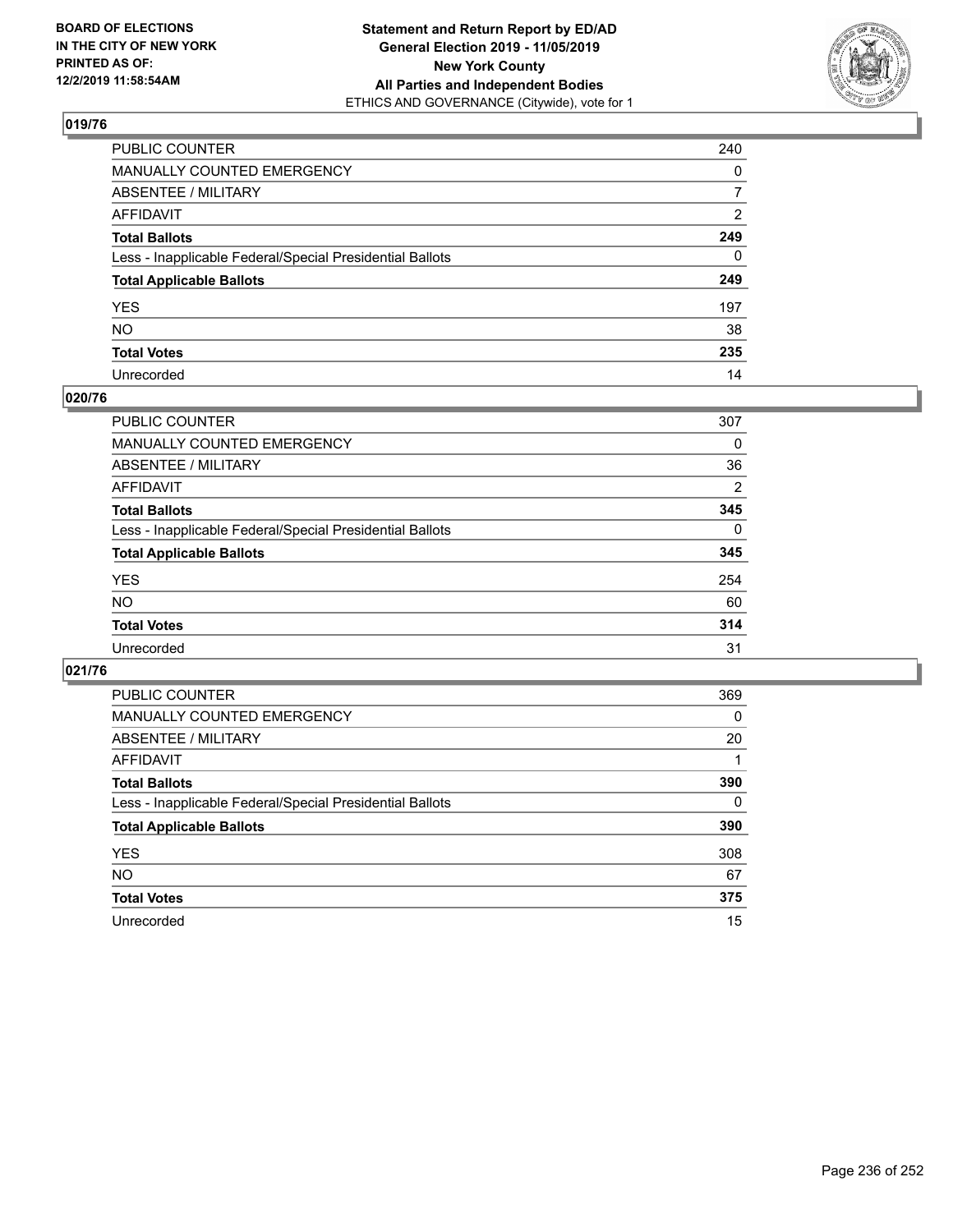

| PUBLIC COUNTER                                           | 237 |
|----------------------------------------------------------|-----|
| MANUALLY COUNTED EMERGENCY                               | 0   |
| ABSENTEE / MILITARY                                      | 2   |
| AFFIDAVIT                                                | 3   |
| <b>Total Ballots</b>                                     | 242 |
| Less - Inapplicable Federal/Special Presidential Ballots | 0   |
| <b>Total Applicable Ballots</b>                          | 242 |
| <b>YES</b>                                               | 180 |
| <b>NO</b>                                                | 46  |
| <b>Total Votes</b>                                       | 226 |
| Unrecorded                                               | 16  |

## **023/76 COMBINED into: 022/76**

#### **024/76 COMBINED into: 019/76**

## **025/76**

| <b>PUBLIC COUNTER</b>                                    | 198      |
|----------------------------------------------------------|----------|
| <b>MANUALLY COUNTED EMERGENCY</b>                        | 0        |
| ABSENTEE / MILITARY                                      | 6        |
| AFFIDAVIT                                                |          |
| <b>Total Ballots</b>                                     | 205      |
| Less - Inapplicable Federal/Special Presidential Ballots | $\Omega$ |
| <b>Total Applicable Ballots</b>                          | 205      |
| <b>YES</b>                                               | 161      |
| NO.                                                      | 35       |
| <b>Total Votes</b>                                       | 196      |
| Unrecorded                                               | 9        |

| <b>PUBLIC COUNTER</b>                                    | 324      |
|----------------------------------------------------------|----------|
| MANUALLY COUNTED EMERGENCY                               | 0        |
| ABSENTEE / MILITARY                                      | 15       |
| AFFIDAVIT                                                | 4        |
| <b>Total Ballots</b>                                     | 343      |
| Less - Inapplicable Federal/Special Presidential Ballots | $\Omega$ |
| <b>Total Applicable Ballots</b>                          | 343      |
| <b>YES</b>                                               | 255      |
| <b>NO</b>                                                | 71       |
| <b>Total Votes</b>                                       | 326      |
| Unrecorded                                               | 17       |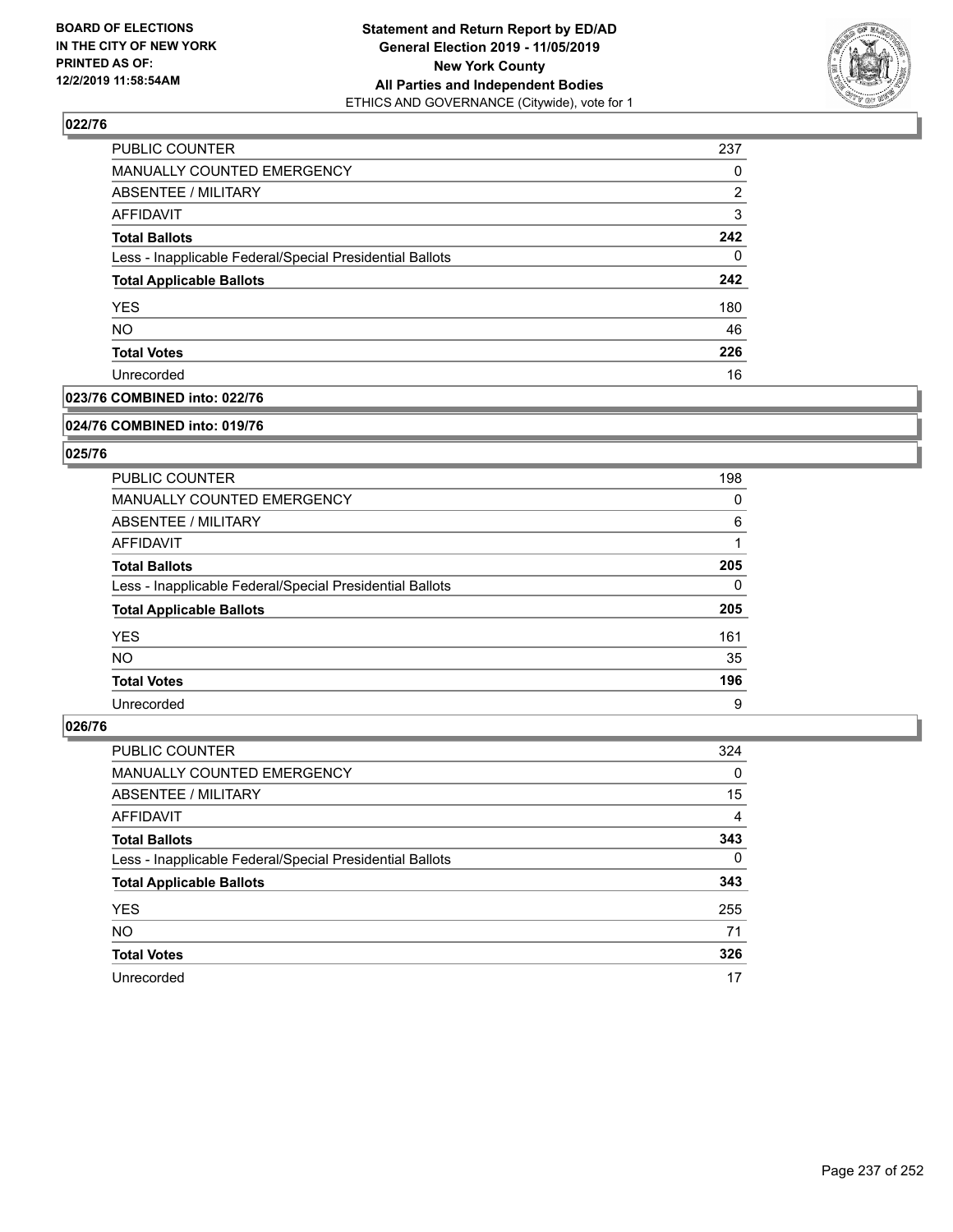

| PUBLIC COUNTER                                           | 391      |
|----------------------------------------------------------|----------|
| MANUALLY COUNTED EMERGENCY                               | 0        |
| <b>ABSENTEE / MILITARY</b>                               | 6        |
| <b>AFFIDAVIT</b>                                         | 3        |
| <b>Total Ballots</b>                                     | 400      |
| Less - Inapplicable Federal/Special Presidential Ballots | $\Omega$ |
| <b>Total Applicable Ballots</b>                          | 400      |
| <b>YES</b>                                               | 308      |
| <b>NO</b>                                                | 72       |
| <b>Total Votes</b>                                       | 380      |
| Unrecorded                                               | 20       |

### **028/76 COMBINED into: 027/76**

### **029/76**

| <b>PUBLIC COUNTER</b>                                    | 116 |
|----------------------------------------------------------|-----|
| MANUALLY COUNTED EMERGENCY                               | 0   |
| ABSENTEE / MILITARY                                      | 3   |
| AFFIDAVIT                                                | 0   |
| <b>Total Ballots</b>                                     | 119 |
| Less - Inapplicable Federal/Special Presidential Ballots | 0   |
| <b>Total Applicable Ballots</b>                          | 119 |
| <b>YES</b>                                               | 85  |
| <b>NO</b>                                                | 27  |
| <b>Total Votes</b>                                       | 112 |
| Unrecorded                                               |     |

#### **030/76 COMBINED into: 037/76**

#### **031/76 COMBINED into: 026/76**

#### **032/76 COMBINED into: 034/76**

| <b>PUBLIC COUNTER</b>                                    | 282 |
|----------------------------------------------------------|-----|
| MANUALLY COUNTED EMERGENCY                               | 0   |
| ABSENTEE / MILITARY                                      | 4   |
| AFFIDAVIT                                                | 4   |
| <b>Total Ballots</b>                                     | 290 |
| Less - Inapplicable Federal/Special Presidential Ballots | 0   |
| <b>Total Applicable Ballots</b>                          | 290 |
| <b>YES</b>                                               | 221 |
| NO.                                                      | 54  |
| <b>Total Votes</b>                                       | 275 |
| Unrecorded                                               | 15  |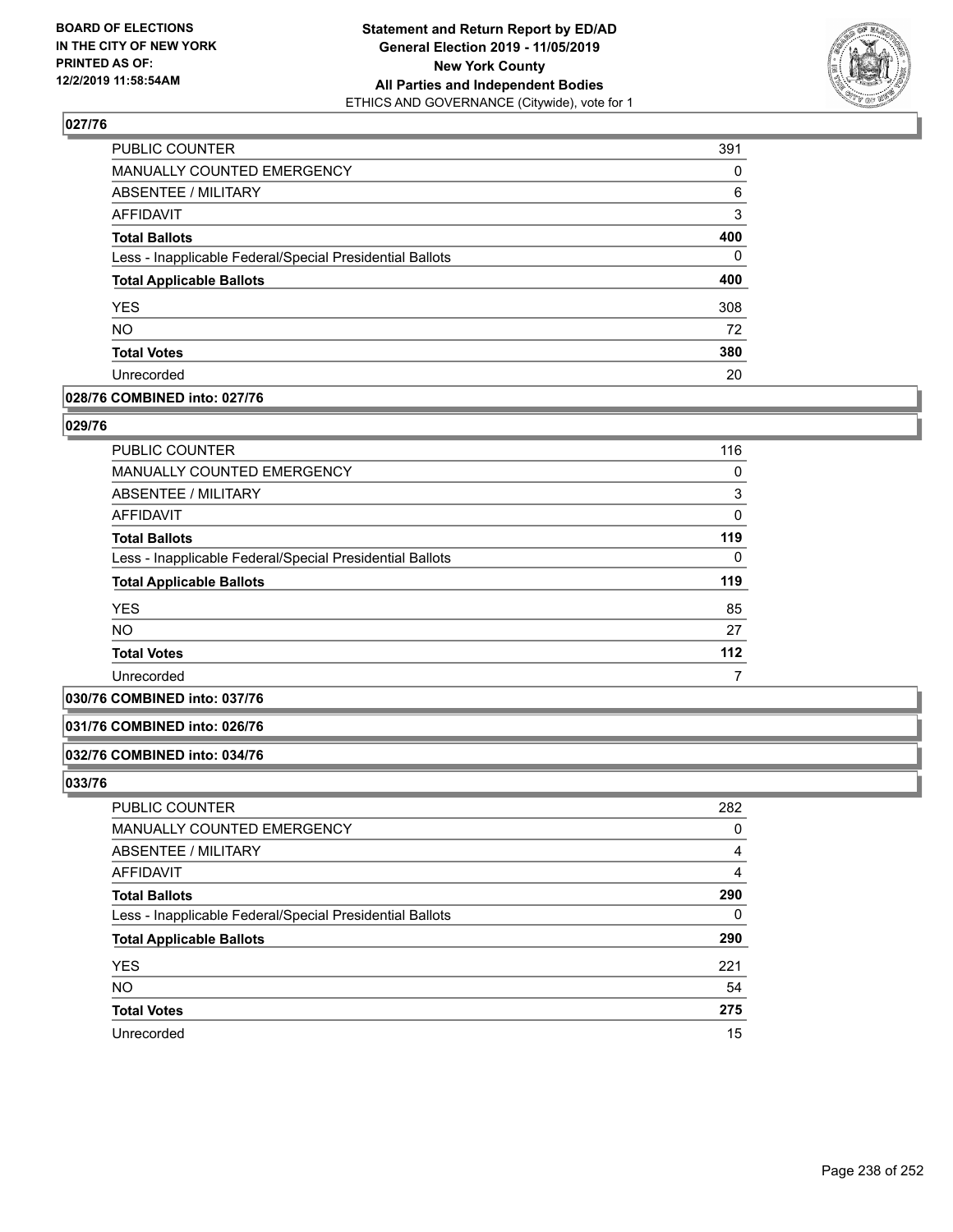

| PUBLIC COUNTER                                           | 422             |
|----------------------------------------------------------|-----------------|
| MANUALLY COUNTED EMERGENCY                               | $\mathbf{0}$    |
| ABSENTEE / MILITARY                                      | 12 <sup>2</sup> |
| AFFIDAVIT                                                | 0               |
| Total Ballots                                            | 434             |
| Less - Inapplicable Federal/Special Presidential Ballots | $\Omega$        |
| <b>Total Applicable Ballots</b>                          | 434             |
| YES                                                      | 337             |
| NO.                                                      | 69              |
| <b>Total Votes</b>                                       | 406             |
| Unrecorded                                               | 28              |

### **035/76**

| <b>PUBLIC COUNTER</b>                                    | 419      |
|----------------------------------------------------------|----------|
| <b>MANUALLY COUNTED EMERGENCY</b>                        | 0        |
| <b>ABSENTEE / MILITARY</b>                               | 11       |
| <b>AFFIDAVIT</b>                                         | 4        |
| <b>Total Ballots</b>                                     | 434      |
| Less - Inapplicable Federal/Special Presidential Ballots | $\Omega$ |
| <b>Total Applicable Ballots</b>                          | 434      |
| <b>YES</b>                                               | 331      |
| <b>NO</b>                                                | 71       |
| <b>Total Votes</b>                                       | 402      |
| Unrecorded                                               | 32       |
|                                                          |          |

### **036/76 COMBINED into: 033/76**

| <b>PUBLIC COUNTER</b>                                    | 425 |
|----------------------------------------------------------|-----|
| <b>MANUALLY COUNTED EMERGENCY</b>                        | 0   |
| ABSENTEE / MILITARY                                      | 11  |
| AFFIDAVIT                                                | 3   |
| <b>Total Ballots</b>                                     | 439 |
| Less - Inapplicable Federal/Special Presidential Ballots | 0   |
| <b>Total Applicable Ballots</b>                          | 439 |
| <b>YES</b>                                               | 328 |
| NO.                                                      | 76  |
| <b>Total Votes</b>                                       | 404 |
| Unrecorded                                               | 35  |
| 038/76 COMBINED into: 037/76                             |     |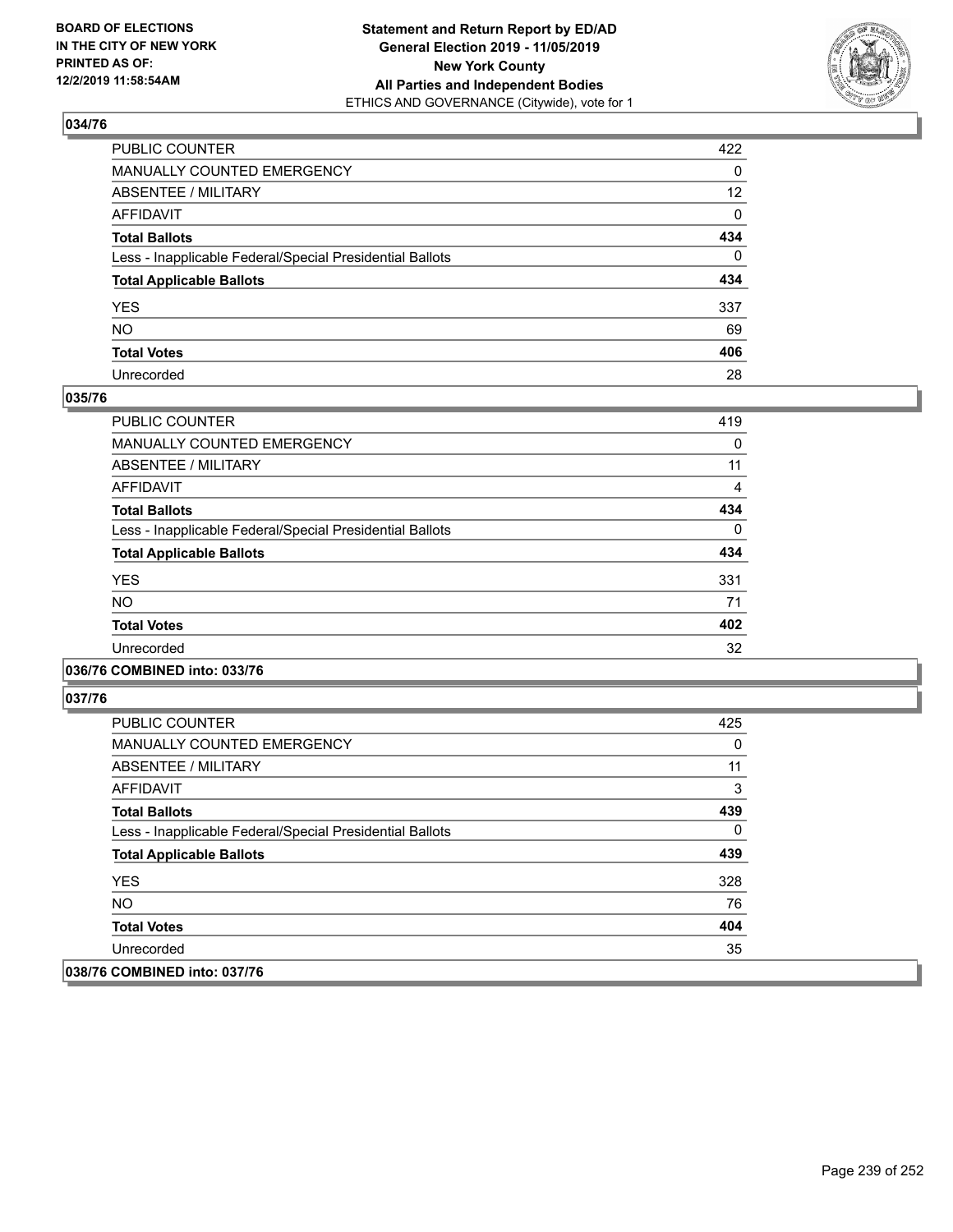

| PUBLIC COUNTER                                           | 361      |
|----------------------------------------------------------|----------|
| MANUALLY COUNTED EMERGENCY                               | $\Omega$ |
| ABSENTEE / MILITARY                                      | 17       |
| AFFIDAVIT                                                | 3        |
| Total Ballots                                            | 381      |
| Less - Inapplicable Federal/Special Presidential Ballots | 0        |
| <b>Total Applicable Ballots</b>                          | 381      |
| YES                                                      | 298      |
| NO.                                                      | 59       |
| <b>Total Votes</b>                                       | 357      |
| Unrecorded                                               | 24       |

### **040/76**

| <b>PUBLIC COUNTER</b>                                    | 357            |
|----------------------------------------------------------|----------------|
| <b>MANUALLY COUNTED EMERGENCY</b>                        | $\Omega$       |
| ABSENTEE / MILITARY                                      | 10             |
| AFFIDAVIT                                                | $\overline{2}$ |
| <b>Total Ballots</b>                                     | 369            |
| Less - Inapplicable Federal/Special Presidential Ballots | $\Omega$       |
| <b>Total Applicable Ballots</b>                          | 369            |
| <b>YES</b>                                               | 283            |
| <b>NO</b>                                                | 56             |
| <b>Total Votes</b>                                       | 339            |
| Unrecorded                                               | 30             |

### **041/76**

| <b>PUBLIC COUNTER</b>                                    | 206 |
|----------------------------------------------------------|-----|
| <b>MANUALLY COUNTED EMERGENCY</b>                        | 0   |
| ABSENTEE / MILITARY                                      | 2   |
| AFFIDAVIT                                                | 5   |
| <b>Total Ballots</b>                                     | 213 |
| Less - Inapplicable Federal/Special Presidential Ballots | 0   |
| <b>Total Applicable Ballots</b>                          | 213 |
| <b>YES</b>                                               | 172 |
| <b>NO</b>                                                | 29  |
| <b>Total Votes</b>                                       | 201 |
| Unrecorded                                               | 12  |
| 042/76 COMBINED into: 035/76                             |     |

**043/76 COMBINED into: 040/76**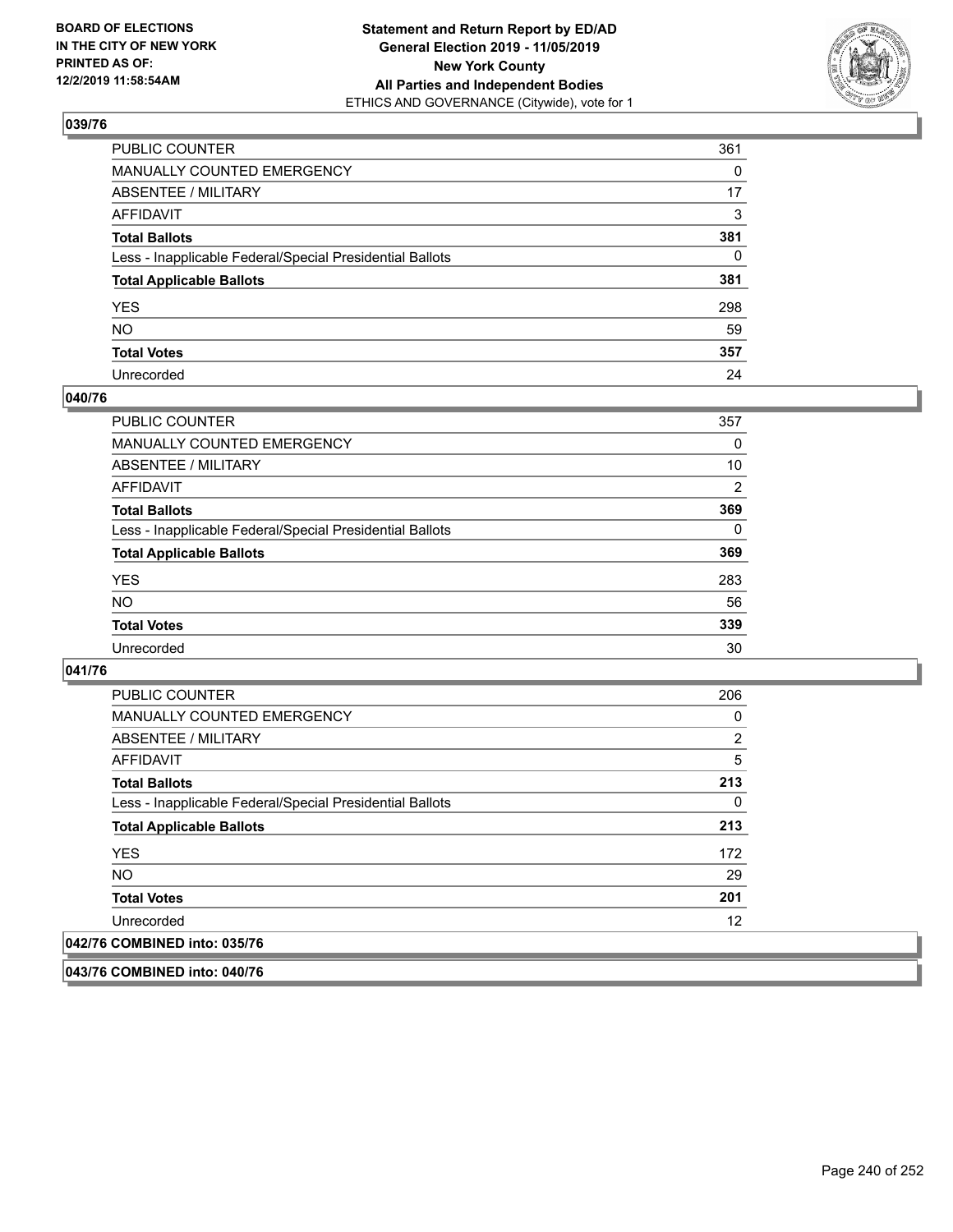

| <b>PUBLIC COUNTER</b>                                    | 330      |
|----------------------------------------------------------|----------|
| <b>MANUALLY COUNTED EMERGENCY</b>                        | $\Omega$ |
| <b>ABSENTEE / MILITARY</b>                               | 7        |
| AFFIDAVIT                                                | 5        |
| <b>Total Ballots</b>                                     | 342      |
| Less - Inapplicable Federal/Special Presidential Ballots | $\Omega$ |
| <b>Total Applicable Ballots</b>                          | 342      |
| <b>YES</b>                                               | 264      |
| <b>NO</b>                                                | 47       |
| <b>Total Votes</b>                                       | 311      |
| Unrecorded                                               | 31       |

## **045/76 COMBINED into: 044/76**

#### **046/76 COMBINED into: 039/76**

## **047/76**

| <b>PUBLIC COUNTER</b>                                    | 285 |
|----------------------------------------------------------|-----|
| <b>MANUALLY COUNTED EMERGENCY</b>                        | 0   |
| ABSENTEE / MILITARY                                      | 9   |
| AFFIDAVIT                                                | 6   |
| <b>Total Ballots</b>                                     | 300 |
| Less - Inapplicable Federal/Special Presidential Ballots | 0   |
| <b>Total Applicable Ballots</b>                          | 300 |
| <b>YES</b>                                               | 224 |
| NO.                                                      | 54  |
| <b>Total Votes</b>                                       | 278 |
| Unrecorded                                               | 22  |

| PUBLIC COUNTER                                           | 359            |
|----------------------------------------------------------|----------------|
| <b>MANUALLY COUNTED EMERGENCY</b>                        | 0              |
| ABSENTEE / MILITARY                                      | $\overline{2}$ |
| AFFIDAVIT                                                | 3              |
| <b>Total Ballots</b>                                     | 364            |
| Less - Inapplicable Federal/Special Presidential Ballots | $\Omega$       |
| <b>Total Applicable Ballots</b>                          | 364            |
| <b>YES</b>                                               | 264            |
| <b>NO</b>                                                | 70             |
| <b>Total Votes</b>                                       | 334            |
| Unrecorded                                               | 30             |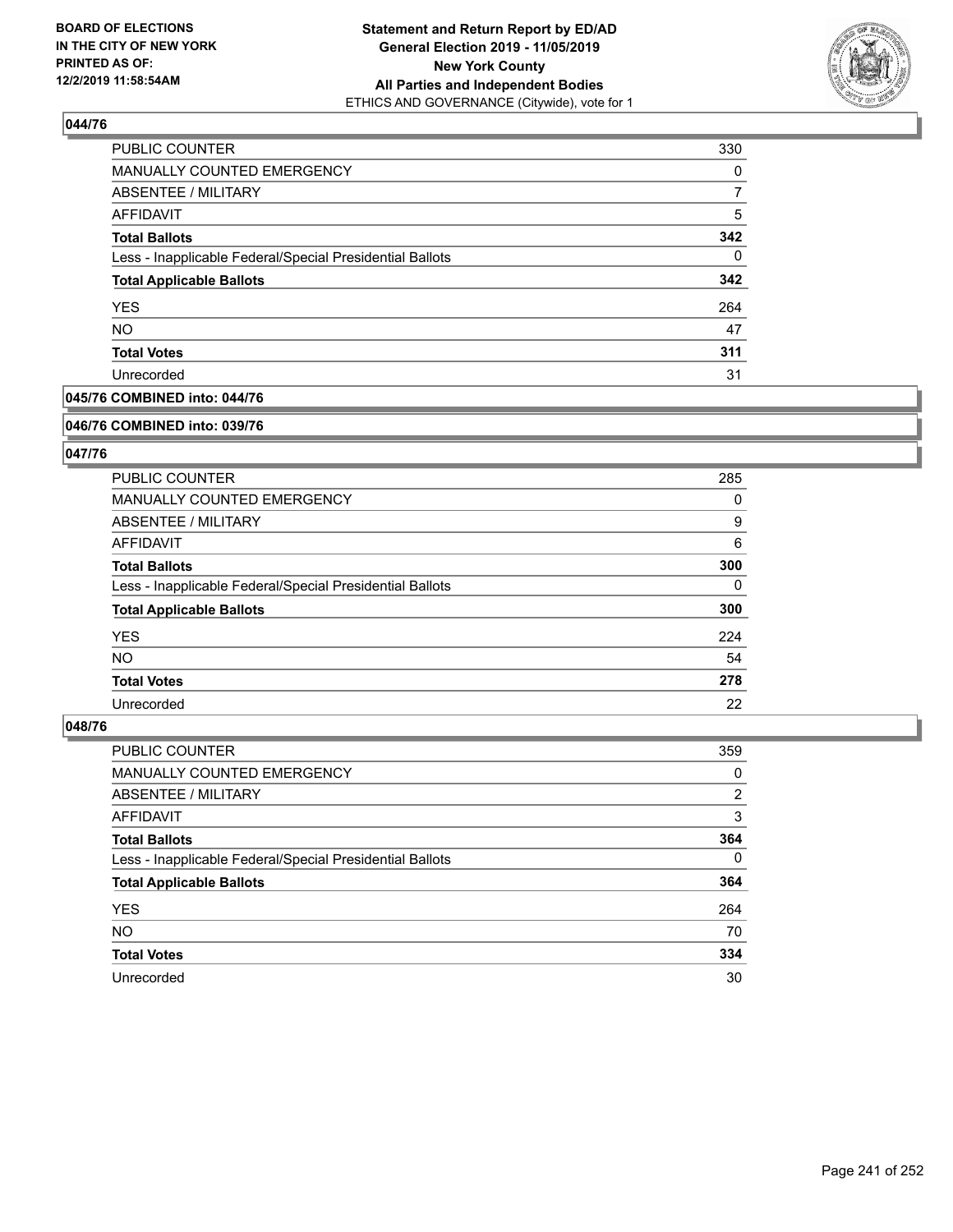

| PUBLIC COUNTER                                           | 390      |
|----------------------------------------------------------|----------|
| <b>MANUALLY COUNTED EMERGENCY</b>                        | $\Omega$ |
| <b>ABSENTEE / MILITARY</b>                               | 10       |
| <b>AFFIDAVIT</b>                                         |          |
| <b>Total Ballots</b>                                     | 401      |
| Less - Inapplicable Federal/Special Presidential Ballots | $\Omega$ |
| <b>Total Applicable Ballots</b>                          | 401      |
| <b>YES</b>                                               | 297      |
| <b>NO</b>                                                | 76       |
| <b>Total Votes</b>                                       | 373      |
| Unrecorded                                               | 28       |

### **050/76 COMBINED into: 049/76**

### **051/76**

| PUBLIC COUNTER                                           | 216            |
|----------------------------------------------------------|----------------|
| <b>MANUALLY COUNTED EMERGENCY</b>                        | 0              |
| ABSENTEE / MILITARY                                      | 4              |
| AFFIDAVIT                                                | $\overline{2}$ |
| <b>Total Ballots</b>                                     | 222            |
| Less - Inapplicable Federal/Special Presidential Ballots | 0              |
| <b>Total Applicable Ballots</b>                          | 222            |
| <b>YES</b>                                               | 175            |
| <b>NO</b>                                                | 36             |
| <b>Total Votes</b>                                       | 211            |
| Unrecorded                                               | 11             |

| <b>PUBLIC COUNTER</b>                                    | 351 |
|----------------------------------------------------------|-----|
| <b>MANUALLY COUNTED EMERGENCY</b>                        | 0   |
| ABSENTEE / MILITARY                                      | 5   |
| AFFIDAVIT                                                | 2   |
| <b>Total Ballots</b>                                     | 358 |
| Less - Inapplicable Federal/Special Presidential Ballots | 0   |
| <b>Total Applicable Ballots</b>                          | 358 |
| <b>YES</b>                                               | 269 |
| NO.                                                      | 68  |
| <b>Total Votes</b>                                       | 337 |
| Unrecorded                                               | 21  |
| 053/76 COMBINED into: 052/76                             |     |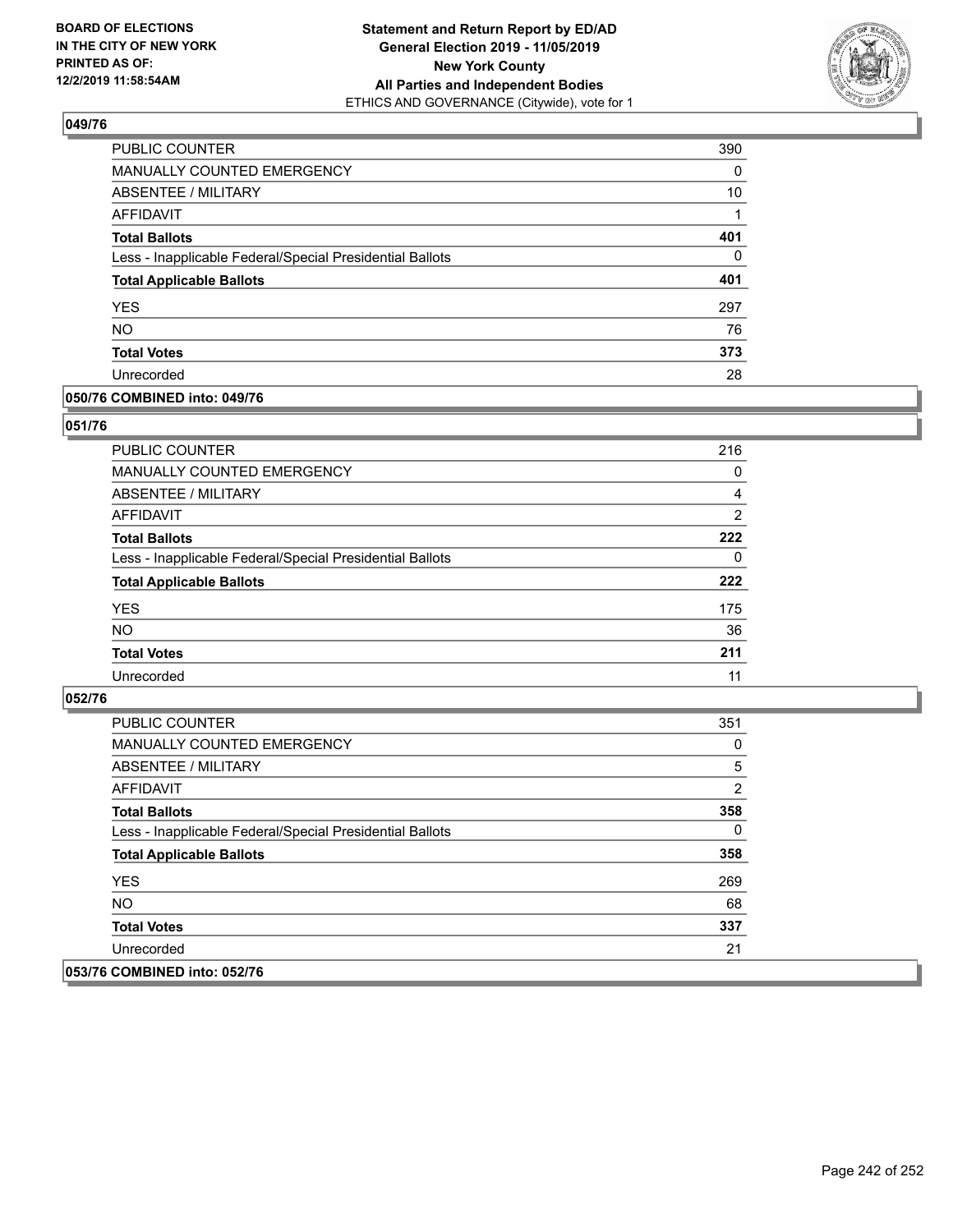

| PUBLIC COUNTER                                           | 203          |
|----------------------------------------------------------|--------------|
| MANUALLY COUNTED EMERGENCY                               | $\mathbf{0}$ |
| ABSENTEE / MILITARY                                      | 5            |
| AFFIDAVIT                                                | 3            |
| Total Ballots                                            | 211          |
| Less - Inapplicable Federal/Special Presidential Ballots | $\mathbf{0}$ |
| <b>Total Applicable Ballots</b>                          | 211          |
| YES                                                      | 164          |
| NO.                                                      | 32           |
| <b>Total Votes</b>                                       | 196          |
| Unrecorded                                               | 15           |

### **055/76**

| PUBLIC COUNTER                                           | 255 |
|----------------------------------------------------------|-----|
| <b>MANUALLY COUNTED EMERGENCY</b>                        | 0   |
| ABSENTEE / MILITARY                                      | 9   |
| <b>AFFIDAVIT</b>                                         | 0   |
| <b>Total Ballots</b>                                     | 264 |
| Less - Inapplicable Federal/Special Presidential Ballots | 0   |
| <b>Total Applicable Ballots</b>                          | 264 |
| <b>YES</b>                                               | 206 |
| <b>NO</b>                                                | 42  |
| <b>Total Votes</b>                                       | 248 |
| Unrecorded                                               | 16  |
|                                                          |     |

#### **056/76 COMBINED into: 048/76**

**057/76** 

| <b>PUBLIC COUNTER</b>                                    | 406 |
|----------------------------------------------------------|-----|
| <b>MANUALLY COUNTED EMERGENCY</b>                        | 0   |
| ABSENTEE / MILITARY                                      | 11  |
| AFFIDAVIT                                                | 3   |
| <b>Total Ballots</b>                                     | 420 |
| Less - Inapplicable Federal/Special Presidential Ballots | 0   |
| <b>Total Applicable Ballots</b>                          | 420 |
| <b>YES</b>                                               | 327 |
| <b>NO</b>                                                | 75  |
| <b>Total Votes</b>                                       | 402 |
| Unrecorded                                               | 18  |
| 058/76 COMBINED into: 100/76                             |     |

**059/76 COMBINED into: 057/76**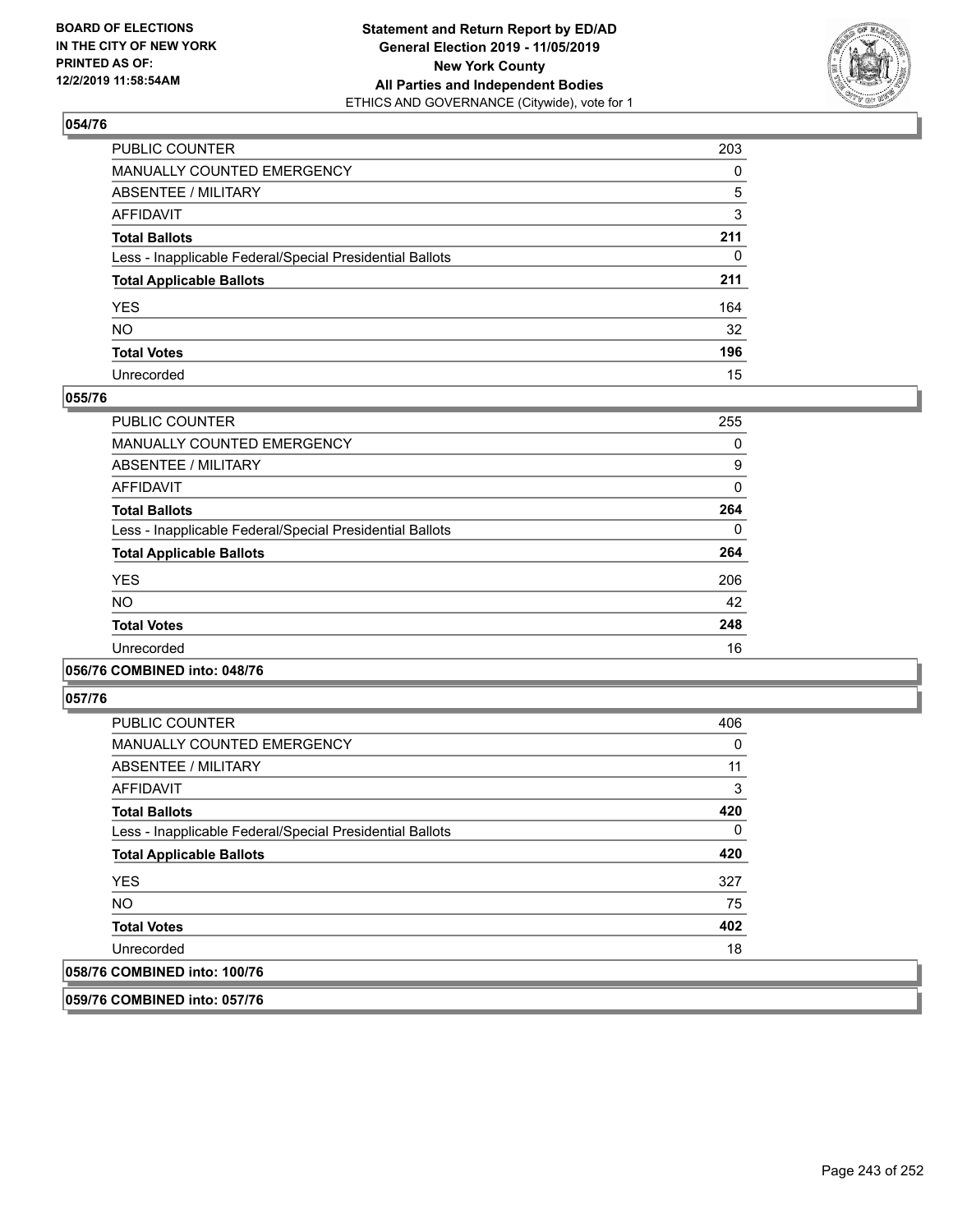

| PUBLIC COUNTER                                           | 343      |
|----------------------------------------------------------|----------|
| MANUALLY COUNTED EMERGENCY                               | 0        |
| ABSENTEE / MILITARY                                      | 4        |
| AFFIDAVIT                                                | 3        |
| <b>Total Ballots</b>                                     | 350      |
| Less - Inapplicable Federal/Special Presidential Ballots | $\Omega$ |
| <b>Total Applicable Ballots</b>                          | 350      |
| <b>YES</b>                                               | 277      |
| <b>NO</b>                                                | 57       |
| <b>Total Votes</b>                                       | 334      |
| Unrecorded                                               | 16       |

## **061/76 COMBINED into: 060/76**

### **062/76**

| <b>PUBLIC COUNTER</b>                                    | 312 |
|----------------------------------------------------------|-----|
| <b>MANUALLY COUNTED EMERGENCY</b>                        | 0   |
| ABSENTEE / MILITARY                                      | 23  |
| AFFIDAVIT                                                | 3   |
| <b>Total Ballots</b>                                     | 338 |
| Less - Inapplicable Federal/Special Presidential Ballots | 0   |
| <b>Total Applicable Ballots</b>                          | 338 |
| <b>YES</b>                                               | 268 |
| <b>NO</b>                                                | 51  |
| <b>Total Votes</b>                                       | 319 |
| Unrecorded                                               | 19  |
|                                                          |     |

# **063/76 COMBINED into: 062/76**

| <b>PUBLIC COUNTER</b>                                    | 315 |
|----------------------------------------------------------|-----|
| <b>MANUALLY COUNTED EMERGENCY</b>                        | 0   |
| ABSENTEE / MILITARY                                      | 16  |
| AFFIDAVIT                                                | 5   |
| <b>Total Ballots</b>                                     | 336 |
| Less - Inapplicable Federal/Special Presidential Ballots | 0   |
| <b>Total Applicable Ballots</b>                          | 336 |
| <b>YES</b>                                               | 263 |
| <b>NO</b>                                                | 61  |
| <b>Total Votes</b>                                       | 324 |
| Unrecorded                                               | 12  |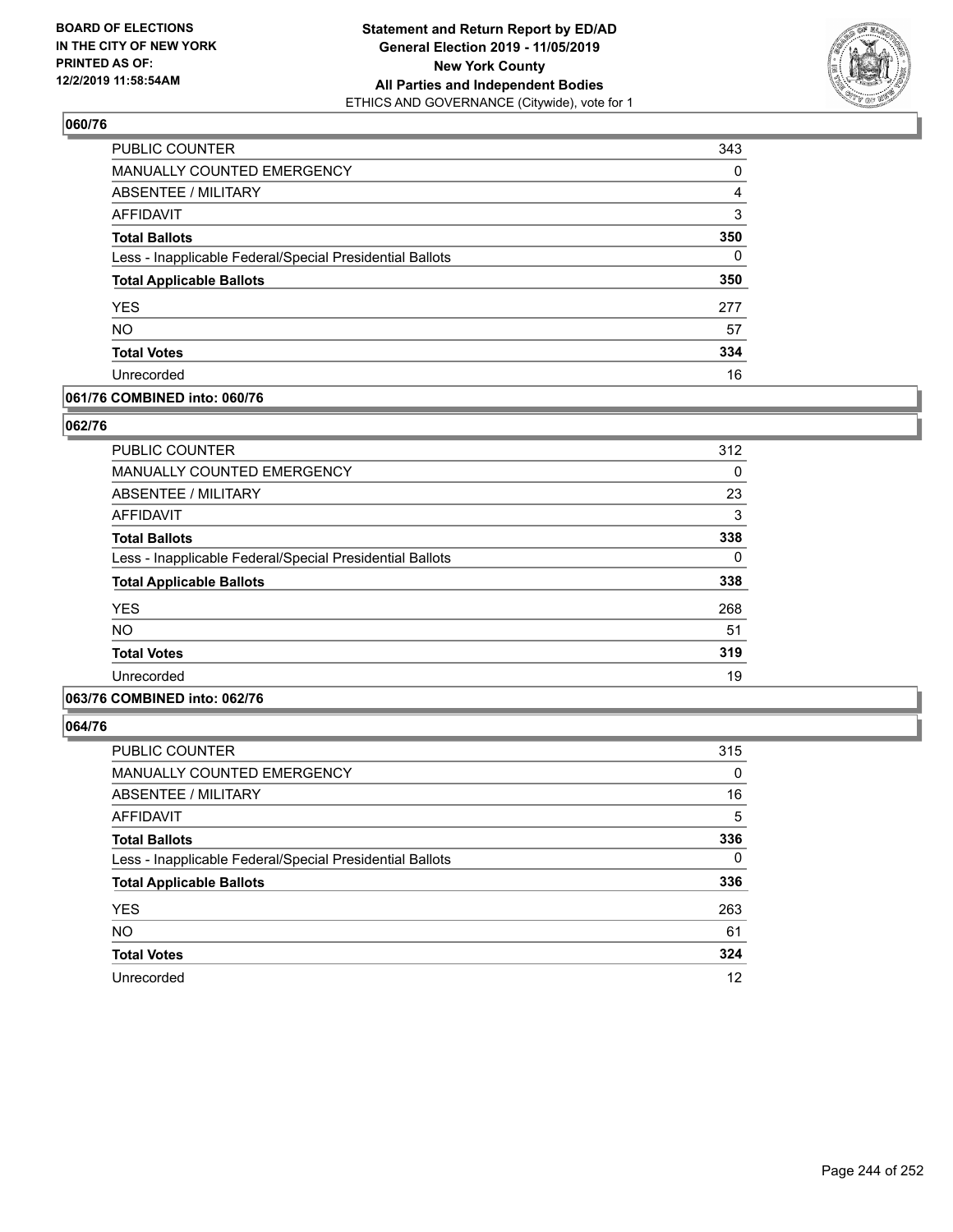

| PUBLIC COUNTER                                           | 254          |
|----------------------------------------------------------|--------------|
| MANUALLY COUNTED EMERGENCY                               | $\mathbf{0}$ |
| ABSENTEE / MILITARY                                      | 4            |
| AFFIDAVIT                                                | $\Omega$     |
| Total Ballots                                            | 258          |
| Less - Inapplicable Federal/Special Presidential Ballots | $\mathbf{0}$ |
| <b>Total Applicable Ballots</b>                          | 258          |
| YES                                                      | 205          |
| NO.                                                      | 40           |
| <b>Total Votes</b>                                       | 245          |
| Unrecorded                                               | 13           |

### **066/76**

| <b>PUBLIC COUNTER</b>                                    | 157 |
|----------------------------------------------------------|-----|
| <b>MANUALLY COUNTED EMERGENCY</b>                        | 0   |
| ABSENTEE / MILITARY                                      | 3   |
| AFFIDAVIT                                                |     |
| <b>Total Ballots</b>                                     | 161 |
| Less - Inapplicable Federal/Special Presidential Ballots | 0   |
| <b>Total Applicable Ballots</b>                          | 161 |
| <b>YES</b>                                               | 133 |
| <b>NO</b>                                                | 23  |
| <b>Total Votes</b>                                       | 156 |
| Unrecorded                                               | 5   |

### **067/76**

| <b>PUBLIC COUNTER</b>                                    | 411      |
|----------------------------------------------------------|----------|
| <b>MANUALLY COUNTED EMERGENCY</b>                        | 0        |
| ABSENTEE / MILITARY                                      | 13       |
| AFFIDAVIT                                                | 2        |
| <b>Total Ballots</b>                                     | 426      |
| Less - Inapplicable Federal/Special Presidential Ballots | $\Omega$ |
| <b>Total Applicable Ballots</b>                          | 426      |
| <b>YES</b>                                               | 334      |
| <b>NO</b>                                                | 63       |
| <b>Total Votes</b>                                       | 397      |
| Unrecorded                                               | 29       |
| $2$ Compinier $3.44$ , 001/72                            |          |

# **068/76 COMBINED into: 084/73**

**069/76 COMBINED into: 067/76**

**070/76 COMBINED into: 064/76**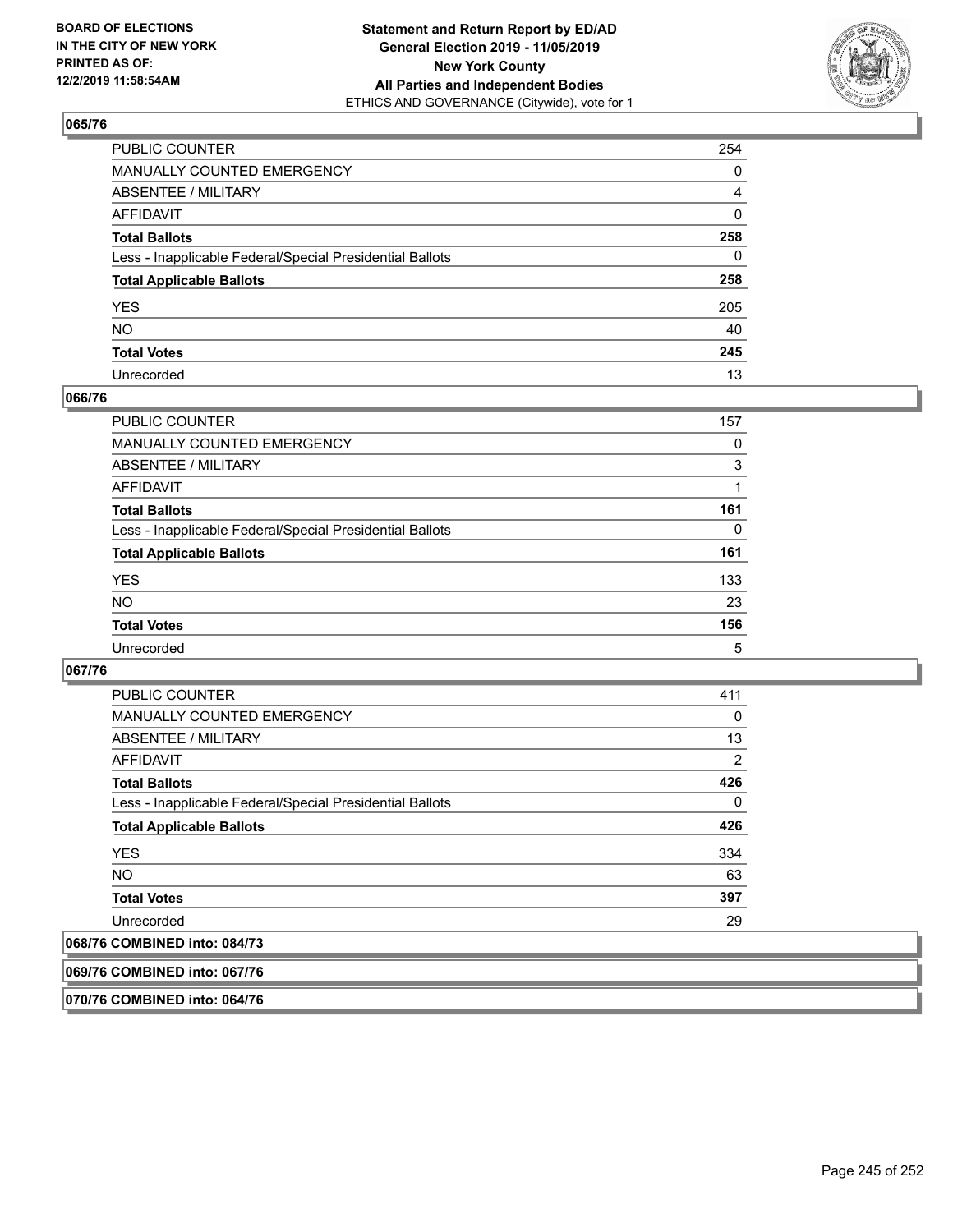

| PUBLIC COUNTER                                           | 183          |
|----------------------------------------------------------|--------------|
| MANUALLY COUNTED EMERGENCY                               | 0            |
| ABSENTEE / MILITARY                                      | 4            |
| AFFIDAVIT                                                |              |
| Total Ballots                                            | 188          |
| Less - Inapplicable Federal/Special Presidential Ballots | $\mathbf{0}$ |
| <b>Total Applicable Ballots</b>                          | 188          |
| YES                                                      | 149          |
| NO.                                                      | 25           |
| <b>Total Votes</b>                                       | 174          |
| Unrecorded                                               | 14           |

### **072/76**

| <b>PUBLIC COUNTER</b>                                    | 242      |
|----------------------------------------------------------|----------|
| <b>MANUALLY COUNTED EMERGENCY</b>                        | $\Omega$ |
| ABSENTEE / MILITARY                                      | 10       |
| <b>AFFIDAVIT</b>                                         | $\Omega$ |
| <b>Total Ballots</b>                                     | 252      |
| Less - Inapplicable Federal/Special Presidential Ballots | $\Omega$ |
| <b>Total Applicable Ballots</b>                          | 252      |
| <b>YES</b>                                               | 200      |
| <b>NO</b>                                                | 39       |
| <b>Total Votes</b>                                       | 239      |
| Unrecorded                                               | 13       |

| <b>PUBLIC COUNTER</b>                                    | 297 |
|----------------------------------------------------------|-----|
| <b>MANUALLY COUNTED EMERGENCY</b>                        | 0   |
| ABSENTEE / MILITARY                                      | 5   |
| AFFIDAVIT                                                | 2   |
| <b>Total Ballots</b>                                     | 304 |
| Less - Inapplicable Federal/Special Presidential Ballots | 0   |
| <b>Total Applicable Ballots</b>                          | 304 |
| <b>YES</b>                                               | 236 |
| <b>NO</b>                                                | 45  |
| <b>Total Votes</b>                                       | 281 |
| Unrecorded                                               | 23  |
| 074/76 COMBINED into: 073/76                             |     |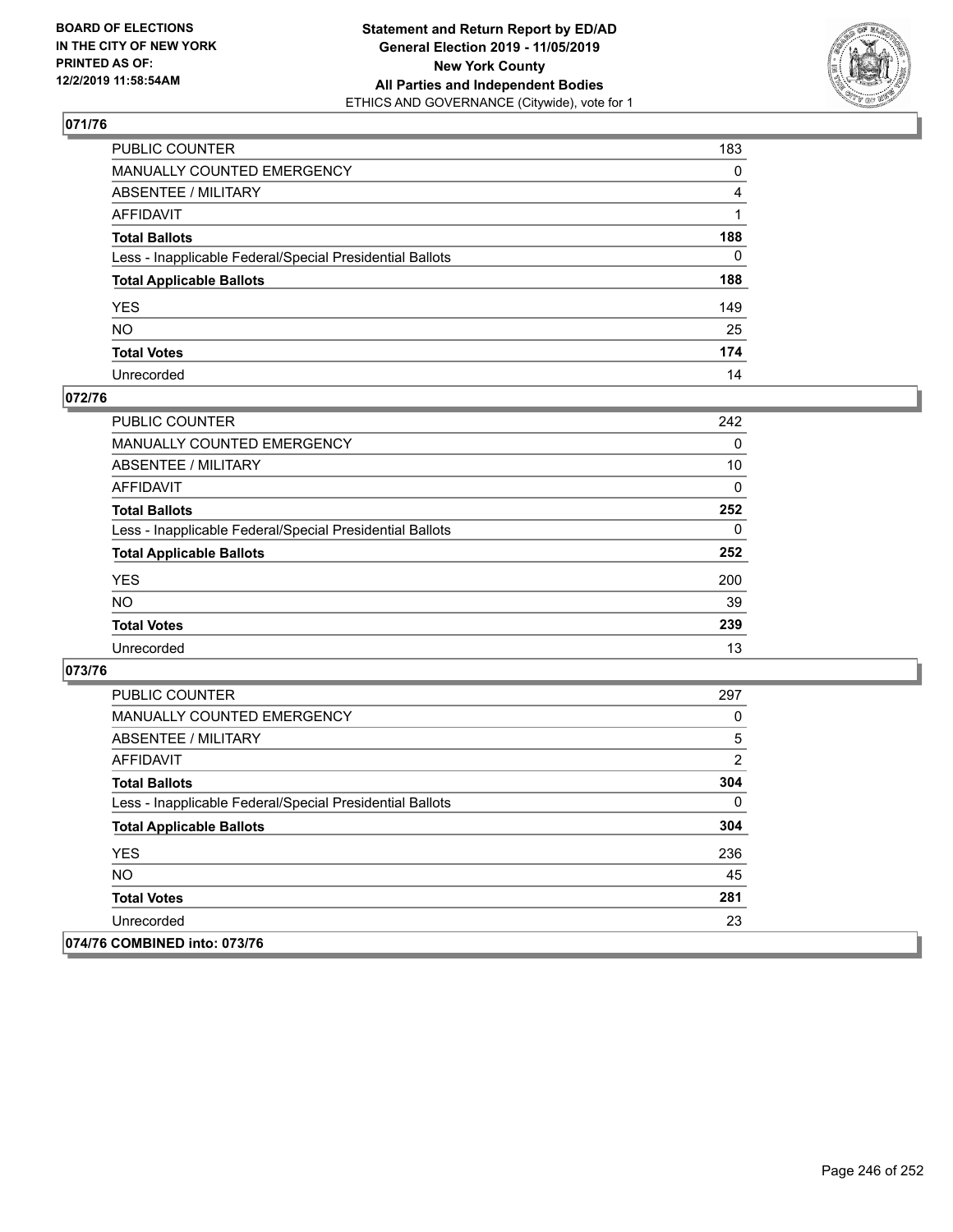

| PUBLIC COUNTER                                           | 252 |
|----------------------------------------------------------|-----|
| MANUALLY COUNTED EMERGENCY                               | 0   |
| ABSENTEE / MILITARY                                      | 2   |
| AFFIDAVIT                                                | 2   |
| Total Ballots                                            | 256 |
| Less - Inapplicable Federal/Special Presidential Ballots | 0   |
| <b>Total Applicable Ballots</b>                          | 256 |
| YES                                                      | 185 |
| NO.                                                      | 53  |
| <b>Total Votes</b>                                       | 238 |
| Unrecorded                                               | 18  |

### **076/76**

| <b>PUBLIC COUNTER</b>                                    | 216            |
|----------------------------------------------------------|----------------|
| <b>MANUALLY COUNTED EMERGENCY</b>                        | 0              |
| ABSENTEE / MILITARY                                      | 0              |
| AFFIDAVIT                                                | $\overline{2}$ |
| <b>Total Ballots</b>                                     | 218            |
| Less - Inapplicable Federal/Special Presidential Ballots | $\Omega$       |
| <b>Total Applicable Ballots</b>                          | 218            |
| <b>YES</b>                                               | 180            |
| <b>NO</b>                                                | 27             |
| <b>Total Votes</b>                                       | 207            |
| Unrecorded                                               | 11             |

| <b>PUBLIC COUNTER</b>                                    | 334 |
|----------------------------------------------------------|-----|
| <b>MANUALLY COUNTED EMERGENCY</b>                        | 0   |
| ABSENTEE / MILITARY                                      |     |
| AFFIDAVIT                                                |     |
| <b>Total Ballots</b>                                     | 336 |
| Less - Inapplicable Federal/Special Presidential Ballots | 0   |
| <b>Total Applicable Ballots</b>                          | 336 |
| <b>YES</b>                                               | 261 |
| <b>NO</b>                                                | 59  |
| <b>Total Votes</b>                                       | 320 |
| Unrecorded                                               | 16  |
| 078/76 COMBINED into: 079/76                             |     |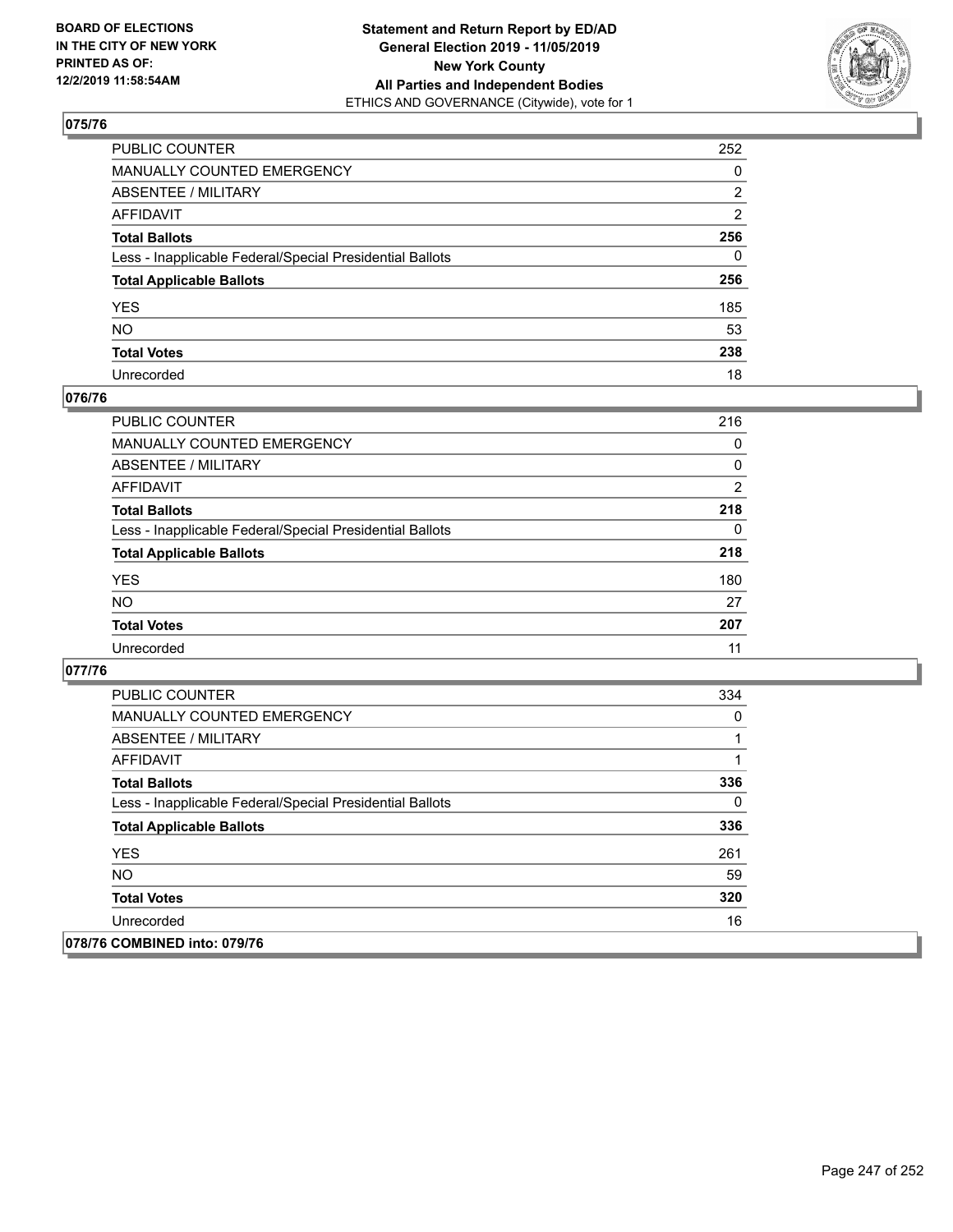

| PUBLIC COUNTER                                           | 345          |
|----------------------------------------------------------|--------------|
| MANUALLY COUNTED EMERGENCY                               | $\Omega$     |
| ABSENTEE / MILITARY                                      | 19           |
| AFFIDAVIT                                                |              |
| Total Ballots                                            | 365          |
| Less - Inapplicable Federal/Special Presidential Ballots | $\mathbf{0}$ |
| <b>Total Applicable Ballots</b>                          | 365          |
| YES                                                      | 282          |
| NO.                                                      | 62           |
| <b>Total Votes</b>                                       | 344          |
| Unrecorded                                               | 21           |

### **080/76**

| PUBLIC COUNTER                                           | 325 |
|----------------------------------------------------------|-----|
| <b>MANUALLY COUNTED EMERGENCY</b>                        | 0   |
| ABSENTEE / MILITARY                                      | 5   |
| <b>AFFIDAVIT</b>                                         |     |
| <b>Total Ballots</b>                                     | 337 |
| Less - Inapplicable Federal/Special Presidential Ballots | 0   |
| <b>Total Applicable Ballots</b>                          | 337 |
| <b>YES</b>                                               | 274 |
| <b>NO</b>                                                | 45  |
| <b>Total Votes</b>                                       | 319 |
| Unrecorded                                               | 18  |
|                                                          |     |

### **081/76 COMBINED into: 080/76**

| <b>PUBLIC COUNTER</b>                                    | 132      |
|----------------------------------------------------------|----------|
| <b>MANUALLY COUNTED EMERGENCY</b>                        | 0        |
| ABSENTEE / MILITARY                                      | $\Omega$ |
| AFFIDAVIT                                                | 0        |
| <b>Total Ballots</b>                                     | 132      |
| Less - Inapplicable Federal/Special Presidential Ballots | 0        |
| <b>Total Applicable Ballots</b>                          | 132      |
| <b>YES</b>                                               | 108      |
| <b>NO</b>                                                | 15       |
| <b>Total Votes</b>                                       | 123      |
| Unrecorded                                               | 9        |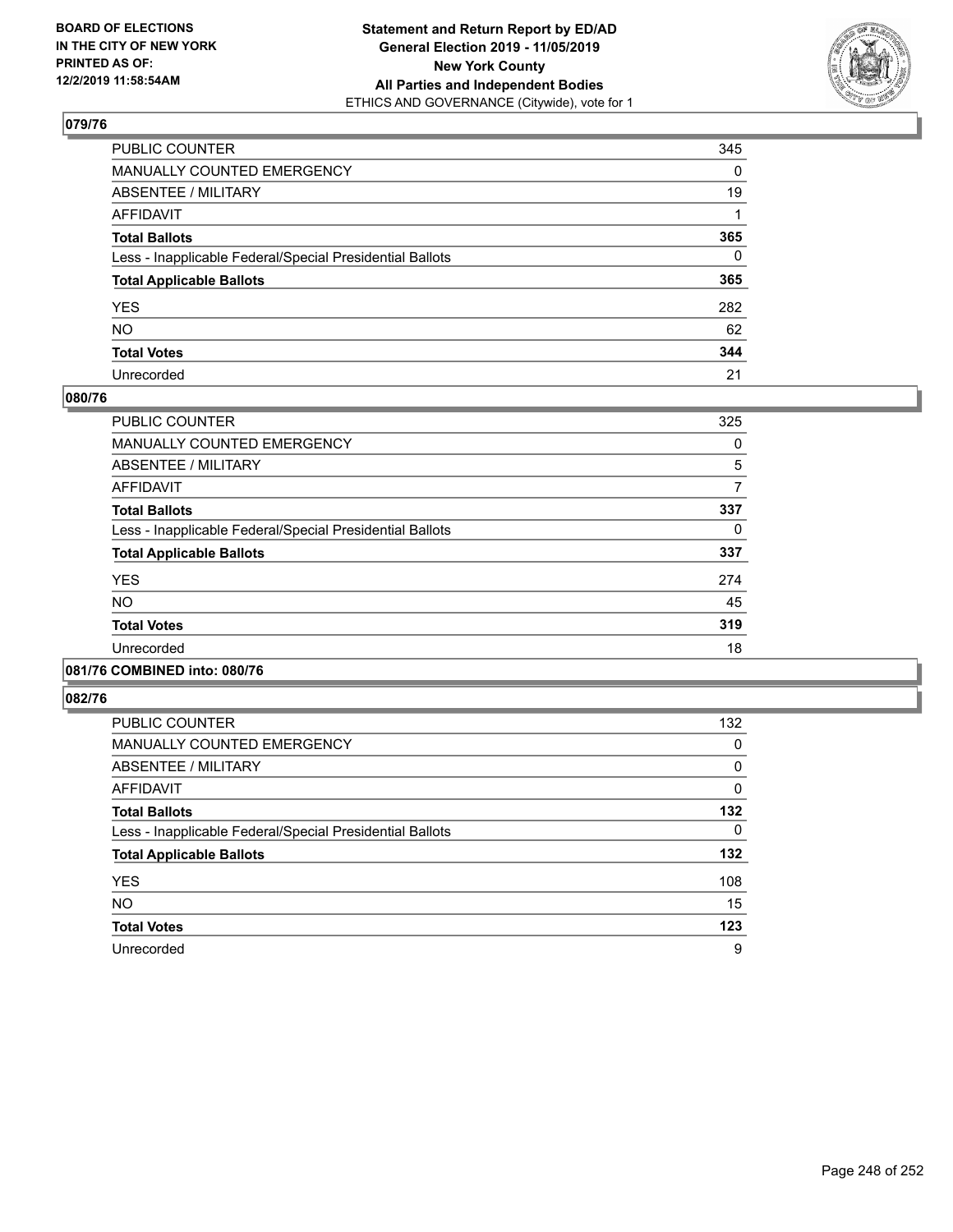

| <b>PUBLIC COUNTER</b>                                    | 428 |
|----------------------------------------------------------|-----|
| MANUALLY COUNTED EMERGENCY                               | 0   |
| <b>ABSENTEE / MILITARY</b>                               | 8   |
| AFFIDAVIT                                                | 3   |
| <b>Total Ballots</b>                                     | 439 |
| Less - Inapplicable Federal/Special Presidential Ballots | 0   |
| <b>Total Applicable Ballots</b>                          | 439 |
| <b>YES</b>                                               | 353 |
| <b>NO</b>                                                | 51  |
| <b>Total Votes</b>                                       | 404 |
| Unrecorded                                               | 35  |

### **084/76 COMBINED into: 083/76**

### **085/76**

| PUBLIC COUNTER                                           | 293           |
|----------------------------------------------------------|---------------|
| <b>MANUALLY COUNTED EMERGENCY</b>                        | 0             |
| ABSENTEE / MILITARY                                      | 8             |
| <b>AFFIDAVIT</b>                                         | $\mathcal{P}$ |
| <b>Total Ballots</b>                                     | 303           |
| Less - Inapplicable Federal/Special Presidential Ballots | 0             |
| <b>Total Applicable Ballots</b>                          | 303           |
| <b>YES</b>                                               | 213           |
| NO.                                                      | 45            |
| <b>Total Votes</b>                                       | 258           |
| Unrecorded                                               | 45            |

# **086/76 COMBINED into: 085/76**

| <b>PUBLIC COUNTER</b>                                    | 60 |
|----------------------------------------------------------|----|
| MANUALLY COUNTED EMERGENCY                               | 0  |
| ABSENTEE / MILITARY                                      | 0  |
| AFFIDAVIT                                                | 0  |
| <b>Total Ballots</b>                                     | 60 |
| Less - Inapplicable Federal/Special Presidential Ballots | 0  |
| <b>Total Applicable Ballots</b>                          | 60 |
| <b>YES</b>                                               | 54 |
| <b>NO</b>                                                | 3  |
| <b>Total Votes</b>                                       | 57 |
| Unrecorded                                               | 3  |
| 088/76 COMBINED into: 047/76                             |    |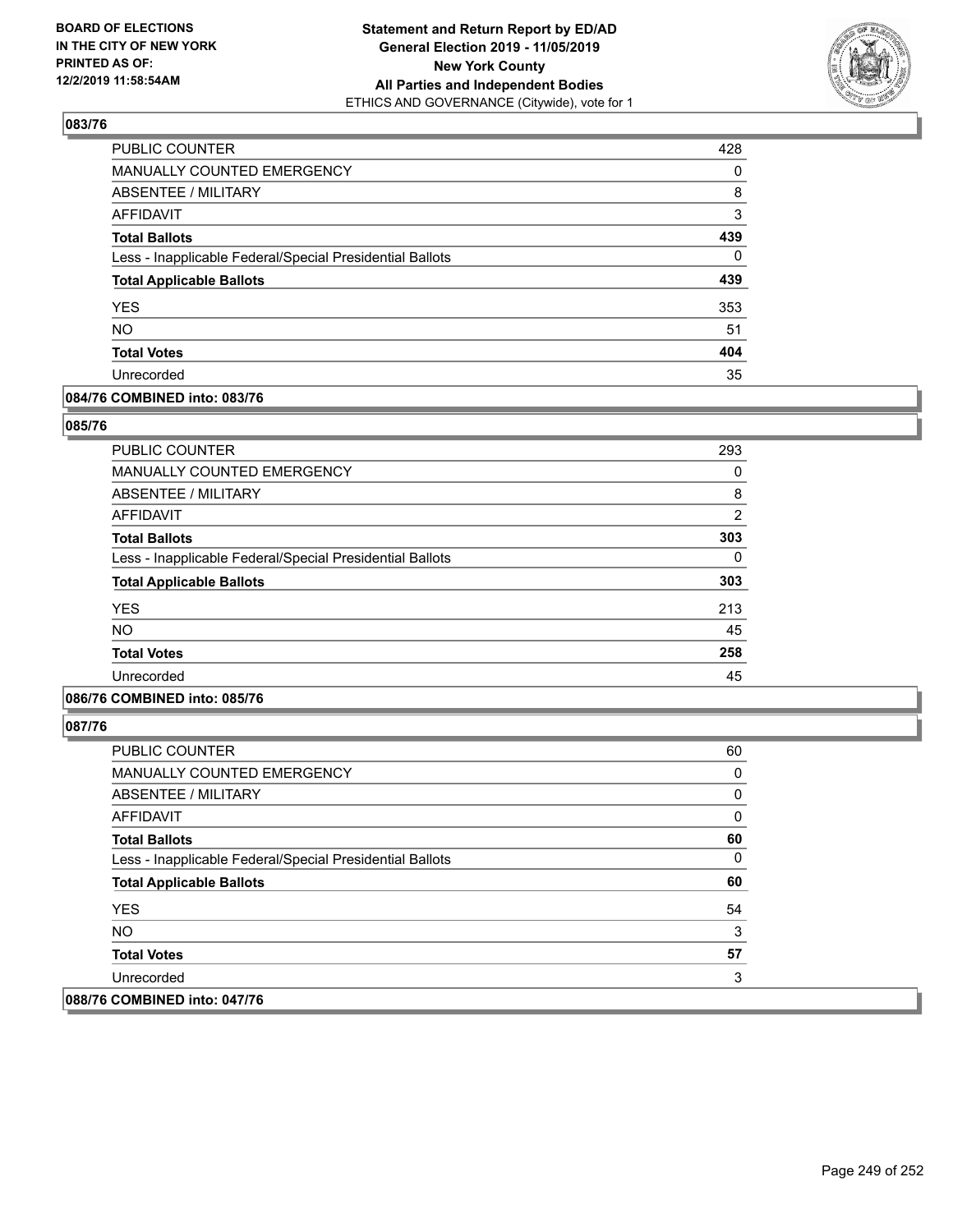

| <b>PUBLIC COUNTER</b>                                    | 292      |
|----------------------------------------------------------|----------|
| <b>MANUALLY COUNTED EMERGENCY</b>                        | 0        |
| <b>ABSENTEE / MILITARY</b>                               | 3        |
| AFFIDAVIT                                                | 0        |
| <b>Total Ballots</b>                                     | 295      |
| Less - Inapplicable Federal/Special Presidential Ballots | $\Omega$ |
| <b>Total Applicable Ballots</b>                          | 295      |
| <b>YES</b>                                               | 240      |
| <b>NO</b>                                                | 40       |
| <b>Total Votes</b>                                       | 280      |
| Unrecorded                                               | 15       |

## **090/76 COMBINED into: 077/76**

### **091/76**

| 0        |
|----------|
|          |
| 0        |
| $\Omega$ |
| 0        |
| 0        |
| 0        |
| 0        |
| O        |
| 0        |
| 0        |
|          |

## **092/76 COMBINED into: 091/76**

### **093/76 COMBINED into: 091/76**

### **094/76**

095/76 096/76

| <b>COMBINED into: 087/76</b>                             |   |
|----------------------------------------------------------|---|
| <b>COMBINED into: 091/76</b>                             |   |
| <b>Total Votes</b>                                       | 0 |
| <b>NO</b>                                                | 0 |
| <b>YES</b>                                               | 0 |
| <b>Total Applicable Ballots</b>                          | 0 |
| Less - Inapplicable Federal/Special Presidential Ballots | 0 |
| <b>Total Ballots</b>                                     | 0 |
| <b>AFFIDAVIT</b>                                         | 0 |
| <b>ABSENTEE / MILITARY</b>                               | 0 |
| <b>MANUALLY COUNTED EMERGENCY</b>                        | 0 |
| PUBLIC COUNTER                                           | 0 |

**097/76 COMBINED into: 094/76**

**098/76 COMBINED into: 087/76**

## **099/76 COMBINED into: 089/76**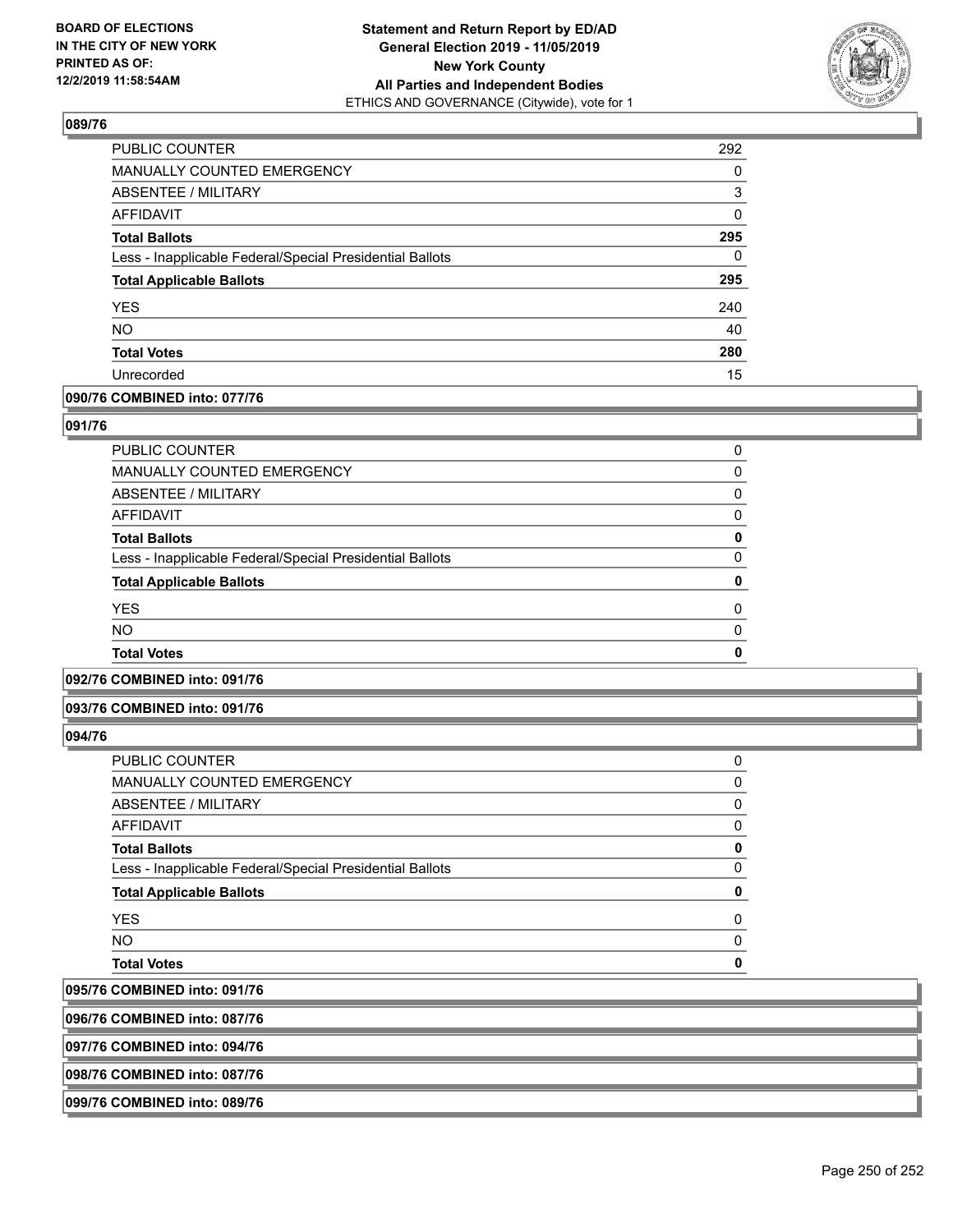

| <b>PUBLIC COUNTER</b>                                    | 421 |
|----------------------------------------------------------|-----|
| MANUALLY COUNTED EMERGENCY                               | 0   |
| ABSENTEE / MILITARY                                      | 6   |
| <b>AFFIDAVIT</b>                                         | 4   |
| <b>Total Ballots</b>                                     | 431 |
| Less - Inapplicable Federal/Special Presidential Ballots | 0   |
| <b>Total Applicable Ballots</b>                          | 431 |
| <b>YES</b>                                               | 339 |
| <b>NO</b>                                                | 71  |
| <b>Total Votes</b>                                       | 410 |
| Unrecorded                                               | 21  |
| 101/76 COMBINED into: 021/76                             |     |
| 102/76 COMBINED into: 009/76                             |     |
| 103/76 COMBINED into: 077/76                             |     |